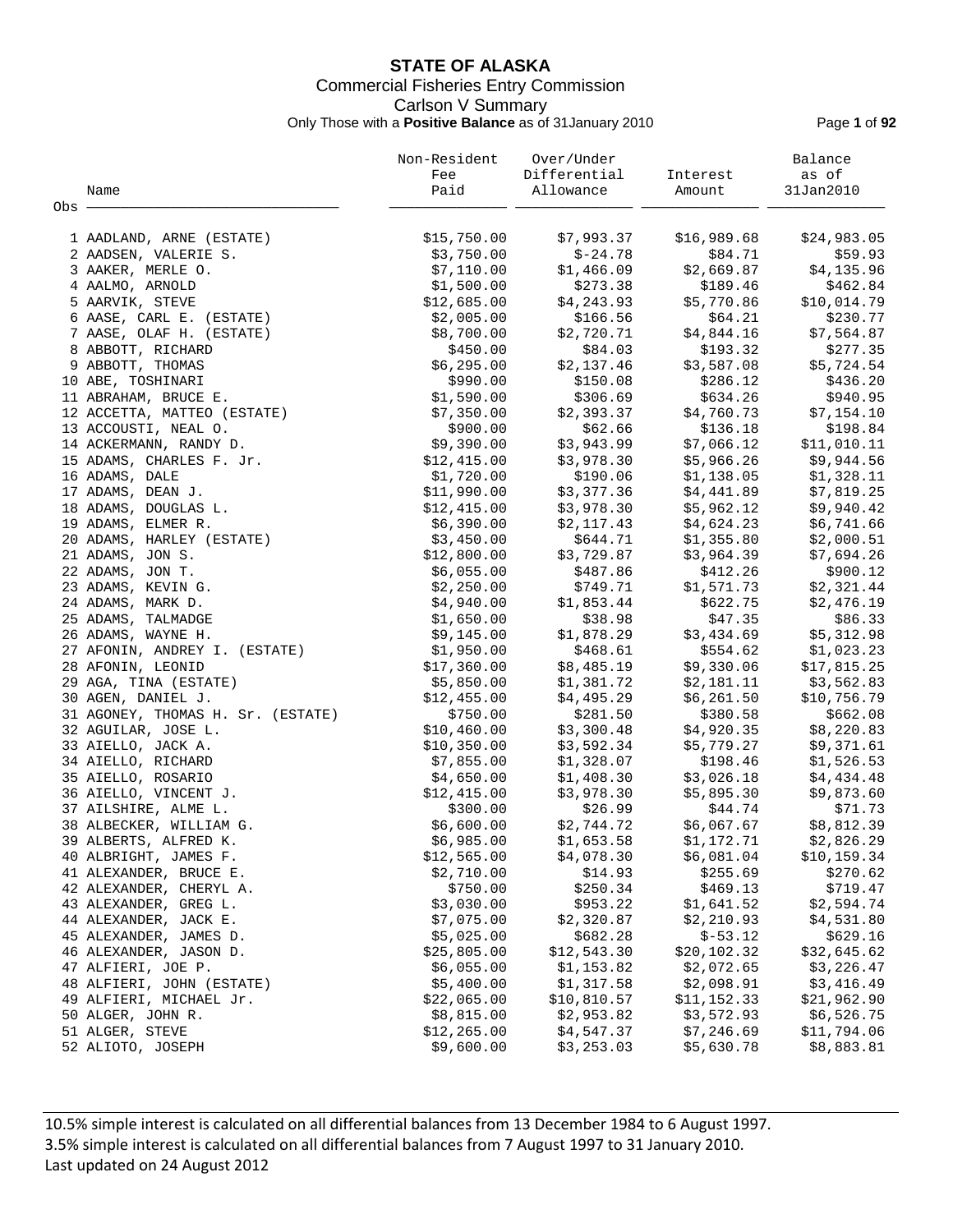# **STATE OF ALASKA** Commercial Fisheries Entry Commission Carlson V Summary Only Those with a **Positive Balance** as of 31January 2010 Page **2** of **92**

|     |                                                  | Non-Resident | Over/Under   |               | Balance     |
|-----|--------------------------------------------------|--------------|--------------|---------------|-------------|
|     |                                                  | Fee          | Differential | Interest      | as of       |
|     | Name                                             | Paid         | Allowance    | Amount        | 31Jan2010   |
| Obs |                                                  |              |              |               |             |
|     |                                                  |              |              |               |             |
|     | 53 ALIOTTI, GASPARE                              | \$5,485.00   | \$1,774.05   | \$3,414.88    | \$5,188.93  |
|     | 54 ALIOTTI, GASPARE                              | \$11,965.00  | \$3,891.54   | \$5,674.40    | \$9,565.94  |
|     | 55 ALIOTTI, GUISEPPE                             | \$12,415.00  | \$3,978.30   | \$5,852.49    | \$9,830.79  |
|     | 56 ALIOTTI, JOE F.                               | \$11,965.00  | \$3,891.54   | \$5,673.96    | \$9,565.50  |
|     | 57 ALIOTTI, JOSEPH D.                            | \$12,415.00  | \$3,978.30   | \$5,811.47    | \$9,789.77  |
|     | 58 ALIOTTI, MICHAEL                              | \$6,000.00   | \$1,857.43   | \$3,917.84    | \$5,775.27  |
|     | 59 ALIOTTI, NICHOLAS T.                          | \$6,755.00   | \$1,537.50   | \$3,973.27    | \$5,510.77  |
|     | 60 ALIOTTI, PAUL P.                              | \$12,415.00  | \$3,978.30   | \$5,917.35    | \$9,895.65  |
|     | 61 ALIOTTI, RONALD L.                            | \$12,830.00  | \$4,213.30   | \$5,848.83    | \$10,062.13 |
|     | 62 ALIOTTI, THOMAS C.                            | \$10,645.00  | \$2,798.27   | \$3,005.62    | \$5,803.89  |
|     | 63 ALIOTTI, VINCE F.                             | \$5,250.00   | \$2,008.31   | \$2,850.60    | \$4,858.91  |
|     | 64 ALLEN, JEFFREY                                | \$8,140.00   | \$2,698.58   | \$2,419.46    | \$5,118.04  |
|     | 65 ALLEN, JONATHAN D.                            | \$3,000.00   | \$650.39     | \$892.20      | \$1,542.59  |
|     | 66 ALLEN, MORGAN J.                              | \$4,590.00   | \$1,507.94   | \$2,845.67    | \$4,353.61  |
|     | 67 ALLEN, NANCY D.                               | \$900.00     | \$191.03     | \$465.52      | \$656.55    |
|     | 68 ALLEN, PHILLIP N.                             | \$5,035.00   | \$1,370.03   | \$2,421.96    | \$3,791.99  |
|     | 69 ALLEN, ROBERT D.                              | \$10, 195.00 | \$2,728.81   | \$2,654.32    | \$5,383.13  |
|     | 70 ALLENDER, PATRICK C.                          | \$5,395.00   | \$0.49       | \$46.01       | \$46.50     |
|     | 71 ALLINSON, OMAR N. Jr.                         | \$11,395.00  | \$3,383.93   | \$4,426.47    | \$7,810.40  |
|     | 72 ALLISON, BRIAN E.                             | \$11,570.00  | \$3,955.51   | \$5,059.07    | \$9,014.58  |
|     | 73 ALLISON, MARK M.                              | \$10,045.00  | \$3,076.48   | \$3,678.10    | \$6,754.58  |
|     | 74 ALLRED, MYRLE                                 | \$12,565.00  | \$4,556.46   | \$4,470.61    | \$9,027.07  |
|     | 75 ALMVIG, DELBERT C.                            | \$5,485.00   | \$459.91     | \$1,005.15    | \$1,465.06  |
|     | 76 ALMVIG, JAMES R.                              | \$3,090.00   | \$155.04     | \$138.91      | \$293.95    |
|     | 77 ALMVIG, RICHARD A.                            | \$3,750.00   | \$357.41     | \$527.66      | \$885.07    |
|     | 78 ALSKOG, JOHN E. Jr.                           | \$1,290.00   | \$70.31      | \$103.96      | \$174.27    |
|     | 79 ALVAREZ, FREDERICK D.                         | \$37,715.00  | \$18,860.51  | \$19,603.01   | \$38,463.52 |
|     | 80 AMES, GERALD E.                               | \$6,700.00   | \$932.75     | \$2,803.68    | \$3,736.43  |
|     | 81 AMOS, ILA M.                                  | \$11, 125.00 | \$2,878.28   | \$3,117.29    | \$5,995.57  |
|     | 82 AMOS, TOM L.                                  | \$9,590.00   | \$2,133.30   | \$3,604.10    | \$5,737.40  |
|     | 83 ANCICH, GEORGE A.                             | \$5,550.00   | \$488.09     | \$333.79      | \$821.88    |
|     | 84 ANCICH, JOHN P. (ESTATE)                      | \$10,470.00  | \$3,284.86   | \$5,325.00    | \$8,609.86  |
|     | 85 ANCICH, PETER J. Jr.                          | \$7,435.00   | \$874.85     | \$1,181.10    | \$2,055.95  |
|     | 86 ANCICH, THOMAS M.                             | \$7,105.00   | \$923.91     | \$1,455.72    | \$2,379.63  |
|     | 87 ANDERS, JOHANN                                | \$2,520.00   | \$304.47     | \$538.20      | \$842.67    |
|     | 88 ANDERSEN, DENNIS B.                           | \$13,315.00  | \$4,578.30   | \$6,866.95    | \$11,445.25 |
|     | 89 ANDERSEN, REX W.                              | \$7,200.00   | \$1,653.02   | \$3,016.21    | \$4,669.23  |
|     | 90 ANDERSON, ARTHUR J.                           | \$1,680.00   | \$187.07     | \$72.26       | \$259.33    |
|     | 91 ANDERSON, CHARLES C.                          | \$450.00     | \$84.03      | \$195.85      | \$279.88    |
|     |                                                  | \$24,520.00  | \$12,237.88  | \$9,307.52    | \$21,545.40 |
|     | 92 ANDERSON, COLEMAN A.<br>93 ANDERSON, COLIN G. | \$9,240.00   | \$2,852.34   | \$5,973.93    | \$8,826.27  |
|     |                                                  |              | \$291.03     | \$706.55      |             |
|     | 94 ANDERSON, DALE R.<br>95 ANDERSON, DAN         | \$1,050.00   |              |               | \$997.58    |
|     |                                                  | \$11,065.00  | \$3,780.51   | \$5,882.98    | \$9,663.49  |
|     | 96 ANDERSON, DEAN A.                             | \$14,305.00  | \$5,630.85   | \$8,522.90    | \$14,153.75 |
|     | 97 ANDERSON, DEAN L.                             | \$19,005.00  | \$10,737.86  | \$18,475.95   | \$29,213.81 |
|     | 98 ANDERSON, DONALD P.                           | \$1,500.00   | \$377.79     | \$948.15      | \$1,325.94  |
|     | 99 ANDERSON, ERIK B.                             | \$8,245.00   | \$2,359.87   | \$4,309.54    | \$6,669.41  |
|     | 100 ANDERSON, GENE L.                            | \$8,030.00   | \$1,585.93   | $$-1, 312.74$ | \$273.19    |
|     | 101 ANDERSON, GEORGE E.                          | \$7,080.00   | \$2,938.76   | \$5,880.75    | \$8,819.51  |
|     | 102 ANDERSON, GLENN A.                           | \$12,415.00  | \$3,978.30   | \$5,823.07    | \$9,801.37  |
|     | 103 ANDERSON, JAY                                | \$1,500.00   | \$614.67     | \$262.26      | \$876.93    |
|     | 104 ANDERSON, JOHN C.                            | \$6,865.00   | \$2,420.87   | \$2,500.32    | \$4,921.19  |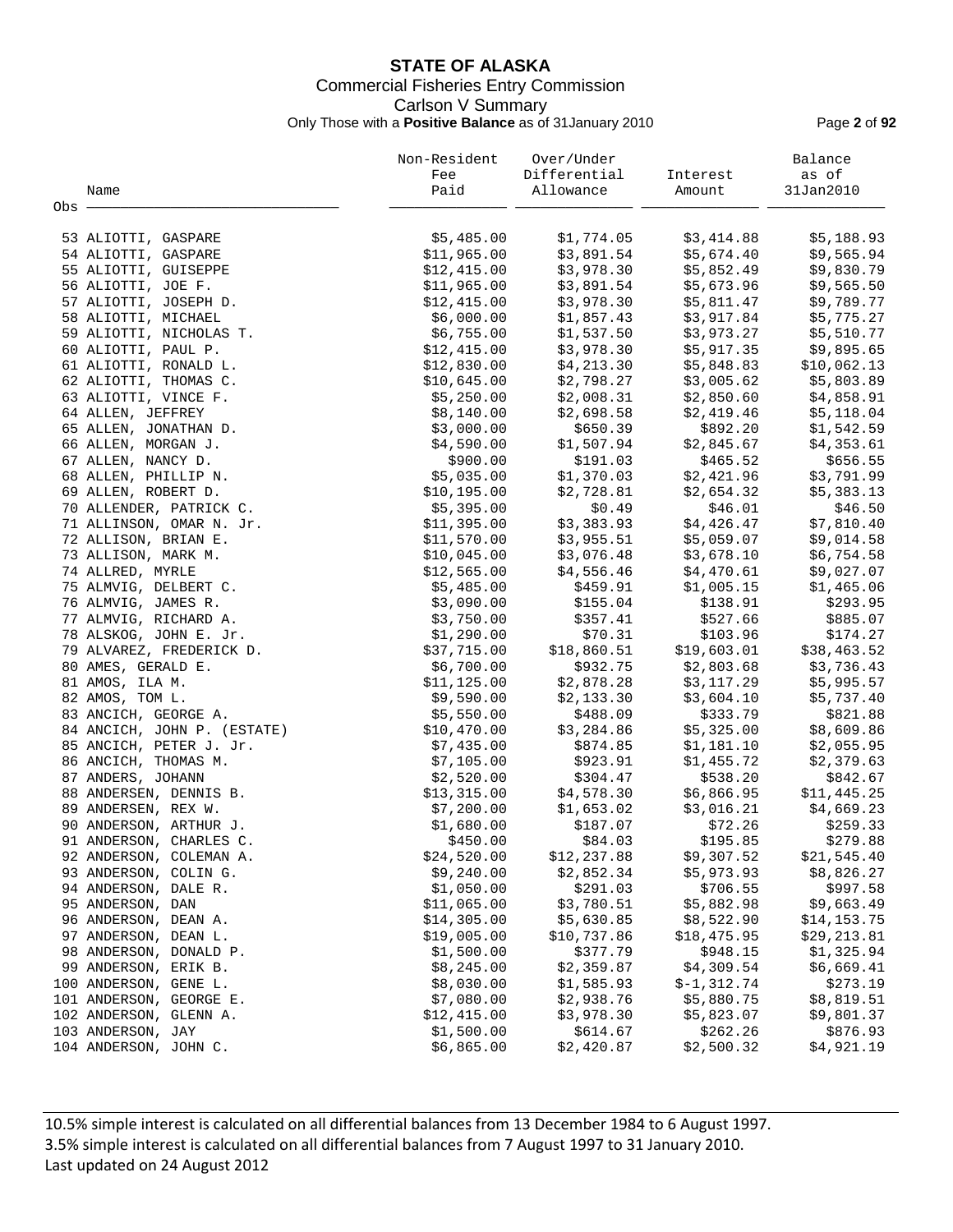# **STATE OF ALASKA** Commercial Fisheries Entry Commission Carlson V Summary Only Those with a **Positive Balance** as of 31January 2010 Page **3** of **92**

|                                   | Non-Resident | Over/Under   |             | Balance      |
|-----------------------------------|--------------|--------------|-------------|--------------|
|                                   | Fee          | Differential | Interest    | as of        |
| Name                              | Paid         | Allowance    | Amount      | 31Jan2010    |
| Obs                               |              |              |             |              |
| 105 ANDERSON, JOHNNIE R. (ESTATE) | \$14,815.00  | \$5,578.30   | \$8,628.09  | \$14, 206.39 |
| 106 ANDERSON, JON B.              | \$12,415.00  | \$3,978.30   | \$5,924.26  | \$9,902.56   |
| 107 ANDERSON, JOSEPH A.           | \$750.00     | \$107.45     | \$249.43    | \$356.88     |
| 108 ANDERSON, KEITH B.            | \$11,710.00  | \$4,346.48   | \$6,961.21  | \$11,307.69  |
| 109 ANDERSON, KERRY D.            | \$4,440.00   | \$1,655.61   | \$3,046.16  | \$4,701.77   |
|                                   |              |              | \$8,015.43  |              |
| 110 ANDERSON, MARK T.             | \$16,065.00  | \$6,144.26   | \$26.20     | \$14,159.69  |
| 111 ANDERSON, MYRA S.             | \$840.00     | \$36.85      |             | \$63.05      |
| 112 ANDERSON, NEIL V.             | \$7,950.00   | \$4,359.94   | \$8,075.94  | \$12,435.88  |
| 113 ANDERSON, NORMAN C.           | \$5,850.00   | \$1,976.54   | \$3,587.63  | \$5,564.17   |
| 114 ANDERSON, RICHARD I. Jr.      | \$300.00     | \$26.99      | \$44.77     | \$71.76      |
| 115 ANDERSON, ROBERT L.           | \$7,750.00   | \$1,044.88   | \$1,341.21  | \$2,386.09   |
| 116 ANDERSON, RONALD A.           | \$12,415.00  | \$3,978.30   | \$5,902.20  | \$9,880.50   |
| 117 ANDERSON, VICTOR E.           | \$6,600.00   | \$2,084.42   | \$4,233.20  | \$6,317.62   |
| 118 ANDERSON, WILLIAM             | \$2,520.00   | \$870.30     | \$2,066.47  | \$2,936.77   |
| 119 ANDERSON, WILLIAM A.          | \$540.00     | $$-4.07$     | \$10.19     | \$6.12       |
| 120 ANDERSON, WILLIAM C.          | \$450.00     | \$6.05       | \$10.63     | \$16.68      |
| 121 ANDRE, MICHAEL P.             | \$1,170.00   | \$265.64     | \$93.51     | \$359.15     |
| 122 ANDREASSEN, ALF               | \$3,360.00   | \$489.55     | \$1,259.06  | \$1,748.61   |
| 123 ANDREASSEN, SIGMUND           | \$33,110.00  | \$16,933.30  | \$24,522.36 | \$41,455.66  |
| 124 ANDREEFF, IVAN (ESTATE)       | \$12,810.00  | \$4,255.79   | \$6,291.96  | \$10,547.75  |
| 125 ANDREEFF, PETER (ESTATE)      | \$390.00     | \$46.76      | \$121.86    | \$168.62     |
| 126 ANDREW. MILLE, GERALD         | \$840.00     | \$100.64     | \$194.04    | \$294.68     |
| 127 ANDREWS, CHRISTINE M.         | \$3,600.00   | \$173.89     | \$197.99    | \$371.88     |
| 128 ANDREWS, MICHAEL R.           | \$1,590.00   | \$380.71     | \$25.64     | \$406.35     |
| 129 ANDREWS, THAD S.              | \$2,250.00   | \$839.70     | \$1,463.89  | \$2,303.59   |
| 130 ANDRICH, BRET M.              | \$14,475.00  | \$4,633.93   | \$3,378.83  | \$8,012.76   |
| 131 ANDRICH, MARK                 | \$20,595.00  | \$9,188.30   | \$13,303.99 | \$22,492.29  |
| 132 ANDRUSS, MICHAEL C.           | \$4,010.00   | \$894.94     | \$382.74    | \$1,277.68   |
| 133 ANFILOFIEFF, FRED             | \$9,685.00   | \$2,996.46   | \$3,882.58  | \$6,879.04   |
| 134 ANGELL, JUEL A.               | \$4,350.00   | \$584.41     | \$1,097.47  | \$1,681.88   |
| 135 ANGELL, MICHAEL A.            | \$11,280.00  | \$5,436.81   | \$10,185.82 | \$15,622.63  |
| 136 ANGLE, JAMES J.               | \$12,375.00  | \$4,165.80   | \$6,864.99  | \$11,030.79  |
| 137 ANICH, RUDY (ESTATE)          | \$1,350.00   | \$277.79     | \$696.97    | \$974.76     |
| 138 ANK, ROBERT                   | \$7,405.00   | \$678.27     | \$888.83    | \$1,567.10   |
| 139 ANTILLA, WILLIAM              | \$3,090.00   | \$965.23     | \$1,890.87  | \$2,856.10   |
| 140 ANTTILA, RODNEY D.            | \$2,815.00   | \$725.27     | \$267.16    | \$992.43     |
| 141 ANUFRIEV, ANTIP               | \$600.00     | \$120.24     | \$236.67    | \$356.91     |
| 142 ANUNDI, KEITH I.              | \$5,420.00   | \$1,375.87   | \$1,252.05  | \$2,627.92   |
| 143 APPLE, CRAIG D.               | \$6,600.00   | \$2,084.42   | \$4,234.41  | \$6,318.83   |
| 144 APPLEGATE, ALLEN E.           | \$3,750.00   | \$518.37     | \$403.27    | \$921.64     |
| 145 ARAIZA, JUAN A.               | \$3,750.00   | \$1,581.24   | \$1,400.93  | \$2,982.17   |
| 146 ARANCIO, PETER                | \$12,000.00  | \$4,088.30   | \$5,981.17  | \$10,069.47  |
| 147 ARBUCCI, VINCENT P.           | \$2,005.00   | \$166.56     | \$65.22     | \$231.78     |
| 148 ARIDJ, ALAIN J.               | \$3,000.00   | \$1,168.61   | \$1,376.00  | \$2,544.61   |
| 149 ARMSTRONG, CHERI L.           | \$11,585.00  | \$3,700.80   | \$5,780.68  | \$9,481.48   |
| 150 ARMSTRONG, PATRICK            | \$450.00     | \$6.05       | \$12.58     | \$18.63      |
| 151 ARNESTAD, JOHN K.             | \$9,370.00   | \$2,554.06   | \$2,540.85  | \$5,094.91   |
| 152 ARNESTAD, PETER C.            | \$13,915.00  | \$4,978.30   | \$6,759.66  | \$11,737.96  |
| 153 ARNESTAD, ROBERT J.           | \$5,340.00   | \$1,653.39   | \$3,207.58  | \$4,860.97   |
| 154 ARNESTAD, RYAN C.             | \$6,955.00   | \$1,215.35   | $$-291.78$  | \$923.57     |
| 155 ARNOLD, STUART R.             | \$3,270.00   | \$268.08     | $$-158.72$  | \$109.36     |
| 156 ARNSDORF, BRUCE A.            | \$600.00     | \$186.76     | \$488.74    | \$675.50     |
|                                   |              |              |             |              |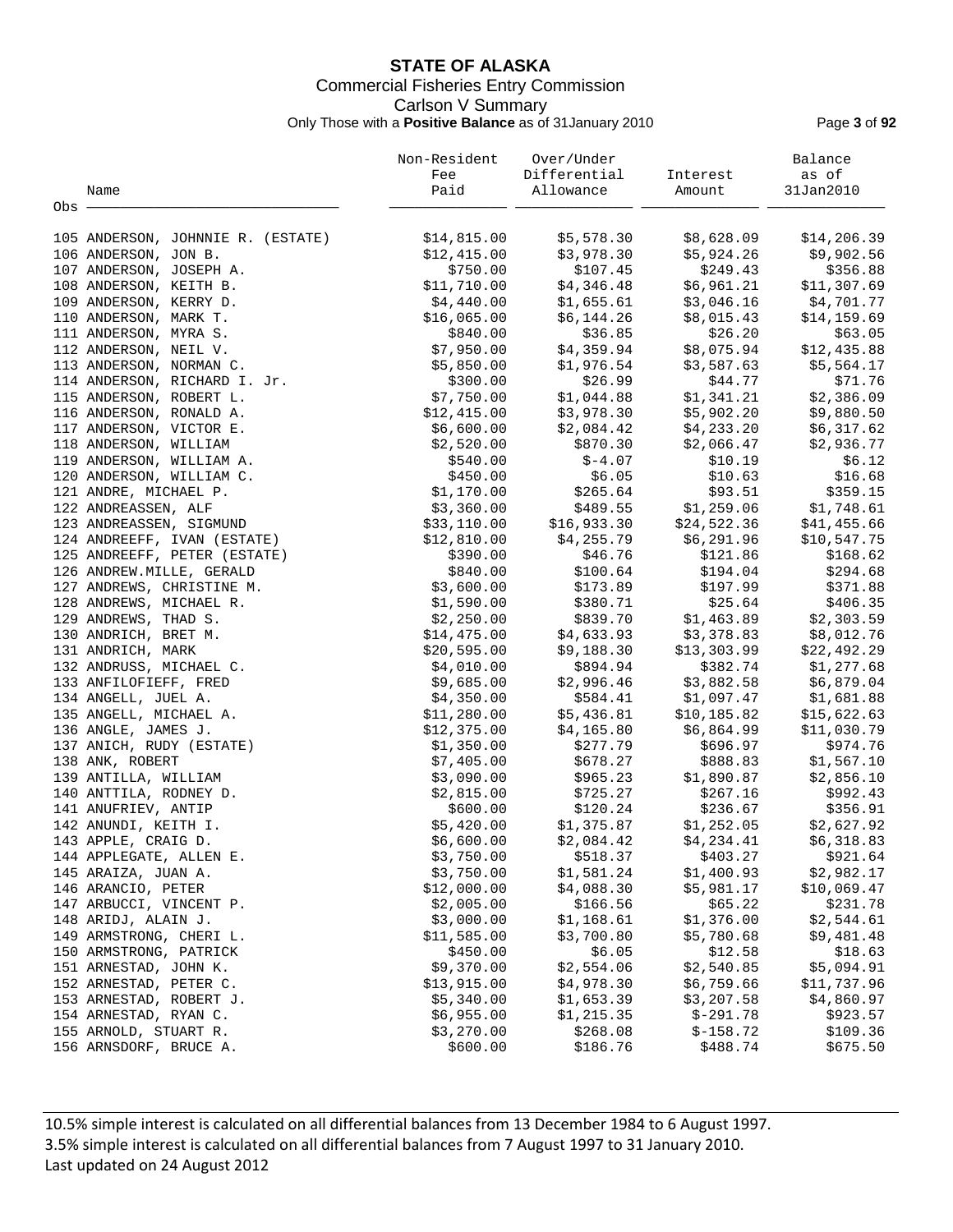# **STATE OF ALASKA** Commercial Fisheries Entry Commission Carlson V Summary Only Those with a **Positive Balance** as of 31January 2010 Page **4** of **92**

|                                       | Non-Resident | Over/Under   |             | Balance      |
|---------------------------------------|--------------|--------------|-------------|--------------|
|                                       | Fee          | Differential | Interest    | as of        |
| Name                                  | Paid         | Allowance    | Amount      | 31Jan2010    |
| Obs -                                 |              |              |             |              |
|                                       |              |              |             |              |
| 157 ARRINGTON, CHARLES L.             | \$7,140.00   | \$1,613.03   | \$3,010.42  | \$4,623.45   |
| 158 ARRUELA, LUIS C.                  | \$14,845.00  | \$5,078.29   | \$4,848.55  | \$9,926.84   |
| 159 ARTUNER, AHMET                    | \$15, 145.00 | \$6,125.82   | \$12,338.81 | \$18,464.63  |
| 160 ARVIDSON, CARL G.                 | \$13,775.00  | \$5,507.06   | \$10,451.85 | \$15,958.91  |
| 161 ASARO, SALVATORE (ESTATE)         | \$14,215.00  | \$5,178.30   | \$6,720.59  | \$11,898.89  |
| 162 ASGEIRSSON, GARY                  | \$13,860.00  | \$4,915.79   | \$6, 206.77 | \$11, 122.56 |
| 163 ASHFORD, RICHARD A. Jr.           | \$7,255.00   | \$1,977.97   | \$1,452.44  | \$3,430.41   |
| 164 ASHLEY, BERT                      | \$16, 160.00 | \$6,169.87   | \$7,997.91  | \$14,167.78  |
| 165 ASK, ERIK K.                      | \$8,995.00   | \$2,021.68   | \$3,556.84  | \$5,578.52   |
| 166 ASK, KJARTAN J.                   | \$8,545.00   | \$1,721.68   | \$3,142.99  | \$4,864.67   |
| 167 ASKEVOLD, KJELL                   | \$8,515.00   | \$1,378.29   | \$2,386.23  | \$3,764.52   |
| 168 ASKIM, WILLIAM E.                 | \$930.00     | $$-2.21$     | \$14.17     | \$11.96      |
| 169 ASPELUND, ALVIN R. Jr.            | \$1,350.00   | \$277.79     | \$691.52    | \$969.31     |
| 170 ASPELUND, EARL R.                 | \$14,635.00  | \$5,458.30   | \$8,254.54  | \$13,712.84  |
| 171 ATKINSON, JOEL                    | \$750.00     | \$319.40     | \$112.65    | \$432.05     |
| 172 AUBUCHON, MICHAEL J.              | \$3,090.00   | \$953.64     | \$1,675.26  | \$2,628.90   |
| 173 AUGUSTUS, ALBERT A.               | \$5,965.00   | \$1,500.41   | \$1,444.34  | \$2,944.75   |
| 174 AUS, DONALD P.                    | \$22,650.00  | \$12,398.66  | \$21,657.13 | \$34,055.79  |
| 175 AUSTNABERG, MAGNUS                | \$10,320.00  | \$4,373.36   | \$7,629.66  | \$12,003.02  |
| 176 AUSTNEBERG, OLAV A.               | \$14,575.00  | \$5,058.29   | \$6,974.73  | \$12,033.02  |
| 177 AVGI, YASAN                       | \$1,500.00   | \$426.29     | \$863.44    | \$1,289.73   |
| 178 AYALA, EDUARDO E.                 | \$8,880.00   | \$4,012.55   | \$2,743.65  | \$6,756.20   |
| 179 AYERS, ROBERT W.                  | \$12,165.00  | \$3,800.82   | \$3,599.68  | \$7,400.50   |
| 180 AYHAN, ANTIP (ESTATE)             | \$15,055.00  | \$5,738.30   | \$8,707.33  | \$14,445.63  |
| 181 BABAROVIC, RATKO                  | \$11,700.00  | \$4,142.06   | \$5,888.79  | \$10,030.85  |
| 182 BABAROVICH, RICHARD E. (ESTATE)   | \$10,820.00  | \$2,913.29   | \$3,939.09  | \$6,852.38   |
| 183 BABBONI, ALAN J.                  | \$14,575.00  | \$5,538.30   | \$11,011.88 | \$16,550.18  |
| 184 BABIC, JACK M. (ESTATE)           | \$18,270.00  | \$8,228.30   | \$13,997.52 | \$22, 225.82 |
| 185 BABICH, ANDREW P.                 | \$7,255.00   | \$791.51     | \$1,197.58  | \$1,989.09   |
| 186 BABICH, ELISABETH                 | \$4,140.00   | \$444.40     | \$685.94    | \$1,130.34   |
| 187 BABICH, NICK A. Jr.               | \$6,325.00   | \$580.49     | \$809.43    | \$1,389.92   |
| 188 BABICH, PETER G. (ESTATE)         | \$4,500.00   | \$493.34     | \$559.51    | \$1,052.85   |
| 189 BABICH, RANDALL P.                | \$11,335.00  | \$3,298.30   | \$5,386.52  | \$8,684.82   |
| 190 BACAN, KRIS (ESTATE)              | \$5,190.00   | \$1,614.21   | \$969.13    | \$2,583.34   |
| 191 BACAN, MATO                       | \$6,600.00   | \$2,084.42   | \$4,270.87  | \$6,355.29   |
| 192 BACKLUND, CRAIG R.                | \$10,825.00  | \$2,878.27   | \$1,752.36  | \$4,630.63   |
| 193 BACKMAN, GARY M. Sr.              | \$12,415.00  | \$3,978.30   | \$5,863.69  | \$9,841.99   |
| 194 BACKMAN, ROBERT M.                | \$2,240.00   | \$141.42     | $$-115.00$  | \$26.42      |
| 195 BACKMAN, ROBERT W.                | \$8,695.00   | \$1,821.69   | \$3,368.50  | \$5,190.19   |
| 196 BADENOCH, STEPHEN                 | \$5,100.00   | \$1, 257.43  | \$2,664.61  | \$3,922.04   |
| 197 BADGER, DEAN A.                   | \$6,000.00   | \$621.80     | \$394.59    | \$1,016.39   |
|                                       |              | \$2,471.59   | \$4,283.97  |              |
| 198 BAER, CARL<br>199 BAILEY, MARY K. | \$7,530.00   | \$134.91     |             | \$6,755.56   |
|                                       | \$1,950.00   |              | \$147.35    | \$282.26     |
| 200 BAINTER, MICHAEL L. Sr.           | \$9,360.00   | \$2,035.79   | \$2,892.54  | \$4,928.33   |
| 201 BAJOCICH, MARTIN N.               | \$2,815.00   | \$100.32     | \$388.97    | \$489.29     |
| 202 BAKER, CHARLES O.                 | \$9,175.00   | \$2,227.25   | \$1,947.84  | \$4,175.09   |
| 203 BAKER, DANIEL W.                  | \$2,190.00   | \$342.06     | \$922.48    | \$1,264.54   |
| 204 BAKER, ERIC                       | \$2,455.00   | $$-5.62$     | \$66.74     | \$61.12      |
| 205 BAKER, JOHN                       | \$10,340.00  | \$4,316.56   | \$7,550.70  | \$11,867.26  |
| 206 BAKER, MELLISSA G.                | \$750.00     | \$220.24     | \$434.09    | \$654.33     |
| 207 BAKER, REX F.                     | \$3,600.00   | \$1,024.48   | \$2,342.84  | \$3,367.32   |
| 208 BAKER, RODNEY W.                  | \$2,280.00   | \$228.37     | \$425.42    | \$653.79     |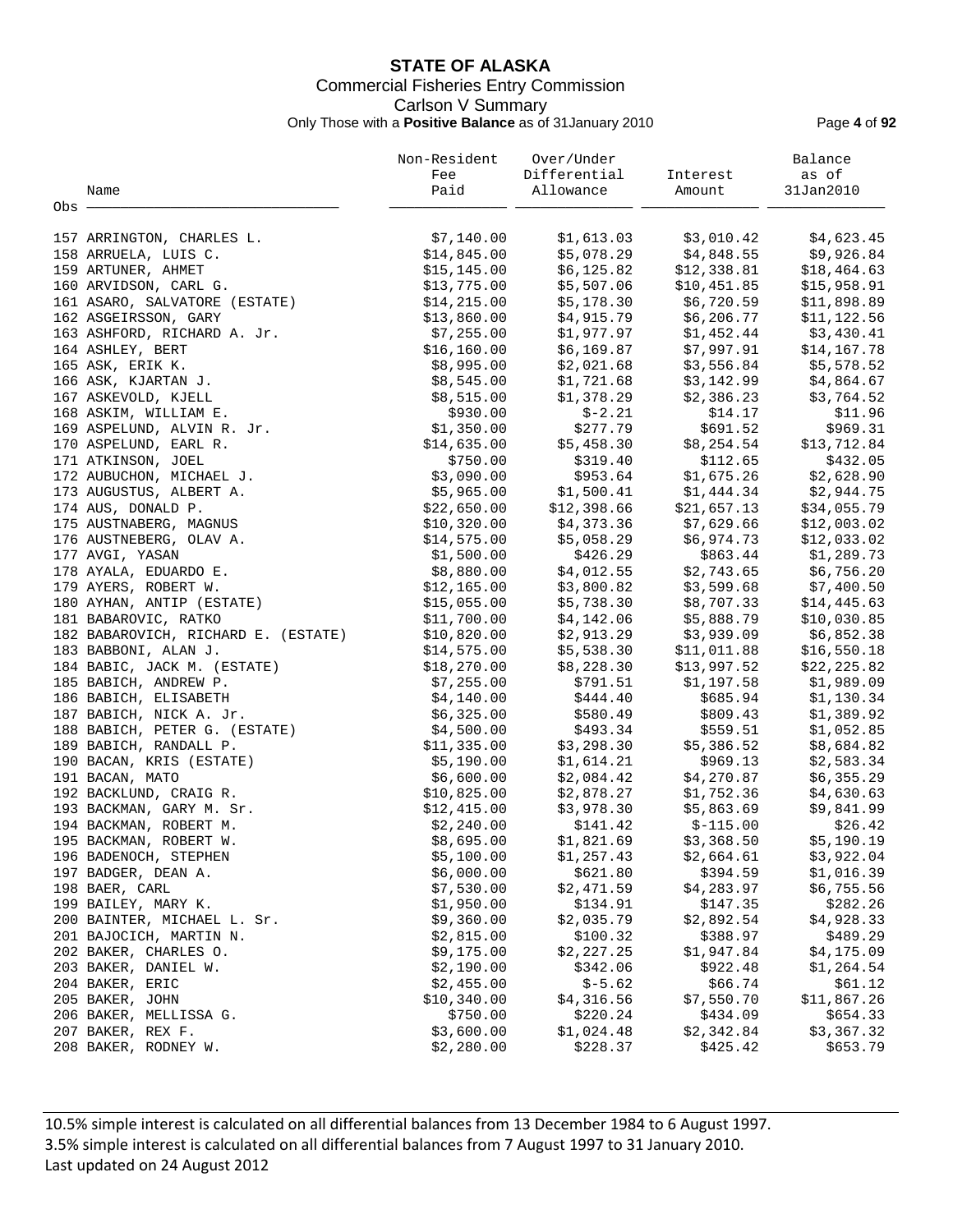# **STATE OF ALASKA** Commercial Fisheries Entry Commission Carlson V Summary Only Those with a **Positive Balance** as of 31January 2010 Page **5** of **92**

|                                  | Non-Resident              | Over/Under   |             | Balance      |
|----------------------------------|---------------------------|--------------|-------------|--------------|
|                                  | Fee                       | Differential | Interest    | as of        |
| Name                             | Paid                      | Allowance    | Amount      | 31Jan2010    |
| Obs -                            |                           |              |             |              |
| 209 BAKER, W. C. Jr.             | \$12,415.00               | \$3,978.30   | \$5,862.40  | \$9,840.70   |
| 210 BAKER, WAYNE A.              | \$17,415.00               | \$6,826.48   | \$7,264.63  | \$14,091.11  |
| 211 BAKER, WILFRED L.            | \$1,290.00                | \$384.21     | \$810.44    | \$1,194.65   |
| 212 BAKK, DAVID R.               | \$12,415.00               | \$3,978.30   | \$5,843.77  | \$9,822.07   |
| 213 BAKK, JACOB A.               | \$900.00                  | \$154.37     | \$399.31    | \$553.68     |
|                                  | \$6,685.00                | \$872.20     | \$1,045.10  | \$1,917.30   |
| 214 BAKKE, SIGURD A.             | \$3,750.00                | \$1,265.99   |             | \$3,579.90   |
| 215 BAKKEN, EINAR T.             |                           |              | \$2,313.91  | \$17,613.97  |
| 216 BAKKEN, NORMAN               | \$19,940.00<br>\$5,695.00 | \$8,385.69   | \$9,228.28  | \$1,591.94   |
| 217 BAKKER, CORNELIS H.          |                           | \$1,153.58   | \$438.36    |              |
| 218 BAKKUM, NEIL W.              | \$12,405.00               | \$3,673.85   | \$276.26    | \$3,950.11   |
| 219 BAKOVIC, RICHARD E.          | \$6,240.00                | \$2,540.00   | \$4,953.62  | \$7,493.62   |
| 220 BALDERSON, BRAD A.           | \$840.00                  | \$107.23     | \$243.88    | \$351.11     |
| 221 BALDETTA, JOHN               | \$3,840.00                | \$883.77     | \$2,416.41  | \$3,300.18   |
| 222 BALESTERI, PETER             | \$12,415.00               | \$3,978.30   | \$5,905.46  | \$9,883.76   |
| 223 BALESTRERI, DENNIS R.        | \$3,450.00                | \$1,090.35   | \$2,369.36  | \$3,459.71   |
| 224 BALISTRERI, GAETANO (ESTATE) | \$10,350.00               | \$3,592.34   | \$5,817.22  | \$9,409.56   |
| 225 BALL, GEORGE K.              | \$8,370.00                | \$1,779.18   | \$3,100.06  | \$4,879.24   |
| 226 BALLENTINE, JUDITH C.        | \$3,655.00                | \$899.93     | \$203.95    | \$1,103.88   |
| 227 BANGE, MICHAEL               | \$4,800.00                | \$2,004.08   | \$4,735.45  | \$6,739.53   |
| 228 BANKS, LOREN J.              | \$5,490.00                | \$1,184.03   | \$965.93    | \$2,149.96   |
| 229 BANKS, SHELDON L.            | \$5,935.00                | \$643.89     | \$1,325.27  | \$1,969.16   |
| 230 BARBER, DOUGLAS G.           | \$13,410.00               | \$6,431.60   | \$12,533.10 | \$18,964.70  |
| 231 BARBER, KELLY D.             | \$1,500.00                | \$767.61     | \$1,885.42  | \$2,653.03   |
| 232 BARCLAY, JAMES D.            | \$8,935.00                | \$1,778.30   | \$3,843.05  | \$5,621.35   |
| 233 BARCOTT, LYNN F.             | \$7,740.00                | \$1,852.33   | \$3,027.98  | \$4,880.31   |
| 234 BARGER, GARY B.              | \$11,100.00               | \$3,911.74   | \$5,828.01  | \$9,739.75   |
| 235 BARHAM, MARK D.              | \$6,030.00                | \$2,150.05   | \$4,263.85  | \$6,413.90   |
| 236 BARK, ROBERT W.              | \$16,315.00               | \$6,538.30   | \$9,940.24  | \$16,478.54  |
| 237 BARKER, CHARLES O.           | \$5,550.00                | \$1,557.43   | \$3,691.17  | \$5,248.60   |
| 238 BARKER, DARRELL L.           | \$3,840.00                | \$244.40     | \$331.63    | \$576.03     |
| 239 BARKER, MITCHELL J. (ESTATE) | \$2,340.00                | \$593.45     | \$1,207.05  | \$1,800.50   |
| 240 BARKLEY, TERRY W.            | \$2,160.00                | \$364.80     | \$771.66    | \$1,136.46   |
| 241 BARNETT, JAY                 | \$4,380.00                | \$1,349.62   | \$2,853.62  | \$4,203.24   |
| 242 BARNETT, JERRY L.            | \$7,340.00                | \$1,465.70   | \$1,083.15  | \$2,548.85   |
| 243 BARNETT, LANCE E.            | \$7,075.00                | \$1,528.63   | \$2,631.34  | \$4,159.97   |
| 244 BARNHART, STUART T.          | \$6,160.00                | \$165.03     | \$1,192.96  | \$1,357.99   |
| 245 BARR, BRAD L.                | \$12,955.00               | \$4,178.30   | \$6,015.32  | \$10, 193.62 |
| 246 BARR, BRUCE M.               | \$4,050.00                | \$193.37     | \$882.87    | \$1,076.24   |
| 247 BARR, DAN F.                 | \$12,565.00               | \$4,291.54   | \$6,173.92  | \$10,465.46  |
| 248 BARR, FRANK D.               | \$6,750.00                | \$2,184.42   | \$4,619.11  | \$6,803.53   |
| 249 BARRETT, DAVIS C.            | \$8,455.00                | \$1,378.30   | \$2,561.07  | \$3,939.37   |
| 250 BARROS, ROSEMARY             | \$450.00                  | \$62.37      | \$108.85    | \$171.22     |
| 251 BARTH, DAVID                 | \$8,290.00                | \$3,963.44   | \$1,312.28  | \$5,275.72   |
| 252 BARTLETT, ANTHONY G.         | \$1,950.00                | \$171.53     | \$669.08    | \$840.61     |
| 253 BARTLETT, TERRY R.           | \$10,620.00               | \$3,772.34   | \$7,104.39  | \$10,876.73  |
| 254 BARTLETT, WALLACE C.         | \$14,900.00               | \$5,846.54   | \$8,322.98  | \$14,169.52  |
| 255 BARTOO, RUSSELL R. (ESTATE)  | \$2,305.00                | \$39.94      | \$231.03    | \$270.97     |
| 256 BASARGIN, FETINIA            | \$1,500.00                | \$470.58     | \$907.12    | \$1,377.70   |
| 257 BASARGIN, ISAAK              | \$2,250.00                | \$839.70     | \$1,472.44  | \$2,312.14   |
| 258 BASARGIN, JULIAN V. (ESTATE) | \$750.00                  | \$206.05     | \$428.52    | \$634.57     |
| 259 BASARGIN, PETER S.           | \$3,390.00                | \$563.06     | \$1,143.74  | \$1,706.80   |
| 260 BASSI, BYRON B.              | \$2,100.00                | \$561.82     | \$1,395.02  | \$1,956.84   |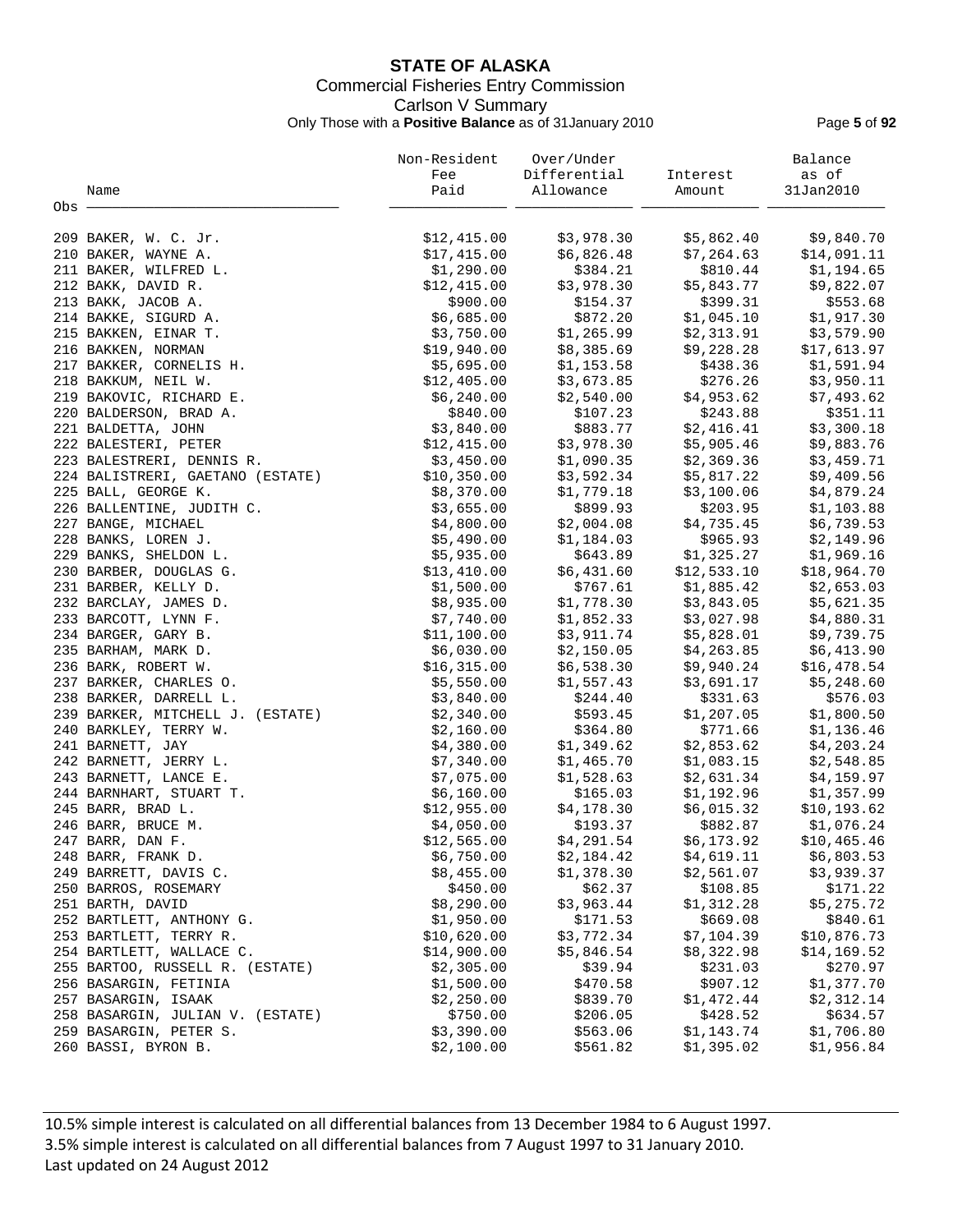# **STATE OF ALASKA** Commercial Fisheries Entry Commission Carlson V Summary Only Those with a **Positive Balance** as of 31January 2010 Page **6** of **92**

|                                  | Non-Resident | Over/Under   |             | Balance     |
|----------------------------------|--------------|--------------|-------------|-------------|
|                                  | Fee          | Differential | Interest    | as of       |
| Name                             | Paid         | Allowance    | Amount      | 31Jan2010   |
| Obs -                            |              |              |             |             |
|                                  |              |              |             |             |
| 261 BASSI, JACOB S. (ESTATE)     | \$600.00     | \$186.76     | \$485.95    | \$672.71    |
| 262 BASSI, WADE B.               | \$15,290.00  | \$5,213.30   | \$7,410.84  | \$12,624.14 |
| 263 BATTEN, CHARLEY D.           | \$2,100.00   | \$561.82     | \$1,221.49  | \$1,783.31  |
| 264 BAUER, KEITH F.              | \$4,950.00   | \$1,975.14   | \$3,239.41  | \$5,214.55  |
| 265 BAUMGART, HENRY A.           | \$9,530.00   | \$4,239.93   | \$3,674.06  | \$7,913.99  |
| 266 BAUMGART, JIM                | \$11,805.00  | \$3,528.28   | \$3,422.97  | \$6,951.25  |
| 267 BAUMGART, KURT               | \$11,450.00  | \$3,670.56   | \$5,738.03  | \$9,408.59  |
| 268 BAUR, ALAN F.                | \$15,870.00  | \$7,433.02   | \$11,157.70 | \$18,590.72 |
| 269 BAVLE, ROBERT L.             | \$900.00     | \$306.05     | \$644.61    | \$950.66    |
| 270 BAXTER, BURTON G.            | \$12,415.00  | \$3,978.30   | \$5,898.65  | \$9,876.95  |
| 271 BAXTER, DANIEL F.            | \$5,935.00   | \$1,852.92   | \$2,756.18  | \$4,609.10  |
| 272 BAXTER, DAVID A.             | \$11,455.00  | \$3,338.29   | \$4,283.92  | \$7,622.21  |
| 273 BAXTER, FRANK S.             | \$1,350.00   | \$239.70     | \$441.22    | \$680.92    |
| 274 BAXTER, GARY D.              | \$18, 200.00 | \$7,913.30   | \$10,958.37 | \$18,871.67 |
| 275 BAXTER, LARRY A.             | \$1,350.00   | \$684.03     | \$1,570.59  | \$2,254.62  |
| 276 BAXTER, RANDY C. (ESTATE)    | \$12,090.00  | \$4,804.13   | \$8,258.95  | \$13,063.08 |
|                                  |              |              |             |             |
| 277 BAY, BENJAMIN R. (ESTATE)    | \$12,415.00  | \$3,978.30   | \$5,934.08  | \$9,912.38  |
| 278 BAY, FRANKLIN W.             | \$7,350.00   | \$2,393.37   | \$4,732.44  | \$7,125.81  |
| 279 BAY, ROBERT H.               | \$4,350.00   | \$1,244.72   | \$2,757.88  | \$4,002.60  |
| 280 BEACH, FRANK D. Jr. (ESTATE) | \$18, 205.00 | \$7,958.30   | \$14,149.70 | \$22,108.00 |
| 281 BEACH, SHARON C.             | \$1,350.00   | \$549.72     | \$177.65    | \$727.37    |
| 282 BEAM, GREGORY L.             | \$1,050.00   | \$530.32     | \$169.28    | \$699.60    |
| 283 BEAM, MARTIN D.              | \$9,795.00   | \$3,693.24   | \$2,273.86  | \$5,967.10  |
| 284 BEAN, JOHN                   | \$2,340.00   | \$899.70     | \$1,647.92  | \$2,547.62  |
| 285 BEARD, STEVEN H.             | \$13,345.00  | \$5,112.90   | \$4,899.26  | \$10,012.16 |
| 286 BEARDEN, ROBIN L.            | \$8,365.00   | \$3,003.64   | \$4,784.96  | \$7,788.60  |
| 287 BEARDSLEY, BRIAN A.          | \$3,000.00   | \$1,300.83   | \$848.20    | \$2,149.03  |
| 288 BEARDSLEY, MARK S.           | \$4,500.00   | \$891.62     | \$846.94    | \$1,738.56  |
| 289 BEASLEY, JAMES M.            | \$5,700.00   | \$1,781.86   | \$2,071.09  | \$3,852.95  |
| 290 BEATON, JAMES E.             | \$28,555.00  | \$15, 216.48 | \$20,633.98 | \$35,850.46 |
| 291 BEATTY, DON                  | \$8,455.00   | \$1,887.48   | \$3,376.46  | \$5,263.94  |
| 292 BEAUDIN, CHRISTOPHER C.      | \$11,065.00  | \$3,700.51   | \$5,136.92  | \$8,837.43  |
| 293 BEAUDIN, DAVID L.            | \$10,880.00  | \$3,255.51   | \$4,694.57  | \$7,950.08  |
| 294 BEAUDRY, LOUIS B.            | \$6,630.00   | \$3,017.28   | \$4,261.69  | \$7,278.97  |
| 295 BEAVER, BRIAN G.             | \$1,590.00   | \$463.54     | \$612.76    | \$1,076.30  |
| 296 BEBEE, CARL                  | \$3,430.00   | \$31.82      | \$519.59    | \$551.41    |
| 297 BEBEE, REX V. Jr.            | \$6,355.00   | \$823.80     | $$-533.26$  | \$290.54    |
| 298 BECK, MARK L.                | \$12,840.00  | \$4,449.04   | \$6,628.66  | \$11,077.70 |
| 299 BECK, WILLIAM R. (ESTATE)    | \$12,180.00  | \$4,035.80   | \$5,914.94  | \$9,950.74  |
| 300 BECKER, CARL R. Jr.          | \$40,920.00  | \$23,622.06  | \$39,540.38 | \$63,162.44 |
| 301 BECKER, JOHN M.              | \$8,760.00   | \$2,741.53   | \$2,493.56  | \$5,235.09  |
| 302 BECKER, MARK T.              | \$13,430.00  | \$4,826.54   | \$6,371.74  | \$11,198.28 |
| 303 BECKER, RONALD T.            | \$4,650.00   | \$1,170.67   | \$2,269.24  | \$3,439.91  |
| 304 BECKER, VICKI J.             | \$6,600.00   | \$1,865.49   | \$3,542.90  | \$5,408.39  |
| 305 BECKSTRAND, HARLO M.         | \$3,690.00   | \$804.72     | \$1,891.12  | \$2,695.84  |
| 306 BEEBOUT, DWIGHT J.           | \$13,495.00  | \$4,698.30   | \$6,724.33  | \$11,422.63 |
| 307 BEESON, ROBERT J. (ESTATE)   | \$3,240.00   | \$504.72     | \$1,334.28  | \$1,839.00  |
| 308 BEESON, WAYNE R.             | \$11,720.00  | \$3,433.29   | \$4,794.69  | \$8,227.98  |
| 309 BEJAUL, JUNE L.              | \$2,100.00   | \$632.95     | \$1,184.27  | \$1,817.22  |
| 310 BELCHER, DONALD L.           | \$3,120.00   | $$-20.05$    | \$52.89     | \$32.84     |
| 311 BELCHER, JAMES L.            | \$300.00     | \$26.99      | \$43.79     | \$70.78     |
|                                  |              |              |             |             |
| 312 BELCOURT, JOHN               | \$2,850.00   | \$866.93     | \$1,902.43  | \$2,769.36  |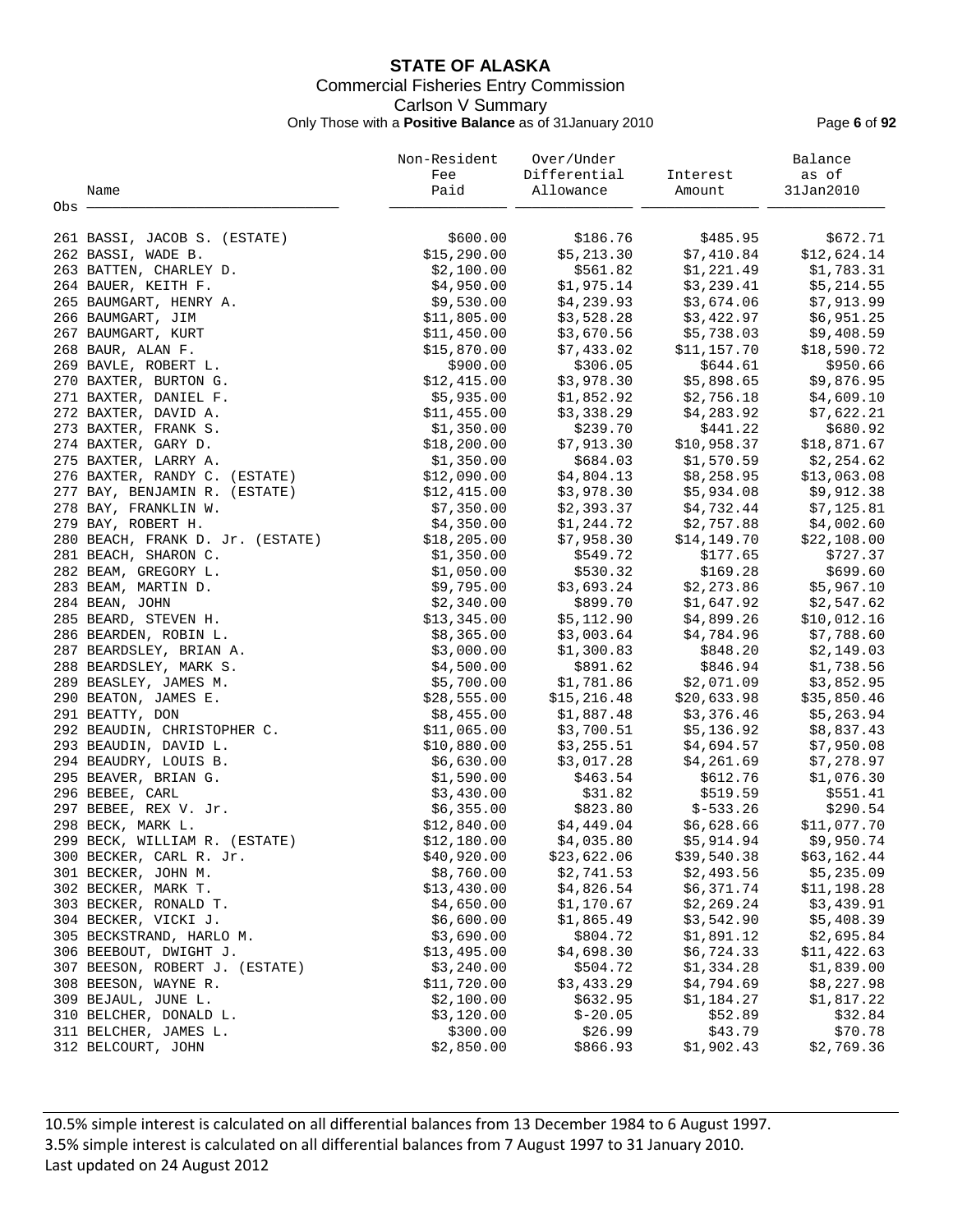# **STATE OF ALASKA** Commercial Fisheries Entry Commission Carlson V Summary Only Those with a **Positive Balance** as of 31January 2010 Page **7** of **92**

|                                  | Non-Resident | Over/Under   |             | Balance     |
|----------------------------------|--------------|--------------|-------------|-------------|
|                                  | Fee          | Differential | Interest    | as of       |
| Name                             | Paid         | Allowance    | Amount      | 31Jan2010   |
| Obs -                            |              |              |             |             |
|                                  |              |              |             |             |
| 313 BELEW, BRADLEY J.            | \$6,690.00   | \$1,953.37   | \$4,052.71  | \$6,006.08  |
| 314 BELL, DENNIS A.              | \$10,950.00  | \$5,528.55   | \$8,082.27  | \$13,610.82 |
| 315 BELL, JAMES M.               | \$1,800.00   | \$343.30     | \$494.55    | \$837.85    |
| 316 BELL, ROBERT C.              | \$5,250.00   | \$1,831.55   | \$3,412.42  | \$5,243.97  |
| 317 BELLANICH, ROBERT J.         | \$5,850.00   | \$753.00     | \$787.28    | \$1,540.28  |
| 318 BELLECI, ANTHONY J. (ESTATE) | \$8,400.00   | \$2,833.10   | \$5,192.33  | \$8,025.43  |
| 319 BELLECI, JUDITH A.           | \$2,250.00   | \$991.88     | \$372.42    | \$1,364.30  |
| 320 BELLECI, STEVE A.            | \$11,965.00  | \$3,891.54   | \$5,752.92  | \$9,644.46  |
| 321 BELLECI, VINCENT A.          | \$7,350.00   | \$2,393.37   | \$4,702.83  | \$7,096.20  |
| 322 BELLINA, JOSEPH S.           | \$3,840.00   | $$-142.05$   | \$303.59    | \$161.54    |
| 323 BELTZ, TED C.                | \$3,090.00   | \$644.94     | \$339.68    | \$984.62    |
| 324 BELVIN, CARL D.              | \$750.00     | \$250.34     | \$463.88    | \$714.22    |
| 325 BENDER, BERT A.              | \$4,470.00   | \$734.46     | \$1,773.80  | \$2,508.26  |
| 326 BENDIXEN, REBECCA S.         | \$3,000.00   | \$1,198.97   | \$987.69    | \$2,186.66  |
| 327 BENDOCK, TERRENCE N.         | \$1,495.00   | \$5.96       | \$11.86     | \$17.82     |
| 328 BENEDICT, DAVID A.           | \$12,855.00  | \$4,220.82   | \$2,851.63  | \$7,072.45  |
|                                  |              |              |             |             |
| 329 BENFIT, RICKIE J.            | \$2,010.00   | \$235.93     | \$70.58     | \$306.51    |
| 330 BENJESTORF, THEODORE D.      | \$3,420.00   | \$1,441.82   | \$3,382.15  | \$4,823.97  |
| 331 BENKMAN, BRYAN               | \$7,705.00   | \$878.27     | \$1,393.68  | \$2,271.95  |
| 332 BENNETT, BRIAN N.            | \$4,105.00   | \$461.50     | \$1,387.63  | \$1,849.13  |
| 333 BENNETT, GEORGE W.           | \$7,740.00   | \$1,947.65   | \$1,265.97  | \$3,213.62  |
| 334 BENNETT, MATT E.             | \$3,780.00   | \$87.61      | \$9.88      | \$97.49     |
| 335 BENNEY, ROGER                | \$10,680.00  | \$4,331.32   | \$4,909.40  | \$9,240.72  |
| 336 BENSON, DAVID                | \$1,980.00   | \$73.69      | \$62.95     | \$136.64    |
| 337 BENSON, GENE B. (ESTATE)     | \$4,650.00   | \$1,134.01   | \$2,661.13  | \$3,795.14  |
| 338 BENTLEY, DAVID W.            | \$11,425.00  | \$3,411.53   | \$5,183.13  | \$8,594.66  |
| 339 BENTON, JAMES H.             | \$2,850.00   | \$595.59     | \$1,019.04  | \$1,614.63  |
| 340 BENTON, JOSEPH E.            | \$4,710.00   | \$633.37     | \$1,760.13  | \$2,393.50  |
| 341 BENTON, LESA                 | \$300.00     | \$30.32      | \$9.65      | \$39.97     |
| 342 BENTON, MICHAEL M.           | \$5,785.00   | \$265.49     | \$856.92    | \$1,122.41  |
| 343 BENWARD, ROY E. (ESTATE)     | \$890.00     | \$125.00     | \$27.91     | \$152.91    |
| 344 BERAN, ANTONIN               | \$8,245.00   | \$1,916.48   | \$2,731.96  | \$4,648.44  |
| 345 BERAN, VACLAV                | \$9,595.00   | \$1,978.29   | \$2,874.75  | \$4,853.04  |
| 346 BERETS, STEPHEN M.           | \$12,990.00  | \$6,125.49   | \$11,102.08 | \$17,227.57 |
| 347 BERG, ARNE O.                | \$13,715.00  | \$5,393.93   | \$8,989.25  | \$14,383.18 |
| 348 BERG, DEBORAH E.             | \$600.00     | \$162.37     | \$288.06    | \$450.43    |
| 349 BERG, DENNIS                 | \$2,400.00   | \$538.99     | \$964.07    | \$1,503.06  |
| 350 BERG, GUNNAR K.              | \$5,550.00   | \$2,527.32   | \$2,551.25  | \$5,078.57  |
| 351 BERG, LINDA L.               | \$4,710.00   | \$523.58     | \$52.93     | \$576.51    |
| 352 BERG, PATRICK C. (ESTATE)    | \$4,890.00   | \$1,884.48   | \$4,287.60  | \$6,172.08  |
| 353 BERGGREN, ERIC L.            | \$7,765.00   | \$1,514.20   | \$546.66    | \$2,060.86  |
| 354 BERGH, LOREN R.              | \$6,600.00   | \$2,084.42   | \$4,234.43  | \$6,318.85  |
| 355 BERGLUND, ERIC A.            | \$4,800.00   | \$1,397.34   | $$-749.10$  | \$648.24    |
| 356 BERGLUND, MICHAEL            | \$1,290.00   | \$114.60     | \$159.76    | \$274.36    |
| 357 BERGO, GARY                  | \$900.00     | \$159.29     | \$195.57    | \$354.86    |
| 358 BERGQUIST, DONALD W.         | \$24,980.00  | \$12,233.30  | \$20,479.71 | \$32,713.01 |
| 359 BERGQUIST, RODGER L.         | \$17,780.00  | \$7,646.54   | \$12,416.91 | \$20,063.45 |
| 360 BERGSENG, ALBERT L.          | \$3,450.00   | \$603.06     | \$1,164.55  | \$1,767.61  |
| 361 BERITICH, ANTONE D.          | \$5,550.00   | \$719.83     | \$888.10    | \$1,607.93  |
| 362 BERITICH, MITCHELL C.        | \$7,405.00   | \$678.27     | \$926.82    | \$1,605.09  |
| 363 BERNHARDSON, GARY E.         | \$1,800.00   | \$535.44     | \$761.51    | \$1,296.95  |
| 364 BERNTSEN, JACK D.            | \$925.00     | \$226.53     | \$643.88    | \$870.41    |
|                                  |              |              |             |             |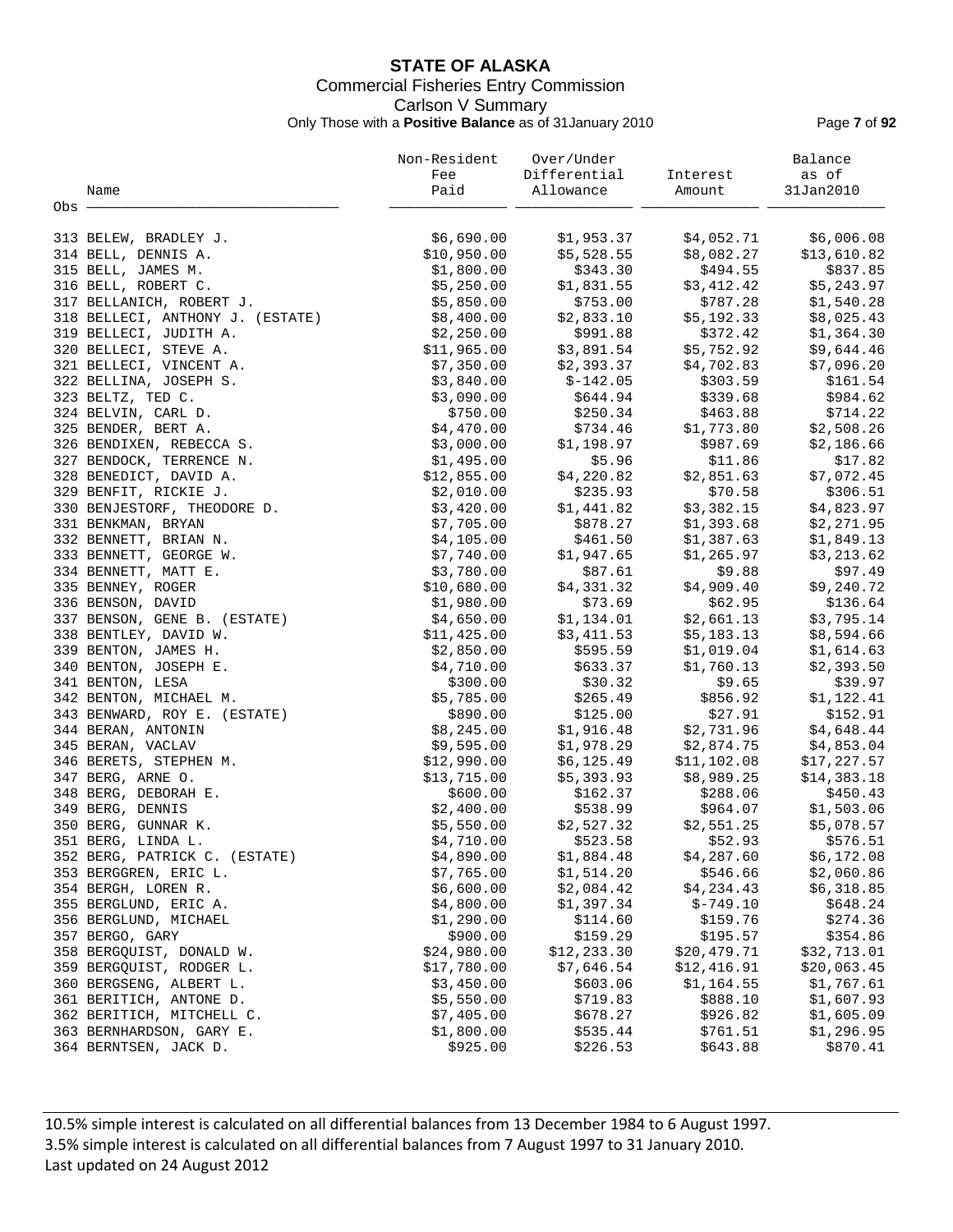# **STATE OF ALASKA** Commercial Fisheries Entry Commission Carlson V Summary Only Those with a **Positive Balance** as of 31January 2010 Page **8** of **92**

|                                | Non-Resident | Over/Under   |             | Balance     |
|--------------------------------|--------------|--------------|-------------|-------------|
|                                | Fee          | Differential | Interest    | as of       |
| Name                           | Paid         | Allowance    | Amount      | 31Jan2010   |
| Obs -                          |              |              |             |             |
| 365 BERNTSEN, ROBERT J.        | \$13,315.00  | \$4,578.30   | \$7,002.21  | \$11,580.51 |
| 366 BERRY, AUGUST S.           | \$8,985.00   | \$2,501.74   | \$5,375.89  | \$7,877.63  |
| 367 BERRY, JORDAN              | \$8,755.00   | \$1,928.09   | \$1,475.60  | \$3,403.69  |
| 368 BERSANO, DONALD E.         | \$15,980.00  | \$7,008.19   | \$9,595.76  | \$16,603.95 |
| 369 BERTELSEN, STEVE A.        | \$13,315.00  | \$4,578.30   | \$7,177.46  | \$11,755.76 |
| 370 BERTMAN, AUDREY K.         | \$2,670.00   | \$938.12     | \$366.67    | \$1,304.79  |
| 371 BERTMAN, JOHN P. (ESTATE)  | \$8,850.00   | \$2,919.86   | \$5,512.54  | \$8,432.40  |
| 372 BERTMAN, THOMAS A.         | \$12,505.00  | \$3,878.30   | \$5,536.46  | \$9,414.76  |
| 373 BERTRAND, STEVEN F.        | \$4,380.00   | \$1,615.59   | \$2,855.67  | \$4,471.26  |
| 374 BERTSCHI, JERRY L.         | \$12,415.00  | \$3,978.30   | \$5,849.80  | \$9,828.10  |
| 375 BESCH, AL                  | \$5,815.00   | \$1,893.88   | \$1,614.58  | \$3,508.46  |
| 376 BESCH, MICHAEL L.          | \$2,915.00   | $$-174.01$   | \$635.76    | \$461.75    |
| 377 BETHEL, DAVID              | \$11,030.00  | \$3,372.85   | \$2,160.52  | \$5,533.37  |
| 378 BETTINI, RICK              | \$3,115.00   | \$706.76     | \$247.24    | \$954.00    |
| 379 BETTS, LLOYD               | \$3,240.00   | \$806.67     | \$1,934.64  | \$2,741.31  |
| 380 BEZENEK, CLAY E.           | \$5,070.00   | \$873.36     | \$1,428.20  | \$2,301.56  |
| 381 BEZMALINOVIC, IVO (ESTATE) | \$4,350.00   | \$1,244.72   | \$2,773.05  | \$4,017.77  |
| 382 BEZMALINOVIC, IVO R.       | \$7,405.00   | \$678.27     | \$839.83    | \$1,518.10  |
| 383 BHEAR, ALFRED K.           | \$17,125.00  | \$6,838.30   | \$10,450.87 | \$17,289.17 |
| 384 BIANCHI, STAN              | \$12,415.00  | \$3,978.30   | \$5,910.52  | \$9,888.82  |
| 385 BIASINI, DAVID             | \$330.00     | \$43.42      | \$103.86    | \$147.28    |
| 386 BIDDLE, BRUCE              | \$750.00     | \$12.71      | \$25.96     | \$38.67     |
| 387 BIGSBY, FRED G.            | \$6,420.00   | \$2,624.72   | \$5,600.70  | \$8,225.42  |
| 388 BILL, DAVID E.             | \$7,045.00   | \$847.25     | \$1,340.44  | \$2,187.69  |
| 389 BILLBERRY, STEVEN W.       | \$2,250.00   | \$688.66     | \$1,331.68  | \$2,020.34  |
| 390 BILYEU, GARY C.            | \$11,335.00  | \$3,378.30   | \$6,504.46  | \$9,882.76  |
| 391 BILYEU, VICTOR C.          | \$4,920.00   | \$413.93     | \$301.29    | \$715.22    |
| 392 BINGMAN, ARTHUR G.         | \$9,600.00   | \$3,580.24   | \$4,525.66  | \$8,105.90  |
| 393 BIRCHARD, CHRIS L.         | \$3,000.00   | \$893.64     | \$1,587.35  | \$2,480.99  |
| 394 BIRDWELL, JAMES D.         | \$10,735.00  | \$2,791.53   | \$3,437.10  | \$6,228.63  |
| 395 BIRDWELL, LEONARD D.       | \$4,440.00   | \$857.64     | \$1,497.08  | \$2,354.72  |
| 396 BIRKELUND, ARNE J.         | \$450.00     | \$86.76      | \$225.62    | \$312.38    |
| 397 BISHOP, DAVID D. Jr.       | \$6,515.00   | \$1,494.58   | \$2,257.96  | \$3,752.54  |
| 398 BITGOOD, ROBERT F.         | \$4,020.00   | \$1,676.10   | \$2,106.53  | \$3,782.63  |
| 399 BIVINS, ARTHUR L.          | \$5,190.00   | \$479.83     | \$580.47    | \$1,060.30  |
| 400 BJAZEVICH, PETER           | \$8,575.00   | \$2,040.46   | \$3.71      | \$2,044.17  |
| 401 BJAZEVICH, TONY            | \$9,895.00   | \$2,178.29   | \$3,315.46  | \$5,493.75  |
| 402 BJORK, BERNARD             | \$8,515.00   | \$2,915.24   | \$2,879.23  | \$5,794.47  |
| 403 BJORNSTAD, VERN R.         | \$4,750.00   | \$512.75     | \$2,634.48  | \$3,147.23  |
| 404 BLACK, ARTHUR              | \$1,260.00   | \$284.06     | \$72.99     | \$357.05    |
| 405 BLACK, HARLEY D.           | \$6,150.00   | \$1,166.25   | \$1,739.27  | \$2,905.52  |
| 406 BLACK, PETER J.            | \$900.00     | \$384.03     | \$878.19    | \$1,262.22  |
| 407 BLACK, WILLIAM T.          | \$16, 130.00 | \$7,414.87   | \$11,009.10 | \$18,423.97 |
| 408 BLACKSTONE, RICHARD D.     | \$900.00     | \$177.02     | \$446.04    | \$623.06    |
| 409 BLAIR, ANDREW R.           | \$41,220.00  | \$21,893.30  | \$29,578.59 | \$51,471.89 |
| 410 BLAIR, NORMAN E.           | \$12, 115.00 | \$3,778.30   | \$5,457.60  | \$9,235.90  |
| 411 BLAKE, DAVID W.            | \$8,785.00   | \$1,828.10   | \$2,547.99  | \$4,376.09  |
| 412 BLAKE, DONALD K.           | \$1,950.00   | \$804.27     | \$1,794.78  | \$2,599.05  |
| 413 BLAKE, MICHAEL E.          | \$900.00     | \$126.49     | \$177.62    | \$304.11    |
| 414 BLAKLEY, ALVIN R.          | \$5,395.00   | \$0.49       | \$39.78     | \$40.27     |
| 415 BLANC, ARIEL M.            | \$4,680.00   | \$1,542.03   | \$2,398.89  | \$3,940.92  |
| 416 BLANC, DONALD R.           | \$3,750.00   | \$1,393.64   | \$2,295.68  | \$3,689.32  |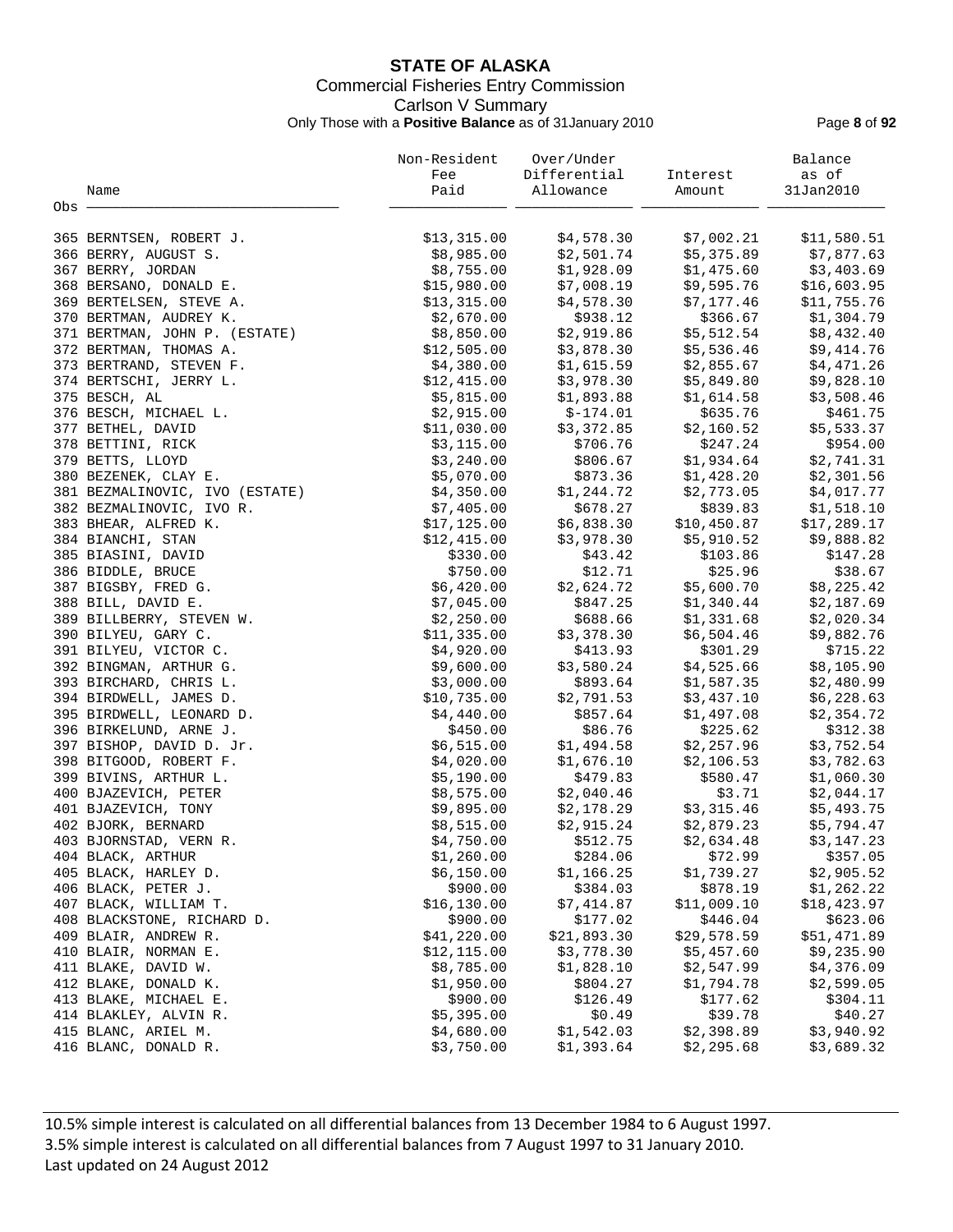# **STATE OF ALASKA** Commercial Fisheries Entry Commission Carlson V Summary Only Those with a **Positive Balance** as of 31January 2010 Page **9** of **92**

|                                     | Non-Resident           | Over/Under            |              | Balance                |
|-------------------------------------|------------------------|-----------------------|--------------|------------------------|
|                                     | Fee                    | Differential          | Interest     | as of                  |
| Name                                | Paid                   | Allowance             | Amount       | 31Jan2010              |
| Obs -                               |                        |                       |              |                        |
|                                     |                        |                       |              |                        |
| 417 BLANC, H. N.                    | \$5,040.00             | \$1,099.36            | \$1,838.34   | \$2,937.70             |
| 418 BLANC, M. A.                    | \$2,250.00             | \$839.70              | \$1,466.07   | \$2,305.77             |
| 419 BLANC, RICHARD G.               | \$7,945.00             | \$1,572.08            | \$1,321.45   | \$2,893.53             |
| 420 BLANKENSHIP, WETZEL             | \$4,350.00             | \$1,030.05            | \$1,926.78   | \$2,956.83             |
| 421 BLEES, THOMAS                   | \$3,600.00             | \$106.61              | \$619.20     | \$725.81               |
| 422 BLENKERS, TED                   | \$23,900.00            | \$11,324.88           | \$20, 164.57 | \$31,489.45            |
| 423 BLEVINS, FREDDIE W.             | \$7,700.00             | \$2,488.58            | \$3,047.13   | \$5,535.71             |
| 424 BLOUNT, DAVID                   | \$4,225.00             | \$540.84              | \$48.96      | \$589.80               |
| 425 BLUE, GORDON K.                 | \$13,740.00            | \$7,017.42            | \$14, 294.28 | \$21,311.70            |
| 426 BLUMER, TRAVIS J.               | \$600.00               | \$58.71               | \$21.52      | \$80.23                |
| 427 BODAL, BERNT O.                 | \$3,570.00             | \$724.71              | \$1,340.33   | \$2,065.04             |
| 428 BODDING, CHARLOTTE              | \$840.00               | \$155.71              | \$84.14      | \$239.85               |
| 429 BODDING, JIM                    | \$24,340.00            | \$11,568.93           | \$14,905.30  | \$26,474.23            |
| 430 BODDINGTON, JEFFREY H.          | \$16,035.00            | \$5,869.32            | \$6,363.20   | \$12, 232.52           |
| 431 BODDY, KIM B.                   | \$13,440.00            | \$6,835.04            | \$12,586.22  | \$19,421.26            |
| 432 BODIN, NELS G.                  | \$7,915.00             | \$978.28              | \$1,439.83   | \$2,418.11             |
| 433 BOERMAN, RICHARD D.             | \$930.00               | \$7.10                | \$105.85     | \$112.95               |
| 434 BOGDANOFF, JORGEN W.            | \$12,300.00            | \$4,288.30            | \$6,354.41   | \$10,642.71            |
| 435 BOGEN, OTTO                     | \$13,370.00            | \$3,933.30            | \$4,961.06   | \$8,894.36             |
| 436 BOGGS, JOHN R.                  | \$4,680.00             | \$1,132.61            | \$1,343.93   | \$2,476.54             |
| 437 BOHANNON, ETHAN S.              | \$4,680.00             | \$1,426.27            | \$1,295.86   | \$2,722.13             |
| 438 BOHANNON, FRANK B.              | \$1,500.00             | \$540.64              | \$1,225.99   | \$1,766.63             |
| 439 BOLD, GEORGE E. Jr.             | \$4,890.00             | \$1,439.40            | \$2,378.12   | \$3,817.52             |
| 440 BOLTON, CRAIG W.                | \$7,045.00             | \$954.42              | $$-370.77$   | \$583.65               |
| 441 BONANNO, JOE                    | \$11,005.00            | \$3,038.30            | \$5,490.96   | \$8,529.26             |
| 442 BONANNO, ROBERT A.              | \$12,415.00            | \$3,978.30            | \$5,895.39   | \$9,873.69             |
| 443 BOOCH, DAN                      | \$990.00               | \$86.29               | \$186.93     | \$273.22               |
| 444 BOOREN, JOHN C.                 | \$630.00               | \$77.82               | \$28.38      | \$106.20               |
|                                     |                        |                       | \$4,137.75   |                        |
| 445 BORDEN, CECIL G.                | \$7,650.00<br>\$990.00 | \$2,625.63<br>\$44.69 | \$69.34      | \$6,763.38<br>\$114.03 |
| 446 BORMAN, JOHN P.                 |                        |                       |              |                        |
| 447 BOROVINA, JON M.                | \$15,225.00            | \$5,848.30            | \$7,074.26   | \$12,922.56            |
| 448 BOROVINA, MICHAEL J.            | \$12,505.00            | \$4,078.28            | \$6,093.72   | \$10,172.00            |
| 449 BORVE, HANS M. (ESTATE)         | \$2,040.00             | \$278.43              | \$629.14     | \$907.57               |
| 450 BORVE, MARGIT J. (ESTATE)       | \$2,400.00             | \$539.00              | \$1,009.27   | \$1,548.27             |
| 451 BOSKOVICH, FRANK N.             | \$4,500.00             | \$1,624.48            | \$3,735.77   | \$5,360.25             |
| 452 BOTSFORD, MICHAEL W.            | \$6,420.00             | \$960.50              | \$1,661.79   | \$2,622.29             |
| 453 BOTSFORD, WALLACE E.            | \$10, 255.00           | \$2,578.29            | \$4,901.72   | \$7,480.01             |
| 454 BOTZ, DONALD L. (ESTATE)        | \$7,195.00             | \$2,532.52            | \$968.15     | \$3,500.67             |
| 455 BOUCHARD, JERALD W. (ESTATE)    | \$450.00               | \$86.76               | \$225.52     | \$312.28               |
| 456 BOUCHARD, MARJORY J.            | \$450.00               | \$67.61               | \$169.04     | \$236.65               |
| 457 BOUFFIOU, MARK                  | \$4,050.00             | \$1,125.12            | \$1,870.25   | \$2,995.37             |
| 458 BOUFFIOU, ROBERT C.             | \$11,700.00            | \$4,142.06            | \$5,874.19   | \$10,016.25            |
| 459 BOUMA, EDWIN L.                 | \$4,060.00             | \$206.52              | \$378.19     | \$584.71               |
| 460 BOWEN, WILLIAM T.               | \$1,050.00             | \$212.71              | \$351.66     | \$564.37               |
| 461 BOWERS, FRANK (ESTATE)          | \$8,230.00             | \$1,268.29            | \$3,043.12   | \$4,311.41             |
| 462 BOWERS, MARK                    | \$1,680.00             | \$442.19              | \$128.96     | \$571.15               |
| 463 BOWHAY, BOB                     | \$900.00               | \$26.29               | \$59.50      | \$85.79                |
| 464 BOWHAY, RICHARD A.              | \$7,585.00             | \$878.30              | \$1,926.75   | \$2,805.05             |
| 465 BOWLDEN, JAMES                  | \$31,185.00            | \$15,024.87           | \$17,591.76  | \$32,616.63            |
| 466 BOWLDEN, SCOTT L.               | \$7,950.00             | \$3,644.72            | \$8,436.18   | \$12,080.90            |
| 467 BOWMAN, GEORGE L.               | \$900.00               | \$154.37              | \$394.65     | \$549.02               |
| 468 BOWMAN, WILLIAM H. Jr. (ESTATE) | \$1,350.00             | \$82.89               | \$152.45     | \$235.34               |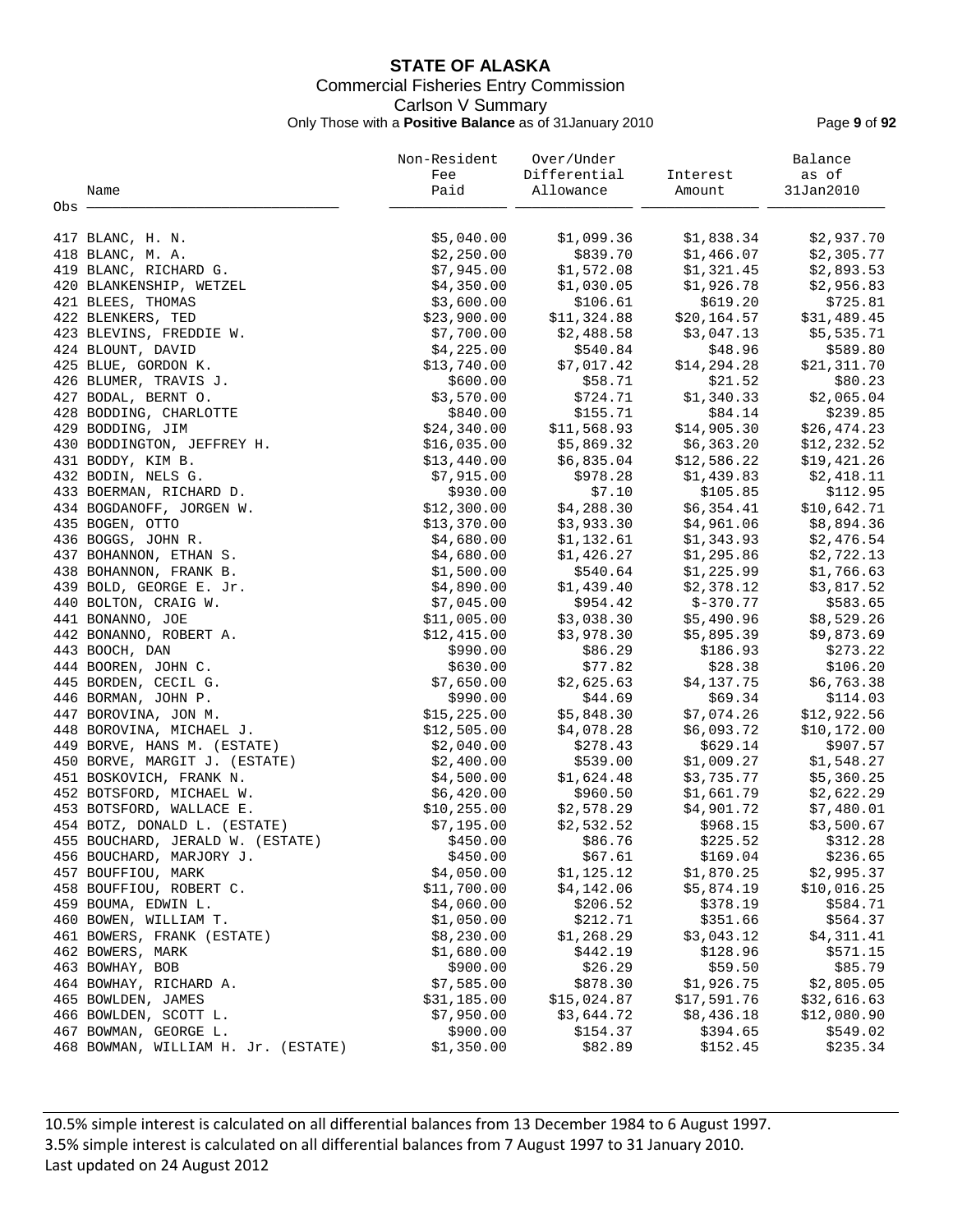# **STATE OF ALASKA** Commercial Fisheries Entry Commission Carlson V Summary Only Those with a **Positive Balance** as of 31January 2010 Page **10** of **92**

|                                                 | Non-Resident | Over/Under   |             | Balance     |
|-------------------------------------------------|--------------|--------------|-------------|-------------|
|                                                 | Fee          | Differential | Interest    | as of       |
| Name                                            | Paid         | Allowance    | Amount      | 31Jan2010   |
| Obs                                             |              |              |             |             |
|                                                 |              |              |             |             |
| 469 BOWSER, GEOFFREY L.                         | \$8,875.00   | \$2,634.57   | \$4,130.43  | \$6,765.00  |
| 470 BOWSER, ROBERT W.                           | \$9,925.00   | \$2,471.95   | \$5,104.83  | \$7,576.78  |
| 471 BOYCE, ANTHONY A.                           | \$6,120.00   | \$2,278.46   | \$2,966.91  | \$5,245.37  |
| 472 BOYD, JANELLE M.                            | \$840.00     | \$107.23     | \$245.76    | \$352.99    |
| 473 BOYKOV, MIKE                                | \$11,965.00  | \$3,891.54   | \$5,650.48  | \$9,542.02  |
| 474 BOZANIC, ANTE                               | \$6,390.00   | \$1,113.54   | \$2,945.78  | \$4,059.32  |
| 475 BOZANICH, LOUIS P. (ESTATE)                 | \$6,600.00   | \$886.60     | \$1,160.83  | \$2,047.43  |
| 476 BOZANICH, TONY L.                           | \$7,405.00   | \$678.27     | \$655.27    | \$1,333.54  |
| 477 BRADBURY, DAVID (ESTATE)                    | \$17,400.00  | \$8,453.03   | \$15,745.41 | \$24,198.44 |
| 478 BRADY, JAMES                                | \$10, 140.00 | \$3,179.46   | \$4,417.81  | \$7,597.27  |
| 479 BRAJKOVICH, IVO                             | \$13,190.00  | \$4,293.30   | \$6,223.20  | \$10,516.50 |
| 480 BRAMEL, BRUCE A.                            | \$11,155.00  | \$3,528.11   | \$4,722.18  | \$8,250.29  |
| 481 BRANDT, BARRY W.                            | \$1,500.00   | \$672.48     | \$265.57    | \$938.05    |
| 482 BRANDT, ROBERT L. III                       | \$840.00     | \$232.48     | \$84.88     | \$317.36    |
| 483 BRANDT, TOM                                 | \$540.00     | \$127.61     | \$319.01    | \$446.62    |
| 484 BRANSTITER, STEVE                           | \$12,985.00  | \$4,230.69   | \$5,949.69  | \$10,180.38 |
| 485 BRATVOLD, KARL H.                           | \$12,145.00  | \$3,847.27   | \$5,257.85  | \$9,105.12  |
| 486 BRAY, LESTER P.                             | \$1,680.00   | \$11.80      | \$218.20    | \$230.00    |
| 487 BREITMAIER, RUSSELL A.                      | \$2,245.00   | \$178.43     | \$57.87     | \$236.30    |
| 488 BREKKAA, STAALE                             | \$44,530.00  | \$23,943.30  | \$31,643.61 | \$55,586.91 |
| 489 BRENNER, DOUGLAS                            | \$3,300.00   | \$1,331.67   | \$3,157.66  | \$4,489.33  |
| 490 BREVICK, ARTHUR T.                          | \$7,200.00   | \$1,148.90   | \$3,065.28  | \$4,214.18  |
| 491 BREWSTER, RONALD G.                         | \$14,730.00  | \$6,121.53   | \$8,760.47  | \$14,882.00 |
| 492 BRICKER, RONALD G.                          | \$6,750.00   | \$2,360.57   | \$4,363.99  | \$6,724.56  |
| 493 BRIDGES, EDMOND D.                          | \$5,100.00   | \$1,410.76   | \$3,426.42  | \$4,837.18  |
| 494 BRIDGES, MICHAEL D.                         | \$11,485.00  | \$3,571.51   | \$4,061.92  | \$7,633.43  |
| 495 BRIDGES, TERRY                              | \$1,020.00   | \$55.05      | \$82.80     | \$137.85    |
| 496 BRIGANCE, JIM                               | \$5,400.00   | \$2,122.60   | \$3,929.77  | \$6,052.37  |
|                                                 |              |              | \$6,435.01  |             |
| 497 BRIGGS, LUCINDA R.<br>498 BRIGGS, RONALD A. | \$12,150.00  | \$4,442.05   |             | \$10,877.06 |
|                                                 | \$25, 245.00 | \$12,153.90  | \$13,655.56 | \$25,809.46 |
| 499 BRIGGS, TIRZALEE K.                         | \$9,600.00   | \$3,580.24   | \$4,544.27  | \$8,124.51  |
| 500 BRIGHAM, DANIEL J.                          | \$4,235.00   | $$-329.21$   | \$474.23    | \$145.02    |
| 501 BRILL, RONALD R.                            | \$47,015.00  | \$24,598.30  | \$31,713.42 | \$56,311.72 |
| 502 BRINDLE, PHILLIP H.                         | \$5,040.00   | \$1,080.49   | \$1,884.50  | \$2,964.99  |
| 503 BRISCO, JAMES I.                            | \$18, 240.00 | \$9,057.07   | \$17,751.20 | \$26,808.27 |
| 504 BRISCOE, RICHARD A. (ESTATE)                | \$1,350.00   | \$370.58     | \$709.92    | \$1,080.50  |
| 505 BRISCOE, ROBERT J. Jr.                      | \$5,575.00   | \$600.23     | \$770.41    | \$1,370.64  |
| 506 BRISTOW, BERT R. (ESTATE)                   | \$4,350.00   | \$995.05     | \$1,957.82  | \$2,952.87  |
| 507 BROADBENT, PAUL W.                          | \$7,950.00   | \$2,765.49   | \$5,118.90  | \$7,884.39  |
| 508 BROCK, BERT C.                              | \$17,995.00  | \$7,698.30   | \$12,982.98 | \$20,681.28 |
| 509 BROCK, MICHAEL B.                           | \$7,200.00   | \$1,653.02   | \$2,769.08  | \$4,422.10  |
| 510 BRODERS, RAMON F.                           | \$9,595.00   | \$1,978.29   | \$2,901.98  | \$4,880.27  |
| 511 BRONS, BETTY L.                             | \$900.00     | \$89.03      | \$30.72     | \$119.75    |
| 512 BRONSON, CHARLES J.                         | \$12,060.00  | \$4,626.95   | \$6,887.29  | \$11,514.24 |
| 513 BRONSON, SPENCER G.                         | \$37,635.00  | \$19,468.30  | \$27,283.63 | \$46,751.93 |
| 514 BRONZAN, ROBERT A.                          | \$750.00     | \$284.03     | \$659.30    | \$943.33    |
| 515 BROOKS, JEFF                                | \$1,680.00   | \$270.82     | \$543.69    | \$814.51    |
| 516 BROOKS, MICHAEL G.                          | \$600.00     | \$167.61     | \$419.31    | \$586.92    |
| 517 BROOKS, RICHARD M.                          | \$5,130.00   | \$658.35     | \$1,317.39  | \$1,975.74  |
| 518 BROOKS, STEPHEN A. (ESTATE)                 | \$10,860.00  | \$4,259.84   | \$7,065.73  | \$11,325.57 |
| 519 BROOME, DAVE E.                             | \$1,590.00   | $$ -22.75$   | \$517.62    | \$494.87    |
| 520 BROOME, EDGAR R.                            | \$2,250.00   | \$124.47     | \$268.92    | \$393.39    |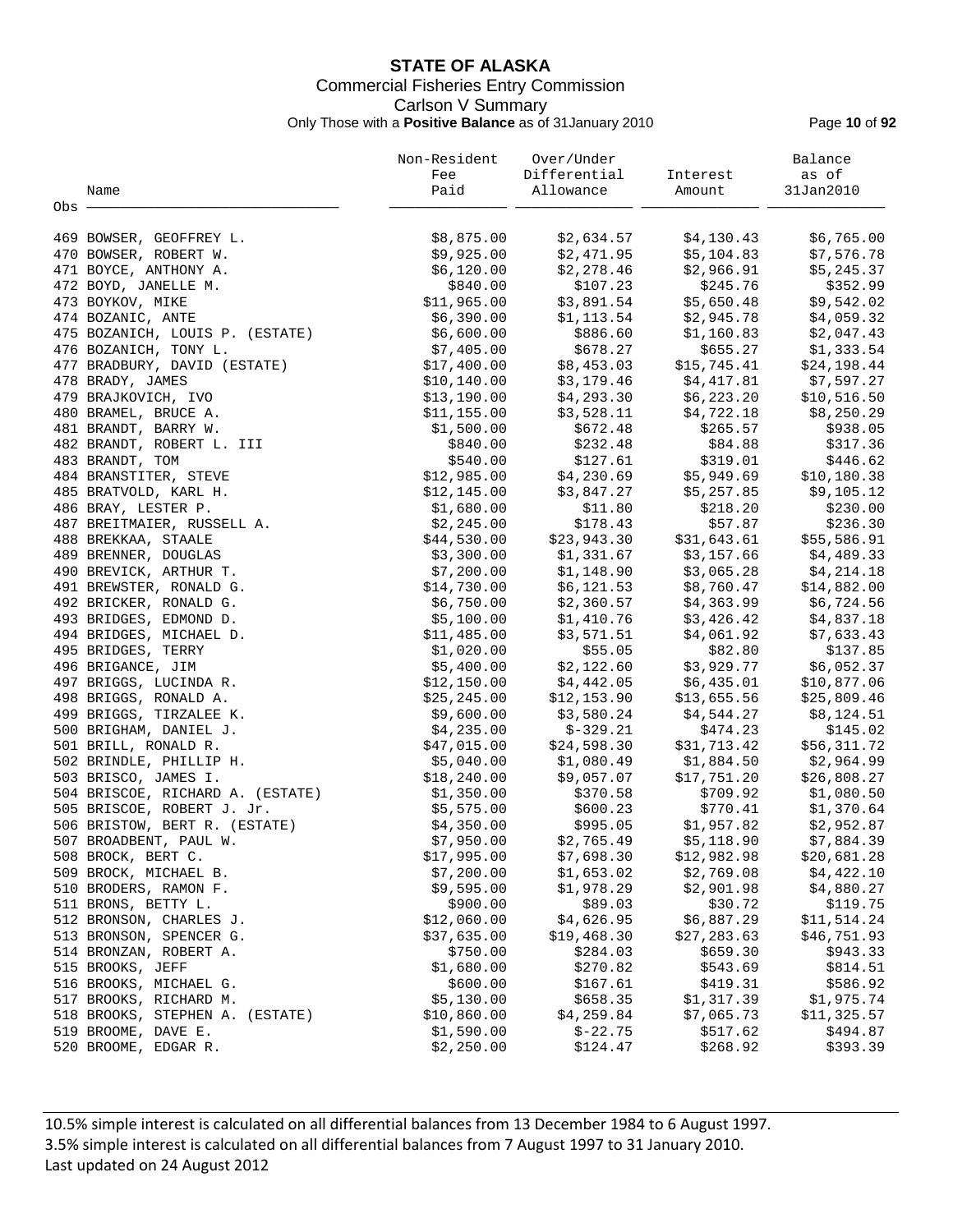# **STATE OF ALASKA** Commercial Fisheries Entry Commission Carlson V Summary Only Those with a **Positive Balance** as of 31January 2010 Page **11** of **92**

|                               | Non-Resident | Over/Under   |             | Balance      |
|-------------------------------|--------------|--------------|-------------|--------------|
|                               | Fee          | Differential | Interest    | as of        |
| Name                          | Paid         | Allowance    | Amount      | 31Jan2010    |
| Obs                           |              |              |             |              |
|                               |              |              |             |              |
| 521 BROTHERS, JULIUS S.       | \$2,250.00   | \$898.31     | \$1,519.92  | \$2,418.23   |
| 522 BROWN, DONAL L.           | \$12,090.00  | \$5,240.20   | \$1,414.45  | \$6,654.65   |
| 523 BROWN, GARY J.            | \$6,150.00   | \$1,280.22   | \$2,547.15  | \$3,827.37   |
| 524 BROWN, IRLEY              | \$2,550.00   | \$639.00     | \$1,210.61  | \$1,849.61   |
| 525 BROWN, JERRY W.           | \$6,300.00   | \$1,630.33   | \$3,418.97  | \$5,049.30   |
| 526 BROWN, KENNETH W.         | \$7,915.00   | \$978.28     | \$1,461.67  | \$2,439.95   |
| 527 BROWN, KIM                | \$5,730.00   | \$1,703.18   | \$3,440.62  | \$5,143.80   |
| 528 BROWN, MALCOLM G.         | \$750.00     | \$281.50     | \$375.24    | \$656.74     |
| 529 BROWN, MERTON             | \$1,350.00   | \$370.58     | \$704.88    | \$1,075.46   |
| 530 BROWN, MICHAEL E.         | \$6,865.00   | \$1,119.85   | \$1,327.04  | \$2,446.89   |
| 531 BROWN, NATHEN             | \$450.00     | \$126.99     | \$204.76    | \$331.75     |
| 532 BROWN, PATRIC M.          | \$6,600.00   | \$2,091.21   | \$3,036.09  | \$5,127.30   |
| 533 BROWN, WILLIAM N.         | \$900.00     | \$62.66      | \$135.19    | \$197.85     |
| 534 BRUCE, EDWARD C. (ESTATE) | \$7,590.00   | \$1,501.86   | \$3,545.96  | \$5,047.82   |
| 535 BRUNO, ANTHONY S.         | \$12,180.00  | \$4,035.80   | \$5,893.20  | \$9,929.00   |
| 536 BRUNO, NENO P. (ESTATE)   | \$1,440.00   | \$121.82     | \$343.72    | \$465.54     |
|                               |              |              |             |              |
| 537 BRUNO, PETER J.           | \$6,600.00   | \$2,084.42   | \$4,259.16  | \$6,343.58   |
| 538 BRUNO, RAOUL V.           | \$8,370.00   | \$2,272.34   | \$4,825.67  | \$7,098.01   |
| 539 BRUNO, STEVEN D.          | \$14, 215.00 | \$5,178.30   | \$7,772.33  | \$12,950.63  |
| 540 BRUNSDALE, KENLEY W.      | \$4,500.00   | \$1,508.31   | \$2,381.74  | \$3,890.05   |
| 541 BRUNSMAN, JAMES P.        | \$8,155.00   | \$1,178.27   | \$1,280.64  | \$2,458.91   |
| 542 BRUNSMAN, RICHARD A.      | \$6,420.00   | \$760.82     | \$733.91    | \$1,494.73   |
| 543 BRYAN, ROBERT K.          | \$6,750.00   | \$1,612.28   | \$1,453.74  | \$3,066.02   |
| 544 BRYANT, GARY F.           | \$12,805.00  | \$4,078.30   | \$5,932.03  | \$10,010.33  |
| 545 BUATTE, DOUGLAS C.        | \$7,405.00   | \$678.27     | \$936.37    | \$1,614.64   |
| 546 BUATTE, LARRY L.          | \$11,270.00  | \$3,755.51   | \$5,528.94  | \$9,284.45   |
| 547 BUBLITZ, LEO D.           | \$7,855.00   | \$2,586.92   | \$5,195.07  | \$7,781.99   |
| 548 BUCHANAN, FRANK A.        | \$7,195.00   | \$907.22     | \$-566.52   | \$340.70     |
| 549 BUCHANAN, FRANK G.        | \$6,300.00   | \$1,083.39   | \$2,965.18  | \$4,048.57   |
| 550 BUCHANAN, PERCY F.        | \$9,600.00   | \$3, 253.03  | \$5,688.66  | \$8,941.69   |
| 551 BUCHMAYR, ROBERT          | \$3,565.00   | \$1,058.44   | \$406.55    | \$1,464.99   |
| 552 BUCHNER, MARK E.          | \$2,450.00   | \$440.96     | \$126.75    | \$567.71     |
| 553 BUCK, EDWIN L.            | \$11,965.00  | \$3,891.54   | \$5,643.44  | \$9,534.98   |
| 554 BUDINICH, JOHN L.         | \$7,915.00   | \$978.28     | \$1,438.51  | \$2,416.79   |
| 555 BUDINICH, RICHARD R.      | \$6,600.00   | \$2,084.42   | \$4,256.82  | \$6,341.24   |
| 556 BUDNICK, MARTIN A.        | \$9,595.00   | \$1,978.29   | \$2,898.48  | \$4,876.77   |
| 557 BUELL, BILL H.            | \$2,250.00   | \$682.90     | \$1,431.59  | \$2,114.49   |
| 558 BUELL, HOMER D. Jr.       | \$6,600.00   | \$2,084.42   | \$4,267.18  | \$6,351.60   |
| 559 BUHOLM, GARY A.           | \$18,660.00  | \$8,584.04   | \$13,528.33 | \$22, 112.37 |
| 560 BUHOLM, TERRY B.          | \$1,680.00   | \$197.74     | \$475.75    | \$673.49     |
| 561 BUJACICH, JOHN S.         | \$7,915.00   | \$978.28     | \$1,433.58  | \$2,411.86   |
| 562 BULFINCH, CHARLES         | \$11,965.00  | \$3,891.54   | \$5,760.03  | \$9,651.57   |
| 563 BUMBALOUGH, BILL C.       | \$450.00     | \$84.03      | \$191.96    | \$275.99     |
| 564 BUMBALOUGH, WILLARD C.    | \$2,250.00   | \$154.31     | \$223.38    | \$377.69     |
| 565 BUMPUS, DONALD L.         | \$8,790.00   | \$3,693.12   | \$7,080.73  | \$10,773.85  |
| 566 BUNDY, KYLE D.            | \$9,325.00   | \$4,164.08   | \$2,510.18  | \$6,674.26   |
| 567 BUNGE, ANDEAN S.          | \$4,620.00   | \$817.20     | \$1,559.67  | \$2,376.87   |
| 568 BUOTTE, DAVID E.          | \$750.00     | \$262.37     | \$462.14    | \$724.51     |
| 569 BURCH, JOHN F. (ESTATE)   | \$6,300.00   | \$1,438.35   | \$2,451.29  | \$3,889.64   |
| 570 BURGESS, JONATHAN         | \$2,370.00   | \$449.93     | $$-366.01$  | \$83.92      |
| 571 BURGESS, SCOTT C.         | \$9,815.00   | \$3,036.74   | \$5,518.80  | \$8,555.54   |
|                               |              |              |             | \$1,570.24   |
| 572 BURKE, ARNOLD             | \$7,405.00   | \$678.27     | \$891.97    |              |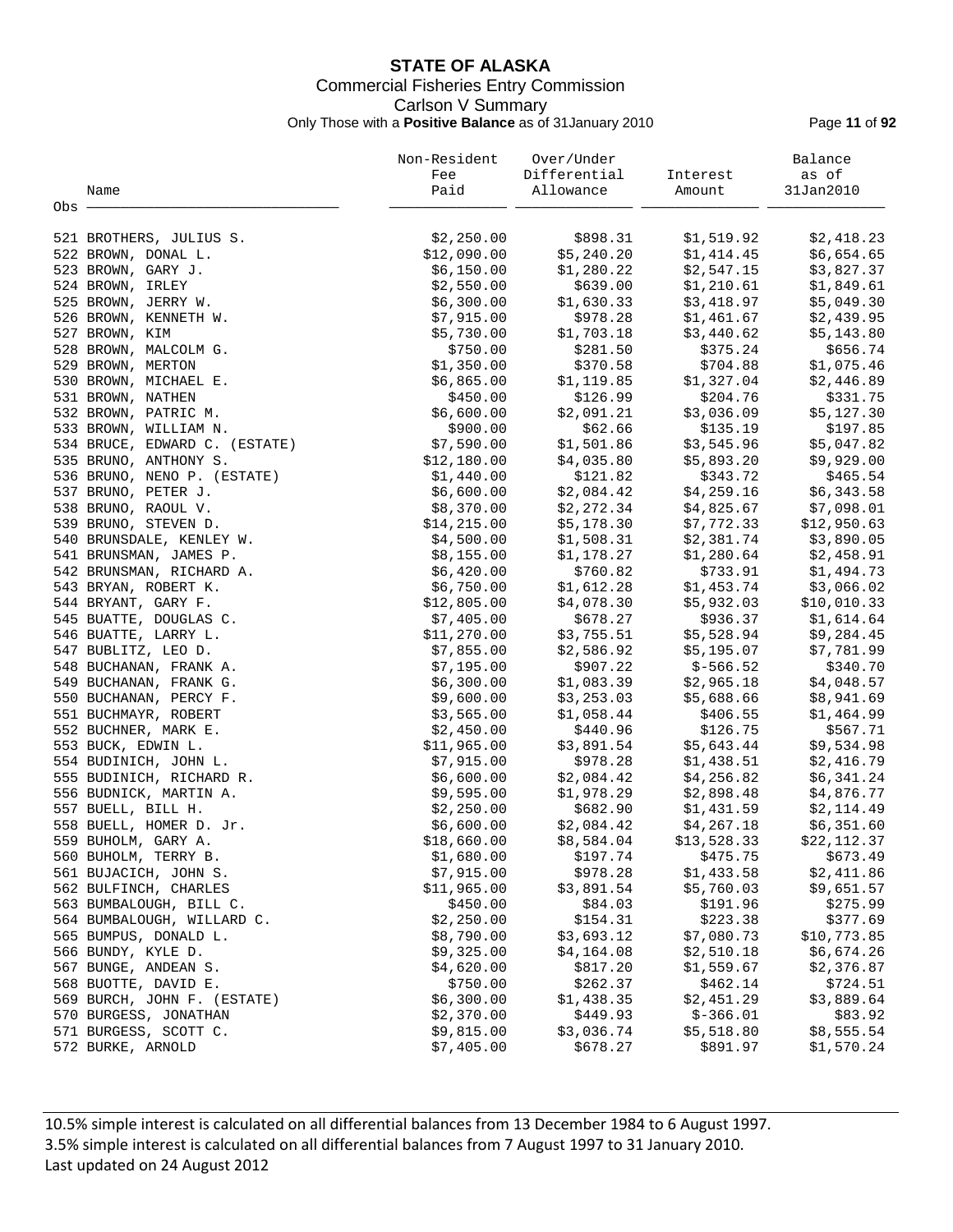# **STATE OF ALASKA** Commercial Fisheries Entry Commission Carlson V Summary Only Those with a **Positive Balance** as of 31January 2010 Page **12** of **92**

|                                   | Non-Resident | Over/Under   |             | Balance     |
|-----------------------------------|--------------|--------------|-------------|-------------|
|                                   | Fee          | Differential | Interest    | as of       |
| Name                              | Paid         | Allowance    | Amount      | 31Jan2010   |
| Obs                               |              |              |             |             |
| 573 BURKETT, RICHARD W.           | \$10,705.00  | \$3,283.93   | \$5,909.06  | \$9,192.99  |
| 574 BURKHOLDER, BLAKE B.          | \$4,610.00   | \$919.91     | $$-34.42$   | \$885.49    |
| 575 BURKHOLDER, JODY M.           | \$10,675.00  | \$3,200.51   | \$3,886.23  | \$7,086.74  |
| 576 BURKHOLDER, MARIANNE          | \$9,325.00   | \$3,053.82   | \$3,552.50  | \$6,606.32  |
| 577 BURKHOLDER, RONALD B.         | \$7,825.00   | \$2,583.24   | \$2,650.62  | \$5,233.86  |
| 578 BURKHOLDER, WAYNE L. (ESTATE) | \$2,100.00   | \$366.93     | \$762.70    | \$1,129.63  |
| 579 BURKI, WALTER                 | \$7,980.00   | \$3,836.03   | \$8,271.48  | \$12,107.51 |
| 580 BURKOFF, DEMETREY             | \$3,390.00   | \$798.81     | \$1,319.62  | \$2,118.43  |
| 581 BURLIN, J.PETER E.            | \$27,180.00  | \$14,470.16  | \$24,752.84 | \$39,223.00 |
| 582 BURNABY, SARA                 | \$750.00     | \$262.37     | \$456.48    | \$718.85    |
| 583 BURNFIELD, SCOTT              | \$5,960.00   | \$1,991.83   | $$-371.78$  | \$1,620.05  |
| 584 BURNS, DUANE E.               | \$1,980.00   | \$151.45     | \$530.65    | \$682.10    |
| 585 BURNS, MARVIN J.              | \$2,100.00   | $$-115.99$   | \$184.72    | \$68.73     |
| 586 BURNS, WILLIAM M. (ESTATE)    | \$7,500.00   | \$1,342.03   | \$1,842.93  | \$3,184.96  |
| 587 BURRECE, CHARLES A.           | \$12,145.00  | \$4,306.62   | \$5,426.71  | \$9,733.33  |
| 588 BURTCH, ARNOLD                | \$900.00     | \$384.03     | \$873.11    | \$1,257.14  |
| 589 BURTON, ROY H.                | \$13,250.00  | \$4,653.30   | \$7,371.42  | \$12,024.72 |
| 590 BUSER, DEAN A. (ESTATE)       | \$840.00     | \$30.57      | \$31.76     | \$62.33     |
| 591 BUSEY, STEVEN J.              | \$3,565.00   | \$1,058.44   | \$394.01    | \$1,452.45  |
| 592 BUSKIRK, JAMES M.             | \$11,005.00  | \$4,223.49   | \$5,397.56  | \$9,621.05  |
| 593 BUTERA, ANTHONY G.            | \$4,650.00   | \$1,579.64   | \$3,274.47  | \$4,854.11  |
| 594 BUTLER, DONALD R.             | \$7,800.00   | \$2,438.36   | \$4,914.46  | \$7,352.82  |
| 595 BUTTLE, TEDDY B.              | \$13,255.00  | \$4,578.29   | \$8,018.22  | \$12,596.51 |
| 596 BUYS, MURRAY D.               | \$7,855.00   | \$1,328.07   | \$172.53    | \$1,500.60  |
| 597 BYINGTON, JAMES J.            | \$8,220.00   | \$1,019.25   | \$1,289.68  | \$2,308.93  |
| 598 BYLSMA, TED J.                | \$10,820.00  | \$2,913.29   | \$3,893.46  | \$6,806.75  |
| 599 CABANILLA, CHARLIE            | \$12,865.00  | \$4,278.30   | \$6,530.30  | \$10,808.60 |
| 600 CAHILL, CYNDI L.              | \$8,545.00   | \$1,923.93   | \$3,515.90  | \$5,439.83  |
| 601 CAIN, BEN L.                  | \$8,400.00   | \$2,833.10   | \$5,341.68  | \$8,174.78  |
| 602 CAIN, KENNETH L.              | \$11,845.00  | \$3,598.30   | \$6,491.44  | \$10,089.74 |
| 603 CALKINS, WILLIAM F.           | \$13,740.00  | \$7,430.53   | \$9,080.67  | \$16,511.20 |
| 604 CAM, ALEX                     | \$7,585.00   | \$2,247.82   | \$1,641.80  | \$3,889.62  |
| 605 CAM, GEORGI P.                | \$5,700.00   | \$1,834.00   | \$3,591.75  | \$5,425.75  |
| 606 CAM, MARFA                    | \$7,500.00   | \$2,773.91   | \$3,559.84  | \$6,333.75  |
| 607 CAM, PAUL                     | \$4,770.00   | \$871.19     | \$827.84    | \$1,699.03  |
| 608 CAM, PIRFIL                   | \$4,705.00   | \$292.59     | $$-47.61$   | \$244.98    |
| 609 CAM, STEPANIDA                | \$750.00     | \$244.99     | \$357.23    | \$602.22    |
| 610 CAMERON, CHRIS W.             | \$8,080.00   | \$1,710.49   | \$1,644.33  | \$3,354.82  |
| 611 CAMERON, ROBERT W.            | \$14,720.00  | \$5,153.30   | \$6,724.87  | \$11,878.17 |
| 612 CAMERON, RONALD G.            | \$7,370.00   | \$2,190.27   | \$1,381.90  | \$3,572.17  |
| 613 CAMERON, VINCENT F.           | \$4,020.00   | \$1,024.72   | \$2,478.56  | \$3,503.28  |
| 614 CAMPBELL, ANGUS M.            | \$3,900.00   | \$1,384.88   | \$361.44    | \$1,746.32  |
| 615 CAMPBELL, BARTON R.           | \$10,470.00  | \$3,672.33   | \$6,015.12  | \$9,687.45  |
| 616 CAMPBELL, BONNIE L.           | \$1,500.00   | \$131.66     | \$276.94    | \$408.60    |
| 617 CAMPBELL, CRAIG F.            | \$780.00     | \$306.76     | \$798.36    | \$1,105.12  |
| 618 CAMPBELL, DANIEL M.           | \$6,875.00   | \$2,244.97   | \$4,365.63  | \$6,610.60  |
| 619 CAMPBELL, DONALD S.           | \$8,400.00   | \$3,676.54   | \$6,833.97  | \$10,510.51 |
| 620 CAMPBELL, JAMES               | \$1,930.00   | \$98.69      | \$591.31    | \$690.00    |
| 621 CAMPBELL, KEVIN E.            | \$25,305.00  | \$11,693.93  | \$15,272.34 | \$26,966.27 |
| 622 CAMPBELL, RAYMOND J.          | \$1,370.00   | \$221.56     | \$37.84     | \$259.40    |
| 623 CAMPBELL, ROBERT J.           | \$300.00     | \$39.31      | \$14.73     | \$54.04     |
| 624 CAMPBELL, SCOTT L.            | \$23,685.00  | \$10,381.54  | \$13,736.11 | \$24,117.65 |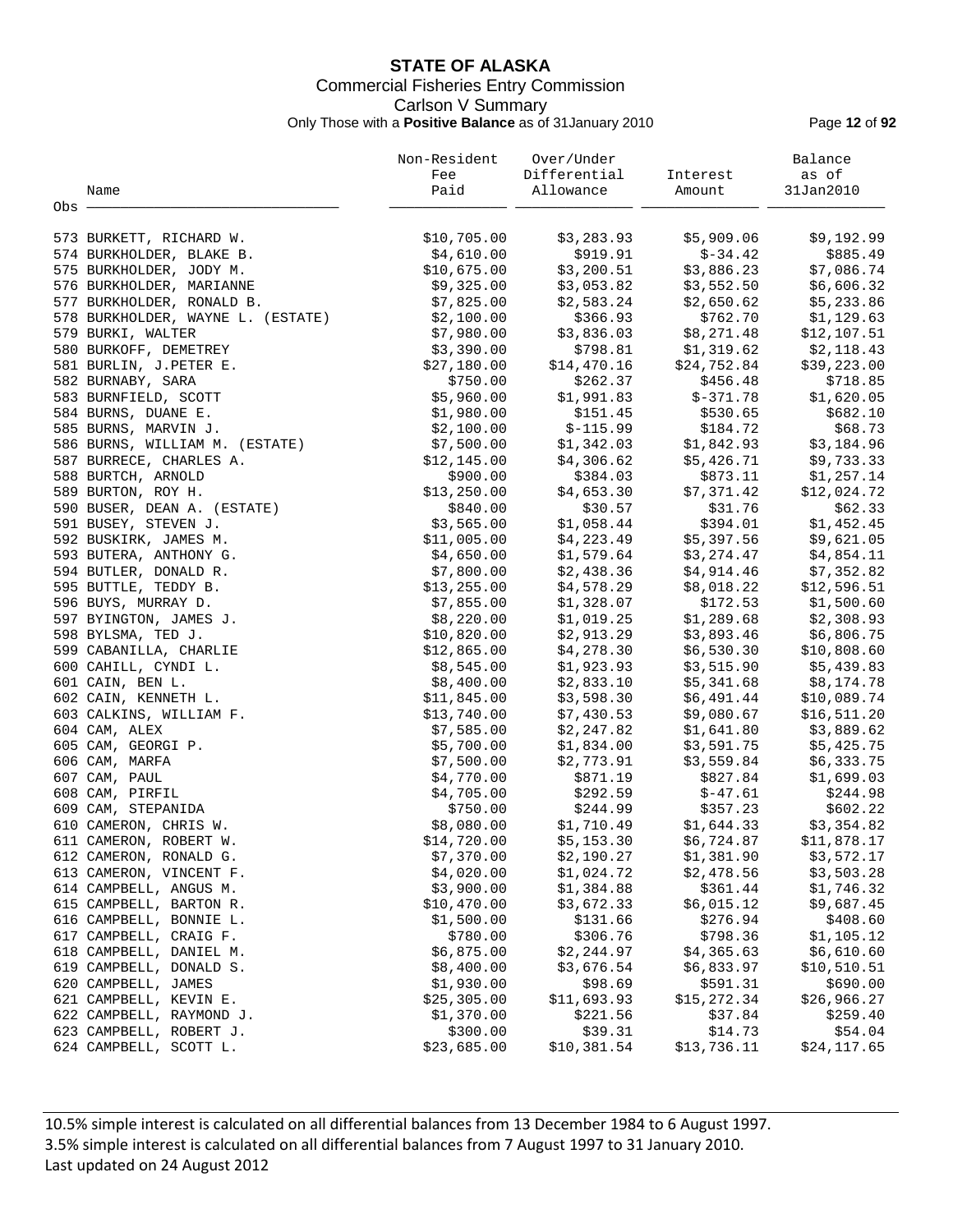# **STATE OF ALASKA** Commercial Fisheries Entry Commission Carlson V Summary Only Those with a **Positive Balance** as of 31January 2010 Page **13** of **92**

|                               | Non-Resident | Over/Under   |             | Balance     |
|-------------------------------|--------------|--------------|-------------|-------------|
|                               | Fee          | Differential | Interest    | as of       |
| Name                          | Paid         | Allowance    | Amount      | 31Jan2010   |
| Obs -                         |              |              |             |             |
| 625 CAMPO, ANTHONY            | \$4,585.00   | \$828.17     | $$-390.71$  | \$437.46    |
| 626 CAMPO, FRANK J.           | \$12,415.00  | \$3,978.30   | \$5,862.52  | \$9,840.82  |
| 627 CAMPO, JOSEPH             | \$8,850.00   | \$2,919.86   | \$5,436.33  | \$8,356.19  |
| 628 CANIK, PAUL J.            | \$2,245.00   | \$39.94      | \$247.70    | \$287.64    |
| 629 CANNON, PETER             | \$1,830.00   | \$443.46     | \$151.80    | \$595.26    |
| 630 CANTLEY, MARY G.          | \$4,290.00   | \$1,191.54   | \$2,007.51  | \$3,199.05  |
|                               |              | \$1,193.35   | \$1,910.74  |             |
| 631 CANTLEY, SHELBY D.        | \$5,550.00   |              | \$2,961.13  | \$3,104.09  |
| 632 CANTY, RICHARD K.         | \$4,920.00   | \$2,108.67   |             | \$5,069.80  |
| 633 CAPRI, DAVID G.           | \$20,040.00  | \$10,691.08  | \$11,898.26 | \$22,589.34 |
| 634 CAPRI, REX S.             | \$14,065.00  | \$5,916.47   | \$5,818.56  | \$11,735.03 |
| 635 CAPRI, THOMAS G.          | \$4,020.00   | \$1,162.37   | \$2,400.31  | \$3,562.68  |
| 636 CARBO, MADELINE           | \$2,815.00   | \$725.27     | \$233.70    | \$958.97    |
| 637 CARDINAL, BRIAN           | \$1,680.00   | \$137.02     | \$152.06    | \$289.08    |
| 638 CARDINALE, JOE P.         | \$450.00     | \$67.61      | \$172.15    | \$239.76    |
| 639 CARDINALE, PETER (ESTATE) | \$7,350.00   | \$2,393.37   | \$4,784.48  | \$7,177.85  |
| 640 CARDINALE, SALVATORE      | \$1,350.00   | \$277.79     | \$694.12    | \$971.91    |
| 641 CARDINALE, VINCENT        | \$8,850.00   | \$2,919.86   | \$5,508.07  | \$8,427.93  |
| 642 CARDINALLI, HORACE J.     | \$12,415.00  | \$3,978.30   | \$5,919.09  | \$9,897.39  |
| 643 CARDINALLI, JOE F.        | \$3,690.00   | \$829.47     | \$2,078.33  | \$2,907.80  |
| 644 CARDINALLI, JOHN T.       | \$9,600.00   | \$3,253.03   | \$5,657.36  | \$8,910.39  |
| 645 CARINI, ANTONIO           | \$5,755.00   | \$1,884.93   | \$1,474.59  | \$3,359.52  |
| 646 CARLOS, C. M. (ESTATE)    | \$1,740.00   | \$241.11     | \$646.83    | \$887.94    |
| 647 CARLOS, KIRK A.           | \$9,792.00   | \$2,673.73   | \$4,095.70  | \$6,769.43  |
| 648 CARLOUGH, HOWARD          | \$16, 200.00 | \$7,524.98   | \$15,386.13 | \$22,911.11 |
| 649 CARLSEN, DAVID A.         | \$7,950.00   | \$2,031.85   | \$1,135.33  | \$3,167.18  |
| 650 CARLSEN, STEVEN P.        | \$11,850.00  | \$4,242.06   | \$6,034.03  | \$10,276.09 |
| 651 CARLSON, CARL W.          | \$12,150.00  | \$4,188.30   | \$6,203.90  | \$10,392.20 |
| 652 CARLSON, DONALD E.        | \$7,045.00   | \$1,559.87   | \$2,798.93  | \$4,358.80  |
| 653 CARLSON, ERLING J.        | \$7,410.00   | \$1,986.49   | \$4,436.54  | \$6,423.03  |
| 654 CARLSON, EUGENE A.        | \$5,305.00   | \$1,360.71   | \$1,104.13  | \$2,464.84  |
| 655 CARLSON, GENE R.          | \$15,320.00  | \$5,913.30   | \$8,513.39  | \$14,426.69 |
| 656 CARLSON, KENNETH L.       | \$1,950.00   | \$218.42     | \$488.71    | \$707.13    |
| 657 CARLSON, LARRY L.         | \$10,075.00  | \$2,545.58   | \$2,616.18  | \$5,161.76  |
| 658 CARLSON, LAWRENCE E.      | \$1,500.00   | \$161.81     | \$368.32    | \$530.13    |
| 659 CARLSON, RICHARD J.       | \$10,710.00  | \$3,540.84   | \$4,378.12  | \$7,918.96  |
| 660 CARLSON, ROBERT H.        | \$13,135.00  | \$4,458.30   | \$7,175.98  | \$11,634.28 |
| 661 CARLTON, ROBERT C.        | \$34,190.00  | \$17,588.31  | \$23,911.39 | \$41,499.70 |
| 662 CARON, TERRY              | \$7,405.00   | \$678.27     | \$928.80    | \$1,607.07  |
| 663 CARONIA, ANTHONY J.       | \$12,460.00  | \$4,008.30   | \$6,772.27  | \$10,780.57 |
| 664 CARPER, JOHN D.           | \$1,200.00   | \$198.31     | \$333.56    | \$531.87    |
| 665 CARR, DOUGLAS B. (ESTATE) | \$9,595.00   | \$1,978.29   | \$2,886.04  | \$4,864.33  |
| 666 CARR, JOSEPH W.           | \$1,740.00   | \$760.77     | $$-46.84$   | \$713.93    |
| 667 CARR, MICHAEL J.          | \$26,470.00  | \$13, 116.54 | \$18,921.00 | \$32,037.54 |
| 668 CARR, STEVEN W.           | \$15,745.00  | \$5,870.69   | \$7,887.24  | \$13,757.93 |
| 669 CARR, THOMAS J. (ESTATE)  | \$6,600.00   | \$2,084.42   | \$4,290.41  | \$6,374.83  |
| 670 CARR, WILLIAM L. (ESTATE) | \$13,170.00  | \$4,788.30   | \$7,504.44  | \$12,292.74 |
| 671 CARROLL, ALBERT           | \$8,250.00   | \$2,951.60   | \$5,790.52  | \$8,742.12  |
| 672 CARROLL, FRED C. (ESTATE) | \$2,100.00   | \$366.93     | \$765.38    | \$1,132.31  |
| 673 CARRS, ROBERT             | \$9,230.00   | \$2,885.71   | \$1,572.10  | \$4,457.81  |
| 674 CARSCALLEN, CAREY C.      | \$8,905.00   | \$2,719.85   | \$3,032.33  | \$5,752.18  |
| 675 CARSON, JAMES A.          | \$4,500.00   | \$180.24     | \$960.54    | \$1,140.78  |
| 676 CARTER, TIMOTHY J.        |              |              |             |             |
|                               | \$7,650.00   | \$3,890.35   | \$8,523.19  | \$12,413.54 |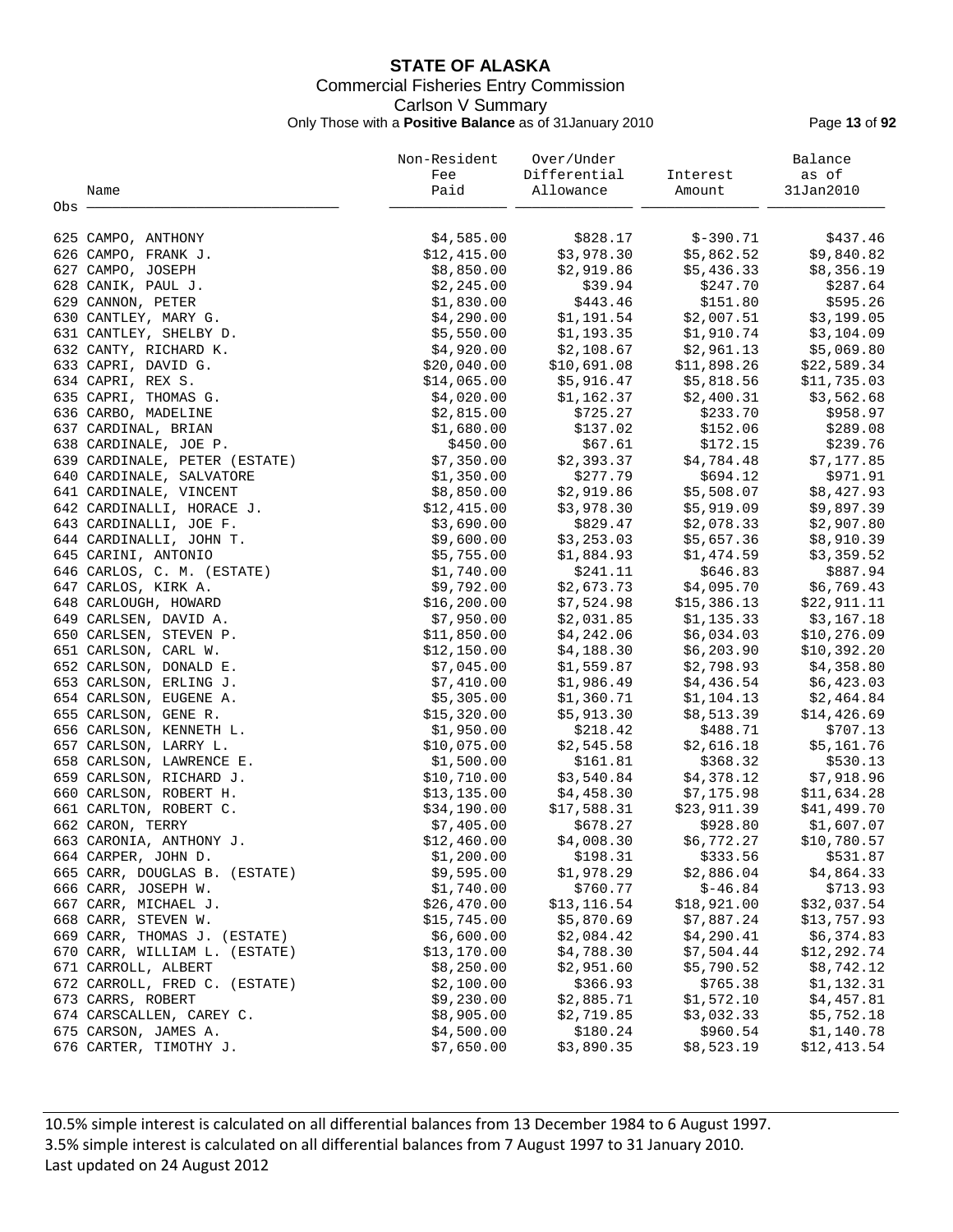# **STATE OF ALASKA** Commercial Fisheries Entry Commission Carlson V Summary Only Those with a **Positive Balance** as of 31January 2010 Page **14** of **92**

|                            | Non-Resident | Over/Under            |             | Balance      |
|----------------------------|--------------|-----------------------|-------------|--------------|
|                            | Fee          | Differential          | Interest    | as of        |
| Name                       | Paid         | Allowance             | Amount      | 31Jan2010    |
| Obs -                      |              |                       |             |              |
|                            |              |                       |             |              |
| 677 CARTHARIUS, ROLF       | \$865.00     | \$61.90               | \$31.33     | \$93.23      |
| 678 CARTWRIGHT, JACK B.    | \$3,750.00   | \$1,195.61            | \$2,323.09  | \$3,518.70   |
| 679 CASKEY, DEAN P.        | \$3,420.00   | \$420.45              | \$635.59    | \$1,056.04   |
| 680 CASPER, ROBERT S.      | \$3,790.00   | $$-169.07$            | \$583.42    | \$414.35     |
| 681 CASTAGNOLA, VITO L.    | \$2,400.00   | \$731.67              | \$1,670.47  | \$2,402.14   |
| 682 CASTIGLIONI, DANIEL    | \$11,370.00  | \$3,728.19            | \$5,044.31  | \$8,772.50   |
| 683 CASTILLO, JOSE R.      | \$8,850.00   | \$4,665.99            | \$8,538.60  | \$13, 204.59 |
| 684 CASTLE, BRANDY L.      | \$2,295.00   | \$728.97              | \$813.81    | \$1,542.78   |
| 685 CASTO, GLENN E.        | \$19,515.00  | \$7,837.25            | \$3,143.69  | \$10,980.94  |
| 686 CASTO, MARK A.         | \$30,705.00  | \$15,297.27           | \$15,272.11 | \$30,569.38  |
| 687 CASTO, WALTER L.       | \$10,930.00  | \$3,554.32            | \$9,718.18  | \$13,272.50  |
| 688 CASTO, WALTER L. Jr.   | \$9,775.00   | \$2,218.30            | \$2,496.73  | \$4,715.03   |
| 689 CATES, JESSE T.        | \$7,800.00   | \$2,164.27            | \$3,023.92  | \$5,188.19   |
| 690 CATES, ROY A.          | \$5,250.00   | \$1,439.00            | \$2,657.18  | \$4,096.18   |
| 691 CATTELL, BRYON N.      | \$450.00     | \$86.76               | \$225.47    | \$312.23     |
| 692 CATTELL, THOMAS B.     | \$4,620.00   | \$918.30              | \$1,877.18  | \$2,795.48   |
| 693 CATTERALL, BRIAN       | \$7,765.00   | \$1,427.51            | \$1,599.16  | \$3,026.67   |
| 694 CATTOLICO, ERASIMO J.  | \$12,415.00  | \$3,978.30            | \$5,810.54  | \$9,788.84   |
| 695 CAULEY, MARC           | \$6,055.00   | \$2,025.43            | \$541.37    | \$2,566.80   |
| 696 CAULFIELD, DALE        | \$10,570.00  | \$3,007.06            | \$6,732.72  | \$9,739.78   |
| 697 CAVASINO, SALVATORE    | \$4,200.00   | \$1,144.72            | \$2,590.08  | \$3,734.80   |
|                            |              |                       |             |              |
| 698 CAWRSE, DENNIS L.      | \$4,830.00   | \$1,564.72<br>\$65.26 | \$3,495.99  | \$5,060.71   |
| 699 CEBALLOS, JOSE I.      | \$1,305.00   |                       | \$18.32     | \$83.58      |
| 700 CENIS, CHRIS           | \$1,830.00   | \$368.44              | \$144.73    | \$513.17     |
| 701 CESARI, RICHARD        | \$450.00     | \$123.42              | \$294.12    | \$417.54     |
| 702 CETAK, CHARLES J.      | \$12,505.00  | \$4,091.54            | \$5,738.76  | \$9,830.30   |
| 703 CHAMBERLAIN, DENNIS    | \$7,945.00   | \$1,767.32            | \$3,222.87  | \$4,990.19   |
| 704 CHAMBERLAIN, WILLIAM   | \$1,795.00   | \$165.27              | \$52.37     | \$217.64     |
| 705 CHANDLER, JOHN T.      | \$450.00     | \$81.50               | \$112.44    | \$193.94     |
| 706 CHANDLER, MARK D.      | \$5,850.00   | \$2,147.00            | \$2,077.10  | \$4,224.10   |
| 707 CHANEY, DOUGLAS W.     | \$4,355.00   | \$753.84              | \$-389.64   | \$364.20     |
| 708 CHANG, GEORGE (ESTATE) | \$750.00     | \$220.24              | \$431.05    | \$651.29     |
| 709 CHARLES, GLADYS C.     | \$4,200.00   | \$223.61              | \$213.06    | \$436.67     |
| 710 CHARRIER, LARRY M.     | \$3,205.00   | \$131.68              | $$-33.44$   | \$98.24      |
| 711 CHASTEEN, JOHN K. Jr.  | \$2,850.00   | \$60.18               | $$-11.11$   | \$49.07      |
| 712 CHEATWOOD, CHARLES C.  | \$4,500.00   | \$1,926.92            | \$3,643.58  | \$5,570.50   |
| 713 CHEEVER, DAVID A.      | \$5,610.00   | \$1,168.81            | \$1,508.13  | \$2,676.94   |
| 714 CHELEDINAS, BRIAN L.   | \$4,710.00   | \$1,559.94            | \$776.01    | \$2,335.95   |
| 715 CHELEDINAS, SCOTT M.   | \$6,565.00   | \$2,220.87            | \$2,165.35  | \$4,386.22   |
| 716 CHENEY, SCOTT W.       | \$7,405.00   | \$678.27              | \$884.72    | \$1,562.99   |
| 717 CHESNUT, JAMES A.      | \$3,150.00   | \$1,030.98            | \$1,808.16  | \$2,839.14   |
| 718 CHESTNUT, JEFF         | \$4,590.00   | \$1,637.66            | \$1,271.78  | \$2,909.44   |
| 719 CHEVALIER, CHARLES R.  | \$14,665.00  | \$5,478.30            | \$7,358.19  | \$12,836.49  |
| 720 CHEVALIER, MATTHEW J.  | \$11,605.00  | \$3,651.53            | \$5,085.17  | \$8,736.70   |
| 721 CHIABAI, RICHARD V.    | \$13,405.00  | \$4,478.30            | \$6,964.03  | \$11,442.33  |
| 722 CHICORATICH, JOHN J.   | \$1,650.00   | \$262.43              | \$390.41    | \$652.84     |
| 723 CHILLMAN, FORREST M.   | \$16,465.00  | \$6,678.30            | \$11,388.52 | \$18,066.82  |
| 724 CHILMAN, GILBERT Jr.   | \$8,550.00   | \$2,042.05            | \$3,558.80  | \$5,600.85   |
| 725 CHIRRICK, KELLY J.     | \$8,215.00   | \$1,654.45            | \$677.87    | \$2,332.32   |
| 726 CHISHOLM, BRADFORD J.  | \$2,730.00   | \$303.88              | \$733.65    | \$1,037.53   |
| 727 CHISUM, MARK D.        | \$300.00     | \$8.95                | \$13.78     | \$22.73      |
| 728 CHISUM, MARK W.        | \$1,590.00   | \$182.19              | \$263.77    | \$445.96     |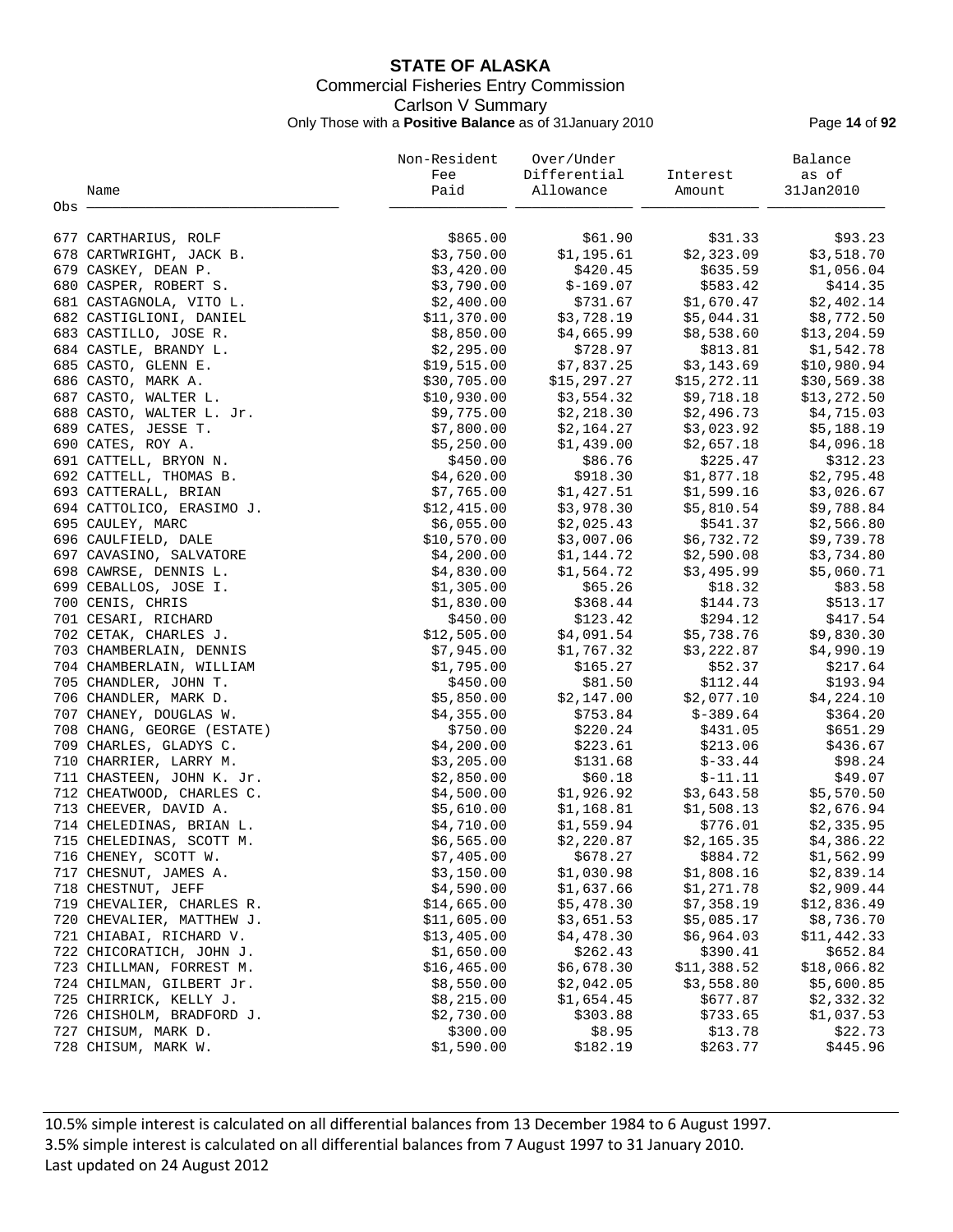# **STATE OF ALASKA** Commercial Fisheries Entry Commission Carlson V Summary Only Those with a **Positive Balance** as of 31January 2010 Page **15** of **92**

|                                      | Non-Resident | Over/Under              |                         | Balance      |
|--------------------------------------|--------------|-------------------------|-------------------------|--------------|
|                                      | Fee          | Differential            | Interest                | as of        |
| Name                                 | Paid         | Allowance               | Amount                  | 31Jan2010    |
| Obs                                  |              |                         |                         |              |
|                                      |              |                         |                         |              |
| 729 CHMIEL, NANA (ESTATE)            | \$450.00     | \$123.42                | \$296.14                | \$419.56     |
| 730 CHOATE, BILL                     | \$1,500.00   | \$614.67                | \$512.84                | \$1,127.51   |
| 731 CHOBOT, EDWIN F. III             | \$4,290.00   | \$1,187.45              | \$2,417.97              | \$3,605.42   |
| 732 CHOBOT, EDWIN F. Jr.             | \$450.00     | \$67.61                 | \$167.83                | \$235.44     |
| 733 CHOBOT, GLENN C.                 | \$540.00     | \$146.76                | \$379.46                | \$526.22     |
| 734 CHORLTON, SUZANNE M.             | \$3,000.00   | \$1,148.65              | \$1,932.29              | \$3,080.94   |
| 735 CHRISTENSEN, CURTIS              | \$7,740.00   | \$2,398.36              | \$4,950.96              | \$7,349.32   |
| 736 CHRISTENSEN, DALE R.             | \$7,705.00   | \$878.27                | \$1,276.71              | \$2,154.98   |
| 737 CHRISTENSEN, DAVID B.            | \$9,985.00   | \$2,398.27              | \$3,899.47              | \$6,297.74   |
| 738 CHRISTENSEN, JOHN E.             | \$8,940.00   | \$2,819.17              | \$5,500.30              | \$8,319.47   |
| 739 CHRISTENSEN, KENNETH L. (ESTATE) | \$1,800.00   | \$118.42                | \$258.44                | \$376.86     |
| 740 CHRISTENSEN, LARRY K.            | \$10,060.00  | \$2,408.29              | \$3,013.87              | \$5,422.16   |
| 741 CHRISTENSEN, ROBERT D.           | \$5,400.00   | \$1,457.43              | \$3,023.95              | \$4,481.38   |
| 742 CHRISTENSEN, RODNEY W.           | \$2,560.00   | $$-19.13$               | \$360.79                | \$341.66     |
| 743 CHRISTENSEN, STAN D.             | \$10,615.00  | \$3,021.69              | \$3,949.92              | \$6,971.61   |
| 744 CHRISTENSEN, STEVE W.            | \$16,880.00  | \$7,065.69              | \$10,716.30             | \$17,781.99  |
| 745 CHRISTENSEN, WALTER B.           | \$44,560.00  | \$23,643.30             | \$28,504.84             | \$52,148.14  |
| 746 CHRISTIAN, NICHOLAS A.           | \$1,500.00   | \$649.72                | \$215.53                | \$865.25     |
| 747 CHRISTIANSEN, CLINTON (ESTATE)   | \$900.00     | \$154.37                | \$377.26                | \$531.63     |
| 748 CHRISTOPHER, CHARLES W.          | \$750.00     | \$262.37                | \$472.78                | \$735.15     |
| 749 CHUKA, RADOLPH M.                | \$9,295.00   | \$1,991.53              | \$2,940.01              | \$4,931.54   |
| 750 CINTAS, NATHAN                   | \$1,800.00   | \$950.34                | \$1,792.66              | \$2,743.00   |
| 751 CIOLINO, JOSEPH A.               | \$12,415.00  | \$3,978.30              | \$5,900.39              | \$9,878.69   |
| 752 CLAMPITT, PAUL                   | \$18,050.00  |                         | $$7,053.30$ $$9,041.55$ | \$16,094.85  |
| 753 CLARK, DANIEL                    | \$9,985.00   | \$2,623.22              | \$2,633.22              | \$5,256.44   |
| 754 CLARK, DAVID W.                  | \$9,380.00   | \$2,714.87              | \$3,955.11              | \$6,669.98   |
| 755 CLARK, DWANE E.                  | \$7,530.00   | \$3,938.43              | \$9,424.14              | \$13,362.57  |
| 756 CLARK, GAYLORD                   | \$4,920.00   | \$1,075.98              | \$2,419.72              | \$3,495.70   |
| 757 CLARK, LELAND S.                 | \$13,705.00  | \$4,838.30              | \$6,779.38              | \$11,617.68  |
| 758 CLARK, LESLIE E.                 | \$8,545.00   | \$1,721.68              | \$3,089.21              | \$4,810.89   |
| 759 CLARK, MICHAEL J.                | \$11,365.00  | \$3,491.53              | \$4,643.68              | \$8,135.21   |
| 760 CLARK, STEVEN E.                 | \$12, 255.00 | \$4,191.68              | \$5,418.86              | \$9,610.54   |
| 761 CLARKE, DAVID P.                 | \$16,780.00  | \$6,852.27              | \$9,608.71              | \$16, 460.98 |
| 762 CLARKE, EDWARD                   | \$4,110.00   | \$555.38                | \$883.28                | \$1,438.66   |
| 763 CLARKSON, RALPH E.               | \$3,150.00   | \$1,066.93              | \$2,185.70              | \$3,252.63   |
| 764 CLAUSEN, JOHN O.                 | \$31,460.00  | \$15,833.30             | \$21,307.24             | \$37,140.54  |
| 765 CLAYPOOL, JONATHAN               | \$8,100.00   | $$2,638.36$ $$5,181.52$ |                         | \$7,819.88   |
| 766 CLEAVER, JOHN T.                 | \$18,780.00  | \$9,212.34              | \$15,659.81             | \$24,872.15  |
| 767 CLEMENT, ROBERT W.               | \$8,725.00   | \$1,638.30              | \$4,428.47              | \$6,066.77   |
| 768 CLIZBE, DELAINE R.               | \$8,095.00   | \$1,760.51              | \$4,030.23              | \$5,790.74   |
| 769 CLOAT, M.FRITZ                   | \$5,465.00   | \$1,286.21              | $$-766.98$              | \$519.23     |
| 770 CLOUD, BEVERLY C.                | \$450.00     | \$86.76                 | \$226.05                | \$312.81     |
| 771 CLOUD, WILLIAM R.                | \$9,210.00   | \$2,801.43              | $$-1,085.17$            | \$1,716.26   |
| 772 COBLE, GEORGE E. Jr.             | \$2,340.00   | \$619.93                | \$1,044.85              | \$1,664.78   |
| 773 COCHRAN, CRAIG M.                | \$2,340.00   | \$800.74                | $$ -6.70$               | \$794.04     |
| 774 COCHRAN, KURT M.                 | \$9,110.00   | \$2,985.00              | \$2,479.72              | \$5,464.72   |
| 775 COCHRAN, RALPH J.                | \$450.00     | \$6.05                  | \$12.53                 | \$18.58      |
| 776 CODEGA, JAMES H. (ESTATE)        | \$12,750.00  | \$5,464.27              | \$7,470.58              | \$12,934.85  |
| 777 COFFEEN, JON C.                  | \$12,415.00  | \$3,978.30              | \$5,916.72              | \$9,895.02   |
| 778 COFFEEN, NAT R.                  | \$11,710.00  | \$3,508.30              | \$5,720.09              | \$9,228.39   |
| 779 COFFEEN, WILLIS A.               | \$11,100.00  | \$3,911.74              | \$5,883.37              | \$9,795.11   |
| 780 COGHLAN, JAMES                   | \$15, 275.00 | \$6,720.30              | \$10,452.15             | \$17,172.45  |
|                                      |              |                         |                         |              |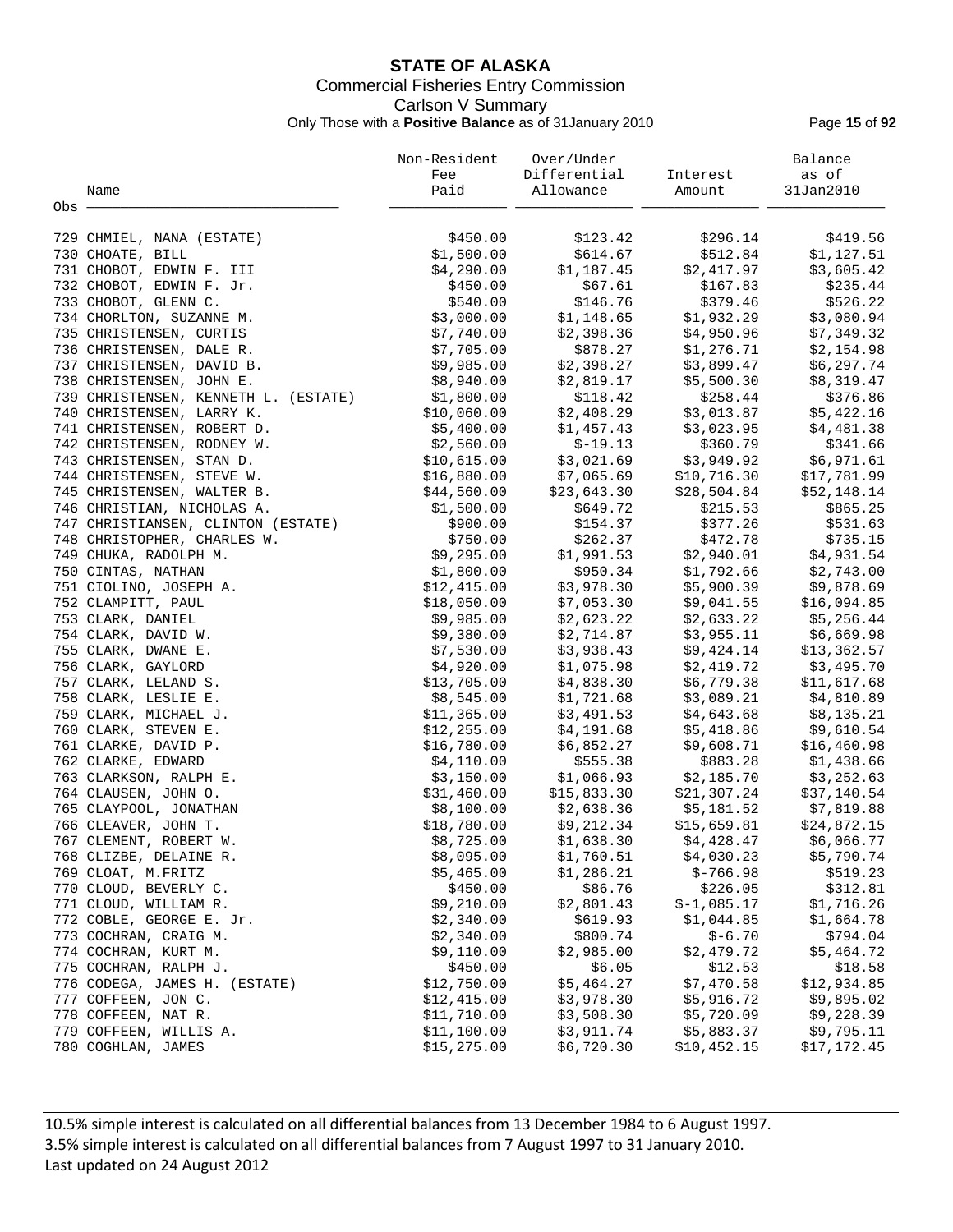# **STATE OF ALASKA** Commercial Fisheries Entry Commission Carlson V Summary Only Those with a **Positive Balance** as of 31January 2010 Page **16** of **92**

|                                  | Non-Resident | Over/Under   |             | Balance     |
|----------------------------------|--------------|--------------|-------------|-------------|
|                                  | Fee          | Differential | Interest    | as of       |
| Name                             | Paid         | Allowance    | Amount      | 31Jan2010   |
| Obs -                            |              |              |             |             |
|                                  |              |              |             |             |
| 781 COLBURN, KEITH               | \$23,830.00  | \$10,888.22  | \$7,970.45  | \$18,858.67 |
| 782 COLBURN, MONTGOMERY          | \$13,010.00  | \$4,505.39   | \$4.18      | \$4,509.57  |
| 783 COLE, GARY                   | \$750.00     | \$284.03     | \$658.72    | \$942.75    |
| 784 COLE, JOSEPH A.              | \$5,380.00   | \$702.53     | \$2,171.44  | \$2,873.97  |
| 785 COLE, LESTER R.              | \$5,155.00   | \$1,453.87   | \$935.51    | \$2,389.38  |
| 786 COLE, RALPH W.               | \$8,095.00   | \$1,351.51   | \$2,078.17  | \$3,429.68  |
| 787 COLEMAN, RANDALL J.          | \$17,030.00  | \$6,445.82   | \$4,097.17  | \$10,542.99 |
| 788 COLES, ALAN M. (ESTATE)      | \$3,000.00   | \$624.47     | \$1,298.90  | \$1,923.37  |
| 789 COLES, COREY S.              | \$6,085.00   | \$1,327.12   | \$506.33    | \$1,833.45  |
| 790 COLITO, SAMUEL J.            | \$5,035.00   | \$139.83     | $$-68.07$   | \$71.76     |
| 791 COLLARD, D.MICHAEL           | \$1,500.00   | \$70.11      | \$145.60    | \$215.71    |
| 792 COLLIER, SAM P.              | \$18,555.00  | \$7,121.53   | \$6,454.23  | \$13,575.76 |
| 793 COLLINS, DANIEL P.           | \$12,415.00  | \$3,978.30   | \$5,967.44  | \$9,945.74  |
| 794 COLLINS, FRANCIS M. (ESTATE) | \$300.00     | \$39.31      | \$14.63     | \$53.94     |
|                                  | \$11,275.00  |              | \$4,920.75  |             |
| 795 COLLINS, PATRICK J.          |              | \$3,926.63   |             | \$8,847.38  |
| 796 COLLMAN, RONALD C.           | \$8,545.00   | \$1,721.68   | \$3,145.96  | \$4,867.64  |
| 797 COLOVOS, MICHAEL G.          | \$1,140.00   | \$69.59      | \$62.11     | \$131.70    |
| 798 COLPITTS, ALVIN D.           | \$2,280.00   | \$897.79     | \$2,267.55  | \$3,165.34  |
| 799 COLVIN, LESLIE A.            | \$3,280.00   | $$-94.66$    | \$527.63    | \$432.97    |
| 800 COLVIN, WILLIS B.            | \$7,405.00   | \$678.27     | \$909.02    | \$1,587.29  |
| 801 COLWELL, SHARON M.           | \$1,200.00   | \$226.29     | \$452.90    | \$679.19    |
| 802 COMPAGNO, BEN J.             | \$2,850.00   | \$818.43     | \$1,925.28  | \$2,743.71  |
| 803 COMPAGNO, GAETANO            | \$3,360.00   | \$339.55     | \$598.16    | \$937.71    |
| 804 COMPAGNO, JOHN A. (ESTATE)   | \$2,850.00   | \$818.43     | \$1,900.30  | \$2,718.73  |
| 805 COMPTON, ALLEN M.            | \$4,180.00   | $$-51.21$    | \$260.59    | \$209.38    |
| 806 COMPTON, EDWARD A.           | \$23, 280.00 | \$12,794.87  | \$25,565.26 | \$38,360.13 |
| 807 COMSTOCK, RUSSELL R.         | \$1,980.00   | \$51.24      | \$231.40    | \$282.64    |
| 808 CONATSER, RONALD C.          | \$5,145.00   | \$1,788.44   | \$574.65    | \$2,363.09  |
| 809 CONKLIN, L.LINDSAY           | \$6,955.00   | \$1,040.49   | \$1,436.64  | \$2,477.13  |
| 810 CONKLIN, LARRY L.            | \$4,900.00   | \$260.75     | \$1,419.28  | \$1,680.03  |
| 811 CONLEY, WILLARD E.           | \$6,250.00   | \$1,464.14   | \$3,181.67  | \$4,645.81  |
| 812 CONNALLY, BRAD               | \$11,395.00  | \$3,347.27   | \$4,288.49  | \$7,635.76  |
| 813 CONNALLY, KIRK L.            | \$3,300.00   | \$895.61     | \$1,787.59  | \$2,683.20  |
| 814 CONNER, JAMES T.             | \$1,500.00   | \$466.26     | \$845.12    | \$1,311.38  |
| 815 CONNOR, DAVID                | \$9,565.00   | \$3,159.87   | \$4,021.55  | \$7,181.42  |
| 816 CONRAD, JIM                  | \$1,680.00   | \$306.65     | \$798.70    | \$1,105.35  |
| 817 COOK, DONALD F.              | \$1,235.00   | \$57.56      | \$162.65    | \$220.21    |
| 818 COOK, HAROLD T. Jr.          | \$11,340.00  | \$3,412.98   | \$5,890.64  | \$9,303.62  |
| 819 COOK, JOSEPH C.              | \$450.00     | \$62.37      | \$106.03    | \$168.40    |
| 820 COOK, LAWRENCE J.            | \$2,790.00   | \$597.27     | \$1,329.26  | \$1,926.53  |
| 821 COOK, LLOYD (ESTATE)         | \$6,600.00   | \$2,084.42   | \$4,232.41  | \$6,316.83  |
| 822 COOK, WILLIAM J.             | \$8,245.00   | \$2,453.82   | \$3,728.33  | \$6,182.15  |
| 823 COOPER, DOUGLAS O.           | \$4,045.00   | \$133.58     | \$327.09    | \$460.67    |
| 824 COOPER, GENE F.              | \$10,670.00  | \$2,933.30   | \$3,615.45  | \$6,548.75  |
| 825 COOPER, SCOTT D.             | \$4,915.00   | \$353.82     | \$428.05    | \$781.87    |
| 826 COPELAND, THOMAS A.          | \$14,315.00  | \$5,654.56   | \$11,793.99 | \$17,448.55 |
| 827 CORBIN, JOHN E.              | \$11,890.00  | \$4,233.18   | \$4,302.09  | \$8,535.27  |
| 828 CORCORAN, BRIAN P.           | \$450.00     | \$86.76      | \$225.47    | \$312.23    |
| 829 CORCORAN, KEVIN W.           | \$4,690.00   | \$850.87     | \$858.25    | \$1,709.12  |
| 830 CORRIGAN, RICHARD W.         | \$750.00     | \$284.03     | \$635.74    | \$919.77    |
|                                  |              | \$3,416.68   | \$3,457.99  | \$6,874.67  |
| 831 CORTES, JOSE                 | \$7,500.00   |              |             |             |
| 832 COSGROVE, TIMOTHY P.         | \$15,835.00  | \$6,405.48   | \$8,917.34  | \$15,322.82 |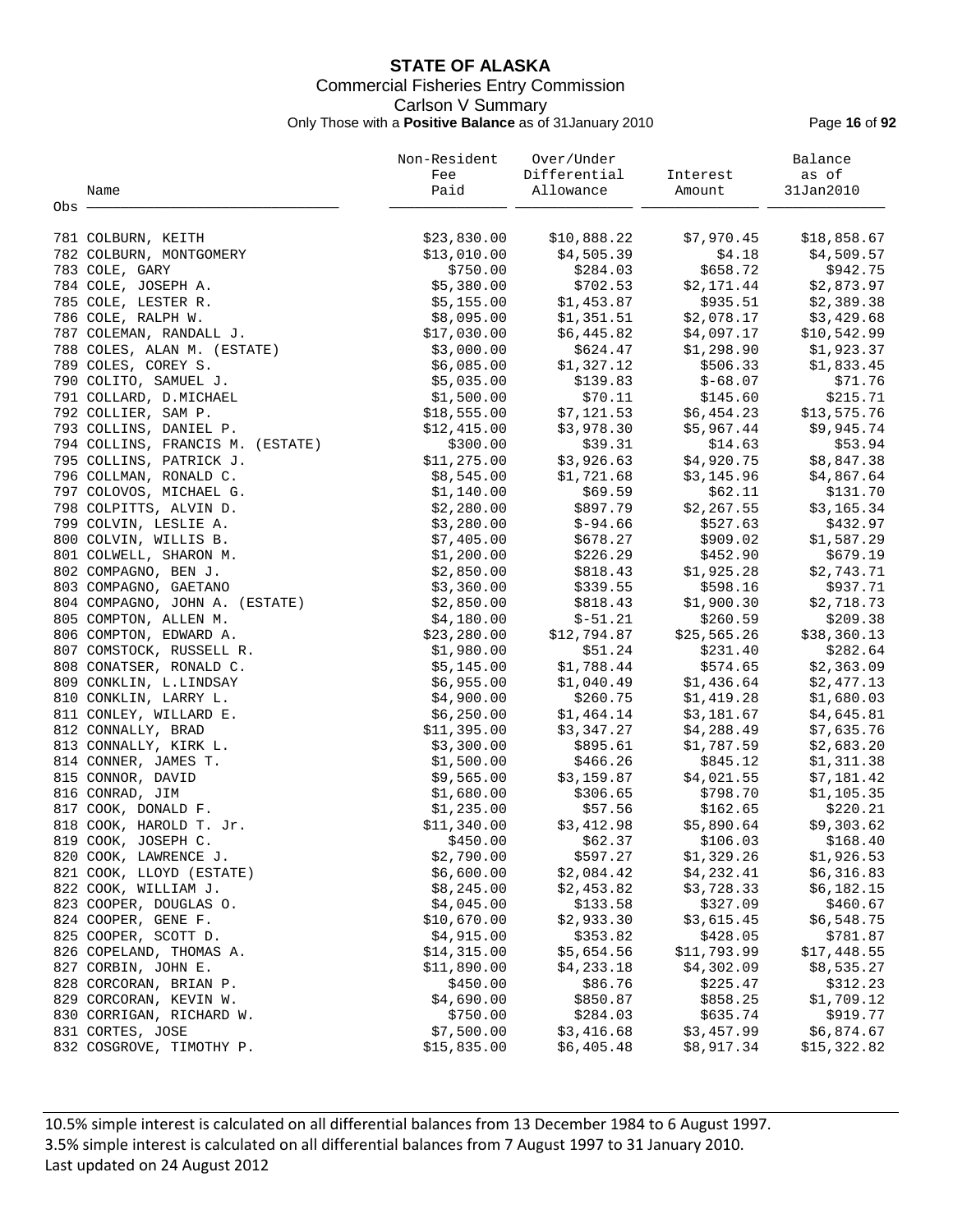# **STATE OF ALASKA** Commercial Fisheries Entry Commission Carlson V Summary Only Those with a **Positive Balance** as of 31January 2010 Page **17** of **92**

|                                | Non-Resident | Over/Under   |             | Balance     |
|--------------------------------|--------------|--------------|-------------|-------------|
|                                | Fee          | Differential | Interest    | as of       |
| Name                           | Paid         | Allowance    | Amount      | 31Jan2010   |
| Obs -                          |              |              |             |             |
|                                |              |              |             |             |
| 833 COSKY, HARVEY L.           | \$2,490.00   | \$446.81     | \$967.85    | \$1,414.66  |
| 834 COSS, WILLIAM E.           | \$7,405.00   | \$678.27     | \$884.16    | \$1,562.43  |
| 835 COSTA, GIOVANNI            | \$4,080.00   | \$1,196.43   | \$1,571.89  | \$2,768.32  |
| 836 COSTA, GIUSEPPE F.         | \$18,325.00  | \$7,918.30   | \$12,908.75 | \$20,827.05 |
| 837 COSTA, ROCCO               | \$3,835.00   | \$573.85     | $$-276.46$  | \$297.39    |
| 838 COSTA, SALVATORE           | \$4,200.00   | \$895.05     | \$1,640.13  | \$2,535.18  |
| 839 COSTA, VINCENZO            | \$12,910.00  | \$4,308.30   | \$7,468.20  | \$11,776.50 |
| 840 COSTANTI, JOHN F.          | \$6,325.00   | \$660.49     | \$1,176.92  | \$1,837.41  |
| 841 COSTANTI, PETER A.         | \$13,555.00  | \$4,578.29   | \$6,035.35  | \$10,613.64 |
| 842 COSTANZA, VINCENT L.       | \$5,850.00   | \$1,757.43   | \$3,759.12  | \$5,516.55  |
| 843 COSTELLO, MICHEL           | \$600.00     | \$156.61     | \$342.76    | \$499.37    |
| 844 COSTELLO.RENTKO, COLLEEN   | \$10,470.00  | \$2,988.28   | \$3,177.24  | \$6,165.52  |
| 845 COTA, JUDY M.              | \$2,850.00   | \$238.42     | \$294.14    | \$532.56    |
| 846 COTHARY, CHRIS             | \$300.00     | \$8.95       | \$12.20     | \$21.15     |
| 847 COUCH, CAMERON             | \$17,270.00  | \$7,093.30   | \$10,424.74 | \$17,518.04 |
| 848 COUGHLIN, GEORGE G.        | \$7,680.00   | \$2,804.42   | \$5,922.69  | \$8,727.11  |
|                                |              |              |             |             |
| 849 COUGHLIN, SCOTT            | \$11,130.00  | \$3,375.80   | \$5,844.17  | \$9,219.97  |
| 850 COURTNEY, DENNIS L.        | \$7,060.00   | \$1,033.21   | \$370.69    | \$1,403.90  |
| 851 COURTNEY, ELIZABETH F.     | \$7,750.00   | \$908.26     | \$285.15    | \$1,193.41  |
| 852 COURTOIS, JOHN G.          | \$3,805.00   | \$704.93     | \$489.88    | \$1,194.81  |
| 853 COUSINEAU, ALBERT R.       | \$750.00     | \$256.61     | \$549.66    | \$806.27    |
| 854 COVAULT, JONNEL            | \$3,000.00   | \$115.56     | \$139.01    | \$254.57    |
| 855 COVICH, GARY P.            | \$12,195.00  | \$4,564.69   | \$7,751.74  | \$12,316.43 |
| 856 COWGILL, JOHN              | \$6,450.00   | \$1,893.29   | \$922.35    | \$2,815.64  |
| 857 COWLES, RONALD F.          | \$3,630.00   | \$691.63     | \$1,300.44  | \$1,992.07  |
| 858 COX, ELWIN (ESTATE)        | \$15,570.00  | \$6,891.74   | \$9,144.98  | \$16,036.72 |
| 859 COX, JAMES C.              | \$2,665.00   | \$815.89     | \$1,643.94  | \$2,459.83  |
| 860 COX, ROBERT D. Jr.         | \$6,625.00   | \$578.24     | \$652.14    | \$1,230.38  |
| 861 COYLE, JAMES               | \$7,640.00   | \$1,185.80   | $$-266.89$  | \$918.91    |
| 862 COYNE, JEFF                | \$6,870.00   | \$1,321.38   | \$1,999.05  | \$3,320.43  |
| 863 COYNE, JOHN T.             | \$3,570.00   | \$242.24     | \$782.70    | \$1,024.94  |
| 864 COYNE, KEVIN P.            | \$840.00     | \$167.45     | \$381.52    | \$548.97    |
| 865 CRABBE, DAVID M.           | \$8,905.00   | \$2,719.85   | \$3,106.79  | \$5,826.64  |
| 866 CRAFFEY, GEORGE S. Jr.     | \$12,415.00  | \$3,978.30   | \$5,980.03  | \$9,958.33  |
| 867 CRAGUN, LARRY J.           | \$300.00     | \$23.42      | \$56.01     | \$79.43     |
| 868 CRAIG, STEWART A.          | \$9,180.00   | \$3,991.55   | \$6,906.08  | \$10,897.63 |
| 869 CRAMER, VICTOR S.          | \$10,645.00  | \$4,239.93   | \$1,872.28  | \$6,112.21  |
| 870 CRANBOURNE, FRANK S.       | \$12,565.00  | \$4,078.30   | \$6,235.28  | \$10,313.58 |
| 871 CRANSTON, ROBERT W. III    | \$2,850.00   | \$1,132.94   | \$2,020.07  | \$3,153.01  |
| 872 CRAPUCHETTES, DOMINIC      | \$8,430.00   | \$2,753.94   | \$3,166.10  | \$5,920.04  |
| 873 CRAWFORD, THOMAS W.        | \$12,715.00  | \$4,410.69   | \$6,508.81  | \$10,919.50 |
| 874 CRESSWELL, BRUCE L.        | \$7,405.00   | \$678.27     | \$893.95    | \$1,572.22  |
| 875 CREWS, KENNETH L.          | \$7,800.00   | \$1,288.29   | \$2,971.60  | \$4,259.89  |
| 876 CREWS, ROBERT S.           | \$8,430.00   | \$3,090.75   | \$6,425.74  | \$9,516.49  |
| 877 CRICCHIO, DAMIANO (ESTATE) | \$1,350.00   | \$277.79     | \$696.24    | \$974.03    |
| 878 CRICCHIO, JOSEPH Jr.       | \$10,830.00  | \$3,758.01   | \$5,134.64  | \$8,892.65  |
| 879 CRICCHIO, ROSA A.          | \$2,250.00   | \$746.69     | \$1,648.43  | \$2,395.12  |
| 880 CRIMP, PETER M.            | \$450.00     | \$20.24      | \$40.37     | \$60.61     |
| 881 CRISCI, VINCE J.           | \$1,740.00   | \$390.26     | \$757.67    | \$1,147.93  |
| 882 CRISP, KEVIN               | \$3,965.00   | \$1,208.51   | \$2,145.40  | \$3,353.91  |
| 883 CRITTENDEN, GENE           | \$990.00     | \$122.66     | \$307.17    | \$429.83    |
| 884 CRIVELLO, GEORGE V.        | \$3,780.00   | \$615.06     | \$1,575.15  | \$2,190.21  |
|                                |              |              |             |             |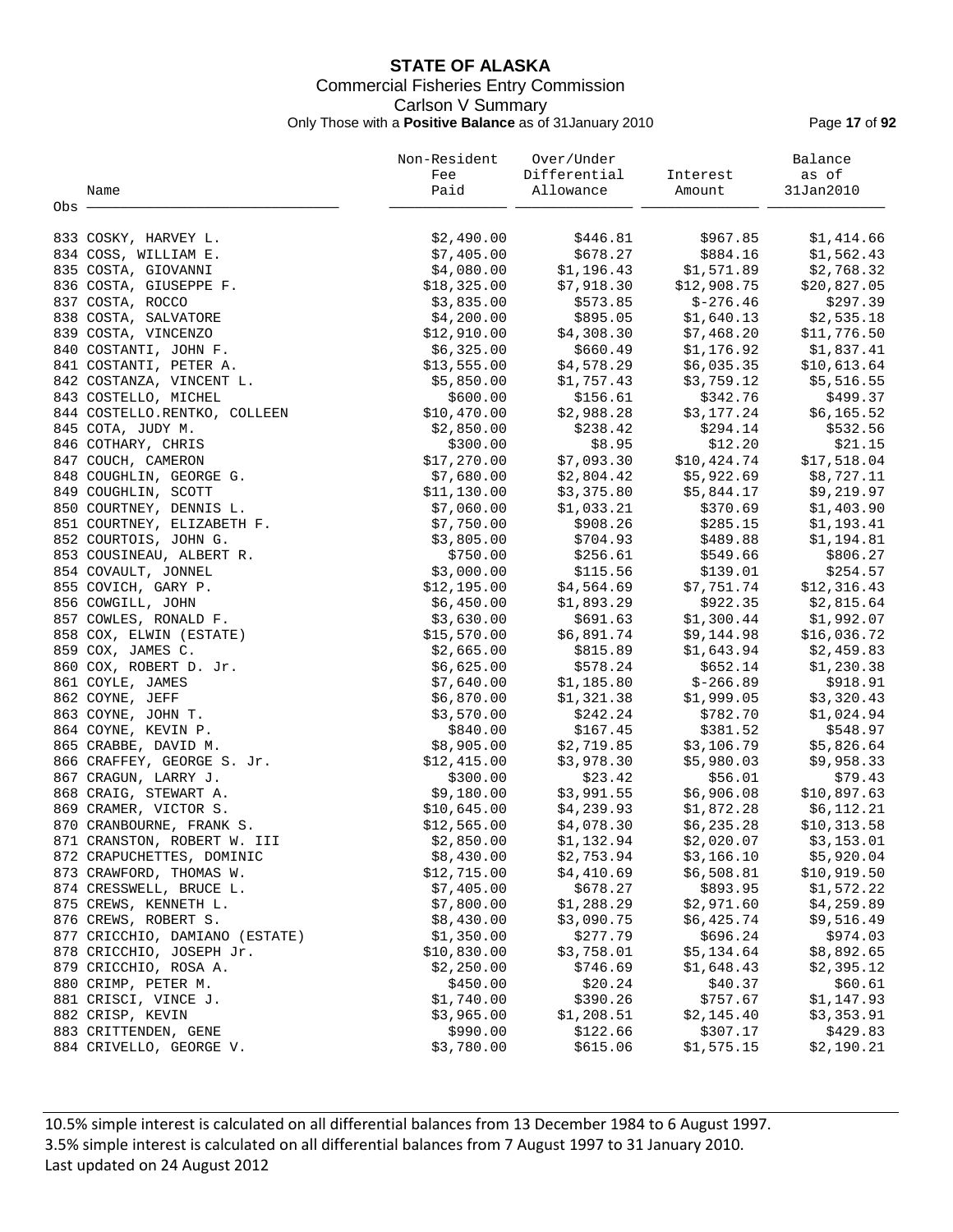# **STATE OF ALASKA** Commercial Fisheries Entry Commission Carlson V Summary Only Those with a **Positive Balance** as of 31January 2010 Page **18** of **92**

|                                   | Non-Resident | Over/Under   |              | Balance      |
|-----------------------------------|--------------|--------------|--------------|--------------|
|                                   | Fee          | Differential | Interest     | as of        |
| Name                              | Paid         | Allowance    | Amount       | 31Jan2010    |
| Obs                               |              |              |              |              |
|                                   |              |              |              |              |
| 885 CRIVELLO, JOHN N.             | \$12,000.00  | \$4,088.30   | \$5,934.76   | \$10,023.06  |
| 886 CRIVELLO, VINCENT H. (ESTATE) | \$4,770.00   | \$1,121.27   | \$1,631.65   | \$2,752.92   |
| 887 CRONK, GLEN D.                | \$6,360.00   | \$1,563.54   | \$1,395.71   | \$2,959.25   |
| 888 CRONK, MILTON W.              | \$4,500.00   | \$1,624.48   | \$3,810.85   | \$5,435.33   |
| 889 CROOKS, JONATHAN B.           | \$9,755.00   | \$2,996.74   | \$5,964.20   | \$8,960.94   |
| 890 CROOKSHANKS, BRUCE            | \$10,315.00  | \$3,416.48   | \$4,545.71   | \$7,962.19   |
| 891 CROPPER, ELLIS H.             | \$8,215.00   | \$1,178.28   | \$1,811.10   | \$2,989.38   |
| 892 CROSBY, GARY L.               | \$7,855.00   | \$978.29     | \$1,667.33   | \$2,645.62   |
| 893 CROSBY, LESLIE J.             | \$7,050.00   | \$1,719.86   | \$3,342.37   | \$5,062.23   |
| 894 CROSBY, RAY W.                | \$14,065.00  | \$5,078.30   | \$6,862.43   | \$11,940.73  |
| 895 CROSBY, TED H.                | \$11,965.00  | \$3,891.54   | \$5,732.52   | \$9,624.06   |
| 896 CROSS, GEORGE L.              | \$4,740.00   | \$611.58     | \$1,115.12   | \$1,726.70   |
| 897 CROSS, MARVIN S. (ESTATE)     | \$3,840.00   | \$1,184.48   | \$2,764.76   | \$3,949.24   |
| 898 CROSS, RANDY B.               | \$8,340.00   | \$2,798.36   | \$5,505.27   | \$8,303.63   |
| 899 CROTHAMEL, FRED               | \$5,065.00   | \$1,584.93   | \$1,133.42   | \$2,718.35   |
| 900 CROUSE, DONALD W.             | \$8,280.00   | \$2,373.03   | \$3,884.68   | \$6,257.71   |
| 901 CROW, JAMES A.                | \$6,835.00   | \$1,633.81   | \$1,058.99   | \$2,692.80   |
| 902 CROWE, JACK                   | \$9,960.00   | \$3,364.97   | \$4,622.71   | \$7,987.68   |
| 903 CROWLEY, JACK E.              | \$9,570.00   | \$2,891.71   | \$2,911.13   | \$5,802.84   |
| 904 CROWLEY, JOHN O.              | \$6,570.00   | \$1,399.86   | \$3,341.90   | \$4,741.76   |
| 905 CROWLEY, PAUL C.              | \$840.00     | \$16.38      | \$0.94       | \$17.32      |
| 906 CRUMP, WILLIAM E.             | \$6,450.00   | \$2,395.06   | \$5,294.95   | \$7,690.01   |
| 907 CULBERTSON, BERNARD W.        | \$12,480.00  | \$5,813.37   | \$11,534.81  | \$17,348.18  |
| 908 CULMINE, JOHN B.              | \$18,170.00  | \$7,853.30   | \$11, 253.61 | \$19, 106.91 |
| 909 CULMINE, RUSSELL A.           | \$5,340.00   | \$413.02     | \$911.75     | \$1,324.77   |
| 910 CUMMINGS, ALFRED M.           | \$4,440.00   | \$169.85     | \$195.33     | \$365.18     |
| 911 CUMMINGS, PAT                 | \$21,960.00  | \$10,155.79  | \$15,825.92  | \$25,981.71  |
| 912 CUNNANE, ROGER B.             | \$3,450.00   | \$995.61     | \$1,984.87   | \$2,980.48   |
| 913 CUNNINGHAM, CLARENCE          | \$12,415.00  | \$3,978.30   | \$5,888.33   | \$9,866.63   |
| 914 CUNNINGHAM, JOHN J. (ESTATE)  | \$2,250.00   | \$676.63     | \$1,334.53   | \$2,011.16   |
| 915 CUNNINGHAM, PHIL A.           | \$8,935.00   | \$1,778.30   | \$4,737.00   | \$6,515.30   |
| 916 CUNNINGHAM, RONALD J.         | \$9,745.00   | \$3,327.22   | \$3,783.80   | \$7,111.02   |
| 917 CURATOLO, PETER               | \$12,415.00  | \$3,978.30   | \$5,834.45   | \$9,812.75   |
| 918 CURRIE, DONALD H.             | \$450.00     | \$86.76      | \$228.27     | \$315.03     |
| 919 CURRIE, WILLIAM M.            | \$8,345.00   | \$2,743.49   | \$6,307.04   | \$9,050.53   |
| 920 CURRY, JOHN H. Jr.            | \$11,475.00  | \$3,188.27   | \$2,363.00   | \$5,551.27   |
| 921 CURTIS, JUNE E.               | \$4,795.00   | \$59.85      | \$174.51     | \$234.36     |
| 922 CURTIS, RAYMOND N.            | \$7,955.00   | \$2,786.61   | \$3,289.24   | \$6,075.85   |
| 923 CUSHING, DANIEL R.            | \$14,630.00  | \$5,093.29   | \$6,929.21   | \$12,022.50  |
| 924 CYR, ROBERT M.                | \$9,415.00   | \$1,738.30   | \$3,146.37   | \$4,884.67   |
| 925 CZERWENY, KLAUS M.            | \$4,800.00   | \$1,253.13   | \$1,369.15   | \$2,622.28   |
| 926 DACRUZ, ARTUR Jr.             | \$12, 235.00 | \$3,730.69   | \$4,209.92   | \$7,940.61   |
| 927 DACRUZ, MANUEL H.             | \$6,480.00   | \$1,771.59   | \$3,133.06   | \$4,904.65   |
| 928 DACRUZ, MANUEL Jr.            | \$5,610.00   | \$540.15     | $$-168.06$   | \$372.09     |
| 929 DAHL, CHESTER M.              | \$9,000.00   | \$2,522.66   | \$4,322.60   | \$6,845.26   |
| 930 DAHL, KJELL                   | \$1,380.00   | \$511.03     | \$1,251.56   | \$1,762.59   |
| 931 DAHL, STANLEY M.              | \$11,965.00  | \$3,854.88   | \$5,474.84   | \$9,329.72   |
| 932 DAIGLE, ROY J. Jr.            | \$1,740.00   | \$406.69     | \$832.71     | \$1,239.40   |
| 933 DALFIO, JOSEPH                | \$600.00     | \$120.24     | \$238.50     | \$358.74     |
| 934 DALGLEISH, DAVID L. IV        | \$7,945.00   | \$1,767.32   | \$3,244.56   | \$5,011.88   |
| 935 DALRYMPLE, COLIN              | \$11,690.00  | \$3,266.54   | \$3,892.75   | \$7,159.29   |
| 936 DALTON, DEWARD W.             | \$6,875.00   | \$1,533.37   | \$2,894.12   | \$4,427.49   |
|                                   |              |              |              |              |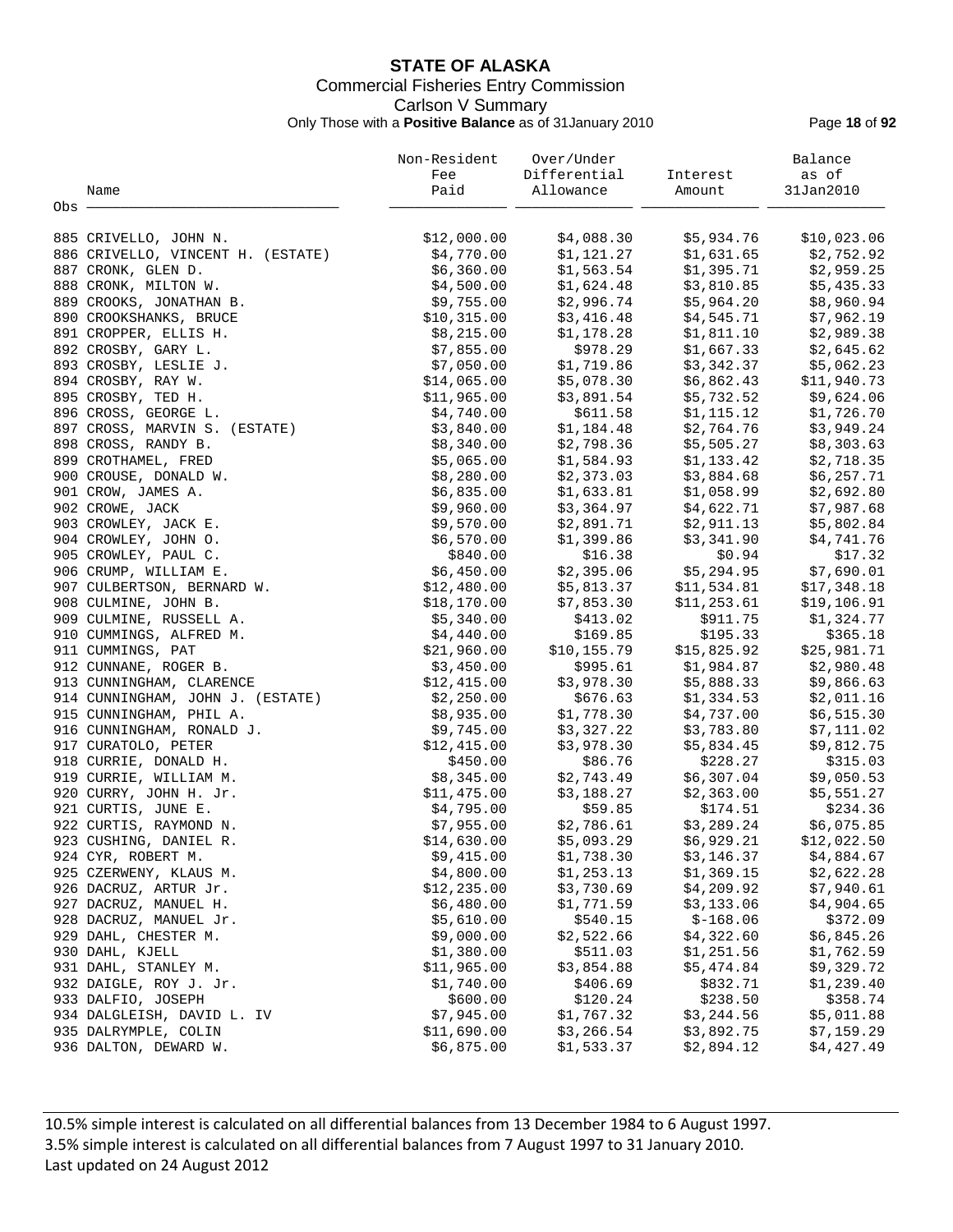# **STATE OF ALASKA** Commercial Fisheries Entry Commission Carlson V Summary Only Those with a **Positive Balance** as of 31January 2010 Page **19** of **92**

|                                      | Non-Resident           | Over/Under   |              | Balance                |
|--------------------------------------|------------------------|--------------|--------------|------------------------|
|                                      | Fee                    | Differential | Interest     | as of                  |
| Name                                 | Paid                   | Allowance    | Amount       | 31Jan2010              |
| Obs                                  |                        |              |              |                        |
|                                      |                        |              |              |                        |
| 937 DALTON, TAD                      | \$6,955.00             | \$1,187.92   | $$-8.21$     | \$1,179.71             |
| 938 DAMMEIER, RICHARD L.             | \$2,250.00             | \$839.70     | \$1,478.47   | \$2,318.17             |
| 939 DANESE, JONATHAN S.              | \$1,135.00             | \$119.06     | \$44.01      | \$163.07               |
| 940 DANG, PHIL                       | \$3,540.00             | \$1,633.38   | \$1,383.99   | \$3,017.37             |
| 941 DANIEL, PHILIP A.                | \$11,550.00            | \$4,001.54   | \$5,659.45   | \$9,660.99             |
| 942 DANIELS, C.PATRICK               | \$7,915.00             | \$978.28     | \$1,457.64   | \$2,435.92             |
| 943 DANIELS, EARL S. (ESTATE)        | \$2,340.00             | \$198.67     | \$690.63     | \$889.30               |
| 944 DANIELS, FREDERICK L.            | \$1,830.00             | \$88.89      | \$212.17     | \$301.06               |
| 945 DANIELS, JAMES S.                | \$900.00               | \$91.88      | \$35.98      | \$127.86               |
| 946 DANIELS, LARRY J.                | \$12,415.00            | \$3,978.30   | \$5,941.46   | \$9,919.76             |
| 947 DANIELS, MALCOLM S.              | \$1,500.00             | \$470.58     | \$907.63     | \$1,378.21             |
| 948 DANIELS, RAYMOND S.              | \$6,150.00             | \$2,230.05   | \$4,574.61   | \$6,804.66             |
| 949 DANIELS, RONALD G.               | \$9,750.00             | \$3,633.95   | \$5,997.23   | \$9,631.18             |
| 950 DANIELS, SAM L.                  | \$6,750.00             | \$1,257.32   | $$-472.30$   | \$785.02               |
| 951 DANIELS, WILLIAM                 | \$1,500.00             | \$589.36     | \$1,004.15   | \$1,593.51             |
| 952 DANIELSON, CLIFFORD E.           | \$12,805.00            | \$4,078.30   | \$5,938.10   | \$10,016.40            |
| 953 DANIELSON, CRAIG A.              | \$15,205.00            | \$5,678.30   | \$8,986.33   | \$14,664.63            |
| 954 DANIELSON, DONALD N.             | \$12,445.00            | \$4,228.11   | \$5,931.22   | \$10, 159.33           |
| 955 DANIELSON, KURT E.               | \$15, 140.00           | \$5,513.30   | \$8,281.76   | \$13,795.06            |
| 956 DAQUANNO, FILIPPO T.             | \$9,630.00             | \$3,267.36   | \$5,966.31   | \$9,233.67             |
| 957 DARONE, NED                      | \$12,415.00            | \$3,978.30   | \$5,964.77   | \$9,943.07             |
| 958 DARRAH, COLLIN                   | \$3,740.00             | \$299.19     | $$-188.88$   | \$110.31               |
| 959 DARROUGH, DONNA J.               | \$1,650.00             | \$38.98      | \$47.39      | \$86.37                |
| 960 DASARO, JACK                     | \$11,100.00            | \$3,911.74   | \$5,861.81   | \$9,773.55             |
| 961 DAUBER, GEORGE L.                | \$20,335.00            | \$9,258.30   | \$15,449.68  | \$24,707.98            |
| 962 DAUGHERTY, KAREN L.              | \$1,200.00             | \$139.70     | \$258.62     | \$398.32               |
| 963 DAVENPORT, AARON                 | \$14,895.00            | \$5,308.30   | \$8,654.63   | \$13,962.93            |
| 964 DAVENPORT, TERRENCE L.           | \$300.00               | \$26.99      | \$44.66      | \$71.65                |
| 965 DAVI, ANTHONY P.                 | \$9,645.00             | \$3,122.34   | \$5,499.69   | \$8,622.03             |
| 966 DAVI, FRANCESCO                  | \$9,745.00             | \$2,831.49   | \$2,858.50   | \$5,689.99             |
| 967 DAVI, FRANK J.                   | \$7,495.00             | \$1,857.85   | \$2,803.57   | \$4,661.42             |
| 968 DAVI, THOMAS B.                  | \$12,415.00            | \$3,978.30   | \$5,849.44   | \$9,827.74             |
|                                      | \$16,705.00            | \$7,559.87   | \$10, 213.84 | \$17,773.71            |
| 969 DAVIS, JEFFREY B.                |                        | \$184.03     | \$427.54     | \$611.57               |
| 970 DAVIS, JOE                       | \$600.00               | \$283.42     | \$680.63     |                        |
| 971 DAVIS, JOE<br>972 DAVIS, PATRICK | \$690.00<br>\$6,115.00 | \$2,093.88   | \$1,913.35   | \$964.05<br>\$4,007.23 |
| 973 DAVIS, ROBERT                    | \$12,420.00            | \$6,078.49   | \$6,100.58   | \$12,179.07            |
| 974 DAVIS, STEPHEN E.                | \$5,395.00             | \$0.49       | \$43.36      | \$43.85                |
| 975 DAWSON, MICHAEL R.               | \$4,170.00             | \$659.60     |              | \$1,858.39             |
|                                      |                        |              | \$1,198.79   |                        |
| 976 DAY, EDWARD P.                   | \$1,800.00             | \$662.66     | \$1,420.48   | \$2,083.14             |
| 977 DAY, JAMES L. (ESTATE)           | \$2,250.00             | \$124.47     | \$268.66     | \$393.13               |
| 978 DAY, LEO A.                      | \$7,560.00             | \$2,897.43   | \$6,437.06   | \$9,334.49             |
| 979 DAY, ROBERT E.                   | \$7,950.00             | \$4,017.27   | \$8,145.78   | \$12,163.05            |
| 980 DEACH, MICHAEL                   | \$5,400.00             | \$833.19     | \$887.66     | \$1,720.85             |
| 981 DEAL, STUART L.                  | \$9,745.00             | \$2,327.95   | \$2,908.30   | \$5,236.25             |
| 982 DEANE, GREGORY H.                | \$8,485.00             | \$1,478.30   | \$3,436.11   | \$4,914.41             |
| 983 DEARING, LORIE B.                | \$7,410.00             | \$1,352.42   | \$2,408.32   | \$3,760.74             |
| 984 DEAVER, DENNIS                   | \$20,065.00            | \$9,078.30   | \$14,133.04  | \$23,211.34            |
| 985 DEBAKKER, JOHANNES M.            | \$7,075.00             | \$2,283.24   | \$2,505.55   | \$4,788.79             |
| 986 DEBELLIS, TONY                   | \$4,410.00             | \$728.04     | \$1,416.77   | \$2,144.81             |
| 987 DEBOER, JOHN P. Jr.              | \$4,915.00             | \$1,739.94   | \$1,161.74   | \$2,901.68             |
| 988 DECKER, POLLY A. (ESTATE)        | \$3,300.00             | \$295.04     | \$433.28     | \$728.32               |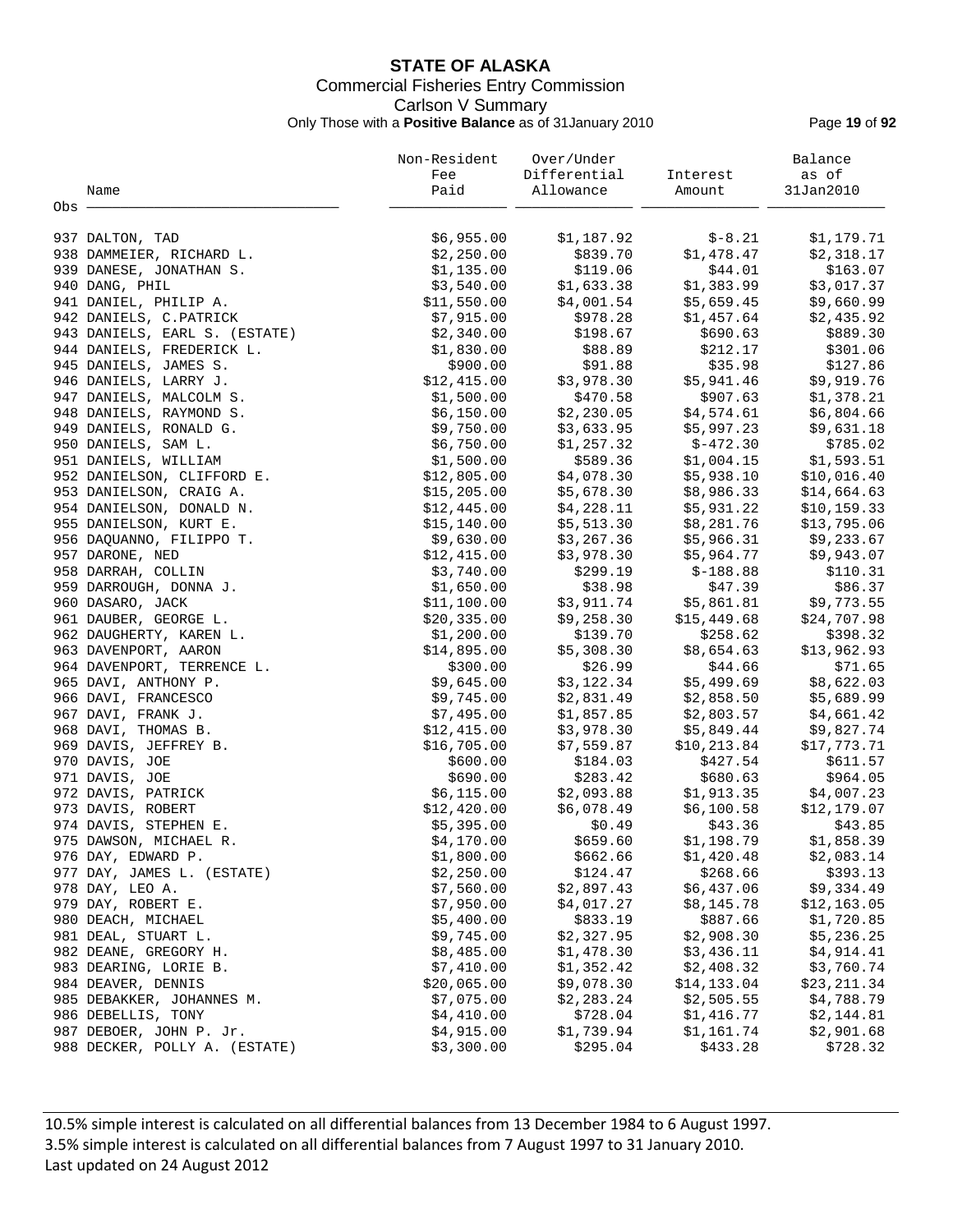# **STATE OF ALASKA** Commercial Fisheries Entry Commission Carlson V Summary Only Those with a **Positive Balance** as of 31January 2010 Page **20** of **92**

|       |                                                           | Non-Resident              | Over/Under               |                        | Balance                   |
|-------|-----------------------------------------------------------|---------------------------|--------------------------|------------------------|---------------------------|
|       |                                                           | Fee                       | Differential             | Interest               | as of                     |
|       | Name                                                      | Paid                      | Allowance                | Amount                 | 31Jan2010                 |
| Obs - |                                                           |                           |                          |                        |                           |
|       |                                                           |                           | \$295.04                 |                        |                           |
|       | 989 DECKER, WAYNE E.<br>990 DEDMORE, PAT                  | \$3,300.00                |                          | \$433.28<br>\$4,593.21 | \$728.32                  |
|       |                                                           | \$4,800.00                | \$2,209.06<br>\$223.30   | \$331.57               | \$6,802.27                |
|       | 991 DEFOOR, DENNIS E.                                     | \$1,620.00                | \$21,198.30              | \$30,596.01            | \$554.87<br>\$51,794.31   |
|       | 992 DEGROEN, JOHN                                         | \$39,745.00               |                          |                        |                           |
|       | 993 DEJESUS, FRANK S.                                     | \$900.00                  | \$384.03                 | \$861.23               | \$1,245.26                |
|       | 994 DELBRIDGE, ARLIN                                      | \$3,180.00                | \$642.58                 | \$1,021.65             | \$1,664.23                |
|       | 995 DELGROSSO, RUSSELL                                    | \$8,365.00                | \$2,933.58               | \$3,475.47             | \$6,409.05                |
|       | 996 DELUCCA, VINCENT J.                                   | \$5,250.00                | \$1,595.06               | \$3,520.25             | \$5,115.31                |
|       | 997 DELZOMPO, DIANA M.                                    | \$2,815.00                | \$725.27                 | \$266.62               | \$991.89                  |
|       | 998 DELZOMPO, JOHN B. Jr.                                 | \$12,715.00               | \$4,178.30               | \$6,306.63             | \$10,484.93               |
|       | 999 DELZOMPO, JOHN B. Sr.                                 | \$13,165.00               | \$4,478.30               | \$6,915.15             | \$11,393.45               |
|       | 1000 DELZOMPO, PETER D. (ESTATE)                          | \$12,450.00               | \$4,388.30               | \$6,557.51             | \$10,945.81               |
|       | 1001 DELZOMPO, VIRGILIO D. (ESTATE)                       | \$9,600.00                | \$3,253.03               | \$5,558.28             | \$8,811.31                |
|       | 1002 DEMASE, CLARENCE V.                                  | \$10, 165.00              | \$3,220.96               | \$4,375.38             | \$7,596.34                |
|       | 1003 DEMASE, EUGENE E.                                    | \$6,900.00                | \$2,306.61               | \$4,583.27             | \$6,889.88                |
|       | 1004 DEMMERT, DAVID R. Jr.                                | \$9,505.00                | \$2,078.30               | \$3,672.97             | \$5,751.27                |
|       | 1005 DEMMERT, JOSEPH R.                                   | \$4,950.00                | \$598.65                 | \$953.90               | \$1,552.55                |
|       | 1006 DEMMERT, LAWRENCE E. Jr.                             | \$27,940.00               | \$13,843.30              | \$16,498.78            | \$30,342.08               |
|       | 1007 DEMMERT, LONNIE E. Jr.                               | \$9,055.00                | \$1,778.28               | \$2,924.87             | \$4,703.15                |
|       | 1008 DEMMERT, STEVEN L.                                   | \$9,055.00                | \$1,778.28               | \$2,632.66             | \$4,410.94                |
|       | 1009 DEMOTT, DAN A. Sr.                                   | \$2,550.00                | \$843.30                 | \$1,401.94             | \$2,245.24                |
|       | 1010 DEMOTT, JULIA E.                                     | \$4,500.00                | \$1,780.74               | \$1,572.39             | \$3,353.13                |
|       | 1011 DENT, JOHN                                           | \$1,955.00                | \$483.46                 | \$1,401.65             | \$1,885.11                |
|       | 1012 DENTICE, PETER                                       | \$11,100.00               | \$3,911.74               | \$5,803.11             | \$9,714.85                |
|       | 1013 DERANJA, BOZHO                                       | \$12,415.00               | \$3,978.30               | \$5,799.44             | \$9,777.74                |
|       | 1014 DERNBACH, STEPHEN A.                                 | \$2,400.00                | \$695.01                 | \$1,605.58             | \$2,300.59                |
|       | 1015 DESAUTEL, ROBERT M.                                  | \$9,900.00                | \$3,949.92               | \$5,581.05             | \$9,530.97                |
|       | 1016 DESHONG, MARION L.                                   | \$1,250.00                | \$191.24                 | \$45.13                | \$236.37                  |
|       | 1017 DESMOND, PETER D.                                    | \$7,200.00                | \$1,355.28               | \$1,603.30             | \$2,958.58                |
|       | 1018 DETHLEFS, DOUGLAS                                    | \$12,415.00               | \$3,978.30               | \$5,888.67             | \$9,866.97                |
|       | 1019 DEVANEY, MAX L. (ESTATE)                             | \$7,650.00                | \$2,010.83               | \$3,261.93             | \$5,272.76                |
|       | 1020 DEVITT, STEVEN                                       | \$750.00                  | \$256.61                 | \$545.01               | \$801.62                  |
|       | 1021 DEVRIES, BRYAN                                       | \$8,275.00                | \$2,299.84               | \$1,452.17             | \$3,752.01                |
|       | 1022 DEWEES, ROBERT                                       | \$15,445.00               | \$6,100.51               | \$4,883.32             | \$10,983.83               |
|       | 1023 DEWEY, ROBERT B.                                     | \$900.00                  | \$154.37                 | \$393.06               | \$547.43                  |
|       | 1024 DEXTER, GRACE                                        | \$2,590.00                | $$-143.01$               | \$189.76               | \$46.75                   |
|       | 1025 DEXTER, RODERICK M.                                  | \$18,950.00               | \$8,453.30               | \$14,982.26            | \$23,435.56               |
|       | 1026 DEYERLE, RICHARD S.                                  | \$7,650.00                | \$3,167.86               | \$4,353.60             | \$7,521.46                |
|       | 1027 DEYMAN, SCOTT                                        | \$2,550.00                | \$639.00                 | \$1,203.99             | \$1,842.99                |
|       | 1028 DIAS, GERALD J.                                      | \$10,355.00               | \$3,557.43               | \$6,613.86             | \$10,171.29               |
|       | 1029 DICAPRIO, RALPH                                      | \$11,730.00               | \$5,058.36               | \$10,060.35            | \$15,118.71               |
|       | 1030 DICKENSON, WALTER R. (ESTATE)                        | \$1,800.00                | \$67.86                  | \$121.48               | \$189.34                  |
|       | 1031 DICKERSON, DARBY R.                                  | \$1,200.00                | \$27.19                  | \$50.83                | \$78.02                   |
|       | 1032 DICKINSON, DAVID L.                                  | \$11,005.00               | \$3,038.30               | \$5,487.30             | \$8,525.60                |
|       | 1033 DICKINSON, DOUGLAS L.                                | \$750.00                  | \$220.24                 | \$434.98               | \$655.22                  |
|       | 1034 DICKINSON, ROBERT D.                                 | \$12,950.00               | \$4,333.29               | \$6,185.99             | \$10,519.28               |
|       |                                                           |                           |                          | \$4,877.75             |                           |
|       | 1035 DIDRICKSEN, JOSEPH M. (ESTATE)<br>1036 DIERKS, AARON | \$9,885.00<br>\$13,865.00 | \$2,678.30<br>\$6,990.82 | \$11,540.28            | \$7,556.05<br>\$18,531.10 |
|       | 1037 DIETERS, DARRIN W.                                   | \$5,860.00                | \$699.45                 | \$1,774.15             | \$2,473.60                |
|       | 1038 DIETERS, DAVID W.                                    | \$11,455.00               | \$3,432.04               | \$3,817.43             | \$7,249.47                |
|       |                                                           |                           |                          |                        |                           |
|       | 1039 DIETERS, ERIC E.                                     | \$5,935.00                | \$984.84                 | $$-111.91$             | \$872.93                  |
|       | 1040 DIETERS, RITA R.                                     | \$11,125.00               | \$2,878.28               | \$3,073.85             | \$5,952.13                |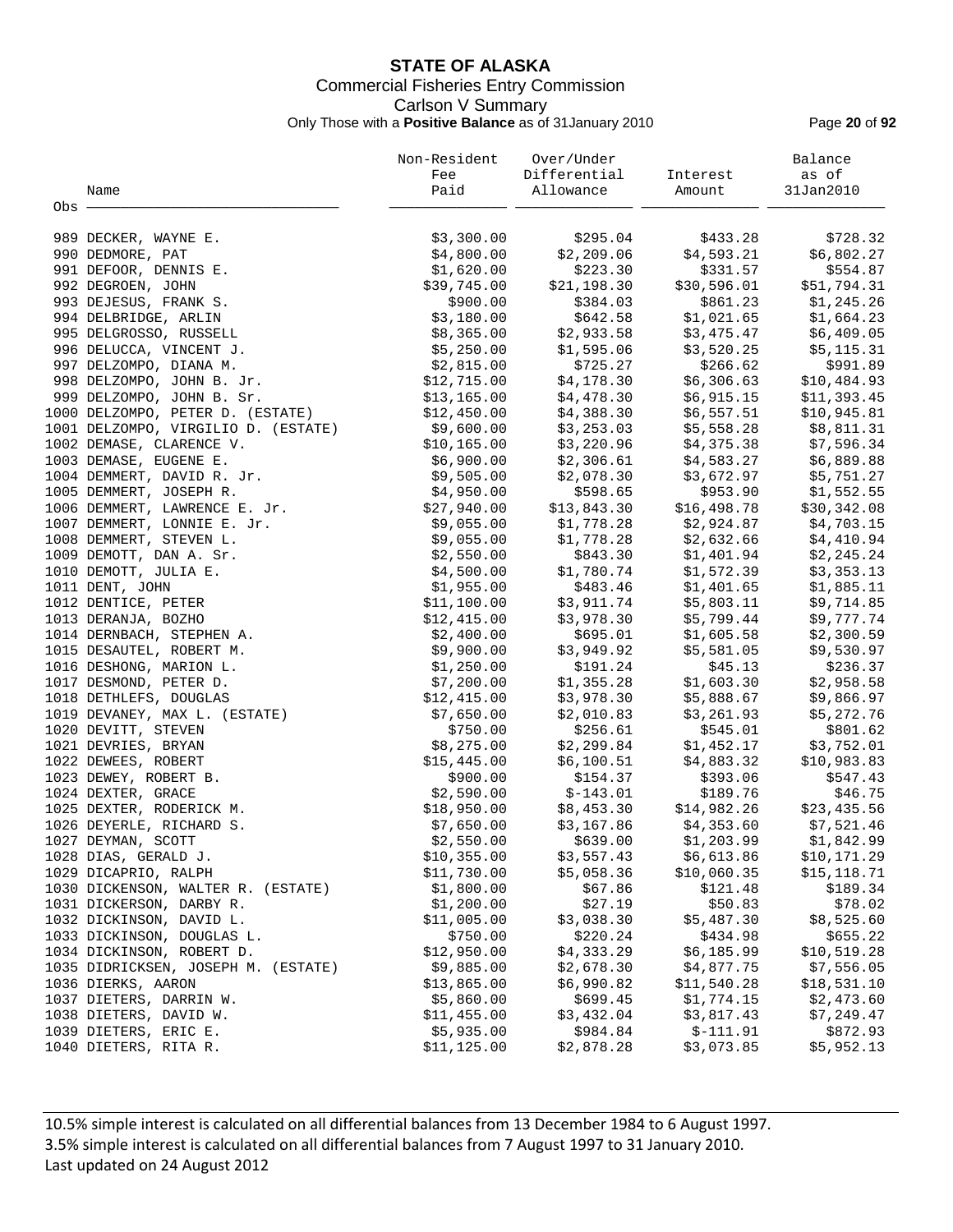# **STATE OF ALASKA** Commercial Fisheries Entry Commission Carlson V Summary Only Those with a **Positive Balance** as of 31January 2010 Page **21** of **92**

|       |                                   | Non-Resident | Over/Under   |             | Balance      |
|-------|-----------------------------------|--------------|--------------|-------------|--------------|
|       |                                   | Fee          | Differential | Interest    | as of        |
|       | Name                              | Paid         | Allowance    | Amount      | 31Jan2010    |
| Obs · |                                   |              |              |             |              |
|       |                                   |              |              |             |              |
|       | 1041 DIETRICH, CHARLES            | \$3,310.00   | \$122.09     | \$955.35    | \$1,077.44   |
|       | 1042 DIGIOVANNI, ALDO S.          | \$6,510.00   | \$2,241.21   | \$1,902.61  | \$4,143.82   |
|       | 1043 DILLEY, RAWLEY               | \$1,350.00   | \$48.65      | \$117.22    | \$165.87     |
|       | 1044 DILLEY, RONALD D.            | \$1,200.00   | \$139.70     | \$259.95    | \$399.65     |
|       |                                   |              |              |             |              |
|       | 1045 DILLON, JOSEPH H.            | \$9,600.00   | \$3,627.38   | \$4,967.78  | \$8,595.16   |
|       | 1046 DILLON, KEITH C.             | \$900.00     | \$356.61     | \$779.66    | \$1,136.27   |
|       | 1047 DIMAGGIO, THOMAS V.          | \$12,000.00  | \$4,088.30   | \$5,931.62  | \$10,019.92  |
|       | 1048 DIMAGGIO, TOM                | \$8,850.00   | \$2,919.86   | \$5,480.93  | \$8,400.79   |
|       | 1049 DIMERCURIO, JOHN C.          | \$13,465.00  | \$4,678.30   | \$7,515.40  | \$12,193.70  |
|       | 1050 DISRUDE, KENNETH L.          | \$9,415.00   | \$2,028.49   | \$1,768.28  | \$3,796.77   |
|       | 1051 DIVITT, JOHN C.              | \$13, 255.00 | \$4,538.30   | \$7,033.20  | \$11,571.50  |
|       | 1052 DIXON, PATRICK S.            | \$600.00     | \$233.17     | \$95.18     | \$328.35     |
|       | 1053 DOBSZINSKY, FRED R. (ESTATE) | \$3,990.00   | \$344.39     | \$397.60    | \$741.99     |
|       | 1054 DOBSZINSKY, KURT D.          | \$8,455.00   | \$1,378.27   | \$2,281.67  | \$3,659.94   |
|       | 1055 DOBSZINSKY, MARK             | \$7,405.00   | \$678.27     | \$911.89    | \$1,590.16   |
|       | 1056 DOBSZINSKY, MARY A.          | \$1,200.00   | \$353.94     | \$525.74    | \$879.68     |
|       | 1057 DODD, LOUIS                  | \$930.00     | \$211.02     | \$497.70    | \$708.72     |
|       | 1058 DODGE, CHARLES               | \$5,610.00   | \$1,442.19   | \$1,534.23  | \$2,976.42   |
|       | 1059 DODGE, RANDY E.              | \$11,390.00  | \$4,394.08   | \$1,569.16  | \$5,963.24   |
|       | 1060 DOERTY, KEVIN A.             | \$2,905.00   | \$491.31     | $$-207.68$  | \$283.63     |
|       | 1061 DOHNER, DENNIS A.            | \$13,375.00  | \$4,738.30   | \$9,801.26  | \$14,539.56  |
|       | 1062 DOLAN, ROBERT J.             | \$17,460.00  | \$8,659.86   | \$16,776.13 | \$25,435.99  |
|       |                                   |              |              |             |              |
|       | 1063 DOMINIS, ANTHONY             | \$5,735.00   | \$1,191.09   | \$1,178.01  | \$2,369.10   |
|       | 1064 DOMINIS, MILAN               | \$3,420.00   | \$350.67     | \$1,025.48  | \$1,376.15   |
|       | 1065 DOMINISH, STEPHEN R.         | \$6,150.00   | \$1,581.74   | \$2,819.27  | \$4,401.01   |
|       | 1066 DONEY, MATTHEW A.            | \$3,780.00   | \$1,050.02   | \$1,880.61  | \$2,930.63   |
|       | 1067 DONOHOE, DENNIS P.           | \$9,105.00   | \$2,364.19   | $$ -66.93$  | \$2,297.26   |
|       | 1068 DONOVICK, MARK F.            | \$4,800.00   | \$491.32     | \$1,075.23  | \$1,566.55   |
|       | 1069 DONOVO, ANTONIO              | \$12,510.00  | \$4,639.21   | \$5,943.47  | \$10,582.68  |
|       | 1070 DONTOS, LARRY A.             | \$7,405.00   | \$678.27     | \$889.49    | \$1,567.76   |
|       | 1071 DOOLEY, JOHN A.              | \$12,625.00  | \$3,758.29   | \$4,717.18  | \$8,475.47   |
|       | 1072 DOOLEY, ROBERT E.            | \$11,875.00  | \$3,258.29   | \$3,942.15  | \$7,200.44   |
|       | 1073 DOOLEY, TERRY J.             | \$11,635.00  | \$3,578.30   | \$6,848.50  | \$10,426.80  |
|       | 1074 DOREMUS, STEVE A.            | \$5,040.00   | \$2,375.42   | \$2,698.82  | \$5,074.24   |
|       | 1075 DORIO, BERTOLA               | \$3,090.00   | \$211.38     | \$703.25    | \$914.63     |
|       | 1076 DORIO, LEONARDO              | \$12,415.00  | \$3,978.30   | \$5,861.98  | \$9,840.28   |
|       | 1077 DORSEY, JEFF                 | \$9,445.00   | \$4,212.80   | \$5,955.19  | \$10, 167.99 |
|       | 1078 DOTY, ANTHONY O.             | \$3,060.00   | \$250.65     | \$577.82    | \$828.47     |
|       | 1079 DOUBLEDAY, MORGAN            | \$8,550.00   | \$3,473.91   | \$6, 257.58 | \$9,731.49   |
|       | 1080 DOUGHERTY, ZACHARY           | \$1,590.00   | \$236.61     | \$422.07    | \$658.68     |
|       | 1081 DOUGHTY, GARDINER S.         | \$750.00     | \$330.32     | \$104.94    | \$435.26     |
|       | 1082 DOUGLAS, GLEN A.             | \$1,140.00   | \$186.28     | \$332.83    | \$519.11     |
|       | 1083 DOUGLAS, JACK                | \$9,505.00   | \$2,214.85   | \$1,445.77  | \$3,660.62   |
|       | 1084 DOUMIT, CHRIS                | \$8,770.00   | \$2,255.51   | \$4,985.99  | \$7,241.50   |
|       | 1085 DOUMIT, MARK L.              | \$9,235.00   | \$2,394.92   | \$4,649.04  | \$7,043.96   |
|       | 1086 DOUMIT, MILTON H.            | \$12,000.00  | \$4,088.30   | \$5,998.59  | \$10,086.89  |
|       | 1087 DOUTHEY, CARL                | \$750.00     | \$220.24     | \$433.64    | \$653.88     |
|       | 1088 DOW, JAMES                   | \$750.00     | \$250.34     | \$476.46    | \$726.80     |
|       | 1089 DOWDEN, WALLACE G.           | \$5,065.00   | \$775.71     | \$1,479.29  | \$2,255.00   |
|       | 1090 DOWIE, DAVID J. (ESTATE)     | \$600.00     | \$184.03     | \$426.26    | \$610.29     |
|       | 1091 DOWNEY, PAUL J.              | \$1,800.00   | \$166.93     | \$371.68    | \$538.61     |
|       | 1092 DOYLE, DENNIS D.             | \$300.00     | \$39.31      | \$14.58     | \$53.89      |
|       |                                   |              |              |             |              |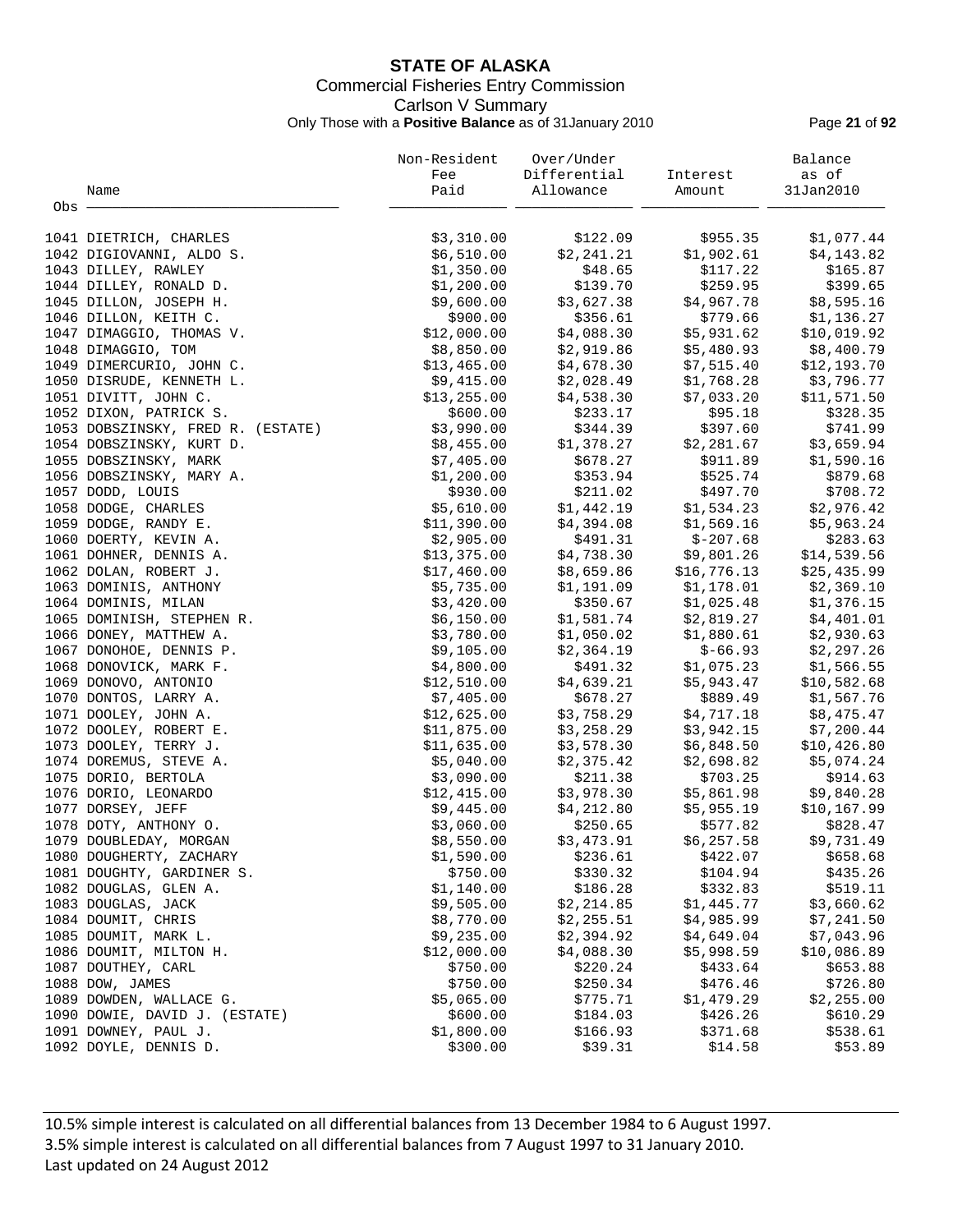# **STATE OF ALASKA** Commercial Fisheries Entry Commission Carlson V Summary Only Those with a **Positive Balance** as of 31January 2010 Page **22** of **92**

|       |                                 | Non-Resident | Over/Under               |                         | Balance     |
|-------|---------------------------------|--------------|--------------------------|-------------------------|-------------|
|       |                                 | Fee          | Differential             | Interest                | as of       |
|       | Name                            | Paid         | Allowance                | Amount                  | 31Jan2010   |
| Obs - |                                 |              |                          |                         |             |
|       |                                 |              |                          |                         |             |
|       | 1093 DRAGE, PHILIP S.           | \$16, 220.00 | \$6,375.51               | \$7,503.77              | \$13,879.28 |
|       | 1094 DRAGSETH, TROY             | \$1,770.00   | $$-23.00$                | \$45.82                 | \$22.82     |
|       | 1095 DRISCOLL, DAVID            | \$1,260.00   | \$244.06                 | \$70.86                 | \$314.92    |
|       | 1096 DSCHAAK, SCOTT K.          | \$300.00     | \$8.95                   | \$13.43                 | \$22.38     |
|       | 1097 DUBBER, LEONARD L.         | \$2,250.00   | \$460.66                 | \$914.83                | \$1,375.49  |
|       | 1098 DUBOIS, STEVE D.           | \$11,935.00  | \$3,474.87               | \$4,388.72              | \$7,863.59  |
|       | 1099 DUCKEN, JOHN J.            | \$5,935.00   | \$456.09                 | \$1,168.83              | \$1,624.92  |
|       | 1100 DUELL, MARCUS B.           | \$6,150.00   | \$1,297.90               | \$1,461.12              | \$2,759.02  |
|       | 1101 DUFFY, JAMES A.            | \$5,125.00   |                          | \$3,516.74              | \$4,760.52  |
|       | 1102 DUFFY, KEVIN S. (ESTATE)   | \$6,240.00   | \$1,243.78<br>\$1,943.58 | \$2,956.88              | \$4,900.46  |
|       |                                 |              |                          | \$1,527.92              |             |
|       | 1103 DUNATOV, PAUL R.           | \$8,515.00   | \$1,434.85               |                         | \$2,962.77  |
|       | 1104 DUNCAN, BILLIE L.          | \$7,350.00   | \$2,640.74               | \$2,685.70              | \$5,326.44  |
|       | 1105 DUNCAN, DAVID W.           | \$840.00     | \$167.45                 | \$390.01                | \$557.46    |
|       | 1106 DUNCAN, EDWARD A. (ESTATE) | \$12,415.00  | \$3,978.30               | \$5,908.37              | \$9,886.67  |
|       | 1107 DUNCAN, HOWARD H. (ESTATE) | \$1,890.00   | \$637.79                 | \$1,594.27              | \$2,232.06  |
|       | 1108 DUNCAN, JAMES S.           | \$9,870.00   | \$4,264.42               | \$9,043.23              | \$13,307.65 |
|       | 1109 DUNCAN, MICHAEL A.         | \$2,205.00   | \$422.07                 | \$1,036.84              | \$1,458.91  |
|       | 1110 DUNCAN, NORMAN G. Jr.      | \$14,125.00  | \$5,118.30               | \$8,582.01              | \$13,700.31 |
|       | 1111 DUNCAN, STANLEY R.         | \$2,190.00   | \$353.64                 | \$674.77                | \$1,028.41  |
|       | 1112 DUNDAS, ROBERT S.          | \$2,850.00   | \$918.37                 | \$351.96                | \$1,270.33  |
|       | 1113 DUNLAP, DONALD W. (ESTATE) | \$7,555.00   |                          | $$2,243.31$ $$2,038.28$ | \$4,281.59  |
|       | 1114 DUNLAP, HEIDI              | \$5,905.00   | \$1,780.87               | \$1,445.45              | \$3,226.32  |
|       | 1115 DUNLAP, KAREN H.           | \$1,800.00   | \$283.56                 | \$193.00                | \$476.56    |
|       | 1116 DUNLAP, WILLIAM H.         | \$11,515.00  |                          | $$3,218.30$ $$3,910.33$ | \$7,128.63  |
|       | 1117 DUNN, EDWARD A. Jr.        | \$12,840.00  | \$5,798.36               | \$11,402.70             | \$17,201.06 |
|       | 1118 DUNSMORE, GREG             | \$900.00     | \$44.98                  | \$-1.79                 | \$43.19     |
|       | 1119 DURSIN, EUGENE G.          | \$3,265.00   | \$1,112.20               | \$421.91                | \$1,534.11  |
|       | 1120 DURYEA, DONALD F.          | \$11,965.00  | \$3,891.54               | \$5,724.43              | \$9,615.97  |
|       | 1121 DUVALL, LEON               | \$2,820.00   | \$958.33                 | \$847.19                | \$1,805.52  |
|       | 1122 DWYER, PATRICK F.          | \$1,590.00   | \$567.00                 | \$989.32                | \$1,556.32  |
|       | 1123 DYCKHOFF, JAMES L.         | \$3,960.00   |                          | \$889.98 \$1,937.12     | \$2,827.10  |
|       | 1124 DYE, CHARLES A.            | \$21,720.00  | \$10,535.87              | \$16,290.08             | \$26,825.95 |
|       | 1125 DYE, MOORE                 | \$13,600.00  | \$4,044.81               | \$-576.87               | \$3,467.94  |
|       | 1126 EAGER, DWIGHT M.           | \$6,310.00   | \$768.10                 | $$-37.00$               | \$731.10    |
|       | 1127 EAGLE, BRENNON A.          | \$2,700.00   | \$357.95                 | \$771.18                | \$1,129.13  |
|       | 1128 EAMES, DENNIS H.           | \$4,100.00   | \$1,361.56               | \$412.73                | \$1,774.29  |
|       | 1129 EARL, ROBERT N.            | \$13,365.00  |                          | $$4,825.79$ $$8,822.53$ | \$13,648.32 |
|       | 1130 EARLE, DANIEL J.           | \$9,775.00   | \$3,059.87               | \$3,559.86              | \$6,619.73  |
|       | 1131 EARLE, SANDRA L.           | \$9,775.00   | \$3,059.87               | \$3,559.35              | \$6,619.22  |
|       | 1132 EATON, CLARK A. Jr.        | \$4,620.00   | \$318.36                 | \$925.92                | \$1,244.28  |
|       | 1133 EATON, SCOTT               | \$2,250.00   | \$919.97                 | \$1,640.01              | \$2,559.98  |
|       | 1134 EBERLE, RICK D.            | \$9,715.00   | \$2,471.53               | \$3,594.79              | \$6,066.32  |
|       | 1135 ECK, REUEL K.              | \$1,590.00   | \$314.61                 | \$537.13                | \$851.74    |
|       | 1136 ECKEL, RICHARD             | \$9,690.00   | \$3,313.03               | \$5,646.72              | \$8,959.75  |
|       | 1137 ECKEL, THOMAS W.           | \$4,080.00   | \$913.09                 | \$1,486.78              | \$2,399.87  |
|       | 1138 EDER, ROBERT L.            | \$1,200.00   | \$226.29                 | \$440.76                | \$667.05    |
|       | 1139 EDGAR, ALLEN M.            | \$20,080.00  | \$8,814.99               | \$8,245.32              | \$17,060.31 |
|       | 1140 EDGEMON, RICK              | \$840.00     | \$232.48                 | \$77.46                 | \$309.94    |
|       | 1141 EDLING, JOHN D.            | \$21,865.00  | \$10,278.30              | \$15,711.10             | \$25,989.40 |
|       | 1142 EDSON, JON K.              | \$10,555.00  | \$3,216.48               | \$4,028.46              | \$7,244.94  |
|       | 1143 EDVARDSEN, EGIL K.         | \$13,705.00  | \$4,838.30               | \$7,613.10              | \$12,451.40 |
|       | 1144 EDVARDSEN, MARK E.         | \$11, 215.00 | \$3,528.58               | \$5,852.53              | \$9,381.11  |
|       |                                 |              |                          |                         |             |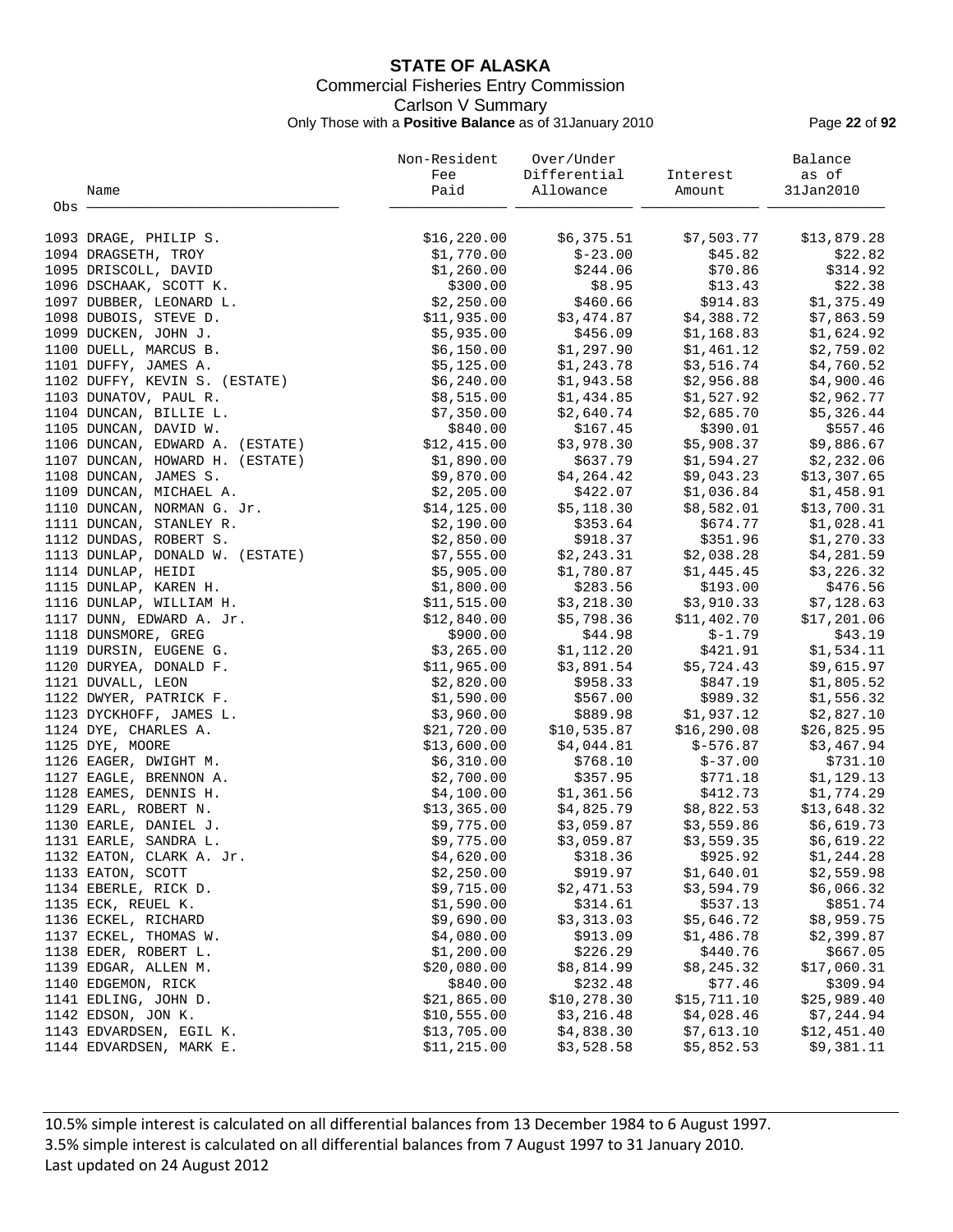# **STATE OF ALASKA** Commercial Fisheries Entry Commission Carlson V Summary Only Those with a **Positive Balance** as of 31January 2010 Page **23** of **92**

|       |                                    | Non-Resident | Over/Under               |                                                      | Balance      |
|-------|------------------------------------|--------------|--------------------------|------------------------------------------------------|--------------|
|       |                                    | Fee          | Differential             | Interest                                             | as of        |
|       | Name                               | Paid         | Allowance                | Amount                                               | 31Jan2010    |
| Obs · |                                    |              |                          |                                                      |              |
|       |                                    |              |                          |                                                      |              |
|       | 1145 EDWARDS, DUANE                | \$10, 185.00 | \$4,103.02               | \$6,090.46                                           | \$10, 193.48 |
|       | 1146 EDWARDS, GERALD K.            | \$2,850.00   | \$488.10                 | \$1,010.21                                           | \$1,498.31   |
|       | 1147 EDWARDS, JONATHAN D.          | \$1,950.00   | \$510.32                 | \$1,073.19                                           | \$1,583.51   |
|       | 1148 EDWARDS, PAUL L.              | \$5,100.00   | \$638.33                 | \$799.67                                             | \$1,438.00   |
|       | 1149 EDWARDS, TOBIN J.             | \$1,350.00   | \$326.29                 | \$659.87                                             | \$986.16     |
|       | 1150 EFIMOFF, IVAN                 | \$5,155.00   | \$1,401.54               | \$718.72                                             | \$2,120.26   |
|       | 1151 EFIMOFF, VASILY               | \$11,790.00  | \$5,275.07               | \$9,767.51                                           | \$15,042.58  |
|       | 1152 EFIMOV, NIKITA                | \$4,170.00   | \$878.37                 | \$1,333.02                                           | \$2,211.39   |
|       | 1153 EGAAS, JAMES L.               | \$11,785.00  | \$3,374.87               | \$4,227.72                                           | \$7,602.59   |
|       | 1154 EGBERS, ALBERT T. (ESTATE)    | \$9,600.00   | \$3,253.03               | \$5,683.71                                           | \$8,936.74   |
|       | 1155 EGGEMEYER, ALISA M.           | \$1,500.00   | \$198.97                 | \$196.51                                             | \$395.48     |
|       | 1156 EGGERS, TODD M. (ESTATE)      | \$6,840.00   | \$3,039.64               | \$5,886.41                                           | \$8,926.05   |
|       | 1157 EGOROFF, ANFIM (ESTATE)       | \$2,640.00   | \$659.91                 | \$950.62                                             | \$1,610.53   |
|       | 1158 EGOROFF, FEDOSEY              | \$18,255.00  | \$8,233.93               | \$11,506.92                                          | \$19,740.85  |
|       | 1159 EID, KIRK R.                  | \$15, 260.00 | \$5,873.29               | \$6,316.45                                           | \$12,189.74  |
|       | 1160 EIKE, STEVEN                  | \$750.00     | \$107.45                 | \$251.04                                             | \$358.49     |
|       | 1161 EINARSON, ED                  | \$7,405.00   | \$678.27                 | \$910.38                                             | \$1,588.65   |
|       | 1162 EKSTROM, HANS L.              | \$7,590.00   | \$2,553.36               | \$4,857.03                                           | \$7,410.39   |
|       | 1163 ELEZOVIC, ANTE T.             | \$9,295.00   |                          |                                                      | \$4,925.37   |
|       | 1164 ELIASSEN, HENRY J.            | \$8,250.00   | \$2,011.73               | $$1,991.53$ $$2,933.84$<br>$$2,990.91$<br>\$2,880.81 | \$4,892.54   |
|       | 1165 ELKIN, MELINDA                | \$2,580.00   | \$260.68                 | \$412.52                                             | \$673.20     |
|       |                                    |              | \$725.27                 |                                                      | \$984.97     |
|       | 1166 ELLINGSEN, DENNY              | \$2,815.00   |                          | \$259.70                                             |              |
|       | 1167 ELLINGSEN, EGIL A.            | \$6,600.00   | \$2,084.42<br>\$5,619.86 | \$4,259.80                                           | \$6,344.22   |
|       | 1168 ELLINGSEN, HOWARD M.          | \$12,900.00  |                          | \$11,367.16                                          | \$16,987.02  |
|       | 1169 ELLIOTT, BRADLEY L.           | \$1,500.00   | \$462.66                 | \$994.68                                             | \$1,457.34   |
|       | 1170 ELLIOTT, DIRK W.              | \$7,500.00   | \$2,642.07               | \$4,761.45                                           | \$7,403.52   |
|       | 1171 ELLIOTT, ROBERT L. (ESTATE)   | \$1,440.00   | \$121.82                 | \$343.21                                             | \$465.03     |
|       | 1172 ELLIOTT, TOM                  | \$2,765.00   | \$675.02                 | \$1,267.98                                           | \$1,943.00   |
|       | 1173 ELWELL, DOUGLAS R.            | \$17,035.00  | \$7,018.30               | \$9,786.06                                           | \$16,804.36  |
|       | 1174 ELWOOD, GREGORY P.            | \$13,220.00  | \$4,193.30               | \$7,474.84                                           | \$11,668.14  |
|       | 1175 EMARD, GARY E.                | \$1,650.00   | \$282.90                 | \$569.13                                             | \$852.03     |
|       | 1176 EMBREE, GARY                  | \$15,500.00  | \$5,583.10               | \$4,862.15                                           | \$10,445.25  |
|       | 1177 EMERSON, BRADLEY H.           | \$7,315.00   | \$968.06                 | $$-419.41$                                           | \$548.65     |
|       | 1178 ENEA, DONALD A.               | \$12,415.00  | \$3,978.30               | \$5,803.51                                           | \$9,781.81   |
|       | 1179 ENGBLOM, KENNETH              | \$10,735.00  | \$3,288.10               | \$5,489.80                                           | \$8,777.90   |
|       | 1180 ENGBLOM, LARRY D.             | \$19,105.00  | \$8,478.30               | \$12,426.84                                          | \$20,905.14  |
|       | 1181 ENGE, KLEVE R.                | \$22,545.00  | \$9,568.29               | \$10,770.70                                          | \$20,338.99  |
|       | 1182 ENGE, STEVEN K.               | \$16,060.00  | \$7,988.24               | \$7,638.33                                           | \$15,626.57  |
|       | 1183 ENGESATH, VERN D.             | \$1,500.00   | \$102.77                 | \$25.89                                              | \$128.66     |
|       | 1184 ENGESET, KONRAD               | \$2,010.00   | \$471.66                 | \$1,016.89                                           | \$1,488.55   |
|       | 1185 ENGLAND, JIM                  | \$19,520.00  | \$9,249.37               | \$11,645.23                                          | \$20,894.60  |
|       | 1186 ENGLAND, MICHAEL R.           | \$17,450.00  | \$7,234.14               | \$4,971.87                                           | \$12, 206.01 |
|       | 1187 ENGLISH, EDWARD M.            | \$17,040.00  | \$7,275.80               | \$12,172.16                                          | \$19,447.96  |
|       | 1188 ENGSTROM, WILLIAM M.          | \$1,450.00   | $$-164.86$               | \$311.48                                             | \$146.62     |
|       | 1189 ENICH, STEVE F.               | \$1,050.00   | \$240.64                 | \$547.13                                             | \$787.77     |
|       | 1190 ENNIS, RALPH A.               | \$10,950.00  | \$3,855.30               | \$5,290.31                                           | \$9,145.61   |
|       | 1191 ENQUIST, PAUL N.              | \$7,255.00   | \$791.51                 | \$1,179.49                                           | \$1,971.00   |
|       | 1192 ENQUIST, SCOTT                | \$5,100.00   | \$1,042.06               | \$1,691.96                                           | \$2,734.02   |
|       | 1193 ERICKSEN, DAVID               | \$20, 115.00 | \$8,161.54               | \$8,796.52                                           | \$16,958.06  |
|       | 1194 ERICKSEN, KENNETH             | \$12,805.00  | \$4,078.30               | \$6,016.51                                           | \$10,094.81  |
|       | 1195 ERICKSEN, RALPH C. (ESTATE)   | \$3,300.00   | \$270.67                 | \$790.91                                             | \$1,061.58   |
|       | 1196 ERICKSON, STANLEY W. (ESTATE) | \$12,180.00  | \$5,996.56               | \$12,499.46                                          | \$18,496.02  |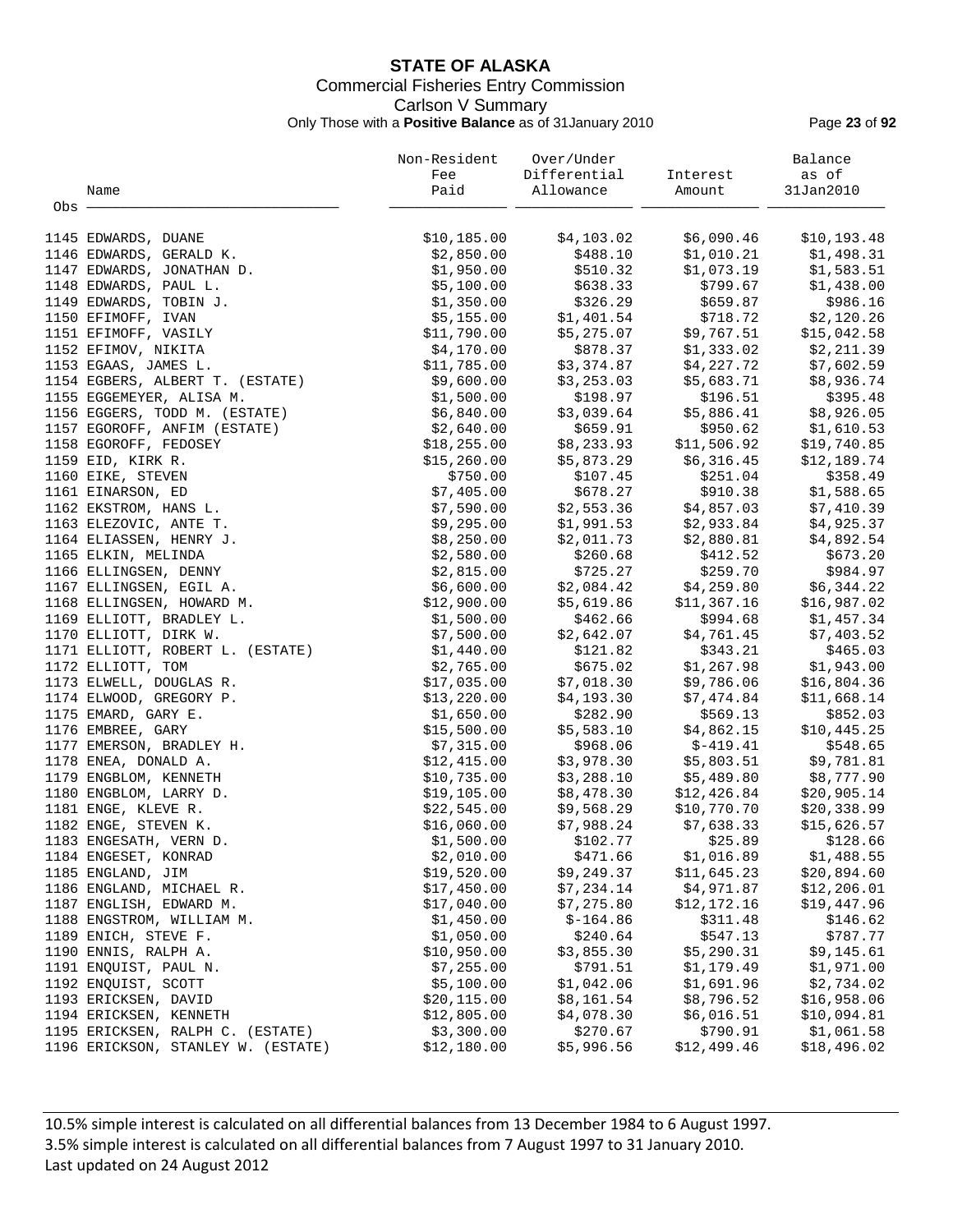# **STATE OF ALASKA** Commercial Fisheries Entry Commission Carlson V Summary Only Those with a **Positive Balance** as of 31January 2010 Page **24** of **92**

|       |                                     | Non-Resident | Over/Under   |                         | Balance     |
|-------|-------------------------------------|--------------|--------------|-------------------------|-------------|
|       |                                     | Fee          | Differential | Interest                | as of       |
|       | Name                                | Paid         | Allowance    | Amount                  | 31Jan2010   |
| Obs - |                                     |              |              |                         |             |
|       | 1197 ERICSON, JAMES S.              | \$7,655.00   | \$1,384.21   | \$1,940.22              | \$3,324.43  |
|       | 1198 ERIKSEN, ALAN C.               | \$9,085.00   | \$3,080.86   | \$6,261.55              | \$9,342.41  |
|       | 1199 ERISMAN, JOSEPH O. (ESTATE)    | \$900.00     | \$154.37     | \$392.03                | \$546.40    |
|       | 1200 EROFEEFF, ALEX                 | \$4,080.00   | \$595.03     | \$1,111.01              | \$1,706.04  |
|       | 1201 EROFEEFF, DEMETRY              | \$6,390.00   | \$1,730.75   | \$2,962.01              | \$4,692.76  |
|       | 1202 EROFEEFF, FEODOR               | \$14,515.00  | \$6,000.51   | \$8,924.13              | \$14,924.64 |
|       | 1203 EROFEEFF, JULIE                | \$750.00     | \$308.95     | \$484.62                | \$793.57    |
|       | 1204 ERTSGAARD, DANNY L.            | \$19,200.00  | \$9,587.69   | \$14,015.48             | \$23,603.17 |
|       | 1205 ERTSGAARD, DAVID L.            | \$15,900.00  | \$8,451.89   | \$9,171.47              | \$17,623.36 |
|       | 1206 ERTZBERGER, ROCKY L.           | \$3,135.00   | \$882.72     | $$-14.80$               | \$867.92    |
|       | 1207 ESQUIRO, GEORGE C.             | \$7,555.00   | \$778.27     | \$1,034.71              | \$1,812.98  |
|       | 1208 ESSELSTROM, WILLIAM J.         | \$3,780.00   | \$288.11     | $$-228.54$              | \$59.57     |
|       | 1209 ESVELDT, GEORGE D.             | \$12,415.00  | \$3,978.30   | \$5,868.31              | \$9,846.61  |
|       | 1210 ETIENNE, BERNARDO J. (ESTATE)  | \$5,850.00   | \$1,138.35   | \$1,911.77              | \$3,050.12  |
|       | 1211 ETTEFAGH, SYLVIA               | \$3,480.00   | \$799.63     | \$1,377.35              | \$2,176.98  |
|       | 1212 EVANS, BENTON A.               | \$2,700.00   | \$144.70     | \$218.14                | \$362.84    |
|       | 1213 EVANS, DENNIS D.               | \$2,040.00   | \$104.61     | \$579.51                | \$684.12    |
|       | 1214 EVANS, GARRETT W.              | \$10,740.00  | \$4,179.86   | \$8,493.83              | \$12,673.69 |
|       | 1215 EVANS, KENT A. II              | \$1,530.00   | \$213.14     | \$79.94                 | \$293.08    |
|       | 1216 EVANS, MICHAEL P.              | \$2,940.00   | \$565.29     | \$1,097.89              | \$1,663.18  |
|       | 1217 EVANS, WILLIAM B.              | \$8,545.00   | \$2,359.87   | \$3,577.18              | \$5,937.05  |
|       | 1218 EVERMAN, JERRY H.              | \$830.00     | \$125.00     | \$12.63                 | \$137.63    |
|       | 1219 EVERS, DONALD F.               | \$900.00     | \$154.37     | \$395.52                | \$549.89    |
|       | 1220 EVERY, WILLIAM J.              | \$8,545.00   | \$1,721.68   | \$3,073.49              | \$4,795.17  |
|       | 1221 EVICH, AARON A.                | \$2,850.00   | \$818.43     | \$1,893.30              | \$2,711.73  |
|       | 1222 EVICH, ADAM C.                 | \$9,660.00   | \$3,264.87   | \$4,081.16              | \$7,346.03  |
|       | 1223 EVICH, JOHN T.                 | \$38,025.00  | \$20,208.30  | \$29,167.26             | \$49,375.56 |
|       | 1224 EVICH, PAUL J.                 | \$10,995.00  | \$3,418.30   | \$5,364.22              | \$8,782.52  |
|       | 1225 EWART, GREG J.                 | \$450.00     | \$20.24      | \$39.66                 | \$59.90     |
|       | 1226 EWERS, KIM J.                  | \$1,070.00   | \$71.24      | \$13.59                 | \$84.83     |
|       | 1227 EWERS, ROBERT D.               | \$3,440.00   | \$204.18     | \$243.08                | \$447.26    |
|       | 1228 FADAOFF, EDSON N.              | \$1,950.00   | \$476.63     | \$910.68                | \$1,387.31  |
|       | 1229 FAHRENKOPF, HERBERT            | \$20,960.00  | \$9,211.79   | \$14,095.55             | \$23,307.34 |
|       | 1230 FAIRBANKS, JOHN L.             | \$19,290.00  | \$9,338.11   | \$12,635.22             | \$21,973.33 |
|       | 1231 FAIRBROOK, DOUGLAS H.          | \$8,430.00   | \$2,802.75   | \$1,499.44              | \$4,302.19  |
|       | 1232 FALK, GERALD G.                | \$9,725.00   | \$3,137.43   | \$5,527.28              | \$8,664.71  |
|       | 1233 FALK, STEPHEN C.               | \$7,390.00   |              | $$1,122.26$ $$2,747.90$ | \$3,870.16  |
|       | 1234 FALK, THOMAS C.                | \$6,185.00   | \$612.98     | \$1,381.37              | \$1,994.35  |
|       | 1235 FALKENHAINER, DUANE J.         | \$7,530.00   | \$2,339.61   | \$4,780.64              | \$7,120.25  |
|       | 1236 FALLEUR, MIKE                  | \$7,735.00   | \$1,730.15   | \$1,073.45              | \$2,803.60  |
|       | 1237 FALTA, BOZENA A.               | \$3,150.00   | \$817.48     | \$1,406.03              | \$2,223.51  |
|       | 1238 FALTA, MILOS                   | \$3,195.00   | \$624.02     | \$306.94                | \$930.96    |
|       | 1239 FANNING, GEORGE                | \$450.00     | \$6.05       | \$12.79                 | \$18.84     |
|       | 1240 FANNING, KRIS L. (ESTATE)      | \$4,225.00   | \$184.61     | $$ -70.99$              | \$113.62    |
|       | 1241 FARLEY, EDWARD V.              | \$12,415.00  | \$3,978.30   | \$5,927.64              | \$9,905.94  |
|       | 1242 FARMER, CAREY P.               | \$410.00     | \$57.50      | \$11.51                 | \$69.01     |
|       | 1243 FARNSWORTH, STEVEN E. (ESTATE) | \$8,085.00   | \$1,478.07   | \$138.68                | \$1,616.75  |
|       | 1244 FARNSWORTH, THEODORE M.        | \$1,800.00   | \$281.10     | \$620.06                | \$901.16    |
|       | 1245 FARR, LANCE E.                 | \$34,365.00  | \$17,288.30  | \$22,472.94             | \$39,761.24 |
|       | 1246 FARRELL, ROBERT W.             | \$1,025.00   | \$60.96      | \$16.67                 | \$77.63     |
|       | 1247 FARREN, GEORGE W.              | \$3,805.00   | \$1,265.27   | \$428.37                | \$1,693.64  |
|       | 1248 FASTABEND, TIM J.              | \$11,035.00  | \$3,178.30   | \$6,852.83              | \$10,031.13 |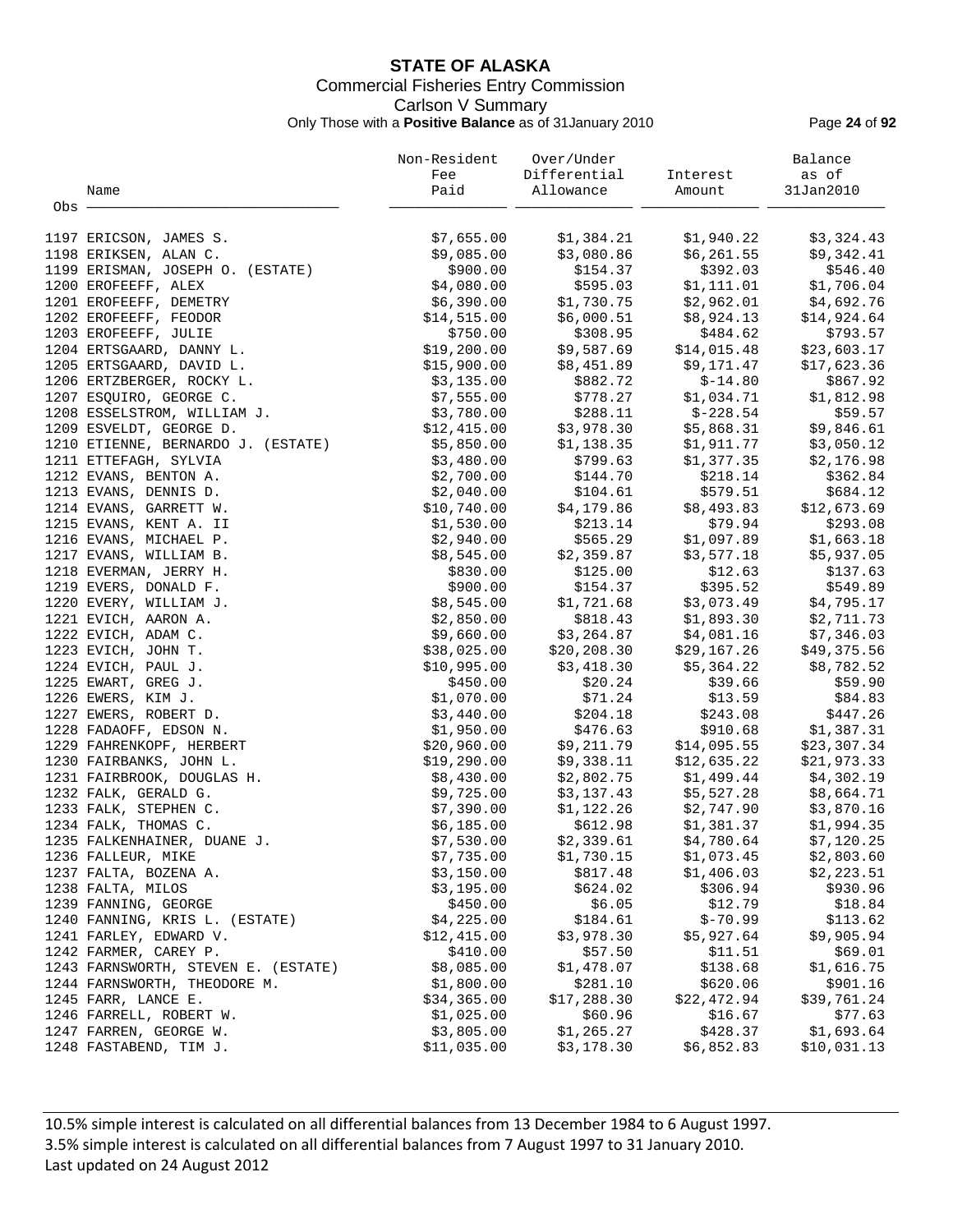# **STATE OF ALASKA** Commercial Fisheries Entry Commission Carlson V Summary Only Those with a **Positive Balance** as of 31January 2010 Page **25** of **92**

|       |                                    | Non-Resident | Over/Under   |                         | Balance     |
|-------|------------------------------------|--------------|--------------|-------------------------|-------------|
|       |                                    | Fee          | Differential | Interest                | as of       |
|       | Name                               | Paid         | Allowance    | Amount                  | 31Jan2010   |
| Obs - |                                    |              |              |                         |             |
|       |                                    |              |              |                         |             |
|       | 1249 FAUSER, MARK W.               | \$23,980.00  | \$10,616.51  | \$8,526.14              | \$19,142.65 |
|       | 1250 FAVALORA, FRANK J.            | \$12,865.00  | \$4,278.30   | \$6,556.49              | \$10,834.79 |
|       | 1251 FAY, CLARK B.                 | \$330.00     | \$6.76       | \$17.72                 | \$24.48     |
|       | 1252 FEENSTRA, RICHARD (ESTATE)    | \$14,865.00  | \$5,688.30   | \$11,340.36             | \$17,028.66 |
|       | 1253 FEENSTRA, STEVEN C.           | \$12,405.00  | \$4,304.91   | \$6,355.40              | \$10,660.31 |
|       | 1254 FEFELOV, PAUL                 | \$2,715.00   | \$665.64     | \$176.19                | \$841.83    |
|       | 1255 FEHST, RICK                   | \$20,440.00  | \$8,609.07   | \$7,072.53              | \$15,681.60 |
|       | 1256 FELANDA, SVETO                | \$10,690.00  | \$2,828.30   | \$5,857.28              | \$8,685.58  |
|       | 1257 FENSWICK, JACK M. (ESTATE)    | \$4,350.00   | \$1,244.72   | \$2,797.66              | \$4,042.38  |
|       | 1258 FENTON, CHRIS D.              | \$5,280.00   | \$663.20     | \$1,844.50              | \$2,507.70  |
|       | 1259 FERGUSON, JERRY G.            | \$13,800.00  | \$5,542.06   | \$8,353.13              | \$13,895.19 |
|       | 1260 FERGUSON, LEROY W.            | \$3,600.00   | \$1,024.48   | \$2,329.91              | \$3,354.39  |
|       | 1261 FERGUSON, QUINN S.            | \$4,760.00   | \$1,340.96   | \$397.18                | \$1,738.14  |
|       | 1262 FERKINGSTAD, GUNNLEIV         | \$25,950.00  | \$13,992.34  | \$20,905.21             | \$34,897.55 |
|       | 1263 FERKINGSTAD, MICHAEL D.       | \$6,600.00   | \$1,092.34   | \$1,969.37              | \$3,061.71  |
|       | 1264 FERKINGSTAD, PER M.           | \$12,480.00  | \$5,558.35   | \$9,762.99              | \$15,321.34 |
|       | 1265 FERKINGSTAD, TOR R.           | \$15,930.00  | \$7,704.88   | \$12,391.96             | \$20,096.84 |
|       | 1266 FERNANDEZ, JOSEPH M. Jr.      | \$9,435.00   | \$3,191.55   | \$4,845.76              | \$8,037.31  |
|       | 1267 FERNANDEZ, NOEMY              | \$600.00     | \$156.61     | \$341.90                | \$498.51    |
|       | 1268 FERRANTE, VITO (ESTATE)       | \$11,700.00  | \$4,142.06   | \$5,871.82              | \$10,013.88 |
|       | 1269 FERRARA, VINCENZO (ESTATE)    | \$8,850.00   |              | $$2,919.86$ $$5,509.50$ | \$8,429.36  |
|       | 1270 FERRARI, ANTONIO (ESTATE)     | \$10,050.00  | \$3,553.03   | \$6,317.72              | \$9,870.75  |
|       | 1271 FERRARI, BRIAN                | \$6,780.00   | \$1,653.90   | $$-828.39$              | \$825.51    |
|       | 1272 FERRARI, EVA G.               | \$1,500.00   | \$658.71     | \$243.64                | \$902.35    |
|       | 1273 FERRARI, GUY                  | \$750.00     | \$244.99     | \$357.31                | \$602.30    |
|       | 1274 FERRARI, GUY Jr.              | \$6,180.00   | \$2,464.72   | \$5,490.12              | \$7,954.84  |
|       | 1275 FERRARI, KRISTINE R.          | \$4,500.00   | \$1,675.14   | \$2,682.71              | \$4,357.85  |
|       |                                    |              |              |                         |             |
|       | 1276 FERRARI, LOUIS F. (ESTATE)    | \$9,900.00   | \$3,505.58   | \$5,565.30              | \$9,070.88  |
|       | 1277 FERRIER, JOHN L.              | \$2,880.00   | \$317.30     | \$348.82                | \$666.12    |
|       | 1278 FERRIGNO, LEONARD             | \$12,565.00  | \$4,078.30   | \$5,919.91              | \$9,998.21  |
|       | 1279 FIELDS, DEWITT C.             | \$5,340.00   | \$1,794.69   | \$3,087.67              | \$4,882.36  |
|       | 1280 FIGUEIREDO, GENE              | \$11,005.00  | \$3,151.81   | \$4,622.26              | \$7,774.07  |
|       | 1281 FILLINGHAM, PHILIP            | \$2,700.00   | \$651.20     | \$332.44                | \$983.64    |
|       | 1282 FINDLEY, BRENT W.             | \$8,545.00   | \$1,721.68   | \$3,167.19              | \$4,888.87  |
|       | 1283 FINDLEY, KEITH B.             | \$21,770.00  | \$10, 213.30 | \$16,832.17             | \$27,045.47 |
|       | 1284 FINLEY, RUSSELL               | \$420.00     | \$103.42     | \$247.15                | \$350.57    |
|       | 1285 FINNVIK, KJELL (ESTATE)       | \$10,350.00  | \$3,592.34   | \$5,727.25              | \$9,319.59  |
|       | 1286 FINSTAD, STEIN J.             | \$2,430.00   | \$513.64     | \$724.76                | \$1,238.40  |
|       | 1287 FISCHER, RAYMOND              | \$11,485.00  | \$3,211.53   | \$3,979.05              | \$7,190.58  |
|       | 1288 FISHEL, ROBERT D.             | \$410.00     | \$57.50      | \$11.55                 | \$69.05     |
|       | 1289 FISHER, KEVIN F.              | \$1,290.00   | \$42.89      | \$50.86                 | \$93.75     |
|       | 1290 FISHER, TERRY                 | \$8,995.00   | \$3,201.83   | \$4,551.34              | \$7,753.17  |
|       | 1291 FISHER, THOMAS J.             | \$2,580.00   | \$64.72      | \$255.26                | \$319.98    |
|       | 1292 FISHER, TODD L.               | \$2,850.00   | \$351.46     | \$803.65                | \$1,155.11  |
|       | 1293 FITCH, VERNON R. Jr.          | \$10,310.00  | \$2,573.29   | \$3,778.86              | \$6,352.15  |
|       | 1294 FITTING, CHRISTOPHER P. Jr.   | \$840.00     | \$195.94     | \$337.22                | \$533.16    |
|       | 1295 FITZGERALD, KEVIN M. (ESTATE) | \$690.00     | \$227.61     | \$569.18                | \$796.79    |
|       | 1296 FITZGERALD, MICHAEL           | \$10,045.00  | \$2,660.51   | \$3,000.75              | \$5,661.26  |
|       | 1297 FITZGERALD, WILLIAM B.        | \$5,880.00   | \$2,147.09   | \$2,374.23              | \$4,521.32  |
|       | 1298 FITZPATRICK, BARRY            | \$9,205.00   | \$2,814.88   | \$2,886.24              | \$5,701.12  |
|       | 1299 FJORTOFT, JENS                | \$21,915.00  | \$10,706.48  | \$11,083.73             | \$21,790.21 |
|       | 1300 FJORTOFT, KJELL L. (ESTATE)   | \$4,170.00   | \$1,166.85   | \$3,067.45              | \$4,234.30  |
|       |                                    |              |              |                         |             |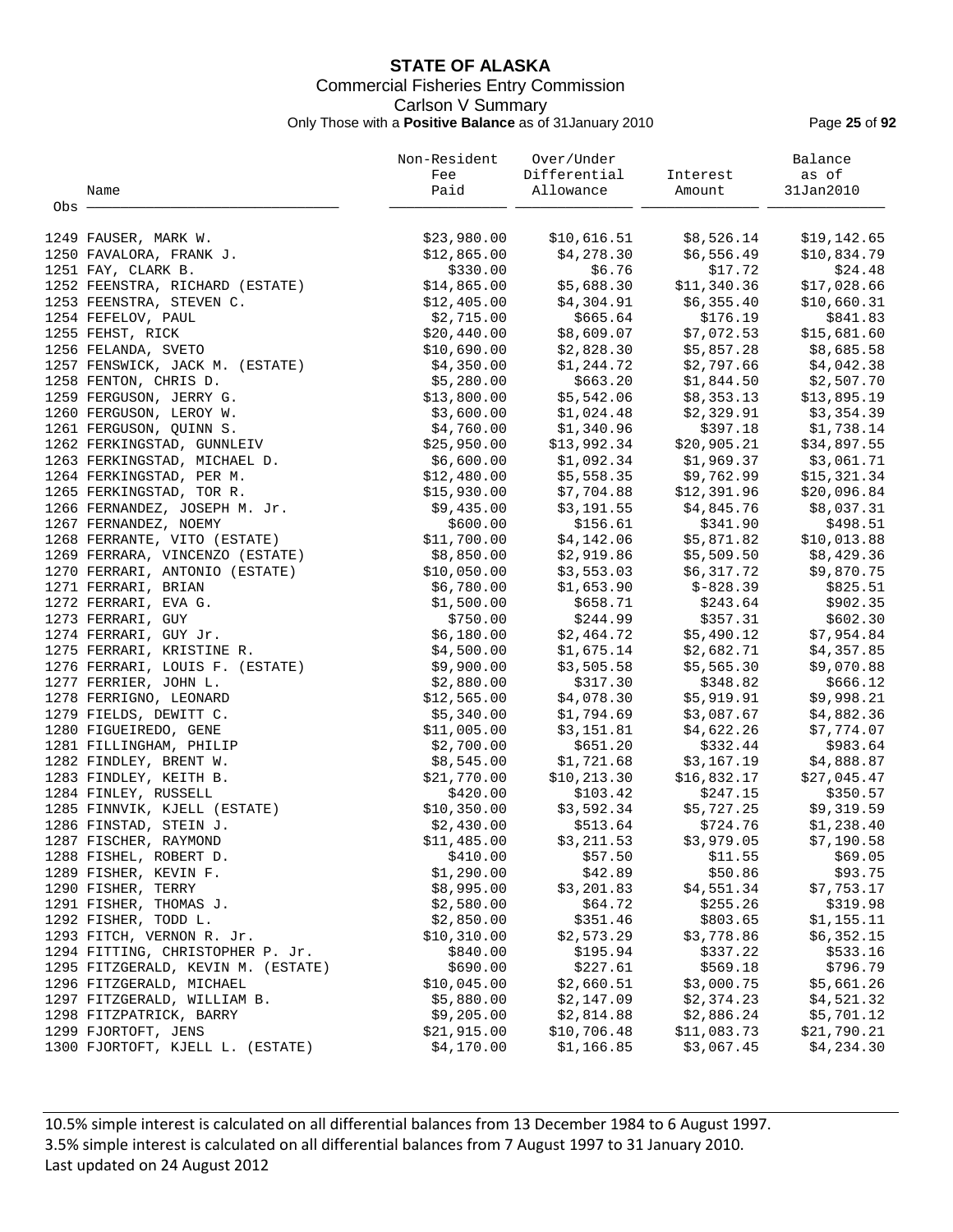# **STATE OF ALASKA** Commercial Fisheries Entry Commission Carlson V Summary Only Those with a **Positive Balance** as of 31January 2010 Page **26** of **92**

| Paid<br>31Jan2010<br>Allowance<br>Name<br>Amount<br>Obs -<br>1301 FJORTOFT, PER F.<br>\$25,970.00<br>\$12,938.93<br>\$16,002.32<br>\$28,941.25<br>\$707.92<br>\$869.25<br>1302 FLEMING, WALTER T.<br>\$2,550.00<br>\$1,577.17<br>\$24,805.00<br>\$12,959.87<br>\$14,259.04<br>\$27,218.91<br>1303 FLERCHINGER, RAY<br>\$598.27<br>\$693.70<br>\$1,291.97<br>1304 FLINN, CHRIS P.<br>\$7,285.00<br>\$5,498.30<br>\$9,388.64<br>\$14,695.00<br>\$14,886.94<br>1305 FLORES, GIACOMO J.<br>1306 FLORES, GIROLAMO J.<br>\$13,050.00<br>\$4,788.30<br>\$7,550.24<br>\$12,338.54<br>1307 FLORES, HORACE P.<br>\$4,530.00<br>\$877.43<br>\$2,119.12<br>\$2,996.55<br>\$154.37<br>\$399.53<br>\$553.90<br>1308 FLORES, JOSEPH J.<br>\$900.00<br>\$3,661.76<br>1309 FLORES, PAUL H.<br>\$7,710.00<br>\$2,151.62<br>\$1,510.14<br>\$1,624.48<br>\$3,730.10<br>\$5,354.58<br>1310 FLORES, SALVATORE (ESTATE)<br>\$4,500.00<br>\$16.38<br>$$-13.03$<br>1311 FLORESJ, SALVATORE<br>\$840.00<br>\$3.35<br>\$750.00<br>\$281.50<br>\$378.72<br>\$660.22<br>1312 FLORESTA, FRANCISCO J.<br>\$6,325.00<br>\$1,001.82<br>\$2,083.76<br>\$3,085.58<br>1313 FLYNN, BERTHA E.<br>\$3,159.87<br>\$7,000.49<br>1314 FOGG, DAN T.<br>\$10, 105.00<br>\$3,840.62<br>\$4,610.00<br>\$147.88<br>\$278.02<br>\$425.90<br>1315 FOLEY, TIMOTHY D.<br>\$3,317.72<br>\$7,498.98<br>\$10,816.70<br>1316 FOLIART, JAMES R.<br>\$8,465.00<br>1317 FOLLETT, DONALD B.<br>\$2,580.00<br>\$665.83<br>\$828.96<br>\$1,494.79<br>1318 FOLLMAN, HARRY J.<br>\$4,378.30<br>\$6,722.72<br>\$11,101.02<br>\$13,015.00<br>\$78.02<br>\$67.21<br>1319 FOLTZ, TI<br>\$1,080.00<br>$$-10.81$<br>\$333.40<br>\$447.49<br>\$780.89<br>1320 FOOTE, RICHARD A.<br>\$6,210.00<br>\$4,138.30<br>\$6, 275.88<br>1321 FORBES, JAMES E.<br>\$12,655.00<br>\$10,414.18<br>\$336.93<br>1322 FORBES, JIMMY L.<br>\$4,535.00<br>\$1,541.08<br>\$1,878.01<br>1323 FORD, ERNEST L.<br>\$3,600.00<br>\$1,024.48<br>\$2,328.04<br>\$3,352.52<br>1324 FORD, ROBERT L.<br>\$1,757.97<br>\$2,405.90<br>\$4,163.87<br>\$4,500.00<br>\$8.95<br>1325 FORD, SCOTT N.<br>\$300.00<br>\$13.92<br>\$22.87<br>\$8,530.00<br>\$1,647.06<br>\$5,440.36<br>\$7,087.42<br>1326 FORDE, ALF L.<br>1327 FORDE, DAVID O.<br>\$14,670.00<br>\$5,566.84<br>\$6,666.46<br>\$12, 233.30<br>1328 FORKNER, WILLIAM C.<br>\$4,740.00<br>\$1,710.01<br>\$2,983.31<br>\$4,693.32<br>\$117.79<br>$$ -27.55$<br>\$90.24<br>1329 FORNEY, WILLIAM R.<br>\$3,450.00<br>1330 FORSBERG, RICHARD L.<br>\$900.00<br>\$154.37<br>\$394.47<br>\$548.84<br>\$1,734.92<br>\$3,118.47<br>\$4,853.39<br>1331 FORSBERG, RODNEY K.<br>\$8,245.00<br>\$3,978.30<br>1332 FORSBERG, VERNON W.<br>\$12,415.00<br>\$5,923.84<br>\$9,902.14<br>1333 FORSMAN, RAYMOND A.<br>\$1,500.00<br>\$470.58<br>\$867.24<br>\$1,337.82<br>\$4,141.09<br>$$-313.64$<br>\$3,827.45<br>1334 FORSYTHE, JON<br>\$13,010.00<br>\$86.76<br>\$228.24<br>1335 FOSS, OVE U. (ESTATE)<br>\$450.00<br>\$315.00<br>1336 FOSS, RICHARD D.<br>\$2,250.00<br>\$661.82<br>\$1,627.06<br>\$2,288.88<br>\$4,078.30<br>\$6,093.62<br>\$10,171.92<br>1337 FOSSO, STEVEN H.<br>\$12,565.00<br>1338 FOSTER, DALE L.<br>\$13,135.00<br>\$4,578.30<br>\$6,375.25<br>\$10,953.55<br>1339 FOSTER, DAVID<br>\$57.50<br>\$530.00<br>\$12.36<br>\$69.86<br>\$23,880.00<br>\$13,413.37<br>\$27,290.22<br>\$40,703.59<br>1340 FOSTER, JAMES C. (ESTATE)<br>\$428.30<br>\$1,193.65<br>\$1,621.95<br>1341 FOSTER, RUSSELL<br>\$3,180.00<br>\$3,210.00<br>\$975.31<br>\$821.96<br>1342 FOWLER, BUCK W. Jr.<br>\$1,797.27<br>1343 FOWLER, GERALD R.<br>\$19,650.00<br>\$10,338.36<br>\$20,963.40<br>\$31,301.76<br>1344 FOWLER, JACK E.<br>\$2,850.00<br>\$1,908.61<br>\$2,727.04<br>\$818.43<br>\$300.00<br>\$33.17<br>\$13.76<br>\$46.93<br>1345 FOX, DANELLE<br>1346 FOX, DENNIS R.<br>\$600.00<br>\$167.61<br>\$419.31<br>\$586.92<br>1347 FOX, MICHAEL I.<br>\$39,580.00<br>\$21, 123.30<br>\$26,542.66<br>\$47,665.96<br>1348 FOX, STEVEN S.<br>\$13,130.00<br>\$4,845.84<br>\$6,145.44<br>\$10,991.28<br>1349 FRAGIO.ADAMS, VINCENT J.<br>\$3,565.00<br>\$1,058.44<br>\$390.08<br>\$1,448.52<br>$$-218.03$<br>1350 FRAGO, STEVEN A.<br>\$4,140.00<br>\$1,054.52<br>\$836.49<br>\$2,868.36<br>1351 FRANCISCO, BRYAN<br>\$5,575.00<br>\$1,684.93<br>\$1,183.43<br>1352 FRANDSEN, DAN S.<br>\$2,430.00<br>\$599.80<br>\$423.73<br>\$1,023.53 |  | Non-Resident | Over/Under   |          | Balance |
|------------------------------------------------------------------------------------------------------------------------------------------------------------------------------------------------------------------------------------------------------------------------------------------------------------------------------------------------------------------------------------------------------------------------------------------------------------------------------------------------------------------------------------------------------------------------------------------------------------------------------------------------------------------------------------------------------------------------------------------------------------------------------------------------------------------------------------------------------------------------------------------------------------------------------------------------------------------------------------------------------------------------------------------------------------------------------------------------------------------------------------------------------------------------------------------------------------------------------------------------------------------------------------------------------------------------------------------------------------------------------------------------------------------------------------------------------------------------------------------------------------------------------------------------------------------------------------------------------------------------------------------------------------------------------------------------------------------------------------------------------------------------------------------------------------------------------------------------------------------------------------------------------------------------------------------------------------------------------------------------------------------------------------------------------------------------------------------------------------------------------------------------------------------------------------------------------------------------------------------------------------------------------------------------------------------------------------------------------------------------------------------------------------------------------------------------------------------------------------------------------------------------------------------------------------------------------------------------------------------------------------------------------------------------------------------------------------------------------------------------------------------------------------------------------------------------------------------------------------------------------------------------------------------------------------------------------------------------------------------------------------------------------------------------------------------------------------------------------------------------------------------------------------------------------------------------------------------------------------------------------------------------------------------------------------------------------------------------------------------------------------------------------------------------------------------------------------------------------------------------------------------------------------------------------------------------------------------------------------------------------------------------------------------------------------------------------------------------------------------------------------------------------------------------------------------------------------------------------------------------------------------------------------------------------------------------------------------------------------------------------------------------------------------------------------------------------------------------------------------------------------------------------------------------------------------------------------------------------------------------------------------------------------------------------------------------------------------------------------------------------|--|--------------|--------------|----------|---------|
|                                                                                                                                                                                                                                                                                                                                                                                                                                                                                                                                                                                                                                                                                                                                                                                                                                                                                                                                                                                                                                                                                                                                                                                                                                                                                                                                                                                                                                                                                                                                                                                                                                                                                                                                                                                                                                                                                                                                                                                                                                                                                                                                                                                                                                                                                                                                                                                                                                                                                                                                                                                                                                                                                                                                                                                                                                                                                                                                                                                                                                                                                                                                                                                                                                                                                                                                                                                                                                                                                                                                                                                                                                                                                                                                                                                                                                                                                                                                                                                                                                                                                                                                                                                                                                                                                                                                                                              |  | Fee          | Differential | Interest | as of   |
|                                                                                                                                                                                                                                                                                                                                                                                                                                                                                                                                                                                                                                                                                                                                                                                                                                                                                                                                                                                                                                                                                                                                                                                                                                                                                                                                                                                                                                                                                                                                                                                                                                                                                                                                                                                                                                                                                                                                                                                                                                                                                                                                                                                                                                                                                                                                                                                                                                                                                                                                                                                                                                                                                                                                                                                                                                                                                                                                                                                                                                                                                                                                                                                                                                                                                                                                                                                                                                                                                                                                                                                                                                                                                                                                                                                                                                                                                                                                                                                                                                                                                                                                                                                                                                                                                                                                                                              |  |              |              |          |         |
|                                                                                                                                                                                                                                                                                                                                                                                                                                                                                                                                                                                                                                                                                                                                                                                                                                                                                                                                                                                                                                                                                                                                                                                                                                                                                                                                                                                                                                                                                                                                                                                                                                                                                                                                                                                                                                                                                                                                                                                                                                                                                                                                                                                                                                                                                                                                                                                                                                                                                                                                                                                                                                                                                                                                                                                                                                                                                                                                                                                                                                                                                                                                                                                                                                                                                                                                                                                                                                                                                                                                                                                                                                                                                                                                                                                                                                                                                                                                                                                                                                                                                                                                                                                                                                                                                                                                                                              |  |              |              |          |         |
|                                                                                                                                                                                                                                                                                                                                                                                                                                                                                                                                                                                                                                                                                                                                                                                                                                                                                                                                                                                                                                                                                                                                                                                                                                                                                                                                                                                                                                                                                                                                                                                                                                                                                                                                                                                                                                                                                                                                                                                                                                                                                                                                                                                                                                                                                                                                                                                                                                                                                                                                                                                                                                                                                                                                                                                                                                                                                                                                                                                                                                                                                                                                                                                                                                                                                                                                                                                                                                                                                                                                                                                                                                                                                                                                                                                                                                                                                                                                                                                                                                                                                                                                                                                                                                                                                                                                                                              |  |              |              |          |         |
|                                                                                                                                                                                                                                                                                                                                                                                                                                                                                                                                                                                                                                                                                                                                                                                                                                                                                                                                                                                                                                                                                                                                                                                                                                                                                                                                                                                                                                                                                                                                                                                                                                                                                                                                                                                                                                                                                                                                                                                                                                                                                                                                                                                                                                                                                                                                                                                                                                                                                                                                                                                                                                                                                                                                                                                                                                                                                                                                                                                                                                                                                                                                                                                                                                                                                                                                                                                                                                                                                                                                                                                                                                                                                                                                                                                                                                                                                                                                                                                                                                                                                                                                                                                                                                                                                                                                                                              |  |              |              |          |         |
|                                                                                                                                                                                                                                                                                                                                                                                                                                                                                                                                                                                                                                                                                                                                                                                                                                                                                                                                                                                                                                                                                                                                                                                                                                                                                                                                                                                                                                                                                                                                                                                                                                                                                                                                                                                                                                                                                                                                                                                                                                                                                                                                                                                                                                                                                                                                                                                                                                                                                                                                                                                                                                                                                                                                                                                                                                                                                                                                                                                                                                                                                                                                                                                                                                                                                                                                                                                                                                                                                                                                                                                                                                                                                                                                                                                                                                                                                                                                                                                                                                                                                                                                                                                                                                                                                                                                                                              |  |              |              |          |         |
|                                                                                                                                                                                                                                                                                                                                                                                                                                                                                                                                                                                                                                                                                                                                                                                                                                                                                                                                                                                                                                                                                                                                                                                                                                                                                                                                                                                                                                                                                                                                                                                                                                                                                                                                                                                                                                                                                                                                                                                                                                                                                                                                                                                                                                                                                                                                                                                                                                                                                                                                                                                                                                                                                                                                                                                                                                                                                                                                                                                                                                                                                                                                                                                                                                                                                                                                                                                                                                                                                                                                                                                                                                                                                                                                                                                                                                                                                                                                                                                                                                                                                                                                                                                                                                                                                                                                                                              |  |              |              |          |         |
|                                                                                                                                                                                                                                                                                                                                                                                                                                                                                                                                                                                                                                                                                                                                                                                                                                                                                                                                                                                                                                                                                                                                                                                                                                                                                                                                                                                                                                                                                                                                                                                                                                                                                                                                                                                                                                                                                                                                                                                                                                                                                                                                                                                                                                                                                                                                                                                                                                                                                                                                                                                                                                                                                                                                                                                                                                                                                                                                                                                                                                                                                                                                                                                                                                                                                                                                                                                                                                                                                                                                                                                                                                                                                                                                                                                                                                                                                                                                                                                                                                                                                                                                                                                                                                                                                                                                                                              |  |              |              |          |         |
|                                                                                                                                                                                                                                                                                                                                                                                                                                                                                                                                                                                                                                                                                                                                                                                                                                                                                                                                                                                                                                                                                                                                                                                                                                                                                                                                                                                                                                                                                                                                                                                                                                                                                                                                                                                                                                                                                                                                                                                                                                                                                                                                                                                                                                                                                                                                                                                                                                                                                                                                                                                                                                                                                                                                                                                                                                                                                                                                                                                                                                                                                                                                                                                                                                                                                                                                                                                                                                                                                                                                                                                                                                                                                                                                                                                                                                                                                                                                                                                                                                                                                                                                                                                                                                                                                                                                                                              |  |              |              |          |         |
|                                                                                                                                                                                                                                                                                                                                                                                                                                                                                                                                                                                                                                                                                                                                                                                                                                                                                                                                                                                                                                                                                                                                                                                                                                                                                                                                                                                                                                                                                                                                                                                                                                                                                                                                                                                                                                                                                                                                                                                                                                                                                                                                                                                                                                                                                                                                                                                                                                                                                                                                                                                                                                                                                                                                                                                                                                                                                                                                                                                                                                                                                                                                                                                                                                                                                                                                                                                                                                                                                                                                                                                                                                                                                                                                                                                                                                                                                                                                                                                                                                                                                                                                                                                                                                                                                                                                                                              |  |              |              |          |         |
|                                                                                                                                                                                                                                                                                                                                                                                                                                                                                                                                                                                                                                                                                                                                                                                                                                                                                                                                                                                                                                                                                                                                                                                                                                                                                                                                                                                                                                                                                                                                                                                                                                                                                                                                                                                                                                                                                                                                                                                                                                                                                                                                                                                                                                                                                                                                                                                                                                                                                                                                                                                                                                                                                                                                                                                                                                                                                                                                                                                                                                                                                                                                                                                                                                                                                                                                                                                                                                                                                                                                                                                                                                                                                                                                                                                                                                                                                                                                                                                                                                                                                                                                                                                                                                                                                                                                                                              |  |              |              |          |         |
|                                                                                                                                                                                                                                                                                                                                                                                                                                                                                                                                                                                                                                                                                                                                                                                                                                                                                                                                                                                                                                                                                                                                                                                                                                                                                                                                                                                                                                                                                                                                                                                                                                                                                                                                                                                                                                                                                                                                                                                                                                                                                                                                                                                                                                                                                                                                                                                                                                                                                                                                                                                                                                                                                                                                                                                                                                                                                                                                                                                                                                                                                                                                                                                                                                                                                                                                                                                                                                                                                                                                                                                                                                                                                                                                                                                                                                                                                                                                                                                                                                                                                                                                                                                                                                                                                                                                                                              |  |              |              |          |         |
|                                                                                                                                                                                                                                                                                                                                                                                                                                                                                                                                                                                                                                                                                                                                                                                                                                                                                                                                                                                                                                                                                                                                                                                                                                                                                                                                                                                                                                                                                                                                                                                                                                                                                                                                                                                                                                                                                                                                                                                                                                                                                                                                                                                                                                                                                                                                                                                                                                                                                                                                                                                                                                                                                                                                                                                                                                                                                                                                                                                                                                                                                                                                                                                                                                                                                                                                                                                                                                                                                                                                                                                                                                                                                                                                                                                                                                                                                                                                                                                                                                                                                                                                                                                                                                                                                                                                                                              |  |              |              |          |         |
|                                                                                                                                                                                                                                                                                                                                                                                                                                                                                                                                                                                                                                                                                                                                                                                                                                                                                                                                                                                                                                                                                                                                                                                                                                                                                                                                                                                                                                                                                                                                                                                                                                                                                                                                                                                                                                                                                                                                                                                                                                                                                                                                                                                                                                                                                                                                                                                                                                                                                                                                                                                                                                                                                                                                                                                                                                                                                                                                                                                                                                                                                                                                                                                                                                                                                                                                                                                                                                                                                                                                                                                                                                                                                                                                                                                                                                                                                                                                                                                                                                                                                                                                                                                                                                                                                                                                                                              |  |              |              |          |         |
|                                                                                                                                                                                                                                                                                                                                                                                                                                                                                                                                                                                                                                                                                                                                                                                                                                                                                                                                                                                                                                                                                                                                                                                                                                                                                                                                                                                                                                                                                                                                                                                                                                                                                                                                                                                                                                                                                                                                                                                                                                                                                                                                                                                                                                                                                                                                                                                                                                                                                                                                                                                                                                                                                                                                                                                                                                                                                                                                                                                                                                                                                                                                                                                                                                                                                                                                                                                                                                                                                                                                                                                                                                                                                                                                                                                                                                                                                                                                                                                                                                                                                                                                                                                                                                                                                                                                                                              |  |              |              |          |         |
|                                                                                                                                                                                                                                                                                                                                                                                                                                                                                                                                                                                                                                                                                                                                                                                                                                                                                                                                                                                                                                                                                                                                                                                                                                                                                                                                                                                                                                                                                                                                                                                                                                                                                                                                                                                                                                                                                                                                                                                                                                                                                                                                                                                                                                                                                                                                                                                                                                                                                                                                                                                                                                                                                                                                                                                                                                                                                                                                                                                                                                                                                                                                                                                                                                                                                                                                                                                                                                                                                                                                                                                                                                                                                                                                                                                                                                                                                                                                                                                                                                                                                                                                                                                                                                                                                                                                                                              |  |              |              |          |         |
|                                                                                                                                                                                                                                                                                                                                                                                                                                                                                                                                                                                                                                                                                                                                                                                                                                                                                                                                                                                                                                                                                                                                                                                                                                                                                                                                                                                                                                                                                                                                                                                                                                                                                                                                                                                                                                                                                                                                                                                                                                                                                                                                                                                                                                                                                                                                                                                                                                                                                                                                                                                                                                                                                                                                                                                                                                                                                                                                                                                                                                                                                                                                                                                                                                                                                                                                                                                                                                                                                                                                                                                                                                                                                                                                                                                                                                                                                                                                                                                                                                                                                                                                                                                                                                                                                                                                                                              |  |              |              |          |         |
|                                                                                                                                                                                                                                                                                                                                                                                                                                                                                                                                                                                                                                                                                                                                                                                                                                                                                                                                                                                                                                                                                                                                                                                                                                                                                                                                                                                                                                                                                                                                                                                                                                                                                                                                                                                                                                                                                                                                                                                                                                                                                                                                                                                                                                                                                                                                                                                                                                                                                                                                                                                                                                                                                                                                                                                                                                                                                                                                                                                                                                                                                                                                                                                                                                                                                                                                                                                                                                                                                                                                                                                                                                                                                                                                                                                                                                                                                                                                                                                                                                                                                                                                                                                                                                                                                                                                                                              |  |              |              |          |         |
|                                                                                                                                                                                                                                                                                                                                                                                                                                                                                                                                                                                                                                                                                                                                                                                                                                                                                                                                                                                                                                                                                                                                                                                                                                                                                                                                                                                                                                                                                                                                                                                                                                                                                                                                                                                                                                                                                                                                                                                                                                                                                                                                                                                                                                                                                                                                                                                                                                                                                                                                                                                                                                                                                                                                                                                                                                                                                                                                                                                                                                                                                                                                                                                                                                                                                                                                                                                                                                                                                                                                                                                                                                                                                                                                                                                                                                                                                                                                                                                                                                                                                                                                                                                                                                                                                                                                                                              |  |              |              |          |         |
|                                                                                                                                                                                                                                                                                                                                                                                                                                                                                                                                                                                                                                                                                                                                                                                                                                                                                                                                                                                                                                                                                                                                                                                                                                                                                                                                                                                                                                                                                                                                                                                                                                                                                                                                                                                                                                                                                                                                                                                                                                                                                                                                                                                                                                                                                                                                                                                                                                                                                                                                                                                                                                                                                                                                                                                                                                                                                                                                                                                                                                                                                                                                                                                                                                                                                                                                                                                                                                                                                                                                                                                                                                                                                                                                                                                                                                                                                                                                                                                                                                                                                                                                                                                                                                                                                                                                                                              |  |              |              |          |         |
|                                                                                                                                                                                                                                                                                                                                                                                                                                                                                                                                                                                                                                                                                                                                                                                                                                                                                                                                                                                                                                                                                                                                                                                                                                                                                                                                                                                                                                                                                                                                                                                                                                                                                                                                                                                                                                                                                                                                                                                                                                                                                                                                                                                                                                                                                                                                                                                                                                                                                                                                                                                                                                                                                                                                                                                                                                                                                                                                                                                                                                                                                                                                                                                                                                                                                                                                                                                                                                                                                                                                                                                                                                                                                                                                                                                                                                                                                                                                                                                                                                                                                                                                                                                                                                                                                                                                                                              |  |              |              |          |         |
|                                                                                                                                                                                                                                                                                                                                                                                                                                                                                                                                                                                                                                                                                                                                                                                                                                                                                                                                                                                                                                                                                                                                                                                                                                                                                                                                                                                                                                                                                                                                                                                                                                                                                                                                                                                                                                                                                                                                                                                                                                                                                                                                                                                                                                                                                                                                                                                                                                                                                                                                                                                                                                                                                                                                                                                                                                                                                                                                                                                                                                                                                                                                                                                                                                                                                                                                                                                                                                                                                                                                                                                                                                                                                                                                                                                                                                                                                                                                                                                                                                                                                                                                                                                                                                                                                                                                                                              |  |              |              |          |         |
|                                                                                                                                                                                                                                                                                                                                                                                                                                                                                                                                                                                                                                                                                                                                                                                                                                                                                                                                                                                                                                                                                                                                                                                                                                                                                                                                                                                                                                                                                                                                                                                                                                                                                                                                                                                                                                                                                                                                                                                                                                                                                                                                                                                                                                                                                                                                                                                                                                                                                                                                                                                                                                                                                                                                                                                                                                                                                                                                                                                                                                                                                                                                                                                                                                                                                                                                                                                                                                                                                                                                                                                                                                                                                                                                                                                                                                                                                                                                                                                                                                                                                                                                                                                                                                                                                                                                                                              |  |              |              |          |         |
|                                                                                                                                                                                                                                                                                                                                                                                                                                                                                                                                                                                                                                                                                                                                                                                                                                                                                                                                                                                                                                                                                                                                                                                                                                                                                                                                                                                                                                                                                                                                                                                                                                                                                                                                                                                                                                                                                                                                                                                                                                                                                                                                                                                                                                                                                                                                                                                                                                                                                                                                                                                                                                                                                                                                                                                                                                                                                                                                                                                                                                                                                                                                                                                                                                                                                                                                                                                                                                                                                                                                                                                                                                                                                                                                                                                                                                                                                                                                                                                                                                                                                                                                                                                                                                                                                                                                                                              |  |              |              |          |         |
|                                                                                                                                                                                                                                                                                                                                                                                                                                                                                                                                                                                                                                                                                                                                                                                                                                                                                                                                                                                                                                                                                                                                                                                                                                                                                                                                                                                                                                                                                                                                                                                                                                                                                                                                                                                                                                                                                                                                                                                                                                                                                                                                                                                                                                                                                                                                                                                                                                                                                                                                                                                                                                                                                                                                                                                                                                                                                                                                                                                                                                                                                                                                                                                                                                                                                                                                                                                                                                                                                                                                                                                                                                                                                                                                                                                                                                                                                                                                                                                                                                                                                                                                                                                                                                                                                                                                                                              |  |              |              |          |         |
|                                                                                                                                                                                                                                                                                                                                                                                                                                                                                                                                                                                                                                                                                                                                                                                                                                                                                                                                                                                                                                                                                                                                                                                                                                                                                                                                                                                                                                                                                                                                                                                                                                                                                                                                                                                                                                                                                                                                                                                                                                                                                                                                                                                                                                                                                                                                                                                                                                                                                                                                                                                                                                                                                                                                                                                                                                                                                                                                                                                                                                                                                                                                                                                                                                                                                                                                                                                                                                                                                                                                                                                                                                                                                                                                                                                                                                                                                                                                                                                                                                                                                                                                                                                                                                                                                                                                                                              |  |              |              |          |         |
|                                                                                                                                                                                                                                                                                                                                                                                                                                                                                                                                                                                                                                                                                                                                                                                                                                                                                                                                                                                                                                                                                                                                                                                                                                                                                                                                                                                                                                                                                                                                                                                                                                                                                                                                                                                                                                                                                                                                                                                                                                                                                                                                                                                                                                                                                                                                                                                                                                                                                                                                                                                                                                                                                                                                                                                                                                                                                                                                                                                                                                                                                                                                                                                                                                                                                                                                                                                                                                                                                                                                                                                                                                                                                                                                                                                                                                                                                                                                                                                                                                                                                                                                                                                                                                                                                                                                                                              |  |              |              |          |         |
|                                                                                                                                                                                                                                                                                                                                                                                                                                                                                                                                                                                                                                                                                                                                                                                                                                                                                                                                                                                                                                                                                                                                                                                                                                                                                                                                                                                                                                                                                                                                                                                                                                                                                                                                                                                                                                                                                                                                                                                                                                                                                                                                                                                                                                                                                                                                                                                                                                                                                                                                                                                                                                                                                                                                                                                                                                                                                                                                                                                                                                                                                                                                                                                                                                                                                                                                                                                                                                                                                                                                                                                                                                                                                                                                                                                                                                                                                                                                                                                                                                                                                                                                                                                                                                                                                                                                                                              |  |              |              |          |         |
|                                                                                                                                                                                                                                                                                                                                                                                                                                                                                                                                                                                                                                                                                                                                                                                                                                                                                                                                                                                                                                                                                                                                                                                                                                                                                                                                                                                                                                                                                                                                                                                                                                                                                                                                                                                                                                                                                                                                                                                                                                                                                                                                                                                                                                                                                                                                                                                                                                                                                                                                                                                                                                                                                                                                                                                                                                                                                                                                                                                                                                                                                                                                                                                                                                                                                                                                                                                                                                                                                                                                                                                                                                                                                                                                                                                                                                                                                                                                                                                                                                                                                                                                                                                                                                                                                                                                                                              |  |              |              |          |         |
|                                                                                                                                                                                                                                                                                                                                                                                                                                                                                                                                                                                                                                                                                                                                                                                                                                                                                                                                                                                                                                                                                                                                                                                                                                                                                                                                                                                                                                                                                                                                                                                                                                                                                                                                                                                                                                                                                                                                                                                                                                                                                                                                                                                                                                                                                                                                                                                                                                                                                                                                                                                                                                                                                                                                                                                                                                                                                                                                                                                                                                                                                                                                                                                                                                                                                                                                                                                                                                                                                                                                                                                                                                                                                                                                                                                                                                                                                                                                                                                                                                                                                                                                                                                                                                                                                                                                                                              |  |              |              |          |         |
|                                                                                                                                                                                                                                                                                                                                                                                                                                                                                                                                                                                                                                                                                                                                                                                                                                                                                                                                                                                                                                                                                                                                                                                                                                                                                                                                                                                                                                                                                                                                                                                                                                                                                                                                                                                                                                                                                                                                                                                                                                                                                                                                                                                                                                                                                                                                                                                                                                                                                                                                                                                                                                                                                                                                                                                                                                                                                                                                                                                                                                                                                                                                                                                                                                                                                                                                                                                                                                                                                                                                                                                                                                                                                                                                                                                                                                                                                                                                                                                                                                                                                                                                                                                                                                                                                                                                                                              |  |              |              |          |         |
|                                                                                                                                                                                                                                                                                                                                                                                                                                                                                                                                                                                                                                                                                                                                                                                                                                                                                                                                                                                                                                                                                                                                                                                                                                                                                                                                                                                                                                                                                                                                                                                                                                                                                                                                                                                                                                                                                                                                                                                                                                                                                                                                                                                                                                                                                                                                                                                                                                                                                                                                                                                                                                                                                                                                                                                                                                                                                                                                                                                                                                                                                                                                                                                                                                                                                                                                                                                                                                                                                                                                                                                                                                                                                                                                                                                                                                                                                                                                                                                                                                                                                                                                                                                                                                                                                                                                                                              |  |              |              |          |         |
|                                                                                                                                                                                                                                                                                                                                                                                                                                                                                                                                                                                                                                                                                                                                                                                                                                                                                                                                                                                                                                                                                                                                                                                                                                                                                                                                                                                                                                                                                                                                                                                                                                                                                                                                                                                                                                                                                                                                                                                                                                                                                                                                                                                                                                                                                                                                                                                                                                                                                                                                                                                                                                                                                                                                                                                                                                                                                                                                                                                                                                                                                                                                                                                                                                                                                                                                                                                                                                                                                                                                                                                                                                                                                                                                                                                                                                                                                                                                                                                                                                                                                                                                                                                                                                                                                                                                                                              |  |              |              |          |         |
|                                                                                                                                                                                                                                                                                                                                                                                                                                                                                                                                                                                                                                                                                                                                                                                                                                                                                                                                                                                                                                                                                                                                                                                                                                                                                                                                                                                                                                                                                                                                                                                                                                                                                                                                                                                                                                                                                                                                                                                                                                                                                                                                                                                                                                                                                                                                                                                                                                                                                                                                                                                                                                                                                                                                                                                                                                                                                                                                                                                                                                                                                                                                                                                                                                                                                                                                                                                                                                                                                                                                                                                                                                                                                                                                                                                                                                                                                                                                                                                                                                                                                                                                                                                                                                                                                                                                                                              |  |              |              |          |         |
|                                                                                                                                                                                                                                                                                                                                                                                                                                                                                                                                                                                                                                                                                                                                                                                                                                                                                                                                                                                                                                                                                                                                                                                                                                                                                                                                                                                                                                                                                                                                                                                                                                                                                                                                                                                                                                                                                                                                                                                                                                                                                                                                                                                                                                                                                                                                                                                                                                                                                                                                                                                                                                                                                                                                                                                                                                                                                                                                                                                                                                                                                                                                                                                                                                                                                                                                                                                                                                                                                                                                                                                                                                                                                                                                                                                                                                                                                                                                                                                                                                                                                                                                                                                                                                                                                                                                                                              |  |              |              |          |         |
|                                                                                                                                                                                                                                                                                                                                                                                                                                                                                                                                                                                                                                                                                                                                                                                                                                                                                                                                                                                                                                                                                                                                                                                                                                                                                                                                                                                                                                                                                                                                                                                                                                                                                                                                                                                                                                                                                                                                                                                                                                                                                                                                                                                                                                                                                                                                                                                                                                                                                                                                                                                                                                                                                                                                                                                                                                                                                                                                                                                                                                                                                                                                                                                                                                                                                                                                                                                                                                                                                                                                                                                                                                                                                                                                                                                                                                                                                                                                                                                                                                                                                                                                                                                                                                                                                                                                                                              |  |              |              |          |         |
|                                                                                                                                                                                                                                                                                                                                                                                                                                                                                                                                                                                                                                                                                                                                                                                                                                                                                                                                                                                                                                                                                                                                                                                                                                                                                                                                                                                                                                                                                                                                                                                                                                                                                                                                                                                                                                                                                                                                                                                                                                                                                                                                                                                                                                                                                                                                                                                                                                                                                                                                                                                                                                                                                                                                                                                                                                                                                                                                                                                                                                                                                                                                                                                                                                                                                                                                                                                                                                                                                                                                                                                                                                                                                                                                                                                                                                                                                                                                                                                                                                                                                                                                                                                                                                                                                                                                                                              |  |              |              |          |         |
|                                                                                                                                                                                                                                                                                                                                                                                                                                                                                                                                                                                                                                                                                                                                                                                                                                                                                                                                                                                                                                                                                                                                                                                                                                                                                                                                                                                                                                                                                                                                                                                                                                                                                                                                                                                                                                                                                                                                                                                                                                                                                                                                                                                                                                                                                                                                                                                                                                                                                                                                                                                                                                                                                                                                                                                                                                                                                                                                                                                                                                                                                                                                                                                                                                                                                                                                                                                                                                                                                                                                                                                                                                                                                                                                                                                                                                                                                                                                                                                                                                                                                                                                                                                                                                                                                                                                                                              |  |              |              |          |         |
|                                                                                                                                                                                                                                                                                                                                                                                                                                                                                                                                                                                                                                                                                                                                                                                                                                                                                                                                                                                                                                                                                                                                                                                                                                                                                                                                                                                                                                                                                                                                                                                                                                                                                                                                                                                                                                                                                                                                                                                                                                                                                                                                                                                                                                                                                                                                                                                                                                                                                                                                                                                                                                                                                                                                                                                                                                                                                                                                                                                                                                                                                                                                                                                                                                                                                                                                                                                                                                                                                                                                                                                                                                                                                                                                                                                                                                                                                                                                                                                                                                                                                                                                                                                                                                                                                                                                                                              |  |              |              |          |         |
|                                                                                                                                                                                                                                                                                                                                                                                                                                                                                                                                                                                                                                                                                                                                                                                                                                                                                                                                                                                                                                                                                                                                                                                                                                                                                                                                                                                                                                                                                                                                                                                                                                                                                                                                                                                                                                                                                                                                                                                                                                                                                                                                                                                                                                                                                                                                                                                                                                                                                                                                                                                                                                                                                                                                                                                                                                                                                                                                                                                                                                                                                                                                                                                                                                                                                                                                                                                                                                                                                                                                                                                                                                                                                                                                                                                                                                                                                                                                                                                                                                                                                                                                                                                                                                                                                                                                                                              |  |              |              |          |         |
|                                                                                                                                                                                                                                                                                                                                                                                                                                                                                                                                                                                                                                                                                                                                                                                                                                                                                                                                                                                                                                                                                                                                                                                                                                                                                                                                                                                                                                                                                                                                                                                                                                                                                                                                                                                                                                                                                                                                                                                                                                                                                                                                                                                                                                                                                                                                                                                                                                                                                                                                                                                                                                                                                                                                                                                                                                                                                                                                                                                                                                                                                                                                                                                                                                                                                                                                                                                                                                                                                                                                                                                                                                                                                                                                                                                                                                                                                                                                                                                                                                                                                                                                                                                                                                                                                                                                                                              |  |              |              |          |         |
|                                                                                                                                                                                                                                                                                                                                                                                                                                                                                                                                                                                                                                                                                                                                                                                                                                                                                                                                                                                                                                                                                                                                                                                                                                                                                                                                                                                                                                                                                                                                                                                                                                                                                                                                                                                                                                                                                                                                                                                                                                                                                                                                                                                                                                                                                                                                                                                                                                                                                                                                                                                                                                                                                                                                                                                                                                                                                                                                                                                                                                                                                                                                                                                                                                                                                                                                                                                                                                                                                                                                                                                                                                                                                                                                                                                                                                                                                                                                                                                                                                                                                                                                                                                                                                                                                                                                                                              |  |              |              |          |         |
|                                                                                                                                                                                                                                                                                                                                                                                                                                                                                                                                                                                                                                                                                                                                                                                                                                                                                                                                                                                                                                                                                                                                                                                                                                                                                                                                                                                                                                                                                                                                                                                                                                                                                                                                                                                                                                                                                                                                                                                                                                                                                                                                                                                                                                                                                                                                                                                                                                                                                                                                                                                                                                                                                                                                                                                                                                                                                                                                                                                                                                                                                                                                                                                                                                                                                                                                                                                                                                                                                                                                                                                                                                                                                                                                                                                                                                                                                                                                                                                                                                                                                                                                                                                                                                                                                                                                                                              |  |              |              |          |         |
|                                                                                                                                                                                                                                                                                                                                                                                                                                                                                                                                                                                                                                                                                                                                                                                                                                                                                                                                                                                                                                                                                                                                                                                                                                                                                                                                                                                                                                                                                                                                                                                                                                                                                                                                                                                                                                                                                                                                                                                                                                                                                                                                                                                                                                                                                                                                                                                                                                                                                                                                                                                                                                                                                                                                                                                                                                                                                                                                                                                                                                                                                                                                                                                                                                                                                                                                                                                                                                                                                                                                                                                                                                                                                                                                                                                                                                                                                                                                                                                                                                                                                                                                                                                                                                                                                                                                                                              |  |              |              |          |         |
|                                                                                                                                                                                                                                                                                                                                                                                                                                                                                                                                                                                                                                                                                                                                                                                                                                                                                                                                                                                                                                                                                                                                                                                                                                                                                                                                                                                                                                                                                                                                                                                                                                                                                                                                                                                                                                                                                                                                                                                                                                                                                                                                                                                                                                                                                                                                                                                                                                                                                                                                                                                                                                                                                                                                                                                                                                                                                                                                                                                                                                                                                                                                                                                                                                                                                                                                                                                                                                                                                                                                                                                                                                                                                                                                                                                                                                                                                                                                                                                                                                                                                                                                                                                                                                                                                                                                                                              |  |              |              |          |         |
|                                                                                                                                                                                                                                                                                                                                                                                                                                                                                                                                                                                                                                                                                                                                                                                                                                                                                                                                                                                                                                                                                                                                                                                                                                                                                                                                                                                                                                                                                                                                                                                                                                                                                                                                                                                                                                                                                                                                                                                                                                                                                                                                                                                                                                                                                                                                                                                                                                                                                                                                                                                                                                                                                                                                                                                                                                                                                                                                                                                                                                                                                                                                                                                                                                                                                                                                                                                                                                                                                                                                                                                                                                                                                                                                                                                                                                                                                                                                                                                                                                                                                                                                                                                                                                                                                                                                                                              |  |              |              |          |         |
|                                                                                                                                                                                                                                                                                                                                                                                                                                                                                                                                                                                                                                                                                                                                                                                                                                                                                                                                                                                                                                                                                                                                                                                                                                                                                                                                                                                                                                                                                                                                                                                                                                                                                                                                                                                                                                                                                                                                                                                                                                                                                                                                                                                                                                                                                                                                                                                                                                                                                                                                                                                                                                                                                                                                                                                                                                                                                                                                                                                                                                                                                                                                                                                                                                                                                                                                                                                                                                                                                                                                                                                                                                                                                                                                                                                                                                                                                                                                                                                                                                                                                                                                                                                                                                                                                                                                                                              |  |              |              |          |         |
|                                                                                                                                                                                                                                                                                                                                                                                                                                                                                                                                                                                                                                                                                                                                                                                                                                                                                                                                                                                                                                                                                                                                                                                                                                                                                                                                                                                                                                                                                                                                                                                                                                                                                                                                                                                                                                                                                                                                                                                                                                                                                                                                                                                                                                                                                                                                                                                                                                                                                                                                                                                                                                                                                                                                                                                                                                                                                                                                                                                                                                                                                                                                                                                                                                                                                                                                                                                                                                                                                                                                                                                                                                                                                                                                                                                                                                                                                                                                                                                                                                                                                                                                                                                                                                                                                                                                                                              |  |              |              |          |         |
|                                                                                                                                                                                                                                                                                                                                                                                                                                                                                                                                                                                                                                                                                                                                                                                                                                                                                                                                                                                                                                                                                                                                                                                                                                                                                                                                                                                                                                                                                                                                                                                                                                                                                                                                                                                                                                                                                                                                                                                                                                                                                                                                                                                                                                                                                                                                                                                                                                                                                                                                                                                                                                                                                                                                                                                                                                                                                                                                                                                                                                                                                                                                                                                                                                                                                                                                                                                                                                                                                                                                                                                                                                                                                                                                                                                                                                                                                                                                                                                                                                                                                                                                                                                                                                                                                                                                                                              |  |              |              |          |         |
|                                                                                                                                                                                                                                                                                                                                                                                                                                                                                                                                                                                                                                                                                                                                                                                                                                                                                                                                                                                                                                                                                                                                                                                                                                                                                                                                                                                                                                                                                                                                                                                                                                                                                                                                                                                                                                                                                                                                                                                                                                                                                                                                                                                                                                                                                                                                                                                                                                                                                                                                                                                                                                                                                                                                                                                                                                                                                                                                                                                                                                                                                                                                                                                                                                                                                                                                                                                                                                                                                                                                                                                                                                                                                                                                                                                                                                                                                                                                                                                                                                                                                                                                                                                                                                                                                                                                                                              |  |              |              |          |         |
|                                                                                                                                                                                                                                                                                                                                                                                                                                                                                                                                                                                                                                                                                                                                                                                                                                                                                                                                                                                                                                                                                                                                                                                                                                                                                                                                                                                                                                                                                                                                                                                                                                                                                                                                                                                                                                                                                                                                                                                                                                                                                                                                                                                                                                                                                                                                                                                                                                                                                                                                                                                                                                                                                                                                                                                                                                                                                                                                                                                                                                                                                                                                                                                                                                                                                                                                                                                                                                                                                                                                                                                                                                                                                                                                                                                                                                                                                                                                                                                                                                                                                                                                                                                                                                                                                                                                                                              |  |              |              |          |         |
|                                                                                                                                                                                                                                                                                                                                                                                                                                                                                                                                                                                                                                                                                                                                                                                                                                                                                                                                                                                                                                                                                                                                                                                                                                                                                                                                                                                                                                                                                                                                                                                                                                                                                                                                                                                                                                                                                                                                                                                                                                                                                                                                                                                                                                                                                                                                                                                                                                                                                                                                                                                                                                                                                                                                                                                                                                                                                                                                                                                                                                                                                                                                                                                                                                                                                                                                                                                                                                                                                                                                                                                                                                                                                                                                                                                                                                                                                                                                                                                                                                                                                                                                                                                                                                                                                                                                                                              |  |              |              |          |         |
|                                                                                                                                                                                                                                                                                                                                                                                                                                                                                                                                                                                                                                                                                                                                                                                                                                                                                                                                                                                                                                                                                                                                                                                                                                                                                                                                                                                                                                                                                                                                                                                                                                                                                                                                                                                                                                                                                                                                                                                                                                                                                                                                                                                                                                                                                                                                                                                                                                                                                                                                                                                                                                                                                                                                                                                                                                                                                                                                                                                                                                                                                                                                                                                                                                                                                                                                                                                                                                                                                                                                                                                                                                                                                                                                                                                                                                                                                                                                                                                                                                                                                                                                                                                                                                                                                                                                                                              |  |              |              |          |         |
|                                                                                                                                                                                                                                                                                                                                                                                                                                                                                                                                                                                                                                                                                                                                                                                                                                                                                                                                                                                                                                                                                                                                                                                                                                                                                                                                                                                                                                                                                                                                                                                                                                                                                                                                                                                                                                                                                                                                                                                                                                                                                                                                                                                                                                                                                                                                                                                                                                                                                                                                                                                                                                                                                                                                                                                                                                                                                                                                                                                                                                                                                                                                                                                                                                                                                                                                                                                                                                                                                                                                                                                                                                                                                                                                                                                                                                                                                                                                                                                                                                                                                                                                                                                                                                                                                                                                                                              |  |              |              |          |         |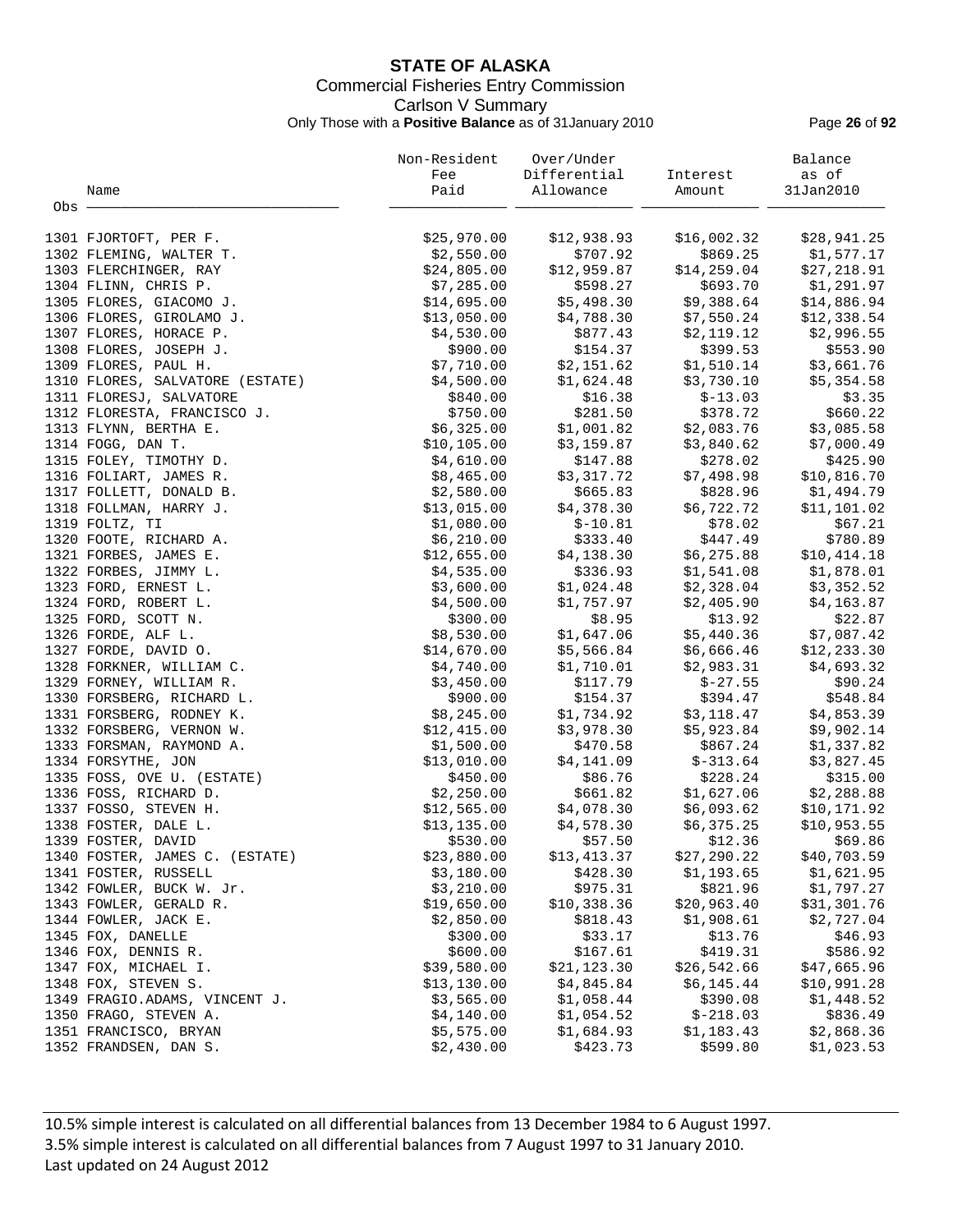# **STATE OF ALASKA** Commercial Fisheries Entry Commission Carlson V Summary Only Those with a **Positive Balance** as of 31January 2010 Page **27** of **92**

|       |                                             | Non-Resident             | Over/Under             |                          | Balance                  |
|-------|---------------------------------------------|--------------------------|------------------------|--------------------------|--------------------------|
|       |                                             | Fee                      | Differential           | Interest                 | as of                    |
|       | Name                                        | Paid                     | Allowance              | Amount                   | 31Jan2010                |
| Obs - |                                             |                          |                        |                          |                          |
|       | 1353 FRANK, WALLACE T. (ESTATE)             | \$5,850.00               | \$753.00               | \$889.23                 | \$1,642.23               |
|       | 1354 FRANKLIN, C.DAVID                      | \$6,065.00               | \$2,179.93             | \$590.35                 | \$2,770.28               |
|       | 1355 FRANKLIN, CLAYTON                      | \$11,595.00              | \$4,080.64             | \$2,799.12               | \$6,879.76               |
|       | 1356 FRANKLIN, DOUGLAS A.                   | \$4,350.00               | \$1,244.72             | \$2,806.14               | \$4,050.86               |
|       | 1357 FRANKLIN, JANET P.                     | \$750.00                 | \$262.37               | \$458.22                 | \$720.59                 |
|       | 1358 FRANULOVICH, ANTHONY G.                | \$6,925.00               | \$1,388.24             | \$2,085.35               | \$3,473.59               |
|       | 1359 FRANULOVICH, RUDY                      | \$4,800.00               | \$693.35               | \$1,177.03               | \$1,870.38               |
|       | 1360 FRANULOVICH, TONY                      | \$5,335.00               | \$42.83                | \$202.37                 | \$245.20                 |
|       | 1361 FRASER, W. D.                          | \$10,880.00              | \$3,256.22             | \$3,870.65               | \$7,126.87               |
|       | 1362 FRAYCHINEAUD, HARRY                    | \$3,840.00               | \$1,079.03             | \$2,113.26               | \$3,192.29               |
|       | 1363 FREAUFF, DUANE P.                      | \$8,525.00               | \$2,176.74             | \$4,229.08               | \$6,405.82               |
|       | 1364 FREDERICK, JAMES R.                    | \$11,485.00              | \$3,358.30             | \$5,146.96               | \$8,505.26               |
|       | 1365 FREDRICKSON, EDWIN P.                  | \$3,300.00               | \$148.73               | \$174.77                 | \$323.50                 |
|       | 1366 FREDRICKSON, ROBERT S.                 | \$11,715.00              | \$4,269.87             | \$5,107.57               | \$9,377.44               |
|       | 1367 FREED, DENNIS E.                       | \$23,095.00              | \$11,600.51            | \$20,501.79              | \$32,102.30              |
|       | 1368 FREEDLE, DAMON                         | \$1,315.00               | \$66.56                | \$13.80                  | \$80.36                  |
|       | 1369 FREEMAN, MARTIN B.                     | \$3,660.00               | \$124.92               | \$367.82                 | \$492.74                 |
|       | 1370 FREESE, JEFFERY L.                     | \$12, 235.00             | \$3,711.53             | \$4,181.85               | \$7,893.38               |
|       | 1371 FREITAS, JOSEPH                        | \$4,380.00               | \$2,093.38             | \$3,006.25               | \$5,099.63               |
|       | 1372 FRELS, RONALD A.                       | \$15,590.00              | \$7,475.87             | \$5,922.79               | \$13,398.66              |
|       | 1373 FRENCH, ED                             | \$5,370.00               | \$1,558.88             | \$1,512.20               | \$3,071.08               |
|       | 1374 FRENCH, EDWARD T.                      | \$3,000.00               | \$1,706.05             | \$3,470.07               | \$5,176.12               |
|       | 1375 FRIEDMAN, AVI J.                       | \$5,095.00               | \$16.46                | \$77.90                  | \$94.36                  |
|       | 1376 FROINES, CHRISTOPHER W.                | \$9,690.00               | \$3,384.73             | \$6,010.53               | \$9,395.26               |
|       | 1377 FROLOV, FRED                           | \$3,300.00               | \$1,093.64             | \$1,808.83               | \$2,902.47               |
|       | 1378 FROSTAD, KNUT R.                       | \$12,180.00              | \$4,035.80             | \$5,958.05               | \$9,993.85               |
|       | 1379 FROSTAD, LARS R.                       | \$5,520.00               | \$191.71               | \$523.84                 | \$715.55                 |
|       | 1380 FRY, DENNIS M.                         | \$13,650.00              | \$6,817.58             | \$9,151.21               | \$15,968.79              |
|       | 1381 FUENTES, SPENCER N.                    | \$6,775.00               | \$1,056.43             | $$-20.22$                | \$1,036.21               |
|       | 1382 FUJIOKA, RUSSELL (ESTATE)              | \$3,120.00               | \$424.72               | \$875.17                 | \$1,299.89               |
|       | 1383 FULMER, GENE F.                        | \$2,820.00               | \$211.53               | \$142.39                 | \$353.92                 |
|       | 1384 FULTON, GEORGE G.                      | \$6,030.00               | \$1,787.78             | \$4,669.95               | \$6,457.73               |
|       | 1385 FUNKHOUSER, ROBERT M.                  | \$6,680.00               | \$1,189.46             | \$1,304.82               | \$2,494.28               |
|       | 1386 FURFORD, MIKE L.                       | \$5,700.00               | \$668.89               | \$255.74                 | \$924.63                 |
|       | 1387 GAARE, STEVEN J.                       | \$12,805.00              | \$4,078.30             | \$5,916.34               | \$9,994.64               |
|       | 1388 GABRIELSON, TRYGVE                     | \$2,850.00               | \$1,222.20             | \$431.48                 | \$1,653.68               |
|       | 1389 GADWA, GARY L.                         | \$12,415.00              | \$3,978.30             | \$5,850.12               | \$9,828.42               |
|       | 1390 GAHAN, MICHAEL W.                      | \$6,565.00               | \$1,159.83             | \$108.93                 | \$1,268.76               |
|       | 1391 GALBRAITH, THOMAS D.                   | \$3,270.00               | \$606.26               | \$77.41                  | \$683.67                 |
|       | 1392 GALBREATH, CHARLES K.                  | \$1,680.00               | \$174.18               | \$313.35                 | \$487.53                 |
|       | 1393 GALLI, VICTOR W.                       | \$12,415.00              | \$3,978.30             | \$5,853.70               | \$9,832.00               |
|       | 1394 GALLIGAN, MICHAEL D. (ESTATE)          | \$6,750.00               | \$842.03               | \$890.56                 | \$1,732.59               |
|       | 1395 GALLUP, DONALD J.                      | \$6,240.00               | \$2,466.63             | \$4,696.80               | \$7,163.43               |
|       | 1396 GALVIN, JOSEPH G.                      | \$3,205.00               | \$753.67               | \$917.59<br>\$698.91     | \$1,671.26               |
|       | 1397 GAMBALIE, FRANK P.                     | \$1,350.00               | \$277.79               |                          | \$976.70                 |
|       | 1398 GAMECHO, JOE M.<br>1399 GAMECHO, PEDRO | \$1,500.00               | \$540.64               | \$1,223.43               | \$1,764.07               |
|       | 1400 GAMMAGE, JOHN H.                       | \$8,995.00<br>\$4,435.00 | \$2,614.45<br>\$850.19 | \$2,743.31<br>\$1,216.11 | \$5,357.76<br>\$2,066.30 |
|       | 1401 GAMMAGE, LOUISE M.                     | \$6,900.00               | \$2,411.25             | \$3,346.28               | \$5,757.53               |
|       | 1402 GAMMAN, THOMAS C.                      | \$4,200.00               | \$1,557.97             | \$2,160.58               | \$3,718.55               |
|       | 1403 GAMRATH, MURRAY M.                     | \$21,020.00              | \$9,639.07             | \$10,416.50              | \$20,055.57              |
|       | 1404 GANACIAS, ARTHUR P.                    | \$7,225.00               | \$2,148.47             | \$2,006.31               | \$4,154.78               |
|       |                                             |                          |                        |                          |                          |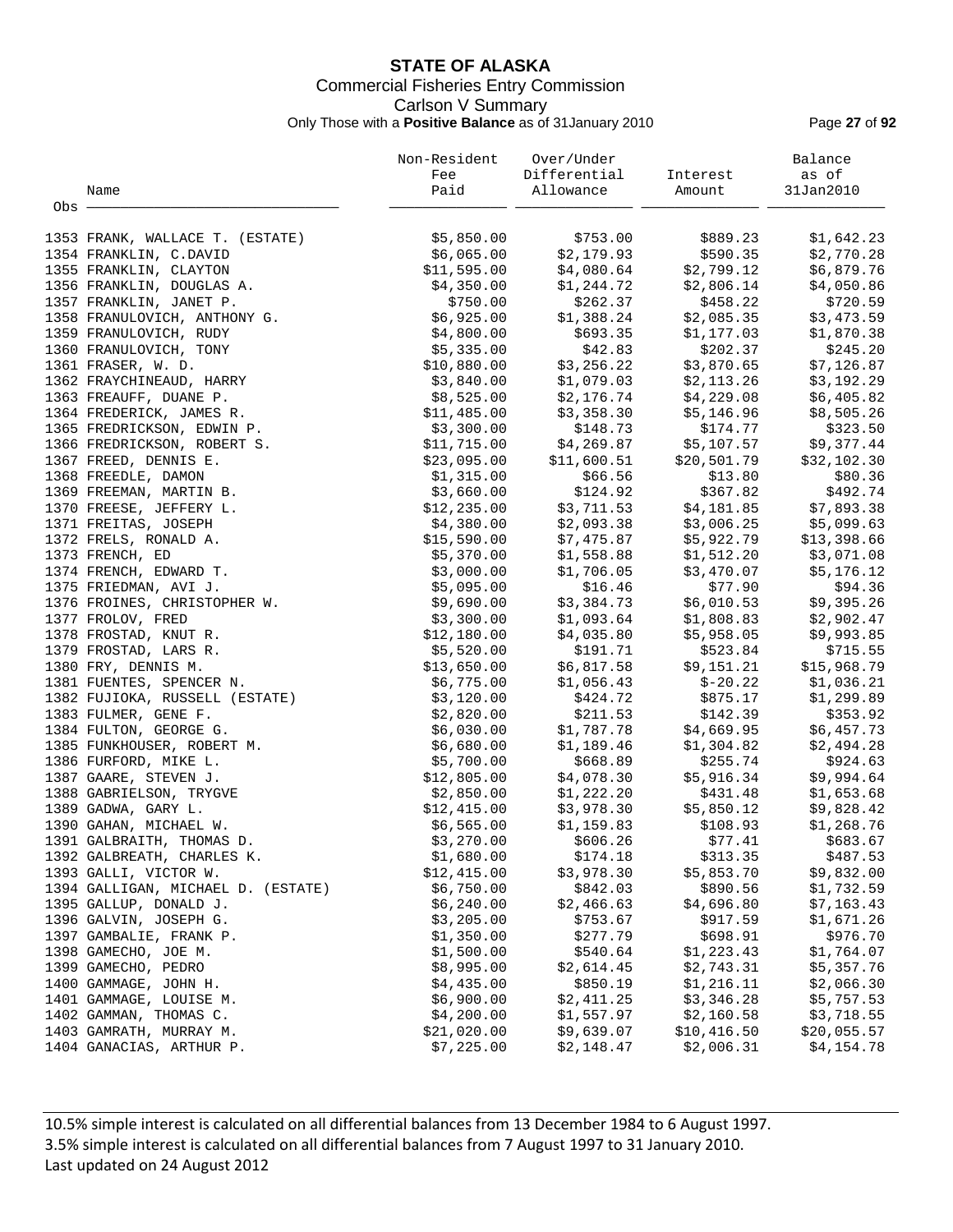# **STATE OF ALASKA** Commercial Fisheries Entry Commission Carlson V Summary Only Those with a **Positive Balance** as of 31January 2010 Page **28** of **92**

|       |                                                  | Non-Resident               | Over/Under               |                                                    | Balance                                                      |
|-------|--------------------------------------------------|----------------------------|--------------------------|----------------------------------------------------|--------------------------------------------------------------|
|       |                                                  | Fee                        | Differential Interest    |                                                    | as of                                                        |
|       | Name                                             | Paid                       | Allowance                | Amount                                             | 31Jan2010                                                    |
| Obs - |                                                  |                            |                          |                                                    |                                                              |
|       |                                                  |                            |                          |                                                    |                                                              |
|       | 1405 GANACIAS, TONY                              | \$2,335.00                 | \$285.96                 | \$107.56                                           | \$393.52                                                     |
|       | 1406 GANACIAS, TONY J. Jr. (ESTATE)              | \$5,555.00                 | \$2,165.55               | \$2,598.36                                         | \$4,763.91                                                   |
|       | 1407 GANLEY, KEVIN                               | \$6,505.00                 | \$1,993.88               | \$1,687.86                                         | \$3,681.74                                                   |
|       | 1408 GANTHER, CHARLES R.                         | \$9,930.00                 | \$3,017.14               | \$3,479.58                                         | \$6,496.72                                                   |
|       | 1409 GARBRICK, JAMES C.                          | \$15,625.00                | \$6,511.60               | \$5,973.72                                         | \$12,485.32                                                  |
|       | 1410 GARCIA, FELIX                               | \$3,330.00                 | \$569.64                 | \$1,265.80                                         | \$1,835.44                                                   |
|       | 1411 GARCIA, KALE                                | \$22,100.00                | \$10, 396.11             | \$14,402.96                                        | \$24,799.07                                                  |
|       | 1412 GARCIA, MARGARET A.                         | \$350.00                   | \$57.50                  | \$10.63                                            | \$68.13                                                      |
|       | 1413 GARCIA, MARIO A.                            | \$11,155.00                |                          |                                                    | \$8,644.97                                                   |
|       | 1414 GARDNER, DONALD L.                          | \$5,815.00                 |                          | $$3,616.48$ $$5,028.49$<br>$$1,893.88$ $$1,609.80$ | \$3,503.68                                                   |
|       | 1415 GARDNER, ROBERT                             | \$4,440.00                 | \$1,200.10               | \$1,600.22                                         | \$2,800.32                                                   |
|       | 1416 GARNER, JEANNE A.                           | \$15,330.00                | \$6,758.01               | \$9,289.59                                         | \$16,047.60                                                  |
|       | 1417 GARRISON, LARRY D. (ESTATE)                 | \$4,650.00                 | \$1,579.64               | \$3,229.62                                         | \$4,809.26                                                   |
|       | 1418 GARSKI, MICHAEL A.                          | \$1,830.00                 | \$138.43                 | \$331.90                                           | \$470.33                                                     |
|       | 1419 GATEHOUSE, PHILIP G.                        | \$22,320.00                | \$9,863.30<br>\$1,538.43 | \$17,290.33                                        | \$27,153.63                                                  |
|       | 1420 GATENS, JAMES J.                            | \$3,930.00                 |                          |                                                    | \$17,290.33       \$27,153.63<br>\$3,594.55       \$5,132.98 |
|       | 1421 GATES, TOM                                  | \$1,500.00                 | \$512.71                 | \$938.38                                           | \$1,451.09                                                   |
|       | 1422 GAZE, DAVID S.                              | \$3,750.00                 | \$1,518.37               | \$1,104.81                                         | \$2,623.18                                                   |
|       | 1423 GEISER, ALBERT J.                           | \$10,855.00                | \$3,443.90               | \$4,480.44                                         | \$7,924.34                                                   |
|       | 1424 GELBAND, JOEY                               | \$3,930.00                 | \$1,128.31               | \$1,492.18                                         | \$2,620.49                                                   |
|       | 1425 GELMAN, LANCE                               | \$5,705.00                 | \$918.95                 | \$2,097.29                                         | \$3,016.24                                                   |
|       | 1426 GENDRON, GEORGE                             | \$1,080.00                 | \$10.98                  | \$104.36                                           | \$115.34                                                     |
|       | 1427 GENOVESE, EDMOND D. (ESTATE)                | \$7,350.00                 | \$2,393.37               | \$4,757.16                                         | \$7,150.53                                                   |
|       | 1428 GENTLES, LARRY D.                           | \$5,965.00                 | \$1,993.88               | \$1,769.98                                         | \$3,763.86                                                   |
|       | 1429 GEORGE, GEORGE W.                           | \$13,705.00                | \$4,838.30               | \$6,661.52                                         | \$11,499.82                                                  |
|       | 1430 GEORGE, RAMONA M.                           | \$1,500.00                 | \$470.58                 | \$879.43                                           | \$1,350.01                                                   |
|       | 1431 GEORGE, RICHARD D.                          | \$7,405.00                 | \$678.27                 | \$897.79                                           | \$1,576.06                                                   |
|       | 1432 GERDING, TIMOTHY A.                         | \$8,755.00                 | \$3,939.94               | \$1,751.30                                         | \$5,691.24                                                   |
|       | 1433 GERKE, BYRON                                | \$1,650.00                 | \$475.06                 | \$1,112.36                                         | \$1,587.42                                                   |
|       | 1434 GIAMMANCO, VINCE Jr.                        | \$11,780.00                | \$3,962.25               | \$3,866.34                                         | \$7,828.59                                                   |
|       | 1435 GIAMMANCO, VINCENT J. Sr.                   | \$6,030.00                 | \$1,513.37               | \$3,321.60                                         | \$4,834.97                                                   |
|       | 1436 GIANNO, LEONARD P.                          | \$14,365.00                | \$5,278.30               | \$8,345.70                                         | \$13,624.00                                                  |
|       | 1437 GIBBONS, WARREN F.                          | \$12,795.00                | \$4,872.06               | \$8,270.35                                         | \$13,142.41                                                  |
|       | 1438 GIBBS, GLEN T.                              | \$2,395.00                 | \$139.94                 | \$270.78                                           | \$410.72                                                     |
|       | 1439 GILBERT, JOHN D.                            | \$2,400.00                 | \$1,272.48<br>\$2,893.09 | \$471.54                                           | \$1,744.02                                                   |
|       | 1440 GILBERT, RANDOLPH G. (ESTATE)               | \$8,490.00                 |                          | \$4,948.13                                         | \$7,841.22                                                   |
|       | 1441 GILBERT, ROGER                              | \$595.00                   | \$10.00                  | \$3.64                                             | \$13.64                                                      |
|       | 1442 GILBERTSEN, GARY L.                         | \$5,850.00                 |                          | \$753.00 \$910.62                                  | \$1,663.62                                                   |
|       | 1443 GILBERTSEN, GENE L. (ESTATE)                | \$7,855.00                 | \$978.28                 | \$1,571.93                                         | \$2,550.21                                                   |
|       | 1444 GILBERTSEN, NEAL W.                         | \$3,600.00                 | \$1,165.99               | \$2,066.92                                         | \$3,232.91                                                   |
|       | 1445 GILBERTSEN, RICHARD E.                      | \$11,605.00                | \$3,478.28               | \$5,995.41                                         | \$9,473.69                                                   |
|       | 1446 GILDEN, GENE E.                             | \$7,920.00                 | \$2,964.42               | \$5,718.26                                         | \$8,682.68                                                   |
|       | 1447 GILDNES, OLAF A. (ESTATE)                   | \$22,350.00                | \$11,411.74              | \$20, 404.57                                       | \$31,816.31                                                  |
|       | 1448 GILDNES, STEVEN W.                          | \$12,740.00                | \$4,463.09               | \$5,240.27                                         | \$9,703.36                                                   |
|       | 1449 GILDNES, SWEN O.                            | \$15,080.00                | \$5,633.29               | \$6,114.96                                         | \$11,748.25                                                  |
|       | 1450 GILLERAN, TIMOTHY F.                        | \$3,965.00                 | \$449.81                 | $$-327.23$                                         | \$122.58                                                     |
|       | 1451 GILLESPE, JOHN                              | \$1,200.00                 | \$391.03<br>\$10,248.24  | \$956.89<br>\$10,084.20                            | \$1,347.92                                                   |
|       | 1452 GILLMAN, JAY S.<br>1453 GILLMAN, RICHARD H. | \$20,170.00<br>\$16,785.00 | \$6,568.30               | \$8,837.58                                         | \$20,332.44<br>\$15,405.88                                   |
|       | 1454 GILMARTIN, TOM J. Jr.                       | \$750.00                   | \$284.03                 | \$647.23                                           | \$931.26                                                     |
|       | 1455 GILMER, TYLER R.                            | \$5,820.00                 | \$2,203.88               | \$1,875.56                                         | \$4,079.44                                                   |
|       | 1456 GILSTRAP, CORBIN W.                         | \$1,500.00                 | \$66.65                  | \$137.99                                           | \$204.64                                                     |
|       |                                                  |                            |                          |                                                    |                                                              |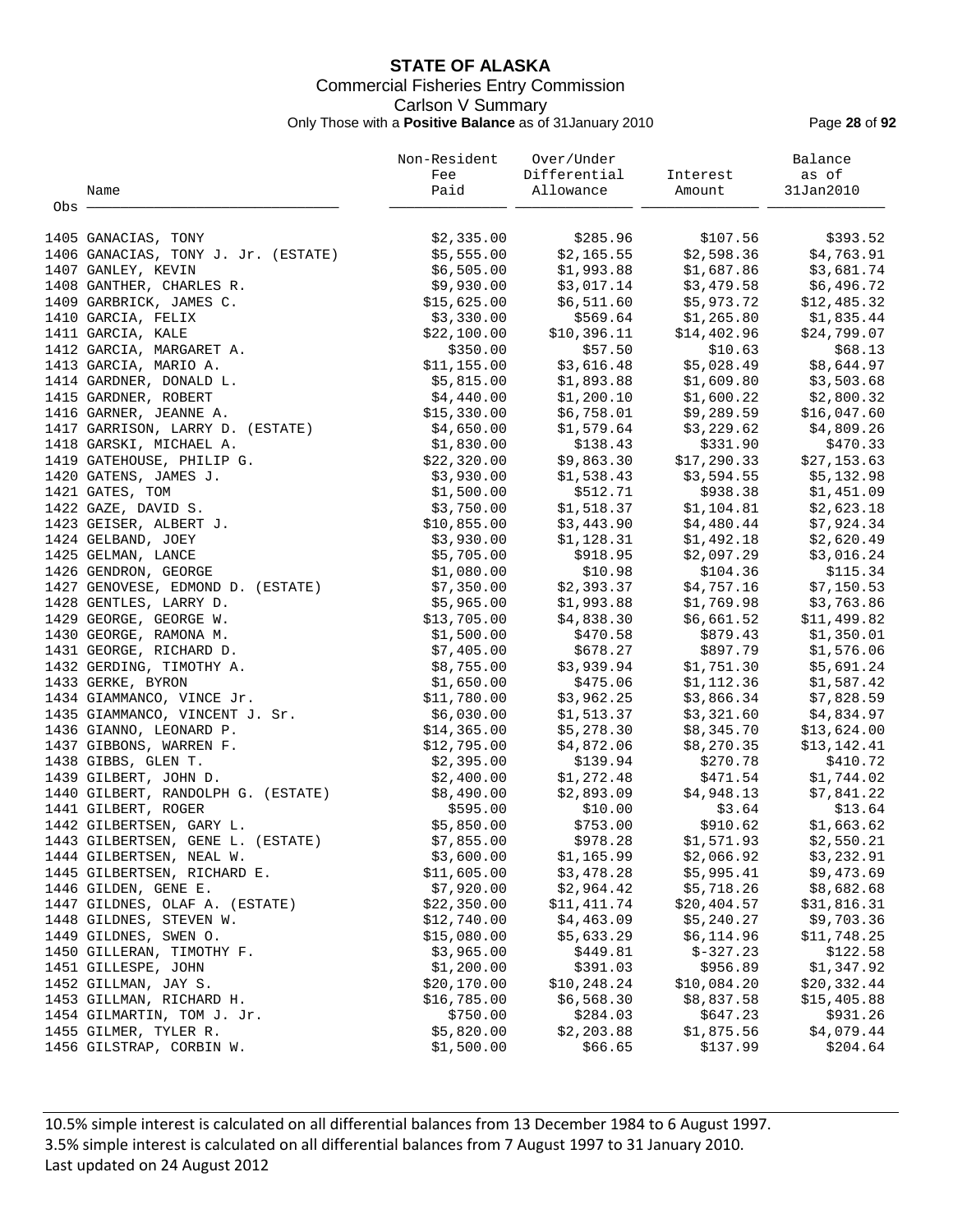# **STATE OF ALASKA** Commercial Fisheries Entry Commission Carlson V Summary Only Those with a **Positive Balance** as of 31January 2010 Page **29** of **92**

|       |                                      | Non-Resident | Over/Under   |             | Balance                    |
|-------|--------------------------------------|--------------|--------------|-------------|----------------------------|
|       |                                      | Fee          | Differential | Interest    | as of                      |
|       | Name                                 | Paid         | Allowance    | Amount      | 31Jan2010                  |
| Obs - |                                      |              |              |             |                            |
|       | 1457 GINES, FERREL D.                | \$6,750.00   | \$1,763.24   | \$3,123.19  | \$4,886.43                 |
|       | 1458 GJERDE, MARVIN J.               | \$14,990.00  | \$5,013.30   | \$7,057.41  | \$12,070.71                |
|       | 1459 GJERTSEN, ERIC J.               | \$3,090.00   | \$684.48     | \$1,614.92  | \$2,299.40                 |
|       | 1460 GLADU, MARK S.                  | \$17,535.00  | \$7,913.93   | \$12,501.96 | \$20,415.89                |
|       | 1461 GLASSEY, NORMAN L.              | \$4,500.00   | \$493.34     | \$595.13    | \$1,088.47                 |
|       | 1462 GLEM, DAVID                     | \$9,455.00   | \$3,135.18   | \$5,698.72  | \$8,833.90                 |
|       | 1463 GLENN, JOHN H. Jr.              | \$1,050.00   | $$-10.02$    | \$109.28    | \$99.26                    |
|       | 1464 GLENOVICH, GINA L.              | \$1,350.00   | \$259.66     | \$330.02    | \$589.68                   |
|       | 1465 GLENOVICH, JAMES A.             | \$19,130.00  | \$8,123.56   | \$12,188.53 | \$20,312.09                |
|       | 1466 GLENOVICH, PAUL (ESTATE)        | \$7,170.00   | \$735.77     | \$897.96    | $$20, 31.$<br>$$1, 633.73$ |
|       | 1467 GLENOVICH, ROBERT P.            | \$38,685.00  | \$20,888.30  | \$33,716.05 | \$54,604.35                |
|       | 1468 GLENOVICH, WILLIAM J.           | \$19,705.00  | \$8,478.30   | \$15,461.82 | \$23,940.12                |
|       | 1469 GLOOR, KURT N.                  | \$5,240.00   | \$314.82     | $$-304.41$  | \$10.41                    |
|       | 1470 GLOVER, GREG                    | \$2,850.00   | \$72.21      | \$461.71    | \$533.92                   |
|       | 1471 GOFF, RODNEY L.                 | \$11,515.00  | \$3,378.29   | \$4,324.51  | \$7,702.80                 |
|       | 1472 GOGGIA, MARVIN W.               | \$450.00     | \$108.95     | \$167.15    | \$276.10                   |
|       | 1473 GOLDADE, JAMES G.               | \$8,340.00   | \$3,630.66   | \$7,251.37  | \$10,882.03                |
|       | 1474 GOLDEN, JEFFREY J.              | \$15,890.00  | \$7,171.48   | \$10,617.61 | \$17,789.09                |
|       | 1475 GOLECK, ZYGMUNT                 | \$750.00     | \$267.61     | \$679.42    | \$947.03                   |
|       | 1476 GOLLES, EUGENE H.               | \$6,030.00   | \$1,703.67   | \$3,687.89  | \$5,391.56                 |
|       | 1477 GOLUBICKAS, DANIEL R.           | \$450.00     | \$20.24      | \$39.21     | \$59.45                    |
|       | 1478 GOMES, JOHN L.                  | \$5,340.00   | \$2,343.79   | \$5,058.20  | \$7,401.99                 |
|       | 1479 GOOD, CHRIS                     | \$765.00     | \$120.00     | \$18.88     | \$138.88                   |
|       | 1480 GOOD, STEVEN E.                 | \$8,605.00   | \$1,478.28   | \$2,598.48  | \$4,076.76                 |
|       | 1481 GOODELL, LAWRENCE E.            | \$8,850.00   | \$2,919.86   | \$5,433.77  | \$8,353.63                 |
|       | 1482 GOODMAN, EARL Sr.               | \$450.00     | \$62.37      | \$109.93    | \$172.30                   |
|       | 1483 GOODNOW, DAVID H.               | \$1,350.00   | \$275.06     | \$689.66    | \$964.72                   |
|       | 1484 GOODRICH, TRAVIS D.             | \$1,180.00   | \$235.00     | \$47.23     | \$282.23                   |
|       | 1485 GORDON, CHARLES B.              | \$17,140.00  | \$7,088.30   | \$13,268.90 | \$20, 357.20               |
|       | 1486 GORDON, GEORGE H.               | \$9,595.00   | \$2,421.68   | \$4,423.62  | \$6,845.30                 |
|       | 1487 GORDON, SPENCER                 | \$1,740.00   | \$270.09     | \$326.14    | \$596.23                   |
|       | 1488 GORDON, VIRGIL L. (ESTATE)      | \$5,400.00   | \$833.07     | \$1,226.21  | \$2,059.28                 |
|       | 1489 GORE, SAMUEL T.                 | \$4,495.00   | \$153.82     | \$364.51    | \$518.33                   |
|       | 1490 GORMAN, CALVIN A. (ESTATE)      | \$4,105.00   | \$771.90     | $$-121.35$  | \$650.55                   |
|       | 1491 GORMAN, RAYMOND D.              | \$8,400.00   | \$2,838.36   | \$5,599.82  | \$8,438.18                 |
|       | 1492 GOSPODINOVIC, DENNIS            | \$7,105.00   | \$923.91     | \$1,512.12  | \$2,436.03                 |
|       | 1493 GOSTEVSKYH, FRED                | \$4,410.00   | \$1,013.24   | \$1,828.00  | \$2,841.24                 |
|       | 1494 GOSTEVSKYH, KIRIL               | \$8,155.00   | \$2,550.19   | \$2,678.48  | \$5,228.67                 |
|       | 1495 GOSTEVSKYH, SEVASTIAN           | \$5,790.00   | \$2,400.69   | \$4,843.53  | \$7,244.22                 |
|       | 1496 GOTH, DAVID W.                  | \$17,940.00  | \$8,471.74   | \$12,980.63 | \$21,452.37                |
|       | 1497 GOTTARDI, RICHARD C.            | \$2,335.00   | \$358.44     | \$175.22    | \$533.66                   |
|       | 1498 GOTTSCHALK, WILLIAM A. (ESTATE) | \$600.00     | \$58.71      | \$21.26     | \$79.97                    |
|       | 1499 GOULDING, JOHN Q.               | \$2,850.00   | \$959.94     | \$1,717.29  | \$2,677.23                 |
|       | 1500 GOURAS, ROBERT M.               | \$1,290.00   | \$207.64     | \$566.27    | \$773.91                   |
|       | 1501 GOWDY, LLOYD R.                 | \$13,500.00  | \$4,995.80   | \$7,449.44  | \$12,445.24                |
|       | 1502 GRABILL, STEPHEN S.             | \$450.00     | \$123.42     | \$298.73    | \$422.15                   |
|       | 1503 GRAHAM, DEAN N.                 | \$14,665.00  | \$5,478.30   | \$9,100.12  | \$14,578.42                |
|       | 1504 GRAHAM, JEFFREY L.              | \$600.00     | \$49.72      | \$15.37     | \$65.09                    |
|       | 1505 GRAHAM, MICHELE L.              | \$2,400.00   | \$122.58     | \$169.51    | \$292.09                   |
|       | 1506 GRAHAM, VIRGINIA E.             | \$1,200.00   | \$198.31     | \$334.65    | \$532.96                   |
|       | 1507 GRANBERG, DONALD E. (ESTATE)    | \$5,850.00   | \$753.00     | \$893.75    | \$1,646.75                 |
|       | 1508 GRANBERG, DONNA A. (ESTATE)     | \$1,500.00   | \$470.58     | \$897.24    | \$1,367.82                 |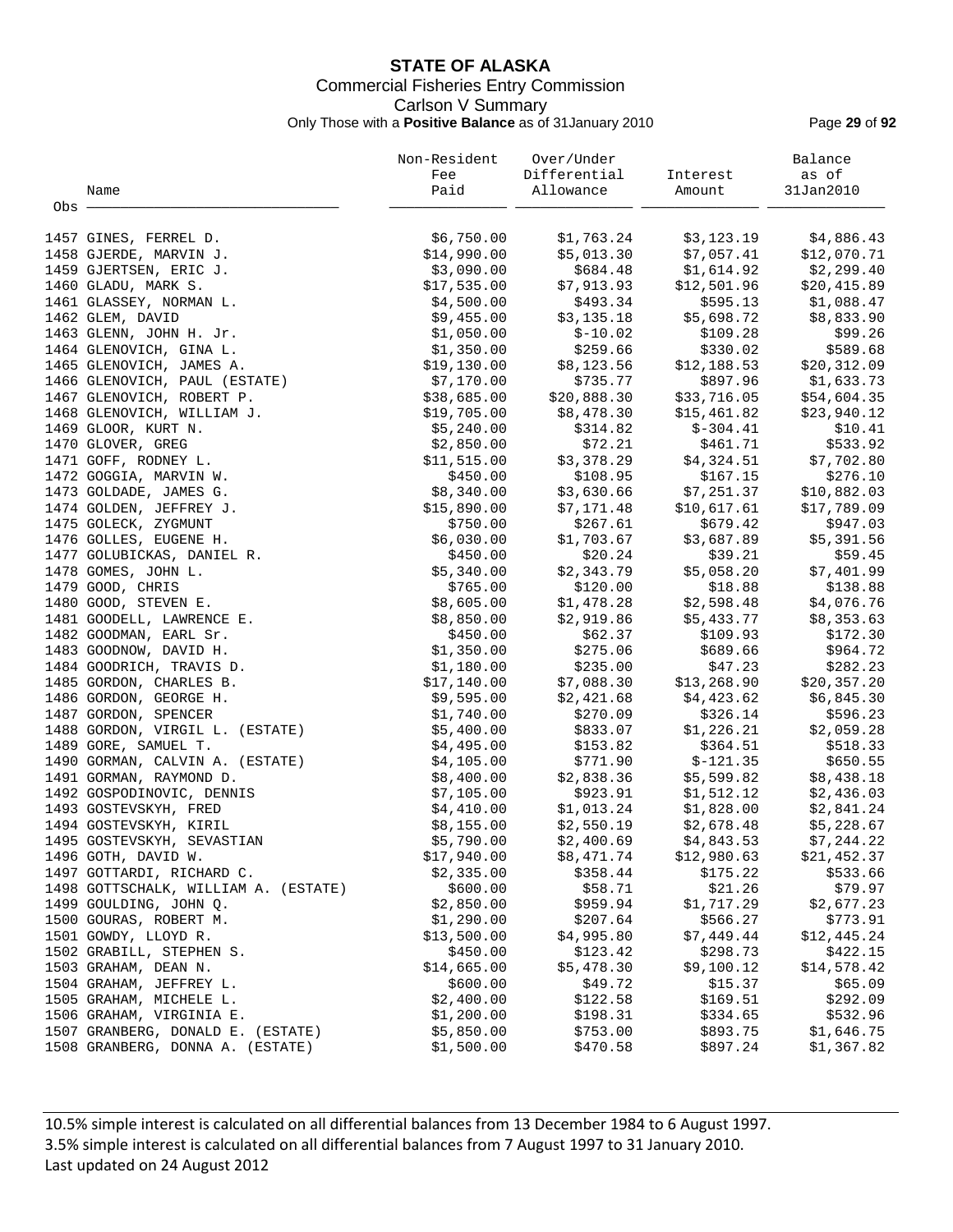# **STATE OF ALASKA** Commercial Fisheries Entry Commission Carlson V Summary Only Those with a **Positive Balance** as of 31January 2010 Page **30** of **92**

|       |                                  | Non-Resident | Over/Under               |                         | Balance      |
|-------|----------------------------------|--------------|--------------------------|-------------------------|--------------|
|       |                                  | Fee          | Differential             | Interest                | as of        |
|       | Name                             | Paid         | Allowance                | Amount                  | 31Jan2010    |
| Obs · |                                  |              |                          |                         |              |
|       |                                  |              |                          |                         |              |
|       | 1509 GRANBERG, MARTIN G.         | \$3,870.00   | \$304.91                 | $$ -25.70$              | \$279.21     |
|       | 1510 GRANGER, ROGER W.           | \$12,000.00  | \$4,088.30               | \$5,985.11              | \$10,073.41  |
|       | 1511 GRANGER, STEVEN A.          | \$4,255.00   | \$443.24                 | \$604.81                | \$1,048.05   |
|       | 1512 GRANGER, TERRY L.           | \$3,750.00   | \$595.05                 | \$1,169.97              | \$1,765.02   |
|       | 1513 GRANGER, TODD W.            | \$9,115.00   | \$3,683.24               | \$3,764.23              | \$7,447.47   |
|       | 1514 GRANSTROM, DAVID A.         | \$13,015.00  | \$4,378.30               | \$6,803.25              | \$11,181.55  |
|       | 1515 GRANT, ROBERT L.            | \$3,900.00   | \$906.63                 | \$1,699.14              | \$2,605.77   |
|       | 1516 GRASSER, ELMER K.           | \$9,745.00   | \$3,063.88               | \$3,447.39              | \$6,511.27   |
|       | 1517 GRASSETH, GARY N.           | \$5,430.00   | \$882.57                 | \$1,818.72              | \$2,701.29   |
|       | 1518 GRAVELLE, STEPHEN           | \$4,950.00   | \$1,227.80               | \$2,303.12              | \$3,530.92   |
|       | 1519 GRAVES, ERIC R.             | \$8,185.00   |                          | $$1,790.15$ $$1,033.61$ | \$2,823.76   |
|       | 1520 GRAVES, GARY                | \$3,690.00   | \$806.02                 | \$1,759.51              | \$2,565.53   |
|       | 1521 GRAVES, STANLEY R.          | \$14,810.00  | \$5,333.29               | \$6,670.09              | \$12,003.38  |
|       | 1522 GRAY, JAMES N.              | \$2,400.00   |                          | \$518.43 \$1,184.47     | \$1,702.90   |
|       | 1523 GRAY, LANCE E.              | \$11,755.00  | \$3,928.11               | \$5,252.63              | \$9,180.74   |
|       | 1524 GRAY, ROBERT D.             | \$5,100.00   | \$3,928.11<br>\$1,646.68 | \$3,188.86              | \$4,835.54   |
|       | 1525 GREEN, BARBARA J.           | \$3,835.00   | \$24.57                  | \$442.94                | \$467.51     |
|       | 1526 GREEN, CHARLES S.           | \$7,180.00   | \$2,067.60               | \$4,788.42              | \$6,856.02   |
|       |                                  | \$11,150.00  | \$3,133.30               | \$4,677.99              |              |
|       | 1527 GREEN, DAVID K.             |              | \$692.91                 | \$1,090.23              | \$7,811.29   |
|       | 1528 GREEN, DONALD W.            | \$2,960.00   |                          | \$6,097.70              | \$1,783.14   |
|       | 1529 GREEN, GARY S.              | \$12,715.00  | \$4,178.30               |                         | \$10, 276.00 |
|       | 1530 GREEN, JERRY L. Sr.         | \$7,950.00   | \$1,885.44               | \$3,167.34              | \$5,052.78   |
|       | 1531 GREEN, JOSEPH S. Jr.        | \$4,950.00   | \$751.57                 | \$1,104.59              | \$1,856.16   |
|       | 1532 GREEN, MICHAEL A.           | \$5,430.00   | \$1,621.67               | \$2,147.04              | \$3,768.71   |
|       | 1533 GREEN, ROBERT F. (ESTATE)   | \$1,350.00   | \$277.79                 | \$701.24                | \$979.03     |
|       | 1534 GREEN, RYAN                 | \$6,270.00   | \$1,711.08               | \$1,471.90              | \$3,182.98   |
|       | 1535 GREEN, WALLACE K.           | \$11,400.00  | \$5,284.42               | \$11,079.44             | \$16, 363.86 |
|       | 1536 GREEN, WILLIAM              | \$960.00     | \$115.96                 | \$34.20                 | \$150.16     |
|       | 1537 GREENAWALD, TERRENCE L.     | \$27,090.00  | \$14,634.45              | \$20,809.20             | \$35,443.65  |
|       | 1538 GREENFIELD, KENNETH R.      | \$10, 255.00 | \$3,142.06               | \$6,017.45              | \$9,159.51   |
|       | 1539 GREENWAY, JON A.            | \$23,970.00  | \$11,768.93              | \$16,895.06             | \$28,663.99  |
|       | 1540 GREENWOOD, BRUCE            | \$9,985.00   | \$2,730.12               | \$97.01                 | \$2,827.13   |
|       | 1541 GREER, BRIAN                | \$6,725.00   | \$806.15                 | \$1,849.24              | \$2,655.39   |
|       | 1542 GREER, LARRY D.             | \$4,045.00   | \$133.58                 | \$332.11                | \$465.69     |
|       | 1543 GREGET, DOMINIC V. (ESTATE) | \$450.00     | \$86.76                  | \$228.12                | \$314.88     |
|       | 1544 GREGET, MARYANN             | \$450.00     | \$67.61                  | \$167.70                | \$235.31     |
|       | 1545 GREGG, LYNNE C.             | \$7,440.00   | \$2,274.54               | \$2,904.46              | \$5,179.00   |
|       | 1546 GREWE, RICK                 | \$4,045.00   | \$133.58                 | \$327.85                | \$461.43     |
|       | 1547 GREY, CHRISTOPHER W.        | \$13, 255.00 | \$4,578.30               | \$7,700.40              | \$12, 278.70 |
|       | 1548 GREY, JOEL B.               | \$2,640.00   | \$508.22                 | \$640.12                | \$1,148.34   |
|       | 1549 GRIBBLE, DEAN W.            | \$23,660.00  | \$11,471.48              | \$12,549.91             | \$24,021.39  |
|       | 1550 GRIECHEN, HAROLD G.         | \$900.00     | \$133.74                 | \$30.75                 | \$164.49     |
|       | 1551 GRIFFIN, MIKE E.            | \$600.00     | \$35.94                  | \$61.09                 | \$97.03      |
|       | 1552 GRIFFIN, R. E. (ESTATE)     | \$630.00     | \$11.02                  | \$13.95                 | \$24.97      |
|       | 1553 GRIFFIN, R. R.              | \$450.00     | \$62.37                  | \$109.52                | \$171.89     |
|       | 1554 GRIFFIN, RICHARD            | \$750.00     | \$206.05                 | \$428.47                | \$634.52     |
|       | 1555 GRIFFIN, RONALD J.          | \$2,905.00   | \$618.44                 | \$224.08                | \$842.52     |
|       | 1556 GRIFFITH, DAN               | \$2,940.00   | \$1,013.35               | \$1,916.93              | \$2,930.28   |
|       | 1557 GRIFFITH, RON               | \$750.00     | \$206.05                 | \$435.58                | \$641.63     |
|       | 1558 GRIGGS, CAROL A.            | \$750.00     | \$333.17                 | \$136.70                | \$469.87     |
|       | 1559 GRIGGS, ROBERT B.           | \$3,325.00   | \$825.27                 | \$304.19                | \$1,129.46   |
|       | 1560 GRILLO, DOMENICO (ESTATE)   | \$9,150.00   | \$3,119.86               | \$5,881.26              | \$9,001.12   |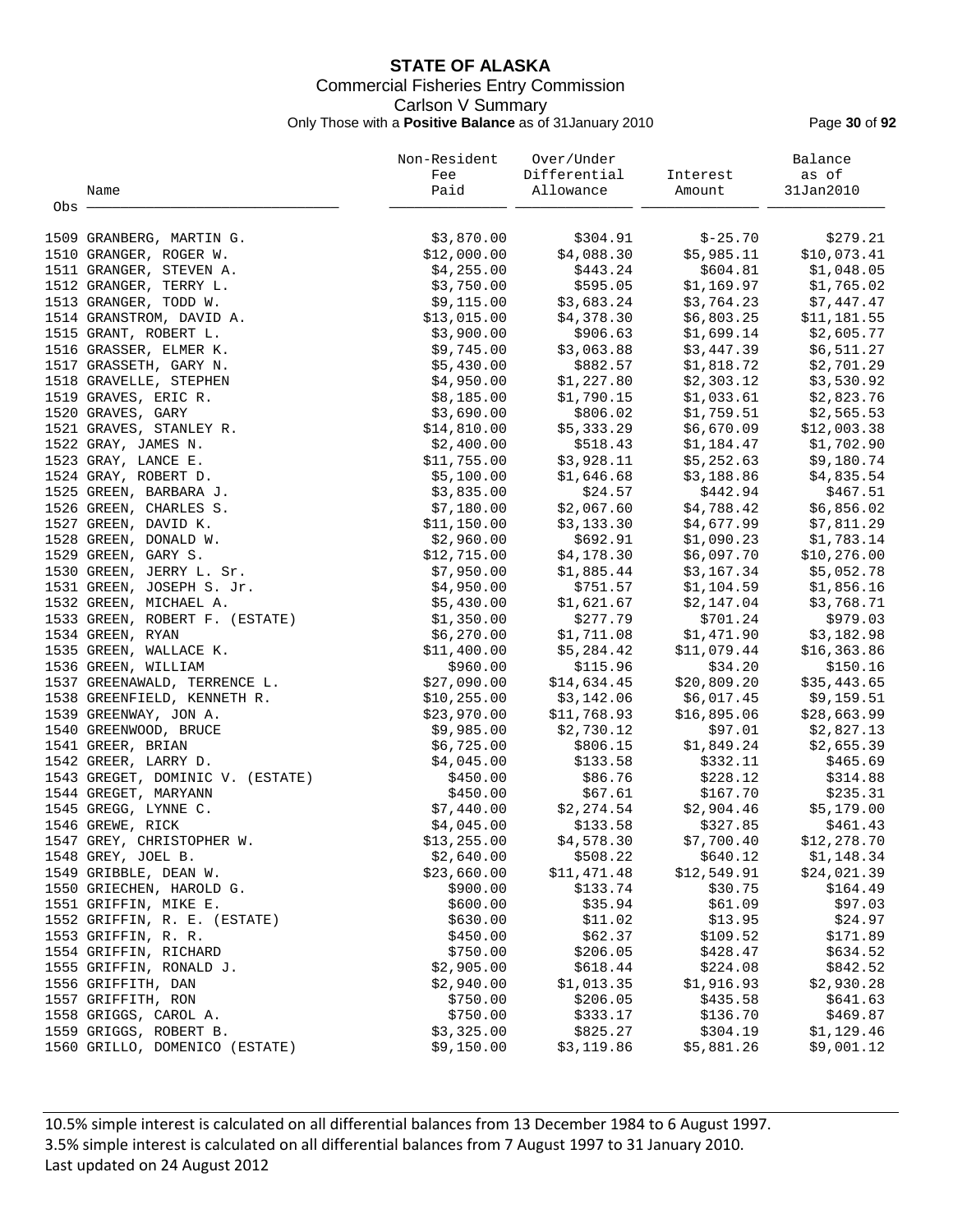# **STATE OF ALASKA** Commercial Fisheries Entry Commission Carlson V Summary Only Those with a **Positive Balance** as of 31January 2010 Page **31** of **92**

|       |                                  | Non-Resident | Over/Under                |                         | Balance     |
|-------|----------------------------------|--------------|---------------------------|-------------------------|-------------|
|       |                                  | Fee          | Differential              | Interest                | as of       |
|       | Name                             | Paid         | Allowance                 | Amount                  | 31Jan2010   |
| Obs · |                                  |              |                           |                         |             |
|       |                                  |              |                           |                         |             |
|       | 1561 GRILLO, GERALDINE S.        | \$3,330.00   | \$1,115.94                | \$417.74                | \$1,533.68  |
|       | 1562 GRILLO, MICHAEL C.          | \$12,415.00  | \$3,978.30                | \$5,810.66              | \$9,788.96  |
|       | 1563 GRIMSSON, JON               | \$6,450.00   | \$2,995.61                | \$5,865.65              | \$8,861.26  |
|       | 1564 GRIN, ARIE                  | \$19,290.00  | \$8,735.79                | \$11,621.01             | \$20,356.80 |
|       | 1565 GRIPP, MARK T.              | \$10,980.00  | \$5,011.19                | \$5,889.02              | \$10,900.21 |
|       | 1566 GRISWOLD, LAVERNE M.        | \$900.00     | \$189.36                  | \$324.17                | \$513.53    |
|       | 1567 GROB, LEWIS O.              | \$3,225.00   | \$223.24                  | \$527.34                | \$750.58    |
|       | 1568 GROCOTT, JOHN A.            | \$11,270.00  | \$3,502.26                | \$3,853.77              | \$7,356.03  |
|       | 1569 GROESBECK, CHARLES          | \$11,785.00  | \$3,374.87                | \$4,229.65              | \$7,604.52  |
|       | 1570 GROESSE, PAUL III           | \$5,095.00   | \$16.46                   | \$83.50                 | \$99.96     |
|       | 1571 GROOVER, FRED M.            | \$7,740.00   | \$3,177.63                | \$3,052.99              | \$6,230.62  |
|       | 1572 GRUENHEIT, MICHAEL H.       | \$7,585.00   | \$974.86                  | \$1,596.83              | \$2,571.69  |
|       | 1573 GRUVER, JOHN F.             | \$10,320.00  | \$3,572.33                | \$5,016.08              | \$8,588.41  |
|       | 1574 GUADIELLO, ANTHONY G.       | \$750.00     | \$267.61                  | \$674.50                | \$942.11    |
|       | 1575 GUARD, HAROLD R.            | \$11,455.00  | \$3,338.30                | \$5,921.82              | \$9,260.12  |
|       | 1576 GUDJONSSON, AGUST           | \$2,610.00   | \$415.34                  | \$528.30                | \$943.64    |
|       |                                  | \$34,310.00  | \$17,733.30               | \$25,422.46             |             |
|       | 1577 GUDJONSSON, GUDJON          |              |                           |                         | \$43,155.76 |
|       | 1578 GUDJONSSON, GUNNAR E.       | \$3,030.00   | \$1,171.56                | \$371.21                | \$1,542.77  |
|       | 1579 GUDJONSSON, HARALDUR H.     | \$3,360.00   | \$584.71                  | \$1,186.78              | \$1,771.49  |
|       | 1580 GUDMUNDSON, ANTHONY         | \$8,155.00   | \$1,138.28                | \$1,857.78              | \$2,996.06  |
|       | 1581 GUDMUNDSON, DENNIS J.       | \$7,820.00   |                           | \$913.29 \$1,955.29     | \$2,868.58  |
|       | 1582 GUDMUNDSON, ROBERT M.       | \$11,625.00  | \$3,288.29<br>\$12,706.54 | \$3,894.17              | \$7,182.46  |
|       | 1583 GUDMUNDSSON, GRETAR         | \$26,450.00  |                           | \$15,037.94             | \$27,744.48 |
|       | 1584 GUERRA, PETER               | \$12,415.00  | \$3,978.30                | \$5,983.76              | \$9,962.06  |
|       | 1585 GUERRA, PETER J.            | \$12, 235.00 | \$4,030.80                | \$5,833.63              | \$9,864.43  |
|       | 1586 GULL, DANIEL R.             | \$2,755.00   | \$636.65                  | \$660.29                | \$1,296.94  |
|       | 1587 GULLIFORD, HERBERT M.       | \$4,735.00   | \$644.42                  | $$-410.12$              | \$234.30    |
|       | 1588 GUMINA, PIETRO F.           | \$12,985.00  | \$4,358.30                | \$6,838.86              | \$11,197.16 |
|       | 1589 GUNDERSEN, BEVERLY J.       | \$2,430.00   | \$411.81                  | \$368.86                | \$780.67    |
|       | 1590 GUNDERSEN, CHRISTOPHER A.   | \$4,540.00   | \$550.83                  | \$1,432.69              | \$1,983.52  |
|       | 1591 GUNDERSEN, EINAR L.         | \$750.00     | \$267.61                  | \$665.87                | \$933.48    |
|       | 1592 GUNDERSON, WARREN H.        | \$2,040.00   | \$503.30                  | \$781.58                | \$1,284.88  |
|       | 1593 GUNDERSON, WILLIAM F. Jr.   | \$6,750.00   | \$1,763.24                | \$3,075.23              | \$4,838.47  |
|       | 1594 GUNKEL, TRACY M.            | \$750.00     | \$135.94                  | \$221.57                | \$357.51    |
|       | 1595 GUNN, DANIEL T.             | \$5,005.00   | \$1,614.01                | \$2,173.57              | \$3,787.58  |
|       | 1596 GUNN, DOUGLAS J.            | \$6,130.00   | \$2,095.10                | \$3,425.66              | \$5,520.76  |
|       | 1597 GURR, FREDRICK J. Jr.       | \$750.00     | \$281.50                  | \$386.81                | \$668.31    |
|       | 1598 GUSHULAK, WILLIAM G.        | \$4,740.00   |                           | $$2,178.37$ $$1,774.45$ | \$3,952.82  |
|       | 1599 GUSTAFSON, CRAIG R.         | \$4,110.00   | \$805.34                  | \$1,439.43              | \$2, 244.77 |
|       | 1600 GUSTAFSON, GLENN M.         | \$2,480.00   | \$620.96                  | \$200.28                | \$821.24    |
|       | 1601 GUSTAFSON, JOAN M. (ESTATE) | \$1,550.00   | \$181.56                  | \$52.71                 | \$234.27    |
|       | 1602 GUSTAFSON, KARL R.          | \$6,870.00   | \$1,599.86                | \$3,546.00              | \$5,145.86  |
|       | 1603 GUTHRIE, RICHARD L.         | \$3,150.00   | \$408.28                  | \$725.65                | \$1,133.93  |
|       | 1604 GUY, MIKE                   | \$4,420.00   | \$702.57                  | \$229.95                | \$932.52    |
|       | 1605 HAAG, VINCE                 | \$11,490.00  | \$4,537.51                | \$1,970.11              | \$6,507.62  |
|       | 1606 HAAGEN, JOSEPH              | \$1,315.00   | \$66.56                   | \$31.56                 | \$98.12     |
|       | 1607 HAAKENSON, ERICK N.         | \$8,190.00   | \$2,537.67                | \$5,014.71              | \$7,552.38  |
|       | 1608 HADDEN, DAVID T.            | \$2,905.00   | \$572.03                  | $$-125.54$              | \$446.49    |
|       | 1609 HADDEN, THOMAS              | \$8,850.00   | \$2,919.86                | \$5,525.39              | \$8,445.25  |
|       | 1610 HADDON, RAYMOND R.          | \$8,845.00   | \$2,613.81                | \$2,727.08              | \$5,340.89  |
|       | 1611 HAERLING, ROBERT G.         | \$11,340.00  | \$5,172.44                | \$11,563.08             | \$16,735.52 |
|       | 1612 HAFLINGER, KARL E.          | \$12,505.00  | \$4,251.54                | \$6,455.64              | \$10,707.18 |
|       |                                  |              |                           |                         |             |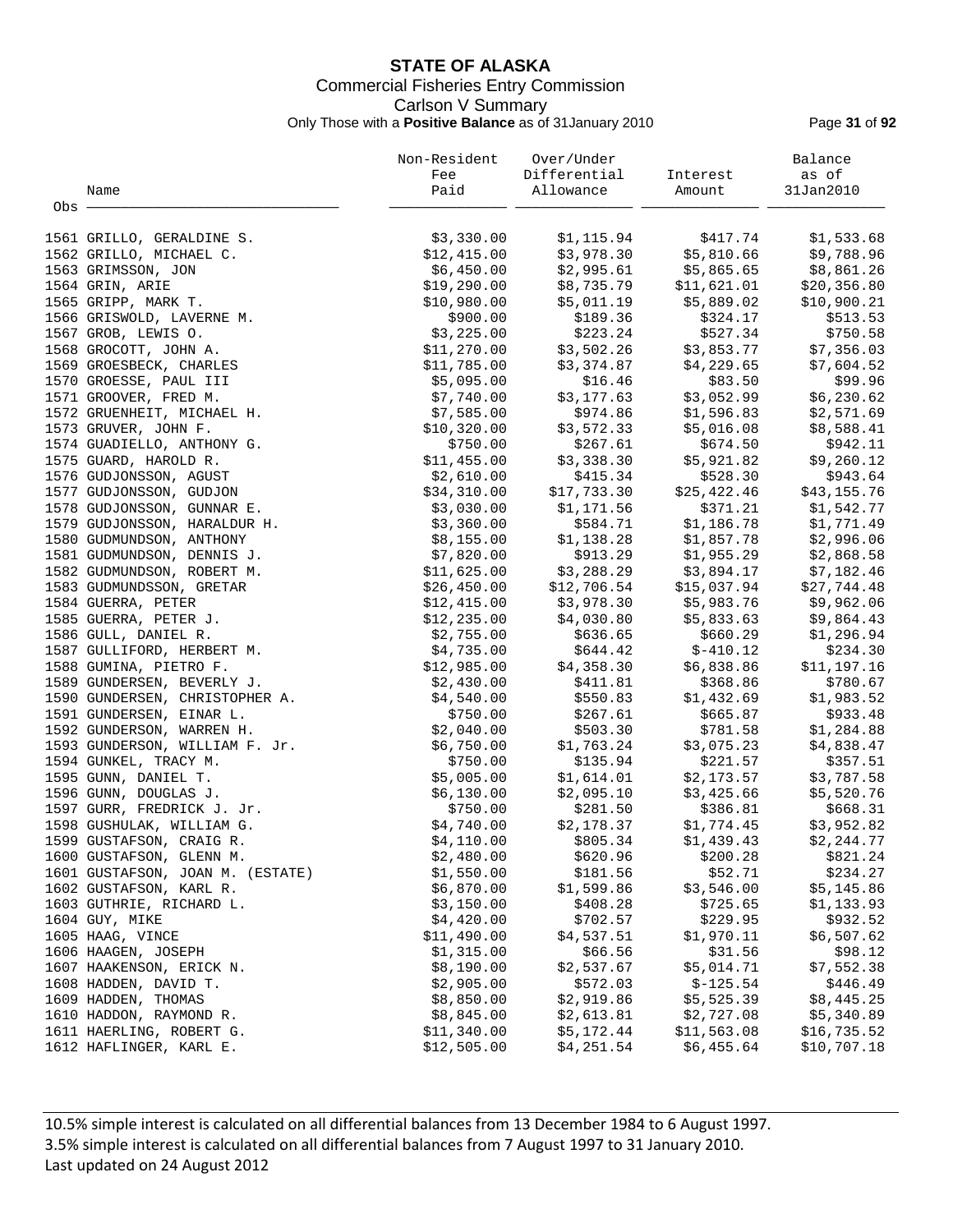# **STATE OF ALASKA** Commercial Fisheries Entry Commission Carlson V Summary Only Those with a **Positive Balance** as of 31January 2010 Page **32** of **92**

|       |                                                  | Non-Resident               | Over/Under               |                           | Balance                   |
|-------|--------------------------------------------------|----------------------------|--------------------------|---------------------------|---------------------------|
|       |                                                  | Fee                        | Differential             | Interest                  | as of                     |
|       | Name                                             | Paid                       | Allowance                | Amount                    | 31Jan2010                 |
| Obs - |                                                  |                            |                          |                           |                           |
|       | 1613 HAGGREN, BYRON                              | \$1,550.00                 | \$221.56                 | \$57.13                   | \$278.69                  |
|       | 1614 HAGGREN, MIKE                               | \$4,530.00                 | \$1,841.56               | \$456.47                  | \$2,298.03                |
|       | 1615 HAGLUND, CHARLES W. Jr.                     | \$13,585.00                | \$4,758.30               | \$7,718.37                | \$12,476.67               |
|       | 1616 HAGLUND, ROCK L.                            | \$12,415.00                | \$3,978.30               | \$5,912.70                | \$9,891.00                |
|       | 1617 HAHN, HENRY H.                              | \$2,550.00                 | \$843.30                 | \$1,419.20                | \$2,262.50                |
|       | 1618 HAKALA, MICHAEL M.                          | \$5,065.00                 | \$1,584.93               | \$1,127.20                | \$2,712.13                |
|       | 1619 HALDANE, R. D.                              | \$7,405.00                 | \$678.27                 | \$919.47                  | \$1,597.74                |
|       | 1620 HALE, TERRY A.                              | \$300.00                   | \$8.95                   | \$12.33                   | \$21.28                   |
|       | 1621 HALEY, BRIAN E.                             | \$11,360.00                | \$3,714.82               | \$839.08                  | \$4,553.90                |
|       | 1622 HALEY, GENE A.                              | \$6,750.00                 | \$1,763.24               | \$3,088.95                | \$4,852.19                |
|       | 1623 HALGREN, KATHERINE G.                       | \$9,595.00                 | \$1,978.29               | \$2,861.43                | \$4,839.72                |
|       | 1624 HALHJEM, JOHN E.                            | \$17,605.00                | \$8,250.24               | \$7,003.04                | \$15,253.28               |
|       | 1625 HALL, BRADLEY A.                            | \$4,205.00                 | \$537.63                 | \$413.87                  | \$951.50                  |
|       | 1626 HALL, DANIEL R.                             | \$7,350.00                 | \$2,760.57               | \$5,146.76                | \$7,907.33                |
|       | 1627 HALL, DARRELL                               | \$810.00                   | \$147.45                 | \$354.58                  | \$502.03                  |
|       | 1628 HALL, DONAL J.                              | \$8,185.00                 | \$1,278.29               | \$1,826.02                | \$3,104.31                |
|       | 1629 HALL, JACK R.                               | \$7,350.00                 | \$2,393.37               | \$4,709.82                | \$7,103.19                |
|       | 1630 HALL, JOHN D.                               | \$1,590.00                 | \$361.97                 | \$957.80                  | \$1,319.77                |
|       | 1631 HALL, RAYMOND S.                            | \$12,415.00                | \$3,978.30               | \$5,879.23                | \$9,857.53                |
|       | 1632 HALL, ROBERT V.                             | \$1,500.00                 | \$706.05                 | \$1,454.52                | \$2,160.57                |
|       | 1633 HALL, ROYCE S.                              | \$985.00                   | \$187.49                 | \$351.70                  | \$539.19                  |
|       | 1634 HALL, STEPHEN L.                            | \$1,500.00                 | \$539.22                 | \$565.80                  | \$1,105.02                |
|       | 1635 HALLDORSSON, ARNI C. (ESTATE)               | \$1,050.00                 | \$153.98                 | \$43.85                   | \$197.83                  |
|       | 1636 HALSTENSEN, SVEN                            | \$15,180.00                | \$6,973.03               | \$13,555.06               | \$20,528.09               |
|       | 1637 HALTINER, DEAN R.                           | \$1,200.00                 | \$544.99                 | \$801.27                  | \$1,346.26                |
|       | 1638 HALVERSON, MARK A.                          | \$8,720.00                 | \$1,585.83               | \$2,015.48                | \$3,601.31                |
|       | 1639 HALVORSEN, DAGFINN                          | \$3,060.00                 | $$-38.84$                | \$556.12                  | \$517.28                  |
|       | 1640 HAM, JOSEPH D.                              | \$4,255.00                 | \$1,158.44               | \$449.88                  | \$1,608.32                |
|       | 1641 HAMBURG, DAVID G.                           | \$12,415.00                | \$3,978.30               | \$5,920.22                | \$9,898.52                |
|       | 1642 HAMBURG, GERALD E.<br>1643 HAMES, RONALD A. | \$12,415.00<br>\$16,765.00 | \$3,978.30<br>\$7,058.90 | \$5,887.39<br>\$15,669.23 | \$9,865.69<br>\$22,728.13 |
|       | 1644 HAMILTON, CHRIS R.                          | \$9,595.00                 | \$1,978.29               | \$2,858.13                | \$4,836.42                |
|       | 1645 HAMILTON, GEORGE E. Jr.                     | \$6,990.00                 | \$788.27                 | \$947.39                  | \$1,735.66                |
|       | 1646 HAMILTON, TIMOTHY A.                        | \$9,030.00                 | \$2,112.35               | \$1,446.40                | \$3,558.75                |
|       | 1647 HAMLIK, JERRY D.                            | \$7,350.00                 | \$2,393.37               | \$4,754.67                | \$7,148.04                |
|       | 1648 HAMMER, AGNAR                               | \$6,520.00                 | \$133.30                 | \$1,854.28                | \$1,987.58                |
|       | 1649 HAMMER, ARVE                                | \$9,655.00                 | \$2,976.48               | \$3,618.25                | \$6,594.73                |
|       | 1650 HAMMER, BJARNE (ESTATE)                     | \$5,100.00                 | \$2,024.48               | \$4,690.19                | \$6,714.67                |
|       | 1651 HAMMER, CHARLES                             | \$3,485.00                 | \$1,192.76               | \$1,246.78                | \$2,439.54                |
|       | 1652 HAMMER, KARL M.                             | \$7,765.00                 | \$1,500.48               | \$591.49                  | \$2,091.97                |
|       | 1653 HAMMER, KENNETH P.                          | \$12,415.00                | \$3,978.30               | \$5,868.57                | \$9,846.87                |
|       | 1654 HAMMER, SIGVARD                             | \$2,850.00                 | \$818.43                 | \$1,907.26                | \$2,725.69                |
|       | 1655 HAMMER, WILLIAM R.                          | \$16,225.00                | \$6,638.30               | \$13,824.04               | \$20, 462.34              |
|       | 1656 HAMMER, WILLIAM R. Jr.                      | \$21,755.00                | \$9,238.27               | \$6,740.63                | \$15,978.90               |
|       | 1657 HAMMETTE, HARRELL E.                        | \$5,250.00                 | \$1,184.41               | \$2,169.83                | \$3,354.24                |
|       | 1658 HAMMOND, CHARLES W. (ESTATE)                | \$3,900.00                 | \$284.39                 | \$246.07                  | \$530.46                  |
|       | 1659 HAMMOND, STEPHEN W.                         | \$1,590.00                 | \$667.45                 | \$1,565.93                | \$2,233.38                |
|       | 1660 HAMPTON, JAMES D.                           | \$5,365.00                 | \$558.55                 | \$618.32                  | \$1,176.87                |
|       | 1661 HAMPTON, KIMBREY                            | \$10,735.00                | \$2,943.93               | \$3,376.87                | \$6,320.80                |
|       | 1662 HANANGER, JOHN                              | \$12,355.00                | \$3,991.54               | \$5,787.05                | \$9,778.59                |
|       | 1663 HANCHETT, CYNTHIA M.                        | \$300.00                   | \$30.32                  | \$9.23                    | \$39.55                   |
|       | 1664 HANCOCK, JOHN K.                            | \$9,180.00                 | \$3,403.40               | \$4,172.48                | \$7,575.88                |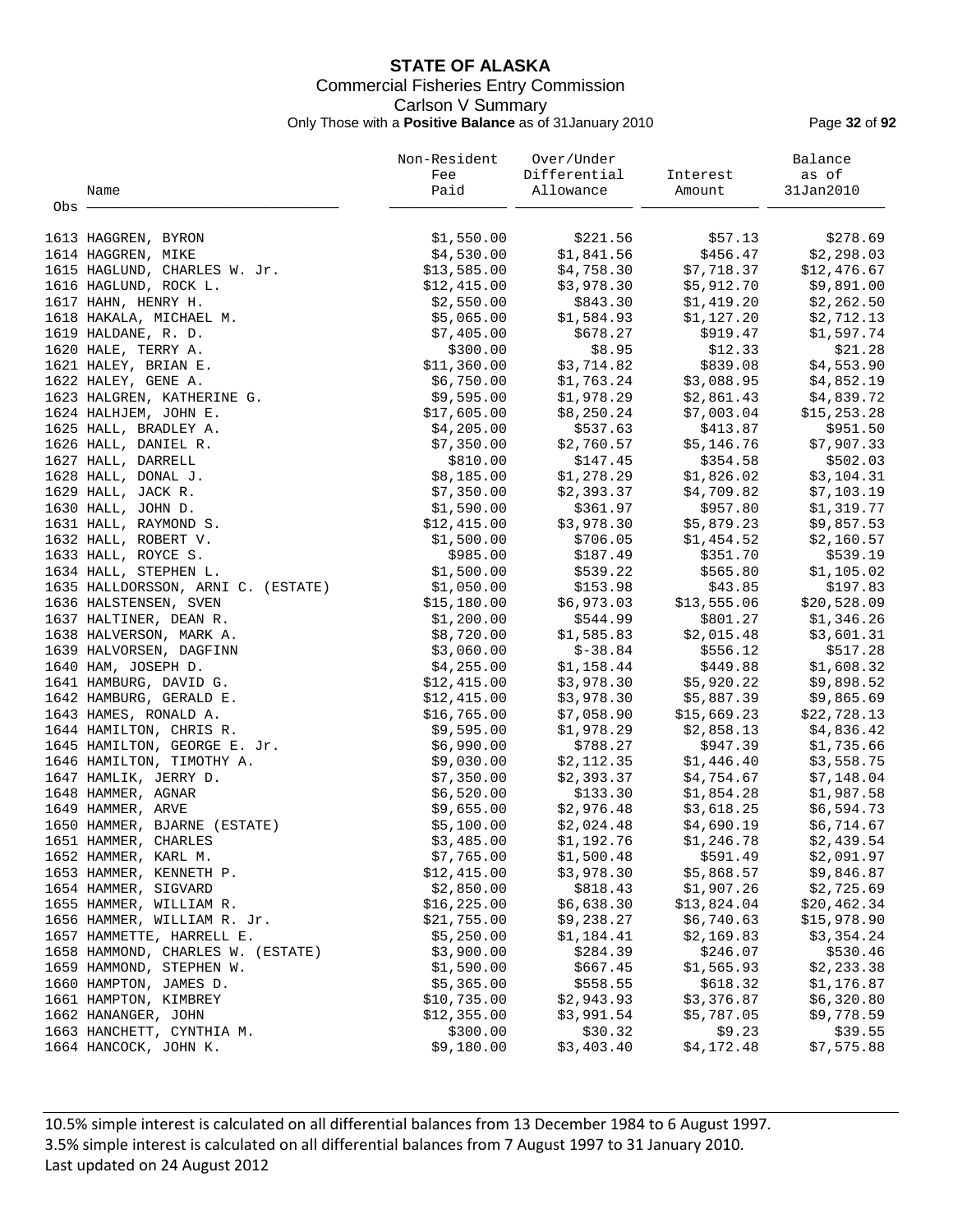# **STATE OF ALASKA** Commercial Fisheries Entry Commission Carlson V Summary Only Those with a **Positive Balance** as of 31January 2010 Page **33** of **92**

|       |                                                       | Non-Resident               | Over/Under                               |                        | Balance                    |
|-------|-------------------------------------------------------|----------------------------|------------------------------------------|------------------------|----------------------------|
|       |                                                       | Fee                        | Differential                             | Interest               | as of                      |
|       | Name                                                  | Paid                       | Allowance                                | Amount                 | 31Jan2010                  |
| Obs - |                                                       |                            |                                          |                        |                            |
|       | 1665 HANCOCK, LARRY C.                                | \$2,850.00                 | \$1,235.44                               | \$1,811.37             | \$3,046.81                 |
|       | 1666 HANKIN, EDWARD W. (ESTATE)                       | \$2,100.00                 | \$267.86                                 | \$593.65               | \$861.51                   |
|       | 1667 HANKIN, THORENE L.                               | \$750.00                   | \$220.24                                 | \$434.47               | \$654.71                   |
|       | 1668 HANKINS, CURTIS L.                               | \$10,350.00                | \$3,592.34                               | \$5,722.45             | \$9,314.79                 |
|       | 1669 HANKINS, FRED                                    | \$8,270.00                 | \$1,975.31                               | \$-589.62              | \$1,385.69                 |
|       | 1670 HANKINS, JEFF W.                                 | \$5,015.00                 | \$1,755.71                               | \$3,005.35             | \$4,761.06                 |
|       | 1671 HANKINS, WILLIAM                                 | \$5,130.00                 | \$2,304.40                               | \$1,110.78             | \$3,415.18                 |
|       | 1672 HANNAN, PAUL F.                                  | \$750.00                   | \$330.32                                 | \$102.21               | \$432.53                   |
|       | 1673 HANSEN, ALLEN E.                                 | \$3,900.00                 | \$284.39                                 | \$252.88               | \$537.27                   |
|       | 1674 HANSEN, DAVID M.                                 | \$13,165.00                | \$5,100.51                               | \$8,003.16             | \$13,103.67                |
|       | 1675 HANSEN, EGIL Jr.                                 | \$5,400.00                 | \$1,457.43                               | \$3,127.94             | \$4,585.37                 |
|       | 1676 HANSEN, ELAINE L.                                | \$900.00                   | \$191.03                                 | \$473.28               | \$664.31                   |
|       | 1677 HANSEN, GEORGE F.                                | \$1,900.00                 | $$-158.77$                               | \$861.18               | \$702.41                   |
|       | 1678 HANSEN, JACK L.                                  | \$2,100.00                 | \$561.82                                 | \$1,351.45             | \$1,913.27                 |
|       | 1679 HANSEN, KARL J.                                  | \$9,205.00                 | \$3,000.57                               | \$3,316.01             | \$6,316.58                 |
|       | 1680 HANSEN, KIM K.                                   | \$11,820.00                | \$5,546.38                               | \$12,220.60            | \$17,766.98                |
|       | 1681 HANSEN, KURT N.                                  | \$10,815.00                | \$2,928.24                               | \$2,947.87             | \$5,876.11                 |
|       | 1682 HANSEN, LAWRENCE D.                              | \$7,705.00                 | \$998.99                                 | \$2,194.30             | \$3,193.29                 |
|       | 1683 HANSEN, MORRIS C.                                | \$11,100.00                | \$5,744.72                               | \$12,962.47            | \$18,707.19                |
|       | 1684 HANSEN, PETER B.                                 | \$3,150.00                 | \$1,261.82                               | \$2,792.46             | \$4,054.28                 |
|       | 1685 HANSEN, RALPH                                    | \$900.00                   | \$350.34                                 | \$664.26               | \$1,014.60                 |
|       | 1686 HANSEN, RANDALL G.                               | \$34,595.00                | \$17,518.30<br>16.30 15.30<br>\$1,595.79 | \$16,071.58            | \$33,589.88                |
|       | 1687 HANSEN, SCOTT                                    | \$8,980.00                 |                                          | $$-1,079.84$           | \$515.95                   |
|       | 1688 HANSEN, SCOTT N.                                 | \$21,140.00                | \$9,831.48                               | \$8,275.64             | \$18,107.12                |
|       | 1689 HANSEN, SIGURD J.                                | \$30,075.00                | \$14,604.87                              | \$15,835.20            | \$30,440.07                |
|       | 1690 HANSEN, STEPHEN E. Jr.                           | \$6,450.00                 | \$1,563.24                               | \$2,608.17             | \$4,171.41                 |
|       | 1691 HANSEN, STEPHEN E. Sr. (ESTATE)                  | \$4,200.00                 | \$900.81                                 | \$1,783.92             | \$2,684.73                 |
|       | 1692 HANSEN, SVERRE (ESTATE)                          | \$9,810.00                 | \$4,313.39                               | \$10,142.99            | \$14,456.38                |
|       | 1693 HANSEN, WILLIAM R.                               | \$7,405.00                 | \$678.27                                 | \$874.95               | \$1,553.22                 |
|       | 1694 HANSON, BRET                                     | \$17,025.00                | \$6,648.30                               | \$9,689.01             | \$16,337.31                |
|       | 1695 HANSON, CRAIG P.                                 | \$840.00                   | \$131.32                                 | \$269.74               | \$401.06                   |
|       | 1696 HANSON, DANIEL B.                                | \$18, 145.00               | \$7,847.27                               | \$11,363.63            | \$19,210.90                |
|       | 1697 HANSON, ERIC A.                                  | \$4,480.00                 | \$115.42                                 | \$1,521.04             | \$1,636.46                 |
|       | 1698 HANSON, GARY W.                                  | \$8,275.00                 | \$2,228.05                               | \$1,260.04             | \$3,488.09                 |
|       | 1699 HANSON, HARVEY A. (ESTATE)                       | \$7,405.00                 | \$678.27                                 | \$901.96<br>\$7,774.63 | \$1,580.23                 |
|       | 1700 HANSON, HOLY H. (ESTATE)<br>1701 HANSON, JEFF W. | \$11,760.00<br>\$13,225.00 | \$3,835.80<br>\$4,398.30                 | \$6,589.66             | \$11,610.43<br>\$10,987.96 |
|       | 1702 HANSON, JOHN C.                                  | \$12,835.00                | \$4,430.80                               | \$6,466.38             | \$10,897.18                |
|       | 1703 HANSON, STEVEN M.                                | \$5,280.00                 | \$934.91                                 | \$1,324.46             | \$2,259.37                 |
|       | 1704 HANSON, THOMAS M.                                | \$7,440.00                 | \$1,895.72                               | \$3,167.38             | \$5,063.10                 |
|       | 1705 HANSON, VERNON A.                                | \$5,280.00                 | \$1,377.43                               | \$2,946.57             | \$4,324.00                 |
|       | 1706 HAPOFF, ANDREW L.                                | \$13,140.00                | \$6,088.33                               | \$6,709.64             | \$12,797.97                |
|       | 1707 HARA, DIANNE M.                                  | \$3,510.00                 | \$628.59                                 | \$1,686.11             | \$2,314.70                 |
|       | 1708 HARA, JIM                                        | \$6,205.00                 | \$997.85                                 | \$2,236.24             | \$3,234.09                 |
|       | 1709 HARAM, ARNOLD I.                                 | \$1,650.00                 | \$477.79                                 | \$1,188.71             | \$1,666.50                 |
|       | 1710 HARAS, ROMAN M. (ESTATE)                         | \$8,580.00                 | \$3,185.49                               | \$6,125.15             | \$9,310.64                 |
|       | 1711 HARBENSKI, BRUCE A.                              | \$9,745.00                 | \$2,491.53                               | \$4,682.42             | \$7,173.95                 |
|       | 1712 HARDEN, JERRI L.                                 | \$3,750.00                 | \$1,570.79                               | \$1,718.74             | \$3,289.53                 |
|       | 1713 HARDER, PAUL R.                                  | \$6,855.00                 | \$2,253.24                               | \$3,058.51             | \$5,311.75                 |
|       | 1714 HARDY, BRENDAN C.                                | \$7,350.00                 | \$2,967.85                               | \$3,822.51             | \$6,790.36                 |
|       | 1715 HARKINS, LEOLA R.                                | \$1,590.00                 | \$416.17                                 | \$586.97               | \$1,003.14                 |
|       | 1716 HARKINS, TAMIE M.                                | \$3,395.00                 | \$770.45                                 | \$1,651.16             | \$2,421.61                 |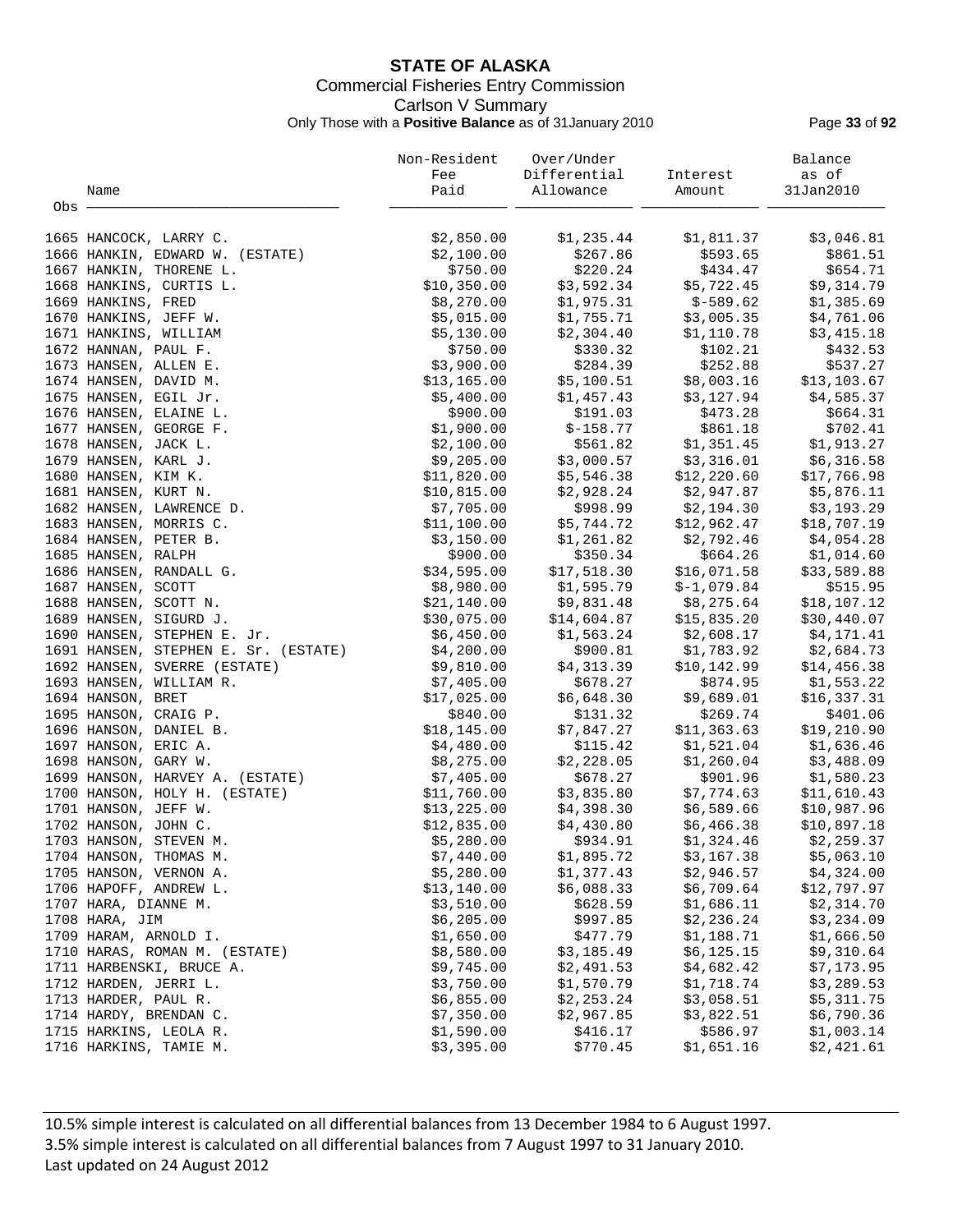# **STATE OF ALASKA** Commercial Fisheries Entry Commission Carlson V Summary Only Those with a **Positive Balance** as of 31January 2010 Page **34** of **92**

|       |                                   | Non-Resident | Over/Under<br>Differential |              | Balance     |
|-------|-----------------------------------|--------------|----------------------------|--------------|-------------|
|       |                                   | Fee          |                            | Interest     | as of       |
|       | Name                              | Paid         | Allowance                  | Amount       | 31Jan2010   |
| Obs - |                                   |              |                            |              |             |
|       | 1717 HARMELING, JOHN              | \$1,650.00   | \$475.06                   | \$1,125.24   | \$1,600.30  |
|       | 1718 HARMELING, ROBERT R.         | \$3,840.00   | \$1,317.97                 | \$2,201.04   | \$3,519.01  |
|       | 1719 HARRALSON, GISLI             | \$1,590.00   | \$566.95                   | \$1,000.31   | \$1,567.26  |
|       | 1720 HARRINGTON, MARK S.          | \$3,085.00   | \$730.23                   | \$519.01     | \$1,249.24  |
|       | 1721 HARRINGTON, SCOTT W. Jr.     | \$7,765.00   | \$1,091.52                 | \$1,494.75   | \$2,586.27  |
|       | 1722 HARRINGTON, WILLIAM          | \$1,950.00   | \$753.98                   | \$472.32     | \$1,226.30  |
|       | 1723 HARRIS, DAVID D.             | \$17,175.00  | \$7,803.58                 | \$7,068.74   | \$14,872.32 |
|       | 1724 HARRIS, GEORGE H.            | \$3,000.00   | \$1,161.82                 | \$2,888.14   | \$4,049.96  |
|       | 1725 HARRIS, GRAHAM (ESTATE)      | \$600.00     | \$184.03                   | \$419.09     | \$603.12    |
|       | 1726 HARRIS, GRANT L.             | \$12,950.00  | \$4,610.93                 | \$5,981.21   | \$10,592.14 |
|       | 1727 HARRIS, JOSEPH S.            | \$900.00     | \$191.03                   | \$469.03     | \$660.06    |
|       | 1728 HARRIS, PHILIP C.            | \$33,350.00  | \$17,093.30                | \$24,897.99  | \$41,991.29 |
|       | 1729 HARRIS, ROBERT L. Sr.        | \$600.00     | \$208.95                   | \$324.74     | \$533.69    |
|       | 1730 HARRISON, JEFFERY R.         | \$18,690.00  | \$9,809.92                 | \$16, 227.50 | \$26,037.42 |
|       | 1731 HARSILA, DAVID S.            | \$14,810.00  | \$5,533.30                 | \$8,165.98   | \$13,699.28 |
|       | 1732 HART, WARREN A.              | \$18, 115.00 | \$7,778.30                 | \$11,766.06  | \$19,544.36 |
|       | 1733 HARTLEY, GRAY L.             | \$6,450.00   | \$811.71                   | \$916.40     | \$1,728.11  |
|       | 1734 HARTNELL, RANDY L.           | \$7,680.00   | \$2,074.52                 | \$4,362.77   | \$6,437.29  |
|       | 1735 HARTNELL, TERRY L.           | \$11,245.00  | \$3,584.54                 | \$5,405.43   | \$8,989.97  |
|       | 1736 HARVEY, DENNIS K.            | \$6,475.00   | \$1,960.87                 | \$1,902.27   | \$3,863.14  |
|       | 1737 HARVIE, RODERICK C. (ESTATE) | \$7,950.00   | \$2,777.97                 | \$4,449.24   | \$7,227.21  |
|       | 1738 HASKINS, GERARD              | \$1,350.00   | \$244.63                   | \$615.14     | \$859.77    |
|       | 1739 HASSELQUIST, DAVID R.        | \$2,490.00   | \$1,086.31                 | \$25.61      | \$1,111.92  |
|       | 1740 HASTINGS, MICHAEL R.         | \$10,895.00  | \$4,371.20                 | \$5,645.77   | \$10,016.97 |
|       | 1741 HASTINGS, RICHARD F.         | \$30,530.00  | \$15,533.30                | \$24,123.40  | \$39,656.70 |
|       | 1742 HATCH, BRYCE L.              | \$7,550.00   | \$2,598.24                 | \$2,638.52   | \$5,236.76  |
|       | 1743 HATCH, DAVID P.              | \$9,680.00   | \$3,938.24                 | \$3,698.45   | \$7,636.69  |
|       | 1744 HATFIELD, FRED               | \$9,720.00   | \$4,171.19                 | \$5,605.28   | \$9,776.47  |
|       | 1745 HATHAWAY, JEFF               | \$30,285.00  | \$14,800.69                | \$17,703.34  | \$32,504.03 |
|       | 1746 HATTEN, JACK R.              | \$4,650.00   | \$1,419.93                 | \$2,491.34   | \$3,911.27  |
|       | 1747 HATTON, JERRY L.             | \$11,965.00  | \$4,123.93                 | \$5,613.09   | \$9,737.02  |
|       | 1748 HATTON, KEVIN M.             | \$2,305.00   | \$395.71                   | \$47.64      | \$443.35    |
|       | 1749 HATTON, LONNY                | \$5,850.00   | \$2,224.86                 | \$2,886.72   | \$5,111.58  |
|       | 1750 HAUG, KARL E.                | \$1,350.00   | \$61.81                    | \$132.82     | \$194.63    |
|       | 1751 HAUGEN, ARNE L.              | \$15, 120.00 | \$7,170.66                 | \$15,608.99  | \$22,779.65 |
|       | 1752 HAUGEN, PEDER N.             | \$12,415.00  | \$3,978.30                 | \$5,863.96   | \$9,842.26  |
|       | 1753 HAUGEN, THOMAS (ESTATE)      | \$10,830.00  | \$5,780.69                 | \$12,909.23  | \$18,689.92 |
|       | 1754 HAUGHEY, ADAM J.             | \$10,675.00  | \$2,791.51                 | \$2,957.63   | \$5,749.14  |
|       | 1755 HAUGHEY, ALFRED F.           | \$13,910.00  | \$4,866.54                 | \$5,865.43   | \$10,731.97 |
|       | 1756 HAUGHEY, JEANNINE W.         | \$6,600.00   | \$1,633.07                 | \$2,528.95   | \$4,162.02  |
|       | 1757 HAUGHEY, SAMUEL W.           | \$10,525.00  | \$2,823.91                 | \$3,114.75   | \$5,938.66  |
|       | 1758 HAUGLAND, GLENN D.           | \$5,880.00   | \$1,637.54                 | $$ -968.20$  | \$669.34    |
|       | 1759 HAUSER, TIMOTHY D.           | \$6,090.00   | \$2,260.71                 | \$2,292.92   | \$4,553.63  |
|       | 1760 HAVENS, DAVID H.             | \$900.00     | \$154.37                   | \$393.54     | \$547.91    |
|       | 1761 HAVENS, DENNIS W.            | \$12,415.00  | \$3,978.30                 | \$5,816.97   | \$9,795.27  |
|       | 1762 HAVENS, STEVE R.             | \$11,515.00  | \$3,823.93                 | \$5,427.89   | \$9,251.82  |
|       | 1763 HAWKEN, CAROLYN B.           | \$4,045.00   | \$133.58                   | \$331.69     | \$465.27    |
|       | 1764 HAWKINS, TERRY               | \$300.00     | \$39.31                    | \$15.00      | \$54.31     |
|       | 1765 HAWKINSON, RANDY L.          | \$9,600.00   | \$2,955.30                 | \$3,784.60   | \$6,739.90  |
|       | 1766 HAYDEN, JAMES E.             | \$4,200.00   | \$1,419.37                 | \$86.92      | \$1,506.29  |
|       | 1767 HAYES, MURRAY R.             | \$14,470.00  | \$5,023.30                 | \$7,131.72   | \$12,155.02 |
|       | 1768 HAYES, WILLIAM B.            | \$19,520.00  | \$8,598.93                 | \$11,151.47  | \$19,750.40 |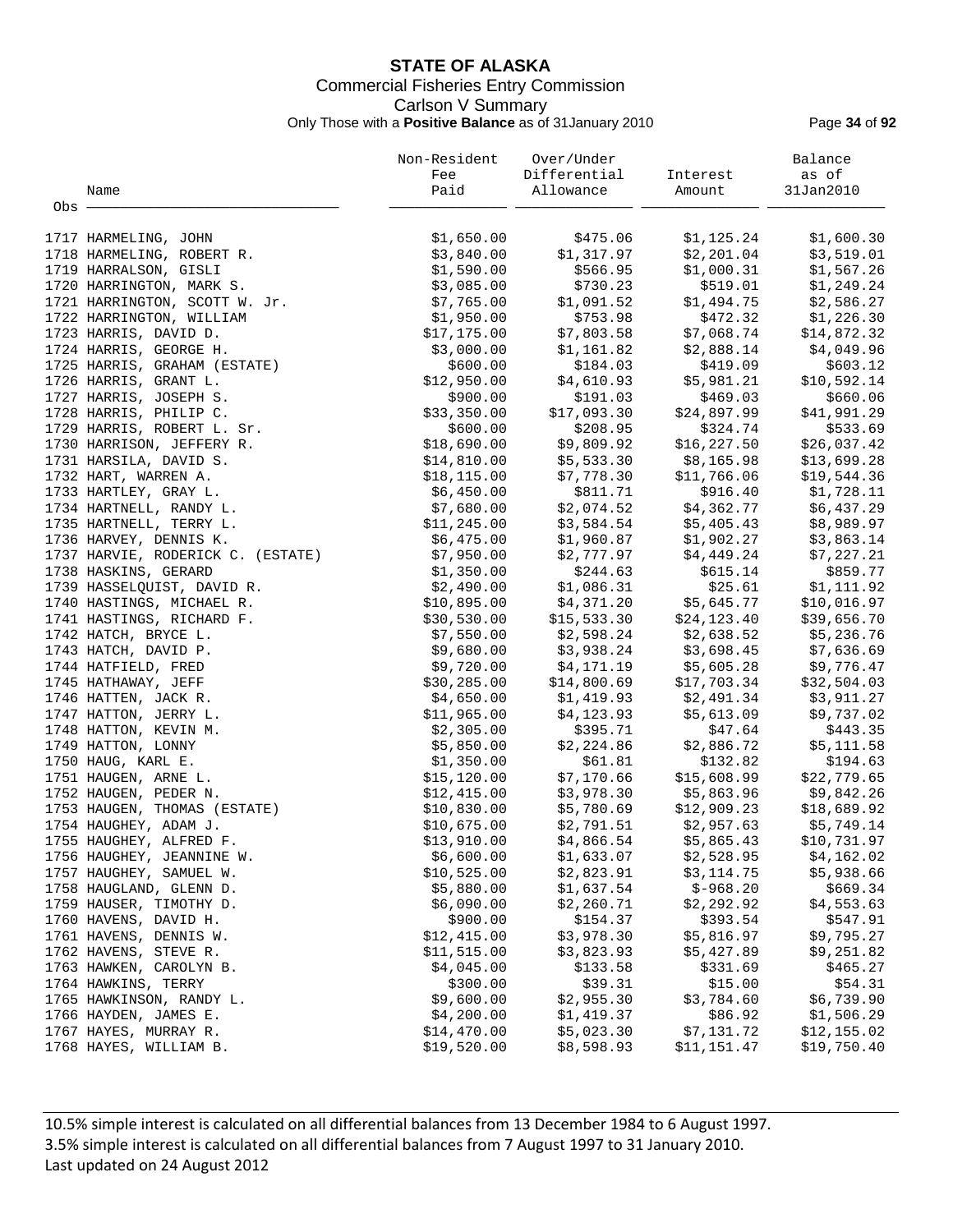# **STATE OF ALASKA** Commercial Fisheries Entry Commission Carlson V Summary Only Those with a **Positive Balance** as of 31January 2010 Page **35** of **92**

|       |                                                                                               | Non-Resident | Over/Under   |             | Balance      |
|-------|-----------------------------------------------------------------------------------------------|--------------|--------------|-------------|--------------|
|       |                                                                                               | Fee          | Differential | Interest    | as of        |
|       | Name                                                                                          | Paid         | Allowance    | Amount      | 31Jan2010    |
| Obs - |                                                                                               |              |              |             |              |
|       |                                                                                               |              |              |             |              |
|       | 1769 HAYS, DAVID E.                                                                           | \$2,100.00   | \$54.29      | $$-12.48$   | \$41.81      |
|       | 1770 HAYS, KEVIN F.                                                                           | \$600.00     | \$72.48      | \$29.13     | \$101.61     |
|       | 1771 HAYS, MARY M.                                                                            | \$600.00     | \$72.48      | \$29.13     | \$101.61     |
|       | 1772 HAYWARD.HUGH, JEFFREY R.                                                                 | \$5,910.00   | \$1,797.43   | \$4,129.42  | \$5,926.85   |
|       | 1773 HEALY, RODGER                                                                            | \$1,950.00   | \$193.64     | \$347.21    | \$540.85     |
|       | 1774 HEARN, DAVID P.                                                                          | \$2,250.00   | \$839.70     | \$1,490.14  | \$2,329.84   |
|       |                                                                                               | \$40,080.00  | \$19,773.30  | \$28,666.32 | \$48,439.62  |
|       | ILES, DANIEL C.<br>1777 HEFFERNAN, STEPHEN R.<br>1778 HEGGE, RONALD E.<br>1779 HEICHEL, JERPY | \$10, 290.00 | \$3,373.98   | \$4,256.36  | \$7,630.34   |
|       |                                                                                               | \$9,180.00   | \$4,209.82   | \$8,335.28  | \$12,545.10  |
|       |                                                                                               | \$6,205.00   | \$1,984.93   | \$1,010.74  | \$2,995.67   |
|       |                                                                                               | \$12,415.00  | \$3,978.30   | \$5,835.95  | \$9,814.25   |
|       | 1780 HEIDERICH, STEVE D.                                                                      | \$5,550.00   | \$1,352.54   | \$1,647.20  | \$2,999.74   |
|       | 1781 HEIDINGSFELD, JEFF (ESTATE)                                                              | \$2,580.00   | \$241.29     | \$420.24    | \$661.53     |
|       | 1782 HEILALA, MARK J.                                                                         | \$12,020.00  | \$4,471.48   | \$5,240.17  | \$9,711.65   |
|       | 1783 HEIN, HELEN H.                                                                           | \$750.00     | \$308.95     | \$475.91    | \$784.86     |
|       | 1784 HELGEVOLD, CLARENCE O. Jr.                                                               | \$14,550.00  | \$8,008.30   | \$16,933.72 | \$24,942.02  |
|       | 1785 HELLBERG, KARL R.                                                                        | \$10,075.00  | \$3,568.36   | \$7,413.90  | \$10,982.26  |
|       |                                                                                               |              |              |             |              |
|       | 1786 HELMERSEN, DAVID H.                                                                      | \$18,740.00  | \$7,975.50   | \$8,691.98  | \$16,667.48  |
|       | 1787 HEMMINGER, GEORGE M.                                                                     | \$2,340.00   | \$526.93     | \$1,080.31  | \$1,607.24   |
|       | 1788 HEMPSTEAD, ROBERT L. Jr.                                                                 | \$5,880.00   | \$1,632.87   | \$3,470.44  | \$5,103.31   |
|       | 1789 HENDEL, MICHAEL J.                                                                       | \$5,430.00   | \$2,498.59   | \$4,140.22  | \$6,638.81   |
|       | 1790 HENDRICK, DAVID B.                                                                       | \$6,300.00   | \$2,895.61   | \$5,499.77  | \$8,395.38   |
|       | 1791 HENDRICKS, JEFFRY P.                                                                     | \$9,805.00   | \$2,959.87   | \$3,468.19  | \$6,428.06   |
|       | 1792 HENDRICKS, KENNETH M.                                                                    | \$21,930.00  | \$10,363.30  | \$16,824.89 | \$27,188.19  |
|       | 1793 HENDRICKS, LARRY O.                                                                      | \$31,725.00  | \$15,528.30  | \$21,816.89 | \$37,345.19  |
|       | 1794 HENDRICKS, THOMAS W.                                                                     | \$3,810.00   | \$435.93     | \$206.97    | \$642.90     |
|       | 1795 HENDRICKS, TOD                                                                           | \$11,575.00  | \$3,058.29   | \$3,605.76  | \$6,664.05   |
|       | 1796 HENDRICKS, ZEKE L.                                                                       | \$300.00     | \$23.42      | \$55.32     | \$78.74      |
|       | 1797 HENDRICKSON, BRUCE E.                                                                    | \$8,070.00   | \$3,475.06   | \$7,548.95  | \$11,024.01  |
|       | 1798 HENDRICKSON, DANIEL W.                                                                   | \$10,960.00  | \$3,453.93   | \$5,507.44  | \$8,961.37   |
|       | 1799 HENDRICKSON, ROBERT L.                                                                   | \$6,480.00   | \$3,237.86   | \$5,993.82  | \$9,231.68   |
|       | 1800 HENKEL, ALAN B.                                                                          | \$17,235.00  | \$7,311.63   | \$4,745.11  | \$12,056.74  |
|       | 1801 HENLEY, WADE A.                                                                          | \$7,340.00   | \$1,561.47   | \$1,676.60  | \$3,238.07   |
|       | 1802 HENRY, JAMES D.                                                                          | \$1,330.00   | \$160.39     | \$98.67     | \$259.06     |
|       | 1803 HENRY, KURT E.                                                                           | \$11,690.00  | \$4,721.54   | \$8,479.51  | \$13,201.05  |
|       | 1804 HENRY, MIKE                                                                              | \$450.00     | \$56.61      | \$121.05    | \$177.66     |
|       | 1805 HENRY, RONALD R.                                                                         | \$11,970.00  | \$4,143.81   | \$2,709.57  | \$6,853.38   |
|       | 1806 HENSON, JON C.                                                                           | \$3,110.00   | \$572.43     | \$417.42    | \$989.85     |
|       | 1807 HERSCHLEB, DONALD N.                                                                     | \$4,950.00   | \$1,069.31   | \$1,994.40  | \$3,063.71   |
|       | 1808 HERSCHLEB, KENT G.                                                                       | \$9,895.00   | \$2,800.51   | \$3,949.14  | \$6,749.65   |
|       | 1809 HERSOM, FREDERIC J.                                                                      | \$5,250.00   | \$2,050.02   | \$3,862.71  | \$5,912.73   |
|       | 1810 HERZOG, RACHAEL                                                                          | \$750.00     | \$326.99     | \$538.06    | \$865.05     |
|       | 1811 HESSELROTH, ERIC F.                                                                      | \$13,731.00  | \$5,323.27   | \$6,427.59  | \$11,750.86  |
|       | 1812 HEUKER, BERNARD                                                                          | \$2,400.00   | \$618.37     | \$687.87    | \$1,306.24   |
|       | 1813 HEUKER, CHRISTOPHER (ESTATE)                                                             | \$25,340.00  | \$12,655.51  | \$17,619.62 | \$30, 275.13 |
|       | 1814 HEUKER, DAN                                                                              | \$10, 105.00 | \$3,060.49   | \$3,229.89  | \$6,290.38   |
|       | 1815 HEUKER, HOLLY A.                                                                         | \$6,625.00   | \$703.85     | $$-515.49$  | \$188.36     |
|       | 1816 HEUKER, MICHAEL B.                                                                       | \$18,890.00  | \$8,178.93   | \$9,442.44  | \$17,621.37  |
|       | 1817 HEUKER, TIMOTHY R.                                                                       | \$11,365.00  | \$3,900.51   | \$5,514.59  | \$9,415.10   |
|       | 1818 HEUKER, TOM                                                                              | \$14,535.00  | \$5,688.12   | \$4,236.81  | \$9,924.93   |
|       | 1819 HEZEL, ROBERT                                                                            | \$14,845.00  | \$5,683.93   | \$8,081.11  | \$13,765.04  |
|       | 1820 HICKMAN, JAMIE                                                                           | \$300.00     | \$26.99      | \$45.07     | \$72.06      |
|       |                                                                                               |              |              |             |              |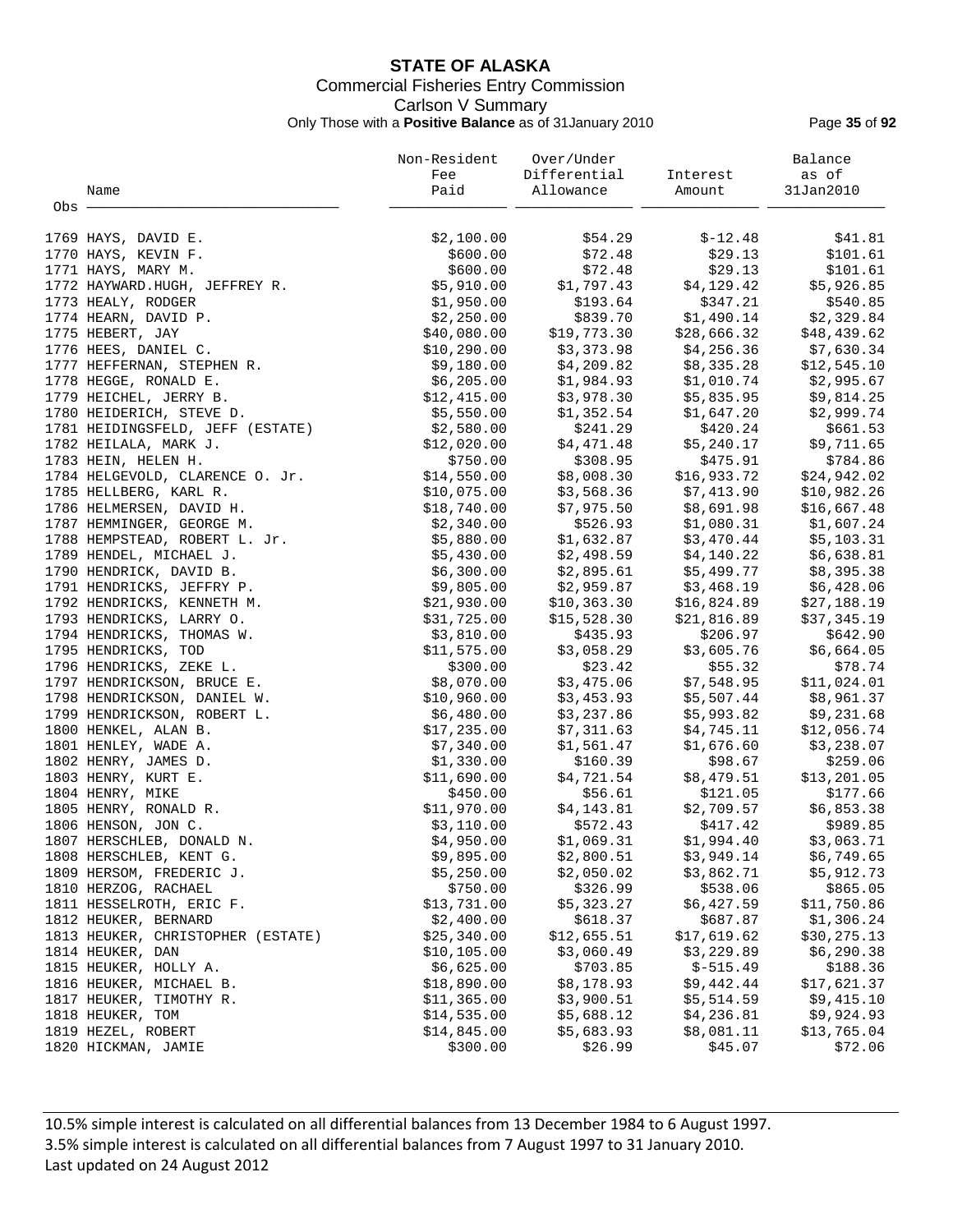# **STATE OF ALASKA** Commercial Fisheries Entry Commission Carlson V Summary Only Those with a **Positive Balance** as of 31January 2010 Page **36** of **92**

|       |                                   | Non-Resident | Over/Under   |             | Balance     |
|-------|-----------------------------------|--------------|--------------|-------------|-------------|
|       |                                   | Fee          | Differential | Interest    | as of       |
|       | Name                              | Paid         | Allowance    | Amount      | 31Jan2010   |
| Obs - |                                   |              |              |             |             |
|       | 1821 HIGBEE, ROY K.               | \$6,420.00   | \$1,963.43   | \$3,220.20  | \$5,183.63  |
|       | 1822 HIGGINS, GENE O.             | \$15,285.00  | \$5,888.30   | \$9,066.34  | \$14,954.64 |
|       | 1823 HIGGINS, GEORGE              | \$5,250.00   | \$1,357.43   | \$2,896.58  | \$4,254.01  |
|       | 1824 HIGGINS, LARRY O.            | \$10,130.00  | \$2,453.30   | \$2,882.95  | \$5,336.25  |
|       | 1825 HIGGINS, MICHAEL G.          | \$8,230.00   | \$1,188.30   | \$2,384.34  | \$3,572.64  |
|       | 1826 HIGGINS, SCOTT A. (ESTATE)   | \$16,350.00  | \$6,815.80   | \$11,774.86 | \$18,590.66 |
|       | 1827 HILES, JOHN C.               | \$1,140.00   | \$34.61      | \$231.07    | \$265.68    |
|       | 1828 HILL, LEWIS H.               | \$4,590.00   | \$1,611.69   | \$3,619.47  | \$5,231.16  |
|       | 1829 HILL, WILLIAM D. Jr.         | \$7,500.00   | \$2,610.34   | \$1,297.43  | \$3,907.77  |
|       | 1830 HILLEARY, PERRY E.           | \$1,770.00   | \$86.06      | \$560.50    | \$646.56    |
|       | 1831 HILLSTRAND, ANDREW P.        | \$830.00     | \$57.50      | \$12.25     | \$69.75     |
|       | 1832 HILLYARD, LYNN E.            | \$14,365.00  | \$5,198.28   | \$7,218.61  | \$12,416.89 |
|       | 1833 HILT, JAMES F.               | \$3,910.00   | \$477.05     | \$2,319.18  | \$2,796.23  |
|       | 1834 HILTON, ARTHUR V.            | \$6,150.00   | \$1,581.74   | \$2,859.64  | \$4,441.38  |
|       | 1835 HILTY, DOUGLAS G.            | \$21,005.00  | \$10,946.45  | \$17,771.98 | \$28,718.43 |
|       | 1836 HINDE, RONALD W.             | \$15,750.00  | \$7,353.03   | \$13,594.95 | \$20,947.98 |
|       | 1837 HINDE, SAMIYE L.             | \$750.00     | \$250.34     | \$469.27    | \$719.61    |
|       | 1838 HINSCH, JAMES E.             | \$13,940.00  | \$4,759.04   | \$562.00    | \$5,321.04  |
|       | 1839 HINSHAW, ROGER L.            | \$6,180.00   | \$819.82     | $$-316.15$  | \$503.67    |
|       | 1840 HIRATSUKA, SHICHIRO          | \$990.00     | \$116.39     | \$279.04    | \$395.43    |
|       | 1841 HISAW, FREDERICK             | \$5,100.00   | \$1,287.26   | \$2,070.26  | \$3,357.52  |
|       | 1842 HISAW, WILLIAM L.            | \$1,350.00   | \$412.71     | \$737.44    | \$1,150.15  |
|       | 1843 HJELLE, MARK S.              | \$5,100.00   | \$767.72     | \$770.43    | \$1,538.15  |
|       | 1844 HJELLE, SEVERIN O.           | \$3,000.00   | \$1,044.45   | \$2,486.96  | \$3,531.41  |
|       | 1845 HJORT, BILL Jr. (ESTATE)     | \$23,835.00  | \$11,388.30  | \$18,770.75 | \$30,159.05 |
|       | 1846 HO, DON D.                   | \$6,565.00   | \$2,220.87   | \$2,206.52  | \$4,427.39  |
|       | 1847 HOAG, JOHN M.                | \$3,000.00   | $$-66.48$    | \$409.65    | \$343.17    |
|       | 1848 HOCHSTEIN, JEFF              | \$29,105.00  | \$13,370.82  | \$9,547.96  | \$22,918.78 |
|       | 1849 HOCKEMA, JOE                 | \$9,055.00   | \$2,753.81   | \$3,045.20  | \$5,799.01  |
|       | 1850 HOCKEMA, REX A.              | \$14,120.00  | \$5,271.48   | \$6,481.24  | \$11,752.72 |
|       | 1851 HODDEVIK, SVERRE M. (ESTATE) | \$2,940.00   | \$1,121.82   | \$2,748.92  | \$3,870.74  |
|       | 1852 HODGINS, ARTHUR W.           | \$10,980.00  | \$3,831.73   | \$5,169.39  | \$9,001.12  |
|       | 1853 HODGSON, DENNIS              | \$3,075.00   | \$509.50     | \$-6.27     | \$503.23    |
|       | 1854 HODGSON, GORDON (ESTATE)     | \$6,900.00   | \$2,306.61   | \$4,491.77  | \$6,798.38  |
|       | 1855 HOEFER, CHAD                 | \$10,435.00  | \$4,026.86   | \$2,590.48  | \$6,617.34  |
|       | 1856 HOEFER, LESLIE               | \$4,925.00   | \$1,432.02   | \$2,098.06  | \$3,530.08  |
|       | 1857 HOEM, HAROLD J.              | \$7,650.00   | \$2,338.36   | \$4,590.14  | \$6,928.50  |
|       | 1858 HOFFMAN, MARK H.             | \$7,285.00   | \$2,583.24   | \$3,936.44  | \$6,519.68  |
|       | 1859 HOFFMAN, STEVEN G.           | \$6,990.00   | \$1,778.06   | \$2,802.17  | \$4,580.23  |
|       | 1860 HOFFMANN, WILLIAM C.         | \$6,750.00   | \$1,566.26   | \$3,210.19  | \$4,776.45  |
|       | 1861 HOGAN, JAMES D.              | \$12,415.00  | \$3,978.30   | \$5,866.50  | \$9,844.80  |
|       | 1862 HOGAN, THOMAS                | \$2,805.00   | \$546.24     | \$133.70    | \$679.94    |
|       | 1863 HOGLE, JAMES E. III          | \$9,450.00   | \$3,984.42   | \$8,469.72  | \$12,454.14 |
|       | 1864 HOGSETH, JARL                | \$9,085.00   | \$2,916.81   | \$5,078.97  | \$7,995.78  |
|       | 1865 HOIBY, ANTONI                | \$2,095.00   | \$494.95     | \$195.47    | \$690.42    |
|       | 1866 HOIBY, VINCE E.              | \$7,630.00   | \$2,330.07   | \$293.20    | \$2,623.27  |
|       | 1867 HOINS, CHARLES K.            | \$2,160.00   | \$108.76     | \$301.18    | \$409.94    |
|       | 1868 HOLDAL, G.WALTER             | \$410.00     | \$57.50      | \$8.45      | \$65.95     |
|       | 1869 HOLDEN, LOUIS E.             | \$2,250.00   | \$124.47     | \$274.33    | \$398.80    |
|       | 1870 HOLDER, DENNIS               | \$450.00     | \$50.34      | \$94.37     | \$144.71    |
|       | 1871 HOLDER, STEVEN E.            | \$4,500.00   | \$493.34     | \$568.49    | \$1,061.83  |
|       | 1872 HOLLAND, GORDON E.           | \$900.00     | \$154.37     | \$392.57    | \$546.94    |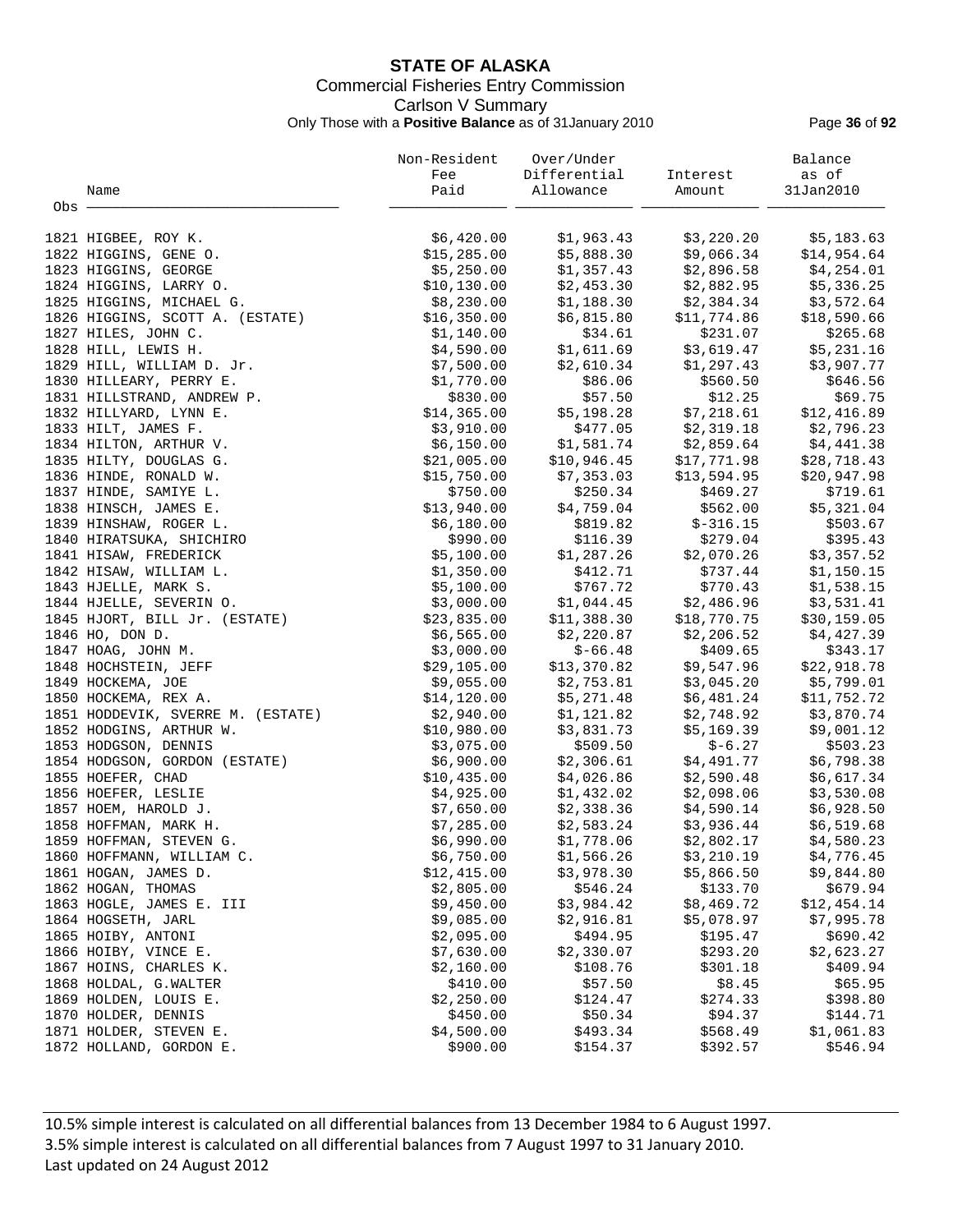## **STATE OF ALASKA** Commercial Fisheries Entry Commission Carlson V Summary Only Those with a **Positive Balance** as of 31January 2010 Page **37** of **92**

|       |                                   | Non-Resident | Over/Under               |                                                           | Balance     |
|-------|-----------------------------------|--------------|--------------------------|-----------------------------------------------------------|-------------|
|       |                                   | Fee          | Differential             | Interest                                                  | as of       |
|       | Name                              | Paid         | Allowance                | Amount                                                    | 31Jan2010   |
| Obs - |                                   |              |                          |                                                           |             |
|       |                                   |              |                          |                                                           |             |
|       | 1873 HOLLAND, KENNETH N. Sr.      | \$3,930.00   |                          | $$1,754.40$ $$4,272.23$                                   | \$6,026.63  |
|       | 1874 HOLLAND, LARRY               | \$8,365.00   | \$1,767.26               | \$2,845.57                                                | \$4,612.83  |
|       | 1875 HOLLAND, MARVIN J.           | \$1,500.00   | \$161.81                 | \$363.01                                                  | \$524.82    |
|       | 1876 HOLLAND, RAYMOND J.          | \$450.00     | \$86.76                  | \$219.36                                                  | \$306.12    |
|       | 1877 HOLLAND, RICHARD L.          | \$1,950.00   |                          |                                                           | \$1,744.91  |
|       | 1878 HOLM, JOHN C.                | \$17,115.00  | \$6,788.30               | $$546.69$ $$1,198.22$<br>\$8,398.56                       | \$15,186.86 |
|       | 1879 HOLM, MICHAEL P.             | \$11,305.00  | \$3,238.29               | \$4,607.61                                                | \$7,845.90  |
|       | 1880 HOLM, PAUL M.                | \$8,665.00   | \$1,478.28               | \$2,317.59                                                | \$3,795.87  |
|       | 1881 HOLMBERG, FRED E. Sr.        | \$450.00     | \$123.42                 | \$294.76                                                  | \$418.18    |
|       | 1882 HOLMBERG, FRED Jr.           | \$840.00     | \$218.70                 | \$69.82                                                   | \$288.52    |
|       |                                   |              |                          |                                                           |             |
|       | 1883 HOLMBERG, JOHN H. Jr.        | \$6,780.00   |                          | $$1,758.36$ $$3,837.44$                                   | \$5,595.80  |
|       | 1884 HOLMBERG, ROGER A. Sr.       | \$6,465.00   | \$1,376.27               | \$2,984.83                                                | \$4,361.10  |
|       | 1885 HOLMES, PHILIP J.            | \$11,965.00  | \$3,891.54               | \$5,664.59                                                | \$9,556.13  |
|       | 1886 HOLMGREN, FRANS G.           | \$600.00     | \$181.50                 | \$244.12                                                  | \$425.62    |
|       | 1887 HOLMSTROM, GERALD V.         | \$23,370.00  |                          | \$11,255.80      \$19,200.06<br>\$4,608.30     \$7,129.82 | \$30,455.86 |
|       | 1888 HOLMSTROM, MICHAEL G.        | \$13,545.00  |                          |                                                           | \$11,738.12 |
|       | 1889 HONEA, BEN K.                | \$9,775.00   | \$2,880.49               | \$2,567.40                                                | \$5,447.89  |
|       | 1890 HONEA, RAY M.                | \$13,260.00  | \$4,663.30               | \$5,247.78                                                | \$9,911.08  |
|       | 1891 HONEA, WILLIAM W.            | \$5,235.00   | \$762.81                 | \$1,598.59                                                | \$2,361.40  |
|       | 1892 HONKOLA, ROBERT M.           | \$410.00     | \$57.50                  | \$12.11                                                   | \$69.61     |
|       | 1893 HOOD, ALAN L.                | \$5,250.00   |                          | $$1,184.42$ $$2,554.53$                                   | \$3,738.95  |
|       | 1894 HOOVER, JOHN J.              | \$6,450.00   | \$2,370.67               | \$5,135.25                                                | \$7,505.92  |
|       | 1895 HOOVER, JOHN M.              | \$5,250.00   | \$1,184.41               | \$2,195.30                                                | \$3,379.71  |
|       | 1896 HOOVER, LARRY J. (ESTATE)    | \$1,890.00   | \$260.54                 | \$363.07                                                  | \$623.61    |
|       | 1897 HOOVER, MARY R.              | \$9,985.00   | \$2,534.86               | \$2,732.87                                                | \$5,267.73  |
|       | 1898 HOOVER, ROBERT A.            | \$11,395.00  | \$5,116.57               | \$6,925.88                                                | \$12,042.45 |
|       | 1899 HOPPER, JAMES V.             | \$300.00     | \$26.99                  | \$42.78                                                   | \$69.77     |
|       | 1900 HOPTOWIT, DEL D.             | \$9,595.00   | \$2,178.29               | \$3,946.42                                                | \$6,124.71  |
|       | 1901 HORR, ROBERT                 | \$4,530.00   | \$577.89                 | $$-260.66$                                                | \$317.23    |
|       | 1902 HORRELL, ADDISON             | \$840.00     | \$50.08                  | \$67.37                                                   | \$117.45    |
|       | 1903 HORSMON, JOHN W.             | \$1,950.00   | \$493.90                 | \$1,024.86                                                | \$1,518.76  |
|       | 1904 HORSMON, JOHN W. Jr.         | \$3,090.00   | \$928.88                 | \$1,506.67                                                | \$2,435.55  |
|       | 1905 HORTON, MARVIN C.            | \$9,805.00   | \$2,278.30               | \$3,330.17                                                | \$5,608.47  |
|       | 1906 HORWATH, WILLIAM J. (ESTATE) | \$840.00     | \$67.50                  | \$16.20                                                   | \$83.70     |
|       | 1907 HOSMER, CHARLES W.           | \$11,850.00  |                          | \$9,404.90                                                | \$14,543.25 |
|       | 1908 HOSTETLER, DERWIN H. III     | \$8,400.00   | \$5,138.35<br>\$3,931.55 | \$7,074.84                                                | \$11,006.39 |
|       | 1909 HOUGHTON, LARY               | \$2,550.00   |                          | \$527.32 \$566.89 \$1,094.21                              |             |
|       | 1910 HOUGHTON, RANDALL L.         | \$11,065.00  | \$3,700.51               | \$5,151.22                                                | \$8,851.73  |
|       | 1911 HOUSLER, EUGENE D. (ESTATE)  | \$1,950.00   | \$137.71                 | \$303.96                                                  | \$441.67    |
|       | 1912 HOVIK, SCOTT B.              | \$23,990.00  | \$10,853.29              | \$12,973.90                                               | \$23,827.19 |
|       | 1913 HOVIK, STANLEY J. Jr.        | \$19,380.00  | \$10,656.97              | \$21,514.57                                               | \$32,171.54 |
|       | 1914 HOVIK, STANLEY J. Sr.        | \$4,200.00   | \$2,177.79               | \$5,507.45                                                | \$7,685.24  |
|       | 1915 HOWARD, HOWELL H.            | \$7,045.00   | \$1,559.87               | \$2,551.44                                                | \$4,111.31  |
|       | 1916 HOWARD, JERRY P.             | \$2,790.00   | \$958.03                 | \$2,476.09                                                | \$3,434.12  |
|       | 1917 HOWELL, CLIFFORD G.          | \$540.00     | \$146.76                 | \$383.43                                                  | \$530.19    |
|       | 1918 HOWELL, GARY D.              | \$38,190.00  | \$21,441.54              | \$29,533.12                                               | \$50,974.66 |
|       | 1919 HOY, GUY                     | \$10, 215.00 | \$3,133.20               | \$1,181.23                                                | \$4,314.43  |
|       | 1920 HROCH, MILOS                 | \$1,050.00   | \$462.37                 | \$820.55                                                  | \$1,282.92  |
|       |                                   | \$3,295.00   |                          |                                                           |             |
|       | 1921 HRUTFJORD, BRAD              |              | \$388.58                 | $$-327.38$                                                | \$61.20     |
|       | 1922 HUBBARD, DONNA F.            | \$750.00     | \$319.40                 | \$112.86                                                  | \$432.26    |
|       | 1923 HUBBARD, LESLIE E.           | \$2,250.00   | \$953.98                 | \$661.22                                                  | \$1,615.20  |
|       | 1924 HUBER, GARY L.               | \$4,620.00   | \$746.38                 | \$1,893.31                                                | \$2,639.69  |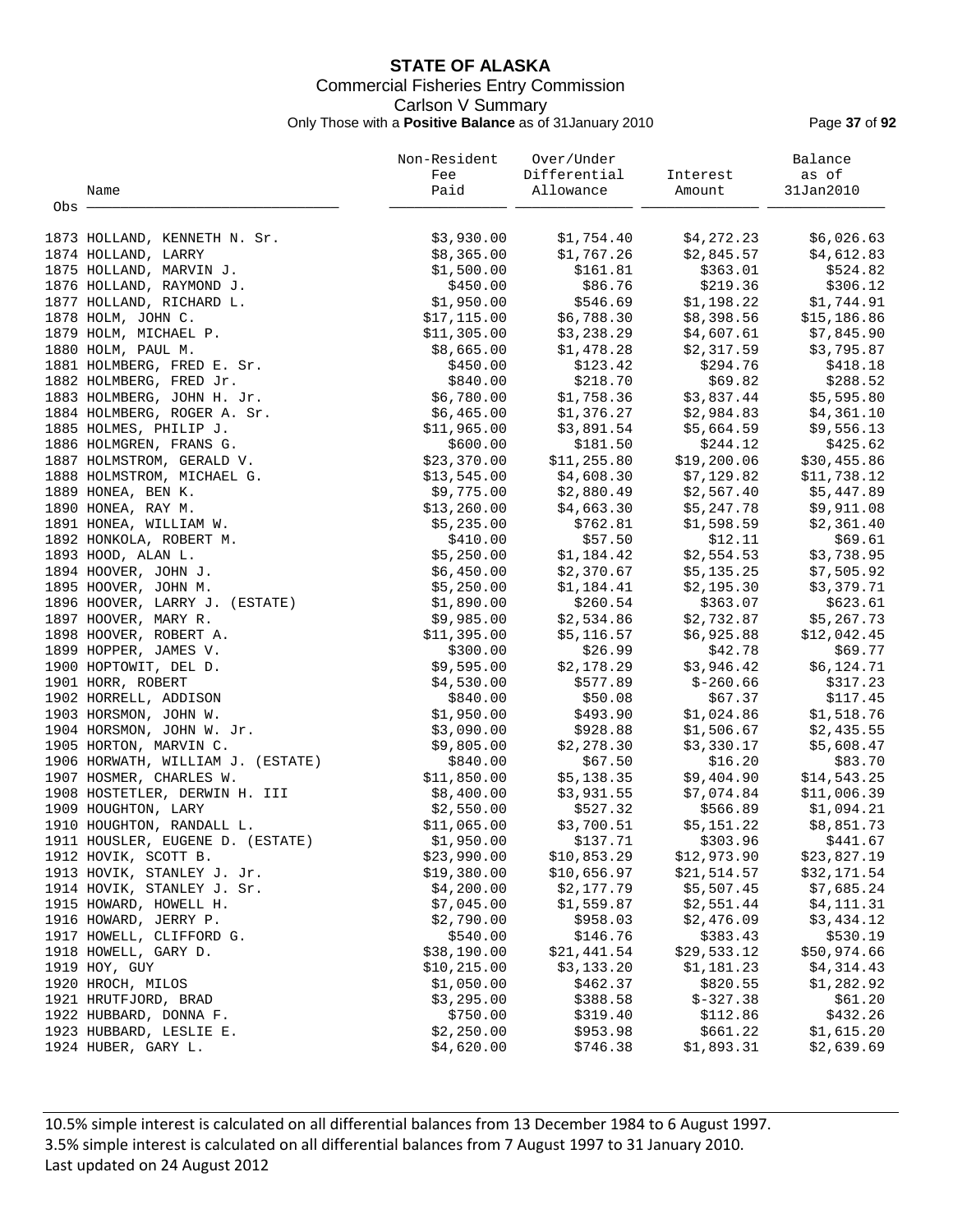## **STATE OF ALASKA** Commercial Fisheries Entry Commission Carlson V Summary Only Those with a **Positive Balance** as of 31January 2010 Page **38** of **92**

|       |                                  | Non-Resident | Over/Under<br>Differential |                                                                          | Balance     |
|-------|----------------------------------|--------------|----------------------------|--------------------------------------------------------------------------|-------------|
|       |                                  | Fee          |                            | Interest                                                                 | as of       |
|       | Name                             | Paid         | Allowance                  | Amount                                                                   | 31Jan2010   |
| Obs - |                                  |              |                            |                                                                          |             |
|       | 1925 HUBLOU, MATTHEW F.          | \$9,740.00   | \$2,193.28                 | \$2,277.24                                                               | \$4,470.52  |
|       | 1926 HUDSON, MATTHEW S.          | \$2,250.00   | \$898.31                   | \$1,469.85                                                               | \$2,368.16  |
|       | 1927 HUDSON, NANCY S.            | \$750.00     | \$339.31                   | \$127.07                                                                 | \$466.38    |
|       | 1928 HUDSON, STEVEN B.           | \$450.00     | \$86.76                    | \$227.55                                                                 | \$314.31    |
|       | 1929 HUFF, RICHARD E.            | \$32,555.00  | \$16, 118.30               | \$20,380.08                                                              | \$36,498.38 |
|       | 1930 HUFF, TIMOTHY W.            | \$22,485.00  | \$10,008.30                | \$13,322.54                                                              | \$23,330.84 |
|       | 1931 HUFF, WALTER P. (ESTATE)    | \$6,030.00   | \$1,598.41                 | \$1,977.59                                                               | \$3,576.00  |
|       | 1932 HUFF, WARREN P. (ESTATE)    | \$5,760.00   | \$1,540.33                 | $$-585.00$                                                               | \$955.33    |
|       | 1933 HUGEV, MIKE N.              | \$3,900.00   | \$284.39                   | \$254.23                                                                 | \$538.62    |
|       | 1934 HUGHES, ALLEN D.            | \$3,600.00   | \$879.64                   | \$1,689.40                                                               | \$2,569.04  |
|       | 1935 HUGHES, DARYL L. (ESTATE)   | \$13,980.00  | \$5,235.80                 | \$8,132.41                                                               | \$13,368.21 |
|       | 1936 HUGHES, DONALD W.           | \$11,490.00  | \$4,412.86                 | \$7,615.10                                                               | \$12,027.96 |
|       | 1937 HUGHES, JACK T.             | \$1,250.00   | \$191.24                   | \$46.88                                                                  | \$238.12    |
|       | 1938 HUGUENIN, MARVIN S.         | \$9,745.00   | \$2,820.50                 | \$3,201.86                                                               | \$6,022.36  |
|       | 1939 HUITT, STAN R.              | \$900.00     | \$235.94                   | \$379.56                                                                 | \$615.50    |
|       | 1940 HULJEV, SPIRO               | \$8,850.00   | \$2,919.86                 | \$5,432.83                                                               | \$8,352.69  |
|       | 1941 HULJEV, TONY A. (ESTATE)    | \$9,600.00   | \$3,253.03                 | \$5,568.61                                                               | \$8,821.64  |
|       | 1942 HULL, H.DANIEL              | \$5,160.00   | \$1,297.42                 | \$2,489.03                                                               | \$3,786.45  |
|       | 1943 HUMLICK, KENNETH E.         | \$15,350.00  | \$6,126.87                 | \$8,600.14                                                               | \$14,727.01 |
|       | 1944 HUMMEL, NICK                | \$2,340.00   | \$833.37                   | \$170.48                                                                 | \$1,003.85  |
|       | 1945 HUNGERFORD, DONALD F.       | \$450.00     | \$6.05                     | \$11.20                                                                  | \$17.25     |
|       | 1946 HUNNICUTT, KENNETH R.       | \$15,000.00  | \$6,853.03                 | \$12,800.92                                                              | \$19,653.95 |
|       | 1947 HUNSINGER, WILLIAM L.       | \$13,465.00  | \$4,678.30                 | \$7,443.39                                                               | \$12,121.69 |
|       | 1948 HUNSKOR, CLAUDE H.          | \$7,915.00   | \$978.28                   | \$1,341.83                                                               | \$2,320.11  |
|       | 1949 HUNTINGTON, GEORGE B.       | \$450.00     | \$84.03                    | \$193.46                                                                 | \$277.49    |
|       | 1950 HUNTRESS, JOHN C.           | \$17,515.00  |                            | $$7,431.54$<br>$$12,069.00$<br>$$3,355.39$<br>$$3,355.39$<br>\$12,069.68 | \$19,501.22 |
|       | 1951 HUPPI, WARREN               | \$5,850.00   |                            |                                                                          | \$5,308.32  |
|       | 1952 HURULA, RICHARD H.          | \$10,740.00  | \$3,638.11                 | \$4,742.57                                                               | \$8,380.68  |
|       | 1953 HUSWICK, NORMAN A.          | \$21,500.00  | \$10,336.42                | \$9,146.88                                                               | \$19,483.30 |
|       | 1954 HUTCHENS, FLOYD J. Jr.      | \$11,370.00  | \$4,645.86                 | \$8,666.40                                                               | \$13,312.26 |
|       | 1955 HUTCHENS, JIMMY D.          | \$10,370.00  | \$2,915.51                 | \$4,542.60                                                               | \$7,458.11  |
|       | 1956 HUTCHINS, RANDOLPH W.       | \$18,300.00  | \$9,219.86                 | \$17,699.54                                                              | \$26,919.40 |
|       | 1957 HUTCHISON, MICHAEL          | \$2,815.00   | \$725.27                   | \$269.73                                                                 | \$995.00    |
|       | 1958 HUTSON, WILLARD J. (ESTATE) | \$10,995.00  | \$3,285.80                 | \$6,408.53                                                               | \$9,694.33  |
|       | 1959 HUTTON, G. T.               | \$900.00     | \$154.37                   | \$396.29                                                                 | \$550.66    |
|       | 1960 HVATUM, PEDER R.            | \$17,100.00  |                            | \$16,079.79                                                              | \$23,821.85 |
|       | 1961 HYKE, ROBERT P.             | \$11,665.00  |                            | $$7,742.06$ $$16,079.79$<br>$$3,691.54$ $$5,202.11$                      | \$8,893.65  |
|       | 1962 HYMAS, JOHN H.              | \$1,140.00   | \$124.06                   | \$297.14                                                                 | \$421.20    |
|       | 1963 IANKOV, STOIAN I.           | \$8,210.00   | \$2,390.75                 | \$1,861.01                                                               | \$4,251.76  |
|       | 1964 IHANDER, ALBIN E.           | \$10,830.00  | \$3,003.30                 | \$5,807.36                                                               | \$8,810.66  |
|       | 1965 IHANDER, MARK L.            | \$9,145.00   | \$2,121.68                 | \$3,851.69                                                               | \$5,973.37  |
|       | 1966 IKE, WILLIAM F.             | \$450.00     | \$6.05                     | \$12.53                                                                  | \$18.58     |
|       | 1967 ILDHUSO, GUNNAR Jr.         | \$15, 175.00 | \$5,458.29                 | \$6,821.82                                                               | \$12,280.11 |
|       | 1968 ILDHUSO, GUNNAR M.          | \$1,620.00   | \$241.81                   | \$486.80                                                                 | \$728.61    |
|       | 1969 INGEBRETSEN, SIGMUND        | \$35,030.00  | \$18,053.30                | \$24,181.62                                                              | \$42,234.92 |
|       | 1970 INGRAM, WALTER E.           | \$10,680.00  | \$3,546.77                 | \$7,505.98                                                               | \$11,052.75 |
|       | 1971 IRELAND, MICHAEL            | \$3,000.00   | \$1,148.65                 | \$1,989.88                                                               | \$3,138.53  |
|       | 1972 IRVIN, MONTGOMERY L.        | \$2,425.00   | \$225.27                   | \$95.57                                                                  | \$320.84    |
|       | 1973 IRVINE, DAVID J.            | \$5,185.00   | \$1,091.67                 | \$146.16                                                                 | \$1,237.83  |
|       | 1974 IRWIN, JEB E.               | \$4,200.00   | \$900.81                   | \$1,773.36                                                               | \$2,674.17  |
|       | 1975 ISAAC, LARS                 | \$18,655.00  | \$8,191.54                 | \$14,737.24                                                              | \$22,928.78 |
|       | 1976 ISAACSON, HENRY C.          | \$11,430.00  | \$4,158.01                 | \$4,580.44                                                               | \$8,738.45  |
|       |                                  |              |                            |                                                                          |             |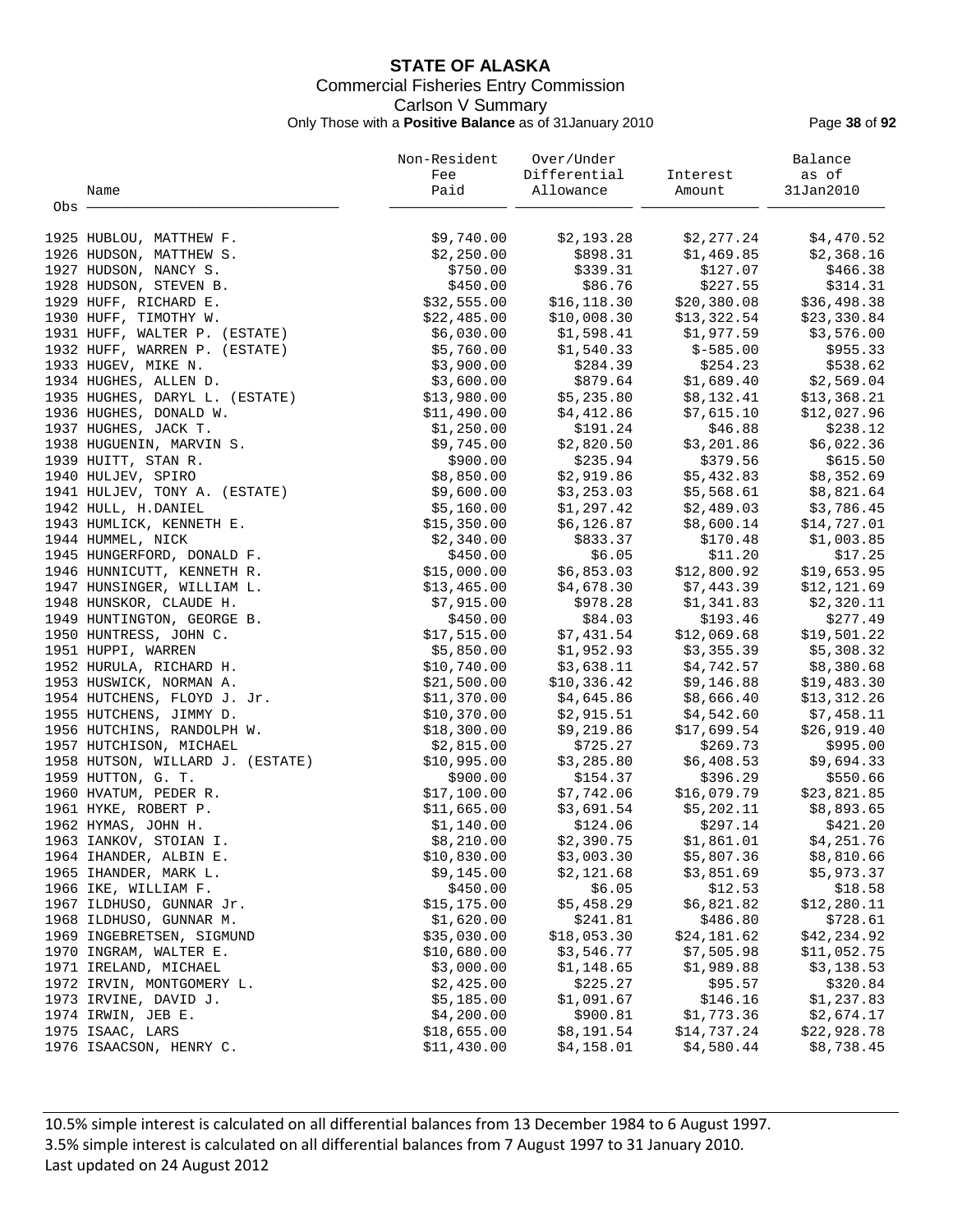## **STATE OF ALASKA** Commercial Fisheries Entry Commission Carlson V Summary Only Those with a **Positive Balance** as of 31January 2010 Page **39** of **92**

|       |                                                  | Non-Resident              | Over/Under             |                        | Balance                |
|-------|--------------------------------------------------|---------------------------|------------------------|------------------------|------------------------|
|       |                                                  | Fee                       | Differential           | Interest               | as of                  |
|       | Name                                             | Paid                      | Allowance              | Amount                 | 31Jan2010              |
| Obs - |                                                  |                           |                        |                        |                        |
|       | 1977 ISAKSEN, BERT                               | \$12,180.00               | \$4,035.80             | \$5,948.67             | \$9,984.47             |
|       | 1978 ISAKSEN, GARY A.                            | \$10,810.00               | \$3,353.93             | \$5,273.27             | \$8,627.20             |
|       | 1979 ISAKSEN, KARL B.                            | \$11,155.00               | \$3,138.30             | \$5,668.45             | \$8,806.75             |
|       | 1980 ISLEIB, EDWARD T.                           | \$3,450.00                | \$1,680.93             | \$2,537.77             | \$4,218.70             |
|       | 1981 ISON, PAUL F.                               | \$14,035.00               | \$5,288.19             | \$6,937.53             | \$12, 225.72           |
|       | 1982 IVANOFF, BLAINE D.                          | \$10,945.00               | \$3,211.53             | \$4,299.45             | \$7,510.98             |
|       | 1983 IVANOFF, WILLARD A.                         | \$14,605.00               | \$5,904.56             | \$9,105.63             | \$15,010.19            |
|       | 1984 IVANOV, GREGORY S.                          | \$14,805.00               | \$5,933.93             | \$8,793.59             | \$14,727.52            |
|       | 1985 IVANOV, LAVRO                               | \$480.00                  | \$143.42               | \$342.06               | \$485.48               |
|       | 1986 IVANOV, NESTOR                              | \$1,950.00                | \$664.06               | \$1,549.04             | \$2,213.10             |
|       | 1987 IVERSEN, ANDREW P.                          | \$7,675.00                | \$1,686.61             | \$971.02               | \$2,657.63             |
|       | 1988 IVERSEN, RAY C.                             | \$5,100.00                | \$1,495.06             | \$3,267.47             | \$4,762.53             |
|       | 1989 IVES, HARVEY B.                             | \$1,650.00                | \$422.20               | \$168.82               | \$591.02               |
|       | 1990 IVICEVICH, PETE                             | \$11,665.00               | \$3,923.93             | \$5,665.84             | \$9,589.77             |
|       | 1991 JACKINSKY, CRAIG A.                         | \$8,370.00                | \$1,779.18             | \$3,164.12             | \$4,943.30             |
|       | 1992 JACKINSKY, GEORGE                           | \$300.00                  | \$39.31                | \$15.37                | \$54.68                |
|       | 1993 JACKSON, GEORGE                             | \$6,150.00                | \$611.72               | \$919.34               | \$1,531.06             |
|       | 1994 JACKSON, JOHN G.                            | \$6,690.00                | \$1,146.66             | \$2,733.24             | \$3,879.90             |
|       | 1995 JACKSON, MICHAEL                            | \$8,245.00                | \$2,343.65             | \$2,294.44             | \$4,638.09             |
|       | 1996 JACKSON, RICHARD A.                         | \$9,340.00                | \$3,750.27             | \$1,185.91             | \$4,936.18             |
|       | 1997 JACKSON, ROBERT L.                          | \$10,750.00               | \$2,828.30             | \$7,112.20             | \$9,940.50             |
|       | 1998 JACOBS, JOHN C.                             | \$16,700.00               | \$6,833.29             | \$8,740.47             | \$15,573.76            |
|       | 1999 JACOBSEN, CHARLES A.                        | \$8,130.00                | \$2,913.37             | \$6,186.18             | \$9,099.55             |
|       | 2000 JACOBSEN, ERIC P.                           | \$5,135.00                | \$826.80               | \$1,572.37             | \$2,399.17             |
|       | 2001 JACOBSEN, ERLING E. Jr.                     | \$10,170.00               | \$4,025.57             | \$5,667.96             | \$9,693.53             |
|       | 2002 JACOBSEN, ERLING E. Sr.                     | \$2,520.00                | \$598.42               | \$1,203.61             | \$1,802.03             |
|       | 2003 JACOBSEN, SCOTT                             | \$15,780.00               | \$7,896.11             | \$11,258.22            | \$19,154.33            |
|       | 2004 JACOBSEN, THOMAS                            | \$750.00                  | \$286.76               | \$738.56               | \$1,025.32             |
|       | 2005 JACOBSON, RODNEY L.                         | \$8,815.00                | \$1,578.29             | \$2,903.04             | \$4,481.33             |
|       | 2006 JACOBSON, RYAN K.                           | \$7,920.00                | \$2,206.46             | \$1,805.46             | \$4,011.92             |
|       | 2007 JACOBSON, STEVEN K. (ESTATE)                | \$10, 250.00              | \$2,706.54             | \$3,336.72             | \$6,043.26             |
|       | 2008 JACOBSON, WILLIAM E.                        | \$900.00                  | \$191.02               | \$440.19               | \$631.21               |
|       | 2009 JACQUOT, HENRY G.                           | \$5,400.00                | \$2,011.47             | \$2,047.43             | \$4,058.90             |
|       | 2010 JAEGER, CHARLES E.                          | \$10, 200.00              | \$3,757.37             | \$5,446.18             | \$9,203.55             |
|       | 2011 JAEHNING, HEIDI                             | \$4,795.00                | \$59.85                | \$178.22               | \$238.07               |
|       | 2012 JAGGER, JUNE P.                             | \$1,500.00                | \$635.94               | \$1,035.11             | \$1,671.05             |
|       | 2013 JAHN, WILLIAM M.                            | \$8,130.00                | \$2,439.84             | \$3,978.05             | \$6,417.89             |
|       | 2014 JAHNKE, GLENN                               | \$5,450.00                | \$821.46               | \$313.88               | \$1,135.34             |
|       | 2015 JAKOBSEN, JOHN                              | \$3,390.00                | $$-182.39$             | \$385.00               | \$202.61               |
|       | 2016 JAKOBSEN, JONAS (ESTATE)                    | \$25, 240.00              | \$13,132.06            | \$23,919.69            | \$37,051.75            |
|       | 2017 JAKOBSEN, SVEN A.                           | \$9,660.00                | \$3,293.03             | \$5,736.92             | \$9,029.95             |
|       | 2018 JAMES, BENJAMIN Sr.                         | \$4,680.00                | \$1,464.72             | \$3,292.57             | \$4,757.29             |
|       | 2019 JAMES, DENNIS L.                            | \$1,590.00                | \$349.65               | \$804.78               | \$1,154.43             |
|       | 2020 JAMES, FRANKLIN H.                          | \$10,620.00               | \$4,099.86             | \$8,206.87             | \$12,306.73            |
|       | 2021 JAMES, JESSE R.                             | \$2,700.00                | \$195.38               | \$370.23               | \$565.61               |
|       | 2022 JAMES, LYLE H.                              | \$1,350.00                | \$277.79               | \$699.15               | \$976.94               |
|       | 2023 JAMES, STEVEN H.                            | \$2,490.00                | \$1,037.79             | \$2,601.28             | \$3,639.07             |
|       | 2024 JAMISON, RALPH J.                           | \$4,950.00                | \$1,227.80             | \$2,326.38             | \$3,554.18             |
|       | 2025 JAMISON, VERN E.<br>2026 JAMISON, VERNON L. | \$10,850.00<br>\$1,650.00 | \$3,325.85<br>\$181.11 | \$4,697.19<br>\$519.11 | \$8,023.04<br>\$700.22 |
|       | 2027 JANGAARD, OTTO T.                           | \$1,200.00                | \$354.37               | \$914.13               | \$1,268.50             |
|       | 2028 JANGAARD, STEVE                             | \$14,810.00               | \$4,893.30             | \$6,835.33             | \$11,728.63            |
|       |                                                  |                           |                        |                        |                        |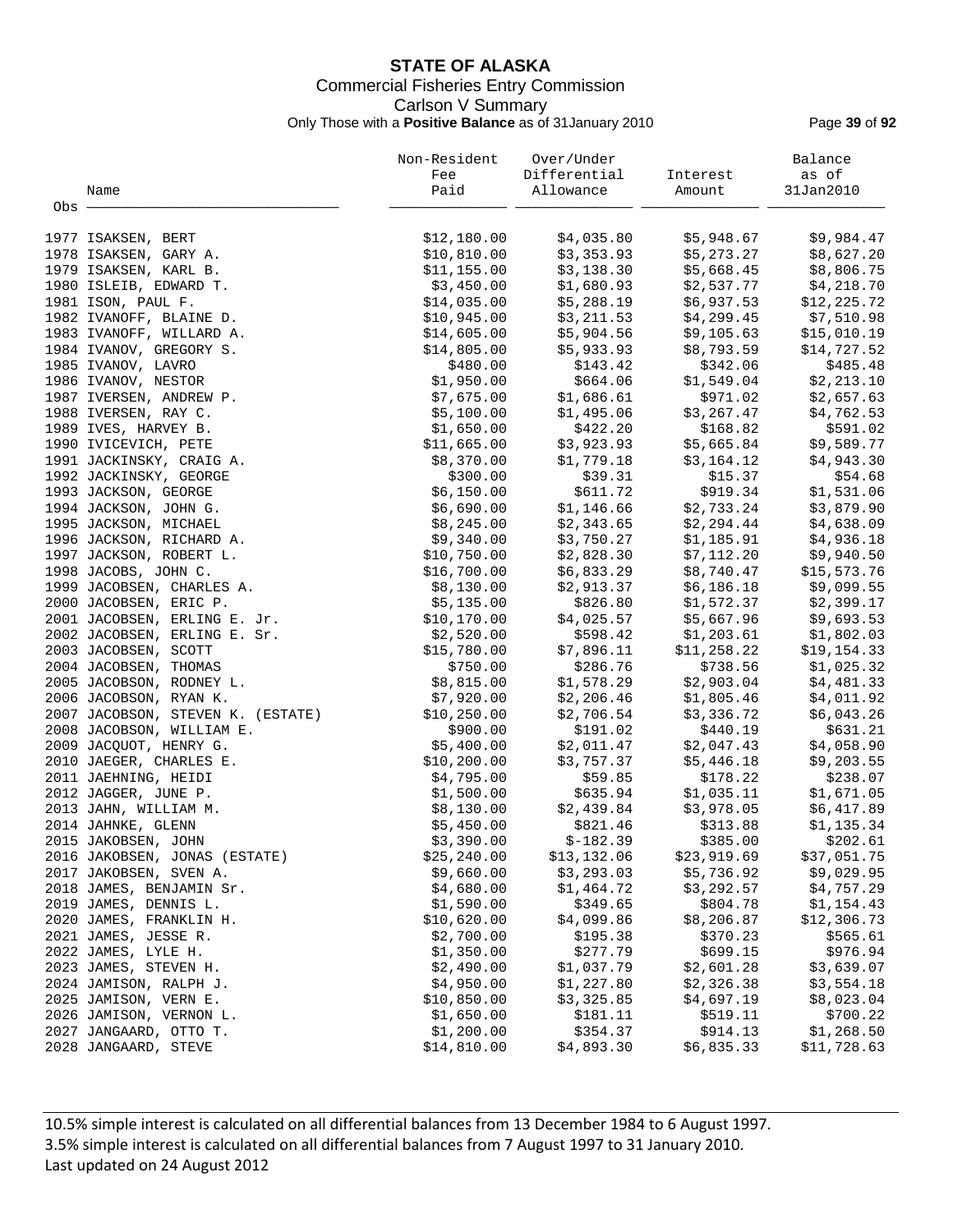# **STATE OF ALASKA** Commercial Fisheries Entry Commission Carlson V Summary

Only Those with a **Positive Balance** as of 31January 2010 Page **40** of **92**

|       |                                    | Non-Resident              | Over/Under                               |                                                           | Balance                     |
|-------|------------------------------------|---------------------------|------------------------------------------|-----------------------------------------------------------|-----------------------------|
|       |                                    | Fee                       | Differential                             | Interest                                                  | as of                       |
|       | Name                               | Paid                      | Allowance                                | Amount                                                    | 31Jan2010                   |
| Obs - |                                    |                           |                                          |                                                           |                             |
|       | 2029 JANOVICH, ANTHONY M. (ESTATE) | \$6,300.00                |                                          | \$924.95 \$1,160.20                                       | \$2,085.15                  |
|       | 2030 JANSEN, DAN                   | \$27,040.00               | \$12,379.63                              | \$11,036.12                                               | \$23,415.75                 |
|       | 2031 JANSSEN, JOSEPH               | \$2,640.00                | \$564.93                                 | \$1,068.56                                                | \$1,633.49                  |
|       | 2032 JARDSTROM, ARNOLD H.          | \$10,850.00               | \$2,613.30                               | \$4,633.81                                                | \$7,247.11                  |
|       | 2033 JASPER, EDDIE L.              | \$12,525.00               | \$4,101.53                               | \$5,490.56                                                | \$9,592.09                  |
|       | 2034 JASPER, LESLIE A.             | \$2,580.00                | \$441.32                                 | \$1,289.89                                                | \$1,731.21                  |
|       | 2035 JASTAD, JAN                   | \$20,160.00               | \$9,825.24                               | \$17,976.10                                               | \$27,801.34                 |
|       | 2036 JASTAD, KURT                  | \$21,035.00               | \$9,825.24<br>\$10,094.08                | \$17,551.72                                               | \$27,645.80                 |
|       | 2037 JEFFERSON, MICHAEL D.         | \$1,050.00                | \$291.03                                 | \$706.04                                                  | \$997.07                    |
|       | 2038 JENKINS, JOHN C.              | \$8,035.00                | \$1,623.93                               | \$3,480.75                                                | \$5,104.68                  |
|       | 2039 JENKINS, WILLIAM A. (ESTATE)  | \$2,005.00                | \$166.56                                 | \$62.87                                                   | \$229.43                    |
|       | 2040 JENKINSON, BRUCE              | \$2,340.00                | \$542.03                                 | \$145.02                                                  | \$687.05                    |
|       | 2041 JENNINGS, LEO F.              | \$10,315.00               | \$3,416.48                               | \$4,581.96                                                | \$7,998.44                  |
|       | 2042 JENSEN, AAGE B.               | \$11,005.00               |                                          | \$5,508.95                                                | \$8,547.25                  |
|       | 2043 JENSEN, BRAD A.               | \$7,135.00                | $$3,038.30$ $$5$<br>\$674.85<br>\$674.85 | \$860.48                                                  | \$1,535.33                  |
|       | 2044 JENSEN, DARYL C.              | \$11,545.00               | \$3,398.29                               | \$4,479.01                                                | \$7,877.30                  |
|       | 2045 JENSEN, ERIC D.               | \$8,755.00                | \$1,578.29                               | \$2,743.72                                                | \$4,322.01                  |
|       | 2046 JENSEN, JAMES                 | \$450.00                  | \$67.61                                  | \$168.07                                                  | \$235.68                    |
|       | 2047 JENSEN, JEFFREY L.            | \$8,545.00                | \$1,807.23                               | \$305.94                                                  | \$2,113.17                  |
|       | 2048 JENSEN, JOHN J.               | \$600.00                  | \$14.66                                  | $$-11.58$                                                 | \$3.08                      |
|       | 2049 JENSEN, ORVAL A. (ESTATE)     | \$9,180.00                | \$2,762.42                               | \$5,111.49                                                | \$7,873.91                  |
|       | 2050 JENSEN, T. ARNOLD             | \$6,150.00                | \$1,581.74                               | \$2,848.87                                                | \$4,430.61                  |
|       | 2051 JENSEN, WILHELM E. (ESTATE)   | \$2,820.00                | \$188.29                                 | \$431.99                                                  | \$620.28                    |
|       | 2052 JENSSEN, CRAIG                | \$18, 260.00              | \$7,193.29                               | \$7,484.47                                                | \$14,677.76                 |
|       |                                    | \$5,850.00                | \$753.00                                 | \$921.26                                                  | \$1,674.26                  |
|       | 2053 JERKOVICH, JOHN M.            |                           |                                          |                                                           |                             |
|       | 2054 JERKOVICH, NICK J.            | \$5,640.00                | \$613.00                                 | \$859.66                                                  | \$1,472.66                  |
|       | 2055 JERKOVICH, NICK J. Jr.        | \$13,730.00<br>\$5,730.00 | \$4,733.27                               | \$4,105.03                                                | \$8,838.30                  |
|       | 2056 JESTER, DON                   |                           | \$1,504.39                               | \$2,197.11                                                | \$3,701.50                  |
|       | 2057 JETT, CHRIS                   | \$2,250.00                | \$1,172.48                               | \$465.50                                                  | \$1,637.98                  |
|       | 2058 JEWELL, ROGER M.              | \$11,700.00               | \$4,142.06                               | \$5,899.93                                                | \$10,041.99                 |
|       | 2059 JEWELL, TIMOTHY M.            | \$2,490.00                | \$671.22                                 | \$1,279.13                                                | \$1,950.35                  |
|       | 2060 JEZIN, ANTHONY T.             | \$9,600.00                | \$3,253.03                               | \$5,559.45                                                | \$8,812.48                  |
|       | 2061 JIRACEK, GEORGE H. (ESTATE)   | \$8,550.00                | \$3,123.62                               | \$3,499.13                                                | \$6,622.75                  |
|       | 2062 JOHANNESSEN, JOHN M. (ESTATE) | \$3,695.00                | \$370.37                                 | \$825.52                                                  | \$1,195.89                  |
|       | 2063 JOHANNESSEN, LLOYD            | \$15,830.00               | \$5,413.29                               | \$5,150.09                                                | \$10,563.38                 |
|       | 2064 JOHANNESSEN, NORMAN E.        | \$26,270.00               | \$12,946.54                              | \$16,057.23                                               | \$29,003.77                 |
|       | 2065 JOHANNESSON, HAUKUR           | \$21,810.00               |                                          | \$11,058.62      \$12,177.61<br>\$2,062.53     \$4,410.24 | $$23,232.77$<br>$$6,472.77$ |
|       | 2066 JOHANSEN, DENNIS              | \$6,840.00                |                                          |                                                           |                             |
|       | 2067 JOHANSEN, E. R. Jr.           | \$4,950.00                | \$1,197.65                               | \$2,213.19                                                | \$3,410.84                  |
|       | 2068 JOHANSEN, KNUT                | \$1,290.00                | \$114.60                                 | \$156.14                                                  | \$270.74                    |
|       | 2069 JOHANSON, CARL M.             | \$2,100.00                | \$561.82                                 | \$1,338.07                                                | \$1,899.89                  |
|       | 2070 JOHANSON, JOHN M.             | \$390.00                  | \$46.76                                  | \$122.76                                                  | \$169.52                    |
|       | 2071 JOHANSON, NICHOLAS C.         | \$19,655.00               | \$7,918.29                               | \$8,187.23                                                | \$16, 105.52                |
|       | 2072 JOHNS, CLIFFORD M.            | \$9,595.00                | \$1,978.29                               | \$2,870.52                                                | \$4,848.81                  |
|       | 2073 JOHNS, GREG R. Sr. (ESTATE)   | \$5,700.00                | \$2,718.43                               | \$6,580.04                                                | \$9,298.47                  |
|       | 2074 JOHNS, LEROY E.               | \$2,400.00                | \$518.42                                 | \$1,108.68                                                | \$1,627.10                  |
|       | 2075 JOHNS, LESTER E.              | \$6,295.00                | \$2,083.68                               | \$3,782.13                                                | \$5,865.81                  |
|       | 2076 JOHNS, STEVEN                 | \$5,220.00                | \$211.86                                 | \$487.41                                                  | \$699.27                    |
|       | 2077 JOHNSEN, HERB E.              | \$13,825.00               | \$4,918.30                               | \$6,586.33                                                | \$11,504.63                 |
|       | 2078 JOHNSEN, JENS P.              | \$11,555.00               | \$3,184.86                               | \$5,485.42                                                | \$8,670.28                  |
|       | 2079 JOHNSEN, LARRY K.             | \$12,770.00               | \$4,213.30                               | \$6,396.23                                                | \$10,609.53                 |
|       | 2080 JOHNSEN, ODD A.               | \$8,700.00                | \$4,150.43                               | \$9,007.10                                                | \$13,157.53                 |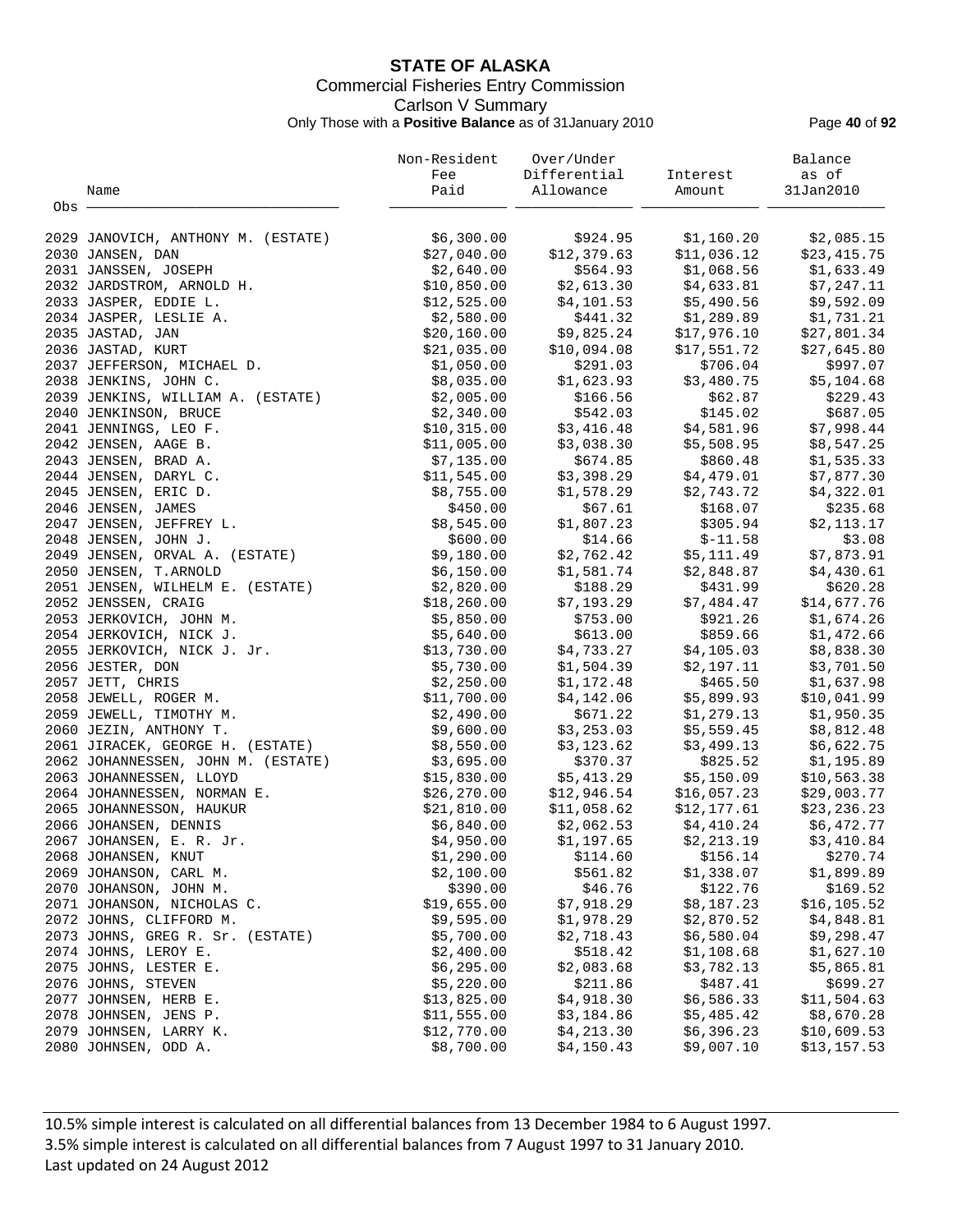## **STATE OF ALASKA** Commercial Fisheries Entry Commission Carlson V Summary Only Those with a **Positive Balance** as of 31January 2010 Page **41** of **92**

|     |                        |                                  | Non-Resident | Over/Under   |              | Balance      |
|-----|------------------------|----------------------------------|--------------|--------------|--------------|--------------|
|     |                        |                                  | Fee          | Differential | Interest     | as of        |
|     | Name                   |                                  | Paid         | Allowance    | Amount       | 31Jan2010    |
| Obs |                        |                                  |              |              |              |              |
|     |                        |                                  |              |              |              |              |
|     | 2081 JOHNSON, BARRY D. |                                  | \$26,635.00  | \$13,223.93  | \$17,795.15  | \$31,019.08  |
|     | 2082 JOHNSON, BRIAN    |                                  | \$2,700.00   | \$1,226.29   | \$2,462.77   | \$3,689.06   |
|     |                        | 2083 JOHNSON, CAROLYN M.         | \$300.00     | \$26.99      | \$44.35      | \$71.34      |
|     |                        | 2084 JOHNSON, CHARLES A.         | \$450.00     | \$86.76      | \$226.55     | \$313.31     |
|     |                        | 2085 JOHNSON, CHARLES C.         | \$11,820.00  | \$4,899.85   | \$8,413.23   | \$13,313.08  |
|     | 2086 JOHNSON, CHRIS    |                                  | \$12,055.00  | \$3,738.29   | \$5,300.49   | \$9,038.78   |
|     | 2087 JOHNSON, CHRIS A. |                                  | \$9,595.00   | \$1,978.29   | \$2,893.12   | \$4,871.41   |
|     | 2088 JOHNSON, CHRIS L. |                                  | \$17,780.00  | \$6,873.30   | \$10,938.41  | \$17,811.71  |
|     |                        | 2089 JOHNSON, DALE W. Sr.        | \$4,680.00   | \$1,302.42   | \$312.01     | \$1,614.43   |
|     | 2090 JOHNSON, DAVID A. |                                  | \$9,600.00   | \$3,253.03   | \$5,656.82   | \$8,909.85   |
|     | 2091 JOHNSON, DAVID L. |                                  | \$2,250.00   | \$839.70     | \$1,464.12   | \$2,303.82   |
|     | 2092 JOHNSON, DONALD   |                                  | \$780.00     | \$127.45     | \$318.80     | \$446.25     |
|     |                        | 2093 JOHNSON, DONALD E.          | \$9,360.00   | \$2,035.79   | \$2,889.14   | \$4,924.93   |
|     |                        | 2094 JOHNSON, DONALD L.          | \$900.00     | \$191.03     | \$461.40     | \$652.43     |
|     |                        | 2095 JOHNSON, DONALD R.          | \$12,955.00  | \$4,338.30   | \$6,674.53   | \$11,012.83  |
|     |                        | 2096 JOHNSON, EUGENE A.          | \$3,570.00   | \$1,220.45   | \$3,153.19   | \$4,373.64   |
|     | 2097 JOHNSON, GARY C.  |                                  | \$15,900.00  | \$8,139.78   | \$15,495.77  | \$23,635.55  |
|     | 2098 JOHNSON, GARY C.  |                                  | \$3,570.00   | \$1,520.99   | \$2,457.85   | \$3,978.84   |
|     |                        | 2099 JOHNSON, GEORGE H.          | \$450.00     | \$86.76      | \$228.24     | \$315.00     |
|     |                        | 2100 JOHNSON, GEORGE W.          | \$1,865.00   | \$66.61      | \$398.16     | \$464.77     |
|     | 2101 JOHNSON, GLEN J.  |                                  | \$7,110.00   | \$961.52     | \$1,002.01   | \$1,963.53   |
|     | 2102 JOHNSON, GREG E.  |                                  | \$5,725.00   | \$229.22     | $$-68.31$    | \$160.91     |
|     |                        | 2103 JOHNSON, GUY R. (ESTATE)    | \$1,350.00   | \$277.79     | \$689.10     | \$966.89     |
|     | 2104 JOHNSON, HANS A.  |                                  | \$28,995.00  | \$14,548.30  | \$21, 205.47 | \$35,753.77  |
|     | 2105 JOHNSON, JACK G.  |                                  | \$4,355.00   | \$1,500.61   | \$4,021.49   | \$5,522.10   |
|     | 2106 JOHNSON, JAMES E. |                                  | \$18,530.00  | \$7,933.30   | \$13,012.20  | \$20,945.50  |
|     | 2107 JOHNSON, JAMES R. |                                  | \$6,930.00   | \$2,480.99   | \$4,510.68   | \$6,991.67   |
|     | 2108 JOHNSON, JOHN J.  |                                  | \$600.00     | \$184.03     | \$422.29     | \$606.32     |
|     |                        | 2109 JOHNSON, KENNETH R.         | \$2,940.00   | \$797.72     | \$1,879.64   | \$2,677.36   |
|     | 2110 JOHNSON, KURT O.  |                                  | \$12,415.00  | \$3,978.30   | \$5,973.68   | \$9,951.98   |
|     | 2111 JOHNSON, LEON     |                                  | \$4,290.00   | \$1,339.64   | \$2,605.73   | \$3,945.37   |
|     |                        |                                  | \$3,090.00   | \$972.16     | \$2,440.95   | \$3,413.11   |
|     |                        | 2112 JOHNSON, MICHAEL A.         |              |              |              |              |
|     |                        | 2113 JOHNSON, MICHAEL W.         | \$6,150.00   | \$1,873.91   | \$2,845.07   | \$4,718.98   |
|     | 2114 JOHNSON, NELS H.  |                                  | \$2,400.00   | \$731.67     | \$1,675.39   | \$2,407.06   |
|     | 2115 JOHNSON, PAUL R.  |                                  | \$15,955.00  | \$5,978.30   | \$9,482.32   | \$15,460.62  |
|     |                        | 2116 JOHNSON, PHILIP E.          | \$10,450.00  | \$2,668.30   | \$5,485.17   | \$8,153.47   |
|     | 2117 JOHNSON, RANDY    |                                  | \$11,170.00  | \$4,357.83   | \$5,177.69   | \$9,535.52   |
|     |                        | 2118 JOHNSON, RICHARD M.         | \$8,520.00   | \$1,679.86   | \$2,324.42   | \$4,004.28   |
|     |                        | 2119 JOHNSON, ROBERT K.          | \$1,140.00   | \$20.42      | \$75.74      | \$96.16      |
|     |                        | 2120 JOHNSON, ROBERT K.          | \$450.00     | \$84.03      | \$188.85     | \$272.88     |
|     |                        | 2121 JOHNSON, RODNEY B.          | \$2,550.00   | \$568.88     | \$918.97     | \$1,487.85   |
|     |                        | 2122 JOHNSON, RONALD A.          | \$4,315.00   | \$1,339.94   | \$782.77     | \$2,122.71   |
|     | 2123 JOHNSON, STEVE T. |                                  | \$1,920.00   | $$ -2.73$    | \$160.49     | \$157.76     |
|     | 2124 JOHNSON, TERRY    |                                  | \$3,125.00   | \$469.64     | \$56.73      | \$526.37     |
|     | 2125 JOHNSON, THOMAS   |                                  | \$15,650.00  | \$6,133.30   | \$8,779.96   | \$14,913.26  |
|     | 2126 JOHNSON, TODD P.  |                                  | \$12,805.00  | \$4,078.30   | \$5,981.19   | \$10,059.49  |
|     | 2127 JOHNSON, TROY T.  |                                  | \$14,455.00  | \$5,338.30   | \$9,026.08   | \$14,364.38  |
|     |                        | 2128 JOHNSON, WARREN B. (ESTATE) | \$9,115.00   | \$3,153.82   | \$3,877.87   | \$7,031.69   |
|     |                        | 2129 JOHNSON, WARREN H.          | \$8,640.00   | \$2,998.36   | \$5,957.86   | \$8,956.22   |
|     | 2130 JOHNSTON, MARK    |                                  | \$11,610.00  | \$4,608.90   | \$5,531.50   | \$10, 140.40 |
|     | 2131 JOHNSTON, PATRICK |                                  | \$2,400.00   | \$776.63     | \$1,543.49   | \$2,320.12   |
|     | 2132 JOKI, ROBERT W.   |                                  | \$7,800.00   | \$1,955.12   | \$3,171.08   | \$5,126.20   |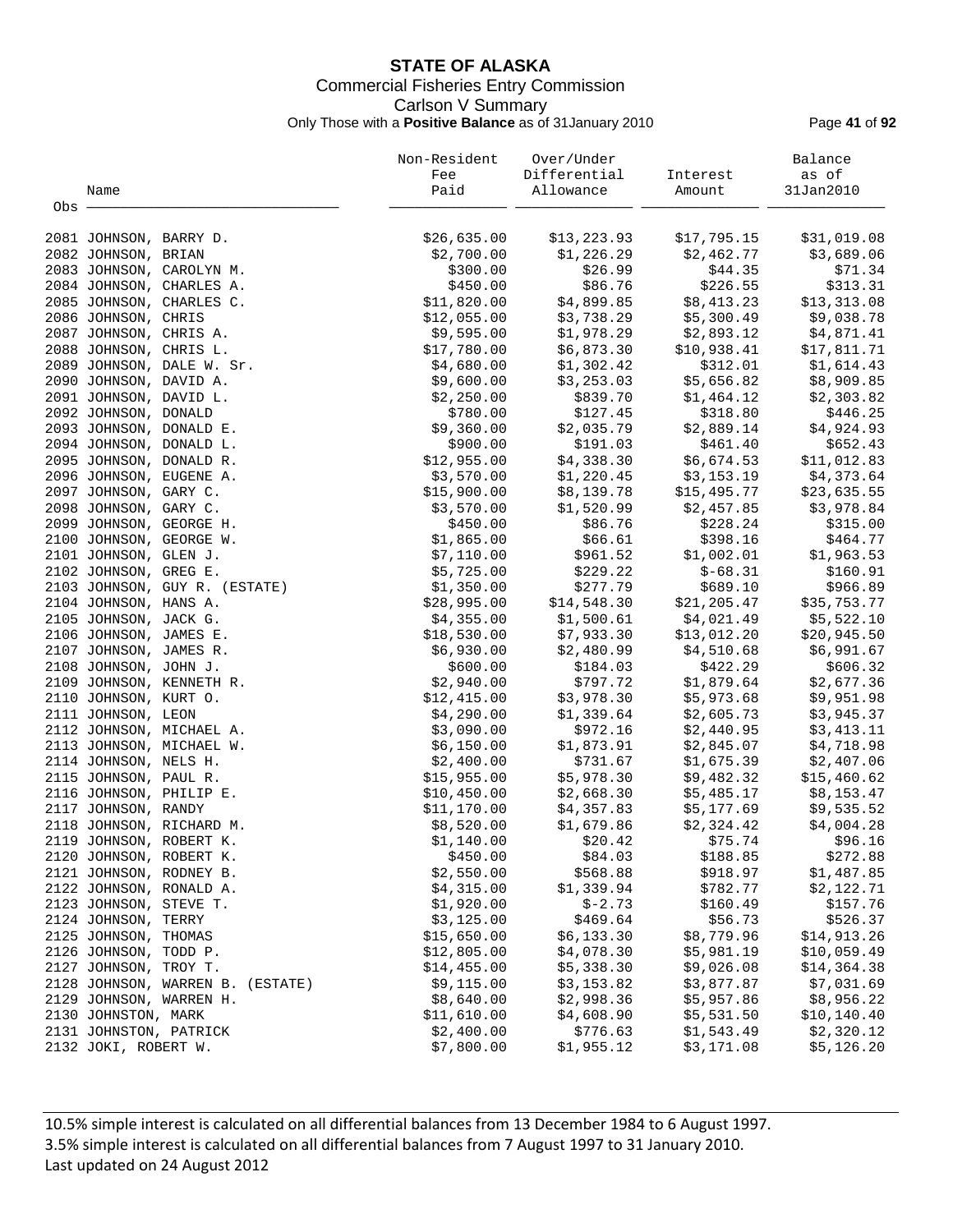## **STATE OF ALASKA** Commercial Fisheries Entry Commission Carlson V Summary Only Those with a **Positive Balance** as of 31January 2010 Page **42** of **92**

|       |                                               | Non-Resident           | Over/Under               |                          | Balance                  |
|-------|-----------------------------------------------|------------------------|--------------------------|--------------------------|--------------------------|
|       |                                               | Fee                    | Differential             | Interest                 | as of                    |
|       | Name                                          | Paid                   | Allowance                | Amount                   | 31Jan2010                |
| Obs - |                                               |                        |                          |                          |                          |
|       | 2133 JOLIBOIS, TIMOTHY L.                     | \$7,405.00             | \$678.27                 | \$894.05                 | \$1,572.32               |
|       | 2134 JOLLY, EDWARD C.                         | \$9,625.00             | \$3,036.48               | \$4,575.11               | \$7,611.59               |
|       | 2135 JOLMA, BRUCE W.                          | \$11,005.00            | \$3,038.30               | \$5,331.64               | \$8,369.94               |
|       | 2136 JOLMA, ROGER E.                          | \$10,000.00            | \$2,368.30               | \$4,649.96               | \$7,018.26               |
|       | 2137 JONES, CECIL                             | \$750.00               | \$262.37                 | \$467.50                 | \$729.87                 |
|       | 2138 JONES, CHRISTOPHER L.                    | \$8,250.00             | \$4,393.64               | \$7,371.95               | \$11,765.59              |
|       | 2139 JONES, DAVID C.                          | \$19,755.00            | \$9,843.58               | \$9,346.02               | \$19,189.60              |
|       | 2140 JONES, FRANK C.                          | \$2,550.00             | \$520.50                 | \$1,093.65               | \$1,614.15               |
|       | 2141 JONES, HENRY A. Jr.                      | \$10,190.00            | \$2,413.30               | \$5,129.87               | \$7,543.17               |
|       | 2142 JONES, JOHN B. III                       | \$10,945.00            | \$3,476.48               | \$4,979.84               | \$8,456.32               |
|       | 2143 JONES, KENNETH G.                        | \$9,080.00             | \$2,076.69               | \$3,825.39               | \$5,902.08               |
|       | 2144 JONES, KRIS E.                           | \$5,190.00             | \$2,085.49               | \$3,634.24               | \$5,719.73               |
|       | 2145 JONES, LOCKLAND V.                       | \$8,850.00             | \$4,214.06               | \$8,414.74               | \$12,628.80              |
|       | 2146 JONES, LORETTO L.                        | \$2,850.00             | \$839.00                 | \$1,566.25               | \$2,405.25               |
|       | 2147 JONES, MICHAEL A.                        | \$4,140.00             | \$2,135.06               | \$5,057.11               | \$7,192.17               |
|       | 2148 JONES, MORRIS O.                         | \$14,005.00            | \$4,678.30               | \$7,393.43               | \$12,071.73              |
|       | 2149 JONES, RANDALL K.                        | \$3,690.00             | \$846.85                 | \$2,033.61               | \$2,880.46               |
|       | 2150 JONES, ROBERT M.                         | \$750.00               | \$284.03                 | \$653.67                 | \$937.70                 |
|       | 2151 JONES, STANLEY B.                        | \$6,010.00             | \$631.46                 | \$1,952.58               | \$2,584.04               |
|       | 2152 JONES, STEVEN W.                         | \$12,150.00            | \$4,188.30               | \$6,234.02               | \$10,422.32              |
|       | 2153 JORDON, BRANDEN J.                       | \$3,930.00             | \$693.24                 | \$1,294.05               | \$1,987.29               |
|       | 2154 JORGENSEN, GLENN E.                      | \$10,975.00            | \$2,991.52               | \$3,400.51               | \$6,392.03               |
|       | 2155 JORGENSEN, JOHN G.                       | \$13,170.00            | \$6,672.13               | \$13,422.83              | \$20,094.96              |
|       | 2156 JORGENSEN, JOHN O.                       | \$5,575.00             | \$1,684.93               | \$1,184.88               | \$2,869.81               |
|       | 2157 JORGENSEN, SETH M.                       | \$5,255.00             | \$1,309.84               | \$2,125.24               | \$3,435.08               |
|       | 2158 JORGENSON, JON E.                        | \$33,675.00            | \$17,154.06              | \$14,540.09              | \$31,694.15              |
|       | 2159 JORY, DANIEL P.                          | \$4,345.00             | \$793.88                 | \$687.66                 | \$1,481.54               |
|       | 2160 JOSEPH, RICHARD                          | \$6,835.00             | \$2,477.46               | \$3,850.20               | \$6,327.66               |
|       | 2161 JOVANOVICH, STEVEN D.                    | \$7,660.00             | \$1,065.78               | \$1,950.10               | \$3,015.88               |
|       | 2162 JOVANOVICH, TIMOTHY                      | \$4,560.00             | \$552.41                 | \$1,021.38               | \$1,573.79               |
|       | 2163 JOYCE, ANDREW B.                         | \$6,535.00             | \$760.48                 | \$95.14                  | \$855.62                 |
|       | 2164 JOYCE, BRUCE E.                          | \$23, 280.00           | \$11,862.06              | \$21,136.69              | \$32,998.75              |
|       | 2165 JUDD, MITCHELL                           | \$8,690.00             | \$2,213.41               | $$-735.91$               | \$1,477.50               |
|       | 2166 JUDSON, ARTHUR L.                        | \$750.00               | \$326.99                 | \$548.40                 | \$875.39                 |
|       | 2167 JURKOVICH, BRANKO                        | \$13,405.00            | \$4,478.30               | \$6,824.55               | \$11,302.85              |
|       | 2168 JURKOVICH, JOHN J.                       | \$6,900.00             | \$1,111.74               | \$1,975.26               | \$3,087.00               |
|       | 2169 JURKOVICH, PAOLO V.                      | \$14,755.00            | \$5,378.30               | \$8,486.91               | \$13,865.21              |
|       | 2170 JURLIN, NICK A. (ESTATE)                 | \$7,195.00             | \$751.51                 | \$1,082.30               | \$1,833.81               |
|       | 2171 JURLIN, NICK Jr.                         | \$7,405.00             | \$678.27                 | \$896.31                 | \$1,574.58               |
|       | 2172 KAALD, ARNE H.                           | \$13,465.00            | \$4,678.30               | \$7,538.45               | \$12, 216.75             |
|       | 2173 KAINO, DOUGLAS M.                        | \$4,845.00             | \$1,354.93               | \$920.10                 | \$2,275.03               |
|       | 2174 KAINO, JAY G.                            | \$3,590.00             | \$919.87                 | \$1,503.52               | \$2,423.39               |
|       | 2175 KALDESTAD, KEVIN L.                      | \$750.00               | \$284.03                 | \$657.50                 | \$941.53                 |
|       | 2176 KALHOVDE, MAGNE                          | \$9,000.00             | \$3,349.92<br>\$3,978.30 | \$4,497.47               | \$7,847.39               |
|       | 2177 KALHOVDE, NELS A.                        | \$12,415.00            |                          | \$5,922.86               | \$9,901.16               |
|       | 2178 KALKINS, RANDOLPH L. (ESTATE)            | \$450.00<br>\$2,700.00 | \$20.24                  | \$38.27                  | \$58.51                  |
|       | 2179 KALLELID, FRODE<br>2180 KALUGIN, ALEX P. | \$6,265.00             | \$976.62<br>\$796.46     | \$1,859.51<br>\$1,205.42 | \$2,836.13<br>\$2,001.88 |
|       | 2181 KALUGIN, EVGENIA                         | \$1,350.00             | \$412.71                 | \$757.77                 | \$1,170.48               |
|       | 2182 KALUGIN, PETR                            | \$13,700.00            | \$4,833.29               | \$7,512.92               | \$12,346.21              |
|       | 2183 KAMB, ROGER W.                           | \$4,980.00             | \$866.56                 | \$1,392.32               | \$2,258.88               |
|       | 2184 KANDIANIS, MARK                          | \$1,500.00             | \$672.48                 | \$263.27                 | \$935.75                 |
|       |                                               |                        |                          |                          |                          |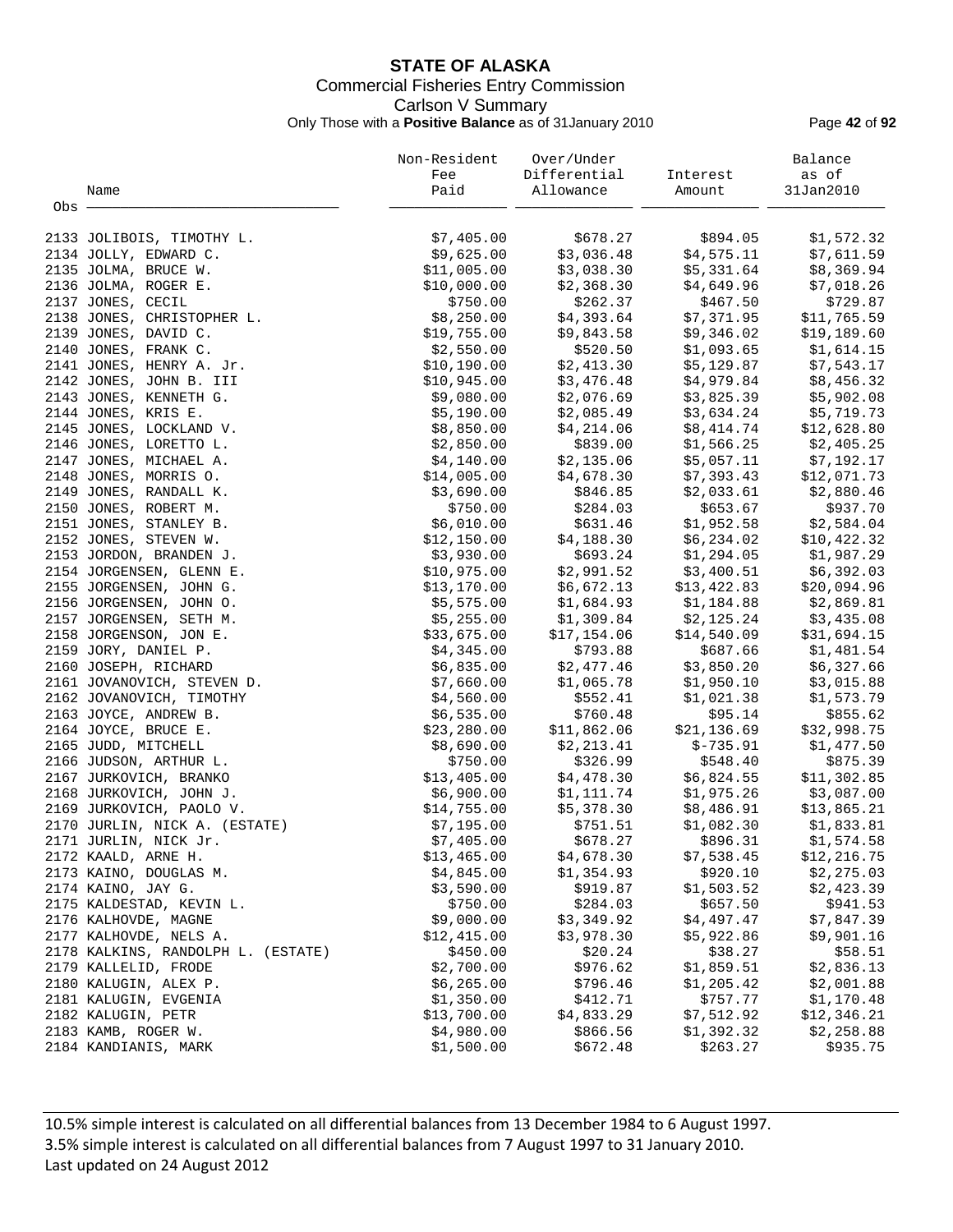## **STATE OF ALASKA** Commercial Fisheries Entry Commission Carlson V Summary Only Those with a **Positive Balance** as of 31January 2010 Page **43** of **92**

|       |                                    | Non-Resident | Over/Under   |             | Balance      |
|-------|------------------------------------|--------------|--------------|-------------|--------------|
|       |                                    | Fee          | Differential | Interest    | as of        |
|       | Name                               | Paid         | Allowance    | Amount      | 31Jan2010    |
| Obs - |                                    |              |              |             |              |
|       |                                    |              |              |             |              |
|       | 2185 KANZAKI, BRIAN                | \$1,680.00   | \$281.81     | \$578.99    | \$860.80     |
|       | 2186 KAPP, ALAN G.                 | \$9,085.00   | \$2,500.51   | \$4,845.78  | \$7,346.29   |
|       | 2187 KAPP, DARRELL G.              | \$37,215.00  | \$19,988.30  | \$29,109.86 | \$49,098.16  |
|       | 2188 KAPP, DUANE R.                | \$2,940.00   | \$304.71     | \$624.93    | \$929.64     |
|       | 2189 KAPP, SUSAN L.                | \$3,000.00   | \$708.69     | \$1,634.58  | \$2,343.27   |
|       | 2190 KARABACH, STEVEN F.           | \$7,500.00   | \$1,423.82   | \$830.38    | \$2,254.20   |
|       | 2191 KARLBERG, DOUGLAS F.          | \$7,195.00   | \$1,702.72   | \$3,778.46  | \$5,481.18   |
|       | 2192 KARLSEN, JOSTEIN J.           | \$38, 265.00 | \$19,888.30  | \$22,458.72 | \$42,347.02  |
|       | 2193 KARLSTROM, BERNIE             | \$9,810.00   | \$3,278.33   | \$4,624.97  | \$7,903.30   |
|       | 2194 KARLSVIK, RAYMOND             | \$2,975.00   | \$370.83     | \$955.54    | \$1,326.37   |
|       | 2195 KARUZA, JOHN A.               | \$2,190.00   | \$282.77     | \$112.61    | \$395.38     |
|       | 2196 KARUZA, MARK W.               | \$9,865.00   | \$2,852.00   | \$4,320.62  | \$7,172.62   |
|       | 2197 KASACHEV, FEODOR              | \$3,150.00   | \$640.69     | \$1,363.67  | \$2,004.36   |
|       | 2198 KASNER, JAMES B.              | \$1,890.00   | \$326.11     | \$740.43    | \$1,066.54   |
|       | 2199 KASPER, JAMES A.              | \$9,595.00   | \$3,113.81   | \$3,522.18  | \$6,635.99   |
|       | 2200 KAST, BUD E. (ESTATE)         | \$7,255.00   | \$538.28     | \$1,267.47  | \$1,805.75   |
|       | 2201 KATSUMATA, TOKUYOSHI          | \$750.00     | \$206.05     | \$422.66    | \$628.71     |
|       | 2202 KAUL, FRANCES A.              | \$7,495.00   | \$2,157.60   | \$1,514.35  | \$3,671.95   |
|       | 2203 KAYA, STEFAN                  | \$11,750.00  | \$4,614.87   | \$6,929.55  | \$11,544.42  |
|       | 2204 KAYSER, DOUGLAS B.            | \$9,145.00   | \$1,878.29   | \$3,511.39  | \$5,389.68   |
|       | 2205 KECK, MICHAEL A.              | \$450.00     | \$126.99     | \$210.42    | \$337.41     |
|       | 2206 KEENHOLTS, MARK W.            | \$6,540.00   | \$1,593.09   | \$2,901.93  | \$4,495.02   |
|       | 2207 KEESE, ROBERT F.              | \$750.00     | \$256.61     | \$563.24    | \$819.85     |
|       | 2208 KEESEE, RON E.                | \$9,055.00   | \$2,753.81   | \$3,022.20  | \$5,776.01   |
|       | 2209 KEIGHTLEY, LINDEL L.          | \$3,150.00   | \$1,268.61   | \$1,676.69  | \$2,945.30   |
|       | 2210 KELLER, JEFF                  | \$3,430.00   | \$1,035.77   | \$2,287.68  | \$3,323.45   |
|       | 2211 KELLER, KURT                  | \$6,540.00   | \$1,280.71   | \$2,677.72  | \$3,958.43   |
|       | 2212 KELLEY, JAMES R.              | \$10,800.00  | \$5,087.25   | \$6,932.34  | \$12,019.59  |
|       | 2213 KELLEY, THOMAS J.             | \$5,850.00   | \$1,174.84   | \$1,906.90  | \$3,081.74   |
|       | 2214 KELLISON, RAY L.              | \$9,325.00   | \$2,381.71   | \$2,303.26  | \$4,684.97   |
|       | 2215 KELLOGG, JEFFREY              | \$1,500.00   | \$545.36     | \$554.28    | \$1,099.64   |
|       | 2216 KELLOW, RONALD M.             | \$12,145.00  | \$5,752.92   | \$6,622.68  | \$12,375.60  |
|       | 2217 KELLY, DAVID P.               | \$7,905.00   | \$2,603.88   | \$1,267.18  | \$3,871.06   |
|       | 2218 KELLY, DONALD T.              | \$12,415.00  | \$3,978.30   | \$5,806.60  | \$9,784.90   |
|       | 2219 KELLY, NICK M.                | \$8,730.00   | \$4,188.18   | \$7,737.44  | \$11,925.62  |
|       | 2220 KEMMER, JAMES J.              | \$10,495.00  | \$3,088.11   | \$3,770.43  | \$6,858.54   |
|       | 2221 KEMMER, JAMES L.              | \$12,360.00  | \$3,983.30   | \$5,858.92  | \$9,842.22   |
|       | 2222 KEMP, AARON W.                | \$900.00     | \$154.37     | \$399.37    | \$553.74     |
|       |                                    | \$8,250.00   | \$2,353.03   | \$4,712.95  | \$7,065.98   |
|       | 2223 KENDALL, BLAINE B.            |              |              |             |              |
|       | 2224 KENDRICK, PETER V.            | \$12, 220.00 | \$5,724.94   | \$2,557.74  | \$8,282.68   |
|       | 2225 KENNAN, DWIGHT F.             | \$6,300.00   | \$2,679.64   | \$5,331.13  | \$8,010.77   |
|       | 2226 KENNEDY, JERRY F.             | \$9,540.00   | \$3,052.31   | \$3,267.44  | \$6,319.75   |
|       | 2227 KENNEDY, JERRY F. Jr.         | \$10,555.00  | \$3,201.39   | \$853.96    | \$4,055.35   |
|       | 2228 KENNEDY, TIMOTHY J.           | \$19,650.00  | \$10,064.27  | \$16,068.94 | \$26, 133.21 |
|       | 2229 KENTTA, HANK                  | \$6,505.00   | \$1,993.88   | \$1,691.71  | \$3,685.59   |
|       | 2230 KEOHANE, LAWRENCE T. (ESTATE) | \$6,000.00   | \$1,667.56   | \$2,981.84  | \$4,649.40   |
|       | 2231 KEOHANE, TIMOTHY J.           | \$3,800.00   | \$994.94     | \$622.27    | \$1,617.21   |
|       | 2232 KERBEL, JEFF                  | \$8,305.00   | \$3,189.82   | \$5,926.81  | \$9,116.63   |
|       | 2233 KERR, KEVIN A.                | \$1,050.00   | \$126.28     | \$239.70    | \$365.98     |
|       | 2234 KESTER, SAMMIE E.             | \$14,500.00  | \$5,368.30   | \$9,395.91  | \$14,764.21  |
|       | 2235 KETTE, JEFF                   | \$9,565.00   | \$2,740.49   | \$1,763.26  | \$4,503.75   |
|       | 2236 KIEL, MATTHEW F.              | \$840.00     | \$113.41     | \$396.38    | \$509.79     |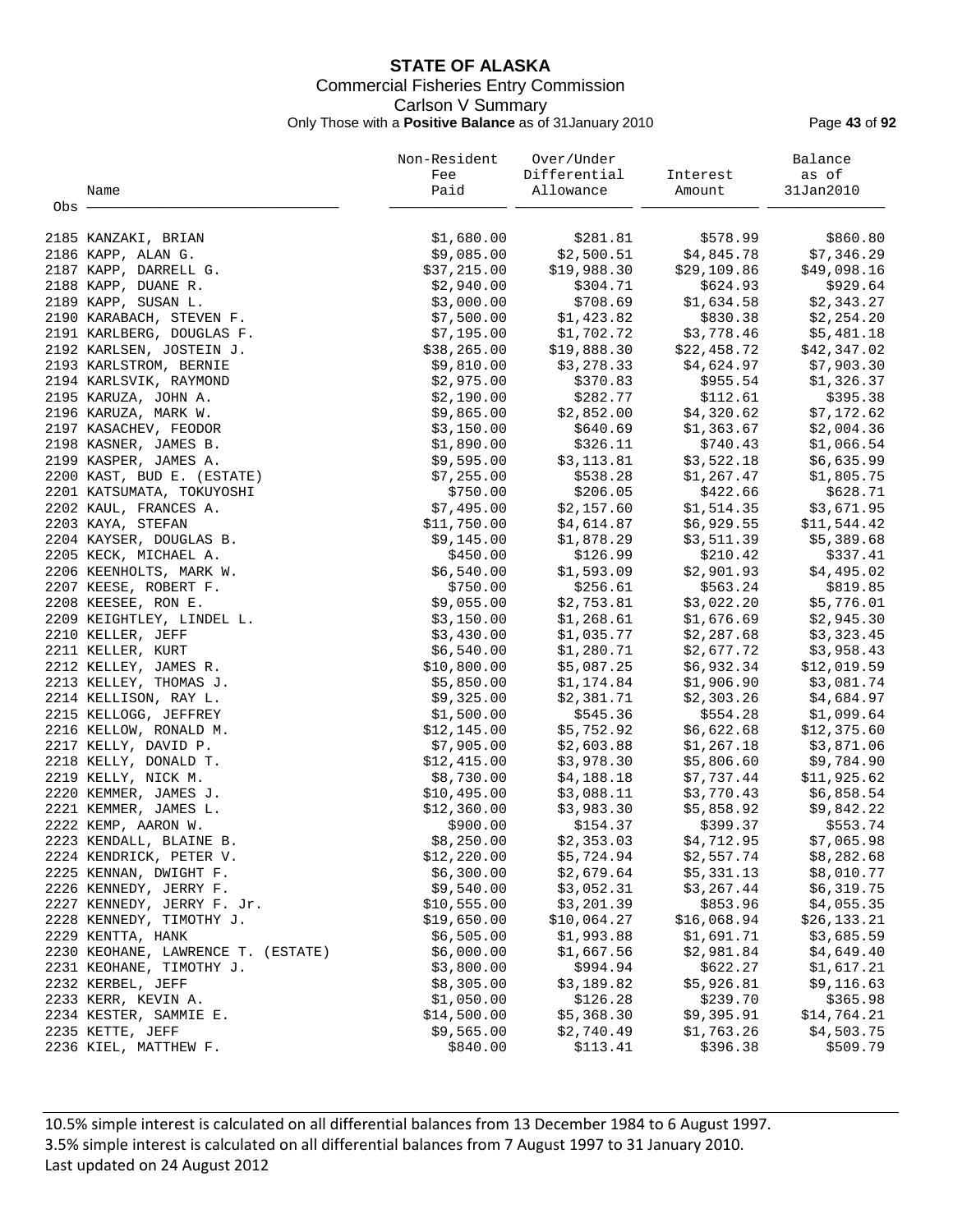## **STATE OF ALASKA** Commercial Fisheries Entry Commission Carlson V Summary Only Those with a **Positive Balance** as of 31January 2010 Page **44** of **92**

|       |                             | Non-Resident | Over/Under   |             | Balance      |
|-------|-----------------------------|--------------|--------------|-------------|--------------|
|       |                             | Fee          | Differential | Interest    | as of        |
|       | Name                        | Paid         | Allowance    | Amount      | 31Jan2010    |
| Obs - |                             |              |              |             |              |
|       | 2237 KILBREATH, KENNETH M.  | \$4,350.00   | \$995.06     | \$2,179.37  | \$3,174.43   |
|       | 2238 KILBREATH, TERRANCE L. | \$47,950.00  | \$27,103.30  | \$41,960.94 | \$69,064.24  |
|       | 2239 KILE, ROBERT E.        | \$9,125.00   | \$2,915.18   | \$5,628.07  | \$8,543.25   |
|       | 2240 KILLEN, MICHAEL B.     | \$6,000.00   | \$2,167.02   | \$3,417.25  | \$5,584.27   |
|       | 2241 KILLION, PATRICK J.    | \$10,165.00  | \$2,683.93   | \$3,025.29  | \$5,709.22   |
|       | 2242 KIM, INJUN             | \$1,740.00   | \$268.96     | \$-242.07   | \$26.89      |
|       | 2243 KIM, LIAN              | \$4,380.00   | \$1,464.25   | \$2,594.98  | \$4,059.23   |
|       | 2244 KIMMEL, DENNY L.       | \$8,070.00   | \$2,873.37   | \$5,719.67  | \$8,593.04   |
|       | 2245 KIMZEY, WARREN C.      | \$5,970.00   | \$148.27     | \$611.71    | \$759.98     |
|       | 2246 KINCHLA, PETER S.      | \$26,160.00  | \$13,449.56  | \$19,082.99 | \$32,532.55  |
|       | 2247 KING, CHARLES S.       | \$12,300.00  | \$5,188.58   | \$7,097.49  | \$12, 286.07 |
|       | 2248 KING, DUANE            | \$1,050.00   | \$41.98      | $$-37.49$   | \$4.49       |
|       | 2249 KING, FRANKLIN B.      | \$12,415.00  | \$3,978.30   | \$5,937.62  | \$9,915.92   |
|       | 2250 KING, GEORGE W.        | \$900.00     | \$154.37     | \$393.51    | \$547.88     |
|       | 2251 KING, GERALD H.        | \$3,000.00   | \$11.58      | \$323.78    | \$335.36     |
|       | 2252 KING, GORDON D.        | \$1,350.00   | \$277.79     | \$689.07    | \$966.86     |
|       | 2253 KING, JAMES F.         | \$1,650.00   | \$604.27     | \$1,250.23  | \$1,854.50   |
|       | 2254 KING, JOHN J. II       | \$5,575.00   | \$1,605.17   | \$1,226.70  | \$2,831.87   |
|       | 2255 KING, KRISTOFER R.     | \$2,250.00   | \$661.82     | \$1,564.53  | \$2,226.35   |
|       | 2256 KING, LESLIE F.        | \$12,415.00  | \$3,978.30   | \$5,952.35  | \$9,930.65   |
|       | 2257 KING, RICHARD E.       | \$5,695.00   | \$1,233.58   | \$2,082.67  | \$3,316.25   |
|       | 2258 KING, SHAYNE S.        | \$12,105.00  | \$4,823.81   | \$4,512.13  | \$9,335.94   |
|       | 2259 KING, TED              | \$7,680.00   | \$3,219.15   | \$5,759.68  | \$8,978.83   |
|       | 2260 KING, WILDON K.        | \$3,270.00   | \$548.17     | \$723.71    | \$1,271.88   |
|       | 2261 KING, WILLIAM H.       | \$6,900.00   | \$2,093.36   | \$4,056.72  | \$6,150.08   |
|       | 2262 KINGMA, KEN            | \$14,600.00  | \$5,433.30   | \$7,054.28  | \$12,487.58  |
|       | 2263 KINK, MITCHELL Jr.     | \$12,715.00  | \$4,178.30   | \$6,353.91  | \$10,532.21  |
|       | 2264 KINKADE, ROBERT A.     | \$10,810.00  | \$2,738.54   | \$4,484.89  | \$7,223.43   |
|       | 2265 KINLEY, LARRY G.       | \$4,110.00   | \$389.00     | \$1,206.69  | \$1,595.69   |
|       | 2266 KINLEY, RANDY J.       | \$450.00     | \$67.61      | \$168.75    | \$236.36     |
|       | 2267 KIRK, WILLIAM H.       | \$10,555.00  | \$3,128.11   | \$3,865.13  | \$6,993.24   |
|       | 2268 KIRKHAM, JOHN H.       | \$5,040.00   | \$1,096.75   | \$2,133.47  | \$3,230.22   |
|       | 2269 KIRKPATRICK, KEVIN W.  | \$11,430.00  | \$3,628.30   | \$4,790.71  | \$8,419.01   |
|       | 2270 KIRSCH, RONALD A.      | \$9,145.00   | \$1,878.29   | \$3,487.56  | \$5,365.85   |
|       | 2271 KIRTLEY, ROLLIN III    | \$2,850.00   | \$1,370.58   | \$2,623.43  | \$3,994.01   |
|       | 2272 KISER, MARK A.         | \$36,465.00  | \$19,808.30  | \$31,443.89 | \$51,252.19  |
|       | 2273 KISTLER, MARVIN J.     | \$1,950.00   | \$168.89     | \$362.39    | \$531.28     |
|       | 2274 KITTAMS, JAY A.        | \$690.00     | \$50.45      | \$114.91    | \$165.36     |
|       | 2275 KJARSTAD, ARNIE D.     | \$15,805.00  | \$6,491.54   | \$13,383.53 | \$19,875.07  |
|       | 2276 KLARE, MAX             | \$750.00     | \$333.17     | \$141.59    | \$474.76     |
|       | 2277 KLEIN, CLARENCE        | \$900.00     | \$154.37     | \$399.07    | \$553.44     |
|       | 2278 KLEINEDLER, KEITH M.   | \$8,815.00   | \$2,990.19   | \$3,665.67  | \$6,655.86   |
|       | 2279 KLEPSER, KEVIN L.      | \$3,770.00   | \$639.93     | \$447.13    | \$1,087.06   |
|       | 2280 KLINGLER, GENE         | \$10,500.00  | \$3,533.93   | \$4,510.27  | \$8,044.20   |
|       | 2281 KLOP, WILLIAM G. Jr.   | \$6,625.00   | \$1,295.17   | \$62.35     | \$1,357.52   |
|       | 2282 KLUDT, DAROLD L.       | \$2,580.00   | \$355.97     | \$771.77    | \$1,127.74   |
|       | 2283 KNAPP, GLENN           | \$300.00     | \$39.31      | \$14.88     | \$54.19      |
|       | 2284 KNAUER, ERICH          | \$7,350.00   | \$2,750.23   | \$1,785.82  | \$4,536.05   |
|       | 2285 KNAUFF, DARYL          | \$5,340.00   | \$1,675.58   | \$3,332.99  | \$5,008.57   |
|       | 2286 KNEESHAW, FRANCIS      | \$3,930.00   | \$1,094.74   | \$269.08    | \$1,363.82   |
|       | 2287 KNIGHT, BRUCE S.       | \$4,230.00   | \$930.23     | \$1,680.90  | \$2,611.13   |
|       | 2288 KNIGHT, DANIEL W. Jr.  | \$450.00     | \$50.34      | \$94.24     | \$144.58     |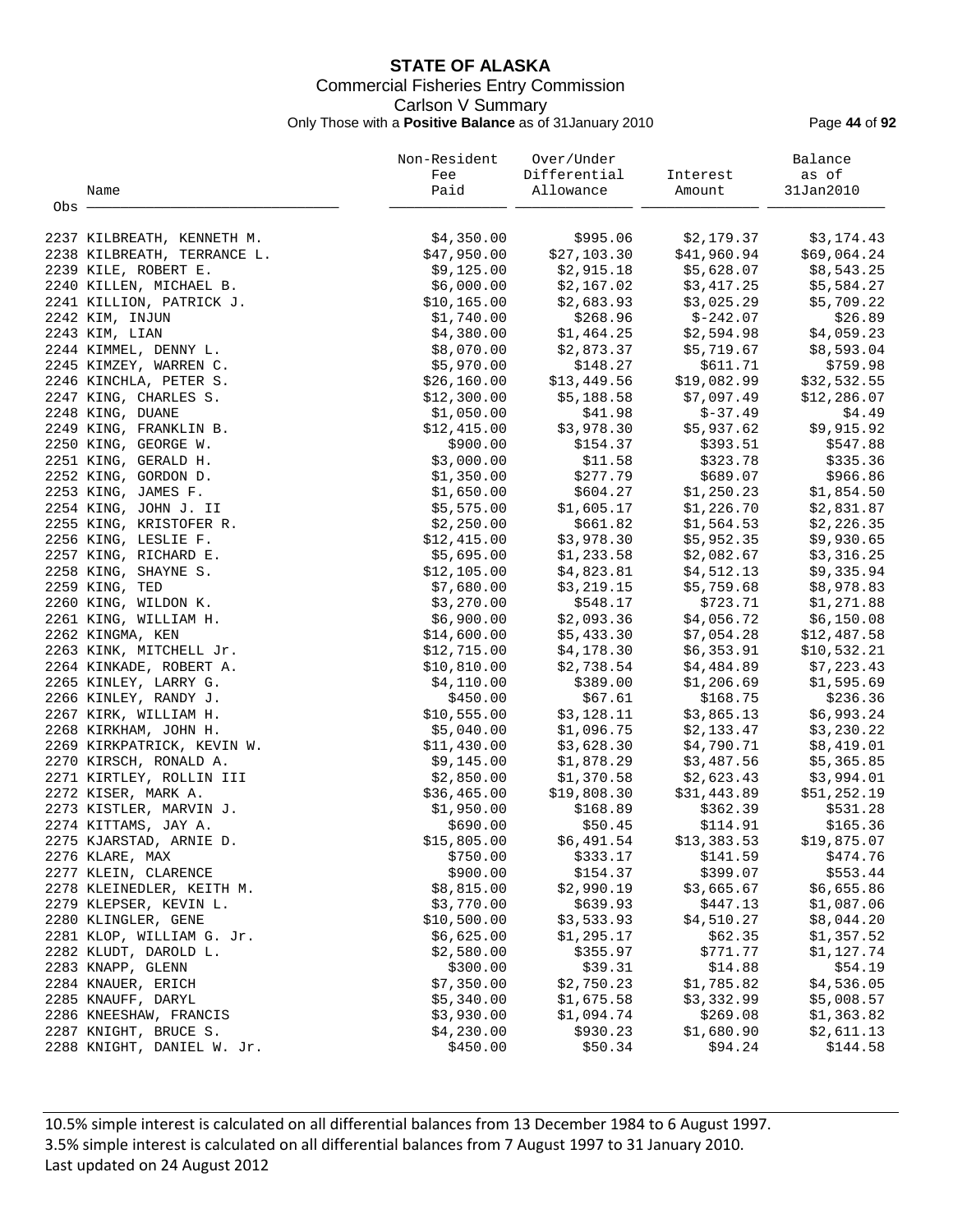## **STATE OF ALASKA** Commercial Fisheries Entry Commission Carlson V Summary Only Those with a **Positive Balance** as of 31January 2010 Page **45** of **92**

|         |                                                 | Non-Resident               | Over/Under                        |                          | Balance                  |
|---------|-------------------------------------------------|----------------------------|-----------------------------------|--------------------------|--------------------------|
|         |                                                 | Fee                        | Differential                      | Interest                 | as of                    |
|         | Name                                            | Paid                       | Allowance                         | Amount                   | 31Jan2010                |
| $Obs$ . |                                                 |                            |                                   |                          |                          |
|         |                                                 |                            |                                   |                          |                          |
|         | 2289 KNIGHT, DANNY J.                           | \$900.00                   | \$362.37                          | \$627.26                 | \$989.63                 |
|         | 2290 KNIGHT, MARK R.                            | \$2,850.00                 | \$665.98                          | \$1,230.97               | \$1,896.95               |
|         | 2291 KNIGHT, RYAN M.                            | \$1,680.00                 | \$44.78                           | \$4.76                   | \$49.54                  |
|         | 2292 KNOELLER, CHARLES A. III                   | \$750.00                   | \$220.24                          | \$431.87                 | \$652.11                 |
|         | 2293 KNOPSNYDER, LEROY                          | \$4,110.00                 | \$968.52                          | \$731.77                 | \$1,700.29               |
|         | 2294 KNUDSON, ARCHIE L.                         | \$6,600.00                 | \$1,092.32                        | \$1,454.72               | \$2,547.04               |
|         | 2295 KNUTSEN, DARYL                             | \$9,885.00                 |                                   | $$2,360.84$ $$2,261.93$  | \$4,622.77               |
|         | 2296 KNUTSEN, DONALD D.                         | \$6,930.00                 | \$2,071.60                        | \$4,262.28               | \$6,333.88               |
|         | 2297 KNUTSEN, JACK G.                           | \$16,710.00                | \$7,482.06                        | \$9,437.05               | \$16,919.11              |
|         | 2298 KNUTSEN, JARL                              | \$26, 280.00               | $514,208.31$ \$<br>\$11.208.31 \$ | \$17,893.29              | \$32,101.60              |
|         | 2299 KNUTSEN, KRISTOFER                         | \$25,020.00                |                                   | $$11,819.86$ $$8,699.23$ | \$20,519.09              |
|         | 2300 KNUTSEN, PETER M.                          | \$20,715.00                | \$8,348.30                        | \$9,140.03               | \$17,488.33              |
|         | 2301 KNUTSON, DOUGLAS G.                        | \$10,680.00                | \$4,145.11                        | \$7,980.81               | \$12, 125.92             |
|         | 2302 KNUTSON, PETER R.                          | \$8,750.00                 |                                   | $$1,493.28$ $$2,161.47$  | \$3,654.75               |
|         | 2303 KOCH, FRANK J.                             | \$3,300.00                 |                                   | \$1,419.28               | \$2,103.91               |
|         | 2304 KOCH, MARTIN                               | \$6,805.00                 | \$684.63<br>\$2,113.88            | \$1,827.92               | \$3,941.80               |
|         | 2305 KOCHIS, JOHN A.                            | \$1,500.00                 | \$468.42                          | \$888.22                 | \$1,356.64               |
|         | 2306 KOCHUTEN, VICTOR P.                        | \$8,250.00                 |                                   | \$3,385.88 \$5,822.00    | \$9,207.88               |
|         | 2307 KOERTH, H.ERVIN                            | \$7,735.00                 | \$978.29                          | \$2,075.64               | \$3,053.93               |
|         | 2308 KOETJE, GREG                               | \$16,435.00                | \$6,658.30                        | \$10,721.44              | \$17,379.74              |
|         | 2309 KOETJE, JACK R.                            | \$12,415.00                | \$3,978.30                        | \$5,883.99               | \$9,862.29               |
|         | 2310 KOETJE, JAY P.                             | \$22,550.00                |                                   | \$17,420.50              | \$28,153.80              |
|         | 2311 KOETJE, JEFFREY A.                         | \$15,715.00                | \$10,733.30 :<br>\$5,968.55       | \$9,857.02               | \$15,825.57              |
|         | 2312 KOETJE, JUDY                               | \$2,100.00                 | \$562.43                          | \$840.33                 | \$1,402.76               |
|         | 2313 KOETJE, PAUL A.                            | \$8,460.00                 |                                   | \$4,153.55               | \$5,789.35               |
|         | 2314 KOETJE, RICK E.                            | \$12,175.00                | \$1,635.80<br>\$4,036.79          | \$6,229.32               | \$10, 266.11             |
|         | 2315 KOGER, DENNIS S.                           | \$12,355.00                | \$3,898.30                        | \$7,081.51               | \$10,979.81              |
|         | 2316 KOGER, ROBERT W. (ESTATE)                  | \$5,250.00                 | \$769.40                          | \$928.43                 | \$1,697.83               |
|         |                                                 | \$450.00                   | \$108.95                          | \$167.31                 | \$276.26                 |
|         | 2317 KOHLHASE, MARGARET R.                      | \$11,965.00                | \$3,891.54                        | \$5,743.77               |                          |
|         | 2318 KOHLWES, BRIAN H.                          |                            |                                   |                          | \$9,635.31               |
|         | 2319 KOHLWES, GARY F.<br>2320 KOHLWES, GARY Jr. | \$11,965.00<br>\$11,965.00 | \$3,891.54<br>\$3,891.54          | \$5,747.86<br>\$5,746.20 | \$9,639.40<br>\$9,637.74 |
|         |                                                 |                            |                                   |                          |                          |
|         | 2321 KOHLWES, ROBERT H.                         | \$5,100.00                 | \$1,470.67                        | \$3,061.86               | \$4,532.53               |
|         | 2322 KOLAITIS, GEORGE D.                        | \$4,395.00                 | \$790.57<br>\$3,978.30            | \$1,542.19<br>\$5,905.76 | \$2,332.76               |
|         | 2323 KOLEGA, VLATKO                             | \$12,415.00                | \$3,003.90                        | \$3,584.63               | \$9,884.06               |
|         | 2324 KOLICH, MARIO                              | \$9,655.00                 | \$818.43                          | \$1,903.97               | \$6,588.53               |
|         | 2325 KOLICH, VINKO                              | \$2,850.00                 |                                   |                          | \$2,722.40               |
|         | 2326 KOLNES, HENRIK                             | \$3,750.00                 |                                   | $$1,393.64$ $$2,354.72$  | \$3,748.36               |
|         | 2327 KOMADINA, KEVIN A.                         | \$7,360.00                 | \$2, 263.58                       | \$2,980.84               | \$5,244.42               |
|         | 2328 KOMPKOFF, MICHAEL G.                       | \$8,250.00                 | \$3,184.42                        | \$6,287.44               | \$9,471.86               |
|         | 2329 KOPRA, DAVID L.                            | \$15,355.00                | \$5,938.30                        | \$9,597.51               | \$15,535.81              |
|         | 2330 KORENEK, DALE J.                           | \$12,355.00                | \$3,991.54                        | \$5,788.01               | \$9,779.55               |
|         | 2331 KORNELIUSSEN, MIKE                         | \$450.00                   | \$86.76                           | \$227.20                 | \$313.96                 |
|         | 2332 KORPELA, ELDON E.                          | \$6,930.00                 | \$1,710.74                        | \$3,050.78               | \$4,761.52               |
|         | 2333 KOSIOREK, KAZIMIERZ                        | \$10,825.00                | \$3,194.21                        | \$3,348.88               | \$6,543.09               |
|         | 2334 KOTLAR, LEONARDO                           | \$14,065.00                | \$5,078.30                        | \$7,047.90               | \$12,126.20              |
|         | 2335 KOVACEVICH, ALBERT B.                      | \$600.00                   | \$150.34                          | \$280.09                 | \$430.43                 |
|         | 2336 KOVARI, JOSEPH                             | \$1,500.00                 | \$512.71                          | \$924.47                 | \$1,437.18               |
|         | 2337 KRAJEWSKI, DAN M.                          | \$7,405.00                 | \$678.27                          | \$894.33                 | \$1,572.60               |
|         | 2338 KRALJEVICH, MICHAEL D.                     | \$13,020.00                | \$4,003.30                        | \$6,948.35               | \$10,951.65              |
|         | 2339 KRAUN, FRED J.                             | \$8,080.00                 | \$1,347.05                        | \$3,177.37               | \$4,524.42               |
|         | 2340 KRAUN, FRED M.                             | \$7,945.00                 | \$1,253.30                        | \$1,131.80               | \$2,385.10               |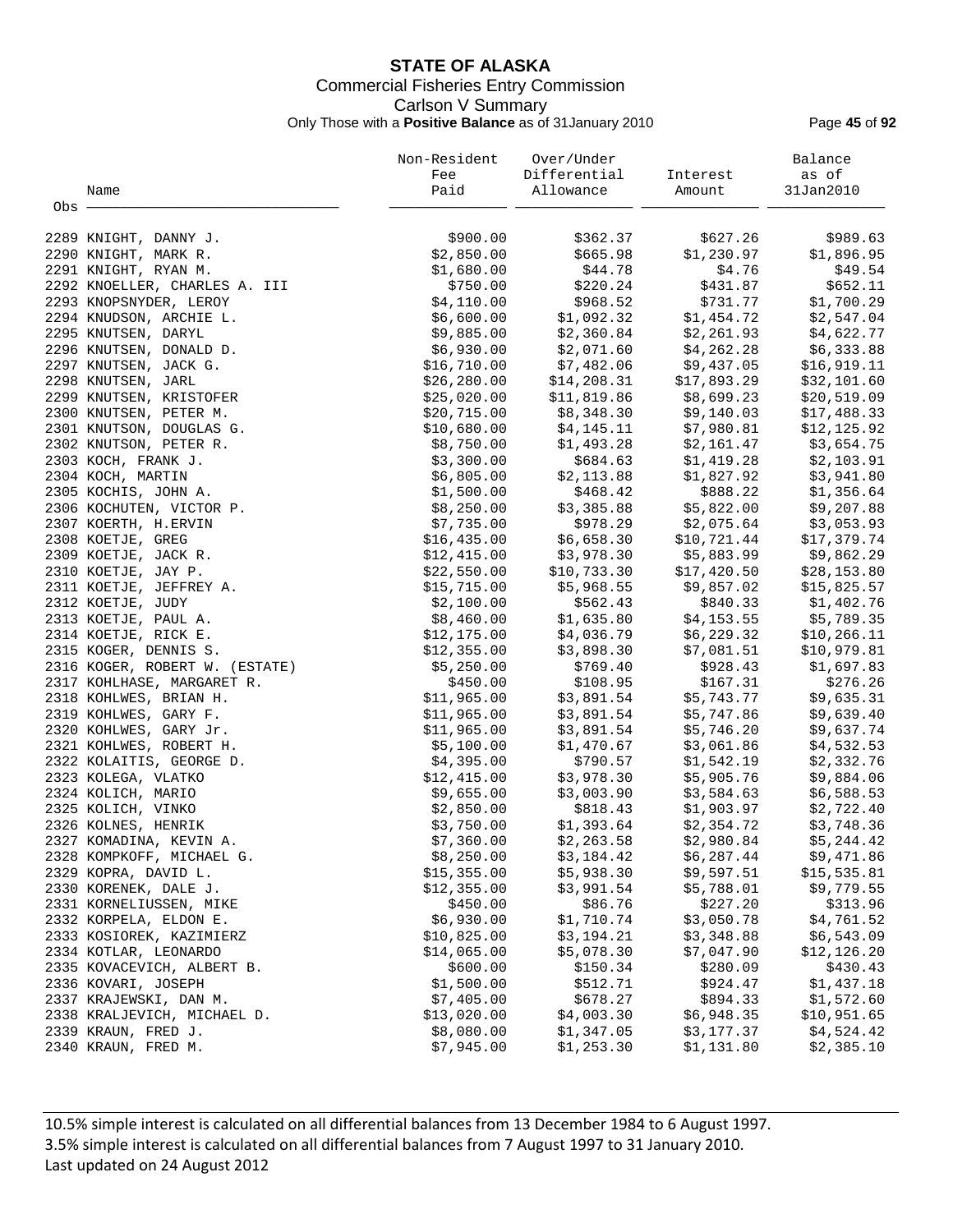## **STATE OF ALASKA** Commercial Fisheries Entry Commission Carlson V Summary Only Those with a **Positive Balance** as of 31January 2010 Page **46** of **92**

|       |                                    | Non-Resident | Over/Under   |              | Balance      |
|-------|------------------------------------|--------------|--------------|--------------|--------------|
|       |                                    | Fee          | Differential | Interest     | as of        |
|       | Name                               | Paid         | Allowance    | Amount       | 31Jan2010    |
| Obs - |                                    |              |              |              |              |
|       | 2341 KREIDER, BOYD O. (ESTATE)     | \$2,850.00   | \$818.43     | \$1,900.74   | \$2,719.17   |
|       | 2342 KREIDER, GARY B.              | \$9,835.00   | \$2,648.09   | \$2,762.33   | \$5,410.42   |
|       | 2343 KRIGBAUM, GILBERT L.          | \$8,035.00   | \$2,270.98   | \$5,169.88   | \$7,440.86   |
|       | 2344 KRIGBAUM, JEFFERY K. (ESTATE) | \$2,850.00   | \$748.69     | \$526.16     | \$1,274.85   |
|       | 2345 KRIGBAUM, MICHAEL C.          | \$11,305.00  | \$3,278.30   | \$6,384.88   | \$9,663.18   |
|       | 2346 KRIGBAUM, MORRIS              | \$10,470.00  | \$2,988.28   | \$3,149.82   | \$6,138.10   |
|       | 2347 KRISTENSEN, PAUL A.           | \$18,515.00  | \$9,049.97   | \$13,839.23  | \$22,889.20  |
|       | 2348 KRISTENSEN, TORMOD            | \$6,720.00   | \$2,211.00   | \$5,147.11   | \$7,358.11   |
|       | 2349 KRISTIANSEN, JAN E.           | \$15,090.00  | \$7,392.68   | \$15,091.60  | \$22,484.28  |
|       | 2350 KRISTJANSON, GORDON E.        | \$40,690.00  | \$21,255.69  | \$27,570.93  | \$48,826.62  |
|       | 2351 KRISTOVICH, GLORIA L.         | \$1,200.00   | \$291.88     | \$110.78     | \$402.66     |
|       | 2352 KROGEL, KRISTEN L.            | \$300.00     | \$19.40      | \$6.71       | \$26.11      |
|       | 2353 KROGEL, LOYCE A.              | \$1,950.00   | \$134.91     | \$146.79     | \$281.70     |
|       | 2354 KROGEL, RON K.                | \$4,800.00   | \$380.22     | \$180.44     | \$560.66     |
|       | 2355 KROSSEN, BERNHARD             | \$12,415.00  | \$3,978.30   | \$5,840.33   | \$9,818.63   |
|       | 2356 KRUG, ROBERT A.               | \$3,480.00   | \$1,140.50   | \$2,686.12   | \$3,826.62   |
|       | 2357 KRUMAL, VIOLET                | \$1,315.00   | \$66.56      | \$27.60      | \$94.16      |
|       | 2358 KRUSE, RICHARD A.             | \$21,680.00  | \$9,535.50   | \$7,641.04   | \$17,176.54  |
|       | 2359 KUCHER, MICHAEL J.            | \$11,965.00  | \$3,891.54   | \$5,632.94   | \$9,524.48   |
|       | 2360 KUHR, ARTHUR                  | \$12,720.00  | \$4,329.55   | \$3,714.09   | \$8,043.64   |
|       | 2361 KUHR, WALTER A. Jr.           | \$16,080.00  | \$7,444.98   | \$12,168.97  | \$19,613.95  |
|       | 2362 KUHR, WALTER A. Sr.           | \$1,770.00   | \$98.42      | \$106.51     | \$204.93     |
|       | 2363 KULHANEK, JOHN J.             | \$3,450.00   | \$957.64     | \$727.87     | \$1,685.51   |
|       | 2364 KULLER, MARTIN L.             | \$10,480.00  | \$4,258.58   | \$4,019.30   | \$8,277.88   |
|       | 2365 KULLER, VICKI S.              | \$1,230.00   | \$396.56     | \$118.73     | \$515.29     |
|       | 2366 KUNESH, CHARLES               | \$3,570.00   | \$486.69     | \$659.19     | \$1,145.88   |
|       | 2367 KUNZ, ERNEST                  | \$3,115.00   | \$21.53      | \$153.44     | \$174.97     |
|       | 2368 KURTZ, MICHAEL A.             | \$56, 285.00 | \$32,178.30  | \$49,880.36  | \$82,058.66  |
|       | 2369 KURTZ.HARVIE, LAURA           | \$2,575.00   | \$525.27     | \$201.97     | \$727.24     |
|       | 2370 KUST, P. J. (ESTATE)          | \$750.00     | \$326.99     | \$532.60     | \$859.59     |
|       | 2371 KUST, PAUL E.                 | \$4,920.00   | \$513.09     | \$1,164.99   | \$1,678.08   |
|       | 2372 KUST, PETER J. (ESTATE)       | \$750.00     | \$244.99     | \$351.61     | \$596.60     |
|       | 2373 KUZMIN, DARIA                 | \$6,810.00   | \$1,892.44   | \$2,135.65   | \$4,028.09   |
|       | 2374 KUZMIN, DAVID V.              | \$11,595.00  | \$3,946.46   | \$3,891.62   | \$7,838.08   |
|       | 2375 KUZMIN, EVDOKIA               | \$11,365.00  | \$3,491.53   | \$4,745.08   | \$8,236.61   |
|       | 2376 KUZMIN, GEORGE                | \$4,950.00   | \$991.20     | \$1,745.69   | \$2,736.89   |
|       | 2377 KUZMIN, ILIA                  | \$10,590.00  | \$4,184.08   | \$8,029.09   | \$12,213.17  |
|       | 2378 KUZMIN, VASILY V.             | \$18,050.00  | \$7,533.30   | \$11,354.41  | \$18,887.71  |
|       | 2379 KVALD, HAROLD A.              | \$750.00     | \$206.05     | \$430.96     | \$637.01     |
|       | 2380 KVASNIKOFF, ERLING (ESTATE)   | \$2,250.00   | \$1,012.71   | \$1,709.01   | \$2,721.72   |
|       | 2381 KVASNIKOFF, WAYNE E.          | \$2,485.00   | \$625.96     | \$188.61     | \$814.57     |
|       | 2382 KVINGE, JORN                  | \$43,150.00  | \$23,485.51  | \$26, 412.03 | \$49,897.54  |
|       | 2383 KVINGE, OWEN                  | \$18,950.00  | \$7,806.48   | \$4,467.09   | \$12, 273.57 |
|       | 2384 KYLE, JAMES J.                | \$8,905.00   | \$1,678.30   | \$2,815.05   | \$4,493.35   |
|       | 2385 LAAKSO, DONALD A.             | \$5,940.00   | \$1,246.17   | \$1,888.36   | \$3,134.53   |
|       | 2386 LAAKSO, DOUGLAS               | \$6,020.00   | \$1,068.30   | \$1,511.73   | \$2,580.03   |
|       | 2387 LABAR, IVO                    | \$12,415.00  | \$3,978.30   | \$5,858.54   | \$9,836.84   |
|       | 2388 LACOSTE, RONALD W.            | \$2,700.00   | \$803.62     | \$1,447.24   | \$2,250.86   |
|       | 2389 LACROIX, STEPHEN              | \$3,270.00   | \$90.94      | \$54.13      | \$145.07     |
|       | 2390 LADD, DONALD                  | \$8,850.00   | \$3,080.23   | \$2,282.76   | \$5,362.99   |
|       | 2391 LAFATA, MATTEO S.             | \$12,415.00  | \$3,978.30   | \$5,877.85   | \$9,856.15   |
|       | 2392 LAFAVOR, PETER C.             | \$11,495.00  | \$3,681.53   | \$5,809.44   | \$9,490.97   |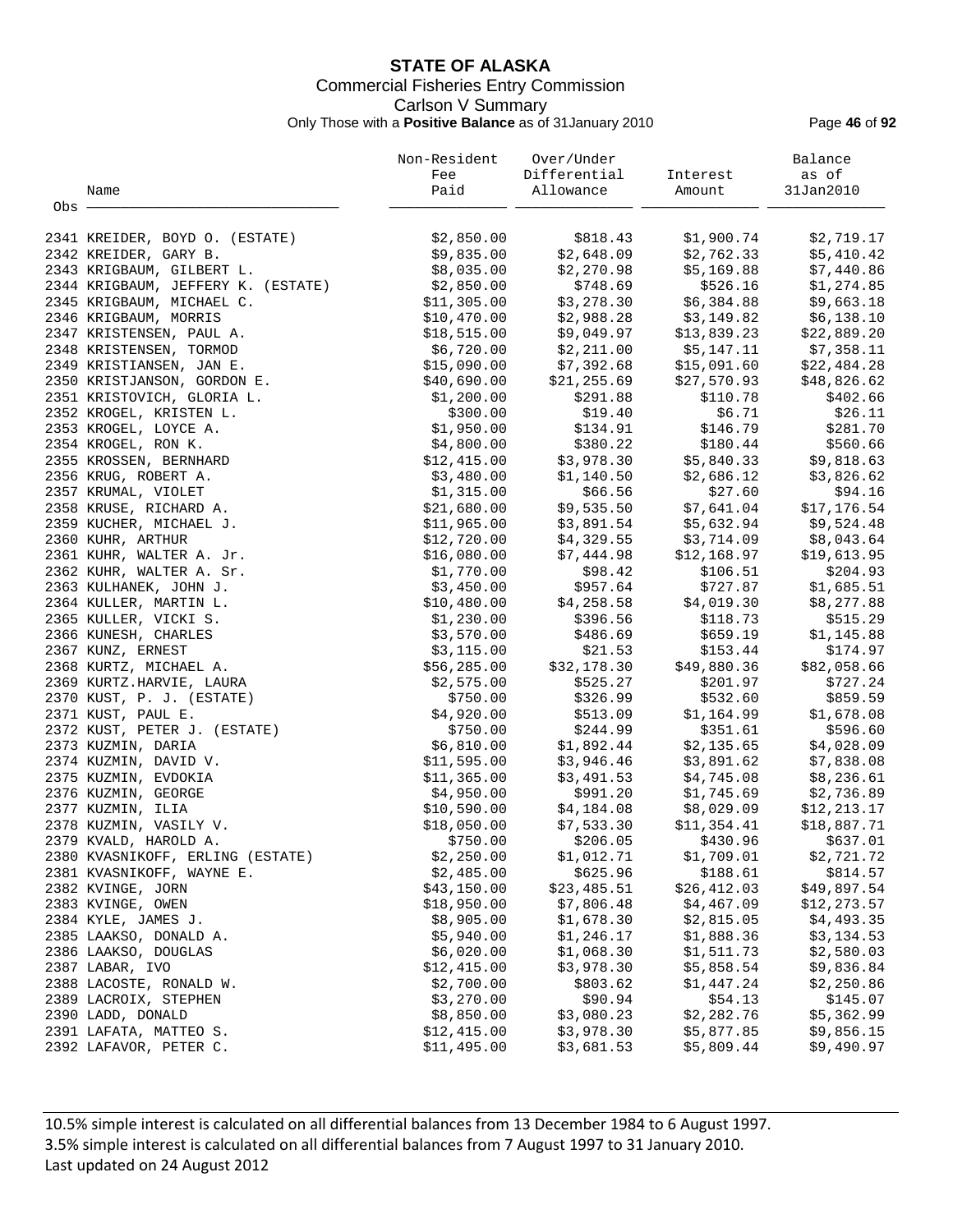## **STATE OF ALASKA** Commercial Fisheries Entry Commission Carlson V Summary Only Those with a **Positive Balance** as of 31January 2010 Page **47** of **92**

|       |                                  | Non-Resident | Over/Under   |              | Balance     |
|-------|----------------------------------|--------------|--------------|--------------|-------------|
|       |                                  | Fee          | Differential | Interest     | as of       |
|       | Name                             | Paid         | Allowance    | Amount       | 31Jan2010   |
| Obs - |                                  |              |              |              |             |
|       | 2393 LAFERRIERE, LOUIS P.        | \$16,630.00  | \$7,848.24   | \$6,034.63   | \$13,882.87 |
|       | 2394 LAINE, CLIFFORD R.          | \$7,350.00   | \$2,393.37   | \$4,731.71   | \$7,125.08  |
|       | 2395 LAINE, STEVEN W.            | \$12,415.00  | \$3,978.30   | \$5,848.02   | \$9,826.32  |
|       | 2396 LAING, DAVID J.             | \$7,615.00   | \$1,400.51   | \$2,456.82   | \$3,857.33  |
|       | 2397 LAIRD, STEVEN M.            | \$1,890.00   | \$220.65     | \$397.72     | \$618.37    |
|       | 2398 LALIME, PETER A.            | \$300.00     | \$33.17      | \$13.30      | \$46.47     |
|       | 2399 LAMAINE, GEORGE M.          | \$12,415.00  | \$3,978.30   | \$5,879.00   | \$9,857.30  |
|       | 2400 LAMB, CHARLES A.            | \$7,975.00   | \$1,138.30   | \$3,342.08   | \$4,480.38  |
|       | 2401 LAMBERT, JEFF D.            | \$450.00     | \$86.76      | \$228.32     | \$315.08    |
|       | 2402 LAMBRIGHT, JOHN B.          | \$600.00     | \$186.76     | \$487.61     | \$674.37    |
|       | 2403 LAMONTE, JOHN F.            | \$4,290.00   | \$1,778.43   | \$4,152.45   | \$5,930.88  |
|       | 2404 LAMOTHE, GRANT R.           | \$1,590.00   | \$74.29      | \$147.24     | \$221.53    |
|       | 2405 LAMP, LAWRENCE A. (ESTATE)  | \$450.00     | \$56.61      | \$117.27     | \$173.88    |
|       | 2406 LANCASTER, JOSHUA A.        | \$750.00     | \$333.17     | \$136.00     | \$469.17    |
|       | 2407 LANCASTER, WILLIAM R.       | \$1,500.00   | \$540.64     | \$1,221.25   | \$1,761.89  |
|       | 2408 LANDEROS, JOSE              | \$7,180.00   | \$2,331.56   | \$682.06     | \$3,013.62  |
|       | 2409 LANDERS, GRANT J.           | \$12,695.00  | \$4,963.63   | \$6,777.25   | \$11,740.88 |
|       | 2410 LANDIS, T.SCOTT             | \$5,490.00   | \$1,360.25   | \$347.20     | \$1,707.45  |
|       | 2411 LANDRUD, BRYCE R.           | \$6,420.00   | \$1,513.10   | \$3,296.51   | \$4,809.61  |
|       | 2412 LANDWEHR, DOUGLAS G.        | \$15,535.00  | \$6,058.30   | \$9,675.32   | \$15,733.62 |
|       | 2413 LANE, CARL                  | \$16, 200.00 | \$7,937.97   | \$13,728.44  | \$21,666.41 |
|       | 2414 LANFORD, BRUCE E.           | \$20,895.00  | \$10,373.24  | \$8,060.88   | \$18,434.12 |
|       | 2415 LANG, JUANITTA A.           | \$750.00     | \$12.71      | \$15.15      | \$27.86     |
|       | 2416 LANG, MICHAEL J.            | \$5,960.00   | \$391.89     | \$121.94     | \$513.83    |
|       | 2417 LANG, RICHARD L.            | \$11,260.00  | \$3,421.54   | \$5,505.26   | \$8,926.80  |
|       | 2418 LANG, WILLIAM H. Jr.        | \$4,440.00   | \$1,842.06   | \$4,390.47   | \$6,232.53  |
|       | 2419 LANGAKER, NORALF N.         | \$23,065.00  | \$11,078.30  | \$21,473.43  | \$32,551.73 |
|       | 2420 LANGAKER, SVEIN A.          | \$32,030.00  | \$15,893.30  | \$22,964.89  | \$38,858.19 |
|       | 2421 LANGDON, ROBERT B.          | \$3,750.00   | \$1,578.39   | \$1,344.28   | \$2,922.67  |
|       | 2422 LANGE, JAMES B.             | \$3,000.00   | \$228.55     | \$379.82     | \$608.37    |
|       | 2423 LANGE, KATHLEEN M.          | \$300.00     | \$8.95       | \$13.81      | \$22.76     |
|       | 2424 LANGESATER, EINAR           | \$12,150.00  | \$4,442.06   | \$6,696.45   | \$11,138.51 |
|       | 2425 LANGMAN, KEITH D.           | \$3,610.00   | \$869.94     | \$619.88     | \$1,489.82  |
|       | 2426 LANGSTON, JOHN              | \$6,630.00   | \$2,062.05   | \$3,051.96   | \$5,114.01  |
|       | 2427 LANNAN, LESLIE              | \$1,440.00   | \$155.26     | \$34.85      | \$190.11    |
|       | 2428 LANTRY, JOSEPH J.           | \$2,100.00   | \$870.58     | \$1,645.56   | \$2,516.14  |
|       | 2429 LAPIRA. WOLOS, NADINE       | \$3,655.00   | \$899.93     | \$192.03     | \$1,091.96  |
|       | 2430 LARSEN, ARNE B. (ESTATE)    | \$690.00     | \$246.76     | \$646.96     | \$893.72    |
|       | 2431 LARSEN, CARL M.             | \$13,840.00  | \$4,928.30   | \$8,770.89   | \$13,699.19 |
|       | 2432 LARSEN, HARLEN G.           | \$6,000.00   | \$1,684.42   | \$3,489.92   | \$5,174.34  |
|       | 2433 LARSEN, HERBERT D. (ESTATE) | \$4,500.00   | \$493.34     | \$574.63     | \$1,067.97  |
|       | 2434 LARSEN, IVAR J.             | \$1,440.00   | \$436.71     | $$-3.44$     | \$433.27    |
|       | 2435 LARSEN, LEIF                | \$38, 295.00 | \$20,300.69  | \$28, 250.31 | \$48,551.00 |
|       | 2436 LARSEN, LLOYD I.            | \$6,780.00   | \$1,539.86   | \$3,742.84   | \$5,282.70  |
|       | 2437 LARSEN, OLAV                | \$16,740.00  | \$8,179.86   | \$16, 223.27 | \$24,403.13 |
|       | 2438 LARSEN, RONALD E.           | \$2,850.00   | \$818.43     | \$1,904.36   | \$2,722.79  |
|       | 2439 LARSON, ALBERT W.           | \$1,500.00   | \$649.72     | \$214.33     | \$864.05    |
|       | 2440 LARSON, CHRISTOPHER N.      | \$9,630.00   | \$3,588.43   | \$5,092.27   | \$8,680.70  |
|       | 2441 LARSON, DAVID C.            | \$8,200.00   | \$1,592.63   | \$3,690.86   | \$5,283.49  |
|       | 2442 LARSON, DAVID G.            | \$12,380.00  | \$3,833.29   | \$4,519.73   | \$8,353.02  |
|       | 2443 LARSON, DAVID S.            | \$6,665.00   | \$1,456.06   | \$2,286.86   | \$3,742.92  |
|       | 2444 LARSON, ERIC J.             | \$12,355.00  | \$3,778.29   | \$4,524.69   | \$8,302.98  |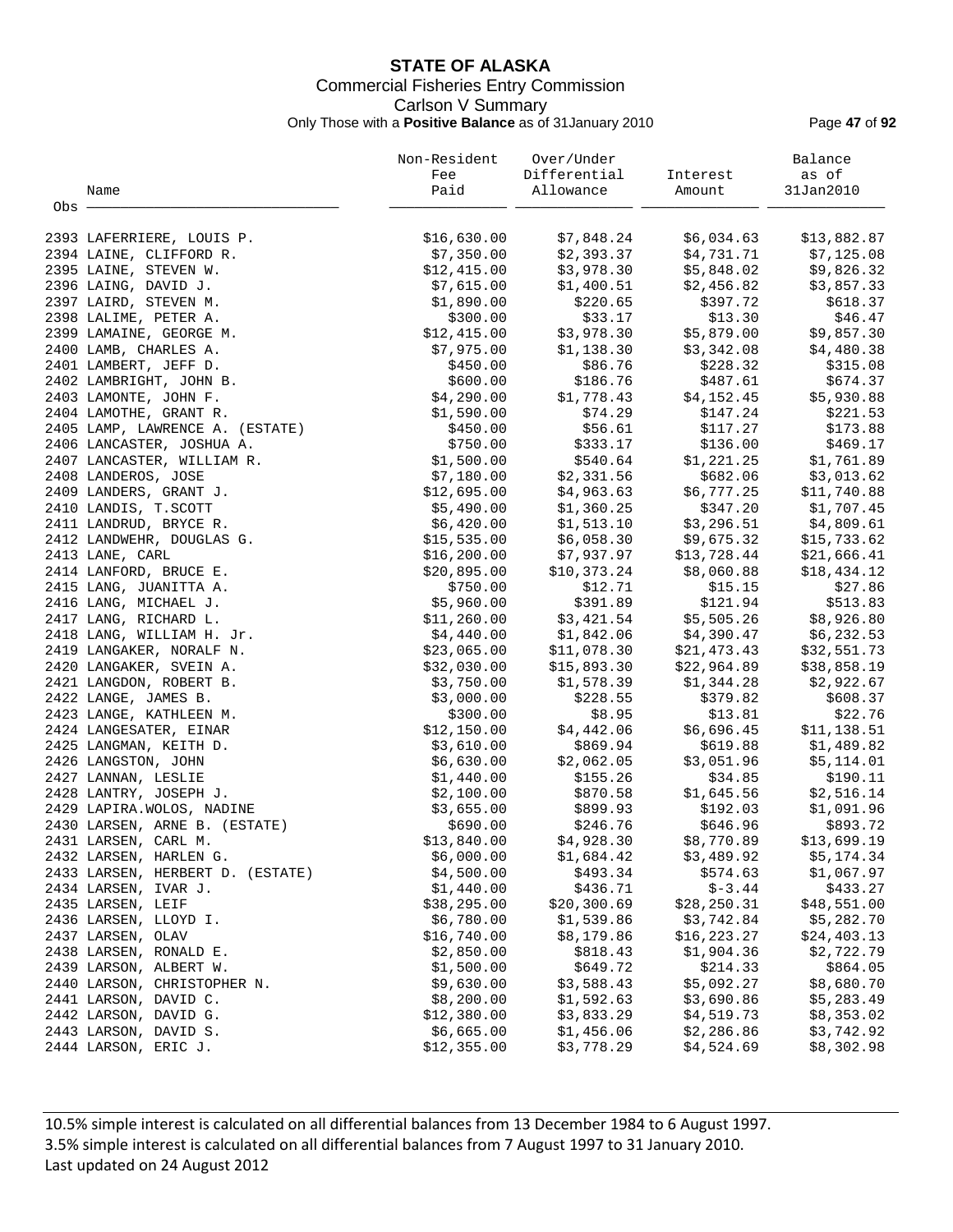## **STATE OF ALASKA** Commercial Fisheries Entry Commission Carlson V Summary Only Those with a **Positive Balance** as of 31January 2010 Page **48** of **92**

|       |                                 | Non-Resident | Over/Under   |              | Balance     |
|-------|---------------------------------|--------------|--------------|--------------|-------------|
|       |                                 | Fee          | Differential | Interest     | as of       |
|       | Name                            | Paid         | Allowance    | Amount       | 31Jan2010   |
| Obs - |                                 |              |              |              |             |
|       |                                 |              |              |              |             |
|       | 2445 LARSON, ERIC R. (ESTATE)   | \$2,485.00   | \$7.80       | \$278.00     | \$285.80    |
|       | 2446 LARSON, GERALD F.          | \$600.00     | \$120.24     | \$233.83     | \$354.07    |
|       | 2447 LARSON, JACK O.            | \$9,750.00   | \$3,738.36   | \$7,411.65   | \$11,150.01 |
|       | 2448 LARSON, JAMES R.           | \$15,085.00  | \$5,878.30   | \$12,169.67  | \$18,047.97 |
|       | 2449 LARSON, L. R.              | \$12,450.00  | \$5,538.36   | \$11,094.13  | \$16,632.49 |
|       | 2450 LARSON, PAUL R.            | \$3,300.00   | \$267.86     | \$399.63     | \$667.49    |
|       | 2451 LARSON, R. T.              | \$7,285.00   | \$1,344.14   | \$2,474.19   | \$3,818.33  |
|       | 2452 LARSON, ROBERT H.          | \$750.00     | \$43.87      | \$86.86      | \$130.73    |
|       | 2453 LARSON, RONALD K.          | \$9,295.00   | \$1,978.29   | \$3,650.02   | \$5,628.31  |
|       | 2454 LARUSSA, MICHAEL A.        | \$7,525.00   | \$2,277.74   | \$3,929.71   | \$6, 207.45 |
|       | 2455 LATHER, RICHARD R.         | \$4,825.00   | \$1,439.94   | \$817.39     | \$2,257.33  |
|       | 2456 LATHROP, LAWRENCE F.       | \$3,240.00   | \$1,053.64   | \$1,880.97   | \$2,934.61  |
|       | 2457 LATSHA, DON D.             | \$15,145.00  | \$6,052.06   | \$9,874.13   | \$15,926.19 |
|       | 2458 LATSHA, DON O. (ESTATE)    | \$9,750.00   | \$4,357.43   | \$9,488.25   | \$13,845.68 |
|       | 2459 LATSHA, LEORA              | \$750.00     | \$326.99     | \$537.11     | \$864.10    |
|       | 2460 LATSHA, RONALD D.          | \$13,500.00  | \$5,692.34   | \$8,892.52   | \$14,584.86 |
|       | 2461 LAUER, RICH                | \$10,545.00  | \$2,613.13   | $$-1,302.01$ | \$1,311.12  |
|       | 2462 LAURITZEN, ALAN A.         | \$27,640.00  | \$14,339.79  | \$15,342.36  | \$29,682.15 |
|       | 2463 LAURITZEN, CONRAD A.       | \$9,040.00   | \$2,651.48   | \$4,245.12   | \$6,896.60  |
|       | 2464 LAURITZEN, NORMAN          | \$4,030.00   | $$-310.50$   | \$360.99     | \$50.49     |
|       | 2465 LAURITZEN, NORMAN R.       | \$11,875.00  | \$3,738.99   | \$6,628.71   | \$10,367.70 |
|       | 2466 LAWLER, DAVID B.           | \$9,300.00   | \$4,704.03   | \$9,762.36   | \$14,466.39 |
|       | 2467 LAWSON, LARRY C.           | \$8,910.00   | \$2,088.19   | \$4,590.86   | \$6,679.05  |
|       | 2468 LAWTON, PHILLIP A.         | \$990.00     | \$122.66     | \$267.44     | \$390.10    |
|       | 2469 LAXFOSS, GUNNAR            | \$12,975.00  | \$4,683.56   | \$1,101.42   | \$5,784.98  |
|       | 2470 LAXFOSS, KRISTJAN          | \$7,050.00   | \$2,560.57   | \$4,786.05   | \$7,346.62  |
|       | 2471 LAYFIELD, KENNETH E.       | \$8,665.00   | \$1,598.28   | \$2,759.22   | \$4,357.50  |
|       | 2472 LAYMAN, JOHN L.            | \$7,345.00   | \$1,853.82   | \$2,597.25   | \$4,451.07  |
|       | 2473 LAZO, FRANCIS              | \$590.00     | \$5.00       | \$0.80       | \$5.80      |
|       | 2474 LEATHERS, JACK D. (ESTATE) | \$900.00     | \$154.37     | \$395.93     | \$550.30    |
|       | 2475 LEBOVIC, ROBERT D.         | \$6,925.00   | \$1,730.16   | $$-121.66$   | \$1,608.50  |
|       | 2476 LEBOW, WILLIAM E.          | \$37,105.00  | \$19,598.30  | \$31,401.56  | \$50,999.86 |
|       | 2477 LEE, ARNE                  | \$21,500.00  | \$9,353.30   | \$14,081.64  | \$23,434.94 |
|       | 2478 LEE, DALE S.               | \$6,775.00   | \$1,616.59   | \$992.02     | \$2,608.61  |
|       | 2479 LEE, JAMES                 | \$8,250.00   | \$2,696.41   | \$3,960.45   | \$6,656.86  |
|       | 2480 LEE, PALMER N.             | \$11,700.00  | \$4,142.06   | \$5,861.16   | \$10,003.22 |
|       | 2481 LEE, WALTER                | \$13,590.00  | \$5,402.06   | \$8,574.19   | \$13,976.25 |
|       | 2482 LEESE, JAMES C. Jr.        | \$4,800.00   | \$883.97     | \$1,432.24   | \$2,316.21  |
|       | 2483 LEESE, WILLIAM C.          | \$4,800.00   | \$463.64     | \$423.36     | \$887.00    |
|       | 2484 LEESE, WILLIAM O.          | \$7,405.00   | \$678.27     | \$911.26     | \$1,589.53  |
|       | 2485 LEESON, CHET               | \$2,815.00   | \$725.27     | \$267.14     | \$992.41    |
|       | 2486 LEFEVRE, IDA T. (ESTATE)   | \$1,795.00   | \$85.96      | \$42.35      | \$128.31    |
|       | 2487 LEFEVRE, RAY J. (ESTATE)   | \$7,500.00   | \$1,905.57   | \$2,858.48   | \$4,764.05  |
|       | 2488 LEFLER, RONALD P.          | \$8,660.00   | \$1,513.30   | \$3,003.68   | \$4,516.98  |
|       | 2489 LEGARY, RICHARD P.         | \$1,680.00   | \$458.39     | \$934.92     | \$1,393.31  |
|       | 2490 LEINO, DALE A. (ESTATE)    | \$12,000.00  | \$4,088.30   | \$5,864.77   | \$9,953.07  |
|       | 2491 LEITE, MANUEL A. Jr.       | \$3,000.00   | \$828.87     | \$1,149.27   | \$1,978.14  |
|       | 2492 LEITZKE, GERALD W.         | \$7,165.00   | \$1,072.80   | \$1,369.44   | \$2,442.24  |
|       | 2493 LEM, LOREN                 | \$2,100.00   | \$1,014.67   | \$686.76     | \$1,701.43  |
|       | 2494 LEMAR, JOHN D.             | \$12,710.00  | \$4,099.07   | \$4,589.90   | \$8,688.97  |
|       | 2495 LEMAY, RICHARD Z. (ESTATE) | \$9,000.00   | \$4,076.52   | \$6,557.08   | \$10,633.60 |
|       | 2496 LENT, GLENN L.             | \$6,750.00   | \$2,057.94   | \$3,287.22   | \$5,345.16  |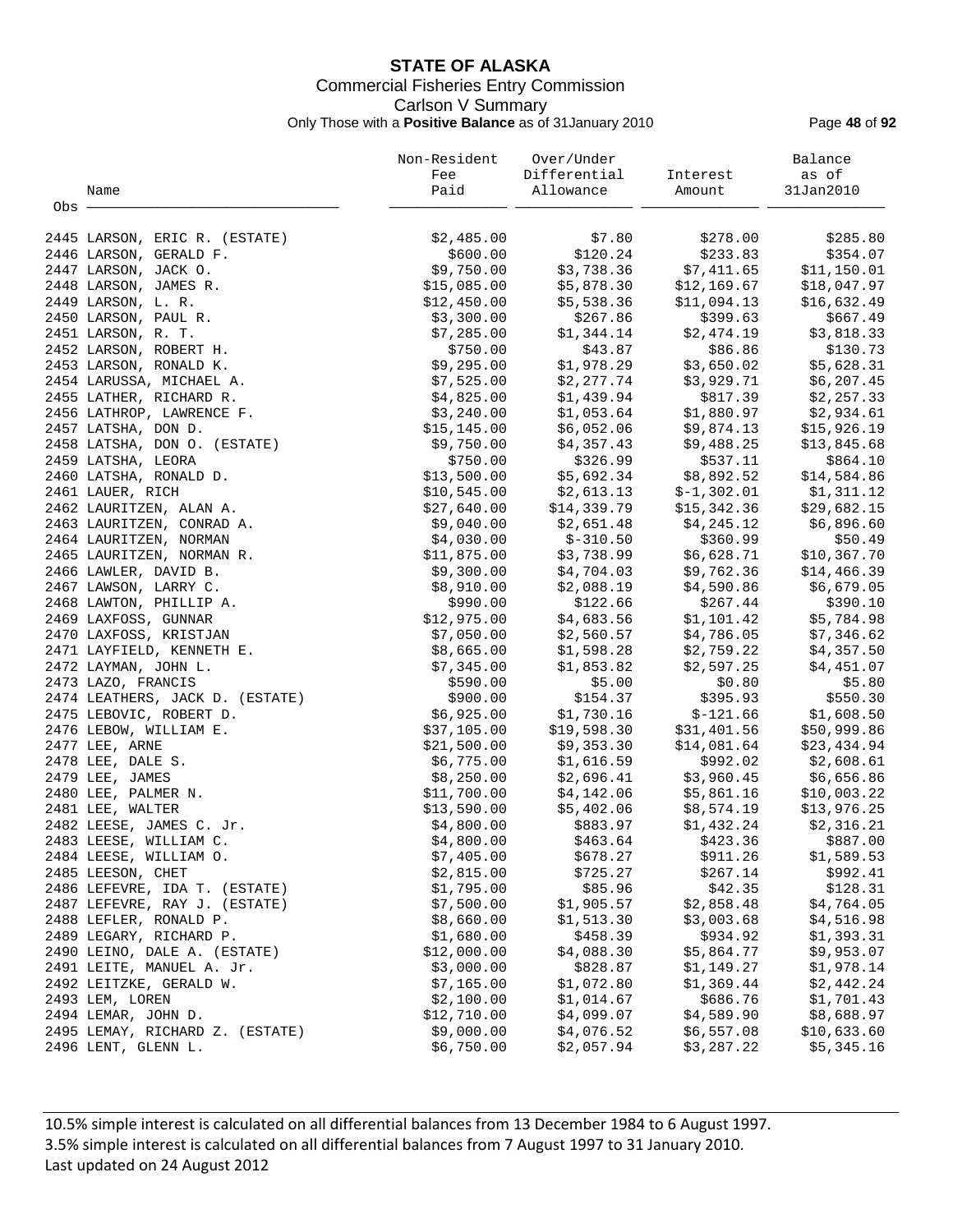## **STATE OF ALASKA** Commercial Fisheries Entry Commission Carlson V Summary Only Those with a **Positive Balance** as of 31January 2010 Page **49** of **92**

|       |                                  | Non-Resident | Over/Under   |             | Balance      |
|-------|----------------------------------|--------------|--------------|-------------|--------------|
|       |                                  | Fee          | Differential | Interest    | as of        |
|       | Name                             | Paid         | Allowance    | Amount      | 31Jan2010    |
| Obs - |                                  |              |              |             |              |
|       | 2497 LENTZ, ERVIN W.             | \$7,800.00   | \$1,955.12   | \$3,218.30  | \$5,173.42   |
|       | 2498 LEONARD, EDWARD             | \$10,900.00  | \$3,200.69   | \$4,841.82  | \$8,042.51   |
|       | 2499 LEONARD, JOHN R.            | \$8,700.00   | \$3,483.99   | \$6,566.93  | \$10,050.92  |
|       | 2500 LEQUE, ROBERT W.            | \$13,315.00  | \$4,578.30   | \$7,212.12  | \$11,790.42  |
|       | 2501 LEROUX, PAUL A.             | \$1,950.00   | \$622.20     | \$227.02    | \$849.22     |
|       | 2502 LESLIE, KENT                | \$10, 105.00 | \$3,159.87   | \$3,870.42  | \$7,030.29   |
|       | 2503 LESMAN, ROBERT N.           | \$16,820.00  | \$7,556.03   | \$8,189.40  | \$15,745.43  |
|       | 2504 LETHIN, DAVID D.            | \$28,700.00  | \$14,567.25  | \$18,892.29 | \$33,459.54  |
|       | 2505 LETT, WILLIAM L.            | \$2,550.00   | \$946.69     | \$2,055.12  | \$3,001.81   |
|       | 2506 LEUTHE, DAVID A.            | \$8,545.00   | \$1,721.68   | \$3,150.78  | \$4,872.46   |
|       | 2507 LEUTY, JAMES R.             | \$1,950.00   | \$595.41     | \$983.41    | \$1,578.82   |
|       | 2508 LEVENHAGEN, ROBBIN R.       | \$2,100.00   | \$780.93     | \$1,192.89  | \$1,973.82   |
|       | 2509 LEWIS, BRUCE A.             | \$300.00     | \$8.95       | \$14.00     | \$22.95      |
|       | 2510 LEWIS, CANDICE L.           | \$830.00     | \$5.00       | $$-1.75$    | \$3.25       |
|       | 2511 LEWIS, CLIFF L.             | \$7,135.00   | \$2,541.09   | \$2,727.04  | \$5, 268.13  |
|       | 2512 LEWIS, DONALD D.            | \$2,335.00   | \$538.46     | \$188.64    | \$727.10     |
|       | 2513 LEWIS, DONALD R.            | \$8,880.00   | \$2,986.26   | \$5,095.77  | \$8,082.03   |
|       | 2514 LEWIS, GARRET N.            | \$1,680.00   | \$10.96      | \$7.53      | \$18.49      |
|       | 2515 LEWIS, GARY L.              | \$5,435.00   | \$1,223.10   | \$3,549.94  | \$4,773.04   |
|       | 2516 LEWIS, LARRY                | \$4,475.00   | \$1,129.12   | \$2,720.88  | \$3,850.00   |
|       | 2517 LEWIS, LAWRENCE O. (ESTATE) | \$9,150.00   | \$3,806.61   | \$7,863.81  | \$11,670.42  |
|       | 2518 LEWIS, NICKY D. (ESTATE)    | \$8,190.00   | \$2,953.37   | \$6,188.53  | \$9,141.90   |
|       | 2519 LEWIS, TED S.               | \$6,080.00   | \$2,500.27   | \$876.23    | \$3,376.50   |
|       | 2520 LEWIS, WILLIAM C.           | \$8,650.00   | \$2,743.49   | \$366.12    | \$3,109.61   |
|       | 2521 LIBERATI, ROGER F.          | \$12,415.00  | \$3,978.30   | \$5,858.20  | \$9,836.50   |
|       | 2522 LIBERATI, SALVATORE D.      | \$14,250.00  | \$6,011.74   | \$10,806.93 | \$16,818.67  |
|       | 2523 LICHTER, JOEL (ESTATE)      | \$3,300.00   | \$60.55      | \$60.73     | \$121.28     |
|       | 2524 LIDDICOAT, JOHN             | \$10,760.00  | \$2,729.85   | \$3,171.27  | \$5,901.12   |
|       | 2525 LIE, PALMER                 | \$17,690.00  | \$7,613.30   | \$11,206.06 | \$18,819.36  |
|       | 2526 LIE, SIGNAR B.              | \$12,715.00  | \$4,178.30   | \$6,249.58  | \$10,427.88  |
|       | 2527 LIE, WILLY                  | \$18, 255.00 | \$7,948.30   | \$11,292.17 | \$19,240.47  |
|       | 2528 LIESKE, MATTHEW             | \$6,275.00   | $$-256.70$   | \$529.43    | \$272.73     |
|       | 2529 LIMBACHER, RON              | \$9,175.00   | \$2,263.91   | \$2,007.26  | \$4,271.17   |
|       | 2530 LIND, TERRY W.              | \$1,650.00   | \$654.37     | \$1,677.20  | \$2,331.57   |
|       | 2531 LINDAHL, STEVE              | \$19,005.00  | \$7,384.87   | \$6,855.49  | \$14, 240.36 |
|       | 2532 LINDBERG, SIGNE B.          | \$10,455.00  | \$3,335.49   | \$3,715.44  | \$7,050.93   |
|       | 2533 LINDBLOM, RICHARD L.        | \$11,005.00  | \$3,078.30   | \$5,652.23  | \$8,730.53   |
|       | 2534 LINDELL, JAMES M.           | \$11,965.00  | \$4,137.66   | \$6,273.83  | \$10,411.49  |
|       | 2535 LINDEMUTH, LONNIE M.        | \$6,985.00   | \$398.28     | \$567.84    | \$966.12     |
|       | 2536 LINDHOLM, ANCHOR J.         | \$20,895.00  | \$9,748.30   | \$18,334.16 | \$28,082.46  |
|       | 2537 LINDHOLM, EVERETT J.        | \$40,090.00  | \$22,143.30  | \$36,240.02 | \$58,383.32  |
|       | 2538 LINDHOLM, JOE S. Jr.        | \$9,175.00   | \$2,343.92   | \$3,150.84  | \$5,494.76   |
|       | 2539 LINDHOLM, LINDA K.          | \$6,825.00   | \$2,649.94   | \$1,193.55  | \$3,843.49   |
|       | 2540 LINDSAY, IAN F.             | \$9,085.00   | \$2, 263.23  | \$3,300.81  | \$5,564.04   |
|       | 2541 LINDSAY, MICHAEL T.         | \$5,490.00   | \$772.28     | \$1,458.93  | \$2,231.21   |
|       | 2542 LINDSTROM, ANDREW           | \$710.00     | \$125.00     | \$27.73     | \$152.73     |
|       | 2543 LINDSTROM, ROBERT A.        | \$900.00     | \$154.37     | \$397.83    | \$552.20     |
|       | 2544 LINN, SCOTT K.              | \$5,335.00   | \$1,163.21   | \$205.94    | \$1,369.15   |
|       | 2545 LINSCHEID, EDMUND A.        | \$4,440.00   | \$1,055.06   | \$2,460.32  | \$3,515.38   |
|       | 2546 LINSCHEID, EDMUND G.        | \$8,425.00   | \$1,940.49   | \$1,491.43  | \$3,431.92   |
|       | 2547 LINVILLE, RICHARD K.        | \$6,240.00   | \$1,337.22   | \$1,305.52  | \$2,642.74   |
|       | 2548 LINVOG, BERNARD A.          | \$900.00     | \$154.37     | \$394.35    | \$548.72     |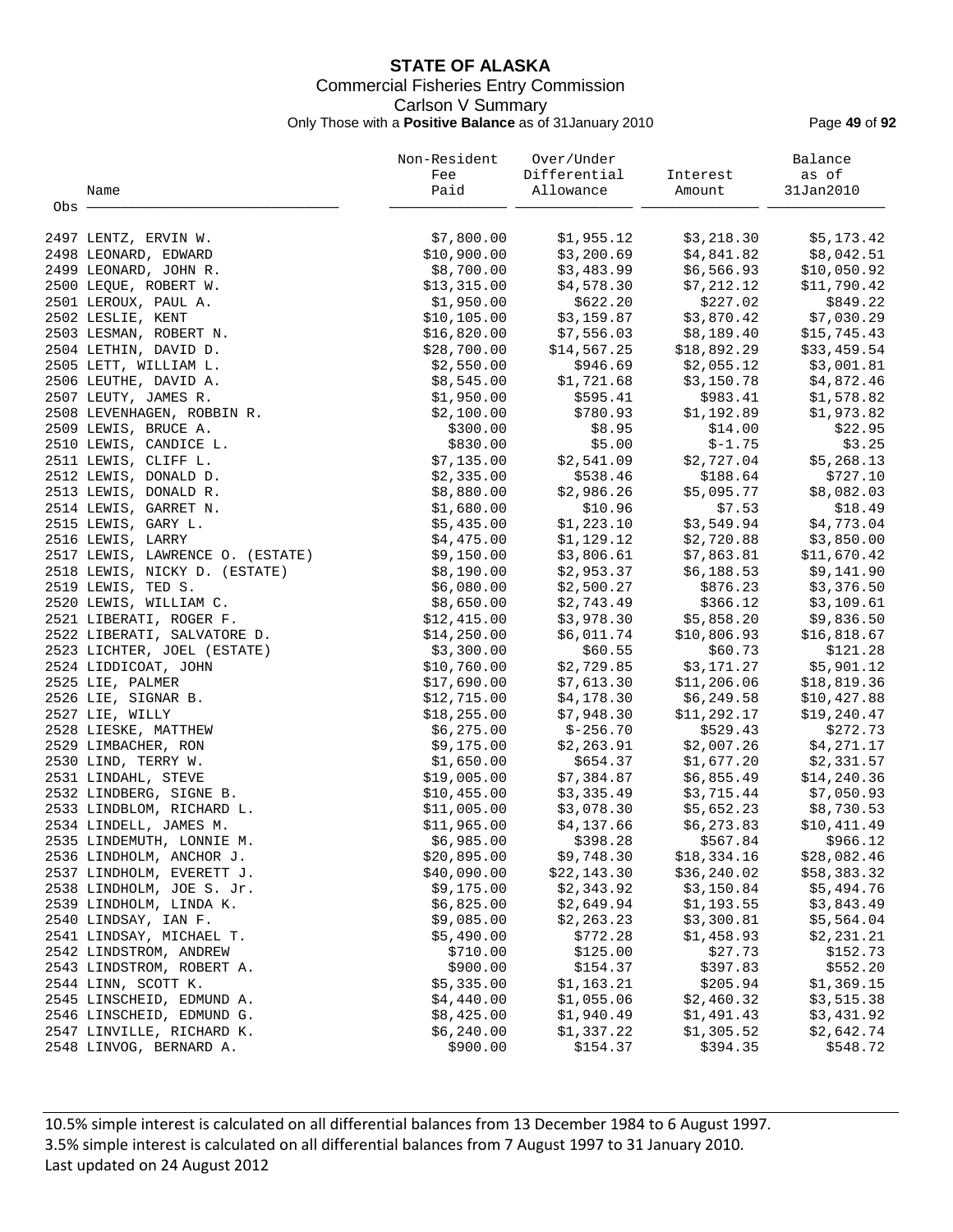## **STATE OF ALASKA** Commercial Fisheries Entry Commission Carlson V Summary Only Those with a **Positive Balance** as of 31January 2010 Page **50** of **92**

|       |                                  | Non-Resident | Over/Under   |             | Balance     |
|-------|----------------------------------|--------------|--------------|-------------|-------------|
|       |                                  | Fee          | Differential | Interest    | as of       |
|       | Name                             | Paid         | Allowance    | Amount      | 31Jan2010   |
| Obs - |                                  |              |              |             |             |
|       | 2549 LISKE, PETER J.             | \$28,545.00  | \$13,561.81  | \$16,598.59 | \$30,160.40 |
|       | 2550 LISOFF, ANDRE T.            | \$1,620.00   | \$15.94      | \$41.00     | \$56.94     |
|       | 2551 LISOV, AGAPHON              | \$7,135.00   | \$3,022.14   | \$5,972.93  | \$8,995.07  |
|       | 2552 LITCHFIELD, SIDNEY          | \$6,355.00   | \$560.49     | \$349.17    | \$909.66    |
|       | 2553 LITTLE, BRENDA K.           | \$1,350.00   | \$277.79     | \$686.19    | \$963.98    |
|       | 2554 LITTLE, DAVID A.            | \$9,835.00   | \$2,945.04   | \$4,251.21  | \$7,196.25  |
|       | 2555 LITTLE, JOHN D.             | \$6,615.00   | \$2,090.87   | \$2,429.77  | \$4,520.64  |
|       | 2556 LITTLE, STEVEN R.           | \$4,500.00   | \$857.42     | \$1,635.74  | \$2,493.16  |
|       | 2557 LITZINGER, HENRY M.         | \$7,940.00   | \$2,443.94   | \$445.71    | \$2,889.65  |
|       | 2558 LJUBICH, BART L.            | \$2,400.00   | \$401.35     | \$1,020.19  | \$1,421.54  |
|       | 2559 LJUBICH, BARTOL A. (ESTATE) | \$450.00     | \$86.76      | \$224.63    | \$311.39    |
|       | 2560 LJUBICH, FRANK J.           | \$6,300.00   | \$1,053.01   | \$1,445.15  | \$2,498.16  |
|       | 2561 LJUNG, VIDAR O.             | \$13,225.00  | \$5,628.83   | \$6,648.62  | \$12,277.45 |
|       | 2562 LOCK, BILL                  | \$11,485.00  | \$3,174.87   | \$3,863.30  | \$7,038.17  |
|       | 2563 LOCKHART, GLEN              | \$600.00     | \$219.40     | \$76.73     | \$296.13    |
|       | 2564 LOCKWOOD, W. T.             | \$3,630.00   | \$400.65     | \$964.90    | \$1,365.55  |
|       | 2565 LOEBSACK, DAVID A.          | \$3,270.00   | \$1,048.88   | \$1,708.20  | \$2,757.08  |
|       | 2566 LOEWEN, OSCAR               | \$11,305.00  | \$3,743.90   | \$4,797.70  | \$8,541.60  |
|       | 2567 LOFFING, TAD R.             | \$1,890.00   | \$422.42     | \$572.94    | \$995.36    |
|       | 2568 LOFTMAN, WAYNE L.           | \$6,420.00   | \$2,137.43   | \$4,662.00  | \$6,799.43  |
|       | 2569 LOGIE, DANIEL               | \$6,600.00   | \$1,893.36   | \$3,536.02  | \$5,429.38  |
|       | 2570 LOGRANDE, JOE               | \$9,510.00   | \$2,921.28   | \$2,146.53  | \$5,067.81  |
|       | 2571 LOGRANDE, PAOLO             | \$7,050.00   | \$1,392.34   | \$3,469.32  | \$4,861.66  |
|       | 2572 LOKLINGHOLM, GUNNLEIV       | \$27,530.00  | \$13,893.30  | \$26,082.95 | \$39,976.25 |
|       | 2573 LOMBARDO, TONY J.           | \$5,850.00   | \$1,757.43   | \$3,747.46  | \$5,504.89  |
|       | 2574 LOMBARDO, VITTORIO (ESTATE) | \$2,790.00   | \$663.74     | \$1,227.26  | \$1,891.00  |
|       | 2575 LONBORG, TERRY              | \$4,355.00   | \$537.42     | \$-462.72   | \$74.70     |
|       | 2576 LONE, OYSTEIN               | \$20,800.00  | \$8,969.87   | \$3,812.02  | \$12,781.89 |
|       | 2577 LONE, TOR                   | \$6,120.00   | \$1,823.56   | \$919.82    | \$2,743.38  |
|       | 2578 LONG, DEE W.                | \$12,415.00  | \$3,978.30   | \$5,821.86  | \$9,800.16  |
|       | 2579 LONG, MIKE                  | \$6,505.00   | \$1,993.88   | \$1,684.59  | \$3,678.47  |
|       | 2580 LONGAKER, KENNETH           | \$11,395.00  | \$3,328.11   | \$4,264.28  | \$7,592.39  |
|       | 2581 LONGVANES, HARALD           | \$2,005.00   | \$166.56     | \$60.25     | \$226.81    |
|       | 2582 LONGWILL, JOE               | \$2,735.00   | \$941.63     | \$380.31    | \$1,321.94  |
|       | 2583 LONT, PAUL S. Sr.           | \$10,092.00  | \$2,490.30   | \$5,375.97  | \$7,866.27  |
|       | 2584 LOOSE, ELMER P.             | \$1,200.00   | \$586.76     | \$1,506.49  | \$2,093.25  |
|       | 2585 LOOSE, ELMER P.             | \$12,350.00  | \$3,699.04   | \$306.66    | \$4,005.70  |
|       | 2586 LOPEZ, THOMAS S.            | \$5,180.00   | \$1,794.94   | \$719.70    | \$2,514.64  |
|       | 2587 LOREE, GEORGE L.            | \$14,575.00  | \$5,418.30   | \$8,733.97  | \$14,152.27 |
|       | 2588 LOREE, JEFFREY S.           | \$12,145.00  | \$3,798.29   | \$5,019.75  | \$8,818.04  |
|       | 2589 LORENTZEN, DAVID P.         | \$7,800.00   | \$1,892.33   | \$2,818.99  | \$4,711.32  |
|       | 2590 LORENTZEN, JOHN P.          | \$3,685.00   | \$371.92     | \$708.01    | \$1,079.93  |
|       | 2591 LORENZO, ROBERT L. (ESTATE) | \$450.00     | \$86.76      | \$228.27    | \$315.03    |
|       | 2592 LOSNEGARD, ALF              | \$2,250.00   | \$746.69     | \$1,652.03  | \$2,398.72  |
|       | 2593 LOSNEGARD, HANS             | \$7,350.00   | \$2,393.37   | \$4,764.44  | \$7,157.81  |
|       | 2594 LOTHROP, BRUCE F.           | \$11,635.00  | \$3,458.29   | \$4,590.23  | \$8,048.52  |
|       | 2595 LOUGHEED, BRAD              | \$16,855.00  | \$6,810.84   | \$6,087.47  | \$12,898.31 |
|       | 2596 LOVE, FREDERIC S.           | \$21,000.00  | \$10,853.03  | \$19,604.12 | \$30,457.15 |
|       | 2597 LOVEJOY, DANIEL E.          | \$7,915.00   | \$978.28     | \$1,430.82  | \$2,409.10  |
|       | 2598 LOVEJOY, STEPHEN L.         | \$5,755.00   | \$2,580.93   | \$6,082.00  | \$8,662.93  |
|       | 2599 LOVIE, BARRY                | \$2,710.00   | $$-132.35$   | \$482.58    | \$350.23    |
|       | 2600 LOVOLD, AAGE A.             | \$18,055.00  | \$7,738.30   | \$14,637.73 | \$22,376.03 |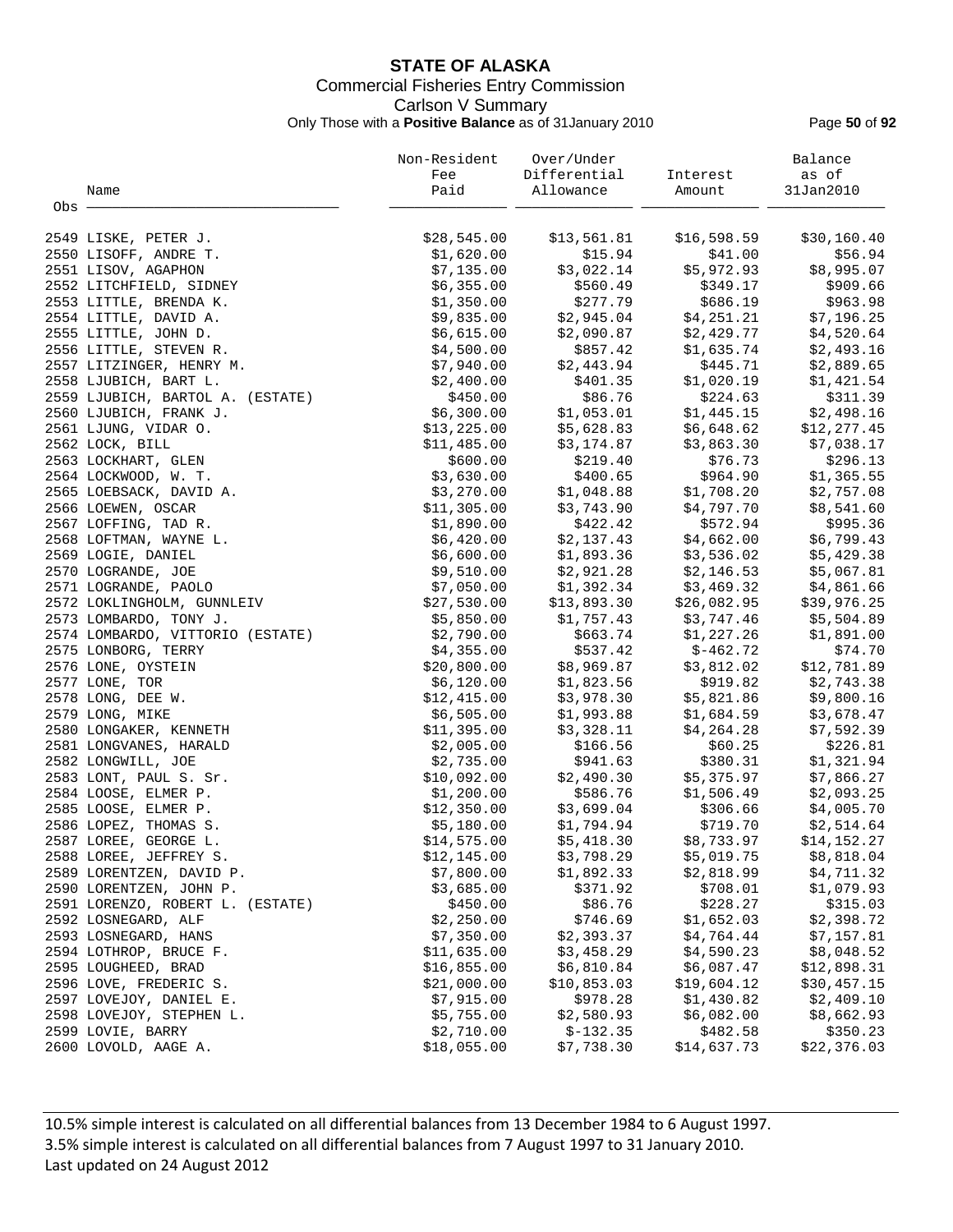## **STATE OF ALASKA** Commercial Fisheries Entry Commission Carlson V Summary Only Those with a **Positive Balance** as of 31January 2010 Page **51** of **92**

|       |                                     | Non-Resident | Over/Under   |             | Balance      |
|-------|-------------------------------------|--------------|--------------|-------------|--------------|
|       |                                     | Fee          | Differential | Interest    | as of        |
|       | Name                                | Paid         | Allowance    | Amount      | 31Jan2010    |
| Obs - |                                     |              |              |             |              |
|       | 2601 LOVROVICH, GEORGE J. (ESTATE)  | \$7,405.00   | \$678.27     | \$896.90    | \$1,575.17   |
|       | 2602 LOVROVICH, GREGG               | \$7,105.00   | \$758.04     | \$1,107.68  | \$1,865.72   |
|       | 2603 LOVROVICH, TIM                 | \$6,740.00   | \$896.21     | \$942.10    | \$1,838.31   |
|       | 2604 LOWDEN, NIHLA G.               | \$750.00     | \$319.40     | \$102.29    | \$421.69     |
|       | 2605 LOWDEN, ROBERT L. (ESTATE)     | \$10,350.00  | \$3,592.34   | \$5,684.00  | \$9,276.34   |
|       | 2606 LOWMAN, RUSSELL E.             | \$12,000.00  | \$4,088.30   | \$5,913.44  | \$10,001.74  |
|       | 2607 LOWRANCE, JOHN M.              | \$650.00     | \$5.00       | $$-2.05$    | \$2.95       |
|       | 2608 LOYD, RONALD J.                | \$38,595.00  | \$20,001.53  | \$24,972.73 | \$44,974.26  |
|       | 2609 LOZICA, FRANK                  | \$6,600.00   | \$2,084.42   | \$4,217.12  | \$6,301.54   |
|       | 2610 LUCCA, SAUVEUR                 | \$12,000.00  | \$4,088.30   | \$5,887.00  | \$9,975.30   |
|       | 2611 LUCIDO, SALVATORE              | \$2,815.00   | \$725.27     | \$270.72    | \$995.99     |
|       | 2612 LUCK, MATTHEW C.               | \$17,235.00  | \$9,134.93   | \$6,124.24  | \$15, 259.17 |
|       | 2613 LUCKEY, TAD C.                 | \$2,470.00   | \$0.19       | \$666.75    | \$666.94     |
|       | 2614 LUDVICK, ROSEMARY T.           | \$3,480.00   | \$1,015.94   | \$388.85    | \$1,404.79   |
|       | 2615 LUDWIG, JOEL A.                | \$15, 110.00 | \$5,773.30   | \$8,262.61  | \$14,035.91  |
|       | 2616 LUDWIG, MARK                   | \$13,965.00  | \$5,184.87   | \$5,308.53  | \$10,493.40  |
|       | 2617 LUDWIG, STEVEN R.              | \$8,995.00   | \$1,978.04   | \$1,277.00  | \$3,255.04   |
|       | 2618 LUDWIG, SUSAN C.               | \$4,200.00   | \$924.89     | \$1,765.30  | \$2,690.19   |
|       | 2619 LUEDTKE, DAVID P.              | \$8,700.00   | \$2,768.35   | \$3,163.92  | \$5,932.27   |
|       | 2620 LUHRS, STEVEN A.               | \$450.00     | \$6.05       | \$12.33     | \$18.38      |
|       | 2621 LUNDBERG, ROBERT J.            | \$9,830.00   | \$1,933.29   | \$3,350.15  | \$5,283.44   |
|       | 2622 LUNDE, JAN O.                  | \$15,715.00  | \$6,058.29   | \$7,979.90  | \$14,038.19  |
|       | 2623 LUNDGREN, JOHN A. Jr.          | \$10,465.00  | \$3,516.48   | \$4,783.40  | \$8,299.88   |
|       | 2624 LUNDGREN, JOHN A. Sr. (ESTATE) | \$5,850.00   | \$2,231.55   | \$4,162.59  | \$6,394.14   |
|       | 2625 LUNDLI, JERRY N.               | \$10,340.00  | \$2,633.30   | \$4,193.81  | \$6,827.11   |
|       | 2626 LUNDQUIST, CARL D.             | \$7,800.00   | \$1,892.33   | \$2,824.68  | \$4,717.01   |
|       | 2627 LUNDQUIST, LARRY               | \$1,050.00   | \$307.45     | \$714.34    | \$1,021.79   |
|       | 2628 LUNDQUIST, LOREN D.            | \$12,740.00  | \$4,233.29   | \$6,346.28  | \$10,579.57  |
|       | 2629 LUNDSTEN, MARK S.              | \$13,620.00  | \$5,422.06   | \$8,001.10  | \$13,423.16  |
|       | 2630 LUNDVALL, JOHN T.              | \$1,740.00   | \$321.81     | \$713.81    | \$1,035.62   |
|       | 2631 LUNDY, JOHN O.                 | \$2,520.00   | \$363.94     | \$317.93    | \$681.87     |
|       | 2632 LUNDY, ORRIN L.                | \$6,780.00   | \$1,831.41   | \$2,744.92  | \$4,576.33   |
|       | 2633 LUPAC, FRANK J.                | \$8,910.00   | \$2,308.22   | \$1,857.12  | \$4,165.34   |
|       | 2634 LUOUE, FRANCIS B.              | \$4,825.00   | \$1,485.43   | \$973.06    | \$2,458.49   |
|       | 2635 LUTTRELL, RICK                 | \$3,850.00   | \$290.64     | \$757.25    | \$1,047.89   |
|       | 2636 LUTZ, CHARLES B.               | \$4,440.00   | \$1,067.09   | \$2,496.96  | \$3,564.05   |
|       | 2637 LUTZ, KEITH E.                 | \$8,245.00   | \$2,343.65   | \$2,291.31  | \$4,634.96   |
|       | 2638 LYKKEN, JOSEPH A.              | \$7,660.00   | \$808.28     | \$1,334.57  | \$2,142.85   |
|       | 2639 LYNCH, JACK W.                 | \$4,045.00   | \$133.58     | \$332.26    | \$465.84     |
|       | 2640 LYNCH, MICHAEL C. III          | \$32,520.00  | \$17,688.30  | \$31,369.76 | \$49,058.06  |
|       | 2641 LYNCH, MICHAEL C. Jr. (ESTATE) | \$25,485.00  | \$12,328.30  | \$22,916.09 | \$35,244.39  |
|       | 2642 LYNCH, MIKE S.                 | \$6,865.00   | \$1,179.11   | \$124.58    | \$1,303.69   |
|       | 2643 LYNCH, NELSON E.               | \$9,270.00   | \$3,669.98   | \$7,802.02  | \$11,472.00  |
|       | 2644 LYON, MARCUS C.                | \$6,285.00   | \$2,428.44   | \$870.51    | \$3,298.95   |
|       | 2645 LYONS, GREGORY D.              | \$3,125.00   | \$49.70      | \$736.46    | \$786.16     |
|       | 2646 LYSHOL, GARY L.                | \$8,430.00   | \$2,113.93   | \$1,956.73  | \$4,070.66   |
|       | 2647 LYTLE, JAMES L.                | \$9,595.00   | \$1,978.29   | \$2,875.54  | \$4,853.83   |
|       | 2648 LYTLE, LAWRENCE A.             | \$18,530.00  | \$7,933.30   | \$12,560.02 | \$20,493.32  |
|       | 2649 LYTLE, MICHAEL C.              | \$9,595.00   | \$1,978.29   | \$2,853.47  | \$4,831.76   |
|       | 2650 MABBOTT, DENNIS C.             | \$1,050.00   | \$456.61     | \$998.30    | \$1,454.91   |
|       | 2651 MACALUSO, GEORGE (ESTATE)      | \$5,850.00   | \$1,757.43   | \$3,718.73  | \$5,476.16   |
|       | 2652 MACALUSO, MATTEO G.            | \$7,015.00   | \$1,249.09   | \$99.79     | \$1,348.88   |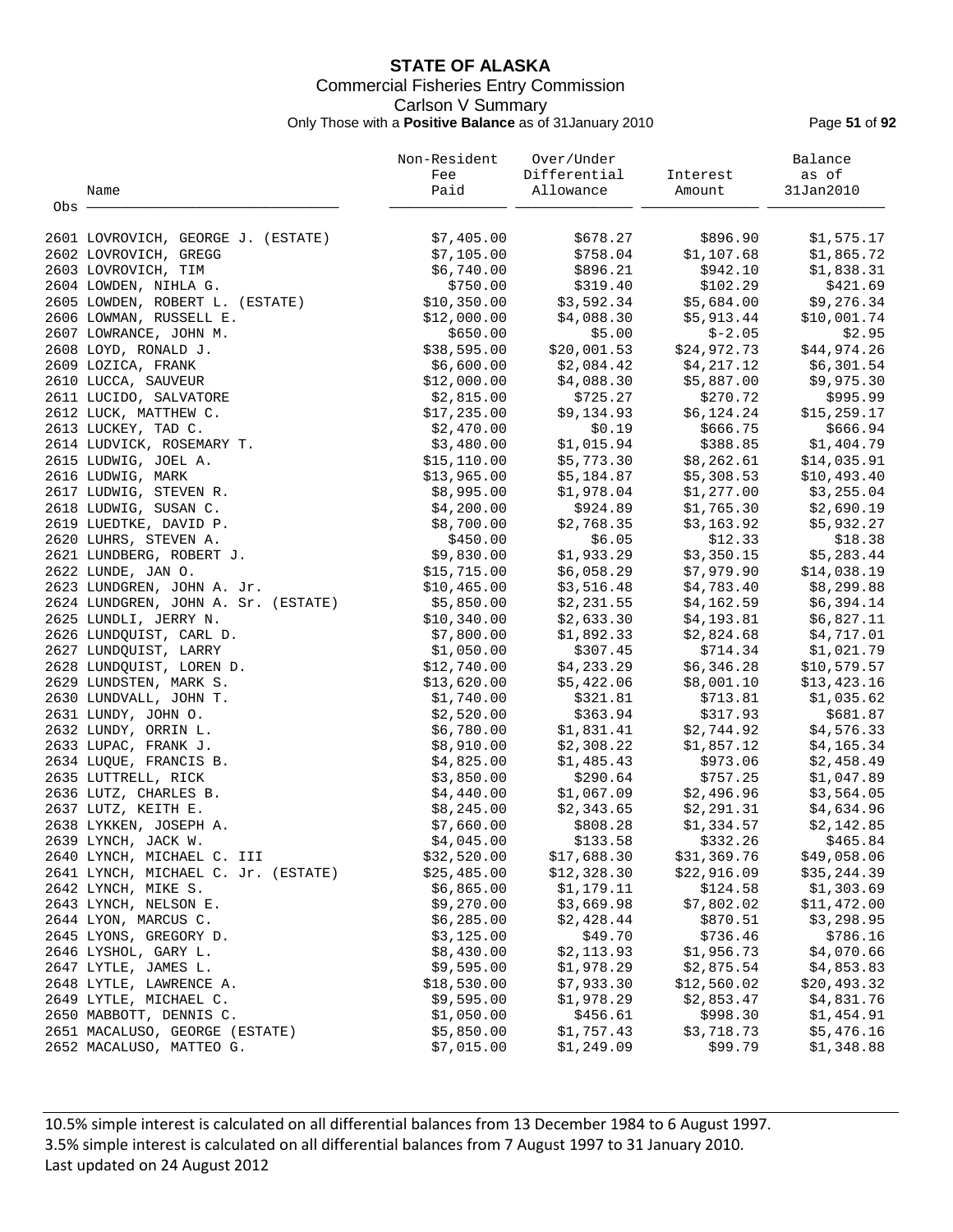## **STATE OF ALASKA** Commercial Fisheries Entry Commission Carlson V Summary Only Those with a **Positive Balance** as of 31January 2010 Page **52** of **92**

|       |                                  | Non-Resident           | Over/Under            |                        | Balance      |
|-------|----------------------------------|------------------------|-----------------------|------------------------|--------------|
|       |                                  | Fee                    | Differential          | Interest               | as of        |
|       | Name                             | Paid                   | Allowance             | Amount                 | 31Jan2010    |
| Obs - |                                  |                        |                       |                        |              |
|       |                                  |                        |                       |                        |              |
|       | 2653 MACCHI, MICHELE             | \$12,000.00            | \$4,088.30            | \$5,912.18             | \$10,000.48  |
|       | 2654 MACDONALD, DANIEL C.        | \$28,300.00            | \$14,443.30           | \$20,225.92            | \$34,669.22  |
|       | 2655 MACDONALD, EDDIE J.         | \$3,875.00             | \$1,309.20            | \$2,164.53             | \$3,473.73   |
|       | 2656 MACDONALD, JUDITH A.        | \$1,500.00             | \$553.94              | \$814.32               | \$1,368.26   |
|       | 2657 MACDONALD, KAREN M.         | \$5,375.00             | \$1,981.68            | \$2,418.42             | \$4,400.10   |
|       | 2658 MACDONALD, NEAL J. (ESTATE) | \$2,250.00             | \$835.44              | \$1,241.46             | \$2,076.90   |
|       | 2659 MACDONALD, PETER K.         | \$15,200.00            | \$5,569.87            | \$5,793.62             | \$11,363.49  |
|       | 2660 MACEY, GEORGE H.            | \$5,670.00             | \$2,103.88            | \$1,680.67             | \$3,784.55   |
|       | 2661 MACH, DAVID                 | \$4,290.00             | \$412.14              | $$-109.96$             | \$302.18     |
|       | 2662 MACH, JAROMIR (ESTATE)      | \$40,650.00            | \$23,188.30           | \$33,809.48            | \$56,997.78  |
|       | 2663 MACH, LADISLAV              | \$14,635.00            | \$5,458.30            | \$7,771.16             | \$13, 229.46 |
|       | 2664 MACH, PAUL                  | \$14,365.00            | \$5,491.54            | \$8,047.34             | \$13,538.88  |
|       | 2665 MACH, ROMAN                 | \$4,740.00             | \$1,272.01            | \$2,698.50             | \$3,970.51   |
|       | 2666 MACK, ROBERT N.             | \$16, 145.00           | \$7,323.50            | \$3,193.75             | \$10,517.25  |
|       | 2667 MACKENZIE, JOE              | \$7,165.00             | \$645.07              | $$ -66.76$             | \$578.31     |
|       | 2668 MADDEN, KELLY               | \$3,630.00             | \$238.05              | \$88.07                | \$326.12     |
|       | 2669 MADDOCKS, SEWALL            | \$3,330.00             | \$1,010.35            | \$2,207.76             | \$3,218.11   |
|       | 2670 MADEJA, SAM O.              | \$7,440.00             | \$1,716.42            | \$3,533.39             | \$5,249.81   |
|       | 2671 MADISON, DEAN B.            | \$6,125.00             | \$422.79              | \$2,157.63             | \$2,580.42   |
|       | 2672 MADISON, REX B.             | \$6,450.00             | \$1,451.18            | \$564.84               | \$2,016.02   |
|       | 2673 MADRUGA, BRIAN              | \$2,335.00             | \$538.46              | \$188.27               | \$726.73     |
|       | 2674 MAGILLIGAN, ROBERT F.       | \$4,585.00             | \$403.52              | \$196.13               | \$599.65     |
|       | 2675 MAGNUSON, S. THOMAS         | \$4,920.00             | \$1,511.37            | \$933.21               | \$2,444.58   |
|       | 2676 MAGRUDER, ERVIN L.          | \$600.00               | \$120.24              | \$232.94               | \$353.18     |
|       | 2677 MAHER, PATRICK S.           | \$750.00               | \$135.94              | \$223.51               | \$359.45     |
|       | 2678 MAHNKE, TIM                 | \$8,490.00             | \$3,991.55            | \$6,939.24             | \$10,930.79  |
|       | 2679 MAHONEY, JOHN F.            | \$5,850.00             | \$1,757.43            | \$3,700.15             | \$5,457.58   |
|       | 2680 MAIJALA, WENDALL E.         | \$9,565.00             | \$3,159.87            | \$3,945.93             | \$7,105.80   |
|       | 2681 MAILLET, ROBERT N.          |                        | \$377.17              | \$929.80               |              |
|       |                                  | \$2,430.00             |                       |                        | \$1,306.97   |
|       | 2682 MAJORS, DANIEL A. Jr.       | \$6,900.00<br>\$900.00 | \$3,468.89<br>\$76.85 | \$6,100.36<br>\$179.40 | \$9,569.25   |
|       | 2683 MALCOLM, DONALD A.          |                        | \$3,776.47            |                        | \$256.25     |
|       | 2684 MALCOLM, HOWARD G.          | \$11,395.00            |                       | \$4,056.97             | \$7,833.44   |
|       | 2685 MALEC, PAUL                 | \$3,030.00             | \$50.71               | \$324.56               | \$375.27     |
|       | 2686 MALLINSON, STEPHEN          | \$5,545.00             | \$1,679.94            | \$637.05               | \$2,316.99   |
|       | 2687 MALMGREN, DAVID L.          | \$27,540.00            | \$15,048.31           | \$20,420.33            | \$35,468.64  |
|       | 2688 MALO, ANTHONY L. Jr.        | \$7,290.00             | \$2,330.75            | \$4,444.50             | \$6,775.25   |
|       | 2689 MALTZEFF, EUGENE E.         | \$11,965.00            | \$3,891.54            | \$5,728.39             | \$9,619.93   |
|       | 2690 MANDICH, DAVID J.           | \$16,190.00            | \$6,493.29            | \$8,178.74             | \$14,672.03  |
|       | 2691 MANDICH, VIC                | \$7,490.00             | \$1,451.46            | \$877.76               | \$2,329.22   |
|       | 2692 MANGINI, GARY A.            | \$38,645.00            | \$19,818.30           | \$25,938.18            | \$45,756.48  |
|       | 2693 MANN, BRUCE A.              | \$14,930.00            | \$6,694.87            | \$8,218.54             | \$14,913.41  |
|       | 2694 MANN, DAVID P.              | \$12,975.00            | \$4,388.30            | \$6,669.22             | \$11,057.52  |
|       | 2695 MANN, NATASHA               | \$690.00               | \$129.62              | \$32.12                | \$161.74     |
|       | 2696 MANN, THOMAS A.             | \$2,395.00             | \$139.94              | \$277.51               | \$417.45     |
|       | 2697 MANNES, BORGE H.            | \$15,090.00            | \$7,489.41            | \$16, 283.35           | \$23,772.76  |
|       | 2698 MANNES, HARALD              | \$18,150.00            | \$9,570.75            | \$19,202.09            | \$28,772.84  |
|       | 2699 MANNES, JOHAN               | \$6,745.00             | \$1,127.78            | \$654.46               | \$1,782.24   |
|       | 2700 MANNES, LEIF M.             | \$26,750.00            | \$12,693.30           | \$15,836.07            | \$28,529.37  |
|       | 2701 MANNES, STEINAR             | \$8,545.00             | \$1,876.43            | $$-257.79$             | \$1,618.64   |
|       | 2702 MANNING, EDWARD N. Jr.      | \$19,340.00            | \$8,633.30            | \$14,448.49            | \$23,081.79  |
|       | 2703 MANNING, KEN K.             | \$9,595.00             | \$1,978.29            | \$2,863.05             | \$4,841.34   |
|       | 2704 MANOR, DARRIN S.            | \$11,005.00            | \$3,467.50            | \$4,652.28             | \$8,119.78   |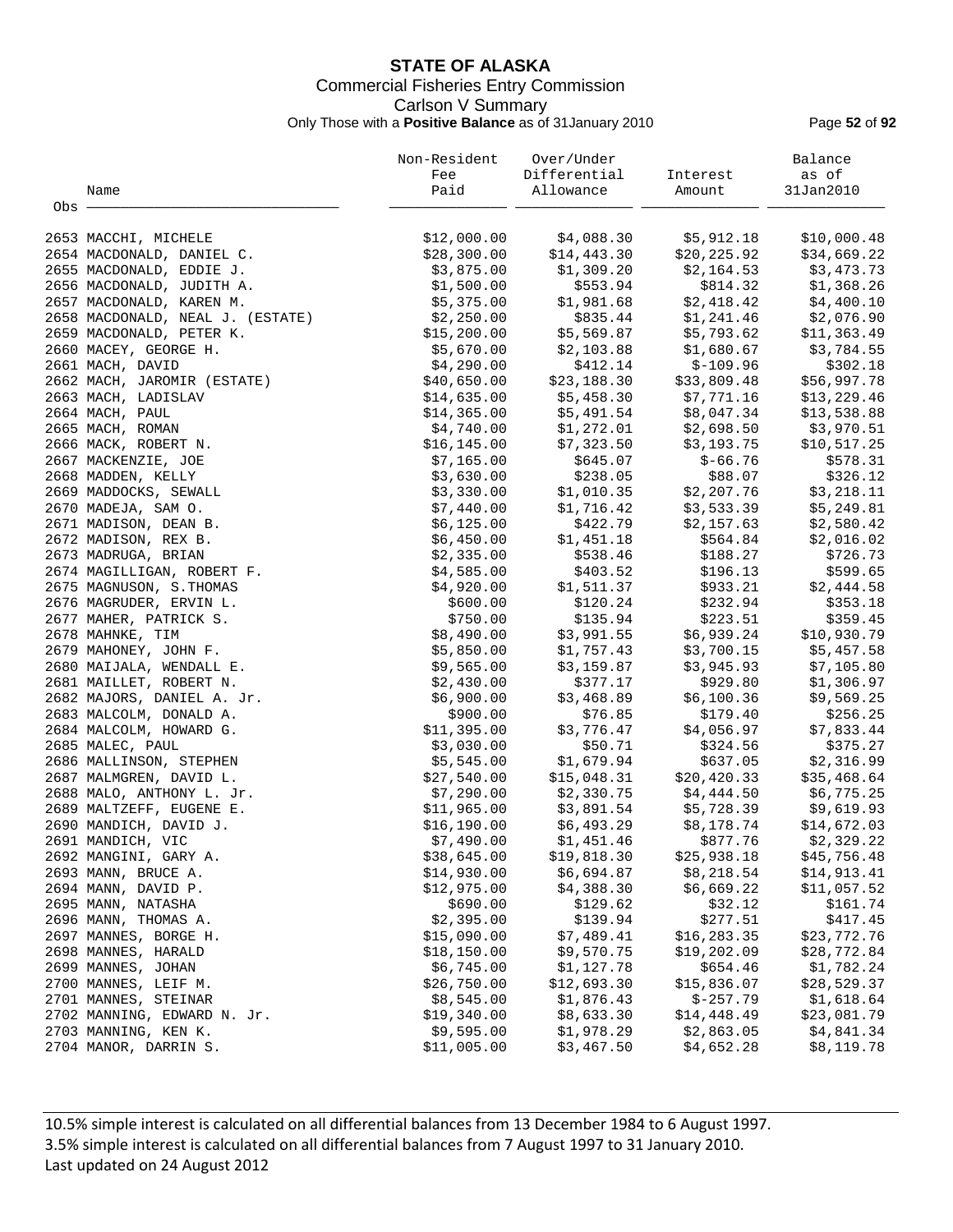## **STATE OF ALASKA** Commercial Fisheries Entry Commission Carlson V Summary Only Those with a **Positive Balance** as of 31January 2010 Page **53** of **92**

|       |                                                   | Non-Resident              | Over/Under               |                           | Balance                   |
|-------|---------------------------------------------------|---------------------------|--------------------------|---------------------------|---------------------------|
|       |                                                   | Fee                       | Differential             | Interest                  | as of                     |
|       | Name                                              | Paid                      | Allowance                | Amount                    | 31Jan2010                 |
| Obs - |                                                   |                           |                          |                           |                           |
|       |                                                   |                           |                          |                           |                           |
|       | 2705 MANOS, ANDREW T.                             | \$6,150.00                | \$1,997.66               | \$4,062.44                | \$6,060.10                |
|       | 2706 MANOS, STEVEN T.                             | \$10, 225.00              | \$2,725.13               | \$5,460.17                | \$8,185.30                |
|       | 2707 MANOS, THOMAS G.                             | \$8,400.00                | \$1,942.03               | \$2,290.42                | \$4,232.45                |
|       | 2708 MANOS, WILLIAM                               | \$4,765.00                | \$959.84                 | \$1,300.53                | \$2,260.37                |
|       | 2709 MANOS, WILLIAM J.                            | \$410.00                  | \$57.50                  | \$11.91                   | \$69.41                   |
|       | 2710 MANTHEY, KENNETH R. (ESTATE)                 | \$3,450.00                | \$1,168.89               | \$1,997.42                | \$3,166.31                |
|       | 2711 MANTOR, BILL                                 | \$600.00                  | \$230.32                 | \$70.46                   | \$300.78                  |
|       | 2712 MANUGUERRA, VENTURA                          | \$8,515.00                | \$1,378.26               | \$177.53                  | \$1,555.79                |
|       | 2713 MANZER, ERIC                                 | \$3,675.00                | \$654.92                 | \$124.47                  | \$779.39                  |
|       | 2714 MARBLE, CURT E.                              | \$12,415.00               | \$3,978.30               | \$5,941.83                | \$9,920.13                |
|       | 2715 MARBLE, DALE H.                              | \$13,405.00               | \$4,678.30               | \$9,384.76                | \$14,063.06               |
|       | 2716 MARBLE, EUGENE R.                            | \$8,850.00                | \$2,926.04               | \$5,040.49                | \$7,966.53                |
|       | 2717 MARBLE, LEE E.                               | \$12,415.00               | \$3,978.30               | \$5,856.00                | \$9,834.30                |
|       | 2718 MARCELLI, EDITH J.                           | \$900.00                  | \$154.37                 | \$395.40                  | \$549.77                  |
|       | 2719 MARCELLI, EMIL J. (ESTATE)                   | \$9,895.00                | \$2,662.36               | \$4,085.71                | \$6,748.07                |
|       | 2720 MARCH, FRED H. III                           | \$9,060.00                | \$2,088.29               | \$2,904.31                | \$4,992.60                |
|       | 2721 MARDESICH, ANTHONY P.                        | \$14,845.00               | \$5,598.30               | \$9,093.88                | \$14,692.18               |
|       | 2722 MARDESICH, JOHN B.                           | \$4,470.00                | \$1,075.06               | \$2,671.26                | \$3,746.32                |
|       | 2723 MARIANI, DONALD A. (ESTATE)                  | \$5,850.00                | \$753.00                 | \$914.18                  | \$1,667.18                |
|       | 2724 MARIANI, LOIS M.                             | \$900.00                  | \$89.03                  | \$31.18                   | \$120.21                  |
|       | 2725 MARICICH, MICHEAL A.                         | \$11,875.00               | \$3,738.30               | \$7,792.35                | \$11,530.65               |
|       | 2726 MARICICH, ROY A.                             | \$11,755.00               | \$3,578.30               | \$6,875.06                | \$10,453.36               |
|       | 2727 MARICICH, TIMOTHY R.                         | \$14,455.00               | \$5,378.30               | \$7,304.22                | \$12,682.52               |
|       | 2728 MARILLEY, KEVIN P.                           | \$7,640.00                | \$913.27                 | \$972.85                  | \$1,886.12                |
|       | 2729 MARINCOVICH, GARY J.                         | \$9,895.00                | \$3,037.37               | \$6,270.62                | \$9,307.99                |
|       | 2730 MARINCOVICH, JACK G.                         | \$12,415.00               | \$3,978.30               | \$5,865.80                | \$9,844.10                |
|       | 2731 MARINKOVICH, FRANK N. Jr.                    | \$16,040.00               | \$6,393.30               | \$9,379.88                | \$15,773.18               |
|       | 2732 MARINKOVICH, FRED D.                         | \$16,850.00               | \$7,165.69               | \$9,787.94                | \$16,953.63               |
|       | 2733 MARINKOVICH, MATTHEW G.                      | \$8,085.00                | \$1,374.04               | \$11.61                   | \$1,385.65                |
|       | 2734 MARKOSKI, JERRY A.                           | \$8,360.00                | \$2,178.89               | \$2,910.82                | \$5,089.71                |
|       | 2735 MARKOVICH, NICK L.                           | \$7,915.00                | \$978.28                 | \$1,339.00                | \$2,317.28                |
|       | 2736 MARKOVICH, PETER J.                          | \$7,915.00                | \$978.28                 | \$1,432.48                | \$2,410.76                |
|       | 2737 MARKUSEN, KENNETH L.                         | \$630.00                  | \$70.92                  | \$285.85                  | \$356.77                  |
|       | 2738 MARQUES, MIKE                                | \$16,775.00               | \$5,958.30               | \$6, 276.85               | \$12, 235.15              |
|       | 2739 MARRESE, ANDREW B. II                        | \$27,650.00               | \$14,098.93              | \$19,966.84               | \$34,065.77               |
|       | 2740 MARSH, TOMI J.                               | \$7,745.00                | \$2,863.55               | \$4,061.44                | \$6,924.99                |
|       | 2741 MARSHALL, ROGER W.                           | \$3,570.00                | \$747.68                 | \$1,721.16                | \$2,468.84                |
|       | 2742 MARTIN, DANIEL A.                            | \$14,690.00               | \$5,734.85               | \$4,085.52                | \$9,820.37                |
|       | 2743 MARTIN, IRENE E.                             | \$3,565.00                | \$393.88                 | \$549.32                  | \$943.20                  |
|       | 2744 MARTIN, KENNETH J. Jr.                       | \$1,500.00                | \$422.70                 | \$694.70                  | \$1,117.40                |
|       | 2745 MARTIN, KENT O.                              | \$13,015.00               | \$4,378.30               | \$6,336.13                | \$10,714.43               |
|       | 2746 MARTIN, MAX W.                               | \$1,135.00                | \$324.00                 | \$508.77                  | \$832.77                  |
|       | 2747 MARTIN, MELVIN L.                            | \$4,830.00                | \$1,117.66               | \$2,517.30                | \$3,634.96                |
|       | 2748 MARTIN, MICHAEL P.                           | \$9,800.00                | \$2,486.53               | \$3,441.00                | \$5,927.53                |
|       | 2749 MARTIN, PATRICK C.                           | \$13,490.00               | \$4,413.30               | \$6,094.69                | \$10,507.99               |
|       | 2750 MARTIN, RICHARD L.                           | \$8,185.00                | \$1,506.52               | \$1,914.45                | \$3,420.97                |
|       |                                                   |                           |                          |                           |                           |
|       | 2751 MARTIN, ROBERT W.<br>2752 MARTIN, TIMOTHY H. | \$8,400.00<br>\$19,305.00 | \$2,780.24<br>\$7,888.30 | \$3,815.99<br>\$11,085.84 | \$6,596.23<br>\$18,974.14 |
|       | 2753 MARTIN, WARREN E.                            | \$8,960.00                | \$1,863.07               | \$395.87                  | \$2,258.94                |
|       | 2754 MARTINDALE, MARILYN J.                       | \$1,200.00                | \$270.58                 | \$523.12                  | \$793.70                  |
|       | 2755 MARTINIS, PAUL V.                            | \$7,405.00                | \$678.27                 | \$893.39                  | \$1,571.66                |
|       | 2756 MARTINIS, PAUL V. Jr.                        | \$6,600.00                | \$2,084.42               | \$4,303.09                | \$6,387.51                |
|       |                                                   |                           |                          |                           |                           |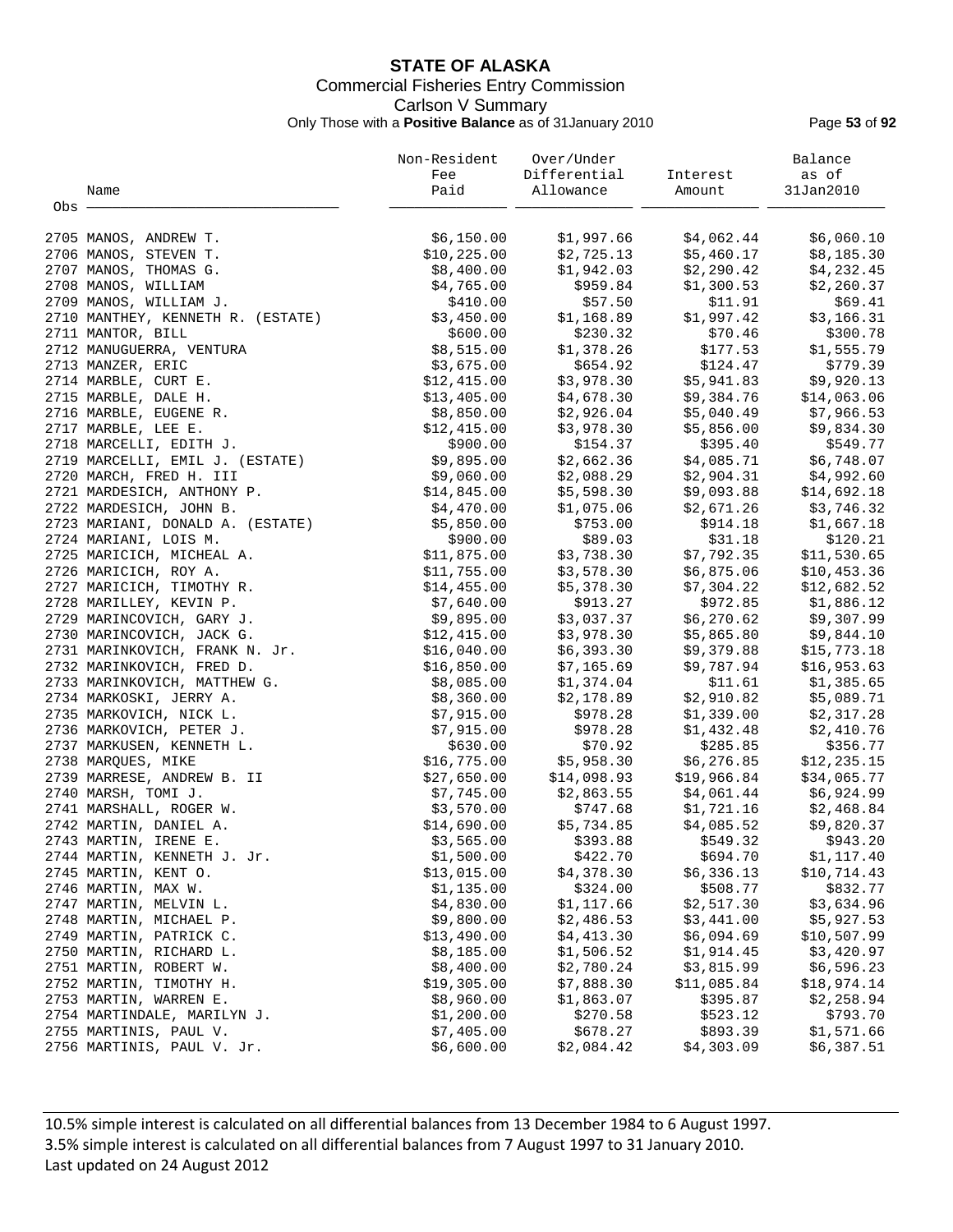## **STATE OF ALASKA** Commercial Fisheries Entry Commission Carlson V Summary Only Those with a **Positive Balance** as of 31January 2010 Page **54** of **92**

|       |                                     | Non-Resident | Over/Under   |              | Balance      |
|-------|-------------------------------------|--------------|--------------|--------------|--------------|
|       |                                     | Fee          | Differential | Interest     | as of        |
|       | Name                                | Paid         | Allowance    | Amount       | 31Jan2010    |
| Obs - |                                     |              |              |              |              |
|       | 2757 MARTINSON, DONALD D.           | \$13,430.00  | \$4,653.30   | \$6,213.83   | \$10,867.13  |
|       | 2758 MARTINSON, JOHN M. (ESTATE)    | \$600.00     | \$184.03     | \$418.99     | \$603.02     |
|       | 2759 MARTINSON, KENNETH L. (ESTATE) | \$3,240.00   | \$200.37     | \$1,125.49   | \$1,325.86   |
|       | 2760 MARTINSON, ROBERT A.           | \$2,700.00   | \$961.82     | \$2,369.11   | \$3,330.93   |
|       | 2761 MARTISHEV, ANATOLI A.          | \$6,730.00   | \$890.51     | \$2,566.70   | \$3,457.21   |
|       | 2762 MARTISHEV, NIKOLI A.           | \$8,245.00   | \$2,107.52   | \$3,587.04   | \$5,694.56   |
|       | 2763 MARTISHEV, WALTER              | \$2,580.00   | \$401.30     | \$197.10     | \$598.40     |
|       | 2764 MARTON, LASZLO                 | \$750.00     | \$284.03     | \$655.30     | \$939.33     |
|       | 2765 MARTORELLO, MICHAEL T.         | \$14,250.00  | \$5,842.06   | \$8,683.09   | \$14,525.15  |
|       | 2766 MARTUSHEV, FRED A.             | \$900.00     | \$249.72     | \$77.07      | \$326.79     |
|       | 2767 MARTUSHEV, IRADION N. (ESTATE) | \$1,500.00   | \$672.48     | \$261.71     | \$934.19     |
|       | 2768 MARTUSHOFF, ALEX               | \$750.00     | \$339.31     | \$128.47     | \$467.78     |
|       | 2769 MARVIN, DAN                    | \$6,570.00   | \$1,777.31   | \$1,165.12   | \$2,942.43   |
|       | 2770 MARX, KAROL R.                 | \$7,645.00   | \$1,746.57   | \$2,543.45   | \$4,290.02   |
|       | 2771 MARXMILLER, JIM                | \$4,045.00   | \$133.58     | \$329.11     | \$462.69     |
|       | 2772 MARYOTT, ROBERT                | \$2,580.00   | \$602.00     | \$1,239.10   | \$1,841.10   |
|       | 2773 MASALIGIN, BASILIO             | \$14,965.00  | \$6,284.09   | \$9,147.18   | \$15,431.27  |
|       | 2774 MASON, CHARLES S.              | \$5,760.00   | \$1,754.46   | \$3,417.20   | \$5,171.66   |
|       | 2775 MASON, CHARLIE J.              | \$750.00     | \$262.37     | \$469.69     | \$732.06     |
|       | 2776 MASON, JEFF                    | \$13,645.00  | \$5,063.24   | \$4,385.10   | \$9,448.34   |
|       | 2777 MASTERSON, JOSEPH              | \$900.00     | \$356.61     | \$767.04     | \$1,123.65   |
|       | 2778 MASURA, DAVID                  | \$450.00     | \$56.61      | \$123.97     | \$180.58     |
|       | 2779 MATHEWS, ALLEN R.              | \$3,115.00   | \$925.27     | \$343.86     | \$1,269.13   |
|       | 2780 MATHEWS, STEPHEN B.            | \$7,725.00   | \$1,028.52   | \$1,284.02   | \$2,312.54   |
|       | 2781 MATHIESON, ELMER W.            | \$1,200.00   | \$175.05     | \$393.43     | \$568.48     |
|       | 2782 MATHISEN, MIKAL J.             | \$23,350.00  | \$10, 213.08 | \$4,320.13   | \$14,533.21  |
|       | 2783 MATHISEN, RICHARD T.           | \$9,840.00   | \$4,244.42   | \$8,969.18   | \$13, 213.60 |
|       | 2784 MATSON, GARRY D.               | \$14, 215.00 | \$5,178.30   | \$8,335.52   | \$13,513.82  |
|       | 2785 MATSON, JERRY W.               | \$9,800.00   | \$3,579.92   | \$1,106.35   | \$4,686.27   |
|       | 2786 MATSON, PAUL H.                | \$7,820.00   | \$913.27     | \$929.93     | \$1,843.20   |
|       | 2787 MATTESON, ALLEN H.             | \$2,250.00   | \$859.66     | \$860.99     | \$1,720.65   |
|       | 2788 MATTHEWS, RICHARD H.           | \$9,840.00   | \$3,070.14   | \$4,846.32   | \$7,916.46   |
|       | 2789 MATTOCKS, HARRY A. (ESTATE)    | \$1,500.00   | \$131.66     | \$296.79     | \$428.45     |
|       | 2790 MATTSEN, DANIEL R.             | \$39,105.00  | \$20,750.51  | \$25, 268.34 | \$46,018.85  |
|       | 2791 MATTSON, CRAIG                 | \$12,710.00  | \$4,173.28   | \$4,351.65   | \$8,524.93   |
|       | 2792 MATTSON, FLOYD D.              | \$2,850.00   | \$818.43     | \$1,932.90   | \$2,751.33   |
|       | 2793 MATUNDING, FIDEL               | \$6,240.00   | \$2,686.22   | \$5,564.29   | \$8,250.51   |
|       | 2794 MATVEEV, FRED                  | \$1,290.00   | \$36.63      | \$88.71      | \$125.34     |
|       | 2795 MATVEEV, IVAN                  | \$1,800.00   | \$598.31     | \$990.48     | \$1,588.79   |
|       | 2796 MATVEEV, LUKA                  | \$2,400.00   | \$618.37     | \$668.08     | \$1,286.45   |
|       | 2797 MAUCK, ROBERT                  | \$3,840.00   | \$1,159.68   | \$1,866.76   | \$3,026.44   |
|       | 2798 MAUDSLIEN, KRIS L.             | \$6,180.00   | \$871.02     | \$303.11     | \$1,174.13   |
|       | 2799 MAUDSLIEN, PAUL C.             | \$9,685.00   | \$2,651.29   | \$3,025.79   | \$5,677.08   |
|       | 2800 MAVAR, BRIAN F.                | \$7,795.00   | \$1,800.26   | \$1,168.52   | \$2,968.78   |
|       | 2801 MAVAR, JOHN                    | \$4,615.00   | \$959.11     | $$-143.24$   | \$815.87     |
|       | 2802 MAVAR, NICK B.                 | \$12,565.00  | \$4,078.30   | \$6,034.16   | \$10,112.46  |
|       | 2803 MAVRIS, SPIROS                 | \$540.00     | \$183.42     | \$431.72     | \$615.14     |
|       | 2804 MAW, JAMES A.                  | \$450.00     | \$56.61      | \$123.80     | \$180.41     |
|       | 2805 MAW, ROLAND R.                 | \$5,550.00   | \$1,619.78   | \$2,304.04   | \$3,923.82   |
|       | 2806 MAXCY, CHRISTOPHER L.          | \$6,955.00   | \$840.49     | \$504.35     | \$1,344.84   |
|       | 2807 MAXWELL, CLINTON E.            | \$4,175.00   | \$1,104.51   | \$2,900.49   | \$4,005.00   |
|       | 2808 MAXWELL, DAVID J.              | \$5,310.00   | \$1,203.35   | \$511.66     | \$1,715.01   |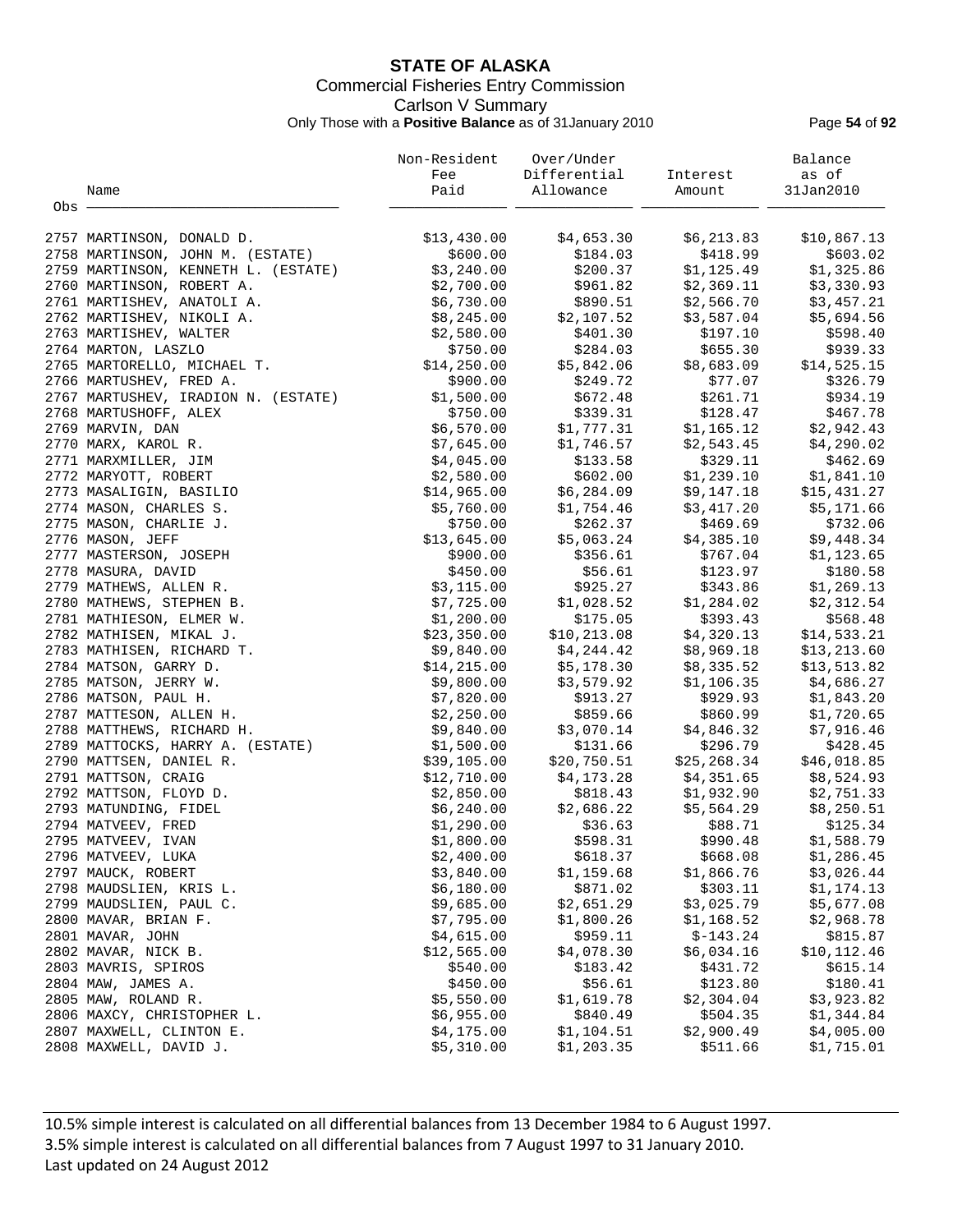## **STATE OF ALASKA** Commercial Fisheries Entry Commission Carlson V Summary Only Those with a **Positive Balance** as of 31January 2010 Page **55** of **92**

|       |                                  | Non-Resident<br>Fee | Over/Under<br>Differential | Interest    | Balance<br>as of |
|-------|----------------------------------|---------------------|----------------------------|-------------|------------------|
|       | Name                             | Paid                | Allowance                  | Amount      | 31Jan2010        |
| Obs - |                                  |                     |                            |             |                  |
|       |                                  |                     |                            |             |                  |
|       | 2809 MAXWELL, MICHAEL P.         | \$12,415.00         | \$3,978.30                 | \$5,852.75  | \$9,831.05       |
|       | 2810 MAXWELL, WILLIAM D.         | \$5,915.00          | \$1,037.82                 | \$2,077.13  | \$3,114.95       |
|       | 2811 MAYBERRY, JAMES A.          | \$9,685.00          | \$2,278.30                 | \$5,099.77  | \$7,378.07       |
|       | 2812 MAYTON, ROBERT J.           | \$5,815.00          | \$1,893.87                 | \$1,550.85  | \$3,444.72       |
|       | 2813 MCATEE, MIKE                | \$3,000.00          | \$1,512.71                 | \$2,721.67  | \$4,234.38       |
|       | 2814 MCCABE, SEAN                | \$7,470.00          | \$2,867.25                 | \$2,141.63  | \$5,008.88       |
|       | 2815 MCCALL, HAROLD              | \$9,055.00          | \$2,753.81                 | \$3,038.11  | \$5,791.92       |
|       | 2816 MCCALLUM, CHARLES F. Jr.    | \$9,000.00          | \$3,238.36                 | \$6,689.03  | \$9,927.39       |
|       | 2817 MCCALLUM, MARTIN J.         | \$13,555.00         | \$5,170.85                 | \$10,004.56 | \$15, 175.41     |
|       | 2818 MCCARTHEY, WILLIAM          | \$8,995.00          | \$2,416.48                 | \$2,926.79  | \$5,343.27       |
|       | 2819 MCCHESNEY, FRANK            | \$6,180.00          | \$2,235.58                 | \$4,061.57  | \$6,297.15       |
|       | 2820 MCCLELLAN, MIKE C.          | \$4,800.00          | \$1,295.06                 | \$2,684.94  | \$3,980.00       |
|       | 2821 MCCLELLAND, THOMAS C. Jr.   | \$2,885.00          | \$111.45                   | \$1,138.88  | \$1,250.33       |
|       | 2822 MCCONNELL, LAWRENCE T.      | \$14,065.00         | \$5,700.51                 | \$8,093.58  | \$13,794.09      |
|       | 2823 MCCREA, MICHAEL E. (ESTATE) | \$1,050.00          | \$77.78                    | \$179.67    | \$257.45         |
|       | 2824 MCCREARY, SEAN F.           | \$1,350.00          | \$224.06                   | \$69.78     | \$293.84         |
|       | 2825 MCCRUDDEN, PHILIP G.        | \$1,800.00          | \$382.90                   | \$780.51    | \$1,163.41       |
|       | 2826 MCCUNE, CHRISTIE            | \$930.00            | \$42.82                    | \$386.08    | \$428.90         |
|       | 2827 MCCUNE, JAMES G.            | \$9,595.00          | \$1,978.29                 | \$2,876.71  | \$4,855.00       |
|       | 2828 MCDANIEL, LANCE K.          | \$8,900.00          | \$1,689.85                 | \$909.68    | \$2,599.53       |
|       | 2829 MCDERMOTT, BRIAN M.         | \$8,310.00          | \$2,896.90                 | \$6,305.17  | \$9,202.07       |
|       | 2830 MCDEVITT, JOHN D.           | \$4,975.00          | \$954.27                   | \$50.27     | \$1,004.54       |
|       | 2831 MCDONALD, ROSS W.           | \$17,515.00         | \$7,823.93                 | \$11,949.70 | \$19,773.63      |
|       | 2832 MCDONELL, JOHN C.           | \$2,700.00          | \$1,139.70                 | \$1,983.62  | \$3,123.32       |
|       | 2833 MCDONNELL, ROBERT K.        | \$10,850.00         | \$3,053.30                 | \$5,047.11  | \$8,100.41       |
|       | 2834 MCDOUGALL, JACK W.          | \$7,705.00          | \$1,914.06                 | $$-30.52$   | \$1,883.54       |
|       | 2835 MCDOWELL, PAUL D.           | \$8,735.00          | \$2,562.87                 | \$3,605.68  | \$6,168.55       |
|       | 2836 MCELROY, CHARLIE            | \$3,480.00          | \$656.76                   | \$1,001.72  | \$1,658.48       |
|       | 2837 MCFADDEN, MICHAEL J.        | \$6,390.00          | \$2,162.34                 | \$3,916.38  | \$6,078.72       |
|       | 2838 MCFARLAND, MICHAEL W.       | \$1,800.00          | \$453.28                   | \$881.63    | \$1,334.91       |
|       | 2839 MCGEE, GARY D.              | \$7,405.00          | \$678.27                   | \$880.07    | \$1,558.34       |
|       | 2840 MCGEE, JIM D.               | \$600.00            | \$106.05                   | \$219.50    | \$325.55         |
|       | 2841 MCGEE, PAUL                 | \$1,350.00          | \$549.72                   | \$170.80    | \$720.52         |
|       | 2842 MCGEE, WAYNE F.             | \$6,030.00          | \$700.50                   | \$886.54    | \$1,587.04       |
|       | 2843 MCGEHEE, KERRY L.           | \$7,810.00          | \$1,514.87                 | \$2,819.60  | \$4,334.47       |
|       | 2844 MCGILL, WILLIAM             | \$6,750.00          | \$3,258.40                 | \$5,744.22  | \$9,002.62       |
|       | 2845 MCGINNIS, JOHN              | \$600.00            | \$58.71                    | \$21.59     | \$80.30          |
|       | 2846 MCGLASHAN, GERALD D.        | \$300.00            | \$26.99                    | \$44.41     | \$71.40          |
|       | 2847 MCGLASHAN, LOUIS M.         | \$4,020.00          | \$614.56                   | \$86.68     | \$701.24         |
|       | 2848 MCGRORTY, PATRICK           | \$6,580.00          | \$784.32                   | \$404.84    | \$1,189.16       |
|       | 2849 MCGUIRE, PATRICIA J.        | \$1,740.00          | \$90.96                    | \$45.11     | \$136.07         |
|       | 2850 MCHENRY, JOHN               | \$17,150.00         | \$6,845.83                 | \$6,349.13  | \$13,194.96      |
|       | 2851 MCHUGH, BRIAN H.            | \$750.00            | \$53.94                    | \$74.59     | \$128.53         |
|       | 2852 MCILRAITH, THOMAS J.        | \$7,405.00          | \$678.27                   | \$895.51    | \$1,573.78       |
|       | 2853 MCINTYRE, MONTY W.          | \$8,125.00          | \$1,751.48                 | \$1,044.65  | \$2,796.13       |
|       | 2854 MCKEAN, JEFF R.             | \$7,015.00          | \$1,216.48                 | \$2,082.39  | \$3,298.87       |
|       | 2855 MCKEE, BARRY L.             | \$11,890.00         | \$5,463.25                 | \$4,219.90  | \$9,683.15       |
|       | 2856 MCKIBBIN, DENNIS            | \$12,780.00         | \$5,723.87                 | \$4,307.76  | \$10,031.63      |
|       | 2857 MCKILLY, GABRIEL W.         | \$1,190.00          | \$125.00                   | \$27.56     | \$152.56         |
|       | 2858 MCLEAN, DAVID D.            | \$9,595.00          | \$1,978.29                 | \$2,900.05  | \$4,878.34       |
|       | 2859 MCLEAN, KRISTI A.           | \$3,150.00          | \$1,262.43                 | \$1,881.14  | \$3,143.57       |
|       | 2860 MCLELLAN, RICHARD C.        | \$14,065.00         | \$6,085.90                 | \$5,492.28  | \$11,578.18      |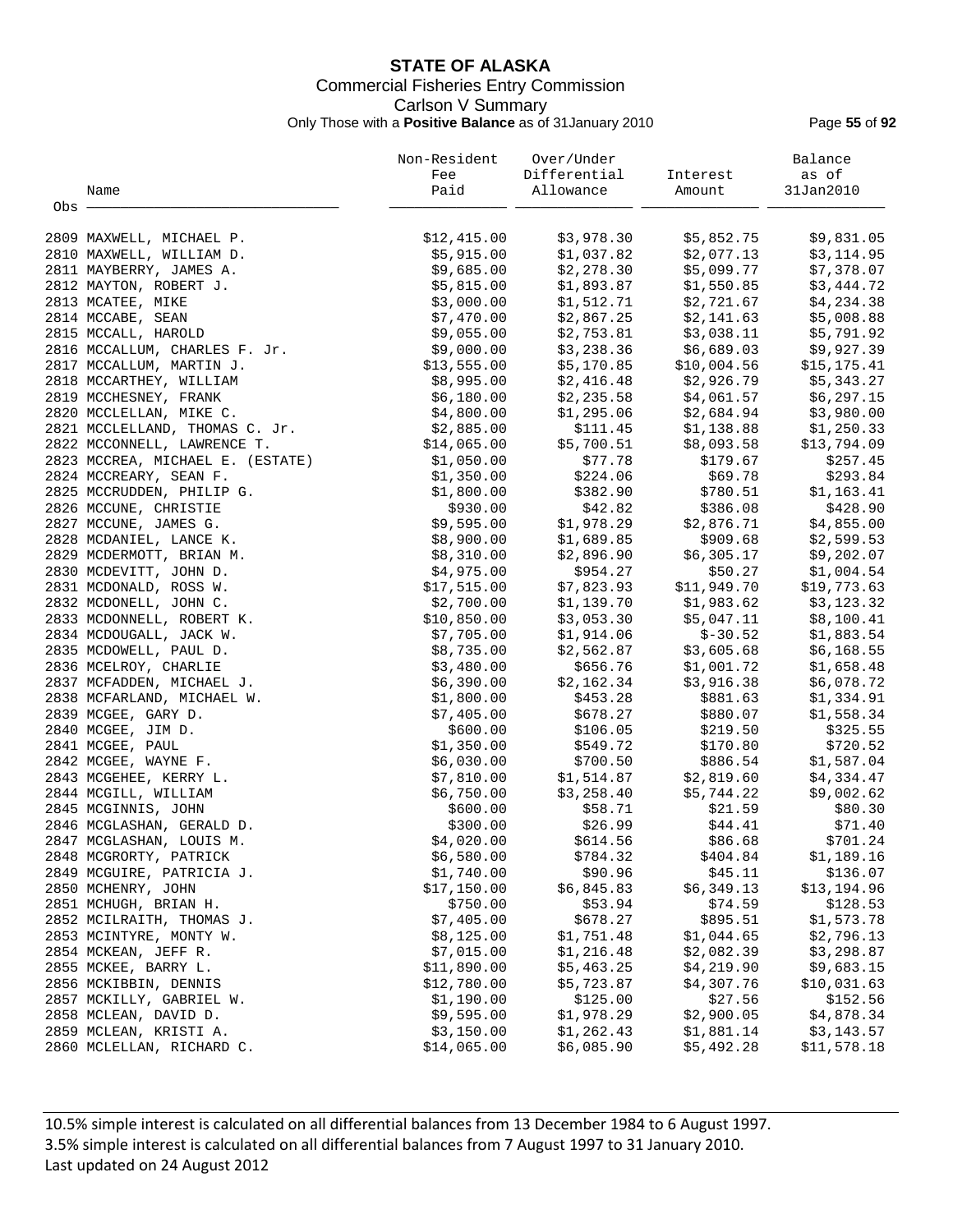## **STATE OF ALASKA** Commercial Fisheries Entry Commission Carlson V Summary Only Those with a **Positive Balance** as of 31January 2010 Page **56** of **92**

|     |                                | Non-Resident | Over/Under   |             | Balance      |
|-----|--------------------------------|--------------|--------------|-------------|--------------|
|     |                                | Fee          | Differential | Interest    | as of        |
|     | Name                           | Paid         | Allowance    | Amount      | 31Jan2010    |
| Obs |                                |              |              |             |              |
|     | 2861 MCLENAGHAN, ALVIN N.      | \$6,300.00   | \$1,891.21   | \$2,750.38  | \$4,641.59   |
|     | 2862 MCLENAGHAN, MICHAEL A.    | \$7,625.00   | \$1,961.17   | \$4,072.53  | \$6,033.70   |
|     | 2863 MCMAKIN, JOHN             | \$11,695.00  | \$3,728.11   | \$5,022.54  | \$8,750.65   |
|     | 2864 MCMANUS, JAMES E.         | \$7,980.00   | \$3,428.95   | \$6,894.01  | \$10,322.96  |
|     | 2865 MCMASTER, ROBERT (ESTATE) | \$5,880.00   | \$1,497.37   | \$1,514.54  | \$3,011.91   |
|     | 2866 MCMEEKEN, LOUIS E.        | \$4,830.00   | \$1,290.67   | \$3,130.41  | \$4,421.08   |
|     | 2867 MCMILLAN, JAMES B.        | \$2,280.00   | \$220.82     | \$299.18    | \$520.00     |
|     | 2868 MCNABB, ELMER L. Jr.      | \$5,820.00   | \$1,737.42   | \$3,118.83  | \$4,856.25   |
|     | 2869 MCNABB, GARY              | \$4,590.00   | \$1,428.09   | \$1,672.85  | \$3,100.94   |
|     | 2870 MCNEESE, LARRY J.         | \$2,645.00   | \$513.42     | \$1,276.35  | \$1,789.77   |
|     | 2871 MCNEIL, MICHAEL J.        | \$15,555.00  | \$7,623.88   | \$5,128.84  | \$12,752.72  |
|     | 2872 MCPEAK, BRUCE A.          | \$17,900.00  | \$7,399.08   | \$7,188.81  | \$14,587.89  |
|     | 2873 MCPHERSON, DANIEL T.      | \$11,515.00  | \$3,378.29   | \$4,352.72  | \$7,731.01   |
|     | 2874 MCQUILLAN, DANIEL L.      | \$2,340.00   | \$549.56     | \$1,074.30  | \$1,623.86   |
|     | 2875 MCVAY, WILLIAM L.         | \$8,430.00   | \$3,964.72   | \$8,675.82  | \$12,640.54  |
|     | 2876 MCVICKER, ALEXANDER L.    | \$3,150.00   | \$195.04     | \$237.35    | \$432.39     |
|     | 2877 MCVICKER, HOWARD C.       | \$7,915.00   | \$978.28     | \$1,457.41  | \$2,435.69   |
|     | 2878 MCVICKER, LEE A.          | \$3,975.00   | \$297.65     | \$374.76    | \$672.41     |
|     | 2879 MCVICKER, RODNEY C.       | \$1,980.00   | \$697.79     | \$1,744.14  | \$2,441.93   |
|     | 2880 MEAD, ROBERT W.           | \$4,790.00   | \$588.56     | \$167.23    | \$755.79     |
|     | 2881 MEADOWS, MARK A.          | \$12,715.00  | \$4,511.54   | \$8,385.03  | \$12,896.57  |
|     | 2882 MEALS, GERALD A.          | \$7,710.00   | \$3,427.29   | \$5,390.10  | \$8,817.39   |
|     | 2883 MEARS, KENNETH I.         | \$7,890.00   | \$2,262.35   | \$3,976.65  | \$6,239.00   |
|     | 2884 MECKLEY, JAMES B.         | \$1,500.00   | \$526.49     | \$729.10    | \$1,255.59   |
|     | 2885 MEDHAUG, JAN O.           | \$40,885.00  | \$22,798.30  | \$39,488.51 | \$62, 286.81 |
|     | 2886 MEDJO, TERRY R.           | \$13,175.00  | \$4,696.54   | \$7,302.02  | \$11,998.56  |
|     | 2887 MEDLEY, MICHAEL C.        | \$5,610.00   | \$2,759.06   | \$6,466.70  | \$9,225.76   |
|     | 2888 MEHELICH, SAMUEL          | \$1,590.00   | \$382.20     | \$122.91    | \$505.11     |
|     | 2889 MEIER, STEVEN K. (ESTATE) | \$5,035.00   | \$259.86     | \$1,083.66  | \$1,343.52   |
|     | 2890 MEINTEL, GEORGE P.        | \$4,710.00   | $$-118.62$   | \$385.20    | \$266.58     |
|     | 2891 MELKOMUKOV, DIMITRY       | \$2,040.00   | \$197.71     | \$385.11    | \$582.82     |
|     | 2892 MELKOMUKOV, GRIGORY       | \$6,150.00   | \$1,593.36   | \$2,879.13  | \$4,472.49   |
|     | 2893 MELLING, ALAN L.          | \$12,805.00  | \$4,078.30   | \$5,993.54  | \$10,071.84  |
|     | 2894 MELLING, CLEO M.          | \$12,165.00  | \$3,808.30   | \$6, 203.33 | \$10,011.63  |
|     | 2895 MELLING, CLIFTON A.       | \$8,130.00   | \$1,801.54   | \$2,858.95  | \$4,660.49   |
|     | 2896 MELLING, DANIEL L.        | \$14,085.00  | \$5,221.54   | \$7,702.11  | \$12,923.65  |
|     | 2897 MELLING, DAVE M.          | \$23,030.00  | \$11,026.54  | \$16,855.44 | \$27,881.98  |
|     | 2898 MELLING, KRISTOPHER G.    | \$20,560.00  | \$9,074.35   | \$14,468.72 | \$23,543.07  |
|     | 2899 MELLUM, GREG A.           | \$10,915.00  | \$2,898.29   | \$4,098.28  | \$6,996.57   |
|     | 2900 MELOY, BUCK               | \$9,295.00   | \$1,991.53   | \$2,923.26  | \$4,914.79   |
|     | 2901 MELTON, REED G.           | \$8,935.00   | \$2,450.17   | \$1,959.66  | \$4,409.83   |
|     | 2902 MELVIN, BRIAN L.          | \$12,085.00  | \$3,398.30   | \$4,465.89  | \$7,864.19   |
|     | 2903 MENARD, ROBERT C.         | \$5,250.00   | \$2,008.31   | \$2,811.42  | \$4,819.73   |
|     | 2904 MENDENHALL, BRAD          | \$7,740.00   | \$3,275.58   | \$5,974.91  | \$9,250.49   |
|     | 2905 MENTELE, STEVE            | \$7,165.00   | \$1,109.80   | \$1,306.11  | \$2,415.91   |
|     | 2906 MERCURIO, ANTONE N.       | \$4,140.00   | $$-1.65$     | \$577.22    | \$575.57     |
|     | 2907 MERCURIO, JEAN            | \$6,600.00   | \$2,084.42   | \$4,287.48  | \$6,371.90   |
|     | 2908 MERCURIO, PETER J.        | \$1,350.00   | \$277.79     | \$700.72    | \$978.51     |
|     | 2909 MERCURIO, PIERRE (ESTATE) | \$11,550.00  | \$4,001.54   | \$5,753.54  | \$9,755.08   |
|     | 2910 MERCURIO, SAM             | \$11,155.00  | \$3,528.11   | \$4,745.61  | \$8,273.72   |
|     | 2911 MEREDITH, LES R.          | \$8,550.00   | \$1,726.68   | \$3,096.20  | \$4,822.88   |
|     | 2912 MERINO, JOSEPH A.         | \$5,850.00   | \$835.70     | \$1, 212.63 | \$2,048.33   |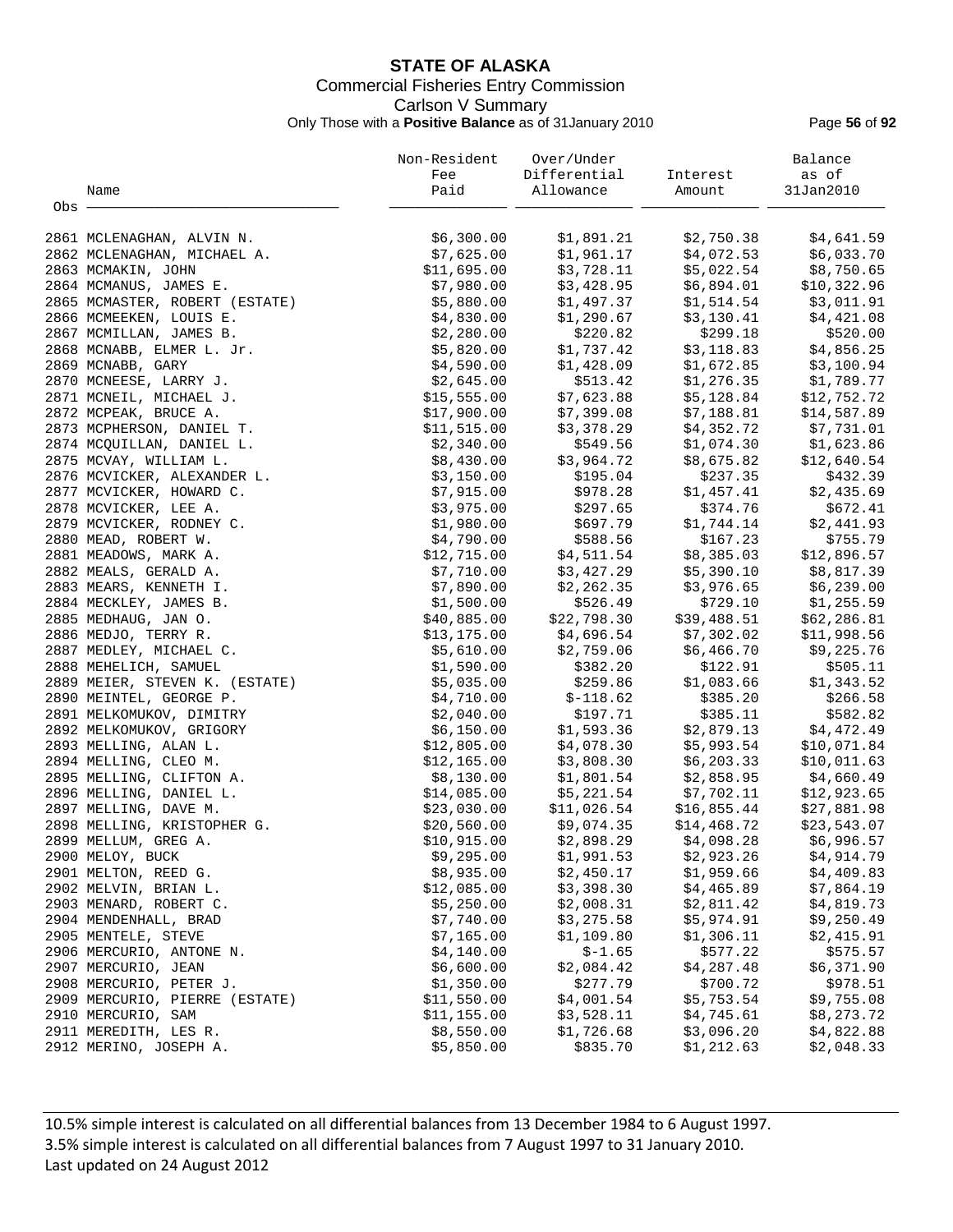## **STATE OF ALASKA** Commercial Fisheries Entry Commission Carlson V Summary Only Those with a **Positive Balance** as of 31January 2010 Page **57** of **92**

|       |                                         | Non-Resident | Over/Under   |                         | Balance     |
|-------|-----------------------------------------|--------------|--------------|-------------------------|-------------|
|       |                                         | Fee          | Differential | Interest                | as of       |
|       | Name                                    | Paid         | Allowance    | Amount                  | 31Jan2010   |
| Obs - |                                         |              |              |                         |             |
|       | 2913 MERINO, PHILLIP R.                 | \$1,170.00   | \$215.99     | \$315.89                | \$531.88    |
|       | 2914 MERRICK, ROY                       | \$4,495.00   | \$153.82     | \$362.29                | \$516.11    |
|       | 2915 MERSHON, PHILIP R.                 | \$11,065.00  | \$3,700.51   | \$5,130.34              | \$8,830.85  |
|       | 2916 MERSHON, SHEROL D.                 | \$6,565.00   | \$2,220.87   | \$2,139.61              | \$4,360.48  |
|       | 2917 MESSERER, WERNER (ESTATE)          | \$1,500.00   | \$377.79     | \$971.96                | \$1,349.75  |
|       | 2918 MESSERSMITH, JAN A.                | \$10,435.00  | \$3,674.60   | \$7,790.52              | \$11,465.12 |
|       | 2919 MESSINGER, BRIAN                   | \$450.00     | \$6.05       | \$6.48                  | \$12.53     |
|       | 2920 METCALF, MATTHEW R.                | \$2,420.00   | \$265.59     | $$-231.80$              | \$33.79     |
|       | 2921 METHENY, RICK W.                   | \$750.00     | \$54.37      | \$124.82                | \$179.19    |
|       | 2922 METZ, HOWARD G. (ESTATE)           | \$4,200.00   | \$900.81     | \$1,782.56              | \$2,683.37  |
|       | 2923 METZGER, JACOB                     | \$8,460.00   | \$2,473.73   | \$2,293.26              | \$4,766.99  |
|       | 2924 METZGER, KODI A.                   | \$3,985.00   | \$771.85     | $$-211.86$              | \$559.99    |
|       | 2925 METZGER, RICHARD A.                | \$20,130.00  | \$9,468.30   | \$13,068.58             | \$22,536.88 |
|       | 2926 METZGER, RUSSELL L.                | \$6,415.00   | \$58.28      | \$325.46                | \$383.74    |
|       | 2927 METZGER, WENDY L.                  | \$6,805.00   | \$931.62     | \$10.13                 | \$941.75    |
|       | 2928 MEYER, STEVE                       | \$4,290.00   | \$1,867.91   | \$670.05                | \$2,537.96  |
|       | 2929 MEZICH, RICK W.                    | \$28,170.00  | \$14,957.98  | \$24,551.74             | \$39,509.72 |
|       | 2930 MEZICH, WALTER C.                  | \$6,990.00   |              |                         | \$10,866.71 |
|       |                                         |              | \$3,284.48   | \$7,582.23              |             |
|       | 2931 MHYRE, ROBERT B.                   | \$6,990.00   | \$1,171.68   | \$-541.62<br>\$5,926.86 | \$630.06    |
|       | 2932 MICHAELSON, JOSEPH A. Sr. (ESTATE) | \$12,180.00  | \$4,035.80   |                         | \$9,962.66  |
|       | 2933 MICHNA, STANLEY T. (ESTATE)        | \$840.00     | \$111.63     | \$208.22                | \$319.85    |
|       | 2934 MIDDLESWORTH, TARY B.              | \$10, 125.00 | \$3,430.87   | \$1,476.82              | \$4,907.69  |
|       | 2935 MIDDLETON, KENNY                   | \$4,780.00   | \$1,238.65   | \$623.40                | \$1,862.05  |
|       | 2936 MIDKIFF, JOEL K.                   | \$3,090.00   | \$1,483.61   | \$1,097.33              | \$2,580.94  |
|       | 2937 MIKKELSEN, EGIL                    | \$12,415.00  | \$3,978.30   | \$5,885.18              | \$9,863.48  |
|       | 2938 MIKKELSEN, GLENN T.                | \$38,260.00  | \$19,923.30  | \$23,582.09             | \$43,505.39 |
|       | 2939 MIKKELSEN, KAARE T.                | \$12,415.00  | \$3,978.30   | \$5,929.57              | \$9,907.87  |
|       | 2940 MIKKELSON, MARK                    | \$5,300.00   | \$928.55     | \$235.71                | \$1,164.26  |
|       | 2941 MIKULICH, MARIO M.                 | \$9,595.00   | \$1,978.29   | \$2,879.35              | \$4,857.64  |
|       | 2942 MILES, FRANK                       | \$3,000.00   | \$1,148.65   | \$2,014.28              | \$3,162.93  |
|       | 2943 MILHOLLAND, DAVID R.               | \$13,585.00  | \$4,758.30   | \$7,693.32              | \$12,451.62 |
|       | 2944 MILLER, DONALD E.                  | \$900.00     | \$154.37     | \$398.38                | \$552.75    |
|       | 2945 MILLER, FRED J.                    | \$9,600.00   | \$3,253.03   | \$5,594.50              | \$8,847.53  |
|       | 2946 MILLER, JAMES H.                   | \$11,010.00  | \$4,064.98   | \$5,683.97              | \$9,748.95  |
|       | 2947 MILLER, KREG                       | \$4,950.00   | \$709.65     | \$595.73                | \$1,305.38  |
|       | 2948 MILLER, LAWRENCE L.                | \$450.00     | \$86.76      | \$224.65                | \$311.41    |
|       | 2949 MILLER, LEROY L. (ESTATE)          | \$870.00     | \$366.76     | \$948.96                | \$1,315.72  |
|       | 2950 MILLER, MARVIN W.                  | \$4,740.00   | \$1,806.67   | \$3,728.66              | \$5,535.33  |
|       | 2951 MILLER, MICHAEL                    | \$1,310.00   | \$71.24      | \$13.09                 | \$84.33     |
|       | 2952 MILLER, RICHARD L.                 | \$16, 105.00 | \$6,478.30   | \$12,386.77             | \$18,865.07 |
|       | 2953 MILLER, ROBERT D.                  | \$1,200.00   | \$73.37      | \$11.43                 | \$84.80     |
|       | 2954 MILLER, ROBERT W.                  | \$26,640.00  | \$14,452.34  | \$22,063.68             | \$36,516.02 |
|       | 2955 MILLER, RODMAN A. Sr.              | \$1,950.00   | \$141.44     | \$374.98                | \$516.42    |
|       | 2956 MILLER, RODMAN E.                  | \$8,295.00   | \$1,589.85   | \$1,001.78              | \$2,591.63  |
|       | 2957 MILLER, RONALD L.                  | \$11,190.00  | \$4,515.35   | \$9,481.80              | \$13,997.15 |
|       | 2958 MILLER, RUSSELL E.                 | \$6,555.00   | \$1,843.58   | \$1,632.11              | \$3,475.69  |
|       | 2959 MILLMAN, THOMAS S.                 | \$450.00     | \$108.95     | \$165.02                | \$273.97    |
|       | 2960 MILLS, SCOTT W.                    | \$3,300.00   | \$110.11     | $$-54.10$               | \$56.01     |
|       | 2961 MINAKER, HARRY W.                  | \$6,750.00   | \$2,357.43   | \$5,224.98              | \$7,582.41  |
|       | 2962 MINEO, DOMENIC G.                  | \$9,570.00   | \$3,399.86   | \$6,487.17              | \$9,887.03  |
|       | 2963 MINEO, PETER                       | \$13,450.00  | \$4,668.30   | \$7,559.32              | \$12,227.62 |
|       | 2964 MINER, PETER                       | \$900.00     | \$306.05     | \$638.04                | \$944.09    |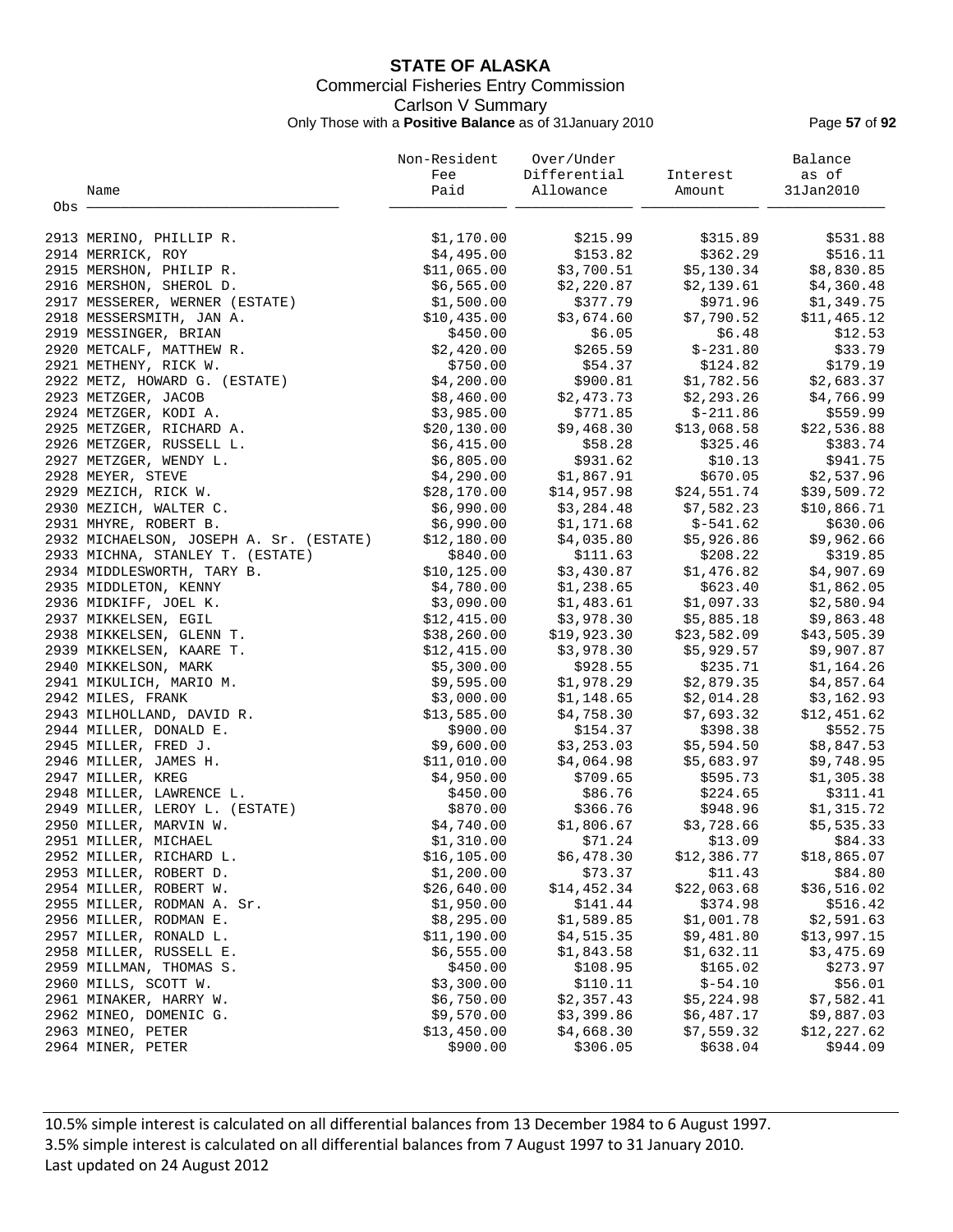## **STATE OF ALASKA** Commercial Fisheries Entry Commission Carlson V Summary Only Those with a **Positive Balance** as of 31January 2010 Page **58** of **92**

|       |                                                      | Non-Resident               | Over/Under            |                           | Balance               |
|-------|------------------------------------------------------|----------------------------|-----------------------|---------------------------|-----------------------|
|       |                                                      | Fee                        | Differential          | Interest                  | as of                 |
|       | Name                                                 | Paid                       | Allowance             | Amount                    | 31Jan2010             |
| Obs - |                                                      |                            |                       |                           |                       |
|       | 2965 MINKOFF, GARY E.                                | \$8,060.00                 | \$2,001.67            | \$498.75                  | \$2,500.42            |
|       | 2966 MINNICH, GERALD L.                              | \$11,410.00                | \$3,308.30            | \$5,309.81                | \$8,618.11            |
|       | 2967 MIRKOVICH, DONALD N.                            | \$9,115.00                 | \$1,778.29            | \$3,228.63                | \$5,006.92            |
|       | 2968 MISHEFSKI, LAWRENCE J.                          | \$3,695.00                 | \$1,077.31            | \$192.29                  | \$1,269.60            |
|       | 2969 MITCHELL, JOEL B.                               | \$10,465.00                | \$3,314.24            | \$4,336.82                | \$7,651.06            |
|       | 2970 MITCHELL, JOHN B. (ESTATE)                      | \$26,100.00                | \$14, 253.03          | \$25,300.91               | \$39,553.94           |
|       | 2971 MITCHELL, JOHN C.                               | \$15,550.00                | \$6,408.24            | \$8,665.96                | \$15,074.20           |
|       | 2972 MITCHELL, MARGO C.                              | \$3,840.00                 | \$838.77              | \$898.19                  | \$1,736.96            |
|       | 2973 MITCHELL, RUTH                                  | \$750.00                   | \$76.56               | \$19.55                   | \$96.11               |
|       | 2974 MITCHELL, STEVEN                                | \$5,005.00                 | \$1,353.88            | \$1,818.74                | \$3,172.62            |
|       | 2975 MOBERG, DAVID W.                                | \$12,000.00                | \$4,088.30            | \$5,894.03                | \$9,982.33            |
|       | 2976 MOBERG, JON D.                                  | \$12,180.00                | \$4,035.80            | \$5,877.25                | \$9,913.05            |
|       | 2977 MOE, RAY T.                                     | \$11,575.00                | \$3,058.29            | \$3,596.45                | \$6,654.74            |
|       | 2978 MOE, THOMAS L.                                  | \$27,410.00                | \$13,755.51           | \$15,720.67               | \$29,476.18           |
|       | 2979 MOEN, BRIAN G.                                  | \$10,765.00                | \$2,665.69            | $$-53.64$                 | \$2,612.05            |
|       | 2980 MOIR, MONTE D.                                  | \$5,520.00                 | \$1,379.06            | \$2,491.65                | \$3,870.71            |
|       | 2981 MOLAN, JACK A.                                  | \$11,725.00                | \$3,334.85            | \$3,764.40                | \$7,099.25            |
|       | 2982 MOLDSKRED, ANISIA N.                            | \$3,885.00                 | \$1,074.63            | \$1,750.32                | \$2,824.95            |
|       | 2983 MOLISKY, CHARLES F.                             | \$9,150.00                 | \$3,166.27            | \$5,395.33                | \$8,561.60            |
|       | 2984 MOLLER, RICHARD D.                              | \$17,305.00                | \$7,038.30            | \$9,507.48                | \$16, 545.78          |
|       | 2985 MOLLOHAN, SOPHIE G.                             | \$750.00                   | \$333.17              | \$135.81                  | \$468.98              |
|       | 2986 MOLODIH, SIMON                                  | \$11,630.00                | \$3,875.50            | \$4,875.31                | \$8,750.81            |
|       | 2987 MONCRIEF, GREG                                  | \$13,475.00                | \$3,567.43            | \$-148.70                 | \$3,418.73            |
|       | 2988 MONKS, DANIEL L.                                | \$300.00                   | \$33.17               | \$13.67                   | \$46.84               |
|       | 2989 MONROE, WILLIAM B.                              | \$4,175.00                 | \$128.09              | \$1,063.56                | \$1,191.65            |
|       | 2990 MONSAAS, BARRETT A.                             | \$8,155.00                 | \$1,178.28            | \$1,871.94                | \$3,050.22            |
|       | 2991 MONSON, JULIE L.                                | \$9,985.00                 | \$2,721.69            | \$6,336.73                | \$9,058.42            |
|       | 2992 MONTGOMERY, DENNIS W.                           | \$10,375.00                | \$2,905.13            | \$6,309.82                | \$9,214.95            |
|       | 2993 MONTGOMERY, LLOYD W.                            | \$5,850.00                 | \$1,393.36            | \$2,508.16                | \$3,901.52            |
|       | 2994 MONTGOMERY, WILLIAM                             | \$7,890.00                 | \$3,169.70            | \$4,815.18                | \$7,984.88            |
|       | 2995 MOODY, LLOYD I.                                 | \$6,000.00                 | \$1,857.43            | \$3,948.75                | \$5,806.18            |
|       | 2996 MOODY, ROGER L.                                 | \$1,050.00                 | \$254.37              | \$657.71                  | \$912.08              |
|       | 2997 MOORE, BRIAN D. (ESTATE)                        | \$1,200.00                 | \$354.37              | \$910.31                  | \$1,264.68            |
|       | 2998 MOORE, DALE J.                                  | \$900.00                   | \$89.03               | \$31.99                   | \$121.02              |
|       | 2999 MOORE, KEITH A.                                 | \$11,575.00                | \$4,016.48            | \$5,406.79                | \$9,423.27            |
|       | 3000 MOORE, RUSSELL W.<br>3001 MOORE, SHANE A.       | \$13,350.00<br>\$23,150.00 | \$7,206.63            | \$14,133.52<br>\$9,036.39 | \$21,340.15           |
|       |                                                      |                            | \$10,739.06           |                           | \$19,775.45           |
|       | 3002 MOORS, ROBERT D. Jr. (ESTATE)                   | \$3,900.00<br>\$5,095.00   | \$2,026.29            | \$3,998.61                | \$6,024.90<br>\$97.40 |
|       | 3003 MORARESCU, ADRIAN<br>3004 MOREHOUSE, JEFFREY A. | \$19,155.00                | \$16.46<br>\$8,389.85 | \$80.94<br>\$4,670.46     | \$13,060.31           |
|       | 3005 MOREN, CHARLES L.                               | \$8,070.00                 | \$2,831.59            | \$5,284.43                | \$8,116.02            |
|       | 3006 MORENO, RAUL D.                                 | \$1,770.00                 | \$329.18              | $$ -60.93$                | \$268.25              |
|       | 3007 MORETRO, KARE                                   | \$2,070.00                 | \$350.77              | \$1,037.48                | \$1,388.25            |
|       | 3008 MORGAN, BRUCE H.                                | \$4,890.00                 | \$1,640.66            | \$2,537.73                | \$4,178.39            |
|       | 3009 MORGAN, JOSEPH L.                               | \$5,250.00                 | \$2,008.31            | \$2,840.79                | \$4,849.10            |
|       | 3010 MORGAN, KURT W.                                 | \$7,860.00                 | \$2,259.85            | \$3,805.11                | \$6,064.96            |
|       | 3011 MORGAN, MICHAEL W.                              | \$4,735.00                 | \$1,018.23            | \$227.54                  | \$1,245.77            |
|       | 3012 MORGAN, TOM E.                                  | \$6,840.00                 | \$3,394.91            | \$4,049.39                | \$7,444.30            |
|       | 3013 MORGAN, WILLIAM                                 | \$1,590.00                 | \$522.66              | \$1,175.31                | \$1,697.97            |
|       | 3014 MOROVIC, DARKO L.                               | \$15,920.00                | \$6,353.30            | \$10,331.89               | \$16,685.19           |
|       | 3015 MORRICE, BRUCE D. Jr.                           | \$9,055.00                 | \$2,753.81            | \$3,034.56                | \$5,788.37            |
|       | 3016 MORRILL, DAVID                                  | \$11,935.00                | \$3,474.87            | \$4,443.87                | \$7,918.74            |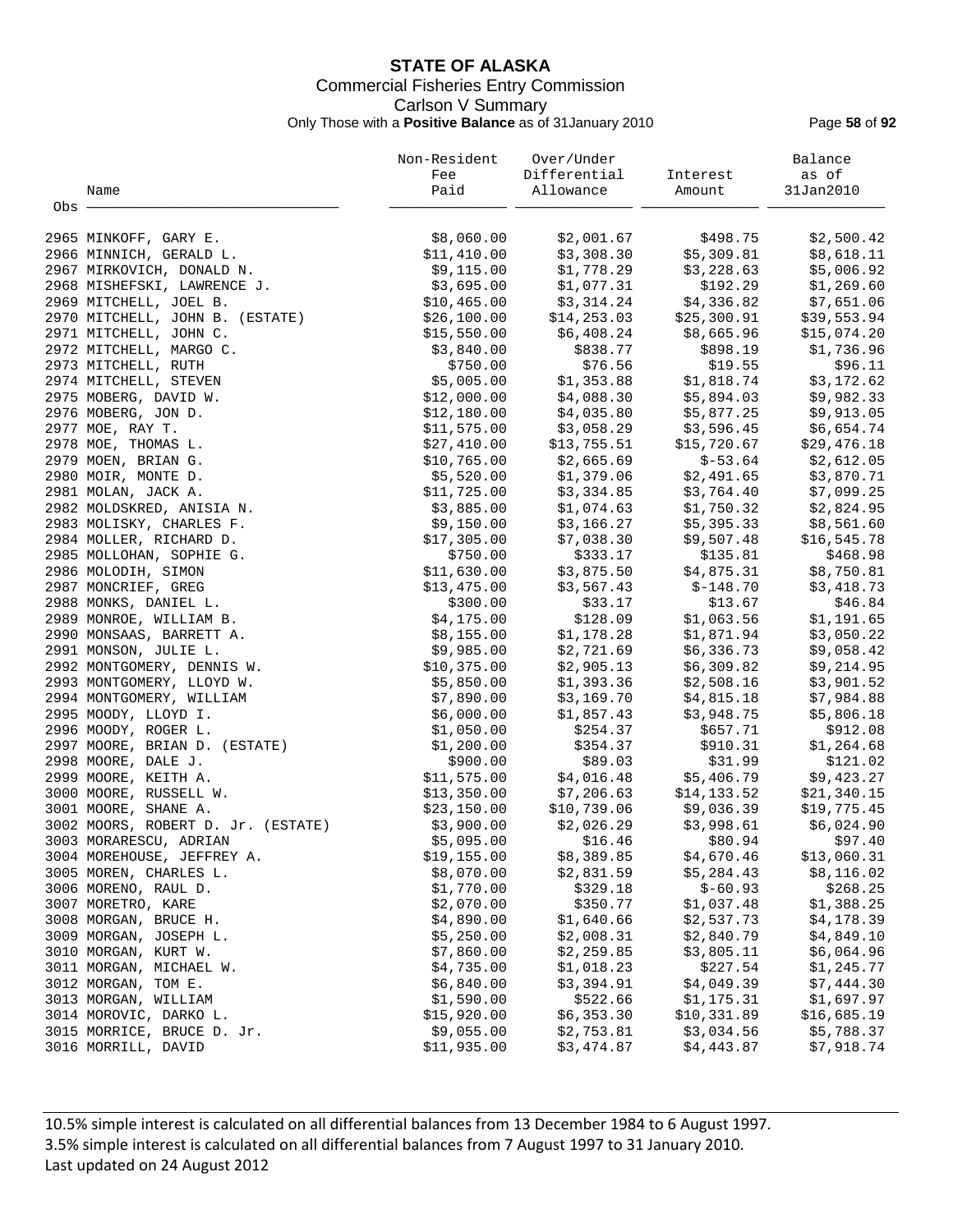## **STATE OF ALASKA** Commercial Fisheries Entry Commission Carlson V Summary Only Those with a **Positive Balance** as of 31January 2010 Page **59** of **92**

|         |                                   | Non-Resident | Over/Under   |                                                      | Balance                    |
|---------|-----------------------------------|--------------|--------------|------------------------------------------------------|----------------------------|
|         |                                   | Fee          | Differential | Interest                                             | as of                      |
|         | Name                              | Paid         | Allowance    | Amount                                               | 31Jan2010                  |
| $Obs$ . |                                   |              |              |                                                      |                            |
|         |                                   |              |              |                                                      |                            |
|         | 3017 MORRIS, GEORGE C.            | \$9,085.00   | \$1,878.30   | \$3,682.25                                           | \$5,560.55                 |
|         | 3018 MORRIS, HARRY W. Jr.         | \$1,590.00   | \$458.31     | \$732.16                                             | \$1,190.47                 |
|         | 3019 MORRIS, JAMES E.             | \$1,800.00   | \$102.58     | \$179.72                                             | \$282.30                   |
|         | 3020 MORRIS, JOSEPH R.            | \$21,860.00  | \$10,514.87  | \$11,568.34                                          | \$22,083.21                |
|         | 3021 MORRIS, MICHAEL              | \$5,695.00   | $$-15.66$    | \$505.73                                             | \$490.07                   |
|         | 3022 MORRIS, R. M.                | \$7,500.00   | \$1,968.36   | \$3,242.29                                           | \$5,210.65                 |
|         | 3023 MORRISON, RONALD C.          | \$1,200.00   | \$354.37     | \$909.88                                             | \$1,264.25                 |
|         | 3024 MORSE, DAVID                 | \$16,830.00  | \$8,007.69   | \$11,074.04                                          | \$19,081.73                |
|         | 3025 MORTON, RICHARD              | \$27,855.00  |              |                                                      | \$26,667.23                |
|         | 3026 MOSER, JOSEPH F.             | \$8,065.00   |              | $$13,658.11$ $$13,009.12$<br>$$1,523.93$ $$2,569.48$ | \$4,093.41                 |
|         | 3027 MOSICH, ANTONE               | \$10,350.00  | \$3,592.34   | \$5,819.20                                           | \$9,411.54                 |
|         | 3028 MOSICH, MARK A.              | \$14,305.00  | \$5,078.30   | \$8,055.58                                           | \$13,133.88                |
|         | 3029 MOSLEY, DEAN E.              | \$1,680.00   | \$377.33     | \$574.10                                             | \$951.43                   |
|         | 3030 MOSNESS, ANNE                | \$12,415.00  | \$3,978.30   | \$5,854.54                                           | \$9,832.84                 |
|         | 3031 MOST, CHARLES H.             | \$16,435.00  | \$6,658.30   | \$10,495.48                                          |                            |
|         | 3032 MOST, PEGGY P.               | \$4,500.00   | \$530.52     | \$944.55                                             | $$17, 133$<br>$$1, 475.07$ |
|         | 3033 MOST, PETER A.               | \$14,725.00  |              | $$5,518.30$ $$9,103.92$                              |                            |
|         |                                   |              | \$6,748.29   | \$8,727.80                                           | \$14,622.22                |
|         | 3034 MUELLER, MIKE                | \$15,870.00  | \$62.43      |                                                      | \$15,476.09                |
|         | 3035 MUHIC, AARON                 | \$1,350.00   |              | \$118.74                                             | \$181.17                   |
|         | 3036 MULHOLLAND, MARTIN           | \$9,390.00   | \$4,080.74   | \$3,626.34                                           | \$7,707.08                 |
|         | 3037 MULKEY, JEFF                 | \$10,910.00  | \$2,822.72   | \$3,015.08                                           | \$5,837.80                 |
|         | 3038 MULLEN, ENDA                 | \$750.00     | \$206.05     | \$423.19                                             | \$629.24                   |
|         | 3039 MULLEN, FRANCIS              | \$5,820.00   | \$1,740.74   | \$2,201.33                                           | \$3,942.07                 |
|         | 3040 MULLEN, PETER                | \$840.00     | \$22.66      | \$36.75                                              | \$59.41                    |
|         | 3041 MUNCH, LOUIS W.              | \$2,250.00   | $$-152.39$   | \$191.80                                             | \$39.41                    |
|         | 3042 MUNSON, GREGORY T.           | \$12,415.00  | \$3,978.30   | \$5,941.82                                           | \$9,920.12                 |
|         | 3043 MURPHY, DAVID J.             | \$10,680.00  | \$4,139.86   | \$7,690.03                                           | \$11,829.89                |
|         | 3044 MURPHY, JAMES A. (ESTATE)    | \$5,580.00   | \$655.72     | \$1,796.71                                           | \$2,452.43                 |
|         | 3045 MURPHY, OMA M.               | \$1,350.00   | \$48.65      | \$117.53                                             | \$166.18                   |
|         | 3046 MURPHY, PATRICK M.           | \$12,150.00  | \$4,633.93   | \$6,336.62                                           | \$10,970.55                |
|         | 3047 MURRAY, RUFUS L.             | \$3,600.00   | \$1,227.32   | \$1,395.38                                           | \$2,622.70                 |
|         | 3048 MURRY, ADAM T.               | \$5,045.00   | \$693.76     | $$-19.58$                                            | \$674.18                   |
|         | 3049 MUSCHETT, DENNIS             | \$4,200.00   | \$1,036.02   | \$1,789.26                                           | \$2,825.28                 |
|         | 3050 MUSTAIN, MICHAEL R.          | \$3,220.00   | \$356.97     | $$-81.12$                                            | \$275.85                   |
|         | 3051 MUSTAPPA, FRANK M.           | \$7,405.00   | \$678.27     | \$880.82                                             | \$1,559.09                 |
|         | 3052 MUSTOLA, ELIZABETH M.        | \$750.00     | \$256.61     | \$557.56                                             | \$814.17                   |
|         | 3053 MUSTOLA, RONALD              | \$10, 195.00 | \$3,131.49   | \$3,499.54                                           | \$6,631.03                 |
|         | 3054 MUSTOLA, WALLACE C. (ESTATE) | \$1,980.00   | \$481.82     | \$1,116.25                                           | \$1,598.07                 |
|         | 3055 MUTCH, SAMUEL P.             | \$1,350.00   | \$146.69     | \$304.87                                             | \$451.56                   |
|         | 3056 MUTULO, PETER P.             | \$6,600.00   | \$2,084.42   | \$4,286.65                                           | \$6,371.07                 |
|         | 3057 MUZZALL, JOHN M.             | \$2,850.00   | \$247.62     | \$349.76                                             | \$597.38                   |
|         | 3058 MYERS, BARRY A.              | \$7,470.00   | \$1,801.40   | \$3,153.11                                           | \$4,954.51                 |
|         | 3059 MYERS, DAVID                 | \$12,640.00  | \$4,128.30   | \$5,920.10                                           | \$10,048.40                |
|         | 3060 MYERS, EARL G.               | \$1,200.00   | \$353.94     | \$525.56                                             | \$879.50                   |
|         | 3061 MYERS, LEWIS W.              | \$4,650.00   | \$1,195.05   | \$2,466.27                                           | \$3,661.32                 |
|         | 3062 MYERS, MARGOT B.             | \$3,145.00   | \$20.87      | \$121.71                                             | \$142.58                   |
|         | 3063 MYERS, ROBERT L. (ESTATE)    | \$1,050.00   | \$444.99     | \$646.72                                             | \$1,091.71                 |
|         | 3064 MYHRE, LARS L.               | \$8,065.00   | \$1,487.24   | \$600.71                                             | \$2,087.95                 |
|         | 3065 MYHRE, ROLF                  | \$37,370.00  | \$19,453.30  | \$29,737.87                                          | \$49,191.17                |
|         | 3066 MYKLAND, JAMES L.            | \$1,200.00   | \$164.06     | \$376.61                                             | \$540.67                   |
|         | 3067 MYROLD, HAROLD               | \$41,470.00  | \$21,543.30  | \$23,399.63                                          | \$44,942.93                |
|         | 3068 NADEAU, DONALD D. (ESTATE)   | \$4,590.00   | \$1,604.73   | \$1,950.57                                           | \$3,555.30                 |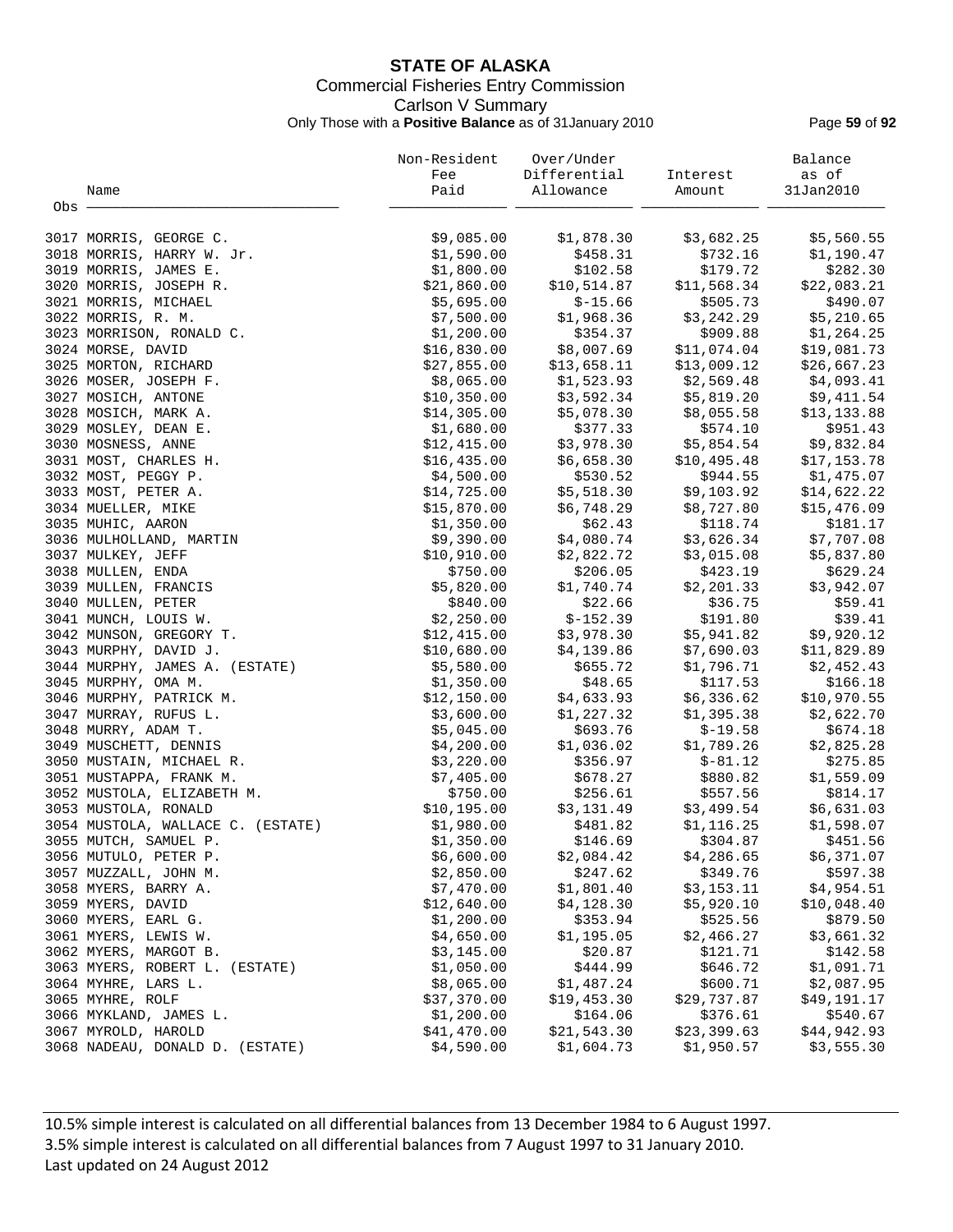## **STATE OF ALASKA** Commercial Fisheries Entry Commission Carlson V Summary Only Those with a **Positive Balance** as of 31January 2010 Page **60** of **92**

|                                 | Non-Resident | Over/Under   |             | Balance     |
|---------------------------------|--------------|--------------|-------------|-------------|
|                                 | Fee          | Differential | Interest    | as of       |
| Name                            | Paid         | Allowance    | Amount      | 31Jan2010   |
| Obs -                           |              |              |             |             |
|                                 |              |              |             |             |
| 3069 NADEAU, SANDRA L.          | \$7,050.00   | \$2,206.91   | \$3,220.22  | \$5,427.13  |
| 3070 NANCE, GERALD E.           | \$10,190.00  | \$2,533.30   | \$4,259.60  | \$6,792.90  |
| 3071 NASH, CARLETON E. (ESTATE) | \$3,330.00   | \$1,132.16   | \$2,878.82  | \$4,010.98  |
| 3072 NASH, CHARLES G.           | \$13,255.00  | \$4,538.30   | \$6,975.69  | \$11,513.99 |
| 3073 NASH, CHARLES H.           | \$9,900.00   | \$3,453.03   | \$6,076.92  | \$9,529.95  |
| 3074 NASH, DAVID E.             | \$7,350.00   | \$1,655.12   | \$2,811.95  | \$4,467.07  |
| 3075 NASH, DOUGLAS R.           | \$9,360.00   | \$3,356.10   | \$5,744.73  | \$9,100.83  |
| 3076 NASH, JAMES D.             | \$6,055.00   | \$1,667.63   | \$1,700.97  | \$3,368.60  |
| 3077 NASH, JERRY D.             | \$5,310.00   | \$1,029.71   | \$2,230.13  | \$3,259.84  |
| 3078 NASH, KENNETH E.           | \$2,790.00   | \$484.48     | \$1,263.72  | \$1,748.20  |
| 3079 NASH, PATRICK H.           | \$6,760.00   | \$457.94     | \$250.09    | \$708.03    |
| 3080 NASH, PAUL C.              | \$13,105.00  | \$4,478.30   | \$9,380.57  | \$13,858.87 |
| 3081 NASH, RYAN                 | \$600.00     | \$35.94      | \$59.66     | \$95.60     |
| 3082 NASH, WILLIAM K.           | \$7,595.00   | \$1,542.08   | \$4,096.89  | \$5,638.97  |
|                                 | \$7,350.00   |              |             |             |
| 3083 NAVE, JEANETTE             |              | \$2,839.00   | \$5,672.13  | \$8,511.13  |
| 3084 NAYLOR, GILBERT Jr.        | \$10,615.00  | \$2,831.53   | \$3,474.32  | \$6,305.85  |
| 3085 NAYLOR, JAMES B.           | \$10,315.00  | \$3,416.48   | \$4,545.74  | \$7,962.22  |
| 3086 NEAL, DOUGLAS R.           | \$22, 200.00 | \$10,395.80  | \$15,372.53 | \$25,768.33 |
| 3087 NEELY, BEN E.              | \$330.00     | \$6.76       | \$17.18     | \$23.94     |
| 3088 NEGUS, LYLE                | \$600.00     | \$156.61     | \$341.22    | \$497.83    |
| 3089 NEHL, PHIL D.              | \$900.00     | \$384.03     | \$798.86    | \$1,182.89  |
| 3090 NEIKES, THOMAS R.          | \$750.00     | \$244.99     | \$356.04    | \$601.03    |
| 3091 NEKEFEROFF, CARL D.        | \$9,150.00   | \$4,495.38   | \$7,478.48  | \$11,973.86 |
| 3092 NEKEFEROFF, NICHOLAS       | \$3,180.00   | \$795.14     | \$1,086.37  | \$1,881.51  |
| 3093 NEKEFEROFF, PEGGY          | \$2,400.00   | \$832.95     | \$1,523.58  | \$2,356.53  |
| 3094 NELLES, WARREN J.          | \$2,850.00   | \$818.43     | \$1,922.64  | \$2,741.07  |
| 3095 NELSEN, THOMAS             | \$1,800.00   | \$981.50     | \$1,350.44  | \$2,331.94  |
| 3096 NELSON, BENNET P. Jr.      | \$8,980.00   | \$2,212.42   | $$-445.24$  | \$1,767.18  |
| 3097 NELSON, BRADLEY D.         | \$5,485.00   | \$59.86      | $$-58.02$   | \$1.84      |
| 3098 NELSON, BRUCE D.           | \$26,655.00  | \$12,909.87  | \$12,655.63 | \$25,565.50 |
| 3099 NELSON, DENNIS D.          | \$6,695.00   | \$1,175.24   | \$3,537.82  | \$4,713.06  |
| 3100 NELSON, EMIL V.            | \$1,500.00   | \$830.32     | \$266.18    | \$1,096.50  |
| 3101 NELSON, ERIC C.            | \$6,985.00   | \$2,264.46   | \$2,823.30  | \$5,087.76  |
| 3102 NELSON, GARY J.            | \$2,100.00   | \$561.82     | \$1,351.84  | \$1,913.66  |
| 3103 NELSON, JAMES O.           | \$11,700.00  | \$4,142.06   | \$5,897.95  | \$10,040.01 |
| 3104 NELSON, JOHN C.            | \$6,000.00   | \$1,451.59   | \$2,607.57  | \$4,059.16  |
| 3105 NELSON, JOSEPH G.          | \$300.00     | \$33.17      | \$13.68     | \$46.85     |
| 3106 NELSON, KARL L.            | \$6,300.00   | \$2,329.97   | \$3,676.08  | \$6,006.05  |
| 3107 NELSON, LAETH              | \$11,850.00  | \$4,411.74   | \$6,473.63  | \$10,885.37 |
| 3108 NELSON, LESLIE J.          | \$26,595.00  | \$13,188.30  | \$17,767.32 | \$30,955.62 |
| 3109 NELSON, MATT               | \$4,110.00   | \$215.21     | $$-62.73$   | \$152.48    |
| 3110 NELSON, RAY C. (ESTATE)    | \$5,265.00   | $$-147.96$   | \$467.45    | \$319.49    |
|                                 |              |              |             |             |
| 3111 NELSON, RAYMOND M. Jr.     | \$4,530.00   | \$942.45     | \$1,084.76  | \$2,027.21  |
| 3112 NELSON, ROBERT E.          | \$12,955.00  | \$4,338.30   | \$6,658.74  | \$10,997.04 |
| 3113 NELSON, RONALD M.          | \$1,200.00   | \$175.05     | \$394.00    | \$569.05    |
| 3114 NELSON, STANLEY J.         | \$16,795.00  | \$7,288.58   | \$14,598.71 | \$21,887.29 |
| 3115 NELSON, STEVEN R.          | \$8,850.00   | \$3,412.53   | \$7,185.70  | \$10,598.23 |
| 3116 NELSON, THOMAS             | \$900.00     | \$306.05     | \$630.18    | \$936.23    |
| 3117 NELSON, THOMAS K.          | \$8,010.00   | \$2,050.49   | \$1,443.67  | \$3,494.16  |
| 3118 NELSON, W.DAVID            | \$11, 215.00 | \$3,178.29   | \$3,995.46  | \$7,173.75  |
| 3119 NERISON, CHRISTOPHER J.    | \$2,400.00   | \$607.92     | \$566.55    | \$1,174.47  |
| 3120 NERSUND, ELIAS (ESTATE)    | \$12,415.00  | \$3,978.30   | \$5,911.40  | \$9,889.70  |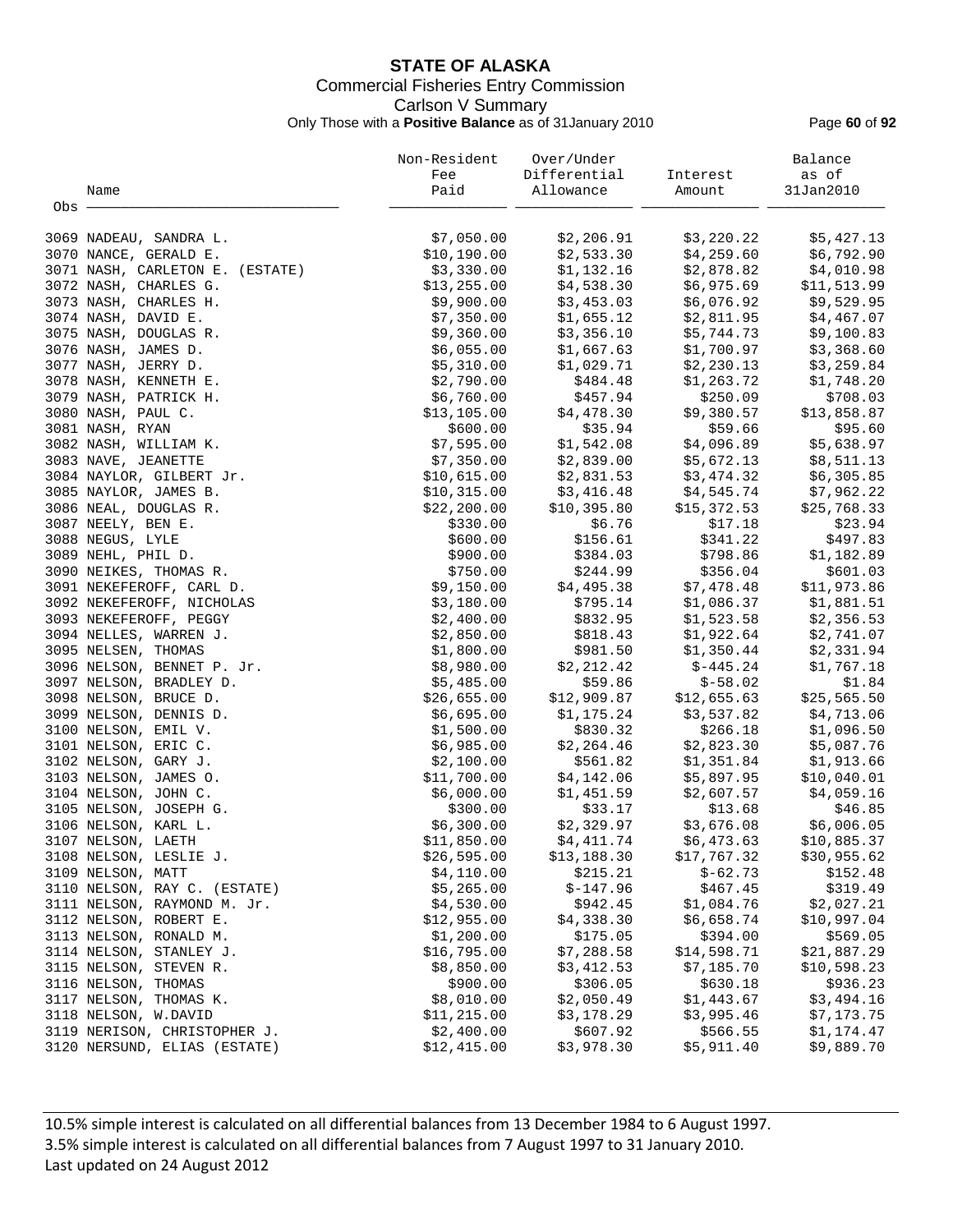## **STATE OF ALASKA** Commercial Fisheries Entry Commission Carlson V Summary Only Those with a **Positive Balance** as of 31January 2010 Page **61** of **92**

|       |                                              | Non-Resident | Over/Under                                    |                                                    | Balance      |
|-------|----------------------------------------------|--------------|-----------------------------------------------|----------------------------------------------------|--------------|
|       |                                              | Fee          | Differential Interest                         |                                                    | as of        |
|       | Name                                         | Paid         | Allowance                                     | Amount                                             | 31Jan2010    |
| Obs - |                                              |              |                                               |                                                    |              |
|       |                                              |              |                                               |                                                    |              |
|       | 3121 NES, MAGNE K.                           | \$17,070.00  | \$8,839.80                                    | \$16,759.54                                        | \$25,599.34  |
|       | 3122 NESS, DALE A.                           | \$2,520.00   | \$339.18                                      |                                                    | \$673.80     |
|       | 3123 NESS, MARGARET E.                       | \$8,550.00   | \$2,392.32                                    | \$334.62<br>\$2,978.32                             | \$5,370.64   |
|       | 3124 NESS, NORMAN I.                         | \$19,530.00  |                                               | \$8,175.80 \$9,163.73                              | \$17,339.53  |
|       | 3125 NESS, THORE A.                          | \$10,345.00  |                                               |                                                    | \$6,718.03   |
|       | 3126 NETO, CAMILO                            | \$9,840.00   |                                               | $$2,789.35$ $$3,928.68$<br>$$3,391.16$ $$4,690.28$ | \$8,081.44   |
|       | 3127 NETTLES, RANDALL C. (ESTATE)            | \$9,600.00   |                                               | $$3,253.03$ $$5,545.76$                            | \$8,798.79   |
|       | 3128 NEVARIL, RON P.                         | \$10,670.00  |                                               | \$3,907.09                                         | \$6,720.39   |
|       | 3129 NEVILL, DAVID R.                        | \$11,430.00  | \$2,813.30 \$3<br>\$5,034.94 \$10<br>\$550.26 |                                                    | \$15,251.07  |
|       | 3130 NEVILLE.JOHNSON, PETER                  | \$2,380.00   |                                               | $$10, 216.13$ $$1!$<br>$$113.18$                   | \$663.44     |
|       | 3131 NEVOLOSO, GIOVANNI                      | \$11,965.00  |                                               | $$3,891.54$ $$5,609.67$ $$9,501.21$                |              |
|       | 3132 NEWELL, BRADLEY G.                      | \$16, 280.00 | \$6,553.29                                    |                                                    | \$14,334.07  |
|       | 3133 NEWELL, MICHAEL                         | \$3,330.00   | \$313.37                                      | \$7,780.78<br>\$334.68                             | \$648.05     |
|       |                                              | \$2,165.00   | \$310.96                                      | \$969.51                                           | \$1,280.47   |
|       | 3134 NEWLAND, JOHN<br>3135 NEWMAN, DONALD J. | \$7,405.00   |                                               |                                                    | \$1,572.97   |
|       |                                              | \$900.00     | \$678.27                                      | \$894.70                                           |              |
|       | 3136 NEWMAN, ROBERT W.                       |              | \$154.37                                      | \$395.44<br>$$15.90$ $$442.77$                     | \$549.81     |
|       | 3137 NGUYEN, TRUNG M.                        | \$780.00     |                                               |                                                    | \$458.67     |
|       | 3138 NIBARGER, COREY J. Jr.                  | \$5,490.00   | \$1,760.82                                    | \$3,993.05                                         | \$5,753.87   |
|       | 3139 NICKEL, WANDA                           | \$600.00     | \$181.50                                      | \$241.51                                           | \$423.01     |
|       | 3140 NICKERSON, DANIEL E. Jr. (ESTATE)       | \$3,000.00   | \$338.43                                      | \$523.29                                           | \$861.72     |
|       | 3141 NICOLSON, CHRIS                         | \$5,395.00   | \$0.49                                        | \$42.45                                            | \$42.94      |
|       | 3142 NIELSEN, GUNNAR                         | \$3,450.00   | \$395.04                                      | \$567.23                                           | \$962.27     |
|       | 3143 NIELSEN, JEFFERY S.                     | \$2,830.00   | \$941.89                                      | \$863.25                                           | \$1,805.14   |
|       | 3144 NIELSEN, RAYMOND J.                     | \$5,700.00   |                                               | $$2,209.95$ $$2,563.10$                            | \$4,773.05   |
|       | 3145 NIEMELA, JACK R.                        | \$9,835.00   |                                               | $$2,648.09$ $$2,738.38$<br>$$3,978.30$ $$5,822.90$ | \$5,386.47   |
|       | 3146 NIEMELA, KENNETH E.                     | \$12,415.00  | \$3,978.30                                    | \$5,822.90                                         | \$9,801.20   |
|       | 3147 NIEMI, EDWARD A.                        | \$1,500.00   | \$512.71                                      | \$915.44                                           | \$1,428.15   |
|       | 3148 NIEMI, HENRY M. Jr.                     | \$900.00     | \$168.26                                      | \$206.18                                           | \$374.44     |
|       | 3149 NIENHUIS, KATHRYN                       | \$2,100.00   | \$165.97                                      | \$257.50                                           | \$423.47     |
|       | 3150 NILSEN, GODTFRED                        | \$5,580.00   | \$630.83                                      | \$2,074.02                                         | \$2,704.85   |
|       | 3151 NIMMER, JOEL                            | \$7,850.00   | \$2,638.24                                    | \$2,716.98                                         | \$5,355.22   |
|       | 3152 NIVER, SCOT                             | \$7,350.00   | \$2,897.34<br>\$4,962.27                      | \$3,098.86                                         | \$5,996.20   |
|       | 3153 NIXON, MICHAEL H.                       | \$13,150.00  |                                               | \$10,856.19                                        | \$15,818.46  |
|       | 3154 NJARDVIK, BOI                           | \$13,855.00  |                                               | $$4,833.30$ $$5,853.43$                            | \$10,686.73  |
|       | 3155 NJARDVIK, PETER Jr.                     | \$9,265.00   |                                               | \$5,108.65                                         | \$7,971.00   |
|       | 3156 NOBLE, BRIAN D.                         | \$5,230.00   | \$2,862.35<br>\$203.17                        | \$747.63                                           | \$950.80     |
|       | 3157 NOBLE, JOHN D.                          | \$5,400.00   | \$1,306.60                                    | \$2,417.72                                         | \$3,724.32   |
|       | 3158 NOBLE, MARK E.                          | \$4,150.00   |                                               | $$123.57$ $$131.96$                                | \$255.53     |
|       | 3159 NOGGLE, CHARLES C.                      | \$16,015.00  | \$6,178.30                                    | \$11,029.05                                        | \$17, 207.35 |
|       | 3160 NOKLEBY, KEN J. (ESTATE)                | \$28,435.00  | \$14,778.30                                   | \$29,451.18                                        | \$44,229.48  |
|       | 3161 NOLAN, PETER J.                         | \$4,140.00   | \$1,048.59                                    | \$2,077.01                                         | \$3,125.60   |
|       | 3162 NORBISRATH, MARK A.                     | \$7,645.00   | \$1,653.73                                    | \$2,388.15                                         | \$4,041.88   |
|       | 3163 NORDTVEIT, OTTO                         | \$15, 175.00 | \$5,865.13                                    | \$9,468.84                                         | \$15,333.97  |
|       | 3164 NORG, FRED B.                           | \$2,880.00   | \$166.24                                      | \$434.34                                           | \$600.58     |
|       | 3165 NORNES, PEDER G.                        | \$14,005.00  | \$5,485.82                                    | \$12,546.93                                        | \$18,032.75  |
|       | 3166 NORTH, BRYAN C.                         | \$9,805.00   | \$3,037.85                                    | \$3,684.01                                         | \$6,721.86   |
|       | 3167 NORTHCUTT, BARRY D.                     | \$10,915.00  | \$2,978.30                                    | \$4,008.77                                         | \$6,987.07   |
|       | 3168 NORTON, GORDON E.                       | \$840.00     | \$155.54                                      | \$402.10                                           | \$557.64     |
|       | 3169 NORTON, NYTTA J.                        | \$1,350.00   | \$277.79                                      | \$695.64                                           | \$973.43     |
|       | 3170 NORWOOD, NORMAN S.                      | \$7,735.00   | \$978.29                                      | \$2,123.62                                         | \$3,101.91   |
|       | 3171 NOSTE, ERIK                             | \$12,415.00  | \$3,978.30                                    | \$5,835.17                                         | \$9,813.47   |
|       | 3172 NOSTE, JOHN R.                          | \$12,415.00  | \$3,978.30                                    | \$5,914.61                                         | \$9,892.91   |
|       |                                              |              |                                               |                                                    |              |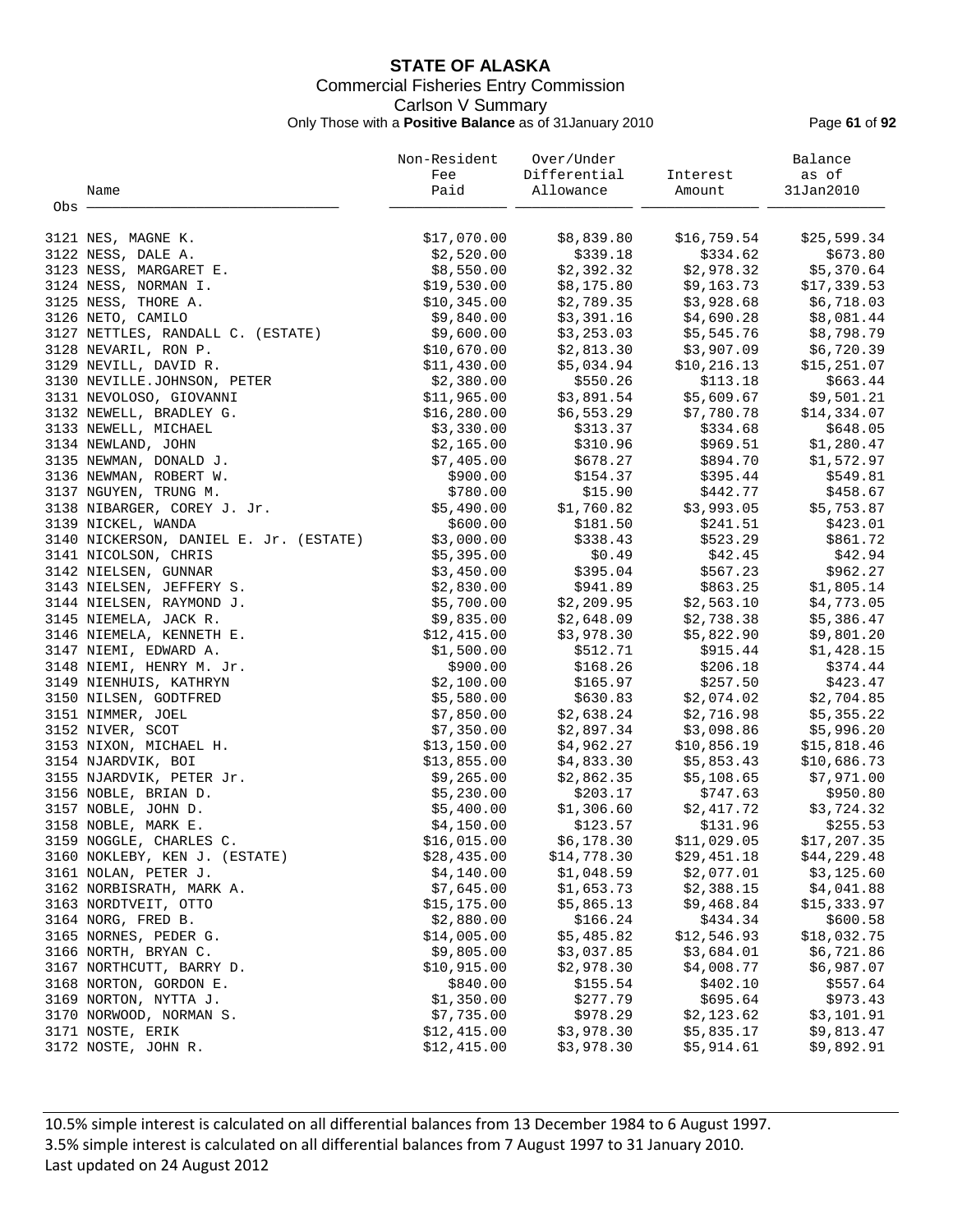## **STATE OF ALASKA** Commercial Fisheries Entry Commission Carlson V Summary Only Those with a **Positive Balance** as of 31January 2010 Page **62** of **92**

|       |                                  | Non-Resident | Over/Under   |             | Balance      |
|-------|----------------------------------|--------------|--------------|-------------|--------------|
|       |                                  | Fee          | Differential | Interest    | as of        |
|       | Name                             | Paid         | Allowance    | Amount      | 31Jan2010    |
| Obs - |                                  |              |              |             |              |
|       | 3173 NOSTE, MARK O.              | \$12,415.00  | \$3,978.30   | \$5,936.40  | \$9,914.70   |
|       | 3174 NOSTE, OLIVER C.            | \$11,700.00  | \$3,965.48   | \$6,242.40  | \$10, 207.88 |
|       | 3175 NOSTE, PAUL                 | \$9,745.00   | \$2,850.65   | \$3,177.70  | \$6,028.35   |
|       | 3176 NOTO, ANTONIO               | \$5,130.00   | \$1,550.56   | \$3,272.95  | \$4,823.51   |
|       | 3177 NOTO, FRANK (ESTATE)        | \$12,415.00  | \$3,978.30   | \$5,834.42  | \$9,812.72   |
|       | 3178 NOWLIN, JACK G.             | \$600.00     | \$120.24     | \$233.15    | \$353.39     |
|       | 3179 NUTTALL, JOHN P.            | \$4,075.00   | \$1,158.44   | \$436.53    | \$1,594.97   |
|       | 3180 NUTTALL, MARY J.            | \$1,500.00   | \$526.49     | \$468.07    | \$994.56     |
|       | 3181 NUTTALL, MICHAEL J.         | \$1,500.00   | \$526.49     | \$473.83    | \$1,000.32   |
|       | 3182 NYBLOD, BRUCE               | \$6,270.00   | \$1,791.57   | \$2,171.06  | \$3,962.63   |
|       | 3183 NYBLOD, LESLIE O.           | \$12,865.00  | \$4,278.30   | \$6,371.07  | \$10,649.37  |
|       | 3184 NYGAARD, DAVID A.           | \$12,685.00  | \$4,158.30   | \$6, 269.03 | \$10,427.33  |
|       | 3185 NYHAMMER, STEIN E.          | \$38,970.00  | \$20,233.30  | \$25,020.70 | \$45,254.00  |
|       | 3186 NYHAMMER, SVEIN             | \$10,890.00  | \$3,606.03   | \$5,575.88  | \$9,181.91   |
|       | 3187 NYMARK, BJORN               | \$5,790.00   | \$2,943.84   | \$7,186.18  | \$10,130.02  |
|       | 3188 NYMARK, PER                 | \$1,050.00   | \$486.76     | \$1,271.51  | \$1,758.27   |
|       | 3189 NYQUIST, DWIGHT A.          | \$6,600.00   | \$2,084.42   | \$4,275.68  | \$6,360.10   |
|       | 3190 NYSTROM, DANIEL M. (ESTATE) | \$3,320.00   | \$1,060.27   | \$358.02    | \$1,418.29   |
|       | 3191 NYSTROM, DONALD M.          | \$2,065.00   | \$58.44      | \$45.98     | \$104.42     |
|       | 3192 OAKLEY, ALLEN               | \$30,850.00  | \$15,309.06  | \$13,579.10 | \$28,888.16  |
|       | 3193 OATHOUT, FRANK E.           | \$540.00     | \$183.42     | \$436.79    | \$620.21     |
|       | 3194 OBA, GARY G.                | \$450.00     | \$62.37      | \$111.19    | \$173.56     |
|       | 3195 OBLAD, DARWIN E.            | \$12,180.00  | \$4,035.80   | \$5,889.25  | \$9,925.05   |
|       | 3196 OBRIEN, IRMA I.             | \$3,600.00   | \$287.26     | \$404.26    | \$691.52     |
|       | 3197 OBRIEN, SHAWN P. (ESTATE)   | \$14,905.00  | \$5,900.51   | \$8,006.70  | \$13,907.21  |
|       | 3198 OBRIEN, WILLIAM D.          | \$10,500.00  | \$5,228.55   | \$7,638.58  | \$12,867.13  |
|       | 3199 OCHSNER, KURT (ESTATE)      | \$12,330.00  | \$5,717.85   | \$8,192.10  | \$13,909.95  |
|       | 3200 OCZKEWICZ, EDWARD M.        | \$3,510.00   | \$529.60     | \$420.85    | \$950.45     |
|       | 3201 ODAY, GEORGE P.             | \$16,830.00  | \$7,135.80   | \$11,169.45 | \$18,305.25  |
|       | 3202 ODEGAARD, JAMES H.          | \$1,520.00   | \$121.56     | \$23.62     | \$145.18     |
|       | 3203 ODEGAARD, PER J.            | \$16,730.00  | \$6,173.30   | \$8,948.41  | \$15,121.71  |
|       | 3204 ODEGAARD, TOM               | \$750.00     | \$267.61     | \$673.80    | \$941.41     |
|       | 3205 ODELL, JUDY M.              | \$3,000.00   | \$1,148.65   | \$1,939.80  | \$3,088.45   |
|       | 3206 ODELL, RICHARD K. (ESTATE)  | \$7,350.00   | \$3,244.72   | \$7,328.19  | \$10,572.91  |
|       | 3207 ODMARK, TED                 | \$9,300.00   | \$3,891.21   | \$6,551.02  | \$10,442.23  |
|       | 3208 OGLESBEE, SCOTT             | \$18,355.00  | \$8,018.30   | \$11,427.80 | \$19,446.10  |
|       | 3209 OGREN, BRUCE R.             | \$13,915.00  | \$4,978.30   | \$7,995.36  | \$12,973.66  |
|       | 3210 OHAI, BARRY B.              | \$8,220.00   | \$2,570.65   | \$4,237.99  | \$6,808.64   |
|       | 3211 OKSVOLD, MARY O.            | \$2,250.00   | \$991.88     | \$372.25    | \$1,364.13   |
|       | 3212 OKSVOLD, OLE (ESTATE)       | \$8,850.00   | \$2,919.86   | \$5,468.85  | \$8,388.71   |
|       | 3213 OLANDER, WILBER (ESTATE)    | \$12,415.00  | \$3,978.30   | \$5,826.39  | \$9,804.69   |
|       | 3214 OLDFIELD, BRADLEY C.        | \$22,640.00  | \$10, 113.30 | \$14,729.00 | \$24,842.30  |
|       | 3215 OLGEIRSSON, KRISTJEN        | \$2,550.00   | \$213.86     | $$-152.35$  | \$61.51      |
|       | 3216 OLLIFF, ANTHONY J.          | \$8,425.00   | \$1,940.49   | \$1,433.69  | \$3,374.18   |
|       | 3217 OLMOS, JULIO                | \$28,630.00  | \$14,141.48  | \$15,394.91 | \$29,536.39  |
|       | 3218 OLNESS, ERIK D.             | \$300.00     | \$33.17      | \$13.50     | \$46.67      |
|       | 3219 OLNEY, DAVE D.              | \$8,670.00   | \$2,629.88   | \$4,762.70  | \$7,392.58   |
|       | 3220 OLNEY, GENE                 | \$4,800.00   | \$1,139.00   | \$2,227.91  | \$3,366.91   |
|       | 3221 OLSEN, ALAN                 | \$600.00     | \$167.61     | \$418.49    | \$586.10     |
|       | 3222 OLSEN, ALVIN C. (ESTATE)    | \$900.00     | \$191.03     | \$438.51    | \$629.54     |
|       | 3223 OLSEN, DANIEL B.            | \$3,930.00   | $$ -96.38$   | \$135.15    | \$38.77      |
|       | 3224 OLSEN, DAVID R.             | \$28,365.00  | \$13,448.30  | \$17,027.13 | \$30,475.43  |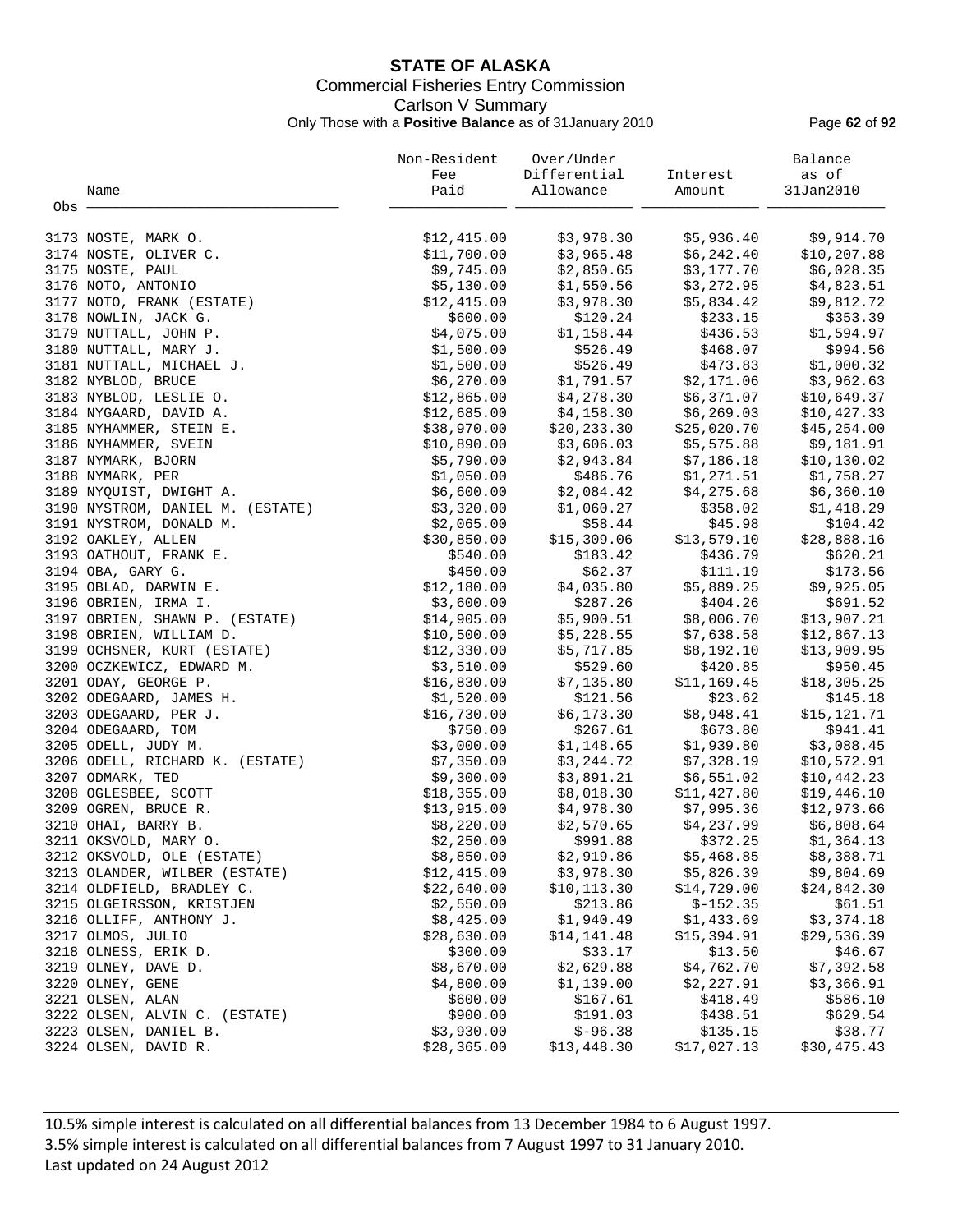## **STATE OF ALASKA** Commercial Fisheries Entry Commission Carlson V Summary Only Those with a **Positive Balance** as of 31January 2010 Page **63** of **92**

|     |                                 | Non-Resident | Over/Under   |              | Balance      |
|-----|---------------------------------|--------------|--------------|--------------|--------------|
|     |                                 | Fee          | Differential | Interest     | as of        |
|     | Name                            | Paid         | Allowance    | Amount       | 31Jan2010    |
| Obs |                                 |              |              |              |              |
|     |                                 |              |              |              |              |
|     | 3225 OLSEN, ELVIRA              | \$2,250.00   | \$732.95     | \$1,364.02   | \$2,096.97   |
|     | 3226 OLSEN, ERIC W.             | \$15,710.00  | \$5,493.30   | \$7,759.71   | \$13, 253.01 |
|     | 3227 OLSEN, EUGENE R.           | \$2,490.00   | \$1,012.44   | \$2,562.14   | \$3,574.58   |
|     | 3228 OLSEN, GARRETT H.          | \$9,000.00   | \$2,297.99   | \$1,770.56   | \$4,068.55   |
|     | 3229 OLSEN, GARY M.             | \$12,560.00  | \$3,569.85   | \$2,876.76   | \$6,446.61   |
|     | 3230 OLSEN, JAMES R.            | \$17,570.00  | \$6,733.30   | \$8,210.57   | \$14,943.87  |
|     | 3231 OLSEN, JEFFREY H.          | \$9,745.00   | \$2,627.34   | \$3,192.29   | \$5,819.63   |
|     | 3232 OLSEN, JOHN B.             | \$28,725.00  | \$13,544.87  | \$13,044.06  | \$26,588.93  |
|     | 3233 OLSEN, JOHN R. (ESTATE)    | \$12,480.00  | \$4,235.80   | \$6,496.08   | \$10,731.88  |
|     | 3234 OLSEN, KATHLEEN R.         | \$6,000.00   | \$2,140.33   | \$3,948.79   | \$6,089.12   |
|     | 3235 OLSEN, KNUD H.             | \$17,005.00  | \$6,678.30   | \$11,361.80  | \$18,040.10  |
|     | 3236 OLSEN, MATTHEW K.          | \$1,830.00   | \$615.76     | \$1,373.10   | \$1,988.86   |
|     | 3237 OLSEN, MELVIN H.           | \$12,415.00  | \$3,978.30   | \$5,970.69   | \$9,948.99   |
|     | 3238 OLSEN, NORMAN E.           | \$450.00     | \$123.42     | \$293.76     | \$417.18     |
|     | 3239 OLSEN, RAGNVALD B.         | \$19,440.00  | \$10,453.37  | \$22, 260.41 | \$32,713.78  |
|     | 3240 OLSEN, RAYMOND A.          | \$5,130.00   | \$1,527.09   | \$3,467.30   | \$4,994.39   |
|     | 3241 OLSEN, ROBERT T. Jr.       | \$4,440.00   | \$62.69      | \$860.18     | \$922.87     |
|     | 3242 OLSEN, RODNEY E.           | \$7,585.00   | \$1,121.69   | \$2,357.53   | \$3,479.22   |
|     | 3243 OLSEN, SELMER K. (ESTATE)  | \$2,250.00   | \$124.47     | \$271.41     | \$395.88     |
|     | 3244 OLSEN, STANLEY             | \$5,185.00   | \$937.48     | \$838.05     | \$1,775.53   |
|     | 3245 OLSEN, STEVEN M.           | \$20,995.00  | \$9,728.11   | \$12,886.81  | \$22,614.92  |
|     | 3246 OLSEN, STEVEN T.           | \$2,100.00   | \$889.03     | \$316.65     | \$1,205.68   |
|     | 3247 OLSEN, THOR A.             | \$6,660.00   | \$1,564.07   | \$3,031.09   | \$4,595.16   |
|     | 3248 OLSEN, TOR                 | \$3,125.00   | \$1,429.69   | \$2,889.99   | \$4,319.68   |
|     | 3249 OLSON, CHARLES R.          | \$22, 200.00 | \$12,393.31  | \$17,541.66  | \$29,934.97  |
|     | 3250 OLSON, CRAIG               | \$1,590.00   | \$290.26     | \$553.43     | \$843.69     |
|     | 3251 OLSON, H. V. (ESTATE)      | \$1,650.00   | \$475.06     | \$1,125.82   | \$1,600.88   |
|     | 3252 OLSON, JAMES R.            | \$7,405.00   | \$678.27     | \$911.53     | \$1,589.80   |
|     | 3253 OLSON, LLOYD D.            | \$28,375.00  | \$14,770.64  | \$26,932.21  | \$41,702.85  |
|     | 3254 OLSON, LOUIS E.            | \$13,850.00  | \$4,773.30   | \$7,376.59   | \$12,149.89  |
|     | 3255 OLSON, MARVIN E.           | \$10,350.00  | \$3,592.34   | \$5,755.90   | \$9,348.24   |
|     | 3256 OLSON, MICHAEL D.          | \$12,805.00  | \$4,078.30   | \$5,960.09   | \$10,038.39  |
|     | 3257 OLSON, ROBERT M.           | \$12,565.00  | \$4,078.30   | \$6,076.49   | \$10,154.79  |
|     | 3258 OLSON, VICTOR (ESTATE)     | \$900.00     | \$386.76     | \$1,007.46   | \$1,394.22   |
|     | 3259 OLSON, VICTOR C.           | \$900.00     | \$140.64     | \$315.13     | \$455.77     |
|     | 3260 OMAN, PHILIP J.            | \$10,495.00  | \$2,578.29   | \$4,090.16   | \$6,668.45   |
|     | 3261 OMEY, KEITH                | \$12,620.00  | \$4,289.85   | \$4,754.87   | \$9,044.72   |
|     | 3262 OMLID, KEITH S.            | \$600.00     | \$106.05     | \$223.71     | \$329.76     |
|     | 3263 ONEIL, ANDREW J.           | \$5,730.00   | \$736.98     | \$1,796.69   | \$2,533.67   |
|     | 3264 ONEIL, CHARLES R.          | \$450.00     | \$130.32     | \$41.48      | \$171.80     |
|     | 3265 ONEIL, PATRICK             | \$7,405.00   | \$678.27     | \$891.22     | \$1,569.49   |
|     | 3266 ONIELL, TIM                | \$6,750.00   | \$842.03     | \$957.07     | \$1,799.10   |
|     | 3267 OPHEIM, RON                | \$600.00     | \$72.48      | \$25.61      | \$98.09      |
|     | 3268 OPOLKA, HELMUT G.          | \$11,310.00  | \$4,227.36   | \$7,805.00   | \$12,032.36  |
|     | 3269 ORAVETZ, MARK              | \$17,875.00  | \$8,456.46   | \$4,587.16   | \$13,043.62  |
|     | 3270 ORILEY, BRIAN              | \$1,050.00   | \$64.06      | \$133.35     | \$197.41     |
|     | 3271 ORLICH, PETAR              | \$3,600.00   | \$1,339.00   | \$2,565.33   | \$3,904.33   |
|     | 3272 ORLOFF, NORMAN A. (ESTATE) | \$12,535.00  | \$3,978.30   | \$5,857.67   | \$9,835.97   |
|     | 3273 OROCK, BILL G.             | \$9,600.00   | \$3,253.03   | \$5,616.66   | \$8,869.69   |
|     |                                 |              |              |              |              |
|     | 3274 OSBORN, JEFFREY T.         | \$12,835.00  | \$4,854.24   | \$7,768.88   | \$12,623.12  |
|     | 3275 OSBORN, TODD D.            | \$2,430.00   | \$488.88     | \$834.11     | \$1,322.99   |
|     | 3276 OSBORNE, RAY N.            | \$1,650.00   | $$ -6.37$    | \$31.77      | \$25.40      |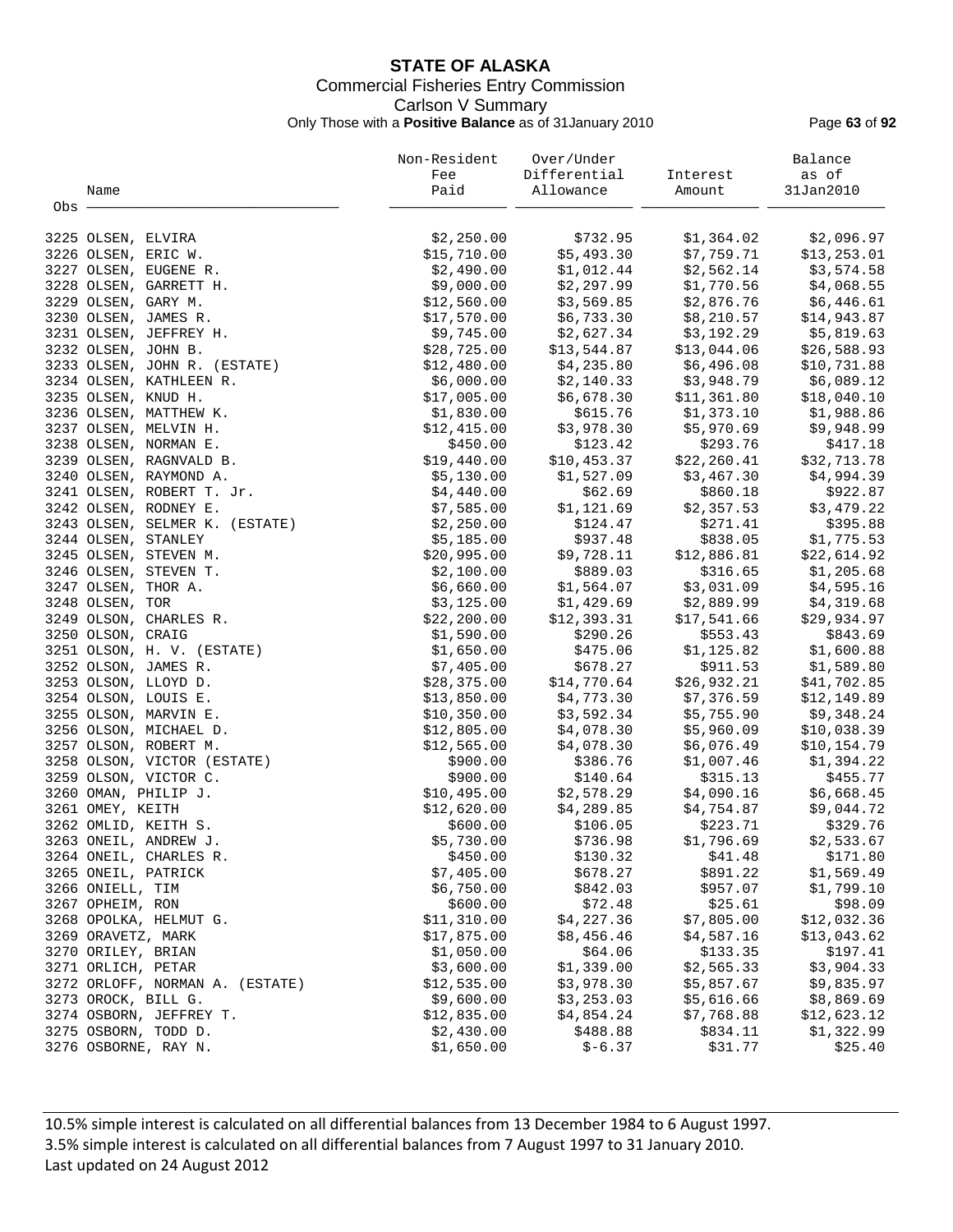## **STATE OF ALASKA** Commercial Fisheries Entry Commission Carlson V Summary Only Those with a **Positive Balance** as of 31January 2010 Page **64** of **92**

|       |                                   | Non-Resident | Over/Under   |              | Balance     |
|-------|-----------------------------------|--------------|--------------|--------------|-------------|
|       |                                   | Fee          | Differential | Interest     | as of       |
|       | Name                              | Paid         | Allowance    | Amount       | 31Jan2010   |
| Obs - |                                   |              |              |              |             |
|       |                                   |              |              |              |             |
|       | 3277 OSBORNE, RAY W.              | \$1,470.00   | \$102.89     | \$415.32     | \$518.21    |
|       | 3278 OSBORNE, RUSSELL S. (ESTATE) | \$600.00     | \$120.24     | \$235.94     | \$356.18    |
|       | 3279 OSBORNE, RUTH B.             | \$1,650.00   | $$ -6.37$    | \$31.77      | \$25.40     |
|       | 3280 OSTEBO, KENNETH              | \$4,770.00   | \$1,985.42   | \$4,200.29   | \$6,185.71  |
|       | 3281 OSTEBOVIK, HALVOR J.         | \$3,780.00   | \$251.35     | \$577.39     | \$828.74    |
|       | 3282 OSTER, BERNARD P. Jr.        | \$8,250.00   | \$3,217.58   | \$3,676.76   | \$6,894.34  |
|       | 3283 OSTERVOLD, JOHN (ESTATE)     | \$8,550.00   | \$2,042.05   | \$3,463.99   | \$5,506.04  |
|       | 3284 OSTLIE, DONALD F.            | \$15,505.00  | \$6,038.29   | \$11,017.14  | \$17,055.43 |
|       | 3285 OSTLING, ANTON J.            | \$1,500.00   | \$161.81     | \$360.38     | \$522.19    |
|       | 3286 OSTLING, DONALD R.           | \$5,400.00   | \$1,336.75   | \$2,489.30   | \$3,826.05  |
|       | 3287 OSTLING, DUANE A. (ESTATE)   | \$10, 205.00 | \$3,127.06   | \$5,977.13   | \$9,104.19  |
|       | 3288 OSTLING, LEO R. (ESTATE)     | \$8,550.00   | \$2,455.12   | \$4,097.09   | \$6,552.21  |
|       | 3289 OSTLING, STEPHEN H.          | \$9,145.00   | \$1,878.29   | \$3,468.63   | \$5,346.92  |
|       | 3290 OSTMAN, DICK R.              | \$10,500.00  | \$3,692.34   | \$5,957.28   | \$9,649.62  |
|       | 3291 OSTRANDER, DEREK D.          | \$11,715.00  | \$3,675.42   | \$1,137.73   | \$4,813.15  |
|       | 3292 OSTROM, DANA B.              | \$820.00     | \$287.50     | \$60.10      | \$347.60    |
|       | 3293 OSTROM, DAVID                | \$6,900.00   | \$1,897.07   | \$3,428.51   | \$5,325.58  |
|       | 3294 OSTROM, JAMES R.             | \$21,650.00  | \$10, 131.48 | \$9,376.43   | \$19,507.91 |
|       | 3295 OSWALD, STEVE                | \$5,075.00   | \$392.07     | \$432.42     | \$824.49    |
|       | 3296 OTTEM, MARK G.               | \$11,605.00  | \$3,438.30   | \$6,055.99   | \$9,494.29  |
|       | 3297 OTTERBACH, DAVE              | \$15,805.00  | \$7,107.48   | \$10,873.51  | \$17,980.99 |
|       | 3298 OVCHINNIKOFF, ALEXANDER      | \$2,155.00   | \$285.26     | \$93.83      | \$379.09    |
|       | 3299 OVCHINNIKOFF, FEDOR          | \$6,900.00   | \$2,604.03   | \$3,813.21   | \$6,417.24  |
|       | 3300 OVCHINNIKOFF, FEDOR Jr.      | \$1,500.00   | \$526.49     | \$730.59     | \$1,257.08  |
|       | 3301 OVENBURG, RICHARD F.         | \$5,430.00   | \$1,715.05   | \$3,696.06   | \$5,411.11  |
|       | 3302 OVERA, ROGER                 | \$35,950.00  | \$18,663.30  | \$24,634.22  | \$43,297.52 |
|       | 3303 OVERBY, TODD                 | \$5,755.00   | \$1,599.30   | \$3,017.71   | \$4,617.01  |
|       | 3304 OVERLUND, WALLACE E.         | \$12,180.00  | \$4,035.80   | \$5,881.31   | \$9,917.11  |
|       |                                   |              |              |              |             |
|       | 3305 OVERSON, WADE A.             | \$9,540.00   | \$3,379.86   | \$6,304.51   | \$9,684.37  |
|       | 3306 OVERTURF, DALE               | \$11,370.00  | \$3,766.89   | \$5,390.59   | \$9,157.48  |
|       | 3307 OWECKE, PAUL                 | \$7,225.00   | \$900.49     | \$833.06     | \$1,733.55  |
|       | 3308 OWEN, ALFRED A. Jr.          | \$3,750.00   | \$838.45     | \$1,658.63   | \$2,497.08  |
|       | 3309 PACE, NANCY J.               | \$1,260.00   | \$195.96     | \$66.53      | \$262.49    |
|       | 3310 PACK, WILLIAM S.             | \$11,665.00  | \$3,598.30   | \$6,711.46   | \$10,309.76 |
|       | 3311 PAGANO, MICHAEL A.           | \$5,575.00   | \$1,684.93   | \$1,165.37   | \$2,850.30  |
|       | 3312 PAGE, DALE                   | \$2,340.00   | \$526.93     | \$1,044.11   | \$1,571.04  |
|       | 3313 PAGE, DANA                   | \$2,040.00   | \$303.90     | \$951.30     | \$1,255.20  |
|       | 3314 PAGE, JERRY L.               | \$1,350.00   | \$277.79     | \$699.09     | \$976.88    |
|       | 3315 PAGE, WILLIAM G.             | \$450.00     | \$86.76      | \$226.87     | \$313.63    |
|       | 3316 PAINTER, GARY L.             | \$4,800.00   | \$2,361.82   | \$5,778.49   | \$8,140.31  |
|       | 3317 PAINTER, JEFFREY C.          | \$14,655.00  | \$5,380.69   | \$7,820.08   | \$13,200.77 |
|       | 3318 PAINTER, MICHAEL N.          | \$3,885.00   | \$1,329.64   | \$1,233.25   | \$2,562.89  |
|       | 3319 PAINTER, TROY                | \$7,460.00   | \$1,428.51   | $$-1,328.48$ | \$100.03    |
|       | 3320 PALLAK, NATALIA              | \$300.00     | \$39.31      | \$14.63      | \$53.94     |
|       | 3321 PALMA, ANTHONY O.            | \$7,480.00   | \$1,441.61   | \$1,564.94   | \$3,006.55  |
|       | 3322 PALMA, NINO                  | \$8,705.00   | \$2,168.98   | \$5,276.60   | \$7,445.58  |
|       | 3323 PALMBY, PHILIP D.            | \$12,010.00  | \$3,708.30   | \$5,956.79   | \$9,665.09  |
|       | 3324 PALMGREN, MICHAEL T.         | \$14,515.00  | \$6,843.24   | \$6,605.73   | \$13,448.97 |
|       | 3325 PANCRATZ, MATTHEW J.         | \$8,850.00   | \$2,411.74   | \$4,657.91   | \$7,069.65  |
|       | 3326 PAPE, JEFF R.                | \$8,100.00   | \$3,117.58   | \$3,551.32   | \$6,668.90  |
|       | 3327 PAPETTI, DOMINIC J.          | \$8,035.00   | \$3,043.24   | \$2,767.38   | \$5,810.62  |
|       | 3328 PAPETTI, DOMINIC V.          | \$2,520.00   | \$298.21     | \$920.02     | \$1,218.23  |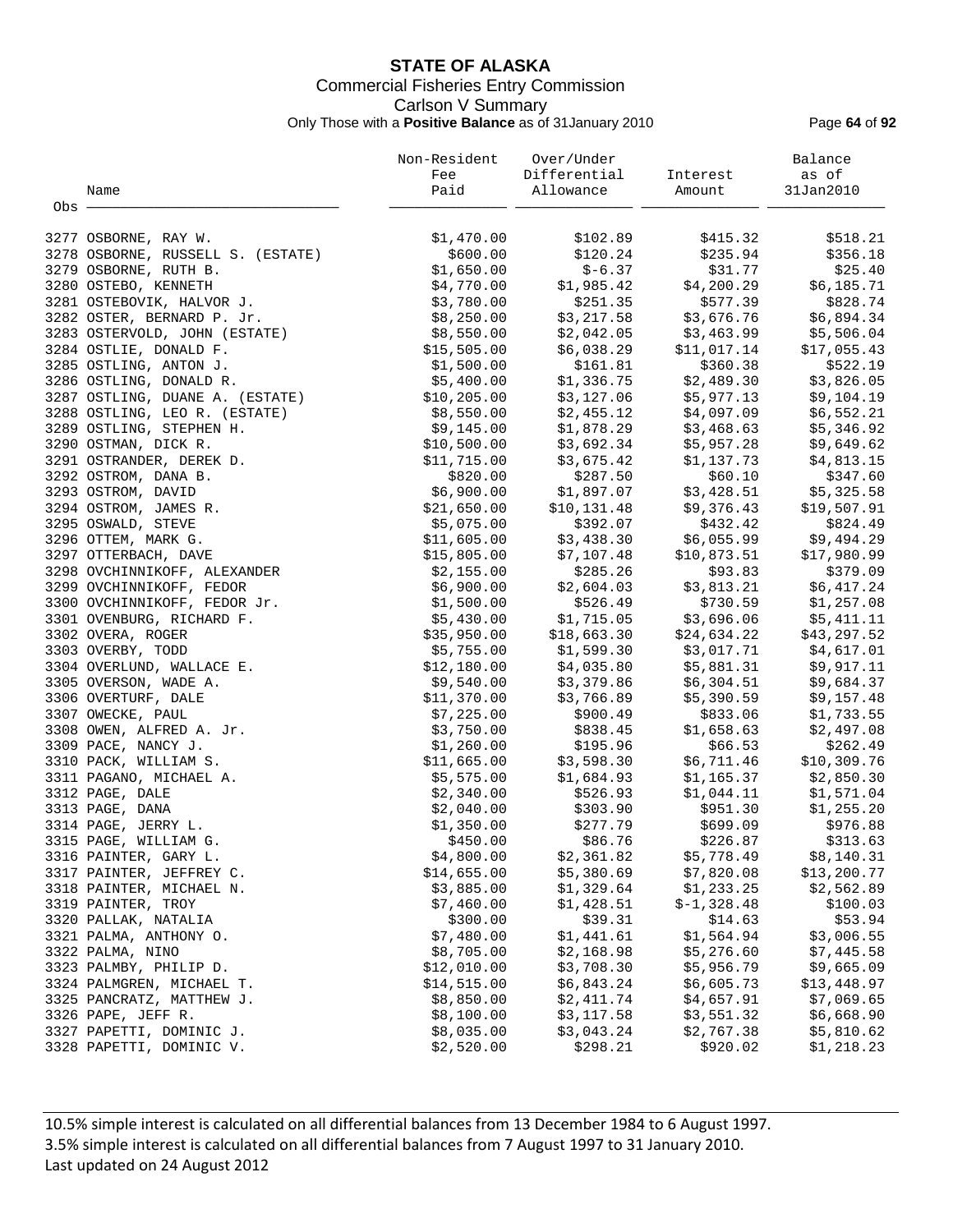## **STATE OF ALASKA** Commercial Fisheries Entry Commission Carlson V Summary Only Those with a **Positive Balance** as of 31January 2010 Page **65** of **92**

|       |                                  | Non-Resident | Over/Under   |             | Balance     |
|-------|----------------------------------|--------------|--------------|-------------|-------------|
|       |                                  | Fee          | Differential | Interest    | as of       |
|       | Name                             | Paid         | Allowance    | Amount      | 31Jan2010   |
| Obs - |                                  |              |              |             |             |
|       | 3329 PAPETTI, JOSEPH D.          | \$13,800.00  | \$5,542.06   | \$9,045.28  | \$14,587.34 |
|       | 3330 PAPETTI, JOSEPH N. (ESTATE) | \$11,100.00  | \$3,911.74   | \$5,811.37  | \$9,723.11  |
|       | 3331 PAPETTI, MARY A.            | \$3,000.00   | \$1,059.94   | \$1,934.76  | \$2,994.70  |
|       | 3332 PAPETTI, PHILIP N. (ESTATE) | \$3,600.00   | \$1,024.48   | \$2,358.05  | \$3,382.53  |
|       | 3333 PAPETTI, SALVATORE J.       | \$8,240.00   | \$3,098.24   | \$2,817.34  | \$5,915.58  |
|       | 3334 PAPETTI, SALVATORE Jr.      | \$11,065.00  | \$3,700.51   | \$5,165.22  | \$8,865.73  |
|       | 3335 PAPETTI, SAM J. Sr.         | \$2,755.00   | \$231.34     | \$538.48    | \$769.82    |
|       | 3336 PAPETTI, SAVIOR F.          | \$7,075.00   | \$498.30     | \$899.95    | \$1,398.25  |
|       | 3337 PARIS, COLLEEN E.           | \$3,145.00   | \$384.93     | \$620.04    | \$1,004.97  |
|       | 3338 PARISH, DOUGLAS E.          | \$4,350.00   | \$542.05     | \$679.91    | \$1,221.96  |
|       | 3339 PARK, DIANA J.              | \$1,890.00   | \$619.64     | \$71.51     | \$691.15    |
|       | 3340 PARKER, BURTON C.           | \$1,465.00   | \$472.82     | \$158.44    | \$631.26    |
|       | 3341 PARKER, CHARLES S.          | \$750.00     | \$250.34     | \$464.39    | \$714.73    |
|       | 3342 PARKER, EBEN P.             | \$2,940.00   | \$750.35     | \$1,641.40  | \$2,391.75  |
|       | 3343 PARKER, EBEN S.             | \$750.00     | \$256.61     | \$549.29    | \$805.90    |
|       | 3344 PARKER, GARY O.             | \$5,405.00   | \$103.47     | \$820.35    | \$923.82    |
|       | 3345 PARKER, JEFF                | \$2,010.00   | \$362.00     | $$-294.05$  | \$67.95     |
|       | 3346 PARKER, RICHARD             | \$10,045.00  | \$3,087.47   | \$4,023.84  | \$7,111.31  |
|       | 3347 PARKER, STEFFANIE D.        | \$450.00     | \$90.26      | \$233.50    | \$323.76    |
|       | 3348 PARKES, DAVID C. (ESTATE)   | \$3,240.00   | \$1,193.74   | \$2,413.69  | \$3,607.43  |
|       | 3349 PARKISON, RUSSELL A.        | \$6,745.00   | \$1,417.98   | \$2,831.91  | \$4,249.89  |
|       | 3350 PARKS, CLINT R.             | \$17,760.00  | \$7,469.04   | \$1,355.30  | \$8,824.34  |
|       | 3351 PARKS, T. V.                | \$4,505.00   | \$1,131.47   | \$1,739.39  | \$2,870.86  |
|       | 3352 PARKS, THOMAS R.            | \$10, 110.00 | \$4,182.18   | \$7,513.74  | \$11,695.92 |
|       | 3353 PARMLEY, GERALD D.          | \$2,115.00   | \$362.08     | \$846.70    | \$1,208.78  |
|       | 3354 PARNELL, SCOTT              | \$14,550.00  | \$6,255.30   | \$8,748.05  | \$15,003.35 |
|       | 3355 PARR, GLENN T.              | \$20,660.00  | \$9,358.69   | \$10,181.15 | \$19,539.84 |
|       | 3356 PARR, GREGORY               | \$2,250.00   | \$970.58     | \$1,856.73  | \$2,827.31  |
|       | 3357 PARSONS, MARTIN             | \$2,845.00   | \$458.44     | \$188.31    | \$646.75    |
|       | 3358 PATCHETT, LARRY W.          | \$4,050.00   | \$1,179.64   | \$2,278.72  | \$3,458.36  |
|       | 3359 PATCHETT, WAYNE M.          | \$2,850.00   | \$554.31     | \$753.50    | \$1,307.81  |
|       | 3360 PATITUCCI, MICHAEL A.       | \$1,580.00   | \$274.72     | \$74.41     | \$349.13    |
|       | 3361 PATRICK, KEVIN C.           | \$8,155.00   | \$1,178.27   | \$1,090.94  | \$2,269.21  |
|       | 3362 PATTISON, SCOTT             | \$3,600.00   | \$1,330.06   | \$2,527.63  | \$3,857.69  |
|       | 3363 PATTON, DARRELL M.          | \$11,965.00  | \$3,891.54   | \$5,748.53  | \$9,640.07  |
|       | 3364 PATYTEN, GERALD P.          | \$1,350.00   | \$412.71     | \$729.68    | \$1,142.39  |
|       | 3365 PAVONE, ANTHONY J.          | \$11,515.00  | \$3,823.93   | \$5,474.43  | \$9,298.36  |
|       | 3366 PAVONE, LEONARD A.          | \$11,895.00  | \$4,058.30   | \$6,731.71  | \$10,790.01 |
|       | 3367 PAWLAK, THOMAS R.           | \$7,495.00   | \$970.67     | \$1,464.39  | \$2,435.06  |
|       | 3368 PAXTON, STUART              | \$2,100.00   | \$366.93     | \$764.63    | \$1,131.56  |
|       | 3369 PEACOCK, ROBERT C.          | \$6,150.00   | \$792.32     | \$1,617.55  | \$2,409.87  |
|       | 3370 PEARSON, CHERI A.           | \$2,100.00   | \$165.97     | \$258.96    | \$424.93    |
|       | 3371 PEARSON, DENNIS J.          | \$11,190.00  | \$3,968.03   | \$7,522.41  | \$11,490.44 |
|       | 3372 PEARSON, JACK Q.            | \$9,600.00   | \$3,253.03   | \$5,622.87  | \$8,875.90  |
|       | 3373 PEARSON, JAY Q.             | \$7,855.00   | \$1,328.07   | \$191.84    | \$1,519.91  |
|       | 3374 PEARSON, JOHN M. (ESTATE)   | \$1,110.00   | \$226.91     | \$112.45    | \$339.36    |
|       | 3375 PEARSON, JON D.             | \$9,085.00   | \$2,380.49   | \$2,306.19  | \$4,686.68  |
|       | 3376 PEAVY, GEOFFREY D.          | \$6,490.00   | \$752.74     | \$254.45    | \$1,007.19  |
|       | 3377 PECARIC, ANDY               | \$8,065.00   | \$1,247.97   | \$2,335.97  | \$3,583.94  |
|       | 3378 PECARIC, MAUREEN            | \$450.00     | \$81.50      | \$110.64    | \$192.14    |
|       | 3379 PECARIC, TONY               | \$17,365.00  | \$7,278.30   | \$12,618.99 | \$19,897.29 |
|       | 3380 PECARICH, ANTONE P.         | \$11,445.00  | \$3,718.30   | \$6,117.24  | \$9,835.54  |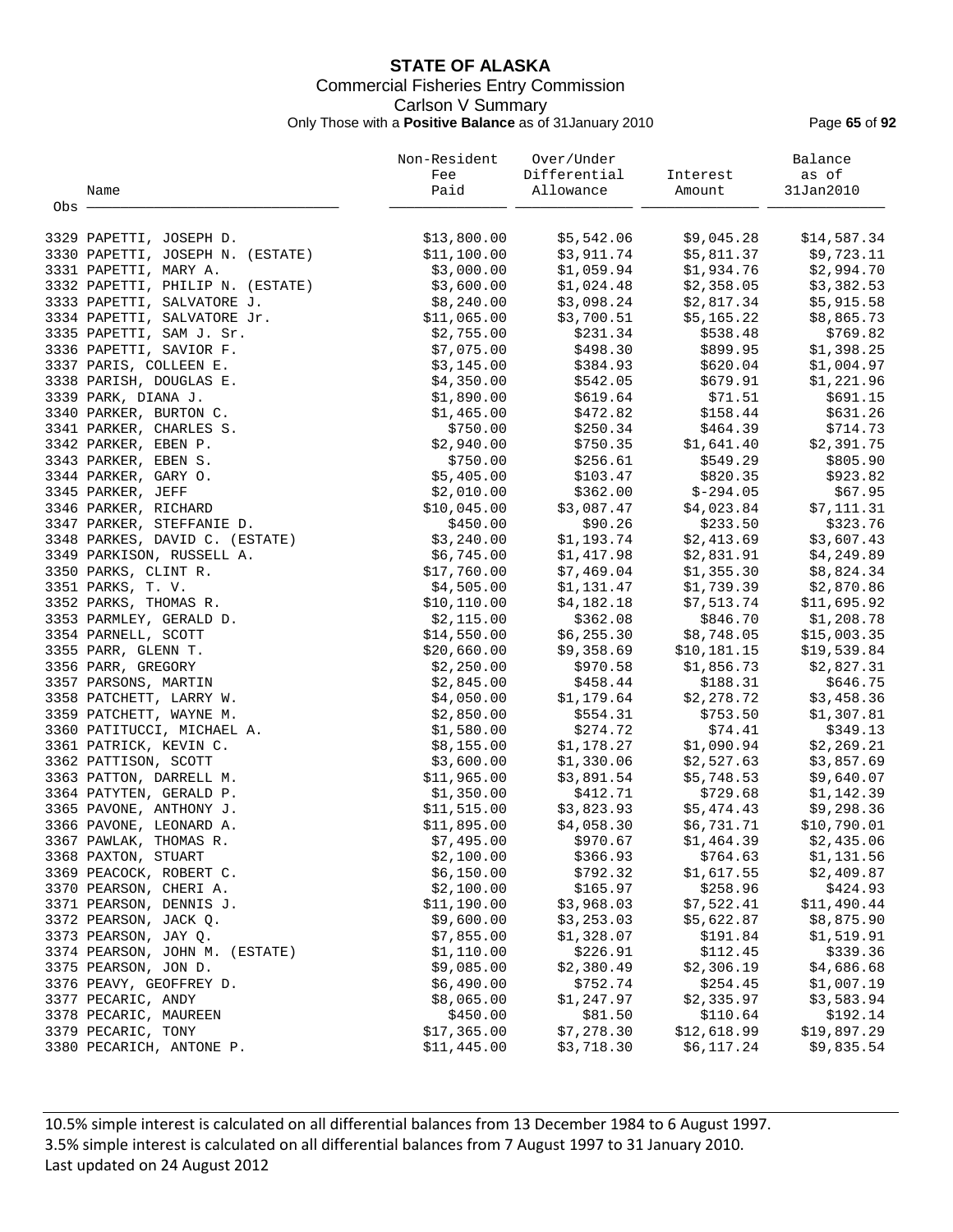## **STATE OF ALASKA** Commercial Fisheries Entry Commission Carlson V Summary Only Those with a **Positive Balance** as of 31January 2010 Page **66** of **92**

|       |                                                                                     | Non-Resident | Over/Under   |                                                     | Balance     |
|-------|-------------------------------------------------------------------------------------|--------------|--------------|-----------------------------------------------------|-------------|
|       |                                                                                     | Fee          | Differential | Interest                                            | as of       |
|       | Name                                                                                | Paid         | Allowance    | Amount                                              | 31Jan2010   |
| Obs - |                                                                                     |              |              |                                                     |             |
|       |                                                                                     |              |              |                                                     |             |
|       | 3381 PEDERSEN, ARTHUR G.                                                            | \$11,185.00  | \$3,238.30   | \$5,710.78                                          | \$8,949.08  |
|       | 3382 PEDERSEN, AUGUST M. Jr.                                                        | \$840.00     | \$67.50      | \$15.85                                             | \$83.35     |
|       | 3383 PEDERSEN, JAY W.                                                               | \$7,255.00   | \$2,250.49   | \$2,247.67                                          | \$4,498.16  |
|       | 3384 PEDERSEN, KNUT R.                                                              | \$15,715.00  | \$6,178.30   | \$9,534.79                                          | \$15,713.09 |
|       | 3385 PEDERSEN, KORY C.                                                              | \$3,360.00   | \$231.76     | \$148.87                                            | \$380.63    |
|       | 3386 PEDERSEN, LORI M.                                                              | \$1,500.00   | \$614.67     | \$520.89                                            | \$1,135.56  |
|       | 3386 PEDERSEN, LORI M.<br>3387 PEDERSEN, PALMER B.<br>3388 PEDERSEN, PEDER (ESTATE) | \$3,600.00   |              |                                                     |             |
|       |                                                                                     |              | \$1,169.61   | \$2,210.81                                          | \$3,380.42  |
|       | 3388 PEDERSEN, RAY J. (ESTATE)<br>3389 PEDERSEN, RAY J. (ESTATE)                    | \$750.00     | \$286.76     | \$749.20                                            | \$1,035.96  |
|       |                                                                                     | \$9,990.00   |              | $$3,352.34$ $$5,960.17$<br>$$9,548.30$ $$13,773.05$ | \$9,312.51  |
|       | 3390 PEDERSEN, ROALD S.                                                             | \$20,775.00  |              | \$13,773.05                                         | \$23,321.35 |
|       | 3391 PEDERSEN, RUTH E.                                                              | \$900.00     | \$154.37     | \$393.05                                            | \$547.42    |
|       | 3392 PEDERSON, JOHN M.                                                              | \$2,400.00   | \$1,191.03   | \$2,933.63                                          | \$4,124.66  |
|       | 3393 PEDICORD, BRITT                                                                | \$3,810.00   | \$655.56     | \$899.53                                            | \$1,555.09  |
|       | 3394 PEERCE, STEVEN L.                                                              | \$6,300.00   | \$2,595.38   | \$4,420.56                                          | \$7,015.94  |
|       | 3395 PEITSCH, RALPH W.                                                              | \$12,415.00  | \$3,978.30   | \$5,827.32                                          | \$9,805.62  |
|       | 3396 PELKEY, RICHARD J.                                                             | \$450.00     | \$62.37      | \$109.16                                            | \$171.53    |
|       | 3397 PELLEGRINI, LOUIS N. (ESTATE)                                                  | \$10,350.00  | \$3,592.34   | \$5,455.63                                          | \$9,047.97  |
|       | 3398 PELLEGRINI, MILT                                                               | \$600.00     | \$150.34     | \$271.67                                            | \$422.01    |
|       | 3399 PELTZ, AARON P.                                                                | \$600.00     | \$14.66      | $$-11.00$                                           | \$3.66      |
|       | 3400 PEMBERTON, DONALD P.                                                           | \$1,315.00   | \$66.56      | \$33.42                                             | \$99.98     |
|       | 3401 PENLAND, RALPH                                                                 | \$5,730.00   | \$1,503.99   | \$2,942.40                                          | \$4,446.39  |
|       | 3402 PENNINGTON, JAMES D.                                                           | \$11,020.00  | \$3,162.50   |                                                     | \$2,594.99  |
|       | 3403 PENNISI, MARIO                                                                 | \$11,820.00  | \$4,028.19   | \$-567.51<br>\$5,739.15                             | \$9,767.34  |
|       | 3404 PENNYLEGION, MARK A.                                                           | \$5,850.00   | \$592.31     | \$83.24                                             | \$675.55    |
|       |                                                                                     | \$3,870.00   | \$764.22     | \$200.92                                            | \$965.14    |
|       | 3405 PEPER, DARIN E.                                                                |              |              |                                                     |             |
|       | 3406 PEPER, DEAN J.                                                                 | \$2,530.00   | $$-115.03$   | \$361.66                                            | \$246.63    |
|       | 3407 PERHAM, THOMAS                                                                 | \$3,755.00   | \$515.29     | \$112.20                                            | \$627.49    |
|       | 3408 PERKINS, DEXTER J.                                                             | \$5,850.00   |              | $$1,757.43$ $$3,747.30$                             | \$5,504.73  |
|       | 3409 PERKINS, GREGORY R.                                                            | \$8,570.00   |              | $$2,574.87$ $$4,355.03$                             | \$6,929.90  |
|       | 3410 PERKINS, JOHN                                                                  | \$18,590.00  | \$8,091.46   | \$5,594.05                                          | \$13,685.51 |
|       | 3411 PERKINS, PAUL                                                                  | \$4,675.00   | \$1,164.93   | \$507.58                                            | \$1,672.51  |
|       | 3412 PERONE, GIAMBATTIST                                                            | \$7,945.00   |              | $$1,767.32$ $$3,205.45$<br>$$5,218.36$ $$11,764.85$ | \$4,972.77  |
|       | 3413 PEROVICH, CARL A. (ESTATE)                                                     | \$11,970.00  |              | \$11,764.85                                         | \$16,983.21 |
|       | 3414 PEROVICH, NICKOLAS R.                                                          | \$12,980.00  |              | $$4,393.30$ $$7,198.56$                             | \$11,591.86 |
|       | 3415 PERRI, MICHAEL C.                                                              | \$9,275.00   | \$3,257.60   | \$6,799.23                                          | \$10,056.83 |
|       | 3416 PERRY, EDD J. Sr. (ESTATE)                                                     | \$600.00     | \$233.17     | \$96.12                                             | \$329.29    |
|       | 3417 PERRY, LORIN                                                                   | \$14,485.00  |              | \$5,390.84 \$6,561.60                               | \$11,952.44 |
|       | 3418 PERRY, MIKE                                                                    | \$20,810.00  | \$9,262.97   | \$11,768.18                                         | \$21,031.15 |
|       | 3419 PESCHEL, GARY G.                                                               | \$5,640.00   | \$1,241.75   | \$2,487.91                                          | \$3,729.66  |
|       | 3420 PETERMAN, BRUCE                                                                | \$7,405.00   | \$678.27     | \$914.17                                            | \$1,592.44  |
|       | 3421 PETERMAN, CHAD                                                                 | \$9,055.00   | \$1,778.27   | \$2,060.35                                          | \$3,838.62  |
|       | 3422 PETERMAN, LON                                                                  | \$7,405.00   | \$678.27     | \$893.36                                            | \$1,571.63  |
|       | 3423 PETERMAN, TIMOTHY C.                                                           | \$5,850.00   | \$753.00     | \$904.91                                            | \$1,657.91  |
|       | 3424 PETERS, DAVID L.                                                               | \$9,320.00   | \$1,953.30   | \$3,781.86                                          | \$5,735.16  |
|       | 3425 PETERS, KEITH D.                                                               | \$11,505.00  | \$3,048.30   | \$4,058.60                                          | \$7,106.90  |
|       |                                                                                     |              |              |                                                     |             |
|       | 3426 PETERS, MARVIN W.                                                              | \$2,250.00   | \$970.58     | \$1,858.26                                          | \$2,828.84  |
|       | 3427 PETERSEN, CHRIS                                                                | \$5,460.00   | \$759.60     | \$1,490.58                                          | \$2,250.18  |
|       | 3428 PETERSEN, CHRISTOPHER                                                          | \$8,340.00   | \$3,281.54   | \$389.56                                            | \$3,671.10  |
|       | 3429 PETERSEN, HERMAN                                                               | \$4,140.00   | \$1,091.54   | \$1,919.85                                          | \$3,011.39  |
|       | 3430 PETERSEN, MICHAEL J.                                                           | \$16,465.00  | \$6,318.29   | \$9,388.65                                          | \$15,706.94 |
|       | 3431 PETERSEN, ROBERT A. (ESTATE)                                                   | \$3,390.00   | \$834.92     | \$1,468.63                                          | \$2,303.55  |
|       | 3432 PETERSEN, THOMAS S.                                                            | \$3,115.00   | \$284.93     | \$370.24                                            | \$655.17    |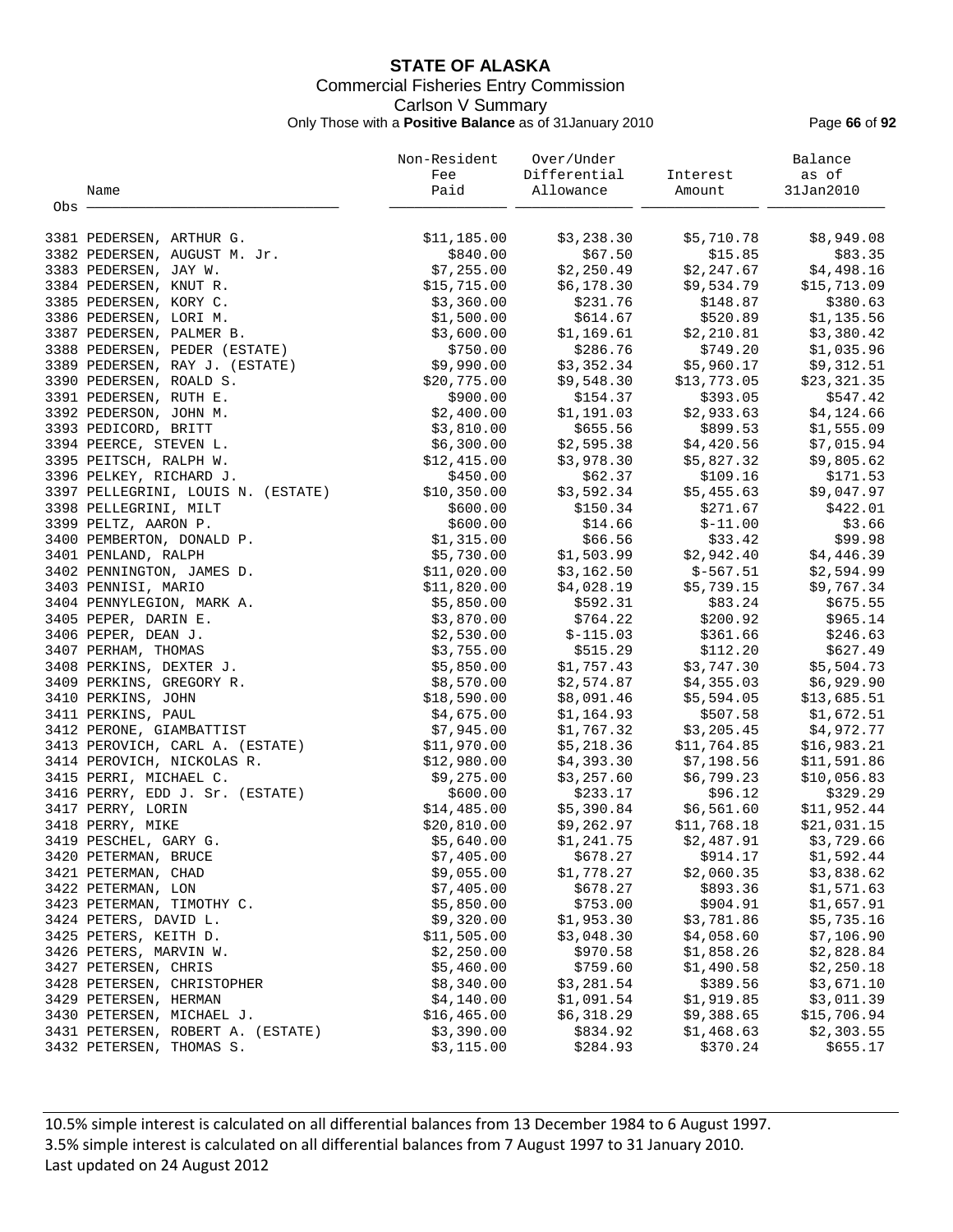## **STATE OF ALASKA** Commercial Fisheries Entry Commission Carlson V Summary Only Those with a **Positive Balance** as of 31January 2010 Page **67** of **92**

|       |                                   | Non-Resident | Over/Under                |                                                            | Balance      |
|-------|-----------------------------------|--------------|---------------------------|------------------------------------------------------------|--------------|
|       |                                   | Fee          | Differential Interest     |                                                            | as of        |
|       | Name                              | Paid         | Allowance                 | Amount                                                     | 31Jan2010    |
| Obs - |                                   |              |                           |                                                            |              |
|       | 3433 PETERSON, ARTHUR E.          | \$5,940.00   | \$1,644.42                | \$3,501.99                                                 | \$5,146.41   |
|       | 3434 PETERSON, BEVERLY W.         | \$5,250.00   | \$738.33                  | \$859.39                                                   | \$1,597.72   |
|       | 3435 PETERSON, BRUCE R.           | \$840.00     | \$114.37                  | \$268.92                                                   | \$383.29     |
|       | 3436 PETERSON, BUD                | \$1,740.00   | \$714.37                  | \$1,811.87                                                 | \$2,526.24   |
|       | 3437 PETERSON, CHESTER T.         | \$4,050.00   | \$1,179.64                | \$2,445.82                                                 | \$3,625.46   |
|       | 3438 PETERSON, CHRISTOPHER C.     | \$7,255.00   | \$791.51                  | \$1,190.26                                                 | \$1,981.77   |
|       | 3439 PETERSON, CHRISTOPHER D.     | \$8,305.00   | \$2,503.47                | \$2,551.20                                                 | \$5,054.67   |
|       | 3440 PETERSON, CURTIS M.          | \$2,280.00   | \$158.73                  | \$464.93                                                   | \$623.66     |
|       | 3441 PETERSON, FRED               | \$3,450.00   |                           | $$644.71$<br>$$1,3,2,3$<br>$$664.19$<br>$$664.19$<br>$$08$ | \$2,015.04   |
|       | 3442 PETERSON, GARY L.            | \$3,420.00   | \$402.98                  |                                                            | \$1,067.17   |
|       | 3443 PETERSON, GREG C.            | \$8,190.00   |                           | $$2,318.55$ $$2,282.98$                                    | \$4,601.53   |
|       | 3444 PETERSON, JAMES L.           | \$33,015.00  |                           | \$18,386.52                                                | \$34,814.82  |
|       | 3445 PETERSON, JAMES M.           | \$16,650.00  | \$16,428.30<br>\$6,415.80 | \$6,574.29                                                 | \$12,990.09  |
|       | 3446 PETERSON, JOHN A.            | \$4,350.00   | \$1,244.72                | \$2,786.49                                                 | \$4,031.21   |
|       | 3447 PETERSON, KEITH              | \$5,670.00   |                           |                                                            | \$4,251.53   |
|       | 3448 PETERSON, LAWRENCE W.        | \$9,900.00   | \$3,505.58                | $$1,464.41$ $$2,787.12$<br>\$5,536.40                      | \$9,041.98   |
|       | 3449 PETERSON, M. E.              | \$450.00     | \$50.34                   | \$93.74                                                    | \$144.08     |
|       | 3450 PETERSON, MARK R.            | \$9,085.00   |                           | $$2,461.21$ $$2,412.94$                                    | \$4,874.15   |
|       | 3451 PETERSON, ROBERT C. (ESTATE) | \$3,685.00   |                           | \$1,185.84                                                 | \$1,574.79   |
|       | 3452 PETERSON, RONALD K. (ESTATE) | \$12,415.00  | \$388.95<br>\$3,978.30    | \$5,836.11                                                 | \$9,814.41   |
|       | 3453 PETERSON, RONALD L.          | \$5,550.00   | \$2,019.93                | \$3,464.46                                                 | \$5,484.39   |
|       | 3454 PETERSON, STEVE E.           | \$6,535.00   | \$704.06                  | \$1,010.60                                                 | \$1,714.66   |
|       | 3455 PETERSON, THOMAS A.          | \$7,495.00   | \$1,578.23                | \$1,009.02                                                 | \$2,587.25   |
|       | 3456 PETERSON, THOMAS E.          | \$2,040.00   | \$310.50                  | \$619.99                                                   | \$930.49     |
|       | 3457 PETERSON, WILLIAM R.         | \$3,450.00   | \$817.24                  | \$1,414.01                                                 | \$2,231.25   |
|       | 3458 PETIT, NORRIS A.             | \$8,280.00   | \$2,762.84                | \$4,262.77                                                 | \$7,025.61   |
|       | 3459 PETRICICH, BRUNO             | \$11,005.00  |                           | $$3,038.30$ $$5,480.86$                                    | \$8,519.16   |
|       | 3460 PETRINOVICH, JOHN P. Sr.     | \$12,570.00  | \$4,135.80                | \$5,979.73                                                 | \$10, 115.53 |
|       | 3461 PETRZELKA, JOEL T.           | \$9,595.00   | \$1,978.29                | \$2,857.50                                                 | \$4,835.79   |
|       | 3462 PETRZELKA, JON D.            | \$9,595.00   | \$1,978.29                | \$2,849.67                                                 | \$4,827.96   |
|       | 3463 PETRZELKA, PAUL D.           | \$9,595.00   | \$1,978.29                | \$2,858.64                                                 | \$4,836.93   |
|       | 3464 PETTERSEN, PER M.            | \$3,585.00   | \$1,395.96                |                                                            | \$1,811.53   |
|       | 3465 PETTIGREW, DAVID R.          | \$10,980.00  | \$4,838.71                | \$415.57<br>\$8,071.76                                     | \$12,910.47  |
|       | 3466 PETTIS, MICHAEL D.           | \$300.00     | \$26.99                   | \$43.70                                                    | \$70.69      |
|       | 3467 PETTIT, DANIEL L. (ESTATE)   | \$750.00     | \$220.24                  | \$433.39                                                   | \$653.63     |
|       | 3468 PETTY, GARLAND               | \$600.00     | $$-19.34$                 | \$68.62                                                    | \$49.28      |
|       | 3469 PETURSSON, KRISTJAN V.       | \$8,005.00   |                           | $$2,337.81$ $$3,356.62$                                    | \$5,694.43   |
|       | 3470 PETZ, ARDEL                  | \$7,110.00   | \$1,438.81                | \$1,570.46                                                 | \$3,009.27   |
|       | 3471 PFUNDT, ALEC                 | \$1,440.00   | \$103.30                  | \$184.81                                                   | \$288.11     |
|       | 3472 PFUNDT, NIEL                 | \$6,150.00   | \$792.31                  | \$947.75                                                   | \$1,740.06   |
|       | 3473 PHELPS, BRYAN G.             | \$5,490.00   | \$2,276.28                | \$1,092.98                                                 | \$3,369.26   |
|       | 3474 PHILBRICK, GARY K.           | \$2,885.00   | $$-59.27$                 | \$212.20                                                   | \$152.93     |
|       | 3475 PHILLIPS, ALBERT J.          | \$3,565.00   | \$1,058.44                | \$411.88                                                   | \$1,470.32   |
|       | 3476 PHILLIPS, GERALD W.          | \$900.00     | \$154.37                  | \$400.38                                                   | \$554.75     |
|       | 3477 PHILLIPS, JOHN T.            | \$8,455.00   | \$2,268.17                | \$2,023.64                                                 | \$4,291.81   |
|       | 3478 PHILLIPS, PETER W.           | \$5,130.00   | \$516.39                  | \$395.63                                                   | \$912.02     |
|       | 3479 PHILLIPS, ROBERT R.          | \$600.00     | \$186.76                  | \$487.96                                                   | \$674.72     |
|       | 3480 PHILLIPS, WILLIAM S.         | \$2,815.00   | \$725.27                  | \$274.60                                                   | \$999.87     |
|       | 3481 PHILPOTT, KENNETH L.         | \$11,065.00  | \$3,700.51                | \$5,140.27                                                 | \$8,840.78   |
|       | 3482 PIATKOFF, FEODOR             | \$9,625.00   | \$2,956.46                | \$3,737.96                                                 | \$6,694.42   |
|       | 3483 PICARD, ROBERT L.            | \$750.00     | \$256.61                  | \$562.13                                                   | \$818.74     |
|       | 3484 PIECUCH, CHARLES R.          | \$33,675.00  | \$17,388.30               | \$22,375.85                                                | \$39,764.15  |
|       |                                   |              |                           |                                                            |              |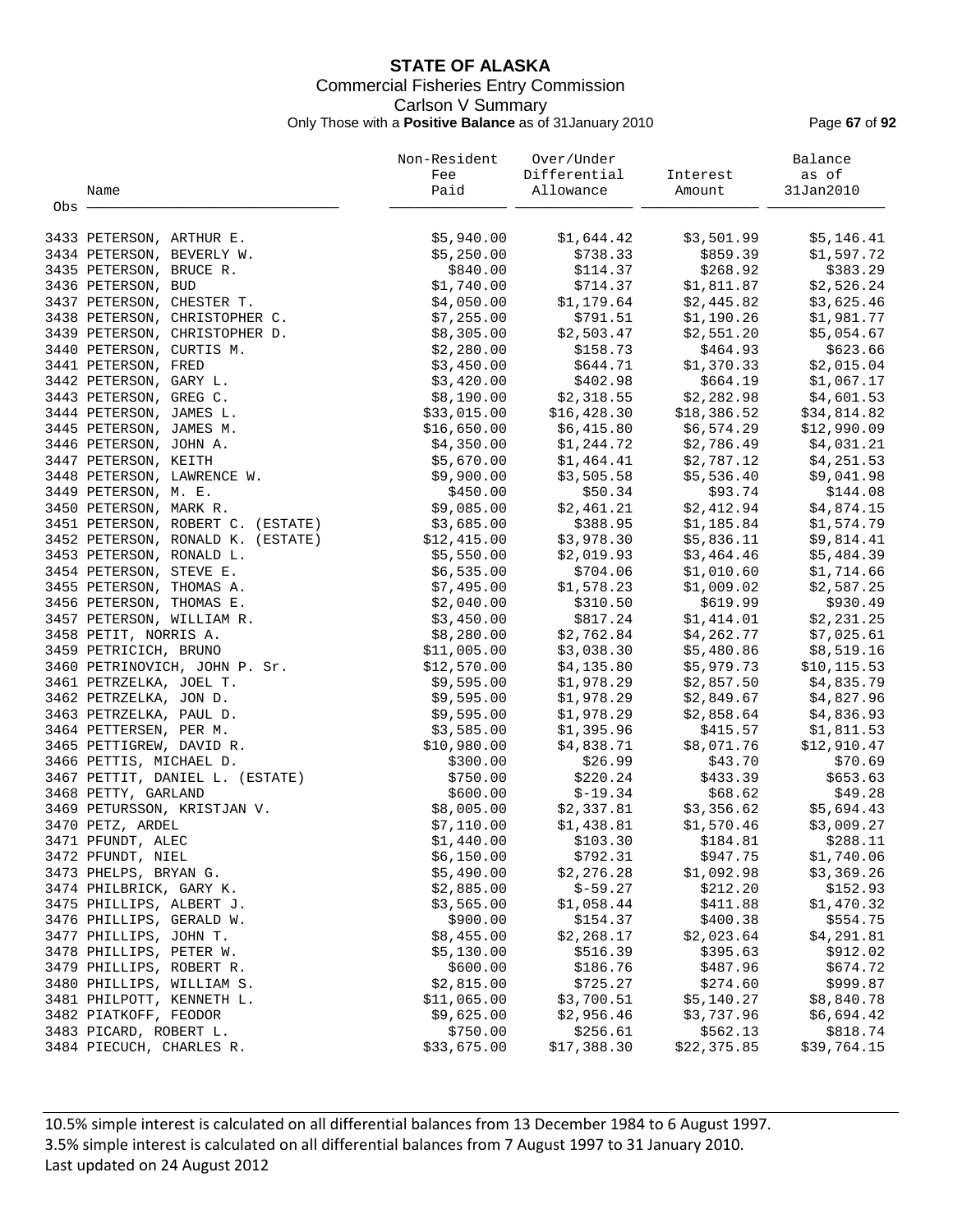## **STATE OF ALASKA** Commercial Fisheries Entry Commission Carlson V Summary Only Those with a **Positive Balance** as of 31January 2010 Page **68** of **92**

|       |                                          | Non-Resident | Over/Under             |              | Balance      |
|-------|------------------------------------------|--------------|------------------------|--------------|--------------|
|       |                                          | Fee          | Differential           | Interest     | as of        |
|       | Name                                     | Paid         | Allowance              | Amount       | 31Jan2010    |
| Obs - |                                          |              |                        |              |              |
|       |                                          |              |                        |              |              |
|       | 3485 PIECUCH, JUSTIN J.                  | \$8,265.00   | \$1,430.47             | $$-46.16$    | \$1,384.31   |
|       | 3486 PIERCE, DARREN N.                   | \$8,100.00   | \$2,383.25             | \$2,470.67   | \$4,853.92   |
|       | 3487 PIERCEY, GUY L.                     | \$23,840.00  | \$11, 273.30           | \$18,433.04  | \$29,706.34  |
|       | 3488 PIERCEY, PAUL                       | \$11,035.00  | \$3,234.85             | \$2,918.50   | \$6,153.35   |
|       | 3489 PIERRE, BRIAN                       | \$900.00     | \$191.03               | \$465.89     | \$656.92     |
|       | 3490 PIERSZALOWSKI, WILLIAM J. Jr.       | \$10,885.00  | \$3,078.30             | \$6,458.77   | \$9,537.07   |
|       | 3491 PIGNOLET, CLYDE                     | \$3,690.00   | \$144.39               | \$101.10     | \$245.49     |
|       | 3492 PILLEN, NORMAN L.                   | \$5,550.00   | \$1,762.43             | \$1,397.95   | \$3,160.38   |
|       | 3493 PILOSSOPH, CHRISTOPHER M.           | \$11,365.00  | \$3,491.54             | \$4,542.66   | \$8,034.20   |
|       | 3494 PINGATORE, LEONARD V.               | \$5,785.00   | \$1,053.82             | \$2,160.02   | \$3,213.84   |
|       | 3495 PIRAINO, LAWRENCE                   | \$15,055.00  | \$6,216.48             | \$8,768.29   | \$14,984.77  |
|       | 3496 PIRAK, JOHN M.                      | \$3,600.00   | \$866.09               | \$1,433.91   | \$2,300.00   |
|       | 3497 PIRAK, JOSEPH T.                    | \$3,880.00   | $$-577.22$             | \$725.13     | \$147.91     |
|       | 3498 PIRTLE, TOM L.                      | \$3,300.00   | \$1,535.44             | \$2,223.39   | \$3,758.83   |
|       | 3499 PITCHER, JERRY W.                   | \$6,505.00   | \$158.30               | \$1,281.32   | \$1,439.62   |
|       | 3500 PITELL, STEPHEN H.                  | \$3,325.00   | \$67.25                | \$644.87     | \$712.12     |
|       | 3501 PITKANEN, GILBERT                   | \$7,200.00   | \$2,063.25             | \$3,751.14   | \$5,814.39   |
|       | 3502 PLANCICH, GERALD A.                 | \$9,000.00   | \$3,493.37             | \$7,541.12   | \$11,034.49  |
|       | 3503 PLANCICH, JERRY V. (ESTATE)         | \$4,500.00   | \$1,522.60             | \$2,892.29   | \$4,414.89   |
|       | 3504 PLANCICH, ROBERT M. (ESTATE)        | \$10, 290.00 | \$4,717.43             | \$11,493.60  | \$16, 211.03 |
|       | 3505 PLATT, TERROLD A.                   | \$7,800.00   | \$1,892.33             | \$2,863.12   | \$4,755.45   |
|       | 3506 PLEAS, MELVIN D.                    | \$5,100.00   | \$1,287.26             | \$1,937.56   | \$3,224.82   |
|       |                                          | \$750.00     | \$284.03               | \$649.11     | \$933.14     |
|       | 3507 PLEIER, EDWARD C.                   |              |                        | \$5,195.29   |              |
|       | 3508 PLEIER, ROBERT F.                   | \$11, 215.00 | \$3,637.66             |              | \$8,832.95   |
|       | 3509 PLESHA, JOHN                        | \$7,915.00   | \$978.28<br>\$3,058.29 | \$1,411.91   | \$2,390.19   |
|       | 3510 PLOEGER, JOHN W.                    | \$11,575.00  |                        | \$3,582.63   | \$6,640.92   |
|       | 3511 POHL, DOUGLAS R.                    | \$1,740.00   | \$406.69               | \$941.03     | \$1,347.72   |
|       | 3512 POLASEK, FELIX A.                   | \$900.00     | \$154.37               | \$397.26     | \$551.63     |
|       | 3513 POLCYN, MARK                        | \$300.00     | \$19.40                | \$6.54       | \$25.94      |
|       | 3514 POLER, JASON                        | \$750.00     | \$281.50               | \$375.88     | \$657.38     |
|       | 3515 POLISERI, VINCENT                   | \$14,815.00  | \$5,578.30             | \$8,684.12   | \$14,262.42  |
|       | 3516 POLLEY, JAMES R.                    | \$12,415.00  | \$3,978.30             | \$5,861.40   | \$9,839.70   |
|       | 3517 POLLOCK, MATTHEW M. (ESTATE)        | \$3,720.00   | $$-26.65$              | \$69.94      | \$43.29      |
|       | 3518 POMEROY, C. W.                      | \$5,455.00   | \$1,684.93             | \$1,178.37   | \$2,863.30   |
|       | 3519 POMEROY, TOM C. (ESTATE)            | \$3,600.00   | \$1,024.48             | \$2,348.67   | \$3,373.15   |
|       | 3520 PONN, LARRY E.                      | \$11,515.00  | \$3,378.29             | \$4,417.24   | \$7,795.53   |
|       | 3521 PONTS, C. J.                        | \$3,380.00   | \$250.55               | $$-223.86$   | \$26.69      |
|       | 3522 POORBOY, GARY                       | \$300.00     | \$39.31                | \$14.82      | \$54.13      |
|       | 3523 POOVEY, CALEB N.                    | \$1,015.00   | \$116.99               | \$349.53     | \$466.52     |
|       | 3524 POPE, DARRYL F.                     | \$21,080.00  | \$9,753.30             | \$15,340.53  | \$25,093.83  |
|       | 3525 POPE, GARY W.                       | \$1,350.00   | \$139.37               | \$126.60     | \$265.97     |
|       | 3526 POPE, MATTHEW (ESTATE)              | \$19,740.00  | \$10,630.75            | \$20, 129.48 | \$30,760.23  |
|       | 3527 POPE, W.GARY                        | \$2,400.00   | \$835.27               | \$286.76     | \$1,122.03   |
|       | 3528 PORTER, JAMES A.                    | \$1,070.00   | \$154.06               | \$38.17      | \$192.23     |
|       | 3529 PORTER, JAMES E.                    | \$1,350.00   | \$370.58               | \$718.53     | \$1,089.11   |
|       | 3530 POST, RICHARD                       | \$20,090.00  | \$8,645.84             | \$9,391.91   | \$18,037.75  |
|       | 3531 POSTMA, FOREST L. (ESTATE)          | \$9,235.00   | \$1,978.30             | \$4,371.74   | \$6,350.04   |
|       | 3532 POTTER, EARLE B.                    | \$1,500.00   | \$470.58               | \$856.73     | \$1,327.31   |
|       | 3533 POTTER, GERALD D.                   | \$900.00     | \$191.03               | \$464.84     | \$655.87     |
|       | 3534 POTTSCHMIDT, ROBERT W. Jr. (ESTATE) | \$12,630.00  | \$5,279.17             | \$10,431.89  | \$15,711.06  |
|       | 3535 POULSEN, ERIK                       | \$47,840.00  | \$26, 273.30           | \$36,150.27  | \$62,423.57  |
|       | 3536 POULSEN, POUL R.                    | \$25,530.00  | \$13,924.28            | \$17,730.10  | \$31,654.38  |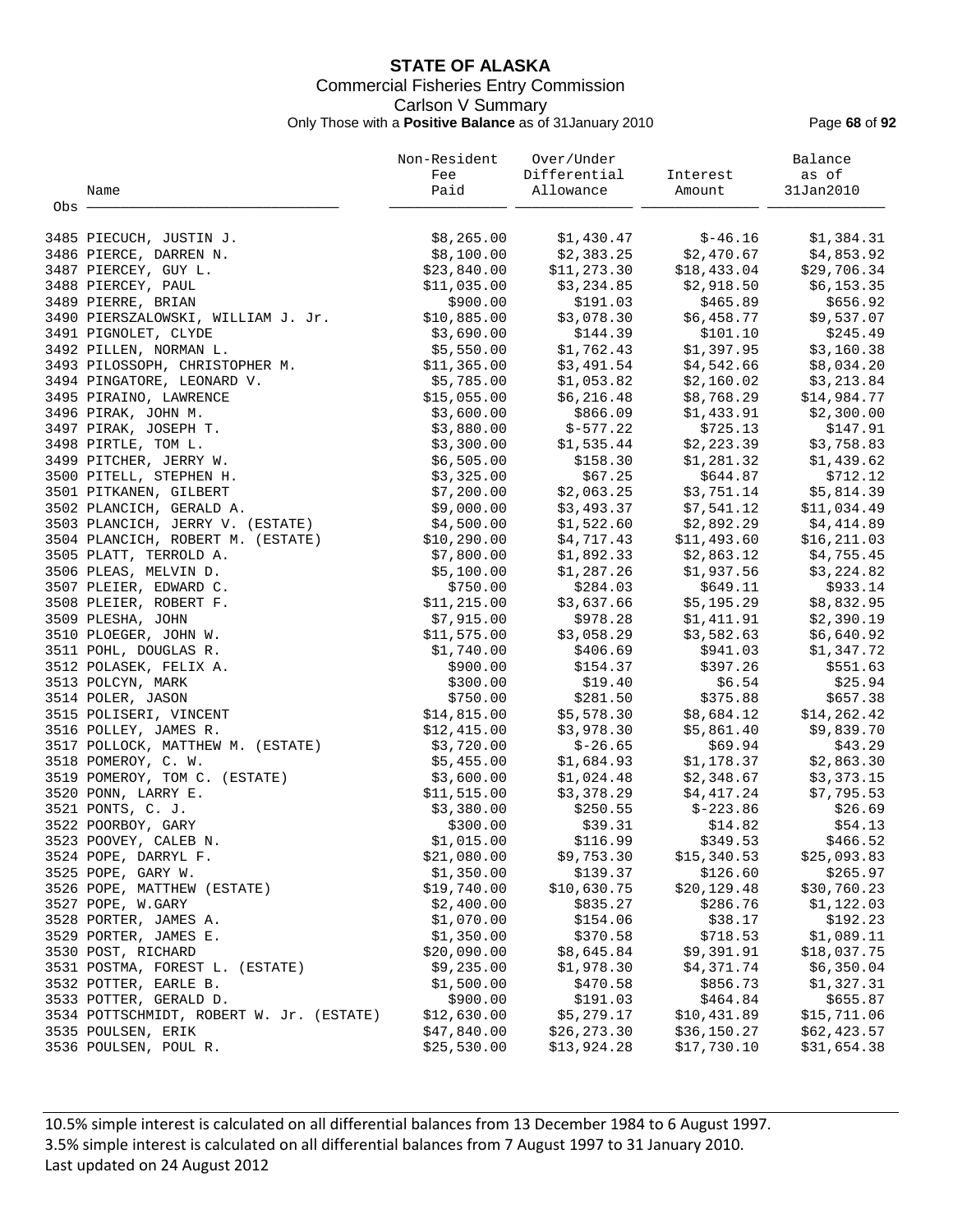## **STATE OF ALASKA** Commercial Fisheries Entry Commission Carlson V Summary Only Those with a **Positive Balance** as of 31January 2010 Page **69** of **92**

|       |                                   | Non-Resident | Over/Under   |             | Balance      |
|-------|-----------------------------------|--------------|--------------|-------------|--------------|
|       |                                   | Fee          | Differential | Interest    | as of        |
|       | Name                              | Paid         | Allowance    | Amount      | 31Jan2010    |
| Obs - |                                   |              |              |             |              |
|       | 3537 POVELITE, JEFFREY R.         | \$5,380.00   | \$2,137.72   | \$208.92    | \$2,346.64   |
|       | 3538 POWELL, DANNY R.             | \$1,590.00   | \$552.81     | \$1,026.66  | \$1,579.47   |
|       | 3539 POWELL, TIMOTHY D.           | \$930.00     | \$111.87     | \$27.53     | \$139.40     |
|       | 3540 POWER, DONALD E.             | \$8,305.00   | \$1,358.30   | \$3,842.82  | \$5,201.12   |
|       | 3541 POWERS, JONATHAN P.          | \$11,785.00  | \$3,278.29   | \$3,574.16  | \$6,852.45   |
|       | 3542 POY, FRANCIS H.              | \$8,100.00   | \$2,638.36   | \$5,101.91  | \$7,740.27   |
|       | 3543 PRATER, MARK N.              | \$14,305.00  | \$5,414.85   | \$5,685.85  | \$11,100.70  |
|       | 3544 PRENTICE, KEVIN B.           | \$7,945.00   | \$1,943.90   | \$3,605.49  | \$5,549.39   |
|       | 3545 PRESTON, JACK L.             | \$3,090.00   | \$950.55     | \$1,738.64  | \$2,689.19   |
|       | 3546 PRESZLER, BRUCE              | \$2,640.00   | \$320.69     | \$881.48    | \$1,202.17   |
|       | 3547 PRETTYMAN, RICHARD A.        | \$10,350.00  | \$3,977.67   | \$7,293.05  | \$11,270.72  |
|       | 3548 PRICE, KENT                  | \$300.00     | \$19.40      | \$6.56      | \$25.96      |
|       | 3549 PRICHARD, WALTER J. (ESTATE) | \$1,350.00   | \$82.89      | \$122.79    | \$205.68     |
|       | 3550 PRIES, MARY                  | \$5,280.00   | \$1,353.30   | \$1,460.83  | \$2,814.13   |
|       | 3551 PRIES, ROBERT E.             | \$39,250.00  | \$21,663.30  | \$33,787.50 | \$55,450.80  |
|       | 3552 PRIMOZICH, BRYCE J.          | \$5,640.00   | \$588.62     | $$-213.35$  | \$375.27     |
|       | 3553 PRIMOZICH, MARK W.           | \$15,885.00  | \$6,501.54   | \$8,417.58  | \$14,919.12  |
|       | 3554 PRINCE, JAMES H.             | \$12, 210.00 | \$4,285.61   | \$6,049.64  | \$10, 335.25 |
|       | 3555 PRINCEN, JOSEPH J.           | \$22,755.00  | \$10,788.29  | \$15,529.98 | \$26,318.27  |
|       | 3556 PRINCEN, MARDELL A.          | \$3,450.00   | \$508.67     | \$301.17    | \$809.84     |
|       | 3557 PRITCHARD, CHERYL A.         | \$1,380.00   | \$527.45     | \$1,212.14  | \$1,739.59   |
|       | 3558 PRITCHARD, DAVE M.           | \$8,090.00   | \$1,931.45   | \$1,066.19  | \$2,997.64   |
|       | 3559 PROCHASKA, JAMES H.          | \$6,985.00   | \$1,771.66   | \$1,540.09  | \$3,311.75   |
|       | 3560 PSTROSS, TOMAS               | \$3,745.00   | \$584.93     | \$361.55    | \$946.48     |
|       | 3561 PUKIS, BRIEN                 | \$1,795.00   | \$316.24     | \$61.52     | \$377.76     |
|       | 3562 PULLEY, DONALD L.            | \$12,415.00  | \$3,978.30   | \$5,829.25  | \$9,807.55   |
|       | 3563 PULLEY, DONALD S.            | \$10,890.00  | \$3,376.40   | \$5,625.58  | \$9,001.98   |
|       | 3564 PULLIAM, DANIEL W.           | \$990.00     | \$58.31      | \$120.13    | \$178.44     |
|       | 3565 PURATICH, JOSEPH M.          | \$15, 195.00 | \$5,693.22   | \$4,434.54  | \$10,127.76  |
|       | 3566 PURATICH, KATHERINE          | \$1,650.00   | \$498.31     | \$813.41    | \$1,311.72   |
|       | 3567 PURATICH, ROBERT J.          | \$8,240.00   | \$1,855.51   | \$3,204.15  | \$5,059.66   |
|       | 3568 PUTMAN, STEPHEN C.           | \$5,100.00   | \$1,495.06   | \$3,247.65  | \$4,742.71   |
|       | 3569 PYE, MAURICE                 | \$750.00     | \$284.03     | \$632.49    | \$916.52     |
|       | 3570 PYLE, CHERYL L.              | \$3,835.00   | \$283.24     | \$581.19    | \$864.43     |
|       | 3571 PYLE, DAVID P.               | \$9,385.00   | \$2,700.51   | \$4,402.24  | \$7,102.75   |
|       | 3572 PYLE, TIMOTHY W. (ESTATE)    | \$5,250.00   | \$1,595.06   | \$3,412.16  | \$5,007.22   |
|       | 3573 QUACCIA, ROBERT J.           | \$7,825.00   | \$2,120.58   | \$3,108.52  | \$5,229.10   |
|       | 3574 QUANDT, RICHARD M. (ESTATE)  | \$1,980.00   | \$238.43     | \$727.25    | \$965.68     |
|       | 3575 OUARTERMAN, ROBERT J.        | \$7,405.00   | \$678.27     | \$886.61    | \$1,564.88   |
|       | 3576 QUASHNICK, DAVID             | \$8,695.00   | \$2,023.93   | \$3,514.47  | \$5,538.40   |
|       | 3577 QUASHNICK, RICHARD           | \$8,290.00   | \$1,551.68   | \$3,046.89  | \$4,598.57   |
|       | 3578 QUASHNICK, RICHARD S.        | \$33,430.00  | \$17,095.85  | \$15,995.54 | \$33,091.39  |
|       | 3579 QUINN, JEFFREY T.            | \$12,410.00  | \$4,466.28   | \$3,955.27  | \$8,421.55   |
|       | 3580 QUINN, TOM                   | \$840.00     | \$47.84      | \$1.91      | \$49.75      |
|       | 3581 QUINN, WAYNE E.              | \$8,245.00   | \$1,916.48   | \$2,747.59  | \$4,664.07   |
|       | 3582 QUISENBERRY, JOHN            | \$4,490.00   | \$638.22     | \$36.21     | \$674.43     |
|       | 3583 QVIGSTAD, NILS               | \$5,400.00   | \$1,065.92   | \$2,209.22  | \$3,275.14   |
|       | 3584 RABELLO, JAMES A.            | \$8,575.00   | \$2,803.24   | \$1,749.21  | \$4,552.45   |
|       | 3585 RAE, ROBERT A.               | \$750.00     | \$281.50     | \$374.34    | \$655.84     |
|       | 3586 RAGSDALE, REGGIE             | \$450.00     | \$86.76      | \$226.05    | \$312.81     |
|       | 3587 RAICHLEN, STEVE              | \$5,700.00   | \$1,061.98   | \$790.14    | \$1,852.12   |
|       | 3588 RAMOS, CARLOS C.             | \$1,500.00   | \$426.29     | \$866.80    | \$1,293.09   |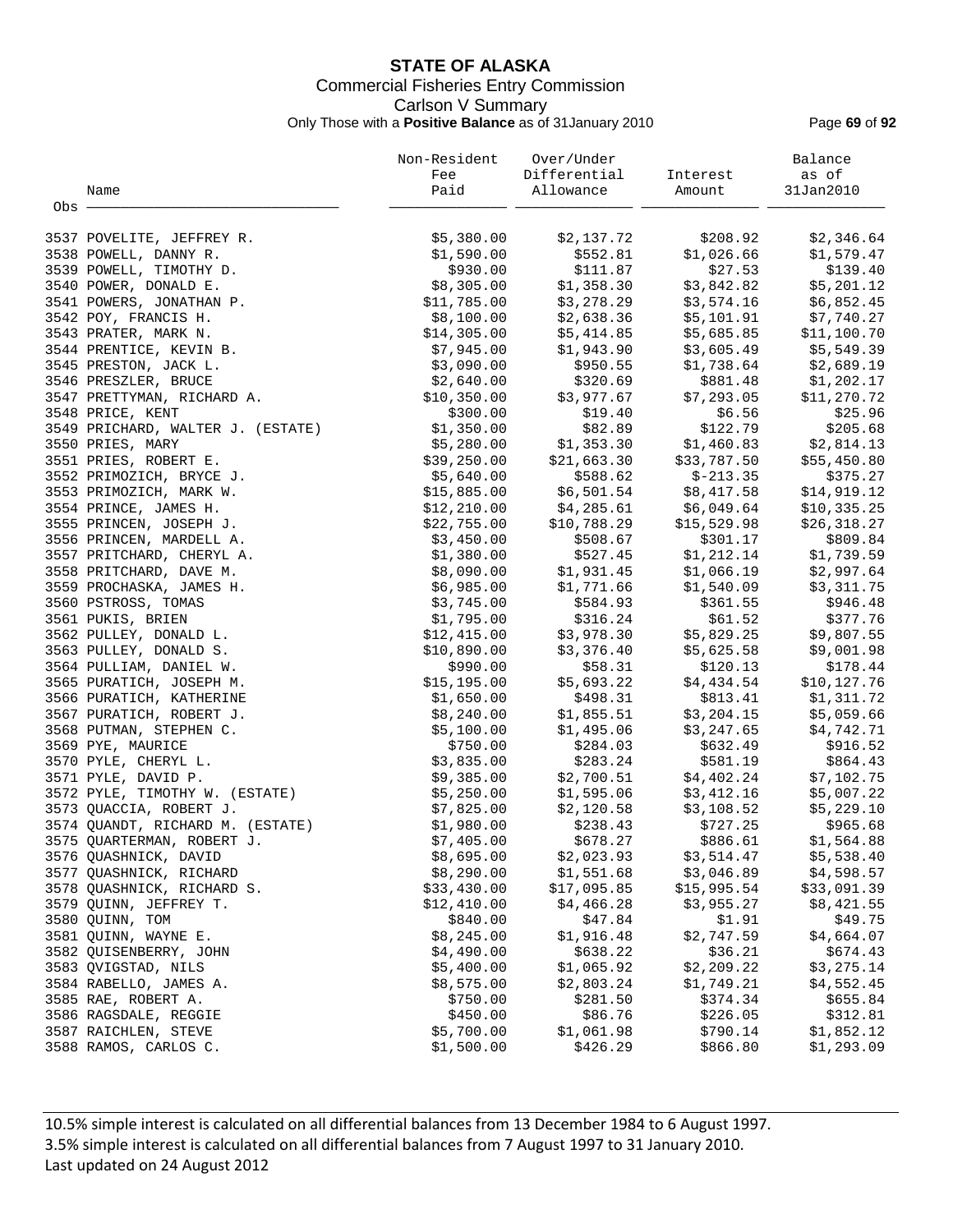## **STATE OF ALASKA** Commercial Fisheries Entry Commission Carlson V Summary Only Those with a **Positive Balance** as of 31January 2010 Page **70** of **92**

|       |                                 | Non-Resident | Over/Under               |                     | Balance     |
|-------|---------------------------------|--------------|--------------------------|---------------------|-------------|
|       |                                 | Fee          | Differential             | Interest            | as of       |
|       | Name                            | Paid         | Allowance                | Amount              | 31Jan2010   |
| Obs - |                                 |              |                          |                     |             |
|       | 3589 RANGUETTE, LESLIE (ESTATE) | \$9,450.00   | \$2,811.73               | \$4,837.79          | \$7,649.52  |
|       | 3590 RANNEY, DAVID S.           | \$2,145.00   | \$752.20                 | \$253.21            | \$1,005.41  |
|       | 3591 RANTZ, JOHN R.             | \$8,360.00   | \$1,606.52               | \$1,754.81          | \$3,361.33  |
|       | 3592 RASAR, JON.KEVIN           | \$7,770.00   | \$2,073.64               | \$3,555.15          | \$5,628.79  |
|       | 3593 RASCH, MERVIN A.           | \$7,405.00   | \$678.27                 | \$892.96            | \$1,571.23  |
|       | 3594 RASCHICK, DEWEY            | \$7,650.00   | \$2,593.37               | \$5,073.97          | \$7,667.34  |
|       | 3595 RASCO, RENEE J.            | \$5,095.00   | \$16.46                  | \$82.15             | \$98.61     |
|       | 3596 RASMUSSEN, ARNOLD          | \$2,400.00   | \$977.79                 | \$2,448.22          | \$3,426.01  |
|       | 3597 RASMUSSEN, BRIAN L.        | \$8,970.00   | \$2,917.94               | \$971.79            | \$3,889.73  |
|       | 3598 RASMUSSEN, BRYN J.         | \$3,600.00   | \$1,024.48               | \$2,348.12          | \$3,372.60  |
|       | 3599 RASMUSSEN, ROY E.          | \$35,115.00  | \$17,828.30              | \$22,775.65         | \$40,603.95 |
|       | 3600 RASMUSSEN, TAGE B.         | \$20,355.00  | \$8,948.30               | \$11,725.73         | \$20,674.03 |
|       | 3601 RATE, JOHN E.              | \$600.00     | \$181.50                 | \$240.21            | \$421.71    |
|       | 3602 RAUTIO, ROBERT W.          | \$20,175.00  | \$8,468.29               | \$8,024.30          | \$16,492.59 |
|       | 3603 RAWLEY, HOWARD V.          | \$750.00     | \$286.76                 | \$742.76            | \$1,029.52  |
|       | 3604 RAWLINSON, CRAIG R.        | \$14,840.00  | \$5,313.30               | \$7,880.18          | \$13,193.48 |
|       | 3605 RAY, DERRICK A.            | \$30,105.00  | \$15,610.58              | \$15,839.28         | \$31,449.86 |
|       | 3606 RAYMOND, BRYON R.          | \$3,000.00   | \$1,176.63               | \$2,298.57          | \$3,475.20  |
|       | 3607 REAMER, THOMAS J.          | \$2,250.00   | \$880.93                 | \$1,386.94          | \$2,267.87  |
|       | 3608 REAMEY, OLGA E. (ESTATE)   | \$2,250.00   |                          | \$880.93 \$1,362.80 | \$2,243.73  |
|       | 3609 REARDON, MICHAEL J.        | \$5,845.00   | \$1,561.47               | \$1,908.19          | \$3,469.66  |
|       | 3610 RECECONI, WALTER A.        | \$4,500.00   | \$857.42                 | \$1,643.92          | \$2,501.34  |
|       | 3611 RECKER, DENNIS             | \$5,700.00   | \$1,734.60               | \$2,472.93          | \$4,207.53  |
|       | 3612 RECTOR, FLOYD O.           | \$8,035.00   | \$1,178.30               | \$2,578.86          | \$3,757.16  |
|       | 3613 RECTOR, RON                | \$1,800.00   | \$376.61                 | \$692.69            | \$1,069.30  |
|       | 3614 RECTOR, STEVEN M.          | \$5,255.00   | \$1,360.45               | \$2,073.61          | \$3,434.06  |
|       | 3615 REDDEKOPP, MICHAEL E.      | \$2,940.00   | \$1,055.91               | \$463.19            | \$1,519.10  |
|       | 3616 REED, FRANK E.             | \$300.00     | \$19.40                  | \$6.60              | \$26.00     |
|       | 3617 REED, HARLEN J. Jr.        | \$2,400.00   | \$698.03                 | \$1,756.17          | \$2,454.20  |
|       | 3618 REED, JIM L.               | \$5,880.00   | \$1,618.31               | \$3,264.36          | \$4,882.67  |
|       | 3619 REED, LARRY D.             | \$2,340.00   | \$557.03                 | \$1,298.75          | \$1,855.78  |
|       | 3620 REED, LARRY S.             | \$18,050.00  | \$7,946.54               | \$11,044.06         | \$18,990.60 |
|       | 3621 REED, RICK W.              | \$655.00     | \$10.00                  | \$4.55              | \$14.55     |
|       |                                 | \$1,370.00   | \$311.24                 | \$79.00             | \$390.24    |
|       | 3622 REEL, SHAUN E.             |              |                          |                     |             |
|       | 3623 REEVE, DWAYNE              | \$6,150.00   | \$2,408.30<br>\$1,058.44 | \$4,505.15          | \$6,913.45  |
|       | 3624 REFVIK, OLAV N.            | \$3,565.00   | \$1,848.88               | \$387.35            | \$1,445.79  |
|       | 3625 REIMNITZ, ARMIN            | \$5,810.00   |                          | \$1,554.80          | \$3,403.68  |
|       | 3626 REIMNITZ, HARTMUT          | \$15,955.00  | \$6,591.54               | \$12,474.26         | \$19,065.80 |
|       | 3627 REIMNITZ, RUDOLF           | \$4,350.00   | \$757.43                 | \$1,544.45          | \$2,301.88  |
|       | 3628 REINA, THOMAS A.           | \$750.00     | \$50.56                  | \$48.97             | \$99.53     |
|       | 3629 REISBECK, WAYNE A.         | \$750.00     | \$54.37                  | \$134.38            | \$188.75    |
|       | 3630 REISWIG, MARC L.           | \$900.00     | \$140.64                 | \$319.15            | \$459.79    |
|       | 3631 REITER, ROBERT F.          | \$5,850.00   | \$1,757.43               | \$3,720.91          | \$5,478.34  |
|       | 3632 REITH, ARTHUR D.           | \$6,800.00   | \$2,138.24               | \$2,429.12          | \$4,567.36  |
|       | 3633 REMMEY, DON                | \$1,740.00   | \$336.62                 | \$618.93            | \$955.55    |
|       | 3634 RENFRO, WILLIAM R.         | \$22,045.00  | \$10,483.93              | \$13,421.86         | \$23,905.79 |
|       | 3635 RENGGLI, MARGO J.          | \$450.00     | \$133.17                 | \$55.46             | \$188.63    |
|       | 3636 RENNER, RALPH R.           | \$12, 115.00 | \$3,618.30               | \$5,472.75          | \$9,091.05  |
|       | 3637 RENTKO, FRANK              | \$6,570.00   | \$955.59                 | $$-508.09$          | \$447.50    |
|       | 3638 RESETARITS, DANIEL         | \$6,655.00   | \$2,031.21               | \$1,803.25          | \$3,834.46  |
|       | 3639 RESKUSIC, ANDREW J.        | \$3,600.00   | \$1,024.48               | \$2,329.92          | \$3,354.40  |
|       | 3640 REUTERCRONA, CHRIS A.      | \$450.00     | \$86.76                  | \$226.85            | \$313.61    |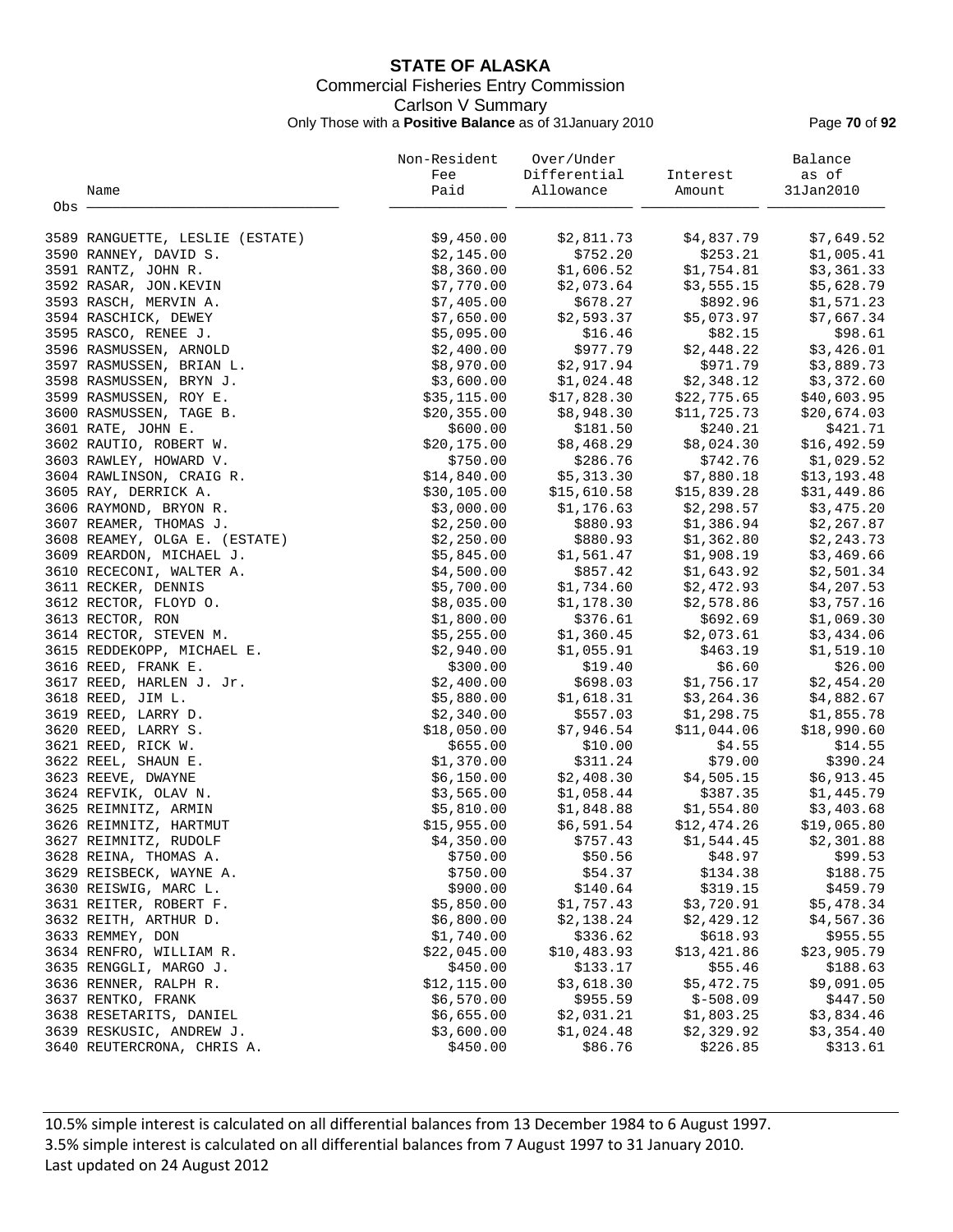## **STATE OF ALASKA** Commercial Fisheries Entry Commission Carlson V Summary Only Those with a **Positive Balance** as of 31January 2010 Page **71** of **92**

|       |                                  | Non-Resident | Over/Under   |              | Balance      |
|-------|----------------------------------|--------------|--------------|--------------|--------------|
|       |                                  | Fee          | Differential | Interest     | as of        |
|       | Name                             | Paid         | Allowance    | Amount       | 31Jan2010    |
| Obs - |                                  |              |              |              |              |
|       |                                  |              |              |              |              |
|       | 3641 REUTOV, AFANASY             | \$14,600.00  | \$5,433.30   | \$9,008.10   | \$14,441.40  |
|       | 3642 REUTOV, ANTON I.            | \$470.00     | \$57.50      | \$12.36      | \$69.86      |
|       | 3643 REUTOV, DAVID               | \$8,990.00   | \$2,115.49   | \$1,654.14   | \$3,769.63   |
|       | 3644 REUTOV, FEODOSIA I.         | \$2,395.00   | \$325.27     | \$133.00     | \$458.27     |
|       | 3645 REUTOV, FRED                | \$6,590.00   | \$1,025.41   | \$332.54     | \$1,357.95   |
|       | 3646 REUTOV, FRED                | \$15,200.00  | \$5,833.30   | \$9,520.34   | \$15,353.64  |
|       | 3647 REUTOV, GEORGE              | \$9,685.00   | \$2,860.50   | \$4,916.53   | \$7,777.03   |
|       | 3648 REUTOV, GRIGORI             | \$5,250.00   | \$1,728.55   | \$2,572.20   | \$4,300.75   |
|       | 3649 REUTOV, ILIYA               | \$12,200.00  | \$4,046.53   | \$6,123.28   | \$10, 169.81 |
|       | 3650 REUTOV, IOSIF               | \$6,650.00   | \$1,838.24   | \$1,824.26   | \$3,662.50   |
|       |                                  | \$13,850.00  |              | \$7,006.86   |              |
|       | 3651 REUTOV, IVAN                |              | \$4,733.30   |              | \$11,740.16  |
|       | 3652 REUTOV, MIHEY V.            | \$1,785.00   | \$546.24     | \$137.05     | \$683.29     |
|       | 3653 REUTOV, NESTOR              | \$9,420.00   | \$3,033.98   | \$3,537.70   | \$6,571.68   |
|       | 3654 REUTOV, STEVE (ESTATE)      | \$9,890.00   | \$2,942.46   | \$3,098.16   | \$6,040.62   |
|       | 3655 REYNOLDS, ARTHUR A.         | \$6,750.00   | \$842.03     | \$858.32     | \$1,700.35   |
|       | 3656 REYNOLDS, JULIUS L.         | \$3,210.00   | \$642.43     | \$745.25     | \$1,387.68   |
|       | 3657 REYNOLDS, KEITH             | \$750.00     | \$333.17     | \$138.01     | \$471.18     |
|       | 3658 REYNOLDS, LOREN             | \$5,400.00   | \$1,958.97   | \$3,613.61   | \$5,572.58   |
|       | 3659 REYNOLDS, MARC              | \$5,175.00   | \$843.55     | \$41.91      | \$885.46     |
|       | 3660 REYNOLDS, MARK L.           | \$600.00     | \$208.95     | \$324.92     | \$533.87     |
|       | 3661 RHOADS, PHIL                | \$900.00     | \$356.61     | \$789.81     | \$1,146.42   |
|       | 3662 RHODES, DONNA H.            | \$5,935.00   | \$1,073.55   | \$118.18     | \$1,191.73   |
|       | 3663 RHODES, WILLIAM H.          | \$5,060.00   | \$272.27     | \$719.42     | \$991.69     |
|       | 3664 RIBEIRO, STEVE              | \$3,000.00   | \$1,512.71   | \$2,789.22   | \$4,301.93   |
|       | 3665 RICCIO, DAVE                | \$13,030.00  | \$3,771.59   | \$491.07     | \$4,262.66   |
|       | 3666 RICE, HAROLD A.             | \$5,820.00   | \$1,605.76   | \$3,596.14   | \$5,201.90   |
|       | 3667 RICE, PAUL N. (ESTATE)      | \$6,630.00   | \$3,551.67   | \$8,242.54   | \$11,794.21  |
|       | 3668 RICHARD, FRANK              | \$17,975.00  | \$7,580.51   | \$6,502.40   | \$14,082.91  |
|       | 3669 RICHARDS, JAMES R.          | \$11,445.00  | \$2,788.30   | \$5,460.38   | \$8,248.68   |
|       | 3670 RICHARDSON, ALLAN J.        | \$7,760.00   | \$1,535.51   | \$1,732.50   | \$3,268.01   |
|       | 3671 RICHARDSON, GUY A.          | \$3,150.00   | \$657.96     | \$1,479.48   | \$2,137.44   |
|       | 3672 RICHARDSON, MARK K.         | \$24,435.00  | \$11,628.30  | \$19,059.29  | \$30,687.59  |
|       | 3673 RICHARDSON, PETER W.        | \$5,730.00   | \$1,617.32   | \$1,613.23   | \$3,230.55   |
|       | 3674 RICHARDSON, WADE S.         | \$870.00     | \$193.00     | \$630.78     | \$823.78     |
|       | 3675 RICHCREEK, DAVID            | \$8,935.00   | \$2,430.42   | \$2,337.85   | \$4,768.27   |
|       | 3676 RICHCREEK, EDMUND V.        | \$750.00     | \$284.03     | \$638.68     | \$922.71     |
|       | 3677 RIDGWELL, ROBERT E.         | \$750.00     | \$256.61     | \$567.67     | \$824.28     |
|       | 3678 RIDLEY, CHARLES M.          | \$5,700.00   | \$1,750.07   | \$2,893.63   | \$4,643.70   |
|       | 3679 RIEDERER, DWIGHT E.         | \$33,205.00  | \$18, 363.82 | \$20, 216.06 | \$38,579.88  |
|       | 3680 RIETVELD, DARYL G. (ESTATE) | \$2,005.00   | \$166.56     | \$59.84      | \$226.40     |
|       | 3681 RIGGLE, JAMES C.            | \$7,465.00   | \$2,583.24   | \$1,801.55   | \$4,384.79   |
|       | 3682 RIGGS, JOHN R.              | \$10,025.00  | \$3,083.67   | \$5,588.70   | \$8,672.37   |
|       | 3683 RIGHTMIER, THOMAS D.        | \$990.00     | \$116.38     | \$173.43     | \$289.81     |
|       | 3684 RILEY, WILLIAM J.           | \$7,915.00   | \$978.28     | \$1,430.65   | \$2,408.93   |
|       | 3685 RIMA, RONALD K.             | \$3,630.00   | \$584.12     | \$764.31     | \$1,348.43   |
|       | 3686 RINAUDO, DINO L.            | \$7,795.00   | \$1,288.06   | $$-579.95$   | \$708.11     |
|       | 3687 RINELL, WILLIAM E. (ESTATE) | \$450.00     | \$86.76      | \$225.20     | \$311.96     |
|       | 3688 RING, HARALD F.             | \$12,355.00  | \$3,991.54   | \$5,789.28   | \$9,780.82   |
|       | 3689 RISLEY, RODNEY W.           | \$24,685.00  | \$12, 278.30 | \$23, 299.79 | \$35,578.09  |
|       | 3690 RIST, RANDY L.              | \$4,500.00   | \$1,918.43   | \$4,522.46   | \$6,440.89   |
|       | 3691 RIST, ROBERT D.             | \$2,100.00   | \$777.79     | \$1,967.68   | \$2,745.47   |
|       | 3692 RITCHIE, ALEXANDER          | \$11,905.00  | \$3,900.51   | \$5,499.31   | \$9,399.82   |
|       |                                  |              |              |              |              |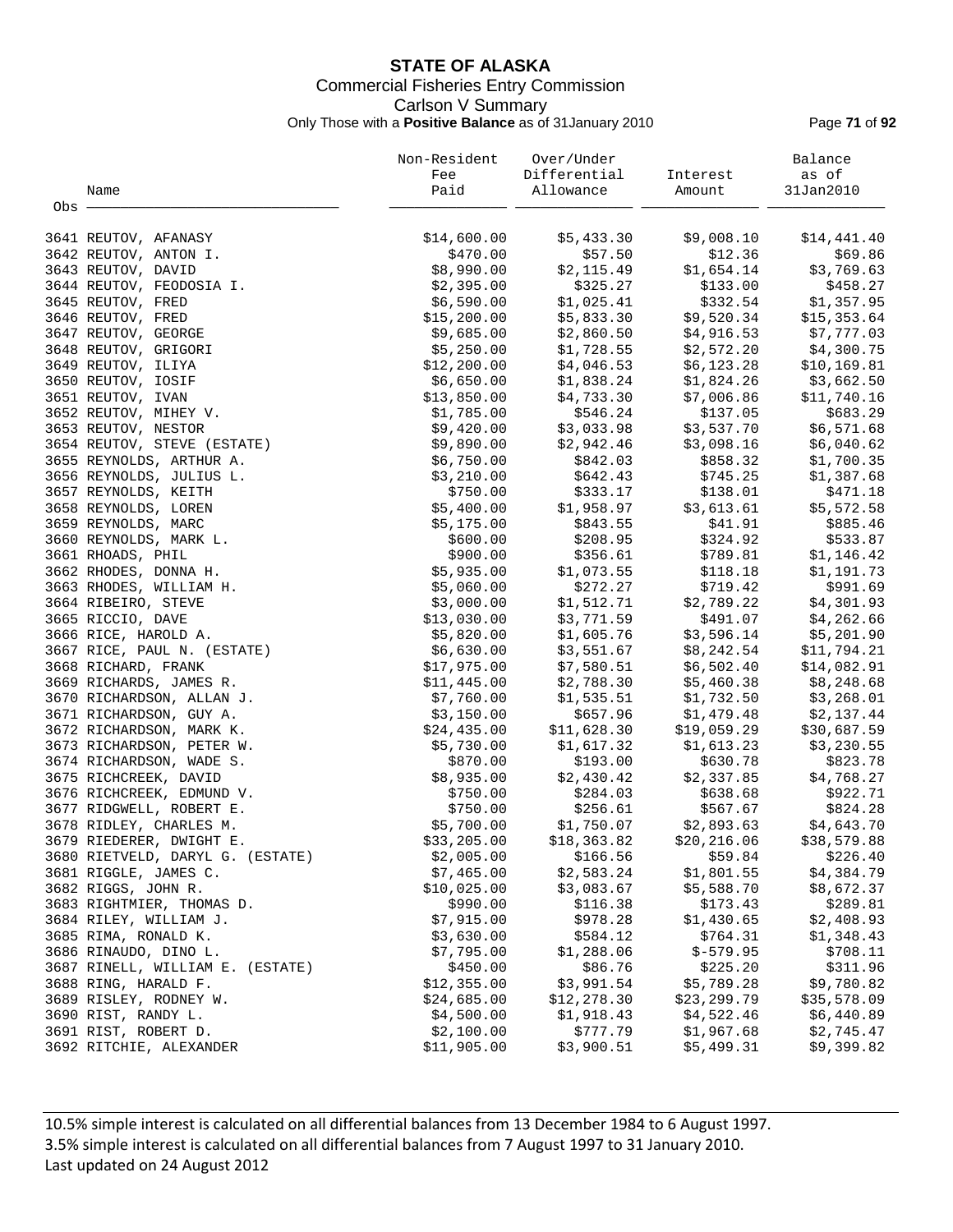## **STATE OF ALASKA** Commercial Fisheries Entry Commission Carlson V Summary Only Those with a **Positive Balance** as of 31January 2010 Page **72** of **92**

|         |                                          | Non-Resident | Over/Under   |              | Balance     |
|---------|------------------------------------------|--------------|--------------|--------------|-------------|
|         |                                          | Fee          | Differential | Interest     | as of       |
|         | Name                                     | Paid         | Allowance    | Amount       | 31Jan2010   |
| $Obs$ . |                                          |              |              |              |             |
|         |                                          |              |              |              |             |
|         | 3693 RITCHIE, WALTER                     | \$3,360.00   | \$204.18     | \$681.28     | \$885.46    |
|         | 3694 RIZER, BRUCE A.                     | \$1,080.00   | $$-7.51$     | \$88.48      | \$80.97     |
|         | 3695 ROADRUCK, DOUGLAS E.                | \$12,450.00  | \$5,942.07   | \$11,023.19  | \$16,965.26 |
|         | 3696 ROBBINS, PATRICK D.                 | \$3,205.00   | \$20.86      | \$92.89      | \$113.75    |
|         | 3697 ROBERTS, DOUGLAS                    | \$1,500.00   | \$70.11      | \$203.83     | \$273.94    |
|         | 3698 ROBERTS, GREGG                      | \$11,700.00  | \$4,142.06   | \$5,894.30   | \$10,036.36 |
|         | 3699 ROBERTS, JERRY G.                   | \$9,745.00   | \$2,521.68   | \$4,585.84   | \$7,107.52  |
|         | 3700 ROBERTS, KENT S.                    | \$14,515.00  | \$5,378.30   | \$7,611.86   | \$12,990.16 |
|         | 3701 ROBERTS, LEONARD G. Jr.             | \$300.00     | \$33.17      | \$13.23      | \$46.40     |
|         | 3702 ROBERTS, NATHAN J.                  | \$7,015.00   | \$1,324.58   | \$294.82     | \$1,619.40  |
|         | 3703 ROBERTSON, WILLIAM C.               | \$1,350.00   | \$277.79     | \$697.38     | \$975.17    |
|         | 3704 ROBINSON, BRETT A.                  | \$7,490.00   | \$1,786.44   | $$-371.44$   | \$1,415.00  |
|         | 3705 ROBINSON, EARL                      | \$6,960.00   | \$2,183.82   | \$2,845.62   | \$5,029.44  |
|         | 3706 ROBINSON, EDWIN B.                  | \$2,130.00   | \$197.39     | \$343.62     | \$541.01    |
|         | 3707 ROBINSON, TALBOTT B. III            | \$9,060.00   | \$2,088.29   | \$2,942.06   | \$5,030.35  |
|         | 3708 ROBISON, FREDERICK C.               | \$14, 125.00 | \$4,758.30   | \$6,924.12   | \$11,682.42 |
|         | 3709 ROCHON, FRANK                       | \$5,275.00   | \$919.27     | $$-288.37$   | \$630.90    |
|         | 3710 ROCK, JOSEPH N.                     | \$3,150.00   | \$1,063.39   | \$2,239.70   | \$3,303.09  |
|         | 3711 ROCKNESS, NORMAN P.                 | \$10,470.00  | \$2,663.30   | \$5,376.52   | \$8,039.82  |
|         | 3712 ROCKWELL, PATRICK                   | \$4,345.00   | \$793.88     | \$686.32     | \$1,480.20  |
|         | 3713 RODVIK, PAUL                        | \$4,890.00   | \$1,390.03   | \$2,337.06   | \$3,727.09  |
|         | 3714 ROE, THEO P.                        | \$5,605.00   | \$1,517.02   | \$1,564.15   | \$3,081.17  |
|         | 3715 ROED, KARSTEN                       | \$7,915.00   | \$978.28     | \$1,420.57   | \$2,398.85  |
|         | 3716 ROGERS, ANDERS L.                   | \$35,325.00  | \$18,208.29  | \$20,086.58  | \$38,294.87 |
|         | 3717 ROGERS, EARNEST M.                  | \$2,700.00   | \$388.11     | \$864.46     | \$1,252.57  |
|         | 3718 ROGERS, RAY A.                      | \$7,650.00   | \$1,953.01   | \$2,927.54   | \$4,880.55  |
|         | 3719 ROGERS, RYAN D.                     | \$2,570.00   | \$720.96     | \$222.48     | \$943.44    |
|         | 3720 ROGERS, VOLNEY D.                   | \$9,600.00   | \$3,253.03   | \$5,705.63   | \$8,958.66  |
|         | 3721 ROGERSS, JERRY (ESTATE)             | \$1,530.00   | \$397.79     | \$980.74     | \$1,378.53  |
|         | 3722 ROGOTZKE, DAVID A.                  | \$11,905.00  | \$4,083.93   | \$6,054.80   | \$10,138.73 |
|         | 3723 ROGOTZKE, ROGER                     | \$12,415.00  | \$4,423.93   | \$6,530.13   | \$10,954.06 |
|         | 3724 ROMAN, FREDERICK                    | \$13,225.00  | \$4,413.30   | \$4,228.26   | \$8,641.56  |
|         | 3725 ROMANI, JOSEPH Jr.                  | \$3,600.00   | \$1,024.48   | \$2,355.74   | \$3,380.22  |
|         | 3726 ROMANI, LOUIS                       | \$6,600.00   | \$2,084.42   | \$4,303.14   | \$6,387.56  |
|         | 3727 ROMANI, LOUIS H.                    | \$4,290.00   | \$1,244.95   | \$2,796.86   | \$4,041.81  |
|         | 3728 ROMEO, ROBERT M.                    | \$6,180.00   | \$1,803.84   | \$3,412.32   | \$5,216.16  |
|         | 3729 ROOD, RICHARD C.                    | \$12,355.00  | \$3,978.28   | \$6,079.48   | \$10,057.76 |
|         | 3730 ROOT, SUSAN J.                      | \$4,230.00   | \$985.50     | \$1,475.44   | \$2,460.94  |
|         | 3731 RORVIK, ALVIN P.                    | \$19,890.00  | \$10,770.79  | \$22, 299.13 | \$33,069.92 |
|         | 3732 ROSE, DOUG                          | \$4,255.00   | \$986.25     | $$-144.09$   | \$842.16    |
|         | 3733 ROSE, IRVEN R.                      | \$1,350.00   | \$61.81      | \$132.78     | \$194.59    |
|         | 3734 ROSE, RONALD R.                     | \$4,170.00   | \$704.02     | \$1,384.73   | \$2,088.75  |
|         | 3735 ROSENTHAL, MICHAEL                  | \$14,850.00  | \$7,037.97   | \$12,629.75  | \$19,667.72 |
|         | 3736 ROSS, ADAM J. Jr.                   | \$15,840.00  | \$6,688.29   | \$11,043.12  | \$17,731.41 |
|         | 3737 ROSS, BRUCE D.                      | \$2,250.00   | \$676.63     | \$1,339.51   | \$2,016.14  |
|         | 3738 ROSS, DEBBIE G.                     | \$6,690.00   | \$1,837.33   | \$2,873.07   | \$4,710.40  |
|         | 3739 ROSS, EUGENE P.                     | \$5,790.00   | \$1,990.05   | \$3,922.37   | \$5,912.42  |
|         |                                          | \$4,350.00   | \$993.39     | \$1,781.14   | \$2,774.53  |
|         | 3740 ROSS, JOHN W.<br>3741 ROSS, MARK A. | \$1,590.00   | \$458.31     | \$720.20     | \$1,178.51  |
|         | 3742 ROSS, RONALD J.                     | \$6,300.00   | \$1,053.01   | \$1,433.39   | \$2,486.40  |
|         | 3743 ROSS, TIMOTHY J.                    | \$8,755.00   | \$2,200.50   | \$3,556.20   | \$5,756.70  |
|         |                                          |              |              |              |             |
|         | 3744 ROSVIK, JOHN M.                     | \$1,890.00   | \$635.06     | \$1,540.04   | \$2,175.10  |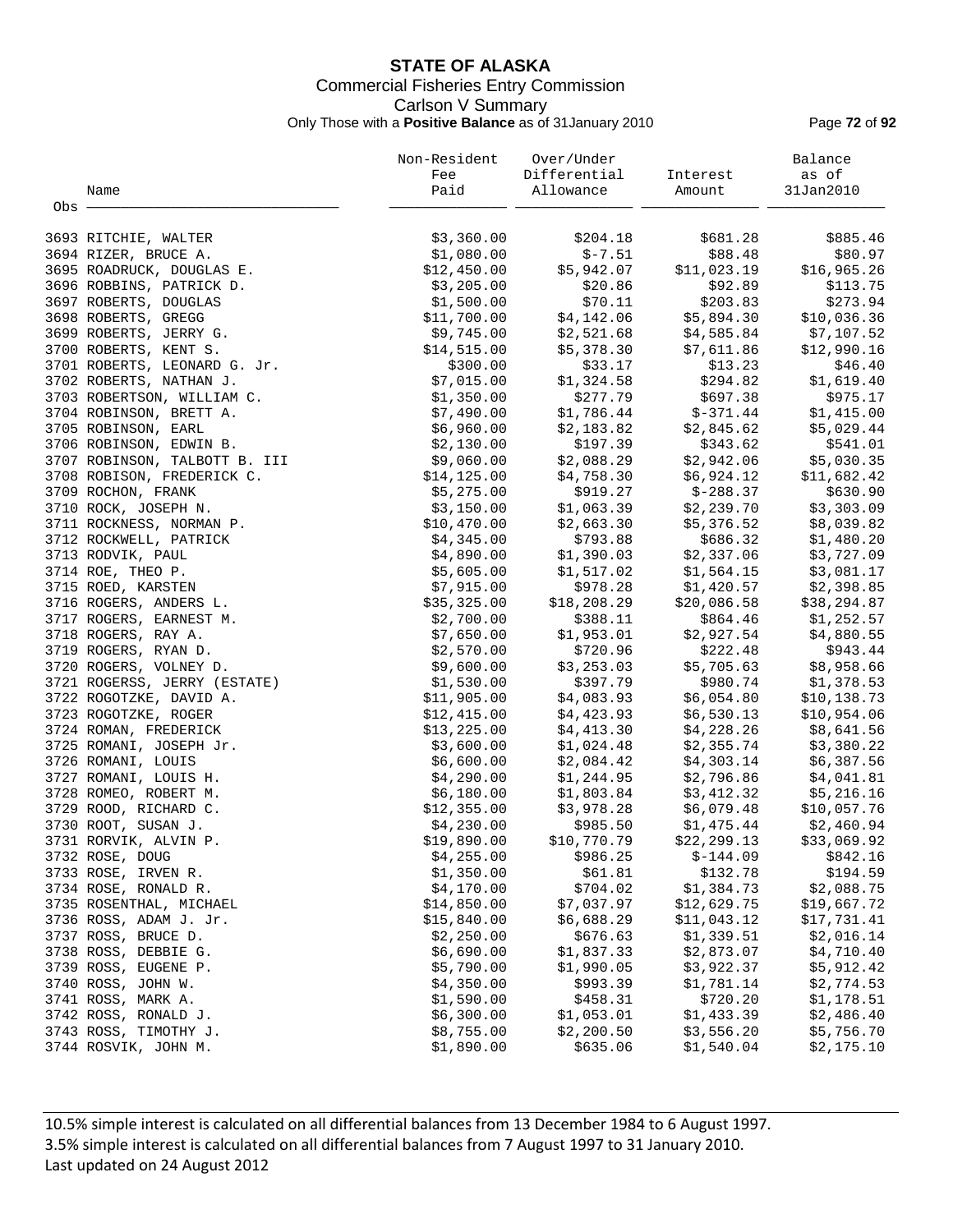# **STATE OF ALASKA** Commercial Fisheries Entry Commission Carlson V Summary Only Those with a **Positive Balance** as of 31January 2010 Page **73** of **92**

| Differential<br>Fee<br>Interest<br>Paid<br>Allowance<br>Name<br>Amount<br>Obs -<br>\$3,745.00<br>\$704.91<br>$$ -86.73$<br>3745 ROSVOLD, KOREY L.<br>\$3,030.00<br>\$841.84<br>\$1,353.66<br>3746 ROTH, LINDA Y.<br>\$13,945.00<br>\$4,748.09<br>\$3,735.07<br>3747 ROTHSCHILD, WILLIAM E.<br>\$2,634.21<br>\$2,624.84<br>3748 ROTSET, ODD E.<br>\$9,985.00 | as of<br>31Jan2010<br>\$618.18<br>\$2,195.50<br>\$8,483.16<br>\$5,259.05 |
|-------------------------------------------------------------------------------------------------------------------------------------------------------------------------------------------------------------------------------------------------------------------------------------------------------------------------------------------------------------|--------------------------------------------------------------------------|
|                                                                                                                                                                                                                                                                                                                                                             |                                                                          |
|                                                                                                                                                                                                                                                                                                                                                             |                                                                          |
|                                                                                                                                                                                                                                                                                                                                                             |                                                                          |
|                                                                                                                                                                                                                                                                                                                                                             |                                                                          |
|                                                                                                                                                                                                                                                                                                                                                             |                                                                          |
|                                                                                                                                                                                                                                                                                                                                                             |                                                                          |
|                                                                                                                                                                                                                                                                                                                                                             |                                                                          |
| 3749 ROTTER, JOHN R.<br>\$9,900.00<br>\$4,828.55<br>\$7,323.18                                                                                                                                                                                                                                                                                              | \$12,151.73                                                              |
| 3750 ROTTLER, STEVE J.<br>\$5,215.00<br>\$1,472.54<br>\$2,167.97                                                                                                                                                                                                                                                                                            | \$3,640.51                                                               |
| 3751 ROUNDS, ERIC L.<br>\$900.00<br>\$26.29<br>\$49.65                                                                                                                                                                                                                                                                                                      | \$75.94                                                                  |
| \$285.97<br>\$525.09<br>3752 ROUNSAVILLE, ROBERT<br>\$2,280.00                                                                                                                                                                                                                                                                                              | \$811.06                                                                 |
| 3753 ROUSAR, REED W.<br>\$5,395.00<br>\$131.96<br>\$270.08                                                                                                                                                                                                                                                                                                  | \$402.04                                                                 |
| \$585.28<br>3754 ROUSH, DAVID<br>\$2,640.00<br>\$197.30                                                                                                                                                                                                                                                                                                     | \$782.58                                                                 |
| \$3,927.50<br>\$2,053.03<br>3755 ROWAN, JOHN<br>\$7,800.00                                                                                                                                                                                                                                                                                                  | \$5,980.53                                                               |
| \$300.00<br>\$39.31<br>\$14.35<br>3756 ROWAN, PHYLLIS M.                                                                                                                                                                                                                                                                                                    | \$53.66                                                                  |
| \$6,240.00<br>\$2,042.26<br>\$3,189.56<br>3757 ROWE, DOUGLAS S. (ESTATE)                                                                                                                                                                                                                                                                                    | \$5,231.82                                                               |
| \$3,000.00<br>\$786.89<br>\$1,404.55                                                                                                                                                                                                                                                                                                                        | \$2,191.44                                                               |
| 3758 ROWLAND, TERRY<br>$$ -7.00$<br>\$1,230.00<br>\$70.14                                                                                                                                                                                                                                                                                                   | \$63.14                                                                  |
| 3759 ROWSE, MICHAEL A.<br>\$11,970.00<br>\$4,112.42<br>\$5,444.69<br>3760 ROZEWSKI, STEPHEN T.                                                                                                                                                                                                                                                              | \$9,557.11                                                               |
| \$350.26                                                                                                                                                                                                                                                                                                                                                    |                                                                          |
| 3761 RUBINO, JACK J. Sr.<br>\$990.00<br>\$47.54                                                                                                                                                                                                                                                                                                             | \$397.80                                                                 |
| \$2,608.30<br>\$5,355.53<br>3762 RUBINO, NENO A. (ESTATE)<br>\$10,300.00                                                                                                                                                                                                                                                                                    | \$7,963.83                                                               |
| 3763 RUDE, ROBERT M.<br>\$3,895.00<br>\$203.23<br>\$180.83                                                                                                                                                                                                                                                                                                  | \$384.06                                                                 |
| \$1,302.37<br>\$2,972.51<br>3764 RUDEK, DENNIS P.<br>\$7,675.00                                                                                                                                                                                                                                                                                             | \$4,274.88                                                               |
| \$86.76<br>\$226.52<br>3765 RUIZ, MANUEL (ESTATE)<br>\$450.00                                                                                                                                                                                                                                                                                               | \$313.28                                                                 |
| \$40.89<br>\$450.00<br>\$119.40<br>3766 RUKKE, DAVID C.                                                                                                                                                                                                                                                                                                     | \$160.29                                                                 |
| \$4,350.00<br>\$1,351.47<br>\$2,882.65<br>3767 RUSH, BRADLEY D.                                                                                                                                                                                                                                                                                             | \$4,234.12                                                               |
| \$8,850.00<br>\$2,919.86<br>\$5,487.52<br>3768 RUSH, GORDON D.                                                                                                                                                                                                                                                                                              | \$8,407.38                                                               |
| \$284.03<br>\$750.00<br>\$658.32<br>3769 RUSH, RITA F.                                                                                                                                                                                                                                                                                                      | \$942.35                                                                 |
| \$10,890.00<br>\$4,944.41<br>\$9,241.70<br>3770 RUSHMER, DAVID                                                                                                                                                                                                                                                                                              | \$14,186.11                                                              |
| \$2,478.29<br>\$4,442.09<br>\$10,045.00<br>3771 RUSHTON, GARY R.                                                                                                                                                                                                                                                                                            | \$6,920.38                                                               |
| \$300.00<br>\$23.42<br>\$55.74<br>3772 RUSHTON, IVA                                                                                                                                                                                                                                                                                                         | \$79.16                                                                  |
| \$1,318.31<br>\$2,418.87<br>3773 RUSHTON, SHARON L.<br>\$4,800.00                                                                                                                                                                                                                                                                                           | \$3,737.18                                                               |
| 3774 RUSSEFF, TERRY B.<br>\$263.05<br>\$2,820.00<br>\$-104.08                                                                                                                                                                                                                                                                                               | \$158.97                                                                 |
| $$-60.06$<br>\$85.76<br>3775 RUSSELL, CASEY W.<br>\$2,035.00                                                                                                                                                                                                                                                                                                | \$25.70                                                                  |
| \$2.35<br>3776 RUSSELL, MERLE W.<br>\$1,140.00<br>\$51.03                                                                                                                                                                                                                                                                                                   | \$53.38                                                                  |
| \$3,129.31<br>3777 RUSSELL, MICHAEL L.<br>\$8,245.00<br>\$1,734.92                                                                                                                                                                                                                                                                                          | \$4,864.23                                                               |
| \$340.86<br>\$474.11<br>3778 RUSSELL, NEIL J.<br>\$2,280.00                                                                                                                                                                                                                                                                                                 | \$814.97                                                                 |
| \$3,592.34<br>\$5,728.82<br>3779 RUSSO, ANTHONY J.<br>\$10,350.00                                                                                                                                                                                                                                                                                           | \$9,321.16                                                               |
| \$3,978.30<br>3780 RUSSO, ANTHONY J.<br>\$12,415.00<br>\$5,970.77                                                                                                                                                                                                                                                                                           | \$9,949.07                                                               |
| 3781 RUSSO, JOSEPH A. (ESTATE)<br>\$5,850.00<br>\$1,757.43<br>\$3,752.85                                                                                                                                                                                                                                                                                    | \$5,510.28                                                               |
| 3782 RUSSO, MARY<br>\$880.93<br>\$2,250.00<br>\$1,404.00                                                                                                                                                                                                                                                                                                    | \$2,284.93                                                               |
| 3783 RUSSO, PETE Jr.<br>\$4,178.30<br>\$12,715.00<br>\$6,327.11                                                                                                                                                                                                                                                                                             | \$10,505.41                                                              |
| \$3,600.00<br>\$1,024.48<br>\$2,324.81<br>3784 RUSSO, RATZIE J. (ESTATE)                                                                                                                                                                                                                                                                                    | \$3,349.29                                                               |
| \$220.24<br>3785 RUSSO, ROSE<br>\$750.00<br>\$432.82                                                                                                                                                                                                                                                                                                        | \$653.06                                                                 |
| \$1,350.00<br>\$277.79<br>\$690.73<br>3786 RUSSO, SALVATORE                                                                                                                                                                                                                                                                                                 | \$968.52                                                                 |
| 3787 RUSSO, SALVATORE<br>\$12,415.00<br>\$3,978.30<br>\$5,850.50                                                                                                                                                                                                                                                                                            | \$9,828.80                                                               |
| 3788 RUSSO, SALVATORE E.<br>\$5,400.00<br>\$1,670.67<br>\$3,533.35                                                                                                                                                                                                                                                                                          | \$5,204.02                                                               |
| 3789 RUSSO, THOMAS S.<br>\$7,015.00<br>\$1,227.43<br>\$174.53                                                                                                                                                                                                                                                                                               | \$1,401.96                                                               |
| \$640.25<br>\$24.09<br>3790 RUSTAD, SHAWN<br>\$2,490.00                                                                                                                                                                                                                                                                                                     | \$664.34                                                                 |
| 3791 RUTZER, CHARLES L. (ESTATE)<br>\$2,610.00<br>\$406.32<br>\$809.63                                                                                                                                                                                                                                                                                      | \$1,215.95                                                               |
| 3792 RUTZER, MICHAEL J.<br>\$6,990.00<br>\$2,420.59<br>\$5,355.07                                                                                                                                                                                                                                                                                           | \$7,775.66                                                               |
| 3793 RUZICH, RANDY<br>\$13,385.00<br>\$4,855.69<br>\$7,758.12                                                                                                                                                                                                                                                                                               | \$12,613.81                                                              |
| 3794 RYAN, ALAN<br>\$840.00<br>\$89.18<br>\$45.36                                                                                                                                                                                                                                                                                                           | \$134.54                                                                 |
| \$4,770.00<br>3795 RYAN, ROBERT V.<br>\$1,628.01<br>\$3,826.43                                                                                                                                                                                                                                                                                              | \$5,454.44                                                               |
| \$10,050.00<br>3796 RYDMAN, DENNIS E.<br>\$5,044.72<br>\$11,529.24                                                                                                                                                                                                                                                                                          | \$16,573.96                                                              |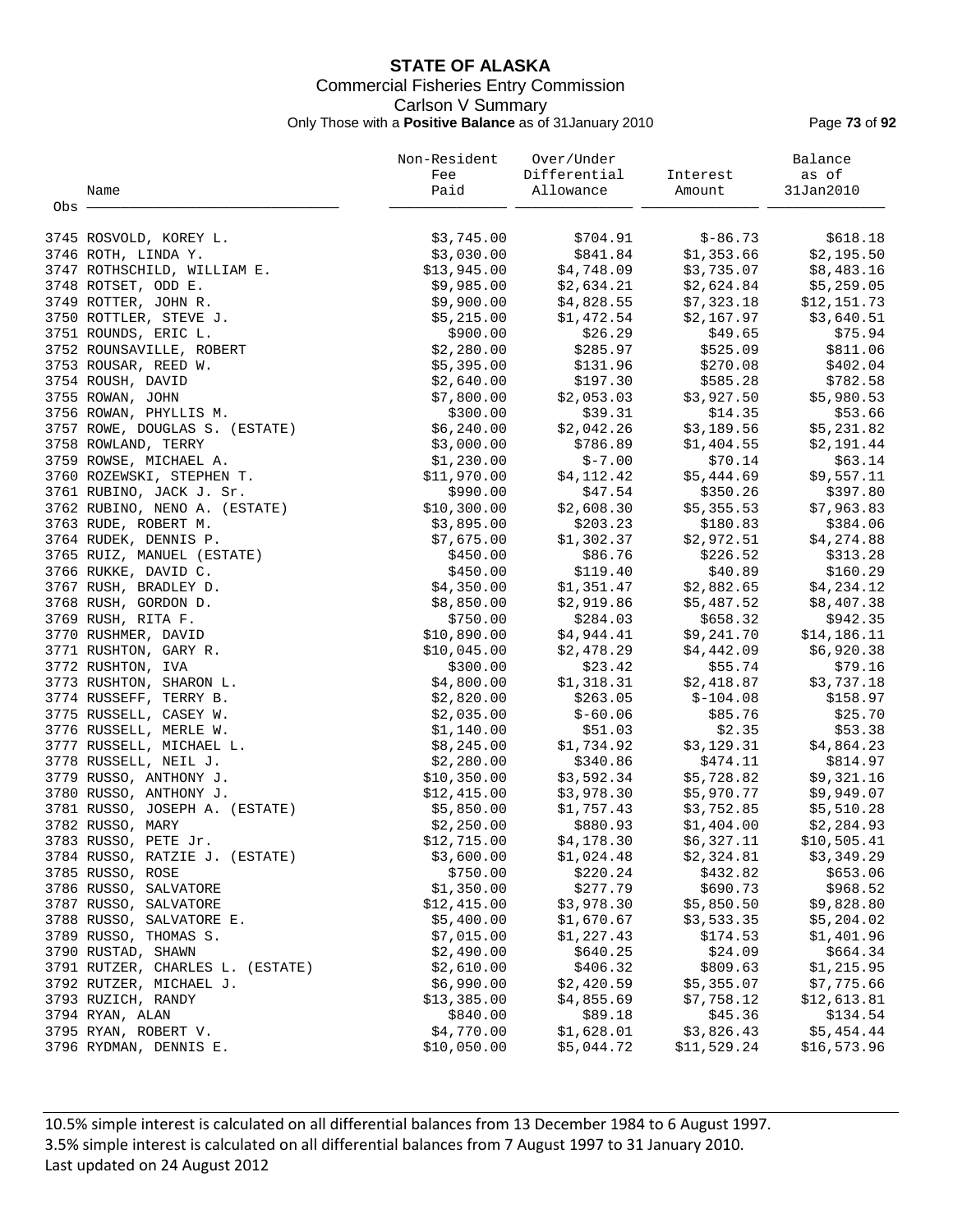# **STATE OF ALASKA** Commercial Fisheries Entry Commission Carlson V Summary Only Those with a **Positive Balance** as of 31January 2010 Page **74** of **92**

|       |                                 | Non-Resident<br>Fee | Over/Under<br>Differential | Interest     | Balance<br>as of       |
|-------|---------------------------------|---------------------|----------------------------|--------------|------------------------|
|       | Name                            | Paid                | Allowance                  | Amount       | 31Jan2010              |
| Obs - |                                 |                     |                            |              |                        |
|       |                                 |                     |                            |              |                        |
|       | 3797 RYSEWYK, ROMONA S.         | \$750.00            | \$244.99                   | \$353.58     | \$598.57               |
|       | 3798 RYTTER, JON                | \$5,930.00          | \$1,560.16                 | \$1,006.11   | \$2,566.27             |
|       | 3799 SAARHEIM, AMIE M.          | \$14,365.00         | \$5,723.93                 | \$8,019.24   | \$13,743.17            |
|       | 3800 SAARHEIM, JON N.           | \$7,200.00          | \$1,142.06                 | \$3,753.00   | \$4,895.06             |
|       | 3801 SAARHEIM, MIKE S.          | \$13,440.00         | \$4,783.30                 | \$9,787.07   | \$14,570.37            |
|       | 3802 SABLIK, MARK               | \$3,270.00          | \$472.46                   | \$723.11     | \$1,195.57             |
|       | 3803 SABOL, ANDREW A.           | \$12,955.00         | \$4,338.30                 | \$6,415.10   | \$10,753.40            |
|       | 3804 SAGER, FRANK W.            | \$3,600.00          | \$1,024.48                 | \$2,339.19   | \$3,363.67             |
|       | 3805 SAGER, KENNETH B.          | \$6,180.00          | \$1,789.94                 | \$3,224.51   | \$5,014.45             |
|       | 3806 SAIA, SALVADORE J.         | \$11,605.00         | \$3,651.53                 | \$5,018.97   | \$8,670.50             |
|       | 3807 SALARIO, JOHN B.           | \$1,825.00          | \$185.96                   | \$78.30      | \$264.26               |
|       | 3808 SALITORE, RAYMOND E.       | \$4,385.00          | $$-191.69$                 | \$425.03     | \$233.34               |
|       | 3809 SALMERI, ANDREW J.         | \$7,675.00          | \$1,690.15                 | \$1,019.89   | \$2,710.04             |
|       | 3810 SALMERI, JOE J.            | \$5,370.00          | \$1,073.37                 | \$2,569.31   | \$3,642.68             |
|       | 3811 SALMERI, SIMONE J.         | \$11,100.00         | \$3,911.74                 | \$5,873.11   | \$9,784.85             |
|       | 3812 SAMOILOV, MAXIM            | \$6,625.00          | \$1,036.46                 | \$1,639.11   |                        |
|       |                                 |                     | \$95.60                    | \$131.05     | \$2,675.57<br>\$226.65 |
|       | 3813 SAMUELS, PHILIP            | \$1,650.00          |                            |              |                        |
|       | 3814 SAMUELSEN, ADOLPH M.       | \$1,200.00          | \$354.37                   | \$915.02     | \$1,269.39             |
|       | 3815 SAMUELSEN, PETER M.        | \$7,740.00          | \$2,226.26                 | \$3,530.80   | \$5,757.06             |
|       | 3816 SAMUELSON, BRUCE A.        | \$1,290.00          | \$235.06                   | \$593.14     | \$828.20               |
|       | 3817 SANAROV, ANTON             | \$1,230.00          | \$197.78                   | \$454.51     | \$652.29               |
|       | 3818 SANAROV, ARTEMY            | \$5,125.00          | \$580.08                   | \$768.47     | \$1,348.55             |
|       | 3819 SANAROV, EGOR              | \$300.00            | \$23.42                    | \$56.06      | \$79.48                |
|       | 3820 SANBORN, DAYLE E.          | \$4,795.00          | \$59.85                    | \$169.99     | \$229.84               |
|       | 3821 SANBORN, WILLIAM D.        | \$2,940.00          | \$534.92                   | \$792.17     | \$1,327.09             |
|       | 3822 SANDELIN, FREDERICK M.     | \$600.00            | \$106.05                   | \$223.31     | \$329.36               |
|       | 3823 SANDELIN, LARRY E.         | \$12,565.00         | \$4,198.30                 | \$8,457.55   | \$12,655.85            |
|       | 3824 SANDELIN, LONNY C.         | \$11,065.00         | \$3,198.29                 | \$6,246.66   | \$9,444.95             |
|       | 3825 SANDELIN, TRUMAN L.        | \$3,900.00          | $$-73.47$                  | \$210.84     | \$137.37               |
|       | 3826 SANDERSON, STEVE W.        | \$1,140.00          | \$229.11                   | \$193.95     | \$423.06               |
|       | 3827 SANDNESS, CRAIG A.         | \$21,450.00         | \$11,096.91                | \$20,917.55  | \$32,014.46            |
|       | 3828 SANDS, LAURIE A.           | \$300.00            | \$33.17                    | \$13.65      | \$46.82                |
|       | 3829 SANDS, WILLIAM G. (ESTATE) | \$5,400.00          | \$833.07                   | \$1,191.43   | \$2,024.50             |
|       | 3830 SANDVIK, RANDALL L.        | \$3,565.00          | \$939.90                   | \$971.98     | \$1,911.88             |
|       | 3831 SANFILIPPO, CARLO P.       | \$2,850.00          | \$818.43                   | \$1,930.84   | \$2,749.27             |
|       | 3832 SARDINA, MATTEO M.         | \$13,165.00         | \$4,478.30                 | \$6,849.75   | \$11,328.05            |
|       | 3833 SARGENT, WALTER F. Jr.     | \$750.00            | \$333.17                   | \$141.56     | \$474.73               |
|       | 3834 SARUNICH, DANIEL J.        | \$7,405.00          | \$678.27                   | \$911.90     | \$1,590.17             |
|       | 3835 SARY, MELVIN O.            | \$10,585.00         | \$2,638.29                 | \$4,207.82   | \$6,846.11             |
|       | 3836 SATERO, GLENN O.           | \$450.00            | \$86.76                    | \$227.25     | \$314.01               |
|       | 3837 SATHER, KEVIN              | \$20, 115.00        | \$8,161.54                 | \$8,654.93   | \$16,816.47            |
|       | 3838 SATHER, MICHAEL L.         | \$17,345.00         | \$6,708.54                 | \$9,457.38   | \$16, 165.92           |
|       | 3839 SATO, RAY T.               | \$450.00            | \$6.05                     | \$11.65      | \$17.70                |
|       | 3840 SATURNO, MICHAEL F.        | \$4,380.00          | \$1,091.71                 | \$2,195.69   | \$3,287.40             |
|       | 3841 SAUER, WILLIAM C.          | \$15,585.00         | \$5,534.06                 | \$3,320.34   | \$8,854.40             |
|       | 3842 SAVAGE, JOHN M.            | \$8,845.00          | \$2,613.81                 | \$2,766.96   | \$5,380.77             |
|       | 3843 SAVELIEFF, FRED F.         | \$12,630.00         | \$5,486.27                 | \$10, 157.41 | \$15,643.68            |
|       | 3844 SAVIDGE, FRED W.           | \$1,380.00          | $$ -72.09$                 | \$105.53     | \$33.44                |
|       | 3845 SAVOIE, DAVID G.           | \$5,550.00          | \$1,767.86                 | \$2,603.61   | \$4,371.47             |
|       | 3846 SCARBOROUGH, JAMES D.      | \$600.00            | \$186.76                   | \$490.56     | \$677.32               |
|       | 3847 SCEELES, STEVE R.          | \$8,480.00          | \$1,246.54                 | \$1,827.19   | \$3,073.73             |
|       | 3848 SCHEIBERT, VICTOR K.       | \$6,690.00          | \$2,437.94                 | \$5,693.98   | \$8,131.92             |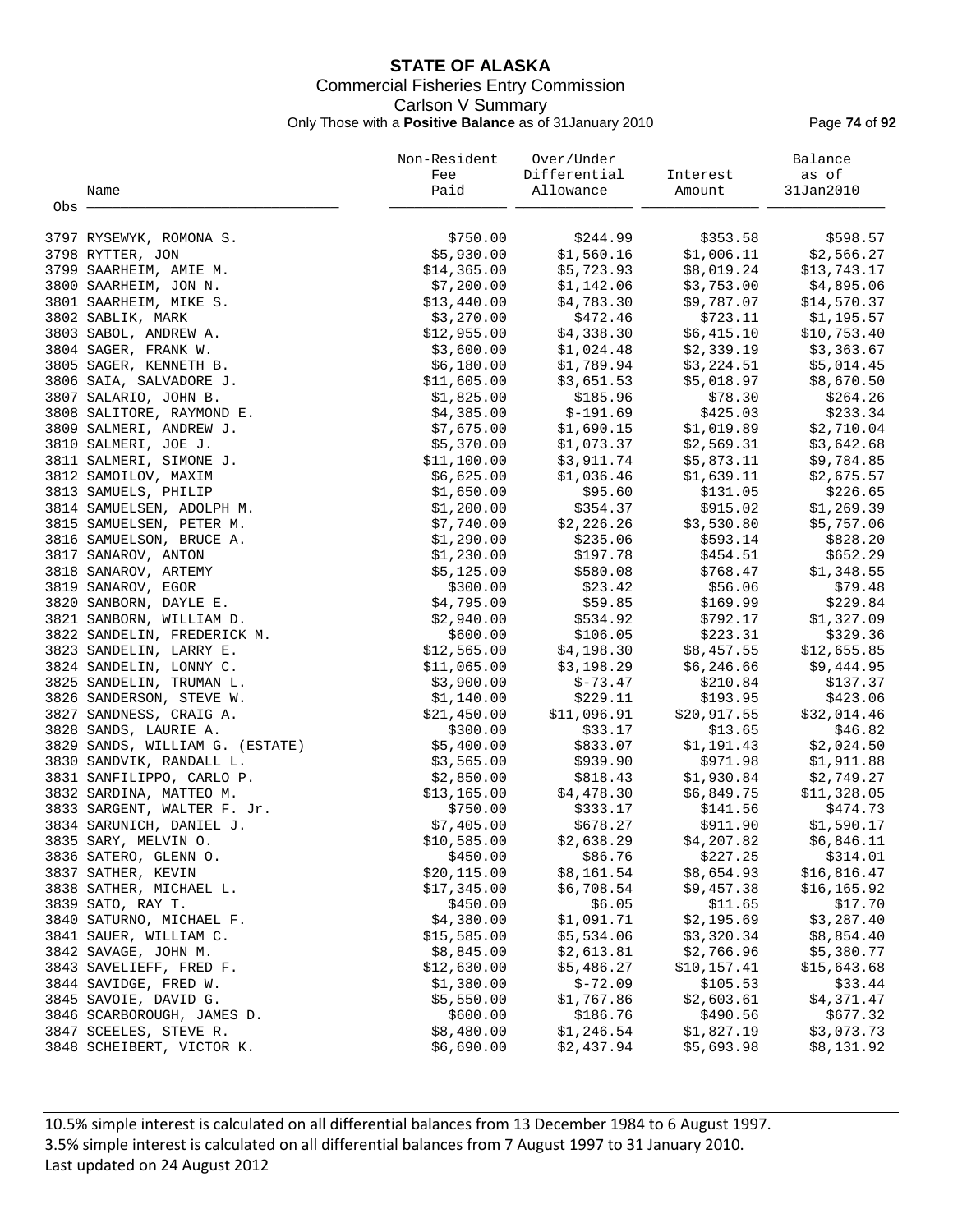# **STATE OF ALASKA** Commercial Fisheries Entry Commission Carlson V Summary Only Those with a **Positive Balance** as of 31January 2010 Page **75** of **92**

|       |                                    | Non-Resident             | Over/Under              |                                                                     | Balance      |
|-------|------------------------------------|--------------------------|-------------------------|---------------------------------------------------------------------|--------------|
|       |                                    | Fee                      | Differential            | Interest                                                            | as of        |
|       | Name                               | Paid                     | Allowance               | Amount                                                              | 31Jan2010    |
| Obs - |                                    |                          |                         |                                                                     |              |
|       |                                    |                          |                         |                                                                     |              |
|       | 3849 SCHIESS, BOYD W.              | \$450.00                 | \$123.42                | \$294.47                                                            | \$417.89     |
|       | 3850 SCHLUTIUS, JULIA H.           | \$4,100.00               | \$255.83                | $$-245.84$                                                          | \$9.99       |
|       | 3851 SCHMIDT, HANS L.              | \$900.00                 | \$191.03                | \$467.43                                                            | \$658.46     |
|       | 3852 SCHMIDT, HARRY                | \$14,585.00              | \$7,203.76              | \$16,960.69                                                         | \$24,164.45  |
|       | 3853 SCHMIDT, JON                  | \$7,195.00               | \$907.22                | $$-535.73$                                                          | \$371.49     |
|       | 3854 SCHMIDT, KENNETH P.           | \$1,315.00               | \$66.56                 | \$30.89                                                             | \$97.45      |
|       | 3855 SCHMIDT, WILLIAM T.           | \$8,895.00               | \$2,463.92              | \$3,026.80                                                          | \$5,490.72   |
|       | 3856 SCHMITZ, KENNETH              | \$1,650.00               | \$383.10                | \$493.34                                                            | \$876.44     |
|       | 3857 SCHNEIDER, CYNTHIA A.         | \$1,650.00               |                         |                                                                     | \$2,380.53   |
|       | 3858 SCHNEIDER, MATTHEW E.         | \$900.00                 |                         | \$862.37       \$1,518.16<br>\$384.03       \$869.70                | \$1,253.73   |
|       | 3859 SCHOLLENBERG, EDWARD J. Jr.   | \$9,565.00               |                         | $$3,159.87$ $$3,934.58$                                             | \$7,094.45   |
|       | 3860 SCHOLLENBERG, JAMES L.        | \$6,595.00               |                         |                                                                     | \$3,826.98   |
|       | 3861 SCHOLS, MICHAEL L.            | \$10,990.00              |                         | $$1,633.58$ $$2,193.40$<br>$$3,451.74$ $$5,570.96$                  | \$9,022.70   |
|       | 3862 SCHONBERG, KRISTIAN K.        | \$10,530.00              |                         | $$3,621.58$ $$4,974.02$                                             | \$8,595.60   |
|       | 3863 SCHONBERG, KURT R.            | \$7,445.00               |                         |                                                                     | \$2,147.32   |
|       | 3864 SCHONBERG, MART T.            | \$23,145.00              |                         | $$1,113.27$ $$1,034.05$<br>$$11,526.48$ $$14,776.85$<br>\$14,776.85 | \$26, 303.33 |
|       | 3865 SCHONBERG, PAUL W.            | \$12,805.00              | $$4,451.53$ $$6,629.80$ |                                                                     | \$11,081.33  |
|       | 3866 SCHONBERG, PETER R.           | \$18,040.00              | \$7,776.22              | \$8,768.28                                                          | \$16,544.50  |
|       | 3867 SCHONES, JAMES A.             |                          | \$1,445.62              | \$999.90                                                            |              |
|       |                                    | \$5,250.00<br>\$9,355.00 | \$2,829.53              |                                                                     | \$2,445.52   |
|       | 3868 SCHONES, MICHAEL J.           |                          |                         | \$3,027.39                                                          | \$5,856.92   |
|       | 3869 SCHONES, MIKE                 | \$750.00                 | \$284.03                | \$653.67                                                            | \$937.70     |
|       | 3870 SCHONES, STAN P.              | \$4,800.00               | \$1,506.63              | \$2,986.36                                                          | \$4,492.99   |
|       | 3871 SCHONES, STANLEY J.           | \$2,130.00               | \$31.49                 | \$679.16                                                            | \$710.65     |
|       | 3872 SCHRODER, LARRY K.            | \$9,745.00               | \$2,831.49              | \$3,234.55                                                          | \$6,066.04   |
|       | 3873 SCHULTZ, DARRYLL E.           | \$13,255.00              | \$4,538.30              | \$7,130.65                                                          | \$11,668.95  |
|       | 3874 SCHULZE, TERRANCE R.          | \$9,570.00               | \$4,279.43              | \$8,200.12                                                          | \$12,479.55  |
|       | 3875 SCHUMACHER, VERNON H.         | \$5,130.00               | \$1,024.77              | \$1,449.44                                                          | \$2,474.21   |
|       | 3876 SCHUSSMAN, DENNIS H.          | \$5,160.00               | $$-41.44$               | \$335.04                                                            | \$293.60     |
|       | 3877 SCHUTTPELZ, CHARLES R.        | \$10,130.00              | \$2,629.03              | \$3,244.28                                                          | \$5,873.31   |
|       | 3878 SCHWARTZ, BENJAMIN            | \$3,755.00               | \$1,029.28              | \$1,257.26                                                          | \$2,286.54   |
|       | 3879 SCHWEIZER, WILLIAM J.         | \$7,105.00               | \$923.91                | \$1,526.92                                                          | \$2,450.83   |
|       | 3880 SCHWINDT, GREGORY R. (ESTATE) | \$7,800.00               | \$3,270.67              | \$6,522.92<br>\$2,226.60                                            | \$9,793.59   |
|       | 3881 SCHWINDT, TINA D.             | \$5,850.00               | \$2,384.63              |                                                                     | \$4,611.23   |
|       | 3882 SCHWINDT, WALTER D.           | \$450.00                 | \$86.76                 | \$226.32                                                            | \$313.08     |
|       | 3883 SCOGGIN, RONALD K.            | \$2,250.00               | \$839.70                | \$1,458.92                                                          | \$2,298.62   |
|       | 3884 SCOLA, JOSEPH M.              | \$750.00                 | \$284.03                | \$658.64                                                            | \$942.67     |
|       | 3885 SCOTT, BRADFORD E.            | \$2,340.00               |                         | \$833.37 \$159.86                                                   | \$993.23     |
|       | 3886 SCOTT, JOHN G.                | \$10,970.00              |                         | $$3,226.53$ $$5,145.52$ $$8,372.05$                                 |              |
|       | 3887 SCUDDER, BRADFORD C.          | \$17,545.00              | \$8,730.64              | \$6,284.86                                                          | \$15,015.50  |
|       | 3888 SEABECK, KEVIN J.             | \$17,235.00              | \$7,001.53              | \$9,013.36                                                          | \$16,014.89  |
|       | 3889 SEABERG, ERIC M.              | \$6,810.00               | \$1,333.02              | \$760.80                                                            | \$2,093.82   |
|       | 3890 SEABERG, MONIQUE L.           | \$450.00                 | \$133.17                | \$53.63                                                             | \$186.80     |
|       | 3891 SEABLOOM, ROBERT W. Jr.       | \$12,595.00              | \$4,274.87              | \$5,766.30                                                          | \$10,041.17  |
|       | 3892 SEAGER, QUENTIN G.            | \$13,900.00              | \$4,856.54              | \$6,214.28                                                          | \$11,070.82  |
|       | 3893 SEAL, KEITH A.                | \$8,490.00               | \$2,832.45              | \$5,129.34                                                          | \$7,961.79   |
|       | 3894 SEAMAN, FRANK                 | \$1,680.00               | \$270.82                | \$618.63                                                            | \$889.45     |
|       | 3895 SEAMAN, ROCKY N.              | \$750.00                 | \$244.99                | \$357.23                                                            | \$602.22     |
|       | 3896 SEATER, ROBERT V.             | \$7,565.00               | \$1,780.12              | \$3,139.02                                                          | \$4,919.14   |
|       | 3897 SEDY, GREGORY L.              | \$4,525.00               | \$453.58                | \$687.74                                                            | \$1,141.32   |
|       | 3898 SEE, AARON A.                 | \$3,145.00               | \$406.20                | \$1,010.35                                                          | \$1,416.55   |
|       | 3899 SEE, ALAN L.                  | \$13,340.00              | \$4,593.29              | \$6,805.98                                                          | \$11,399.27  |
|       | 3900 SEGAL, ROBERT J.              | \$750.00                 | \$319.40                | \$107.73                                                            | \$427.13     |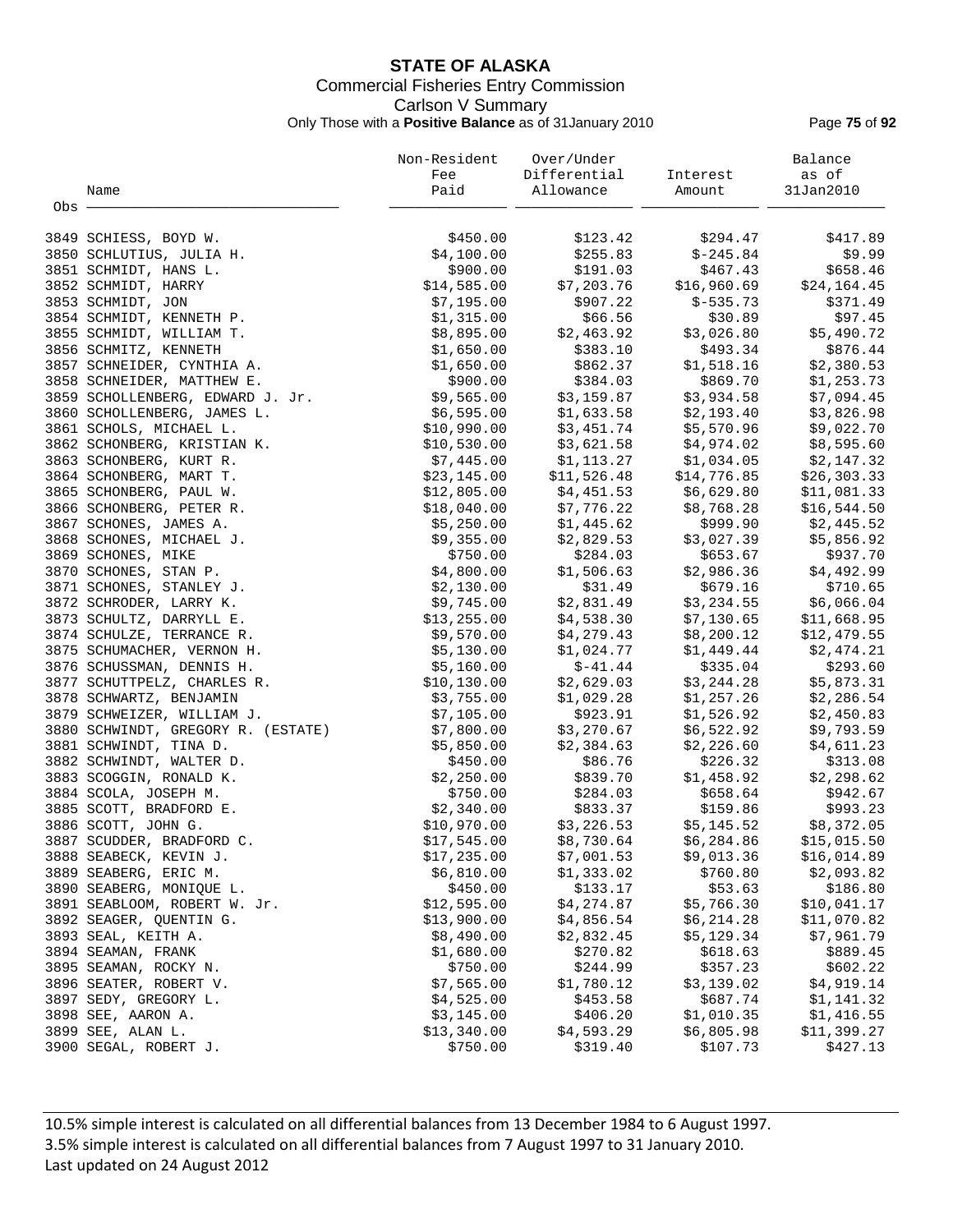# **STATE OF ALASKA** Commercial Fisheries Entry Commission Carlson V Summary Only Those with a **Positive Balance** as of 31January 2010 Page **76** of **92**

|       |                                                       | Non-Resident              | Over/Under            |                          | Balance                |
|-------|-------------------------------------------------------|---------------------------|-----------------------|--------------------------|------------------------|
|       |                                                       | Fee                       | Differential          | Interest                 | as of                  |
|       | Name                                                  | Paid                      | Allowance             | Amount                   | 31Jan2010              |
| Obs - |                                                       |                           |                       |                          |                        |
|       | 3901 SEGHETTI, MAURICE                                | \$5,845.00                | \$1,383.24            | \$1,718.35               | \$3,101.59             |
|       | 3902 SEIBEL, DAVID A.                                 | \$3,930.00                | \$1,029.81            | \$1,831.05               | \$2,860.86             |
|       | 3903 SEIFERT, BRUCE                                   | \$9,860.00                | \$3,392.85            | \$3,598.28               | \$6,991.13             |
|       | 3904 SELEDKOV, ALEX                                   | \$3,570.00                | \$454.21              | \$501.61                 | \$955.82               |
|       | 3905 SELEDKOV, TERENTY                                | \$13,070.00               | \$4,133.29            | \$5,600.05               | \$9,733.34             |
|       | 3906 SELEDKOV, VLASY                                  | \$3,180.00                | \$634.58              | \$723.21                 | \$1,357.79             |
|       | 3907 SELIVANOFF, DOUGLAS                              | \$7,225.00                | \$730.77              | \$918.46                 | \$1,649.23             |
|       | 3908 SELIX, JAY C.                                    | \$11,635.00               | \$3,338.30            | \$6,080.58               | \$9,418.88             |
|       | 3909 SELJESTAD, KIPPER                                | \$1,590.00                | \$365.74              | \$622.67                 | \$988.41               |
|       | 3910 SELLARDS, ARCHIBALD B.                           | \$5,815.00                | \$1,893.88            | \$1,617.23               | \$3,511.11             |
|       | 3911 SELLERS, HARLEY                                  | \$8,065.00                | \$2,733.58            | \$3,086.71               | \$5,820.29             |
|       | 3912 SELNESS, RANDY S.                                | \$5,625.00                | \$863.78              | $$-9.95$                 | \$853.83               |
|       | 3913 SEMAN, BRIAN A.                                  | \$7,500.00                | \$2,044.08            | \$3,560.82               | \$5,604.90             |
|       | 3914 SEMAN, RENO J.                                   | \$1,440.00                | \$94.40               | \$305.04                 | \$399.44               |
|       | 3915 SENFF, BRUCE C.                                  | \$6,835.00                | \$688.09              | \$962.87                 | \$1,650.96             |
|       | 3916 SEPTIEN, RICHARD K. (ESTATE)                     | \$1,350.00                | \$61.81               | \$132.41                 | \$194.22               |
|       | 3917 SERCIA, JOHN S.                                  | \$12,900.00               | \$4,688.30            | \$6,915.77               | \$11,604.07            |
|       | 3918 SERCIA, PETER (ESTATE)                           | \$10,935.00               | \$3,982.34            | \$7,947.26               | \$11,929.60            |
|       | 3919 SERCIA, SPERANZA (ESTATE)                        | \$1,350.00                | \$549.72              | \$181.78                 | \$731.50               |
|       | 3920 SEVILLE, JOHN A.                                 | \$4,050.00                | \$2,185.70            | \$2,284.35               | \$4,470.05             |
|       | 3921 SEWARD, WILEY B. Jr. (ESTATE)                    | \$8,250.00                | \$2,255.13            | \$4,015.01               | \$6, 270.14            |
|       | 3922 SEWELL, ORIN S.                                  | \$6,900.00                | \$942.03              |                          | \$1,958.26             |
|       |                                                       |                           | \$1,280.27            | \$1,016.23               |                        |
|       | 3923 SHADLE, JOE M.<br>3924 SHAGER, PAUL              | \$4,670.00                |                       | \$413.64<br>\$2,673.55   | \$1,693.91             |
|       |                                                       | \$4,200.00<br>\$8,400.00  | \$1,319.03            |                          | \$3,992.58             |
|       | 3925 SHAKE, DAVID K.<br>3926 SHANNEP, WILLIAM L.      | \$900.00                  | \$3,063.82<br>\$26.28 | \$3,516.97<br>\$39.54    | \$6,580.79<br>\$65.82  |
|       | 3927 SHAPIRO, DEBORAH L.                              | \$600.00                  | \$150.34              | \$278.88                 | \$429.22               |
|       | 3928 SHAPIRO, STEPHEN L.                              | \$8,965.00                | \$3,333.58            | \$3,536.34               | \$6,869.92             |
|       |                                                       |                           | \$4,506.53            |                          |                        |
|       | 3929 SHARABARIN, VASILY A.                            | \$12,890.00<br>\$2,250.00 | \$746.69              | \$6,808.45               | \$11,314.98            |
|       | 3930 SHARIPOFF, ANDREY J.                             | \$600.00                  |                       | \$1,632.28               | \$2,378.97             |
|       | 3931 SHARMAN, DAVID A.                                |                           | \$120.24              | \$237.88                 | \$358.12               |
|       | 3932 SHARP, JOHN M.                                   | \$10,590.00               | \$3,402.04            | \$4,035.13               | \$7,437.17             |
|       | 3933 SHARP, R. E.<br>3934 SHARPE, RICHARD J.          | \$5,095.00                | \$16.46               | \$82.27                  | \$98.73<br>\$400.40    |
|       | 3935 SHARPSTEEN, CHRIS L.                             | \$1,050.00                | \$126.29              | \$274.11                 |                        |
|       |                                                       | \$410.00<br>\$8,665.00    | \$57.50               | \$12.22                  | \$69.72<br>\$3,461.99  |
|       | 3936 SHAUGHNESSY, GREGORY E.<br>3937 SHAW, MICHAEL P. | \$1,000.00                | \$1,986.61<br>\$61.22 | \$1,475.38<br>\$306.51   | \$367.73               |
|       | 3938 SHAW, RONALD J.                                  | \$1,350.00                | \$684.03              | \$1,515.18               | \$2,199.21             |
|       | 3939 SHEAR, RANDALL C.                                |                           | \$5,856.22            |                          |                        |
|       |                                                       | \$15,140.00<br>\$7,650.00 | \$2,551.60            | \$7,891.63<br>\$4,892.86 | \$13,747.85            |
|       | 3940 SHEARER, ROGER A.<br>3941 SHEFLER, JAMES L.      | \$750.00                  | \$47.23               | \$84.33                  | \$7,444.46<br>\$131.56 |
|       | 3942 SHELFORD, DOUGLAS                                | \$25,825.00               | \$12,647.27           | \$12,825.61              | \$25,472.88            |
|       | 3943 SHELFORD, LEE T.                                 | \$20,850.00               | \$10,768.92           | \$17,673.13              | \$28,442.05            |
|       | 3944 SHELFORD, RICHARD L.                             | \$27,450.00               | \$14,642.06           | \$23,436.33              | \$38,078.39            |
|       | 3945 SHELFORD, SCOTT                                  | \$16,790.00               | \$6,053.27            | \$5,329.97               | \$11,383.24            |
|       | 3946 SHENK, DON L.                                    | \$2,255.00                | \$121.65              | \$617.59                 | \$739.24               |
|       | 3947 SHERBY, LEE A. (ESTATE)                          | \$900.00                  | \$154.37              | \$392.56                 | \$546.93               |
|       | 3948 SHERIDAN, ORVILLE H.                             | \$9,595.00                | \$1,978.29            | \$2,876.98               | \$4,855.27             |
|       | 3949 SHERIN, RONALD D.                                | \$19,050.00               | \$8,593.11            | \$10,811.40              | \$19,404.51            |
|       | 3950 SHERIN, RONALD M.                                | \$31,960.00               | \$16,043.30           | \$25,305.46              | \$41,348.76            |
|       | 3951 SHERLOCK, MICHAEL T.                             | \$13,610.00               | \$4,773.28            | \$5,133.66               | \$9,906.94             |
|       | 3952 SHERMAN, DAN                                     | \$450.00                  | \$86.76               | \$222.65                 | \$309.41               |
|       |                                                       |                           |                       |                          |                        |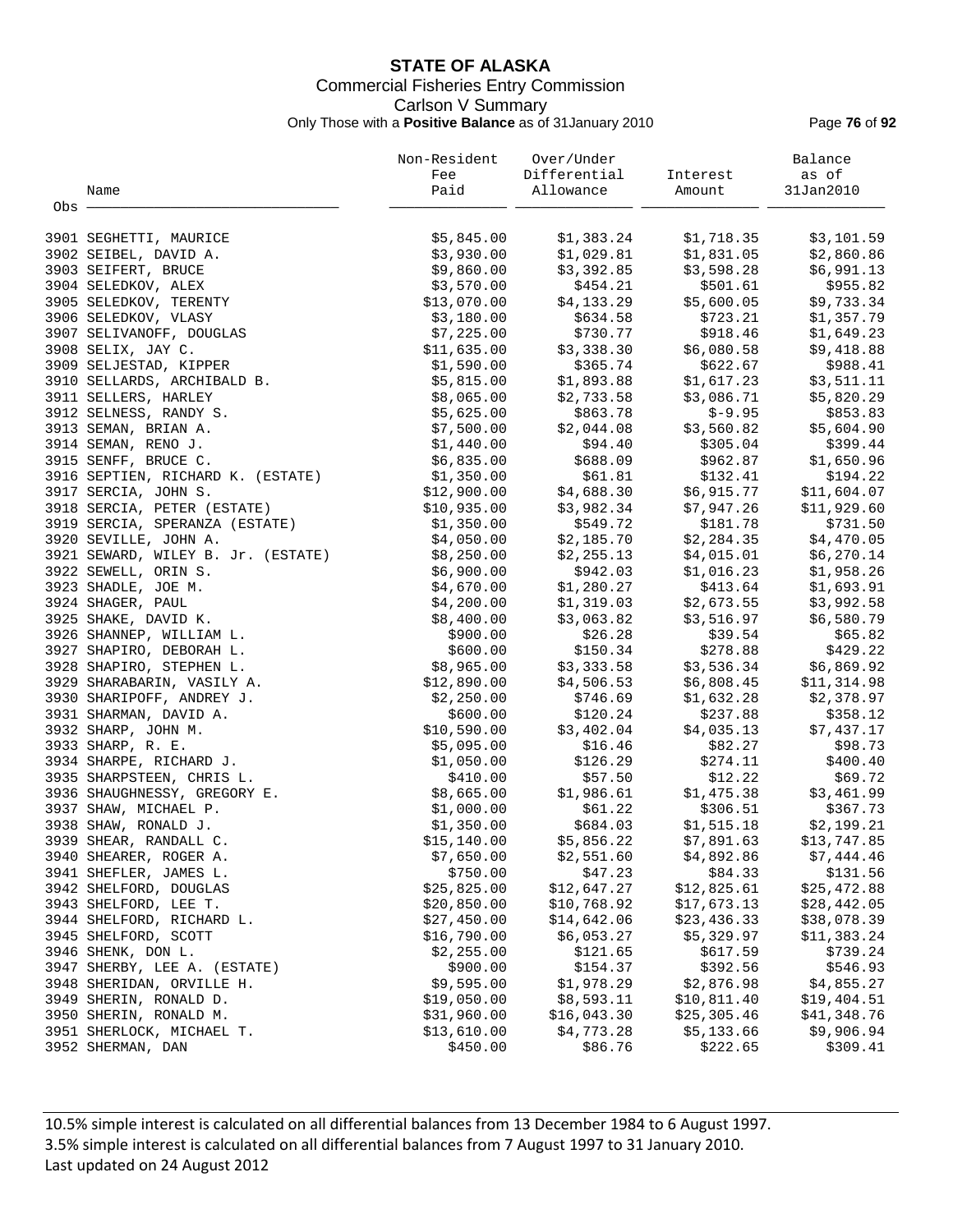# **STATE OF ALASKA** Commercial Fisheries Entry Commission Carlson V Summary Only Those with a **Positive Balance** as of 31January 2010 Page **77** of **92**

|     |                                    | Non-Resident<br>Fee | Over/Under<br>Differential | Interest    | Balance<br>as of |
|-----|------------------------------------|---------------------|----------------------------|-------------|------------------|
|     | Name                               | Paid                | Allowance                  | Amount      | 31Jan2010        |
| Obs |                                    |                     |                            |             |                  |
|     | 3953 SHEW, RICHARD L.              | \$5,730.00          | \$331.74                   | \$1,601.93  | \$1,933.67       |
|     | 3954 SHIPMAN, STEVE                | \$2,700.00          | \$739.00                   | \$1,385.64  | \$2,124.64       |
|     | 3955 SHIRREL, LEONARD              | \$3,600.00          | \$1,024.48                 | \$2,372.45  | \$3,396.93       |
|     | 3956 SHOEMAKER, DAVID              | \$4,500.00          | \$1,255.43                 | \$375.47    | \$1,630.90       |
|     | 3957 SHONK, STACY                  | \$1,800.00          | \$376.63                   | \$738.58    | \$1,115.21       |
|     | 3958 SHULICH, RALPH M. Jr.         | \$12,415.00         | \$3,978.30                 | \$5,978.98  | \$9,957.28       |
|     | 3959 SHULLENBERG, JOHN             | \$1,200.00          | \$389.36                   | \$633.39    | \$1,022.75       |
|     | 3960 SIBBETT, WILLIAM R. V         | \$5,790.00          | \$1,717.43                 | \$3,694.08  | \$5,411.51       |
|     | 3961 SIELICKI, JERZY               | \$3,545.00          | \$449.83                   | \$1,606.12  | \$2,055.95       |
|     | 3962 SIEMION, FRANK M.             | \$600.00            | \$184.03                   | \$425.45    | \$609.48         |
|     | 3963 SIEMION, MATTHEW F.           | \$15,505.00         | \$5,678.30                 | \$9,168.60  | \$14,846.90      |
|     | 3964 SIEMION, THEODORE J.          | \$11,755.00         | \$3,689.27                 | \$7,007.33  | \$10,696.60      |
|     | 3965 SIEMONS, MARK                 | \$1,680.00          | \$153.45                   | \$233.81    | \$387.26         |
|     | 3966 SILVEIRA, DAVID J.            | \$1,800.00          | \$712.71                   | \$1,273.12  | \$1,985.83       |
|     | 3967 SIMMONS, DOUGLAS W. III       | \$4,340.00          | \$538.22                   | $$-1.44$    | \$536.78         |
|     | 3968 SIMMONS, GARY L.              | \$9,330.00          | \$3,125.58                 | \$4,693.36  | \$7,818.94       |
|     | 3969 SIMMONS, MYRA L.              | \$1,500.00          | \$161.81                   | \$365.05    | \$526.86         |
|     | 3970 SIMONSEN, ROBERT H. (ESTATE)  | \$2,430.00          | \$746.46                   | \$1,104.23  | \$1,850.69       |
|     | 3971 SIMONSEN, SVEN                | \$21,000.00         | \$11,019.86                | \$21,558.30 | \$32,578.16      |
|     | 3972 SIMONSON, STANLEY G.          | \$10,825.00         | \$3,483.93                 | \$8,271.29  | \$11,755.22      |
|     | 3973 SIMPLER, ROBERT E.            | \$7,130.00          | \$2,648.88                 | \$2,274.15  | \$4,923.03       |
|     | 3974 SIMPSON, DAVID B.             | \$750.00            | \$284.03                   | \$644.71    | \$928.74         |
|     | 3975 SIMPSON, STEVEN L. (ESTATE)   | \$9,055.00          | \$3,884.93                 | \$3,268.09  | \$7,153.02       |
|     | 3976 SIMS, MICHAEL E.              | \$690.00            | \$283.42                   | \$675.33    | \$958.75         |
|     | 3977 SINCLAIR, SCOTT R.            | \$3,440.00          | \$156.71                   | $$-140.59$  | \$16.12          |
|     | 3978 SINE, EUGENE R.               | \$300.00            | \$33.17                    | \$13.79     | \$46.96          |
|     | 3979 SINE, MICHAEL W.              | \$600.00            | \$162.37                   | \$278.18    | \$440.55         |
|     | 3980 SINK, CHARLES L.              | \$2,250.00          | \$732.95                   | \$1,358.33  | \$2,091.28       |
|     | 3981 SISK, DANIEL                  | \$1,715.00          | \$284.93                   | \$127.15    | \$412.08         |
|     | 3982 SITES, WILLIAM Jr.            | \$1,590.00          | \$603.87                   | \$1,151.33  | \$1,755.20       |
|     | 3983 SIVERSON, GEORGE E.           | \$6,600.00          | \$2,084.42                 | \$4,232.62  | \$6,317.04       |
|     | 3984 SIVERTSEN, EDVARD             | \$7,045.00          | \$1,067.49                 | \$-813.46   | \$254.03         |
|     | 3985 SJODIN, KARL J.               | \$10,915.00         | \$2,978.29                 | \$5,088.02  | \$8,066.31       |
|     | 3986 SJODIN, KURT S.               | \$6,460.00          | \$245.93                   | \$923.47    | \$1,169.40       |
|     | 3987 SJOGREN, DONALD S.            | \$6,300.00          | \$1,693.37                 | \$3,551.28  | \$5,244.65       |
|     | 3988 SJONG, JOHN K.                | \$9,775.00          | \$3,066.46                 | \$3,489.70  | \$6,556.16       |
|     | 3989 SJONG, KEN                    | \$12,085.00         | \$3,558.29                 | \$3,709.11  | \$7,267.40       |
|     | 3990 SKAAR, ERLING A.              | \$3,300.00          | \$1,000.64                 | \$2,494.36  | \$3,495.00       |
|     | 3991 SKAAR, STEN                   | \$11,390.00         | \$3,291.46                 | \$3,365.48  | \$6,656.94       |
|     | 3992 SKAARHAUG, LEIF M. (ESTATE)   | \$10,950.00         | \$4,433.95                 | \$6,647.58  | \$11,081.53      |
|     | 3993 SKANSI, ANTONE J. (ESTATE)    | \$5,850.00          | \$919.84                   | \$1,344.41  | \$2, 264.25      |
|     | 3994 SKANSI, TONI                  | \$750.00            | \$172.48                   | \$65.85     | \$238.33         |
|     | 3995 SKAUGE, DANIEL A.             | \$6,930.00          | \$2,484.22                 | \$4,561.04  | \$7,045.26       |
|     | 3996 SKEELE, JOHN W.               | \$11,200.00         | \$3,924.86                 | \$3,846.63  | \$7,771.49       |
|     | 3997 SKEENS, RONALD A.             | \$530.00            | \$57.50                    | \$11.26     | \$68.76          |
|     | 3998 SKIEENS, JAMES F.             | \$11,965.00         | \$3,891.54                 | \$5,643.77  | \$9,535.31       |
|     | 3999 SKOLFIELD, EMERY R.           | \$11,730.00         | \$3,949.04                 | \$5,596.36  | \$9,545.40       |
|     | 4000 SKONBERG, DARRELL L. (ESTATE) | \$3,000.00          | \$1,335.44                 | \$1,955.55  | \$3,290.99       |
|     | 4001 SKORDAHL, JAY W.              | \$3,465.00          | \$995.96                   | \$282.33    | \$1,278.29       |
|     | 4002 SKOVAJSA, MARK J.             | \$17,325.00         | \$6,926.48                 | \$6,037.72  | \$12,964.20      |
|     | 4003 SKRIVANICH, DONALD A.         | \$7,255.00          | \$578.27                   | \$660.16    | \$1,238.43       |
|     | 4004 SKRIVANICH, MARTIN D.         | \$11,965.00         | \$3,891.54                 | \$5,674.71  | \$9,566.25       |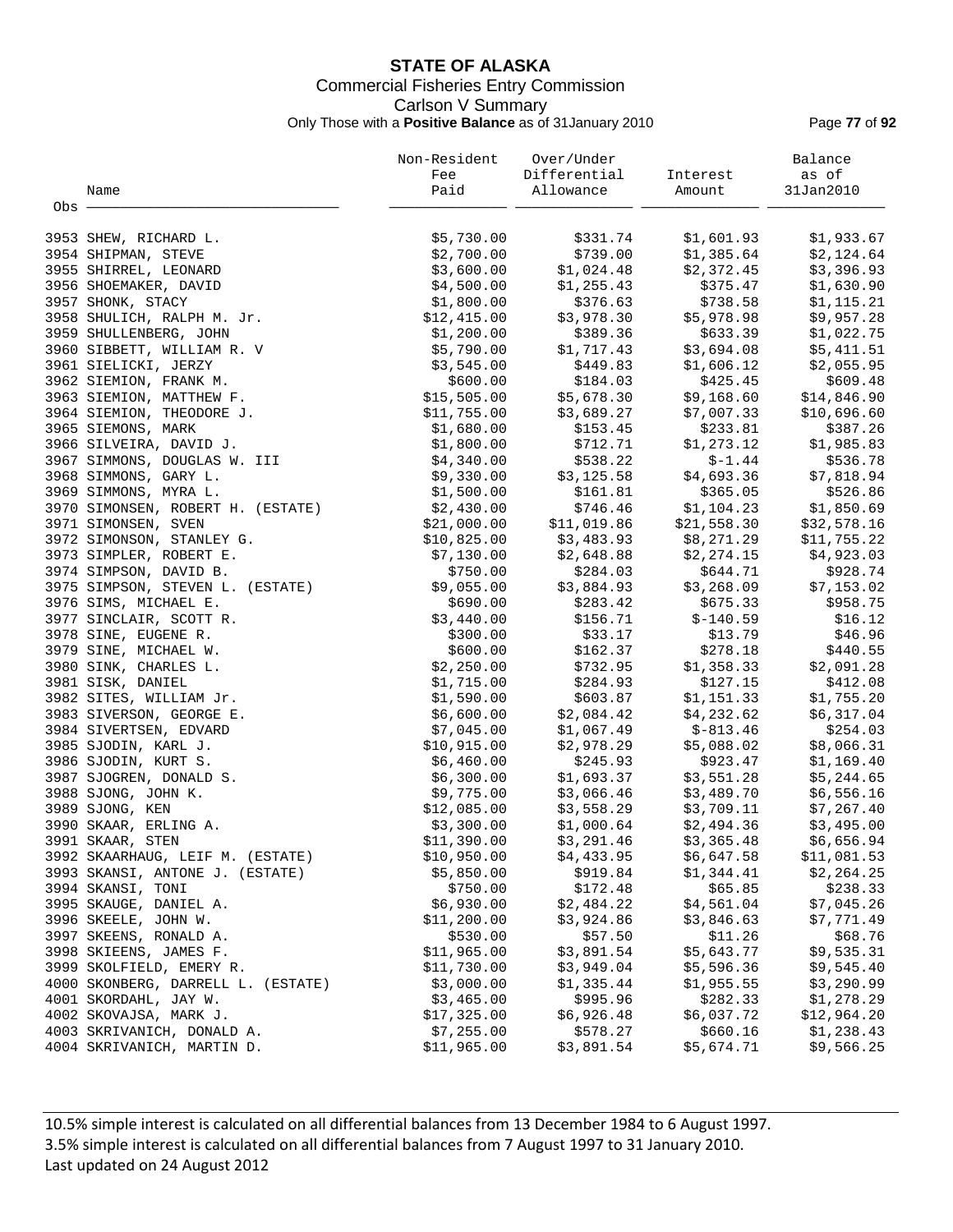# **STATE OF ALASKA** Commercial Fisheries Entry Commission Carlson V Summary Only Those with a **Positive Balance** as of 31January 2010 Page **78** of **92**

|         |                                     | Non-Resident | Over/Under   |             | Balance      |
|---------|-------------------------------------|--------------|--------------|-------------|--------------|
|         |                                     | Fee          | Differential | Interest    | as of        |
|         | Name                                | Paid         | Allowance    | Amount      | 31Jan2010    |
| $Obs$ . |                                     |              |              |             |              |
|         | 4005 SKUFCA, MARTY A.               | \$5,095.00   | \$16.46      | \$79.13     | \$95.59      |
|         | 4006 SKULASON, INGOLFUR             | \$2,190.00   | \$115.79     | \$261.53    | \$377.32     |
|         | 4007 SLACK, JOANNE G.               | \$4,795.00   | \$59.85      | \$174.52    | \$234.37     |
|         | 4008 SLATER, CLAUDE D.              | \$11,275.00  | \$2,978.28   | \$3,387.55  | \$6,365.83   |
|         | 4009 SLATER, THOMAS B.              | \$2,250.00   | \$732.94     | \$1,326.05  | \$2,058.99   |
|         | 4010 SLATTA, MARTIN B.              | \$6,600.00   | \$2,744.72   | \$6,312.31  | \$9,057.03   |
|         | 4011 SLIKER, WILLIAM J.             | \$750.00     | \$250.34     | \$459.07    | \$709.41     |
|         | 4012 SLOSTAD, JOHN A.               | \$7,405.00   | \$678.27     | \$883.99    | \$1,562.26   |
|         | 4013 SLOTVIG, STEVEN N.             | \$14,340.00  | \$6,520.27   | \$13,744.00 | \$20, 264.27 |
|         | 4014 SMALLWOOD, GERALD A.           | \$3,450.00   | \$957.64     | \$752.58    | \$1,710.22   |
|         | 4015 SMATLAN, JOANNE                | \$840.00     | \$42.60      | \$25.73     | \$68.33      |
|         | 4016 SMATLAN, JOSEPH A.             | \$9,780.00   | \$4,237.58   | \$7,422.99  | \$11,660.57  |
|         | 4017 SMEE, JONATHAN W.              | \$10,725.00  | \$3,830.85   | \$1,614.99  | \$5,445.84   |
|         | 4018 SMEHAUG, ELMER I.              | \$22,180.00  | \$11,092.05  | \$18,749.55 | \$29,841.60  |
|         | 4019 SMITH, ALLEN M.                | \$8,395.00   | \$1,338.27   | \$2,221.70  | \$3,559.97   |
|         | 4020 SMITH, CLYDE W.                | \$5,850.00   | \$1,757.43   | \$3,721.63  | \$5,479.06   |
|         | 4021 SMITH, DAVE E.                 | \$9,770.00   | \$3,108.81   | \$3,135.50  | \$6,244.31   |
|         | 4022 SMITH, DAVID C.                | \$10,800.00  | \$3,924.98   | \$5,843.37  | \$9,768.35   |
|         | 4023 SMITH, DAVID E.                | \$750.00     | \$244.99     | \$350.21    | \$595.20     |
|         | 4024 SMITH, DELBERT L.              | \$11,605.00  | \$3,651.53   | \$5,144.24  | \$8,795.77   |
|         | 4025 SMITH, FLOYD E.                | \$22,100.00  | \$10,431.48  | \$12,045.53 | \$22,477.01  |
|         | 4026 SMITH, GREG D.                 | \$4,740.00   | \$1,057.65   | \$2,172.15  | \$3,229.80   |
|         | 4027 SMITH, GREGORY S.              | \$750.00     | \$326.99     | \$537.31    | \$864.30     |
|         | 4028 SMITH, JAMES A.                | \$16,465.00  | \$6,678.30   | \$10,730.54 | \$17,408.84  |
|         | 4029 SMITH, JEFFERY D.              | \$10,740.00  | \$3,715.30   | \$4,734.92  | \$8,450.22   |
|         | 4030 SMITH, KENNETH S. Jr.          | \$5,040.00   | \$1,984.48   | \$4,543.04  | \$6,527.52   |
|         | 4031 SMITH, LESLIE G. (ESTATE)      | \$2,180.00   | \$540.96     | \$151.35    | \$692.31     |
|         | 4032 SMITH, LONI                    | \$4,950.00   | \$1,957.64   | \$1,636.99  | \$3,594.63   |
|         | 4033 SMITH, PAUL A.                 | \$3,900.00   | \$1,079.64   | \$2,226.39  | \$3,306.03   |
|         | 4034 SMITH, RICHARD L.              | \$11,880.00  | \$4,089.56   | \$5,994.29  | \$10,083.85  |
|         | 4035 SMITH, ROBERT E.               | \$11,155.00  | \$3,643.90   | \$4,906.22  | \$8,550.12   |
|         | 4036 SMITH, ROBERT E. Jr.           | \$9,870.00   | \$3,818.36   | \$7,360.73  | \$11,179.09  |
|         | 4037 SMITH, ROGER N.                | \$12,865.00  | \$4,278.30   | \$6,016.05  | \$10, 294.35 |
|         | 4038 SMITH, RORY J.                 | \$3,745.00   | \$732.36     | $$-73.81$   | \$658.55     |
|         | 4039 SMITH, STANLEY R.              | \$1,350.00   | \$454.37     | \$1,162.85  | \$1,617.22   |
|         | 4040 SMITH, STEVEN R.               | \$8,220.00   | \$3,371.50   | \$4,381.97  | \$7,753.47   |
|         | 4041 SMITH, TIMOTHY P.              | \$9,150.00   | \$3,593.37   | \$7,165.77  | \$10,759.14  |
|         | 4042 SMITH, VICTOR T.               | \$18,505.00  | \$9,097.08   | \$15,901.04 | \$24,998.12  |
|         | 4043 SMITH, VIRGIL                  | \$600.00     | \$186.76     | \$485.37    | \$672.13     |
|         | 4044 SMITH, WAYNE E.                | \$5,250.00   | \$1,806.63   | \$3,564.09  | \$5,370.72   |
|         | 4045 SMITH, WILLIAM G.              | \$13,430.00  | \$4,845.69   | \$5,320.39  | \$10,166.08  |
|         | 4046 SMITH, WILLIAM R. (ESTATE)     | \$1,500.00   | \$161.81     | \$367.65    | \$529.46     |
|         | 4047 SNARSKI, GARY W.               | \$8,815.00   | \$2,040.49   | \$1,442.90  | \$3,483.39   |
|         | 4048 SNEGIREFF, GRIGORY S. (ESTATE) | \$12,870.00  | \$4,749.04   | \$8, 253.33 | \$13,002.37  |
|         | 4049 SNEGIREV, ANDY                 | \$1,290.00   | \$163.01     | \$455.04    | \$618.05     |
|         | 4050 SNEGIREV, JOHN                 | \$9,680.00   | \$2,775.49   | \$3,313.61  | \$6,089.10   |
|         | 4051 SNODGRASS, LAWSON F. (ESTATE)  | \$6,150.00   | \$1,551.59   | \$2,691.78  | \$4,243.37   |
|         | 4052 SNODGRASS, ROGER L.            | \$3,780.00   | \$1,067.48   | \$1,984.94  | \$3,052.42   |
|         | 4053 SNODGRASS, THOMAS H.           | \$3,695.00   | \$75.17      | \$1,290.36  | \$1,365.53   |
|         | 4054 SNODGRASS, THOMAS L.           | \$3,840.00   | \$1,110.02   | \$1,997.93  | \$3,107.95   |
|         | 4055 SODERLUND, MICHAEL             | \$14, 210.00 | \$5,306.52   | \$6,644.47  | \$11,950.99  |
|         | 4056 SOHRAKOFF, WAYNE L.            | \$8,755.00   | \$1,578.30   | \$3,419.82  | \$4,998.12   |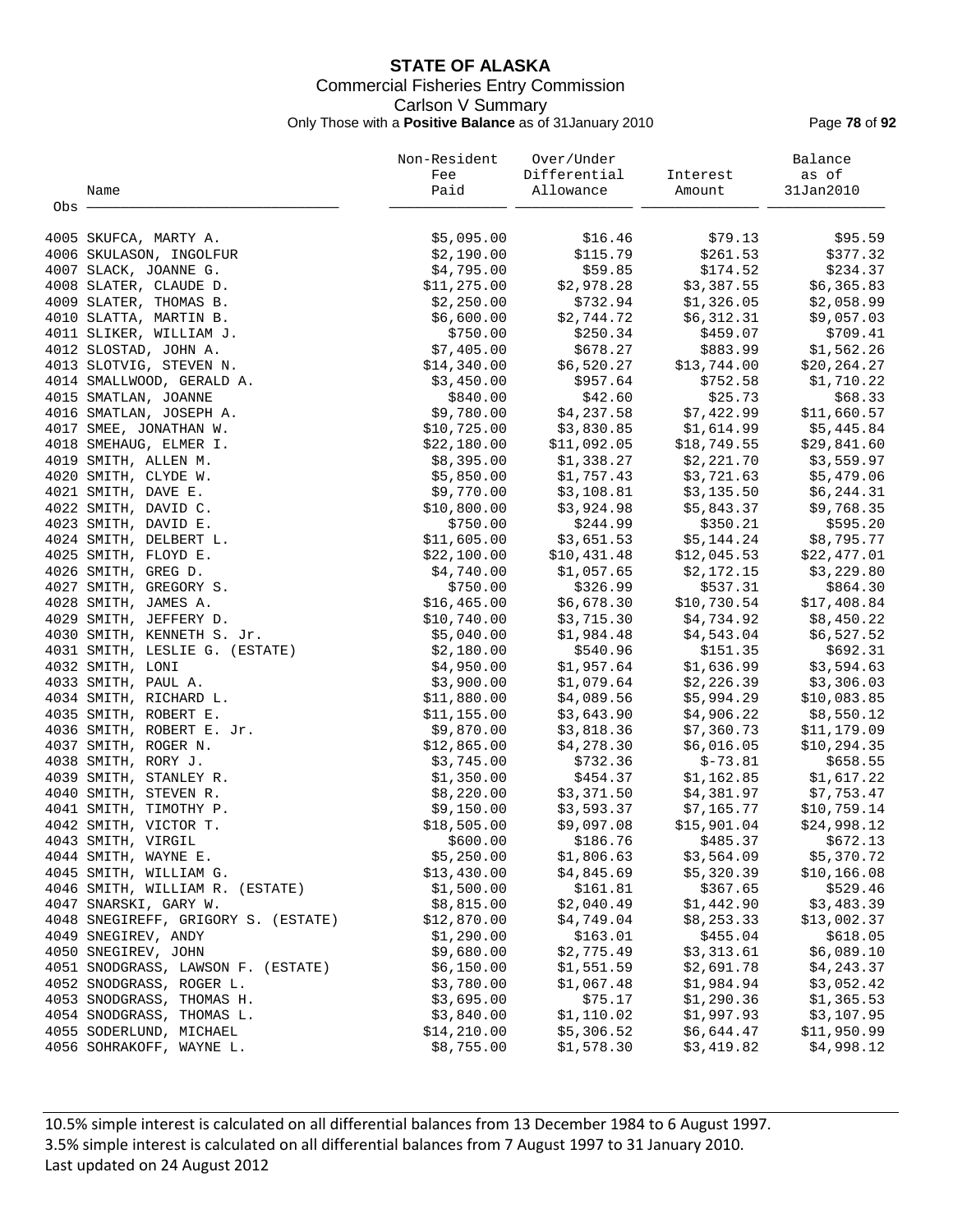# **STATE OF ALASKA** Commercial Fisheries Entry Commission Carlson V Summary Only Those with a **Positive Balance** as of 31January 2010 Page **79** of **92**

|       |                                 | Non-Resident | Over/Under   |             | Balance      |
|-------|---------------------------------|--------------|--------------|-------------|--------------|
|       |                                 | Fee          | Differential | Interest    | as of        |
|       | Name                            | Paid         | Allowance    | Amount      | 31Jan2010    |
| Obs - |                                 |              |              |             |              |
|       |                                 |              |              |             |              |
|       | 4057 SOILEAU, PETER A. (ESTATE) | \$3,000.00   | \$939.00     | \$1,754.28  | \$2,693.28   |
|       | 4058 SOLBERG, REIDAR            | \$11,005.00  | \$3,038.30   | \$5,511.36  | \$8,549.66   |
|       | 4059 SOLIE, EARL C.             | \$6,205.00   | \$890.69     | \$1,251.52  | \$2,142.21   |
|       | 4060 SOLOMON, MICHAEL S.        | \$4,650.00   | \$177.67     | \$1,157.49  | \$1,335.16   |
|       | 4061 SOMERS, BRAD S.            | \$410.00     | \$57.50      | \$12.32     | \$69.82      |
|       | 4062 SONDIE, CHRIS              | \$1,665.00   | \$546.24     | \$123.55    | \$669.79     |
|       | 4063 SONGSTAD, JEFFERY D.       | \$8,925.00   | \$2,467.86   | $$-45.11$   | \$2,422.75   |
|       | 4064 SORENSEN, DAVID E.         | \$10,965.00  | \$2,998.09   | \$2,646.43  | \$5,644.52   |
|       | 4065 SORENSEN, DAVID M.         | \$5,850.00   | \$1,583.99   | \$2,804.40  | \$4,388.39   |
|       | 4066 SORENSEN, RALPH H.         | \$18,950.00  | \$8,333.30   | \$12,863.84 | \$21,197.14  |
|       | 4067 SORENSEN, SOREN A.         | \$22,605.00  | \$10,431.27  | \$9,199.63  | \$19,630.90  |
|       | 4068 SORENSEN, THOMAS           | \$11,305.00  | \$3,500.51   | \$4,690.31  | \$8,190.82   |
|       | 4069 SORENSON, EDWARD R.        | \$5,250.00   | \$1,595.06   | \$3,439.39  | \$5,034.45   |
|       | 4070 SORVIK, ALF O. (ESTATE)    | \$12, 115.00 | \$4,492.64   | \$11,459.68 | \$15,952.32  |
|       | 4071 SORVIK, PETER K.           | \$5,995.00   | \$1,603.24   | \$1,119.90  | \$2,723.14   |
|       | 4072 SOUTER, PHILLIP            | \$10,800.00  | \$5,060.57   | \$9,136.16  | \$14,196.73  |
|       | 4073 SOUTHLAND, PAUL G.         | \$14,520.00  | \$5,768.30   | \$9,406.52  | \$15,174.82  |
|       | 4074 SOUTHLAND, RANDELL S.      | \$2,820.00   | \$419.31     | \$598.73    | \$1,018.04   |
|       | 4075 SOUTHLAND, VICTORIA L.     | \$2,790.00   | \$326.74     | \$923.47    | \$1,250.21   |
|       | 4076 SOUZA, TONY                | \$3,420.00   | \$802.58     | \$1,378.79  | \$2,181.37   |
|       | 4077 SPADARO, GIUSEPPE V.       | \$11,155.00  | \$3,547.27   | \$4,797.44  | \$8,344.71   |
|       | 4078 SPAHI, NADER M.            | \$1,350.00   | \$252.02     | \$566.39    | \$818.41     |
|       | 4079 SPAIN, STEVEN D.           | \$11,395.00  | \$3,976.91   | \$5,360.55  | \$9,337.46   |
|       | 4080 SPARKS, ALVIN B.           | \$1,950.00   | \$1,086.76   | \$2,843.60  | \$3,930.36   |
|       | 4081 SPARKS, TERRANCE A.        | \$4,800.00   | \$2,376.63   | \$4,727.59  | \$7,104.22   |
|       | 4082 SPATARO, JACK G.           | \$3,900.00   | \$1,157.96   | \$2,562.68  | \$3,720.64   |
|       | 4083 SPEAK, MARTIN B.           | \$4,975.00   | \$686.72     | $$-50.68$   | \$636.04     |
|       | 4084 SPEELMON, STEPHEN          | \$20, 270.00 | \$10,568.22  | \$15,080.20 | \$25,648.42  |
|       | 4085 SPEIGHT, CARL R. (ESTATE)  | \$595.00     | \$10.00      | \$3.80      | \$13.80      |
|       | 4086 SPEIR, RYAN                | \$6,000.00   | \$2,848.69   | \$1,607.67  | \$4,456.36   |
|       | 4087 SPERBECK, SCOTT            | \$10, 290.00 | \$5,204.72   | \$11,749.99 | \$16,954.71  |
|       | 4088 SPIELMAN, BARNEY           | \$1,950.00   | \$461.82     | \$1,108.80  | \$1,570.62   |
|       | 4089 SPIELMAN, KARL K.          | \$11,515.00  | \$4,459.87   | \$6,458.41  | \$10,918.28  |
|       | 4090 SPINAK, SCOTT              | \$6,090.00   | \$1,858.49   | $$-757.69$  | \$1,100.80   |
|       | 4091 SPINALE, CHARLES F.        | \$990.00     | $$-1.60$     | \$40.42     | \$38.82      |
|       | 4092 SPINALE, DOMINIC C.        | \$12,415.00  | \$3,978.30   | \$5,975.89  | \$9,954.19   |
|       | 4093 SPINALE, JOSEPH D.         | \$5,850.00   | \$1,757.43   | \$3,735.11  | \$5,492.54   |
|       | 4094 SPINALE, VINCENT J.        | \$2,400.00   | \$731.67     | \$1,707.30  | \$2,438.97   |
|       |                                 |              |              |             |              |
|       | 4095 SPLEEN, STEVE              | \$6,385.00   | \$78.27      | \$85.31     | \$163.58     |
|       | 4096 SPOKAS, MICHAEL H.         | \$10, 155.00 | \$3,011.06   | $$-122.07$  | \$2,888.99   |
|       | 4097 SPOONER, CORREY M.         | \$4,980.00   | \$1,899.66   | \$1,160.33  | \$3,059.99   |
|       | 4098 SPRALJA, BRANKO            | \$12,415.00  | \$3,978.30   | \$5,840.97  | \$9,819.27   |
|       | 4099 SPRINGER, CRYSTAL A.       | \$535.00     | \$10.00      | \$3.36      | \$13.36      |
|       | 4100 SPRINGER, PATRICK M.       | \$3,685.00   | \$986.04     | \$6.11      | \$992.15     |
|       | 4101 SPROED, DAVID L.           | \$12,180.00  | \$4,035.80   | \$5,926.26  | \$9,962.06   |
|       | 4102 SPRY, LYLE E.              | \$7,050.00   | \$2,384.42   | \$4,993.01  | \$7,377.43   |
|       | 4103 SQUIRES, ALONZA F. Jr.     | \$13,460.00  | \$4,593.30   | \$7,659.34  | \$12, 252.64 |
|       | 4104 SQUIRES, DAVID S.          | \$9,950.00   | \$2,576.68   | \$3,469.29  | \$6,045.97   |
|       | 4105 ST. CROIX, FRANCIS J.      | \$750.00     | \$281.50     | \$122.78    | \$404.28     |
|       | 4106 ST. PETER, JIM             | \$3,390.00   | \$884.48     | \$2,037.25  | \$2,921.73   |
|       | 4107 ST. SAUVER, LYNN           | \$4,795.00   | \$59.85      | \$176.30    | \$236.15     |
|       | 4108 STABBERT, DAN              | \$1,500.00   | \$512.71     | \$937.10    | \$1,449.81   |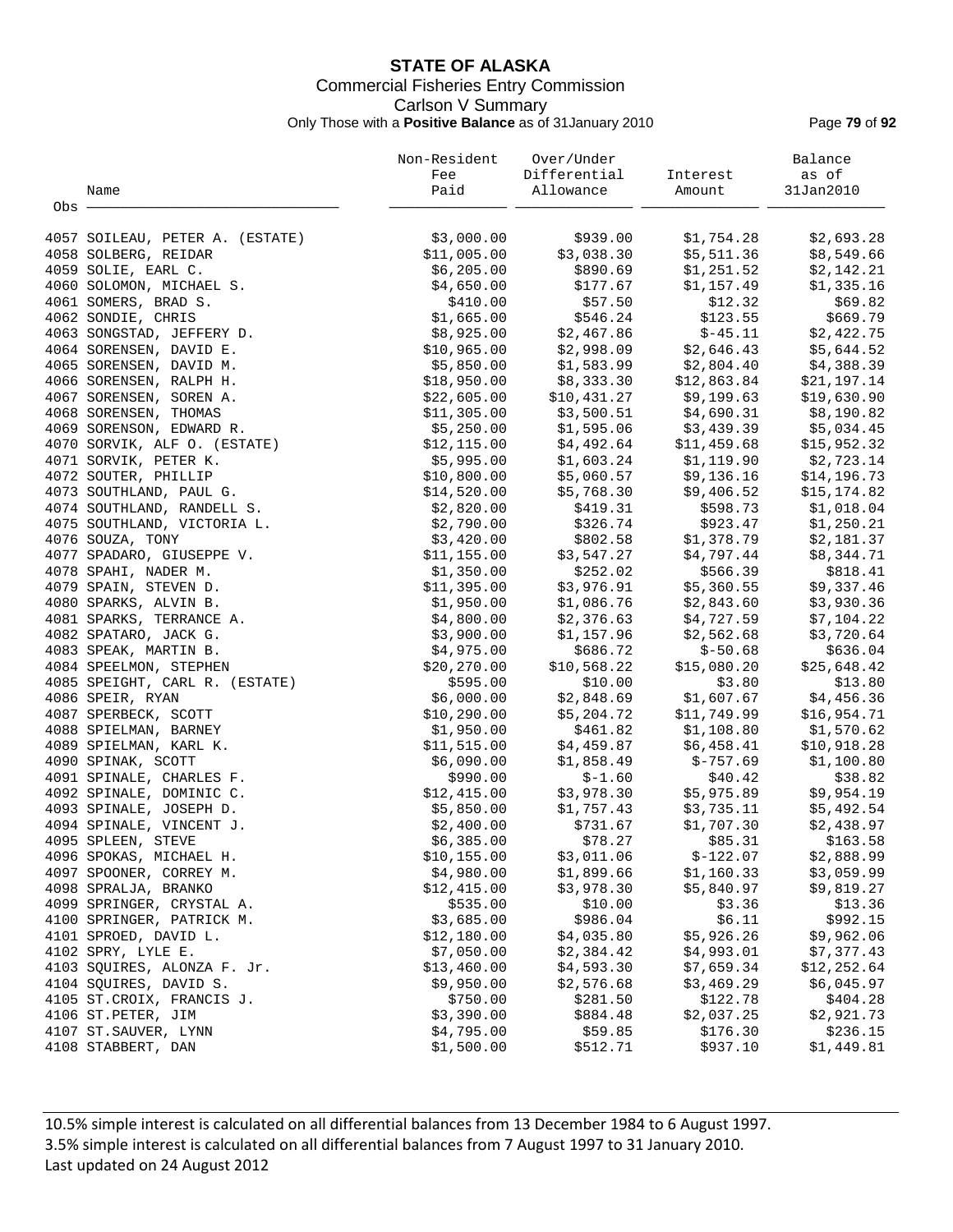# **STATE OF ALASKA** Commercial Fisheries Entry Commission Carlson V Summary Only Those with a **Positive Balance** as of 31January 2010 Page **80** of **92**

|       |                                                        | Non-Resident              | Over/Under               |                          | Balance                  |
|-------|--------------------------------------------------------|---------------------------|--------------------------|--------------------------|--------------------------|
|       |                                                        | Fee                       | Differential             | Interest                 | as of                    |
|       | Name                                                   | Paid                      | Allowance                | Amount                   | 31Jan2010                |
| Obs - |                                                        |                           |                          |                          |                          |
|       | 4109 STACK, JOHN                                       | \$2,120.00                | \$100.26                 | \$27.20                  | \$127.46                 |
|       | 4110 STAFFANSON, JOHN R.                               | \$4,980.00                | \$1,799.64               | \$3,341.03               | \$5,140.67               |
|       | 4111 STAM, TOM                                         | \$9,805.00                | \$2,959.87               | \$3,459.47               | \$6,419.34               |
|       | 4112 STAMBAUGH, LESLIE N.                              | \$8,390.00                | \$3,608.37               | \$3,652.73               | \$7,261.10               |
|       | 4113 STAMBAUGH, LOWELL W.                              | \$12,470.00               | \$3,933.29               | \$3,908.28               | \$7,841.57               |
|       | 4114 STAMBAUGH, NANCY M.                               | \$2,340.00                | \$683.73                 | \$1,111.91               | \$1,795.64               |
|       | 4115 STAMBAUGH, ROSS G.                                | \$3,240.00                | \$897.27                 | \$1,980.68               | \$2,877.95               |
|       | 4116 STANCHFIELD, DAVID A.                             | \$1,590.00                | \$306.69                 | \$650.91                 | \$957.60                 |
|       | 4117 STANCIC, JUDITH I.                                | \$1,800.00                | \$539.70                 | \$925.14                 | \$1,464.84               |
|       | 4118 STANDAERT, JAN                                    | \$8,150.00                | \$2,258.95               | \$1,156.28               | \$3,415.23               |
|       | 4119 STANDLEY, LARRY                                   | \$1,200.00                | \$270.58                 | \$519.97                 | \$790.55                 |
|       | 4120 STANGELAND, LARS R.                               | \$2,250.00                | \$418.43                 | \$974.08                 | \$1,392.51               |
|       | 4121 STANGELAND, MAGNUS                                | \$2,730.00                | \$341.29                 | \$593.54                 | \$934.83                 |
|       | 4122 STANLEY, BRIAN K.                                 | \$11,460.00               | \$3,635.80               | \$5,810.08               | \$9,445.88               |
|       | 4123 STANLEY, FRED W.                                  | \$5,345.00                | \$968.11                 | \$1,534.98               | \$2,503.09               |
|       | 4124 STANLEY, RICHARD S.                               | \$4,470.00                | \$1,125.71               | \$1,653.66               | \$2,779.37               |
|       | 4125 STANLEY, WILLIAM M.                               | \$6,150.00                | \$1,581.74               | \$2,814.16               | \$4,395.90               |
|       | 4126 STANNERT, PAUL Q.                                 | \$12,355.00               | \$3,991.54               | \$5,683.27               | \$9,674.81               |
|       | 4127 STARKS, RILEY D.                                  | \$12,045.00               | \$4,372.06               | \$6,984.06               | \$11,356.12              |
|       | 4128 STARR, ROBERT W.                                  | \$15, 265.00              | \$5,878.30               | \$8,675.27               | \$14,553.57              |
|       | 4129 STASSEL, JOAN E.                                  | \$600.00                  | \$120.24                 | \$235.11                 | \$355.35                 |
|       | 4130 STAVLEY, WILLIAM L.                               | \$450.00                  | \$86.76                  | \$224.97                 | \$311.73                 |
|       | 4131 STEARNS, KEENAN T.                                | \$6,090.00                | \$1,709.00               | \$4,475.43               | \$6,184.43               |
|       | 4132 STEBBINS, GARY D.                                 | \$1,290.00                | \$347.55                 | \$853.33                 | \$1,200.88               |
|       | 4133 STECKER, THOMAS F.                                | \$12,650.00               | \$4,093.30               | \$5,985.97               | \$10,079.27              |
|       | 4134 STEEL, JOHN                                       | \$4,625.00                | \$1,208.44               | \$1,941.54               | \$3,149.98               |
|       | 4135 STEELE, GREG D.                                   | \$5,710.00                | \$394.93                 | \$1,659.43               | \$2,054.36               |
|       | 4136 STEELE, ROBERT A.                                 | \$300.00                  | \$26.99                  | \$45.06                  | \$72.05                  |
|       | 4137 STEGEMAN, DIRK T.                                 | \$9,595.00                | \$1,978.29               | \$2,896.02               | \$4,874.31               |
|       | 4138 STEGEMAN, JOHN                                    | \$5,640.00                | \$2,219.17               | \$3,439.90               | \$5,659.07               |
|       | 4139 STEIN, DAVID                                      | \$5,250.00                | \$1,166.36               | \$1,912.19               | \$3,078.55               |
|       | 4140 STEINBACH, WALTER P.                              | \$2,190.00                | \$150.96                 | \$498.74                 | \$649.70                 |
|       | 4141 STENBERG, LUTHER Q.                               | \$9,295.00                | \$2,385.59               | \$2,733.24               | \$5,118.83               |
|       | 4142 STENSLAND, DUANE                                  | \$9,475.00                | \$2,018.27               | \$1,390.51               | \$3,408.78               |
|       | 4143 STENSLAND, GARRY L.                               | \$8,845.00                | \$1,891.53               | \$3,550.50               | \$5,442.03               |
|       | 4144 STENSLAND, KIRSTEN D.                             | \$8,635.00                | \$1,770.69               | \$3,216.99               | \$4,987.68               |
|       | 4145 STENSLAND, RONALD L.                              | \$8,545.00                | \$1,721.68               | \$3,108.92               | \$4,830.60               |
|       | 4146 STENSLAND, WALTER A. Jr.                          | \$8,245.00                | \$1,734.92               | \$3,209.69               | \$4,944.61               |
|       | 4147 STEPHAN, DANIEL J.                                | \$8,545.00                | \$1,721.68               | \$3,086.73               | \$4,808.41               |
|       | 4148 STEPHAN, DANIEL L. (ESTATE)                       | \$6,070.00                | \$71.68                  | \$1,351.28               | \$1,422.96               |
|       | 4149 STEPHAN, LYNN R.                                  | \$990.00                  | \$130.58                 | \$281.26                 | \$411.84                 |
|       | 4150 STEPHENS, MONTY H.<br>4151 STEPHENSON, SUSAN L.   | \$10,285.00               | \$2,891.54<br>\$259.94   | \$5,720.61               | \$8,612.15               |
|       |                                                        | \$1,800.00                | $$-176.00$               | \$449.47                 | \$709.41                 |
|       | 4152 STEVENS, BROOKS IV<br>4153 STEVENS, ERICK A.      | \$3,610.00<br>\$11,750.00 | \$3,938.93               | \$325.33<br>\$5,582.30   | \$149.33<br>\$9,521.23   |
|       |                                                        | \$12,655.00               |                          |                          |                          |
|       | 4154 STEVENS, GEOFFREY L.<br>4155 STEVENS, ILLAYANA L. | \$7,405.00                | \$4,138.29<br>\$2,293.58 | \$5,663.13<br>\$2,320.39 | \$9,801.42<br>\$4,613.97 |
|       | 4156 STEVENS, MARTIN                                   | \$11,365.00               | \$3,900.51               | \$5,423.32               | \$9,323.83               |
|       | 4157 STEVENSON, SCOTT                                  | \$14,060.00               | \$4,993.30               | \$7,467.39               | \$12,460.69              |
|       | 4158 STEVENSON, WESLEY D.                              | \$1,950.00                | \$664.06                 | \$1,504.81               | \$2,168.87               |
|       | 4159 STEWARD, BRADLEY L.                               | \$3,000.00                | \$1,059.94               | \$1,891.70               | \$2,951.64               |
|       | 4160 STEWART, GARY L.                                  | \$19,295.00               | \$8,881.53               | \$16, 210.76             | \$25,092.29              |
|       |                                                        |                           |                          |                          |                          |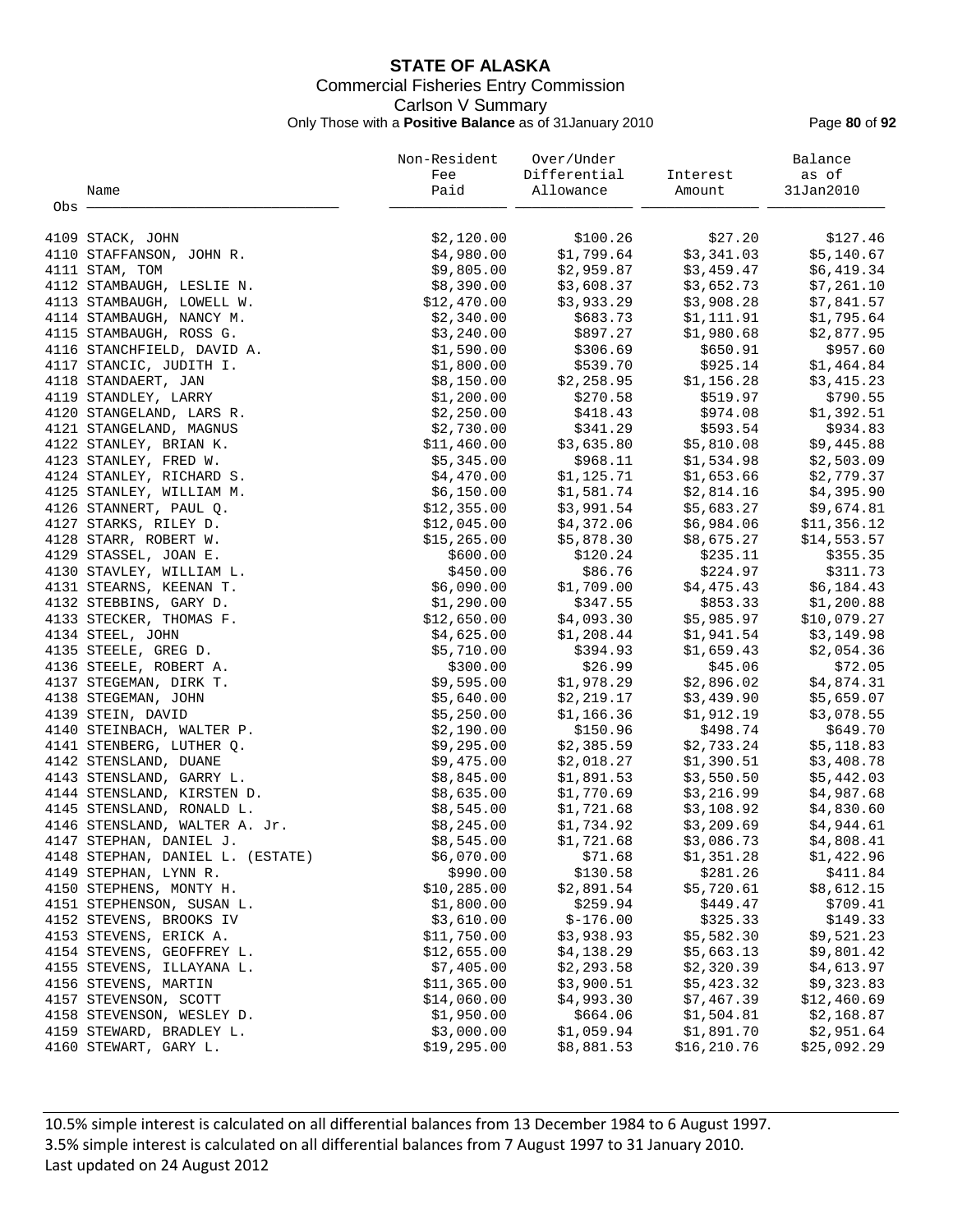# **STATE OF ALASKA** Commercial Fisheries Entry Commission Carlson V Summary Only Those with a **Positive Balance** as of 31January 2010 Page **81** of **92**

|       |                              | Non-Resident | Over/Under   |              | Balance     |
|-------|------------------------------|--------------|--------------|--------------|-------------|
|       |                              | Fee          | Differential | Interest     | as of       |
|       | Name                         | Paid         | Allowance    | Amount       | 31Jan2010   |
| Obs - |                              |              |              |              |             |
|       | 4161 STEWART, HENRY A.       | \$8,880.00   | \$2,612.34   | \$5,760.46   | \$8,372.80  |
|       | 4162 STEWART, KJELL H.       | \$11,825.00  | \$2,440.45   | $$-1,721.81$ | \$718.64    |
|       | 4163 STEWART, RANDY L.       | \$7,255.00   | \$578.27     | \$691.03     | \$1,269.30  |
|       | 4164 STILLWAUGH, BRETT B.    | \$450.00     | \$20.24      | \$35.81      | \$56.05     |
|       | 4165 STOCK, ANDREW A.        | \$3,030.00   | \$251.07     | \$267.58     | \$518.65    |
|       | 4166 STOEN, GARSON G.        | \$7,050.00   | \$1,664.24   | \$649.30     | \$2,313.54  |
|       | 4167 STOKES, DOUGLAS A.      | \$830.00     | \$125.00     | \$23.16      | \$148.16    |
|       | 4168 STONE, JAMES H.         | \$27,385.00  | \$13,491.53  | \$16,036.94  | \$29,528.47 |
|       | 4169 STONE, MARK D.          | \$15,680.00  | \$5,931.94   | \$7,946.41   | \$13,878.35 |
|       | 4170 STONE, MARVIN J.        | \$5,820.00   | \$1,975.05   | \$3,803.83   | \$5,778.88  |
|       | 4171 STONE, ROBERT L.        | \$1,440.00   | \$88.66      | \$271.75     | \$360.41    |
|       | 4172 STONE, VERNON L.        | \$12,000.00  | \$4,342.05   | \$6,602.29   | \$10,944.34 |
|       | 4173 STONER, ANDREW          | \$360.00     | \$66.24      | \$15.86      | \$82.10     |
|       | 4174 STORATH, KARL F.        | \$450.00     | \$86.76      | \$225.62     | \$312.38    |
|       | 4175 STORDAL, ALAN           | \$300.00     | \$26.99      | \$44.02      | \$71.01     |
|       | 4176 STOREY, ROBERT M.       | \$9,055.00   | \$2,753.81   | \$3,028.06   | \$5,781.87  |
|       | 4177 STORKERSEN, TOR P.      | \$10,775.00  | \$3,627.24   | \$4,930.74   | \$8,557.98  |
|       | 4178 STOROY, OTHELIUS J.     | \$9,450.00   | \$3,507.66   | \$4,301.64   | \$7,809.30  |
|       | 4179 STOWERS, TONY M.        | \$1,795.00   | \$85.96      | \$43.50      | \$129.46    |
|       | 4180 STRACK, CLAYTON         | \$4,150.00   | \$416.08     | \$127.28     | \$543.36    |
|       | 4181 STRAND, DAVID A.        | \$13,615.00  | \$5,436.45   | \$9,993.69   | \$15,430.14 |
|       | 4182 STRAUB, RICHARD P.      | \$10,350.00  | \$4,033.95   | \$7,608.77   | \$11,642.72 |
|       | 4183 STRAY, JEFFERY R.       | \$3,590.00   | \$494.36     | \$136.86     | \$631.22    |
|       | 4184 STRECKER, HOLLISTER B.  | \$8,070.00   | \$2,873.36   | \$5,177.75   | \$8,051.11  |
|       | 4185 STREED, ROMAN D.        | \$1,050.00   | $$-10.02$    | \$102.07     | \$92.05     |
|       | 4186 STREET, DAVID P.        | \$9,535.00   | \$2,098.28   | \$3,223.70   | \$5,321.98  |
|       | 4187 STREITZ, STEVEN K.      | \$10,500.00  | \$4,263.67   | \$9,279.12   | \$13,542.79 |
|       | 4188 STRICKER, LYNN          | \$7,405.00   | \$1,271.46   | \$102.50     | \$1,373.96  |
|       | 4189 STRICKLER, DEAN V.      | \$750.00     | \$333.17     | \$135.36     | \$468.53    |
|       | 4190 STROM, ALBERT E.        | \$31,215.00  | \$15,866.48  | \$15,722.70  | \$31,589.18 |
|       | 4191 STROM, GEORGE C.        | \$6,750.00   | \$1,763.24   | \$3,106.23   | \$4,869.47  |
|       | 4192 STRONG, CLINTON R.      | \$11,100.00  | \$3,143.30   | \$5,831.78   | \$8,975.08  |
|       | 4193 STRONG. CVETICH, JOHN   | \$8,200.00   | \$1,973.49   | \$4,794.48   | \$6,767.97  |
|       | 4194 STROOSMA, SVEN          | \$6,655.00   | \$354.85     | \$7.79       | \$362.64    |
|       | 4195 STROUP, REX R.          | \$8,155.00   | \$1,178.29   | \$2,048.62   | \$3,226.91  |
|       | 4196 STRUB, ROBERT G.        | \$6,450.00   | \$2,286.87   | \$2,432.42   | \$4,719.29  |
|       | 4197 STUBBERUD, VIDAR        | \$8,940.00   | \$4,506.45   | \$8,971.11   | \$13,477.56 |
|       | 4198 STUCKI, BILL            | \$750.00     | \$250.34     | \$455.34     | \$705.68    |
|       | 4199 STUHR, DAVE L.          | \$630.00     | \$243.42     | \$580.22     | \$823.64    |
|       | 4200 STURGELL, DENNIS L.     | \$13,620.00  | \$7,060.66   | \$15,482.50  | \$22,543.16 |
|       | 4201 STURGELL, DENNIS L. Jr. | \$7,180.00   | \$1,506.60   | \$3,139.55   | \$4,646.15  |
|       | 4202 STURGELL, DONNY R.      | \$3,425.00   | \$406.38     | \$1, 219.29  | \$1,625.67  |
|       | 4203 STURGILL, RICHARD C.    | \$4,650.00   | \$119.85     | \$140.18     | \$260.03    |
|       | 4204 STYKE, BRIAN E.         | \$11,575.00  | \$3,058.29   | \$3,560.75   | \$6,619.04  |
|       | 4205 SUGIURA, KEITH T.       | \$13,705.00  | \$4,678.30   | \$7,354.78   | \$12,033.08 |
|       | 4206 SULLIVAN, GLENN         | \$20,030.00  | \$8,389.86   | \$8,341.50   | \$16,731.36 |
|       | 4207 SULLIVAN, ROD           | \$13,590.00  | \$5,148.30   | \$8,136.59   | \$13,284.89 |
|       | 4208 SULLIVAN, THOMAS F.     | \$3,840.00   | \$1,340.74   | \$789.99     | \$2,130.73  |
|       | 4209 SULLIVAN, TOM           | \$900.00     | \$112.71     | \$207.62     | \$320.33    |
|       | 4210 SUNDBERG, NAOMI         | \$300.00     | \$19.40      | \$6.37       | \$25.77     |
|       | 4211 SUOMELA, JIM            | \$3,180.00   | \$714.88     | \$180.10     | \$894.98    |
|       | 4212 SURBER, SAM             | \$2,430.00   | \$743.73     | \$1,298.55   | \$2,042.28  |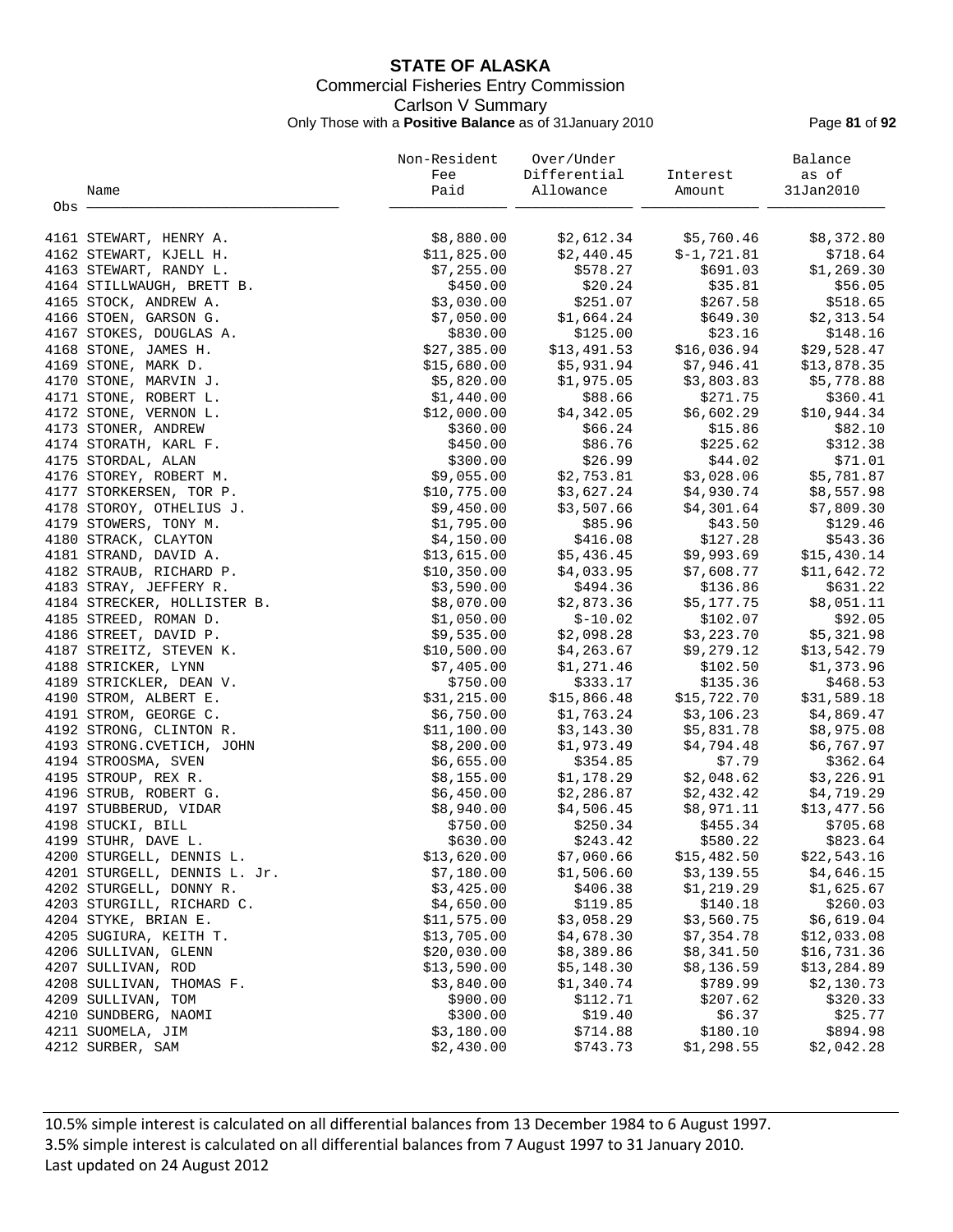# **STATE OF ALASKA** Commercial Fisheries Entry Commission Carlson V Summary Only Those with a **Positive Balance** as of 31January 2010 Page **82** of **92**

|       |                                    | Non-Resident | Over/Under   |                         | Balance      |
|-------|------------------------------------|--------------|--------------|-------------------------|--------------|
|       |                                    | Fee          | Differential | Interest                | as of        |
|       | Name                               | Paid         | Allowance    | Amount                  | 31Jan2010    |
| Obs - |                                    |              |              |                         |              |
|       |                                    |              |              |                         |              |
|       | 4213 SURYAN, THOMAS M.             | \$35,110.00  | \$17,303.29  | \$15,191.10             | \$32,494.39  |
|       | 4214 SUSOL, JAMES C.               | \$11,695.00  | \$3,530.85   | \$4,982.73              | \$8,513.58   |
|       | 4215 SUTHERLAND, MARK              | \$4,290.00   | \$1,434.94   | \$2,541.98              | \$3,976.92   |
|       | 4216 SUTTON, J. C.                 | \$8,935.00   | \$1,778.30   | \$3,885.34              | \$5,663.64   |
|       | 4217 SUYDAM, ANTRIL C.             | \$2,840.00   | \$780.27     | \$247.71                | \$1,027.98   |
|       | 4218 SUYDAM, FLOYD L. (ESTATE)     | \$600.00     | \$106.05     | \$220.60                | \$326.65     |
|       | 4219 SUYDAM, GARY W.               | \$17,340.00  | \$9,417.43   | \$20,548.27             | \$29,965.70  |
|       | 4220 SVASAND, ERNEST               | \$22,580.00  | \$9,913.29   | \$10,605.65             | \$20,518.94  |
|       | 4221 SVASAND, JOHANNES             | \$8,190.00   | \$2,479.86   | \$4,868.81              | \$7,348.67   |
|       | 4222 SVENSEN, ELROY S.             | \$1,350.00   | \$61.81      | \$135.39                | \$197.20     |
|       | 4223 SVENSEN, THOMAS E.            | \$16, 135.00 | \$6,458.30   | \$9,688.33              | \$16, 146.63 |
|       | 4224 SVENSSON, BARBARA L.          | \$2,845.00   | \$186.50     | \$758.51                | \$945.01     |
|       | 4225 SVENSSON, JOHN A.             | \$12,485.00  | \$4,802.08   | \$5,539.34              | \$10,341.42  |
|       | 4226 SVENSSON, STEVE A.            | \$19,755.00  | \$8,577.50   | \$10,659.07             | \$19,236.57  |
|       | 4227 SVINDLAND, GUNNULF A.         | \$750.00     | \$206.05     | \$431.13                | \$637.18     |
|       | 4228 SVINO, RAGNVALD N. (ESTATE)   | \$2,850.00   | \$1,277.79   | \$3,171.50              | \$4,449.29   |
|       | 4229 SWANSEN, JANET                | \$300.00     | \$26.99      | \$44.30                 | \$71.29      |
|       | 4230 SWANSON, ANDREW J.            | \$4,530.00   | \$880.98     | \$1,402.35              | \$2,283.33   |
|       | 4231 SWANSON, ARTHUR J.            | \$9,360.00   | \$2,035.79   | \$2,927.96              | \$4,963.75   |
|       | 4232 SWANSON, BRAD J.              | \$3,590.00   | \$275.85     | \$41.03                 | \$316.88     |
|       | 4233 SWANSON, CRAIG W.             | \$420.00     | \$66.24      | \$17.87                 | \$84.11      |
|       | 4234 SWANSON, KENNETH A.           | \$1,350.00   | \$277.79     | \$688.94                | \$966.73     |
|       | 4235 SWASAND, CARY K.              | \$5,820.00   | \$1,405.11   | \$1,745.40              | \$3,150.51   |
|       | 4236 SWASAND, CHRIS                | \$12,870.00  | \$5,680.72   | \$2,030.58              | \$7,711.30   |
|       | 4237 SWENDT, GIL                   | \$4,620.00   | \$1,564.87   | \$2,853.64              | \$4,418.51   |
|       | 4238 SWIFT, JAMES T.               | \$1,080.00   | \$97.82      | \$26.08                 | \$123.90     |
|       | 4239 SWIMELAR, WILLIAM E.          | \$33,670.00  | \$16,575.84  | \$14,864.11             | \$31,439.95  |
|       | 4240 SWIMM, KENNETH G. (ESTATE)    | \$1,590.00   | \$320.88     | \$759.27                | \$1,080.15   |
|       | 4241 SWOBODA, TIM G.               | \$1,800.00   | \$446.69     | \$977.99                | \$1,424.68   |
|       | 4242 SWOPES, KENNETH R.            | \$600.00     | \$239.31     | \$90.40                 | \$329.71     |
|       | 4243 SYKES, ROBERT A.              | \$18,885.00  | \$8,607.00   | \$8,214.01              | \$16,821.01  |
|       | 4244 SZYMCZAK, JOHN                | \$9,990.00   | \$3,974.55   | \$6,037.81              | \$10,012.36  |
|       | 4245 TAGGART, DONALD D.            | \$3,300.00   | \$508.30     | \$1,164.52              | \$1,672.82   |
|       | 4246 TAIE, DENNIS                  | \$5,250.00   | \$1,191.19   | \$632.10                | \$1,823.29   |
|       | 4247 TAKALO, ALAN W. (ESTATE)      | \$8,545.00   | \$1,721.68   | \$3,093.22              | \$4,814.90   |
|       | 4248 TAKASE, SADAO K.              | \$600.00     | \$120.24     | \$239.92                | \$360.16     |
|       | 4249 TALLMAN, SUSAN L.             | \$2,250.00   | \$698.97     | \$714.80                | \$1,413.77   |
|       | 4250 TAMMAN, MICHAEL R.            | \$7,710.00   |              | $$2,159.86$ $$4,615.12$ | \$6,774.98   |
|       | 4251 TANAKA, TAKUJI                | \$14,900.00  | \$5,846.54   | \$8,344.34              | \$14,190.88  |
|       | 4252 TAORMINA, PETER               | \$5,580.00   | \$1,951.38   | \$1,635.72              | \$3,587.10   |
|       | 4253 TAPPING, TIMOTHY G. Jr.       | \$5,850.00   | \$1,993.39   | \$3,791.57              | \$5,784.96   |
|       | 4254 TARABOCHIA, BURTON D.         | \$11,710.00  | \$3,508.30   | \$5,740.73              | \$9,249.03   |
|       | 4255 TARABOCHIA, DANIEL E.         | \$8,515.00   | \$1,787.25   | \$1,001.60              | \$2,788.85   |
|       | 4256 TARABOCHIA, DAVID D. (ESTATE) | \$6,815.00   | \$1,868.13   | \$4,102.27              | \$5,970.40   |
|       | 4257 TARABOCHIA, DAVID M.          | \$1,980.00   | $$-5.47$     | \$240.75                | \$235.28     |
|       | 4258 TARABOCHIA, DOMINICK J. Jr.   | \$13,315.00  | \$4,578.30   | \$7,197.46              | \$11,775.76  |
|       | 4259 TARABOCHIA, FRANK D.          | \$12,415.00  | \$3,978.30   | \$5,869.04              | \$9,847.34   |
|       | 4260 TARABOCHIA, JACK N. (ESTATE)  | \$4,800.00   | \$936.76     | \$1,878.55              | \$2,815.31   |
|       | 4261 TARABOCHIA, JOHN R. (ESTATE)  | \$600.00     | \$186.76     | \$491.16                | \$677.92     |
|       | 4262 TARABOCHIA, JOHN R. Jr.       | \$12,415.00  | \$3,978.30   | \$5,914.14              | \$9,892.44   |
|       | 4263 TARABOCHIA, JOSEPH B.         | \$12,415.00  | \$3,978.30   | \$5,885.56              | \$9,863.86   |
|       | 4264 TARABOCHIA, MARCIA            | \$2,485.00   | $$-15.07$    | \$151.58                | \$136.51     |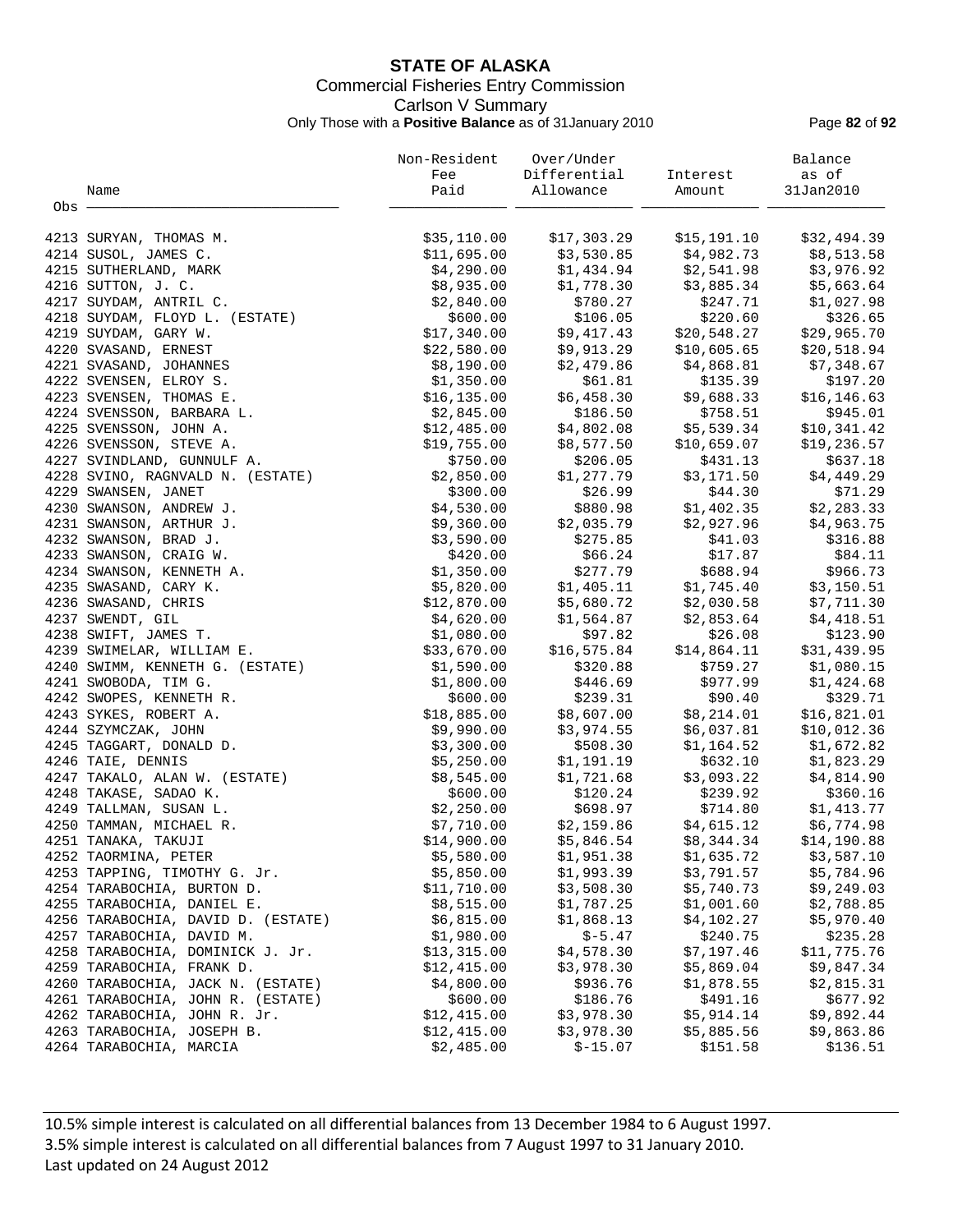# **STATE OF ALASKA** Commercial Fisheries Entry Commission Carlson V Summary Only Those with a **Positive Balance** as of 31January 2010 Page **83** of **92**

|       |                                                       | Non-Resident              | Over/Under               |                          | Balance                  |
|-------|-------------------------------------------------------|---------------------------|--------------------------|--------------------------|--------------------------|
|       |                                                       | Fee                       | Differential             | Interest                 | as of                    |
|       | Name                                                  | Paid                      | Allowance                | Amount                   | 31Jan2010                |
| Obs - |                                                       |                           |                          |                          |                          |
|       | 4265 TARABOCHIA, MICHAEL A.                           | \$3,750.00                | \$617.71                 | \$1,303.52               | \$1,921.23               |
|       | 4266 TARABOCHIA, RICHARD J.                           | \$8,850.00                | \$2,032.32               | \$3,865.74               | \$5,898.06               |
|       | 4267 TARABOCHIA, RONALD J. (ESTATE)                   | \$8,790.00                | \$2,945.42               | \$4,763.42               | \$7,708.84               |
|       | 4268 TARANTINO, GUS P.                                | \$12, 115.00              | \$3,991.54               | \$5,907.55               | \$9,899.09               |
|       | 4269 TARANTINO, SANTO W.                              | \$8,100.00                | \$2,638.36               | \$5,136.12               | \$7,774.48               |
|       | 4270 TARBOX, MICHAEL J.                               | \$20,550.00               | \$10,719.86              | \$20, 299.15             | \$31,019.01              |
|       | 4271 TARTER, LAURA R.                                 | \$450.00                  | \$20.24                  | \$40.45                  | \$60.69                  |
|       | 4272 TATE, MICHAEL M.                                 | \$6,390.00                | \$1,550.89               | \$2,808.95               | \$4,359.84               |
|       | 4273 TATOR, C.VERNON                                  | \$1,200.00                | \$351.64                 | \$825.39                 | \$1,177.03               |
|       | 4274 TATROW, DARYL J.                                 | \$4,195.00                | \$738.25                 | \$1,254.75               | \$1,993.00               |
|       | 4275 TAUNTON, NEIL A.                                 | \$6,670.00                | \$2,058.86               | \$453.73                 | \$2,512.59               |
|       | 4276 TAVASCI, JEAN F.                                 | \$2,100.00                | \$561.82                 | \$1,350.22               | \$1,912.04               |
|       | 4277 TAVIS, RONALD R.                                 | \$5,600.00                | \$1,196.30               | $$-233.09$               | \$963.21                 |
|       | 4278 TAYLOR, ERIC R.                                  | \$5,460.00                | \$1,399.63               | \$1,641.08               | \$3,040.71               |
|       | 4279 TAYLOR, JEFF C. Jr.                              | \$10,435.00               | \$2,778.30               | \$6,025.82               | \$8,804.12               |
|       | 4280 TAYLOR, JEFFREY M.                               | \$450.00                  | \$50.34                  | \$93.73                  | \$144.07                 |
|       | 4281 TAYLOR, LEROY W.                                 | \$750.00                  | \$220.24                 | \$434.19                 | \$654.43                 |
|       | 4282 TAYLOR, RICHARD A.                               | \$2,100.00                | \$561.82                 | \$1,362.20               | \$1,924.02               |
|       | 4283 TAYLOR, THOMAS J. (ESTATE)                       | \$3,450.00                | \$644.72                 | \$1,423.46               | \$2,068.18               |
|       | 4284 TAYLOR, TODD                                     | \$1,590.00                | \$376.31                 | \$518.34                 | \$894.65                 |
|       | 4285 TAYLOR, WILLIAM W.                               | \$13,475.00               | \$5,689.98               | \$10,691.03              | \$16,381.01              |
|       | 4286 TEGDAL, FRANK                                    | \$13,840.00               | \$6,333.09               | \$13,432.25              | \$19,765.34              |
|       | 4287 TEIXEIRA, JOSE C.                                | \$6,205.00                | \$800.96                 | \$28.16                  | \$829.12                 |
|       | 4288 TELEN, LARRY R.                                  | \$8,545.00                | \$1,721.68               | \$3,072.77               | \$4,794.45               |
|       | 4289 TELGEN, DOUGLAS W.                               | \$3,630.00                | \$359.00                 | \$772.64                 | \$1,131.64               |
|       | 4290 TEN. KLEY, REID C.                               | \$5,095.00                | \$16.46                  | \$77.01                  | \$93.47                  |
|       | 4291 TENEV, STANLEY                                   | \$3,840.00                | \$1,456.76               | \$689.81                 | \$2,146.57               |
|       | 4292 TETER, KENNETH G.                                | \$8,850.00                | \$2,919.86               | \$5,446.40               | \$8,366.26               |
|       | 4293 TEUBER, PAUL H. (ESTATE)                         | \$14,005.00               | \$4,678.30               | \$7,517.45               | \$12,195.75              |
|       | 4294 THIBERT, MERRILL A.                              | \$6,240.00                | \$1,552.68               | \$3,164.08               | \$4,716.76               |
|       | 4295 THILL, GLEN R.                                   | \$6,180.00                | \$1,884.90               | \$2,054.86               | \$3,939.76               |
|       | 4296 THILL, JAMES L.                                  | \$9,300.00                | \$3,623.63               | \$4,279.95               | \$7,903.58               |
|       | 4297 THILL, MARK J.                                   | \$6,960.00                | \$2,261.01               | \$2,065.81               | \$4,326.82               |
|       | 4298 THOMAS, DONALD                                   | \$6,030.00                | \$1,513.37               | \$3,294.69               | \$4,808.06               |
|       | 4299 THOMAS, GERLAD S.                                | \$3,060.00                | \$343.04                 | \$639.87                 | \$982.91                 |
|       | 4300 THOMAS, JACK L.                                  | \$1,290.00                | \$-2.58                  | \$90.67                  | \$88.09                  |
|       | 4301 THOMAS, LONNIE S. (ESTATE)                       | \$4,135.00                | \$789.50                 | \$1,152.72               | \$1,942.22               |
|       | 4302 THOMAS, ROGER A.                                 | \$13,875.00               | \$4,628.30               | \$7,294.25               | \$11,922.55              |
|       | 4303 THOMAS, TIMOTHY W.                               | \$11,575.00               | \$3,058.29               | \$3,576.44               | \$6,634.73               |
|       | 4304 THOMAS, WILLIAM D.                               | \$1,290.00                | \$134.60                 | \$203.01                 | \$337.61                 |
|       | 4305 THOMASHOFSKI, PAUL J.                            | \$6,565.00                | \$2,220.87               | \$2,168.12               | \$4,388.99               |
|       | 4306 THOMPSON, DAVID E.                               | \$19,365.00               | \$8,663.82               | \$8,974.89               | \$17,638.71              |
|       | 4307 THOMPSON, DENNIS R.                              | \$33,765.00               | \$16,928.30              | \$20,048.04              | \$36,976.34              |
|       | 4308 THOMPSON, EINAR N. (ESTATE)                      | \$3,955.00                | \$1,158.44               | \$444.70                 | \$1,603.14               |
|       | 4309 THOMPSON, ERIC R.                                | \$9,085.00                | \$2,091.54               | \$4,779.87               | \$6,871.41               |
|       | 4310 THOMPSON, GORDON                                 | \$12,805.00               | \$4,078.30               | \$5,883.74               | \$9,962.04               |
|       | 4311 THOMPSON, GRANT L.                               | \$13,680.00               | \$5,465.01               | \$8,558.60               | \$14,023.61              |
|       | 4312 THOMPSON, JOSEPH L.                              | \$8,370.00                | \$1,779.18               | \$3,128.29               | \$4,907.47               |
|       | 4313 THOMPSON, LAWRENCE                               | \$5,365.00                | \$933.58<br>\$1,390.69   | \$1,488.85               | \$2,422.43               |
|       | 4314 THOMPSON, MEGAN M.                               | \$3,690.00                |                          | \$618.18                 | \$2,008.87               |
|       | 4315 THOMPSON, NORMAN E.<br>4316 THOMPSON, RICHARD D. | \$10,460.00<br>\$6,750.00 | \$2,878.92<br>\$2,057.94 | \$2,252.97<br>\$3,246.05 | \$5,131.89<br>\$5,303.99 |
|       |                                                       |                           |                          |                          |                          |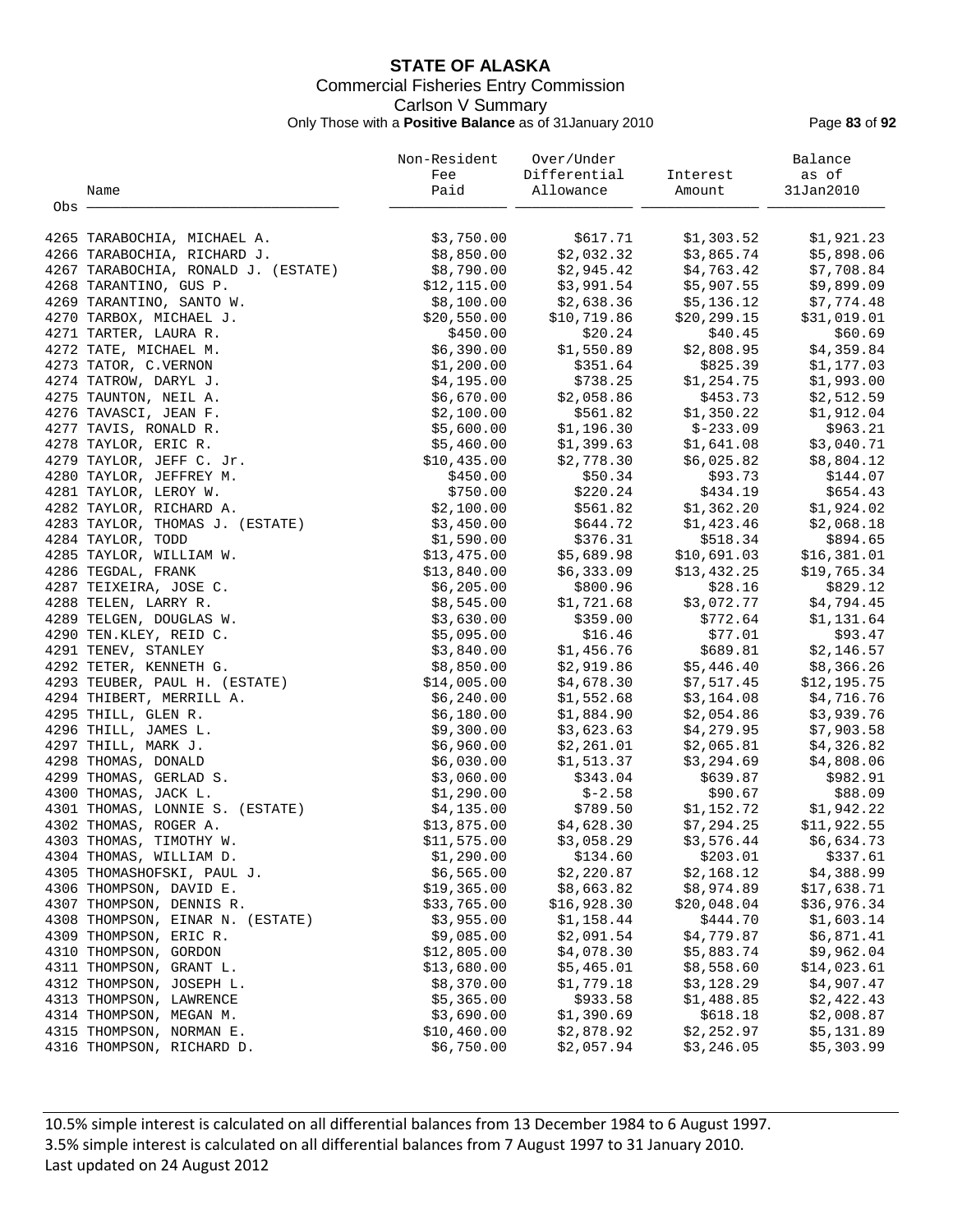# **STATE OF ALASKA** Commercial Fisheries Entry Commission Carlson V Summary Only Those with a **Positive Balance** as of 31January 2010 Page **84** of **92**

|       |                                       | Non-Resident | Over/Under   |             | Balance      |
|-------|---------------------------------------|--------------|--------------|-------------|--------------|
|       |                                       | Fee          | Differential | Interest    | as of        |
|       | Name                                  | Paid         | Allowance    | Amount      | 31Jan2010    |
| Obs - |                                       |              |              |             |              |
|       | 4317 THOMPSON, RICHARD W.             | \$14,925.00  | \$5,910.51   | \$8,401.53  | \$14,312.04  |
|       | 4318 THOMPSON, THOMAS D.              | \$8,935.00   | \$2,021.69   | \$4,534.09  | \$6,555.78   |
|       | 4319 THOREEN, BRYCE E.                | \$13,135.00  | \$4,458.30   | \$7,001.54  | \$11,459.84  |
|       | 4320 THORNE, CAROLYN M.               | \$1,200.00   | \$449.72     | \$148.16    | \$597.88     |
|       | 4321 THORNE, SCOTT                    | \$13,335.00  | \$4,618.80   | \$2,018.03  | \$6,636.83   |
|       | 4322 THORPE, WILLIAM L. (ESTATE)      | \$9,600.00   | \$3,253.03   | \$5,679.67  | \$8,932.70   |
|       | 4323 THORSEN, EVEN                    | \$8,280.00   | \$3,405.44   | \$5,433.08  | \$8,838.52   |
|       | 4324 THORSTENSON, PEDER               | \$6,165.00   | \$1,556.30   | \$152.43    | \$1,708.73   |
|       | 4325 THORSTENSON, ROBERT M. Jr.       | \$5,305.00   | \$933.58     | \$1,626.31  | \$2,559.89   |
|       | 4326 THUESTAD, KENNETH H.             | \$750.00     | \$267.61     | \$675.73    | \$943.34     |
|       | 4327 THURN, ARTHUR P.                 | \$10,370.00  | \$2,533.28   | \$2,506.07  | \$5,039.35   |
|       | 4328 THURSTON, DONALD A.              | \$11,005.00  | \$3,078.30   | \$6,227.30  | \$9,305.60   |
|       | 4329 THURSTON, KEVIN M.               | \$7,050.00   | \$2,767.85   | \$3,677.35  | \$6,445.20   |
|       | 4330 THY. NGUYEN, TUONG               | \$450.00     | \$20.24      | \$39.98     | \$60.22      |
|       | 4331 THYNES, DAVID C.                 | \$930.00     | \$167.74     | \$422.55    | \$590.29     |
|       | 4332 TIERNEY, CHRIS G.                | \$5,845.00   | \$2,047.64   | \$1,705.04  | \$3,752.68   |
|       | 4333 TIKKA, GREGORY M.                | \$3,000.00   | \$1,398.31   | \$2,379.14  | \$3,777.45   |
|       | 4334 TILBURY, VIRGINIA                | \$3,540.00   | \$912.72     | \$2,076.20  | \$2,988.92   |
|       | 4335 TILLEY, JERRY E. Jr.             | \$10,970.00  | \$3,697.83   | \$6,609.27  | \$10,307.10  |
|       | 4336 TILLEY, RONALD L.                | \$9,060.00   | \$2,324.75   | \$2,511.38  | \$4,836.13   |
|       | 4337 TIPIKIN, ALEKSANDER              | \$1,500.00   | \$249.71     | \$504.64    | \$754.35     |
|       | 4338 TIPLER, WAYNE A.                 | \$5,570.00   | \$1,677.40   | \$1,796.33  | \$3,473.73   |
|       | 4339 TIPTON, BERNARD R.               | \$2,340.00   | \$615.64     | \$1,439.22  | \$2,054.86   |
|       | 4340 TISON, KENNETH F.                | \$17,430.00  | \$8,113.92   | \$8,696.77  | \$16,810.69  |
|       | 4341 TITTERINGTON, RONALD O.          | \$9,595.00   | \$1,978.29   | \$2,863.62  | \$4,841.91   |
|       | 4342 TJOSVOLL, NILS M.                | \$16,650.00  | \$8,057.37   | \$12,136.05 | \$20, 193.42 |
|       | 4343 TOBIN, JOHN E.                   | \$6,565.00   | \$2,220.87   | \$2,193.27  | \$4,414.14   |
|       | 4344 TODD, DANIEL A.                  | \$4,380.00   | \$1,287.68   | \$2,639.56  | \$3,927.24   |
|       | 4345 TOFTEMARK, POUL K.               | \$840.00     | \$89.97      | \$32.79     | \$122.76     |
|       | 4346 TOFTEY, HARLEY C.                | \$10,050.00  | \$4,175.24   | \$7,300.94  | \$11,476.18  |
|       | 4347 TOIVOLA, KARI                    | \$20, 270.00 | \$8,573.29   | \$11,228.38 | \$19,801.67  |
|       | 4348 TOLSMA, RUSSELL E.               | \$6,355.00   | \$733.47     | $$-724.84$  | \$8.63       |
|       | 4349 TOMICH, MARTIN (ESTATE)          | \$14,660.00  | \$5,433.30   | \$8,329.63  | \$13,762.93  |
|       | 4350 TOOMEY, GEORGE                   | \$750.00     | \$284.03     | \$645.03    | \$929.06     |
|       | 4351 TOOMEY, STEVEN L.                | \$5,560.00   | $$-288.21$   | \$701.36    | \$413.15     |
|       | 4352 TORAN, TERENTI                   | \$3,240.00   | \$693.57     | \$1,090.10  | \$1,783.67   |
|       | 4353 TORAN, WES                       | \$1,500.00   | \$614.67     | \$510.53    | \$1,125.20   |
|       | 4354 TORGERSON, JACK M.               | \$14,700.00  | \$7,484.42   | \$16,594.39 | \$24,078.81  |
|       | 4355 TORGERSON, ROLF M.               | \$18,950.00  | \$8,333.30   | \$11,093.73 | \$19,427.03  |
|       | 4356 TORGRAMSEN, KARL J.              | \$4,500.00   | \$1,837.71   | \$4,019.05  | \$5,856.76   |
|       | 4357 TORRENTE, ANTONINO               | \$7,165.00   | \$1,105.70   | $$-151.51$  | \$954.19     |
|       | 4358 TORRENTE, VINCENT                | \$6,600.00   | \$2,084.42   | \$4,258.03  | \$6,342.45   |
|       | 4359 TORSEN, RONALD A.                | \$750.00     | \$284.03     | \$648.95    | \$932.98     |
|       | 4360 TOSEMARK, POUL K.                | \$750.00     | \$256.61     | \$551.14    | \$807.75     |
|       | 4361 TOSTE, RAYMOND M.                | \$7,945.00   | \$1,767.32   | \$3,214.83  | \$4,982.15   |
|       | 4362 TOTEFF, JAMES C. (ESTATE)        | \$5,100.00   | \$893.37     | \$1,771.16  | \$2,664.53   |
|       | 4363 TOTEFF, JAMES C. Jr.             | \$11,810.00  | \$3,786.54   | \$4,950.80  | \$8,737.34   |
|       | 4364 TOTEFF, THERESA P.               | \$450.00     | \$44.99      | \$64.49     | \$109.48     |
|       | 4365 TOUSIGNANT, LAWRENCE J. (ESTATE) | \$600.00     | \$120.24     | \$230.19    | \$350.43     |
|       | 4366 TOWARAK, AMBROSE R.              | \$660.00     | \$96.56      | \$22.63     | \$119.19     |
|       | 4367 TOWLE, CHARLES M.                | \$8,065.00   | \$2,672.32   | \$3,206.30  | \$5,878.62   |
|       | 4368 TOWLE, MARK P.                   | \$3,270.00   | \$851.67     | \$63.86     | \$915.53     |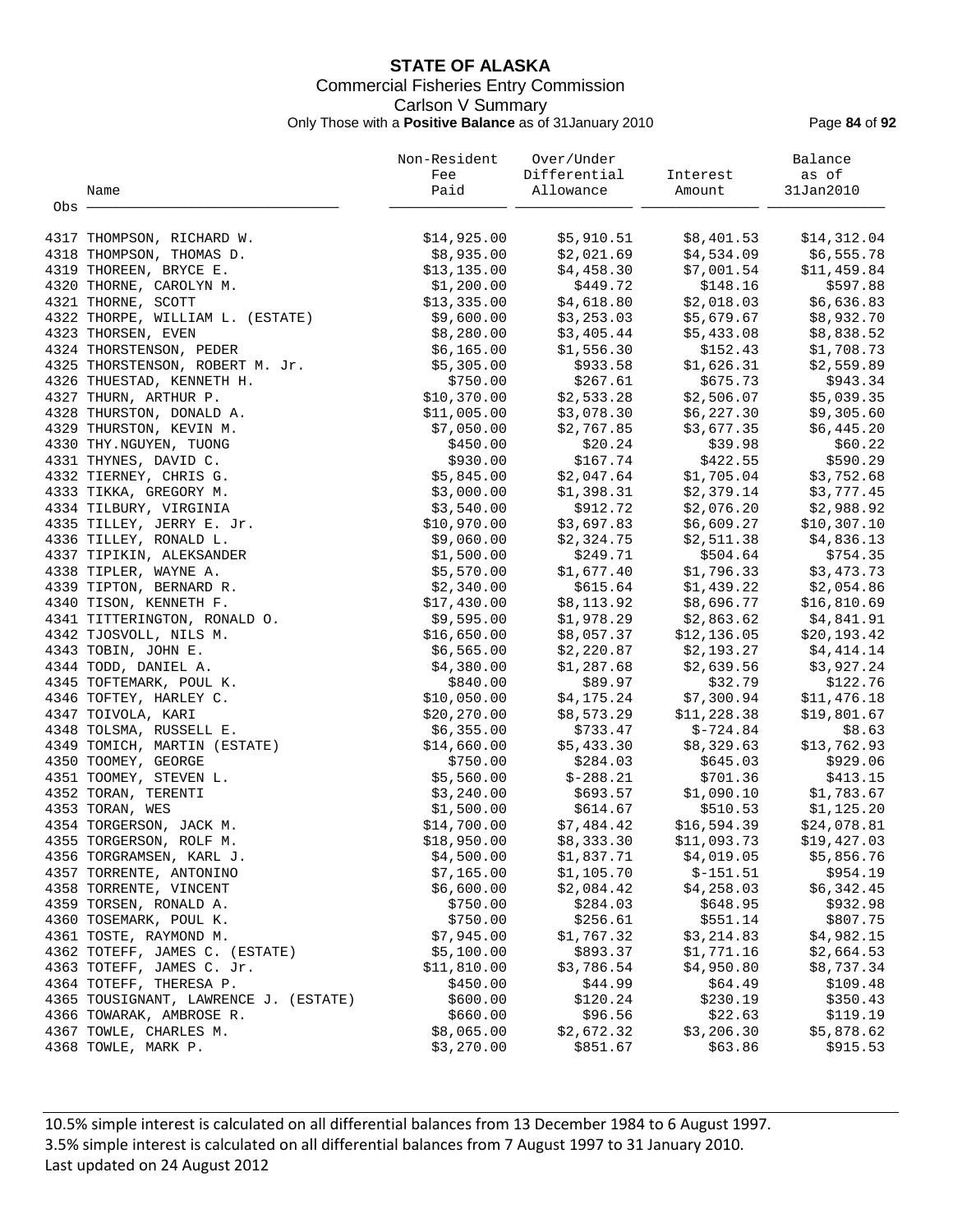# **STATE OF ALASKA** Commercial Fisheries Entry Commission Carlson V Summary Only Those with a **Positive Balance** as of 31January 2010 Page **85** of **92**

|       |                                            | Non-Resident               | Over/Under                 |                            | Balance                   |
|-------|--------------------------------------------|----------------------------|----------------------------|----------------------------|---------------------------|
|       |                                            | Fee                        | Differential               | Interest                   | as of                     |
|       | Name                                       | Paid                       | Allowance                  | Amount                     | 31Jan2010                 |
| Obs - |                                            |                            |                            |                            |                           |
|       | 4369 TOWNE, ROBERT D.                      | \$1,350.00                 | \$48.65                    | \$117.61                   | \$166.26                  |
|       | 4370 TOWNSEND, DAN                         | \$750.00                   | \$262.37                   | \$449.23                   | \$711.60                  |
|       | 4371 TOWNSEND, DAN                         | \$1,050.00                 | \$170.57                   | \$321.02                   | \$491.59                  |
|       | 4372 TOWNSEND, FRANK B.                    | \$1,800.00                 | \$535.44                   | \$773.47                   | \$1,308.91                |
|       | 4373 TOWNSEND, JOEL W.                     | \$1,290.00                 | \$467.45                   | \$1,100.63                 | \$1,568.08                |
|       | 4374 TOWNSEND, JOHN                        | \$840.00                   | \$42.61                    | \$120.09                   | \$162.70                  |
|       | 4375 TRACY, DARREL V. II                   | \$1,950.00                 | \$812.71                   | \$1,483.28                 | \$2,295.99                |
|       | 4376 TRAFTON, CHARLES H.                   | \$9,925.00                 | \$2,228.56                 | \$4,905.28                 | \$7,133.84                |
|       | 4377 TRAFTON, MICHAEL H.                   | \$7,740.00                 | \$2,458.66                 | \$4,663.08                 | \$7,121.74                |
|       | 4378 TRAIBUSH, THOMAS A.                   | \$1,905.00                 | \$355.96                   | \$97.89                    | \$453.85                  |
|       | 4379 TRAN, TAM                             | \$6,265.00                 | \$959.82                   | $$-149.03$                 | \$810.79                  |
|       | 4380 TREADWELL, GLENN                      | \$2,880.00                 | \$838.43                   | \$2,029.18                 | \$2,867.61                |
|       | 4381 TREAT, WAYNE                          | \$2,190.00                 | \$556.31                   | \$838.14                   | \$1,394.45                |
|       | 4382 TREMAIN, ROBERT G.                    | \$4,380.00                 | \$1,677.97                 | \$3,029.91                 | \$4,707.88                |
|       | 4383 TREUHAFT, DEAN                        | \$300.00                   | \$39.31                    | \$14.74                    | \$54.05                   |
|       | 4384 TRICE, JAMES H.                       | \$17,565.00                | \$8,266.61                 | \$15,995.80                | \$24,262.41               |
|       | 4385 TRIMBERGER, DONALD J.                 | \$1,500.00                 | \$554.37                   | \$1,427.57                 | \$1,981.94                |
|       | 4386 TRIPP, JAMES M. Jr.                   | \$1,590.00                 | \$395.43                   | \$542.93                   | \$938.36                  |
|       | 4387 TRIPP, KEITH                          | \$3,700.00                 | $$-283.03$                 | \$586.54                   | \$303.51                  |
|       | 4388 TRIPP, RICHARD B.                     | \$2,310.00                 | \$452.15                   | \$1,067.92                 | \$1,520.07                |
|       | 4389 TROKA, PAUL J.                        | \$7,405.00                 | \$678.27                   | \$890.37                   | \$1,568.64                |
|       | 4390 TROSVIG, JOSHUA L.                    | \$11,140.00                | \$4,404.94                 | \$1,715.09                 | \$6,120.03                |
|       | 4391 TROTT, ALBERT J.                      | \$7,015.00                 | \$458.30                   | \$1,371.58                 | \$1,829.88                |
|       | 4392 TROTT, GEORGE A.                      | \$11,365.00                | \$3,454.87                 | \$4,608.35                 | \$8,063.22                |
|       | 4393 TROTT, LISA M.                        | \$3,300.00                 | \$134.58                   | \$183.23                   | \$317.81                  |
|       | 4394 TROTT, NANCY L.                       | \$7,195.00                 | \$578.30                   | \$1,489.79                 | \$2,068.09                |
|       | 4395 TRUEBLOOD, ANDREW                     | \$4,500.00                 | \$1,048.05                 | \$2,007.07                 | \$3,055.12                |
|       | 4396 TRUSSLER, JERRY A.                    | \$5,100.00                 | \$1,495.06                 | \$3,219.93                 | \$4,714.99                |
|       | 4397 TUCKER, BLAKE                         | \$23, 295.00               | \$10, 277.46               | \$4,545.20                 | \$14,822.66               |
|       | 4398 TUCKER, VINCENT                       | \$1,975.00                 | \$186.56                   | \$67.81                    | \$254.37                  |
|       | 4399 TUNNO, DIANNE                         | \$4,495.00                 | \$153.82                   | \$374.34                   | \$528.16                  |
|       | 4400 TURKHEIMER, FRED S.                   | \$12,805.00                |                            | $$4,078.30$ $$5,891.80$    | \$9,970.10                |
|       | 4401 TURNER, PHILIP M.                     | \$5,610.00                 | \$2,273.10                 | \$5,725.44                 | \$7,998.54                |
|       | 4402 TUSOW, BRUCE                          | \$900.00                   | \$70.58                    | \$133.28                   | \$203.86                  |
|       | 4403 TWIDDY, RON                           | \$300.00                   | \$23.42                    | \$56.95                    | \$80.37                   |
|       | 4404 TWILLIGEAR, JAMES M.                  | \$1,800.00                 | \$398.97                   | \$278.34                   | \$677.31                  |
|       | 4405 TWOMEY, TIM                           | \$750.00                   | \$54.37                    | \$147.34                   | \$201.71                  |
|       | 4406 TYAS, MICHAEL P.                      | \$11,955.00                | \$3,588.28                 | \$2,979.89                 | \$6,568.17                |
|       | 4407 TYLER, GARTH A.                       | \$18,620.00                | \$7,393.30                 | \$8,601.01                 | \$15,994.31               |
|       | 4408 TYNES, REIDAR A.                      | \$2,250.00                 | \$982.61                   | \$1,742.29                 | \$2,724.90                |
|       | 4409 TYTLER, WARREN F.                     | \$9,600.00                 | \$3,253.03                 | \$5,665.04                 | \$8,918.07                |
|       | 4410 UNDERWOOD, BRADLEY W.                 | \$3,110.00                 | \$821.56                   | \$243.74                   | \$1,065.30<br>\$229.39    |
|       | 4411 UNDERWOOD, KAY P.                     | \$1,825.00                 | \$166.56                   | \$62.83                    | \$7,790.54                |
|       | 4412 UPTON, JOSEPH C.                      | \$7,950.00<br>\$12,415.00  | \$2,765.49<br>\$3,978.30   | \$5,025.05                 |                           |
|       | 4413 URELL, DAVID W.<br>4414 URI, EINAR N. | \$7,980.00                 | \$3, 266.97                | \$5,990.24<br>\$6,416.18   | \$9,968.54                |
|       | 4415 URI, KONRAD C.                        |                            |                            |                            | \$9,683.15<br>\$45,595.77 |
|       | 4416 URI, KONRAD S.                        | \$31,260.00<br>\$27,210.00 | \$16,559.27<br>\$13,993.21 | \$29,036.50<br>\$16,099.30 | \$30,092.51               |
|       | 4417 URIE, ANTHONY M.                      | \$15,290.00                | \$5,853.30                 | \$8,793.90                 | \$14,647.20               |
|       | 4418 URMANSKI, MARK                        | \$3,030.00                 | \$497.72                   | \$1,364.28                 | \$1,862.00                |
|       | 4419 UTT, MICHAEL A.                       | \$12,415.00                | \$3,978.30                 | \$5,833.97                 | \$9,812.27                |
|       | 4420 UTTERSON, KENNETH R.                  | \$4,220.00                 | \$819.93                   | \$415.63                   | \$1,235.56                |
|       |                                            |                            |                            |                            |                           |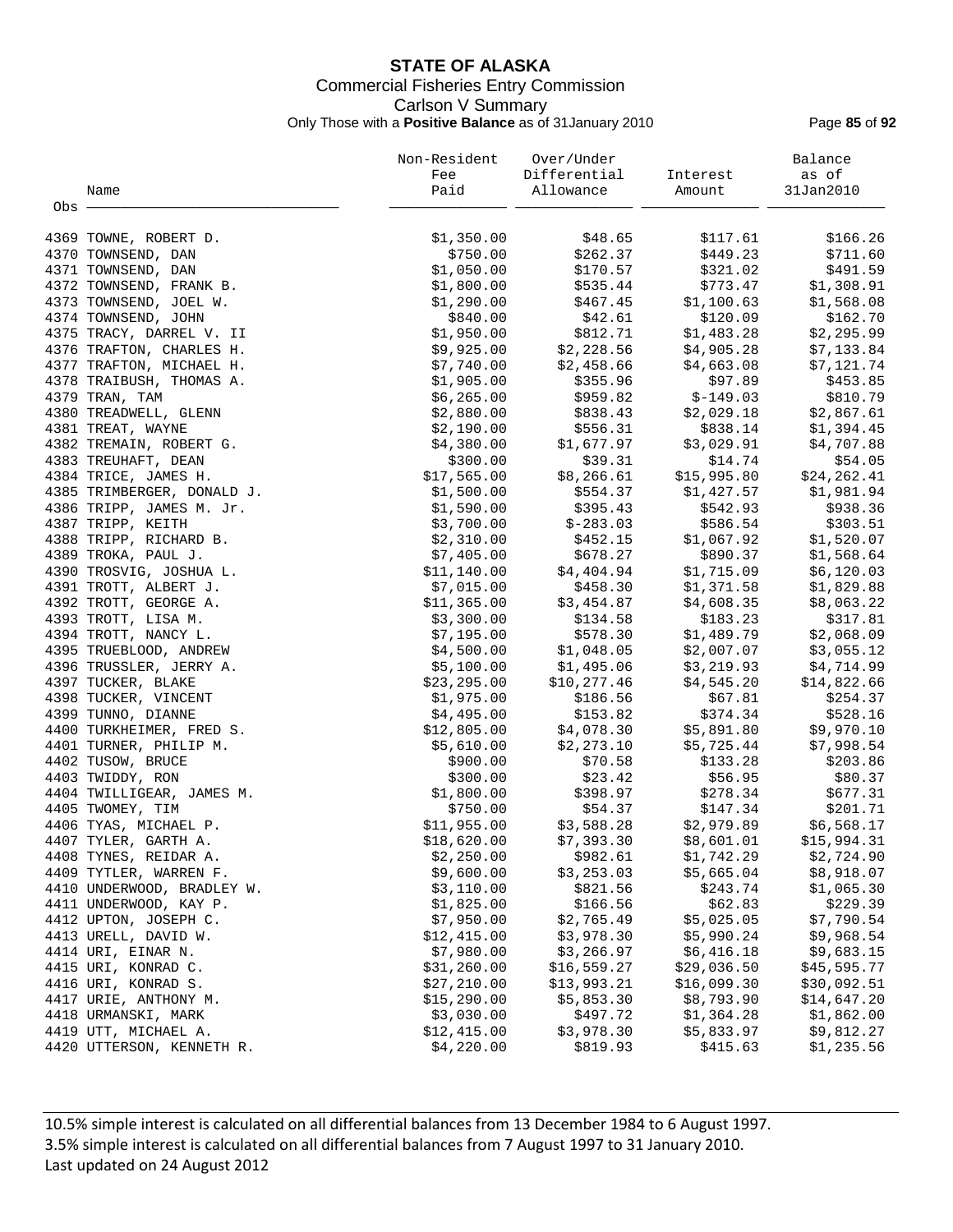# **STATE OF ALASKA** Commercial Fisheries Entry Commission Carlson V Summary Only Those with a **Positive Balance** as of 31January 2010 Page **86** of **92**

|     | Name                                        | Non-Resident<br>Fee<br>Paid | Over/Under<br>Differential<br>Allowance | Interest<br>Amount       | Balance<br>as of<br>31Jan2010 |
|-----|---------------------------------------------|-----------------------------|-----------------------------------------|--------------------------|-------------------------------|
| Obs |                                             |                             |                                         |                          |                               |
|     |                                             |                             |                                         |                          |                               |
|     | 4421 UTTLEY, ROSS H.                        | \$7,405.00                  | \$678.27                                | \$887.46                 | \$1,565.73                    |
|     | 4422 VADSET, DONALD T.                      | \$10,350.00                 | \$3,592.34                              | \$5,711.37               | \$9,303.71                    |
|     | 4423 VAGEN, OLAF                            | \$10,735.00                 | \$2,890.84                              | \$3,184.93               | \$6,075.77                    |
|     | 4424 VALENTINSEN, ARNE                      | \$9,000.00                  | \$4,095.06                              | \$8,935.19               | \$13,030.25                   |
|     | 4425 VAN, MARK V.                           | \$3,750.00                  | \$357.40                                | \$376.36                 | \$733.76                      |
|     | 4426 VAN.ARSDEL, JOSEPH S.                  | \$12,415.00                 | \$3,978.30                              | \$5,845.84               | \$9,824.14                    |
|     | 4427 VAN. ETTINGER, BRYAN                   | \$300.00                    | \$26.99                                 | \$41.28                  | \$68.27                       |
|     | 4428 VAN.LAM, LONG                          | \$300.00                    | \$19.40                                 | \$6.63                   | \$26.03                       |
|     | 4429 VAN. SLAGEREN, MARTIN D.               | \$15,320.00                 | \$5,793.30                              | \$8,874.47               | \$14,667.77                   |
|     | 4430 VAN. VALKENBERG, CARL (ESTATE)         | \$9,660.00                  | \$3,517.37                              | \$5,801.83               | \$9,319.20                    |
|     | 4431 VANBRERO, KURT J.                      | \$9,600.00                  | \$2,532.99                              | \$5,293.21               | \$7,826.20                    |
|     | 4432 VANCE, JERRY                           | \$7,950.00                  | \$2,538.35                              | \$4,705.15               | \$7,243.50                    |
|     | 4433 VANDERLIND, LARRY R.                   | \$12,505.00                 | \$4,038.30                              | \$6,091.45               | \$10, 129.75                  |
|     | 4434 VANDERPLOEG, DAVID M.                  | \$7,735.00                  | \$978.30                                | \$1,957.51               | \$2,935.81                    |
|     | 4435 VANDERPLOEG, ROBERT M.                 | \$5,335.00                  | \$543.39                                | \$1,494.42               | \$2,037.81                    |
|     | 4436 VANDERPOL, DARIN                       | \$8,095.00                  | \$2,410.84                              | \$2,272.85               | \$4,683.69                    |
|     | 4437 VANGASKEN, STEVE C.                    | \$990.00                    | \$230.79                                | \$634.33                 | \$865.12                      |
|     | 4438 VANSANT, JOHN E.                       | \$10,585.00                 | \$3,323.93                              | \$6,856.02               | \$10, 179.95                  |
|     | 4439 VANTREASE, JEROLD L.                   | \$1,050.00                  | \$456.61                                | \$995.66                 | \$1,452.27                    |
|     | 4440 VARDY, TIM                             | \$12,105.00                 | \$4,158.09                              | \$3,113.66               | \$7,271.75                    |
|     | 4441 VARGAS, FRANK A.                       | \$11,755.00                 | \$3,800.51                              | \$4,790.30               | \$8,590.81                    |
|     | 4442 VASAK, FRANK                           | \$750.00                    | \$107.45                                | \$247.63                 | \$355.08                      |
|     | 4443 VATSO, ARILD                           | \$1,980.00                  | \$85.99                                 | \$231.70                 | \$317.69                      |
|     | 4444 VAVROCH, JOSEPH D.                     | \$7,800.00                  | \$2,651.60                              | \$5,133.73               | \$7,785.33                    |
|     | 4445 VEA, HELGE O.                          | \$22,980.00                 | \$10,643.30                             | \$17,734.57              | \$28,377.87                   |
|     | 4446 VEDO, KARL H.                          | \$12,765.00                 | \$4,455.08                              | \$3,901.92<br>\$9,987.32 | \$8,357.00                    |
|     | 4447 VEDOY, KURT                            | \$19,130.00<br>\$18,630.00  | \$8,931.48<br>\$8,229.74                | \$10,540.78              | \$18,918.80<br>\$18,770.52    |
|     | 4448 VEDOY, OLUF K.<br>4449 VEEDER, JOHN P. | \$2,790.00                  | \$877.03                                | \$2,003.27               | \$2,880.30                    |
|     | 4450 VEESER, WADE D.                        | \$5,550.00                  | \$2,803.70                              | \$1,171.36               | \$3,975.06                    |
|     | 4451 VEITEHANS, GREGORY K.                  | \$14, 265.00                | \$5,573.03                              | \$9,621.85               | \$15,194.88                   |
|     | 4452 VELASCO, CHARLES S.                    | \$11,710.00                 | \$3,371.41                              | \$4,423.42               | \$7,794.83                    |
|     | 4453 VENEROSO, GEORGE R.                    | \$1,785.00                  | \$426.24                                | \$97.32                  | \$523.56                      |
|     | 4454 VENTRICE, ANTHONY J.                   | \$1,350.00                  | \$277.79                                | \$700.52                 | \$978.31                      |
|     | 4455 VERA, EMMANUEL                         | \$5,280.00                  | $$-137.98$                              | \$322.49                 | \$184.51                      |
|     | 4456 VERLINI, RICK                          | \$3,510.00                  | \$554.36                                | \$1,365.77               | \$1,920.13                    |
|     | 4457 VERRALL, LARRY J.                      | \$22,820.00                 | \$10,743.56                             | \$20,633.64              | \$31,377.20                   |
|     | 4458 VEST, BARRY C.                         | \$1,500.00                  | \$335.43                                | \$452.49                 | \$787.92                      |
|     | 4459 VESTAL, LEE                            | \$2,005.00                  | \$166.56                                | \$64.14                  | \$230.70                      |
|     | 4460 VEUM, THOMAS T.                        | \$3,480.00                  | \$606.63                                | \$1,079.39               | \$1,686.02                    |
|     | 4461 VICK, DANIEL R.                        | \$5,260.00                  | \$1,950.96                              | \$566.63                 | \$2,517.59                    |
|     | 4462 VIETS, DANIEL                          | \$5,400.00                  | \$2,275.14                              | \$3,701.71               | \$5,976.85                    |
|     | 4463 VIK, MARVIN L.                         | \$3,000.00                  | \$1,161.82                              | \$2,846.84               | \$4,008.66                    |
|     | 4464 VIKRA, OTTO                            | \$1,830.00                  | \$153.24                                | \$322.65                 | \$475.89                      |
|     | 4465 VILLANI, PATRICK A.                    | \$16,795.00                 | \$6,898.30                              | \$10,440.31              | \$17,338.61                   |
|     | 4466 VILLARMA, JEFFREY F.                   | \$5,510.00                  | \$1,488.85                              | \$323.04                 | \$1,811.89                    |
|     | 4467 VINCENT, TIMOTHY M.                    | \$47,650.00                 | \$26, 183.30                            | \$34,389.80              | \$60,573.10                   |
|     | 4468 VITALICH, EUGENE O. (ESTATE)           | \$7,405.00                  | \$678.27                                | \$882.60                 | \$1,560.87                    |
|     | 4469 VITALIE, FRANK J.                      | \$11,515.00                 | \$3,823.93                              | \$5,495.77               | \$9,319.70                    |
|     | 4470 VITALIE, JOHN J. (ESTATE)              | \$450.00                    | \$67.61                                 | \$170.69                 | \$238.30                      |
|     | 4471 VIUHKOLA, GARY A.                      | \$12,415.00                 | \$3,978.30                              | \$5,830.12               | \$9,808.42                    |
|     | 4472 VLAHOVICH, STEVEN G.                   | \$7,915.00                  | \$978.28                                | \$1,437.47               | \$2,415.75                    |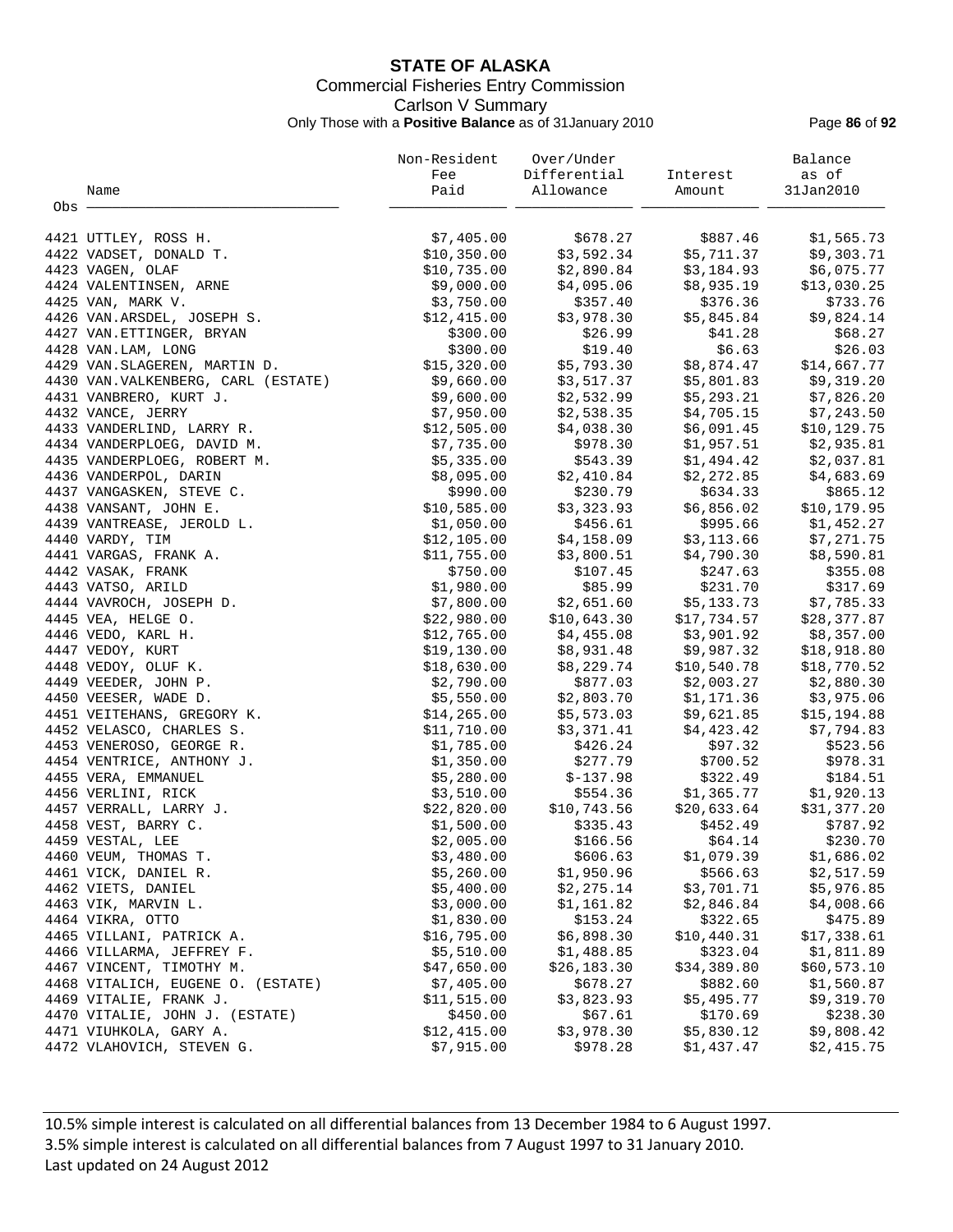# **STATE OF ALASKA** Commercial Fisheries Entry Commission Carlson V Summary Only Those with a **Positive Balance** as of 31January 2010 Page **87** of **92**

|       |                                       | Non-Resident | Over/Under   |             | Balance     |
|-------|---------------------------------------|--------------|--------------|-------------|-------------|
|       |                                       | Fee          | Differential | Interest    | as of       |
|       | Name                                  | Paid         | Allowance    | Amount      | 31Jan2010   |
| Obs - |                                       |              |              |             |             |
|       |                                       |              |              |             |             |
|       | 4473 VLASAK, E. R.                    | \$2,155.00   | \$328.12     | \$148.77    | \$476.89    |
|       | 4474 VODANOVICH, MATT A. III (ESTATE) | \$5,400.00   | \$1,242.07   | \$2,112.60  | \$3,354.67  |
|       | 4475 VODANOVICH, MATT A. Jr. (ESTATE) | \$450.00     | \$67.61      | \$164.66    | \$232.27    |
|       | 4476 VOG, RONALD H.                   | \$8,400.00   | \$2,453.03   | \$4,964.20  | \$7,417.23  |
|       | 4477 VOJKOVICH, GEORGE S.             | \$1,680.00   | \$280.57     | \$785.38    | \$1,065.95  |
|       | 4478 VOLESKY, FRANCIS V.              | \$6,575.00   | \$1,417.49   | \$2,697.49  | \$4,114.98  |
|       | 4479 VON.REIS.CROOKS, ALEX            | \$2,430.00   | \$652.52     | $$-379.35$  | \$273.17    |
|       | 4480 VONSCHEELE, VICTOR K.            | \$3,150.00   | \$688.11     | \$1,663.63  | \$2,351.74  |
|       | 4481 VONSCHWEINIT, ERIC               | \$1,950.00   | \$677.79     | \$1,690.00  | \$2,367.79  |
|       | 4482 VONSCHWEINIT, GREGG (ESTATE)     | \$450.00     | \$84.03      | \$193.70    | \$277.73    |
|       | 4483 VUKAS, JOHN                      | \$9,565.00   | \$3,159.87   | \$3,947.62  | \$7,107.49  |
|       | 4484 VULTAGGIO, BIAGIO                | \$12,715.00  | \$4,178.30   | \$6,251.44  | \$10,429.74 |
|       | 4485 WABEY, JOSEPH G.                 | \$38,890.00  | \$20,183.30  | \$24,066.92 | \$44,250.22 |
|       | 4486 WADDELL, DALE E. II              | \$9,085.00   | \$2,460.50   | \$4,334.36  | \$6,794.86  |
|       | 4487 WADDELL, JOHN                    | \$4,260.00   | \$910.66     | \$2,012.52  | \$2,923.18  |
|       | 4488 WADE, DAVID A.                   | \$11,335.00  | \$3,338.30   | \$6,036.33  | \$9,374.63  |
|       | 4489 WADE, JOHN L.                    | \$6,150.00   | \$1,273.44   | \$2,611.37  | \$3,884.81  |
|       | 4490 WADE, MARK                       | \$5,450.00   | \$251.44     | $$-175.63$  | \$75.81     |
|       | 4491 WADE, MICHAEL L.                 | \$5,695.00   | \$200.48     | $$-13.33$   | \$187.15    |
|       | 4492 WADE, RICHARD A.                 | \$4,350.00   | \$995.05     | \$1,996.03  | \$2,991.08  |
|       | 4493 WADSWORTH, DOUGLAS G.            | \$15,590.00  | \$6,648.50   | \$4,979.12  | \$11,627.62 |
|       | 4494 WADSWORTH, GENE (ESTATE)         | \$2,280.00   | \$537.03     | \$1,580.38  | \$2,117.41  |
|       | 4495 WADSWORTH, RAY G.                | \$20,485.00  | \$9,861.22   | \$18,980.38 | \$28,841.60 |
|       | 4496 WAGNER, MARK J.                  | \$15,880.00  | \$6,016.53   | \$6,580.97  | \$12,597.50 |
|       | 4497 WAGSHOLM, ARNLJOT                | \$5,805.00   | \$361.47     | \$-323.94   | \$37.53     |
|       | 4498 WAKEFIELD, DANIEL L.             | \$3,000.00   | \$1,182.90   | \$2,491.75  | \$3,674.65  |
|       | 4499 WALDEN, BUD                      | \$690.00     | \$283.42     | \$689.43    | \$972.85    |
|       | 4500 WALDRON, STEVEN O.               | \$12,895.00  | \$4,298.30   | \$6,584.18  | \$10,882.48 |
|       | 4501 WALDRON, VINTON J.               | \$12,295.00  | \$4,111.54   | \$6, 205.18 | \$10,316.72 |
|       | 4502 WALDSMITH, RONALD R.             | \$4,050.00   | \$1,179.64   | \$2,329.03  | \$3,508.67  |
|       | 4503 WALKER, BRIAN                    | \$8,960.00   | \$4,161.77   | \$2,068.12  | \$6,229.89  |
|       | 4504 WALKER, DAVID                    | \$23,790.00  | \$12,264.77  | \$12,568.56 | \$24,833.33 |
|       | 4505 WALKER, MACGREGOR                | \$300.00     | \$30.32      | \$9.29      | \$39.61     |
|       | 4506 WALKER, RICHMOND E.              | \$3,690.00   | \$144.41     | \$310.73    | \$455.14    |
|       | 4507 WALKER, W. B.                    | \$11,450.00  | \$3,546.53   | \$5,443.53  | \$8,990.06  |
|       | 4508 WALL, MICHAEL E.                 | \$5,940.00   | \$1,626.38   | \$3,489.07  | \$5,115.45  |
|       | 4509 WALLACKER, WILLIAM W.            | \$3,450.00   | \$644.72     | \$1,452.68  | \$2,097.40  |
|       | 4510 WALLEN, DAVID D.                 | \$7,050.00   | \$3,898.97   | \$2,805.39  | \$6,704.36  |
|       | 4511 WALLING, RANDY                   | \$900.00     | \$62.66      | \$135.23    | \$197.89    |
|       | 4512 WALLS, JAMES P. (ESTATE)         | \$3,060.00   | \$598.14     | \$1,397.98  | \$1,996.12  |
|       | 4513 WALLS, SHARON A.                 | \$1,590.00   | \$179.47     | \$147.06    | \$326.53    |
|       | 4514 WALTERS, GEORGE W.               | \$40,160.00  | \$21,671.48  | \$26,908.28 | \$48,579.76 |
|       | 4515 WALTERS, STEVEN D.               | \$1,500.00   | \$554.37     | \$1,427.40  | \$1,981.77  |
|       | 4516 WALTON, RANDALL C.               | \$25, 240.00 | \$12,645.34  | \$11,908.12 | \$24,553.46 |
|       | 4517 WALTZ, JAMES T.                  | \$7,645.00   | \$838.27     | \$1,149.08  | \$1,987.35  |
|       | 4518 WALVATNE, EDWIN L.               | \$4,080.00   | \$837.25     | \$2,034.06  | \$2,871.31  |
|       | 4519 WALVATNE, MICHAEL E.             | \$8,515.00   | \$1,768.09   | \$1,061.74  | \$2,829.83  |
|       | 4520 WARD, BOBBY L.                   | \$3,750.00   | \$1,257.97   | \$2,110.01  | \$3,367.98  |
|       | 4521 WARD, DENNIS M.                  | \$7,950.00   | \$2,153.02   | \$3,142.39  | \$5,295.41  |
|       | 4522 WARD, KEVIN                      | \$1,200.00   | \$32.94      | \$12.36     | \$45.30     |
|       | 4523 WARD, LARRY                      | \$5,945.00   | \$489.64     | \$1,018.06  | \$1,507.70  |
|       | 4524 WARD, PAUL                       | \$600.00     | \$186.76     | \$487.58    | \$674.34    |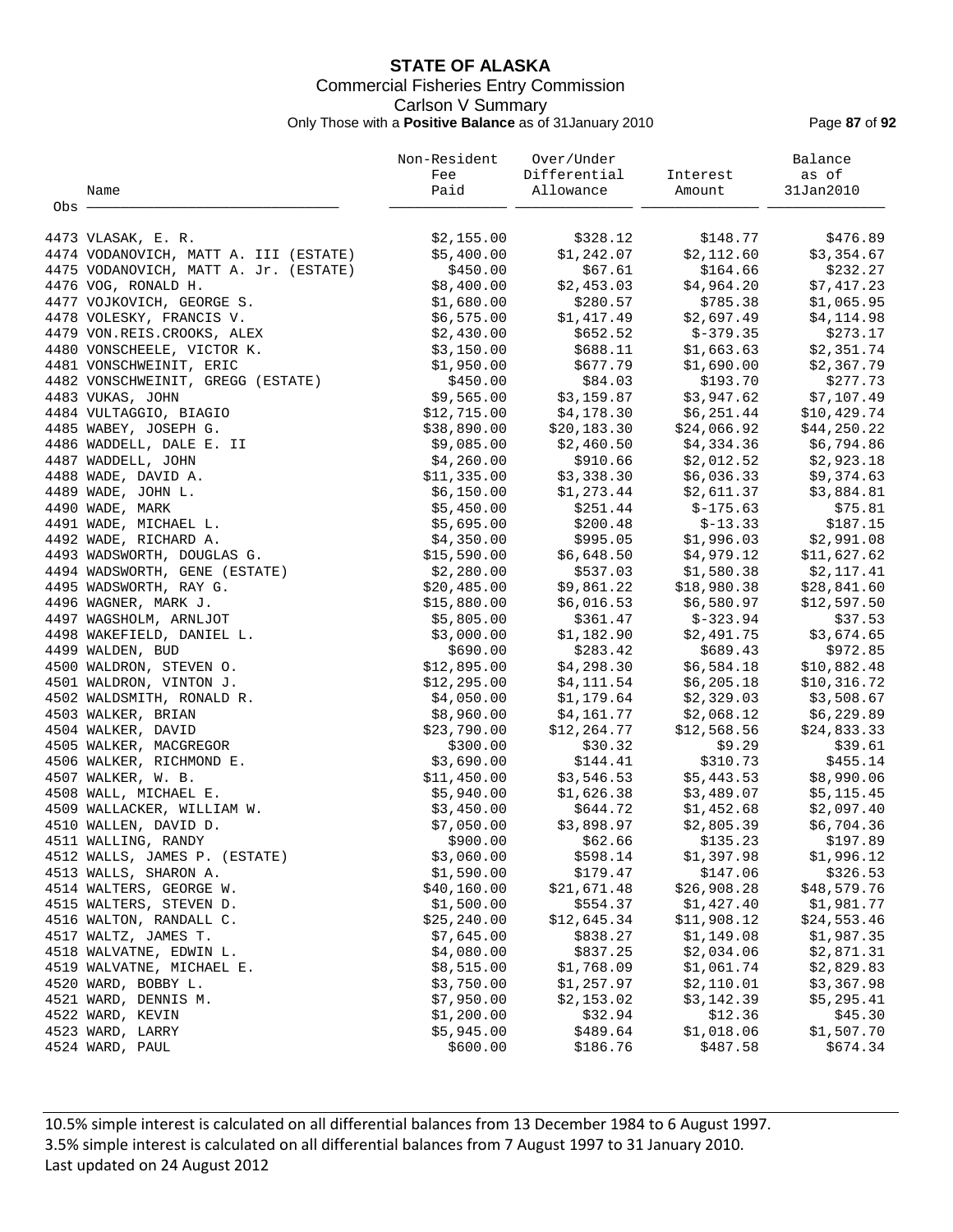# **STATE OF ALASKA** Commercial Fisheries Entry Commission Carlson V Summary Only Those with a **Positive Balance** as of 31January 2010 Page **88** of **92**

|       |                                   | Non-Resident | Over/Under             |                          | Balance      |
|-------|-----------------------------------|--------------|------------------------|--------------------------|--------------|
|       |                                   | Fee          | Differential           | Interest                 | as of        |
|       | Name                              | Paid         | Allowance              | Amount                   | 31Jan2010    |
| Obs - |                                   |              |                        |                          |              |
|       | 4525 WARDROP, LOREN M. (ESTATE)   | \$11,100.00  | \$3,911.74             | \$5,955.09               | \$9,866.83   |
|       | 4526 WARNER, HOWARD               | \$9,780.00   | \$2,848.31             | \$4,399.91               | \$7,248.22   |
|       | 4527 WARNESS, JORULF R.           | \$12,180.00  | \$4,035.80             | \$5,849.47               | \$9,885.27   |
|       | 4528 WARNESS, VIDAR               | \$12,445.00  | \$4,118.06             | \$6,268.49               | \$10,386.55  |
|       | 4529 WARRA, RICK                  | \$9,295.00   | \$1,991.53             | \$2,915.73               | \$4,907.26   |
|       | 4530 WARTMAN, BRIAN C.            | \$11,060.00  | \$3,033.30             | \$4,386.20               | \$7,419.50   |
|       | 4531 WATERER, M.RYAN              | \$2,070.00   | $$-106.09$             | \$204.85                 | \$98.76      |
|       | 4532 WATERS, CURT D.              | \$2,640.00   | \$906.42               | \$565.82                 | \$1,472.24   |
|       | 4533 WATSON, BRUCE T.             | \$3,535.00   | \$297.22               | $$-172.01$               | \$125.21     |
|       | 4534 WATSON, DONALD A. (ESTATE)   | \$3,630.00   | \$726.61               | \$1,191.08               | \$1,917.69   |
|       |                                   | \$15, 135.00 | \$5,804.88             | \$8,397.54               |              |
|       | 4535 WATSON, GENE E.              |              |                        |                          | \$14,202.42  |
|       | 4536 WATSON, JAMES A. (ESTATE)    | \$3,090.00   | \$404.72<br>\$7,910.51 | \$1,006.08<br>\$8,261.62 | \$1,410.80   |
|       | 4537 WATSON, JOEL A.              | \$19, 125.00 |                        | \$2,176.39               | \$16,172.13  |
|       | 4538 WATSON, RALPH                | \$4,140.00   | \$1,063.06             |                          | \$3,239.45   |
|       | 4539 WATSON, ROBERT L.            | \$7,145.00   | \$1,666.82             | \$3,332.28               | \$4,999.10   |
|       | 4540 WATSON, RODNEY L.            | \$6,840.00   | \$2,378.37             | \$2,238.64               | \$4,617.01   |
|       | 4541 WATSON, SCOTT                | \$5,490.00   | \$1,517.42             | \$3,089.97               | \$4,607.39   |
|       | 4542 WATT, CORINA D.              | \$5,095.00   |                        | \$943.84 \$1,428.75      | \$2,372.59   |
|       | 4543 WAYBRIGHT, JACK              | \$6,300.00   | \$1,053.01             | \$1,473.29               | \$2,526.30   |
|       | 4544 WEAVER, MICHAEL P.           | \$8,340.00   | \$2,521.43             | \$2,209.73               | \$4,731.16   |
|       | 4545 WEAVER, TIMOTHY A.           | \$13,460.00  | \$4,831.47             | \$5,312.13               | \$10, 143.60 |
|       | 4546 WEBB, JOHN R.                | \$16,635.00  | \$7,506.48             | \$10,623.97              | \$18, 130.45 |
|       | 4547 WEBER, BRIAN                 | \$12,595.00  | \$4,576.48             | \$6,366.87               | \$10,943.35  |
|       | 4548 WEBSTER, ANDREW M.           | \$29,220.00  | \$15,568.30            | \$27,369.05              | \$42,937.35  |
|       | 4549 WEEKS, JOHN E.               | \$750.00     | \$262.37               | \$470.82                 | \$733.19     |
|       | 4550 WEESE, ALAN F. (ESTATE)      | \$12,480.00  | \$4,235.80             | \$6,286.66               | \$10,522.46  |
|       | 4551 WEESE, DALE L.               | \$7,345.00   | \$678.27               | \$574.38                 | \$1,252.65   |
|       | 4552 WEGDAHL, ROBERT E.           | \$4,740.00   | \$1,255.06             | \$2,726.43               | \$3,981.49   |
|       | 4553 WEGLEY, JAMES M.             | \$990.00     | \$1.37                 | \$115.63                 | \$117.00     |
|       | 4554 WEGLEY, WILLIAM J.           | \$450.00     | \$86.76                | \$225.65                 | \$312.41     |
|       | 4555 WEGNER, TERRY L.             | \$300.00     | \$19.40                | \$6.68                   | \$26.08      |
|       | 4556 WEICHERT, ROBERT             | \$1,590.00   | \$319.98               | \$366.95                 | \$686.93     |
|       | 4557 WEIKAL, STANLEY R.           | \$7,260.00   | \$1,859.86             | \$3,829.99               | \$5,689.85   |
|       | 4558 WEINBERG, STANLEY R.         | \$5,375.00   | \$465.75               | $$-346.91$               | \$118.84     |
|       | 4559 WEINMANN, RONALD E.          | \$3,180.00   | \$694.92               | \$1,065.50               | \$1,760.42   |
|       | 4560 WEIR, JOHN J.                | \$2,940.00   | \$598.67               | \$1,460.78               | \$2,059.45   |
|       | 4561 WEIR, JOHN S.                | \$5,850.00   | \$1,757.43             | \$3,687.43               | \$5,444.86   |
|       | 4562 WEISS, JOE M.                | \$6,690.00   | \$802.03               | \$817.28                 | \$1,619.31   |
|       | 4563 WELCH, DENNIS J.             | \$6,750.00   | \$2,030.52             | \$3,135.62               | \$5,166.14   |
|       | 4564 WELCH, JAMES J.              | \$3,750.00   | \$1,258.40             | \$1,832.91               | \$3,091.31   |
|       | 4565 WELCH, JAY R.                | \$2,815.00   | \$339.94               | \$422.74                 | \$762.68     |
|       | 4566 WELCH, TODD D.               | \$6,620.00   | \$2,579.93             | \$1,760.85               | \$4,340.78   |
|       | 4567 WELLS, DOUGLAS B. Jr.        | \$18, 265.00 | \$8,855.53             | \$18,806.32              | \$27,661.85  |
|       | 4568 WELLS, JAMES R.              | \$11,900.00  | \$3,633.30             | \$5,819.05               | \$9,452.35   |
|       | 4569 WELLS, JASON R.              | \$7,735.00   | \$1,571.50             | \$2,739.49               | \$4,310.99   |
|       | 4570 WENTLAND, CHARLES F.         | \$1,380.00   | \$360.73               | \$417.09                 | \$777.82     |
|       | 4571 WENTLAND, WALTER D. (ESTATE) | \$3,150.00   | \$752.92               | \$1,648.08               | \$2,401.00   |
|       | 4572 WENZEL, CHRISTOPHER J.       | \$8,635.00   | \$2,136.44             | \$475.52                 | \$2,611.96   |
|       | 4573 WERTH, KENNETH D.            | \$900.00     | \$235.94               | \$373.97                 | \$609.91     |
|       | 4574 WEST, PATRICK K.             | \$14,870.00  | \$5,613.29             | \$7,530.29               | \$13,143.58  |
|       | 4575 WEST, WILLIAM C.             | \$4,350.00   | \$858.96               | \$1,391.30               | \$2,250.26   |
|       | 4576 WESTBROOK, ALAN              | \$3,840.00   | \$1,277.68             | \$2,528.19               | \$3,805.87   |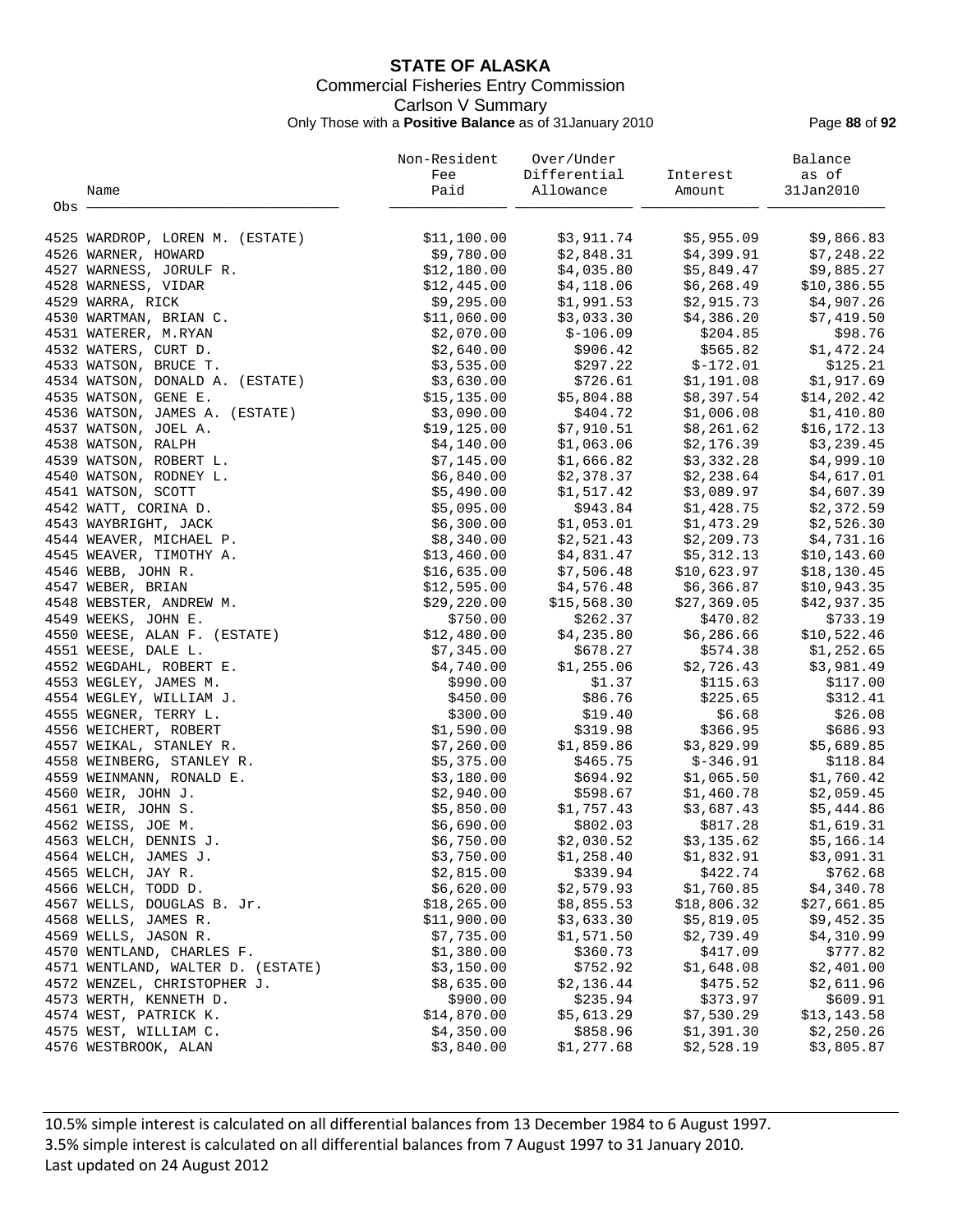# **STATE OF ALASKA** Commercial Fisheries Entry Commission Carlson V Summary Only Those with a **Positive Balance** as of 31January 2010 Page **89** of **92**

|       |                                  | Non-Resident | Over/Under   |             | Balance      |
|-------|----------------------------------|--------------|--------------|-------------|--------------|
|       |                                  | Fee          | Differential | Interest    | as of        |
|       | Name                             | Paid         | Allowance    | Amount      | 31Jan2010    |
| Obs - |                                  |              |              |             |              |
|       | 4577 WESTBROOK, PHILIP E.        | \$18,000.00  | \$9,385.28   | \$14,730.43 | \$24,115.71  |
|       | 4578 WESTERHOLM, GERALD R.       | \$8,245.00   | \$1,734.92   | \$3,170.29  | \$4,905.21   |
|       | 4579 WESTERLUND, DOUG E.         | \$10,160.00  | \$2,396.68   | \$3,043.87  | \$5,440.55   |
|       | 4580 WESTMAN, EYTHOR G. (ESTATE) | \$6,300.00   | \$924.95     | \$1,254.48  | \$2,179.43   |
|       | 4581 WESTMAN, KENNETH L.         | \$3,390.00   | \$800.69     | \$1,707.19  | \$2,507.88   |
|       | 4582 WESTMORELAND, CHESTER R.    | \$540.00     | \$183.42     | \$440.89    | \$624.31     |
|       | 4583 WESTROM, WARREN S.          | \$9,955.00   | \$2,138.30   | \$2,629.69  | \$4,767.99   |
|       | 4584 WEYHMILLER, JOSEPH L.       | \$7,340.00   | \$1,471.48   | \$2,304.72  | \$3,776.20   |
|       | 4585 WEYNANDS, MARK A.           | \$5,665.00   | \$151.47     | $$-102.60$  | \$48.87      |
|       | 4586 WEYNANDS, MICHAEL           | \$5,700.00   | \$1,223.62   | \$1,876.17  | \$3,099.79   |
|       | 4587 WEYNANDS, RICK C.           | \$6,835.00   | \$688.09     | \$968.89    | \$1,656.98   |
|       | 4588 WHALEN, TIMOTHY J.          | \$7,800.00   | \$2,372.18   | \$2,693.92  | \$5,066.10   |
|       | 4589 WHALEY, TODD L.             | \$3,750.00   | \$1,584.57   | \$962.55    | \$2,547.12   |
|       | 4590 WHEELER, MICHAEL C.         | \$2,100.00   | \$632.95     | \$1,168.58  | \$1,801.53   |
|       | 4591 WHETZLE, PATRICK J.         | \$5,815.00   | \$807.92     | \$-525.13   | \$282.79     |
|       | 4592 WHITE, DARREL L.            | \$8,550.00   | \$2,424.97   | \$3,598.89  | \$6,023.86   |
|       | 4593 WHITE, GARY P.              | \$1,795.00   | \$85.96      | \$43.17     | \$129.13     |
|       | 4594 WHITE, LARRY S.             | \$8,905.00   | \$2,797.85   | \$3,155.33  | \$5,953.18   |
|       | 4595 WHITE, LLOYD B.             | \$1,440.00   | \$121.82     | \$341.01    | \$462.83     |
|       | 4596 WHITE, MICHAEL B.           | \$6,330.00   | \$1,993.17   | \$3,826.93  | \$5,820.10   |
|       | 4597 WHITE, REBECCA L.           | \$2,430.00   | \$205.24     | \$139.34    | \$344.58     |
|       | 4598 WHITE, SHARON W.            | \$4,795.00   | \$59.85      | \$176.51    | \$236.36     |
|       | 4599 WHITE, TIMOTHY R.           | \$4,050.00   | \$1,019.91   | \$1,538.44  | \$2,558.35   |
|       | 4600 WHITENER, DONALD L.         | \$300.00     | \$30.32      | \$8.88      | \$39.20      |
|       | 4601 WHITETHORN, ANDREW J.       | \$300.00     | \$39.31      | \$15.32     | \$54.63      |
|       | 4602 WHITING, BRUCE C.           | \$15,795.00  | \$6,228.30   | \$8,026.63  | \$14, 254.93 |
|       | 4603 WHITING, STEPHEN A.         | \$19,510.00  | \$8,663.30   | \$12,556.61 | \$21, 219.91 |
|       | 4604 WHITNEY, DWAINE D.          | \$6,905.00   | \$2,099.73   | \$4,256.12  | \$6,355.85   |
|       | 4605 WHITTAKER, ROBERT P.        | \$1,890.00   | \$226.93     | \$466.08    | \$693.01     |
|       | 4606 WHITTEMORE, KEITH           | \$8,130.00   | \$2,895.24   | \$6,040.82  | \$8,936.06   |
|       | 4607 WHITTEN, WILLIAM R. Sr.     | \$8,100.00   | \$2,638.36   | \$5,079.06  | \$7,717.42   |
|       | 4608 WHITTINGHAM, DALE W.        | \$600.00     | \$49.72      | \$15.79     | \$65.51      |
|       | 4609 WHITTLESEY, PATRICK A.      | \$10,645.00  | \$3,714.46   | \$4,167.91  | \$7,882.37   |
|       | 4610 WICHERS, DAVID              | \$6,415.00   | \$543.92     | \$1,375.81  | \$1,919.73   |
|       | 4611 WICHROWSKI, WILLIAM J.      | \$16,530.00  | \$8,550.51   | \$10,771.27 | \$19,321.78  |
|       | 4612 WICK, ARTHUR B.             | \$3,600.00   | \$1,024.48   | \$2,341.03  | \$3,365.51   |
|       | 4613 WICKERSHAM, JAMES H.        | \$6,140.00   | \$2,613.44   | \$952.23    | \$3,565.67   |
|       | 4614 WICKETT, LLOYD R.           | \$2,340.00   | \$416.87     | \$908.11    | \$1,324.98   |
|       | 4615 WICKHAM, BART               | \$12,270.00  | \$4,188.30   | \$6,010.54  | \$10,198.84  |
|       | 4616 WICKHAM, JAMES R.           | \$12,805.00  | \$4,078.30   | \$5,977.01  | \$10,055.31  |
|       | 4617 WICKSTROM, TREN             | \$12,415.00  | \$3,978.30   | \$5,926.29  | \$9,904.59   |
|       | 4618 WIDGEON, JOHN A.            | \$1,590.00   | \$516.38     | \$924.94    | \$1,441.32   |
|       | 4619 WIDING, WILLIAM E.          | \$38,080.00  | \$19,443.30  | \$26,372.94 | \$45,816.24  |
|       | 4620 WIDMANN, ROBERT H.          | \$8,010.00   | \$1,508.81   | \$3,383.90  | \$4,892.71   |
|       | 4621 WIDMYER, JIM L.             | \$6,250.00   | \$2,250.96   | \$621.22    | \$2,872.18   |
|       | 4622 WIEBE, MATTHEW              | \$12, 115.00 | \$3,778.30   | \$5,511.22  | \$9,289.52   |
|       | 4623 WIECHMANN, ERIC             | \$5,800.00   | \$734.84     | \$427.86    | \$1,162.70   |
|       | 4624 WIGGINS, GARY K. Jr.        | \$2,940.00   | \$598.66     | \$1,364.13  | \$1,962.79   |
|       | 4625 WIGHT, DONALD G.            | \$6,900.00   | \$2,306.61   | \$4,556.07  | \$6,862.68   |
|       | 4626 WIK, RALPH R.               | \$600.00     | \$150.34     | \$284.19    | \$434.53     |
|       | 4627 WIKA, JEFF                  | \$2,905.00   | \$552.87     | $$-162.25$  | \$390.62     |
|       | 4628 WIKA, LEROY J.              | \$7,740.00   | \$1,186.68   | \$2,910.56  | \$4,097.24   |
|       |                                  |              |              |             |              |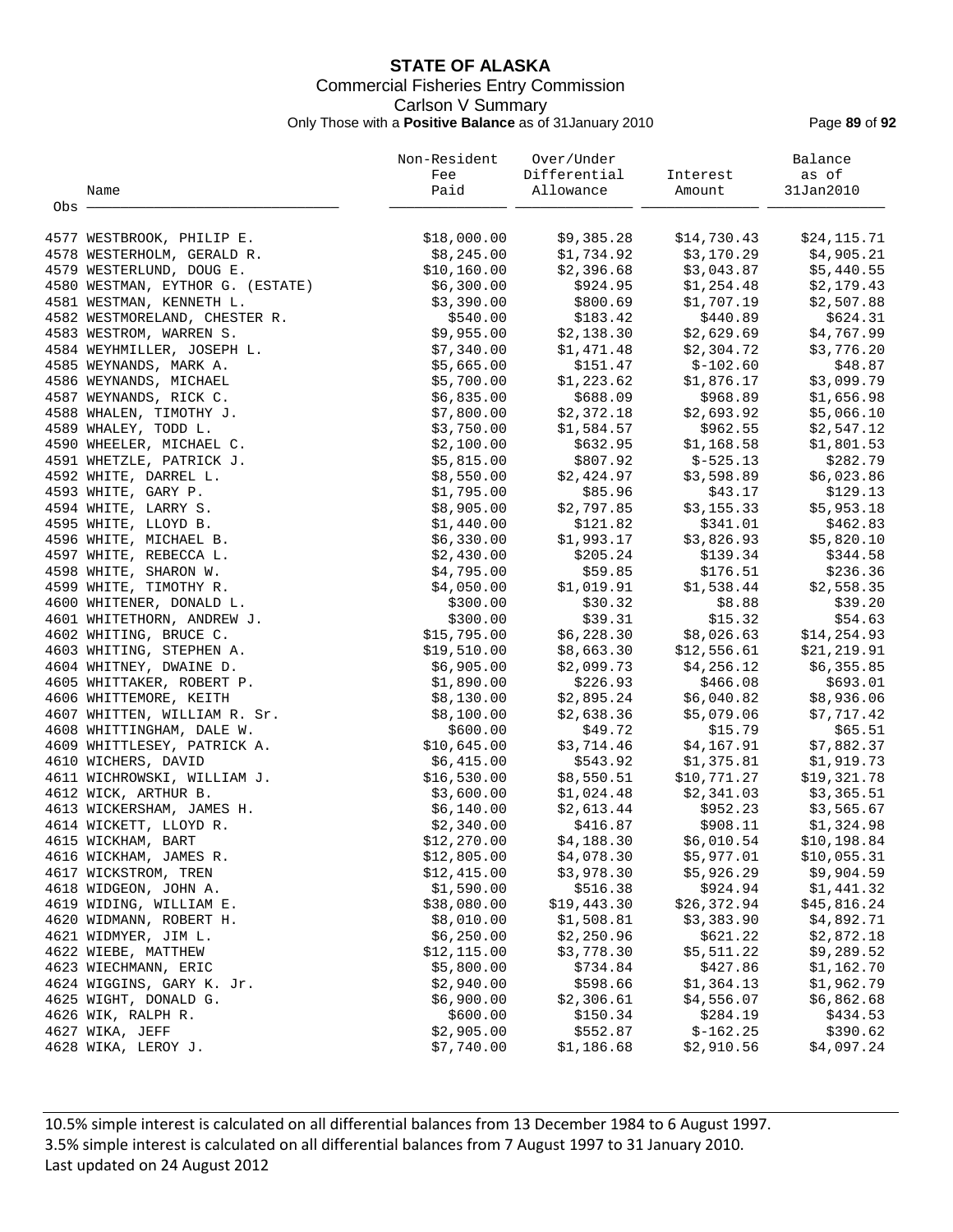# **STATE OF ALASKA** Commercial Fisheries Entry Commission Carlson V Summary Only Those with a **Positive Balance** as of 31January 2010 Page **90** of **92**

|       |                                     | Non-Resident | Over/Under                |                                                                                          | Balance      |
|-------|-------------------------------------|--------------|---------------------------|------------------------------------------------------------------------------------------|--------------|
|       |                                     | Fee          | Differential              | Interest                                                                                 | as of        |
|       | Name                                | Paid         | Allowance                 | Amount                                                                                   | 31Jan2010    |
| Obs - |                                     |              |                           |                                                                                          |              |
|       | 4629 WIKA, RONALD F. Sr. (ESTATE)   | \$8,100.00   | \$2,253.03                | \$4,764.94                                                                               | \$7,017.97   |
|       | 4630 WILBOUR, CRAIG R.              | \$10,350.00  | \$3,592.34                | \$5,825.79                                                                               | \$9,418.13   |
|       | 4631 WILEY, DEBRA K.                | \$3,685.00   | \$175.25                  | \$69.61                                                                                  | \$244.86     |
|       | 4632 WILEY, JANA K.                 | \$5,680.00   | \$1,823.24                | \$2,394.96                                                                               | \$4,218.20   |
|       | 4633 WILKINSON, BRUCE               | \$3,390.00   | \$800.69                  | \$1,659.28                                                                               | \$2,459.97   |
|       | 4634 WILL, CRAIG W.                 | \$21,155.00  | \$10,533.58               | \$9,063.21                                                                               | \$19,596.79  |
|       | 4635 WILL, THOMAS C.                | \$10,795.00  | \$3,993.82                | \$6,197.21                                                                               | \$10, 191.03 |
|       | 4636 WILLET, WAYNE E. Sr.           | \$450.00     | \$108.95                  | \$166.12                                                                                 | \$275.07     |
|       | 4637 WILLIAMS, BRADLEY A.           | \$450.00     | \$62.37                   | \$112.67                                                                                 | \$175.04     |
|       | 4638 WILLIAMS, CHARLIE G. (ESTATE)  | \$9,900.00   | \$3,526.48                | \$4,576.60                                                                               | \$8,103.08   |
|       |                                     |              |                           |                                                                                          |              |
|       | 4639 WILLIAMS, DANNY A.             | \$3,150.00   | \$651.69                  | \$1,502.43                                                                               | \$2,154.12   |
|       | 4640 WILLIAMS, DAVID B.             | \$4,195.00   | \$1.52                    | \$129.89                                                                                 | \$131.41     |
|       | 4641 WILLIAMS, JONATHAN             | \$4,050.00   | \$2,170.58                | \$4,088.25<br>\$696.25 \$1,170.50                                                        | \$6,258.83   |
|       | 4642 WILLIAMS, MATTHEW D.           | \$2,670.00   |                           |                                                                                          | \$1,866.75   |
|       | 4643 WILLIAMS, RICKY L.             | \$14,730.00  |                           | $$6, 824.31$<br>$$14, 922.47$<br>$$12, 644.42$<br>$$26, 874.28$<br>$$86.76$<br>$$225.67$ | \$21,746.78  |
|       | 4644 WILLIAMS, WILLIAM C.           | \$22,440.00  |                           |                                                                                          | \$39,518.70  |
|       | 4645 WILLIAMSON, LARRY G.           | \$450.00     |                           |                                                                                          | \$312.43     |
|       | 4646 WILLIAMSON, PAUL K. Jr.        | \$3,750.00   | \$551.61                  | \$1,041.77                                                                               | \$1,593.38   |
|       | 4647 WILLIS, RICK                   | \$9,630.00   | \$2,881.38<br>\$16,013.30 | \$2,558.93                                                                               | \$5,440.31   |
|       | 4648 WILLISCROFT, DOUGLAS O.        | \$31,010.00  |                           | \$24,592.56                                                                              | \$40,605.86  |
|       | 4649 WILLMORE, DAVID W.             | \$7,795.00   | \$1,861.47                | \$1,350.25                                                                               | \$3,211.72   |
|       | 4650 WILMARTH, TERRY                | \$540.00     | \$-39.22                  | \$124.60                                                                                 | \$85.38      |
|       | 4651 WILSON, BRIAN S.               | \$1,395.00   | \$289.65                  | \$75.90                                                                                  | \$365.55     |
|       | 4652 WILSON, BRUCE G.               | \$7,555.00   | \$1,128.10                | \$1,808.29                                                                               | \$2,936.39   |
|       | 4653 WILSON, CLIFFORD D.            | \$450.00     | \$50.34                   | \$94.94                                                                                  | \$145.28     |
|       | 4654 WILSON, EMERY                  | \$1,800.00   | \$432.94                  | \$773.18                                                                                 | \$1,206.12   |
|       | 4655 WILSON, EUGENE T.              | \$3,325.00   | \$825.27                  | \$300.60                                                                                 | \$1,125.87   |
|       | 4656 WILSON, JAMES R.               | \$21,290.00  | \$9,462.27                | \$8,986.41                                                                               | \$18,448.68  |
|       | 4657 WILSON, JERRY L.               | \$6,450.00   | \$2,239.00                | \$4,289.25                                                                               | \$6,528.25   |
|       | 4658 WILSON, KENNETH R.             | \$6,835.00   | \$1,633.81                | \$1,074.06                                                                               | \$2,707.87   |
|       | 4659 WILSON, LINDA M.               | \$330.00     | \$6.76                    | \$17.47                                                                                  | \$24.23      |
|       | 4660 WILSON, MICHAEL A.             | \$27,315.00  | \$14,083.58               | \$13,919.83                                                                              | \$28,003.41  |
|       | 4661 WILSON, MIKE                   | \$3,490.00   | \$297.30                  | \$641.07                                                                                 | \$938.37     |
|       | 4662 WILSON, STEVEN L.              | \$750.00     | \$172.48                  | \$65.46                                                                                  | \$237.94     |
|       | 4663 WILSON, STEVEN M.              | \$9,300.00   | \$2,209.03                | \$3,310.99                                                                               | \$5,520.02   |
|       | 4664 WILSON, WARREN J.              | \$2,520.00   | \$195.00                  | \$149.58                                                                                 | \$344.58     |
|       | 4665 WINDELL, MARION A.             | \$5,100.00   | \$1,495.06                | \$3,282.38                                                                               | \$4,777.44   |
|       | 4666 WINDER, JOHN S.                | \$10,640.00  | \$2,593.30                | \$3,346.10                                                                               | \$5,939.40   |
|       | 4667 WINKELMAN, DONALD A.           | \$360.00     | \$67.50                   | \$16.93                                                                                  | \$84.43      |
|       | 4668 WINNINGHAM, ANN E.             | \$900.00     | \$176.56                  | \$55.67                                                                                  | \$232.23     |
|       | 4669 WINNINGHAM, ROBERT L. (ESTATE) | \$3,900.00   | \$1,618.37                | \$1,255.99                                                                               | \$2,874.36   |
|       | 4670 WINNOP, SCOTT W.               | \$450.00     | \$139.31                  | \$54.05                                                                                  | \$193.36     |
|       | 4671 WINSTON, T. B.                 | \$1,050.00   | \$170.58                  | \$335.67                                                                                 | \$506.25     |
|       | 4672 WINTERHALTER, KURT             | \$5,305.00   | \$1,171.19                | \$299.20                                                                                 | \$1,470.39   |
|       | 4673 WINTERS, ROBERT B.             | \$6,355.00   | \$901.79                  | $$-412.01$                                                                               | \$489.78     |
|       | 4674 WINTON, MARK                   | \$3,930.00   | \$1,205.47                | \$1,863.60                                                                               | \$3,069.07   |
|       | 4675 WIRTZFELD, THOMAS F.           | \$16,440.00  | \$6,955.80                | \$12,868.03                                                                              | \$19,823.83  |
|       | 4676 WISENOR, MELVIN                | \$3,540.00   | \$973.37                  | \$924.03                                                                                 | \$1,897.40   |
|       | 4677 WISNER, NICK                   | \$1,440.00   | \$217.68                  | \$421.18                                                                                 | \$638.86     |
|       | 4678 WITTSTOCK, MICHAEL J. (ESTATE) | \$2,130.00   | \$145.74                  | \$127.87                                                                                 | \$273.61     |
|       | 4679 WOJCIK, LEON R.                | \$3,000.00   | \$1,176.63                | \$2,293.17                                                                               | \$3,469.80   |
|       | 4680 WOJECK, EDWARD J.              | \$4,285.00   | \$13.81                   | \$46.83                                                                                  | \$60.64      |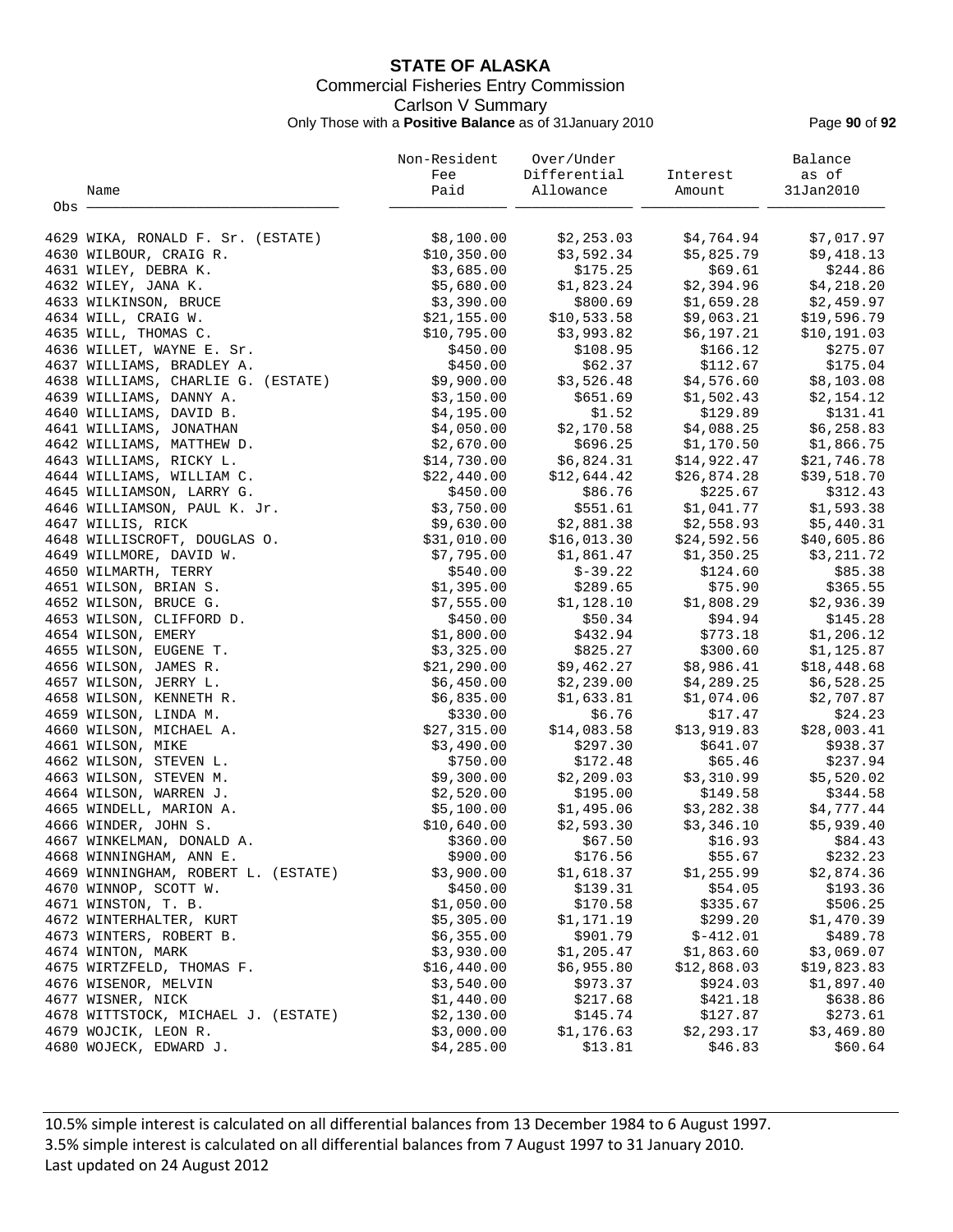# **STATE OF ALASKA** Commercial Fisheries Entry Commission Carlson V Summary Only Those with a **Positive Balance** as of 31January 2010 Page **91** of **92**

|       |                                                | Non-Resident             | Over/Under             |                        | Balance                  |
|-------|------------------------------------------------|--------------------------|------------------------|------------------------|--------------------------|
|       |                                                | Fee                      | Differential           | Interest               | as of                    |
|       | Name                                           | Paid                     | Allowance              | Amount                 | 31Jan2010                |
| Obs - |                                                |                          |                        |                        |                          |
|       | 4681 WOLF, BRENDA M.                           | \$1,680.00               | \$51.19                | \$7.09                 | \$58.28                  |
|       | 4682 WOLF, DANIEL L.                           | \$4,170.00               | \$360.97               | \$559.63               | \$920.60                 |
|       | 4683 WOLF, DAVID A.                            | \$5,010.00               | \$1,443.94             | \$2,273.51             | \$3,717.45               |
|       | 4684 WOLFLA, CRAIG A.                          | \$10,920.00              | \$3,622.05             | \$4,290.22             | \$7,912.27               |
|       | 4685 WOLLEN, JERRY P.                          | \$24,950.00              | \$11,725.69            | \$12,818.26            | \$24,543.95              |
|       | 4686 WOLLIN, KIRK                              | \$2,934.00               | \$22.98                | \$290.12               | \$313.10                 |
|       | 4687 WOOD, CHARLES L.                          | \$4,770.00               | \$901.34               | \$763.65               | \$1,664.99               |
|       | 4688 WOOD, CLARENCE L.                         | \$6,840.00               | \$2,244.42             | \$5,082.91             | \$7,327.33               |
|       | 4689 WOOD, DAVID                               | \$9,600.00               | \$3,030.49             | \$3,238.90             | \$6, 269.39              |
|       | 4690 WOOD, EDWIN E. Jr.                        | \$4,980.00               | \$1,283.39             | \$2,322.40             | \$3,605.79               |
|       | 4691 WOOD, ELWYN D.                            | \$9,265.00               | \$1,878.29             | \$3,487.28             | \$5,365.57               |
|       | 4692 WOOD, FLOYD R.                            | \$600.00                 | \$167.61               | \$420.15               | \$587.76                 |
|       | 4693 WOOD, FREDERIC A. Jr.                     | \$12,535.00              | \$4,058.30             | \$6,474.17             | \$10,532.47              |
|       | 4694 WOOD, JOHN                                | \$20,000.00              | \$8,246.53             | \$6,067.84             | \$14,314.37              |
|       | 4695 WOOD, KENNETH C.                          | \$8,970.00               | \$1,935.79             | \$3,431.76             | \$5,367.55               |
|       | 4696 WOOD, NICHOLAS M.                         | \$2,040.00               | \$491.67               | \$1,199.24             | \$1,690.91               |
|       | 4697 WOOD, NORMAN E.                           | \$9,145.00               | \$1,878.29             | \$3,417.18             | \$5,295.47               |
|       | 4698 WOOD, PATRICK D.                          | \$4,315.00               | \$1,365.27             | \$457.97               | \$1,823.24               |
|       | 4699 WOOD, ROBERT F.                           | \$10, 135.00             | \$2,578.30             | \$5,949.45             | \$8,527.75               |
|       | 4700 WOOD, SCOTT D.                            | \$11,190.00              | \$3,283.29             | \$4,303.34             | \$7,586.63               |
|       | 4701 WOODARD, LEE L.                           | \$7,075.00               | \$1,602.11             | \$542.15               | \$2,144.26               |
|       | 4702 WOODBURY, CHARLES                         | \$750.00                 | \$206.05               | \$427.40               | \$633.45                 |
|       | 4703 WOODING, MICHAEL T.                       | \$12,435.00              | \$3,978.11             | \$3,966.85             | \$7,944.96               |
|       | 4704 WOODING, RICHARD T. Jr.                   | \$15,140.00              | \$5,633.30             | \$7,920.71             | \$13,554.01              |
|       | 4705 WOODING, RICHARD T. Sr.                   | \$16, 130.00             | \$6,293.30             | \$7,716.59             | \$14,009.89              |
|       | 4706 WOODING, TIMOTHY P.                       | \$14,990.00              | \$5,533.30             | \$6,824.71             | \$12,358.01              |
|       | 4707 WOODLEY, MICHAEL H.                       | \$35,225.00              | \$18,046.63            | \$19,145.59            | \$37,192.22              |
|       | 4708 WOODROW, LEON J.                          | \$7,525.00               | \$1,144.02             | \$1,725.19             | \$2,869.21               |
|       | 4709 WOODS, LEO A.                             | \$26,985.00              | \$13,088.30            | \$20,209.72            | \$33,298.02              |
|       | 4710 WOOLSEY, LLOYD                            | \$3,300.00               | \$295.04               | \$471.31               | \$766.35                 |
|       | 4711 WORHATCH, MAXIMILIAN IV                   | \$14,950.00              | \$6,718.82             | \$7,120.04             | \$13,838.86              |
|       | 4712 WORLEY, MARK C.                           | \$12,555.00              | \$4,370.51             | \$4,958.02             | \$9,328.53               |
|       | 4713 WORTMAN, MARK                             | \$13,920.00              | \$6,000.48             | \$1,728.25             | \$7,728.73               |
|       | 4714 WREN, CHARLES E.                          | \$9,535.00               | \$2,503.93             | \$4,573.90             | \$7,077.83               |
|       | 4715 WREN, WILLIAM W.                          | \$12,180.00              | \$4,035.80             | \$5,832.56             | \$9,868.36               |
|       | 4716 WRIGHT, FRANK G. Sr. (ESTATE)             | \$1,680.00               | \$727.45               | \$1,770.17             | \$2,497.62               |
|       | 4717 WRIGHT, GREG                              | \$5,490.00               | \$2,139.64             | \$4,094.35             | \$6,233.99               |
|       | 4718 WRIGHT, ROBERT R. Jr.                     | \$12,805.00              | \$4,078.30             | \$5,931.20             | \$10,009.50              |
|       | 4719 WULLGER, MIKEAL L.                        | \$9,145.00               | \$2,334.92             | \$4,234.25             | \$6,569.17               |
|       | 4720 WYATT, RICHARD D. II                      | \$17,300.00              | \$7,474.85             | \$6,988.69             | \$14, 463.54             |
|       | 4721 WYATT, RUSSELL S.                         | \$7,105.00               | \$478.30               | \$1,501.90             | \$1,980.20               |
|       | 4722 WYLIE, BILLY F.                           | \$12,355.00              | \$4,579.87             | \$4,897.03             | \$9,476.90               |
|       | 4723 WYLIE, JAMES R.                           | \$450.00                 | \$67.61                | \$166.16               | \$233.77                 |
|       | 4724 WYLIE, JERRY F.                           | \$1,320.00               | \$261.36               | \$751.76               | \$1,013.12               |
|       | 4725 WYMAN, GEOFFREY L.                        | \$5,815.00               | \$1,331.30             | \$3,199.83             | \$4,531.13               |
|       | 4726 YADA, KENNETH E.                          | \$3,120.00               | \$865.36               | \$1,673.92<br>\$796.70 | \$2,539.28               |
|       | 4727 YAKUNIN, MARIA                            | \$3,900.00<br>\$1,200.00 | \$1,449.94<br>\$608.95 | \$950.31               | \$2,246.64<br>\$1,559.26 |
|       | 4728 YAKUNIN, VICTOR<br>4729 YARDLEY, JAMES H. | \$5,700.00               | \$1,895.05             | \$3,709.10             | \$5,604.15               |
|       | 4730 YATES, ALBERT A.                          | \$450.00                 | \$56.61                | \$124.68               | \$181.29                 |
|       | 4731 YECK, FRED A.                             | \$840.00                 | \$86.49                | \$155.88               | \$242.37                 |
|       | 4732 YECK, FRED Jr.                            | \$13,640.00              | \$5,394.85             | \$3,193.88             | \$8,588.73               |
|       |                                                |                          |                        |                        |                          |